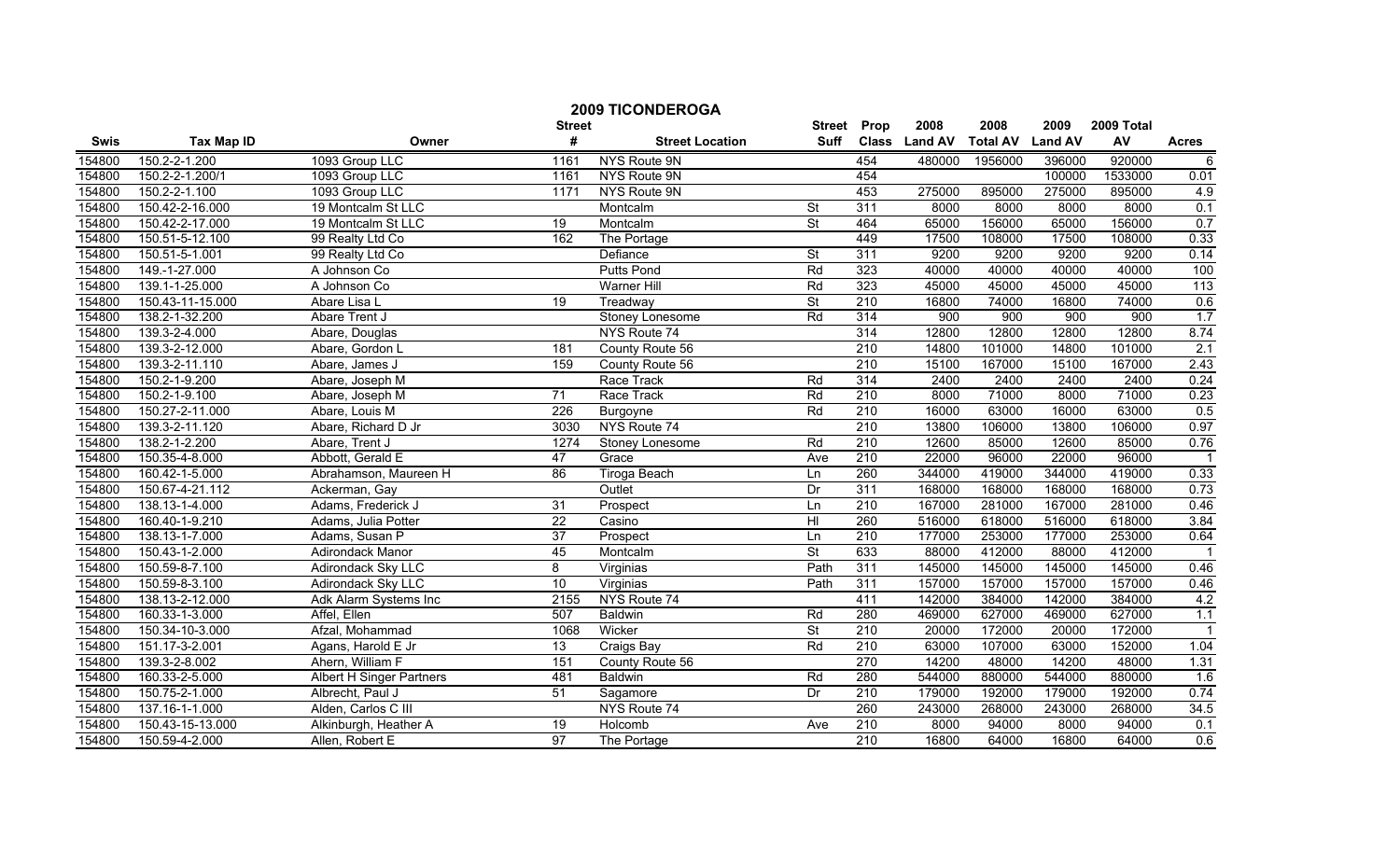|        |                   |                          | <b>2009 TICONDEROGA</b> | <b>Street</b>            | Prop                     | 2008             | 2008          | 2009            | 2009 Total     |        |              |
|--------|-------------------|--------------------------|-------------------------|--------------------------|--------------------------|------------------|---------------|-----------------|----------------|--------|--------------|
| Swis   | <b>Tax Map ID</b> | Owner                    | <b>Street</b><br>#      | <b>Street Location</b>   | <b>Suff</b>              |                  | Class Land AV | <b>Total AV</b> | <b>Land AV</b> | AV     | <b>Acres</b> |
| 154800 | 138.13-2-13.000   | Allen, Robert W          | 2173                    | NYS Route 74             |                          | 270              | 122000        | 142000          | 122000         | 142000 | 4.3          |
| 154800 | 150.59-4-10.000   | Allen, Rose M            | 319                     | Alexandria               | Ave                      | $\overline{210}$ | 8000          | 55000           | 8000           | 55000  | 0.1          |
| 154800 | 150.43-11-32.001  | Allen, Ruth P            | 60                      | Cannonball               | Path                     | 210              | 6400          | 123000          | 6400           | 123000 | 0.08         |
| 154800 | 138.4-1-14.002    | Allen, Susan M           | 2917                    | NYS Route 74             |                          | 240              | 20000         | 101000          | 20000          | 101000 | 12.7         |
| 154800 | 160.1-1-6.029     | Allen, Thomas D          | 157                     | NYS Route 9N             |                          | 210              | 13300         | 84000           | 13300          | 84000  | 0.89         |
| 154800 | 150.51-1-12.000   | Allen, Thomas D          | 83                      | Lake George              | Ave                      | 311              | 14000         | 14000           | 15000          | 15000  | 0.45         |
| 154800 | 150.35-8-9.000    | Allen, Thomas D          | $\overline{3}$          | <b>Mount Hope</b>        | Ave                      | 230              | 15700         | 99000           | 15700          | 99000  | 0.47         |
| 154800 | 150.27-2-6.000    | Alteri, Carol P          | 137                     | <b>Mount Hope</b>        | Ave                      | 210              | 14000         | 58000           | 14000          | 58000  | 0.38         |
| 154800 | 150.44-2-13.000   | Alteri, Eugene Jr        | $\overline{32}$         | Overlook                 | Dr                       | $\overline{210}$ | 11000         | 38000           | 11000          | 38000  | 0.2          |
| 154800 | 150.43-9-6.000    | American Legion Post 224 | 104                     | Montcalm                 | $\overline{\mathsf{St}}$ | 534              | 24000         | 171000          | 24000          | 171000 | 0.2          |
| 154800 | 151.3-2-3.000     | Amerigas Propane LP      | $\overline{12}$         | Lawson                   | Ln                       | 441              | 12200         | 43000           | 12200          | 43000  | 0.7          |
| 154800 | 151.1-1-1.000     | Amherst Farms Inc        | $\overline{7}$          | McCaughin                | Rd                       | 112              | 135000        | 266000          | 135000         | 266000 | 271.1        |
| 154800 | 150.43-14-7.000   | Andersen, Michael        | 16                      | Holcomb                  | Ave                      | 210              | 14000         | 97000           | 14000          | 97000  | 0.3          |
| 154800 | 150.35-5-10.000   | Andersen, Michael A      | 179                     | Burgoyne                 | Rd                       | 311              | 21900         | 21900           | 21900          | 21900  | 2.93         |
| 154800 | 150.51-9-9.000    | Anderson, Martin         | 54                      | Highland                 | St                       | $\overline{210}$ | 16600         | 140000          | 16600          | 140000 | 0.57         |
| 154800 | 150.27-2-13.000   | Anderson, Peter F        | 142                     | Mount Hope               | Ave                      | 210              | 18400         | 65000           | 18400          | 65000  | 0.8          |
| 154800 | 150.43-11-11.000  | Andrushko Andrew         |                         | Treadway                 | $\overline{\mathsf{St}}$ | 311              | 10500         | 10500           | 10500          | 10500  | 0.3          |
| 154800 | 150.43-11-3.000   | Andrushko, Mary A        | 174                     | Champlain                | Ave                      | 481              | 12000         | 55000           | 12000          | 55000  | 0.1          |
| 154800 | 150.83-1-4.000    | Andrushko, Mary A        | 183                     | <b>Black Point</b>       | Rd                       | 210              | 23000         | 123000          | 23000          | 123000 | 1.58         |
| 154800 | 150.35-7-15.000   | Andrushko, Maryann       | 48                      | Wayne                    | Ave                      | 210              | 11000         | 83000           | 11000          | 83000  | 0.2          |
| 154800 | 150.67-6-3.112    | Anselmo, Ann             | 21                      | <b>Bridget</b>           | Ln                       | 210              | 47000         | 180000          | 47000          | 180000 | 1.22         |
| 154800 | 150.43-4-24.000   | AP Reale Family LP       |                         | Montcalm                 | $\overline{\mathsf{St}}$ | 438              | 12000         | 12000           | 12000          | 12000  | 0.1          |
| 154800 | 150.43-4-21.000   | AP Reale Family LP       |                         | Montcalm                 | $\overline{\mathsf{St}}$ | 330              | 24000         | 24000           | 24000          | 24000  | 0.1          |
| 154800 | 150.43-4-22.000   | AP Reale Family LP       |                         | Champlain                | Ave                      | 438              | 12000         | 12000           | 12000          | 12000  | 0.1          |
| 154800 | 150.43-4-23.000   | AP Reale Family LP       |                         | Montcalm                 | St                       | 438              | 24000         | 24000           | 24000          | 24000  | 0.2          |
| 154800 | 138.55-7-11.000   | Armeno. William          | 2254                    | NYS Route 74             |                          | $\overline{210}$ | 29000         | 86000           | 29000          | 86000  | 1.82         |
| 154800 | 138.55-7-5.013    | Armeno, William          | 2254                    | NYS Route 74             |                          | 311              | 12700         | 12700           | 12700          | 12700  | 0.07         |
| 154800 | 139.3-1-8.000     | Armstrong, John H        |                         | Warner Hill              | Rd                       | 322              | 15100         | 15100           | 15100          | 15100  | 18           |
| 154800 | 139.1-1-26.000    | Armstrong, John H        |                         | <b>Warner Hill</b>       | Rd                       | 323              | 4200          | 4200            | 4200           | 4200   | 10.5         |
| 154800 | 150.2-1-13.000    | Armstrong, Patrick O     |                         | County Route 56          |                          | 322              | 16100         | 16100           | 16100          | 16100  | 11.2         |
| 154800 | 150.34-9-16.021   | Armstrong, Patrick O     | 120                     | Race Track               | Rd                       | 210              | 31000         | 177000          | 31000          | 177000 | 5.1          |
| 154800 | 139.3-2-42.000    | Arsenault, Philip        | 13                      | <b>Killicut Mountain</b> | Rd                       | 270              | 13400         | 18400           | 13400          | 20400  | 0.9          |
| 154800 | 160.42-1-17.000   | Arthur, David            | 73                      | <b>Tiroga Beach</b>      | Ln                       | 260              | 9500          | 64000           | 9500           | 64000  | 0.1          |
| 154800 | 150.2-9-5.002     | Arthur, Richard          |                         | Defiance                 | $\overline{\mathsf{St}}$ | 311              | 1900          | 1900            | 1900           | 1900   | 2.41         |
| 154800 | 150.43-4-13.000   | Arthur, Richard          | 109                     | Montcalm                 | St                       | 481              | 12000         | 94000           | 12000          | 94000  | 0.1          |
| 154800 | 150.59-5-8.000    | Arthur, Richard F        | $\overline{25}$         | Crown                    | <b>Hts</b>               | 210              | 11000         | 112000          | 11000          | 112000 | 0.2          |
| 154800 | 139.48-1-10.000   | Arthur, Tammy L          | 116                     | Warner Hill              | Rd                       | 210              | 9400          | 61000           | 9400           | 61000  | 0.3          |
| 154800 | 160.33-2-26.000   | Arthur, William J        | 12                      | Acorn                    | Ln                       | 210              | 137000        | 205000          | 137000         | 205000 | 0.14         |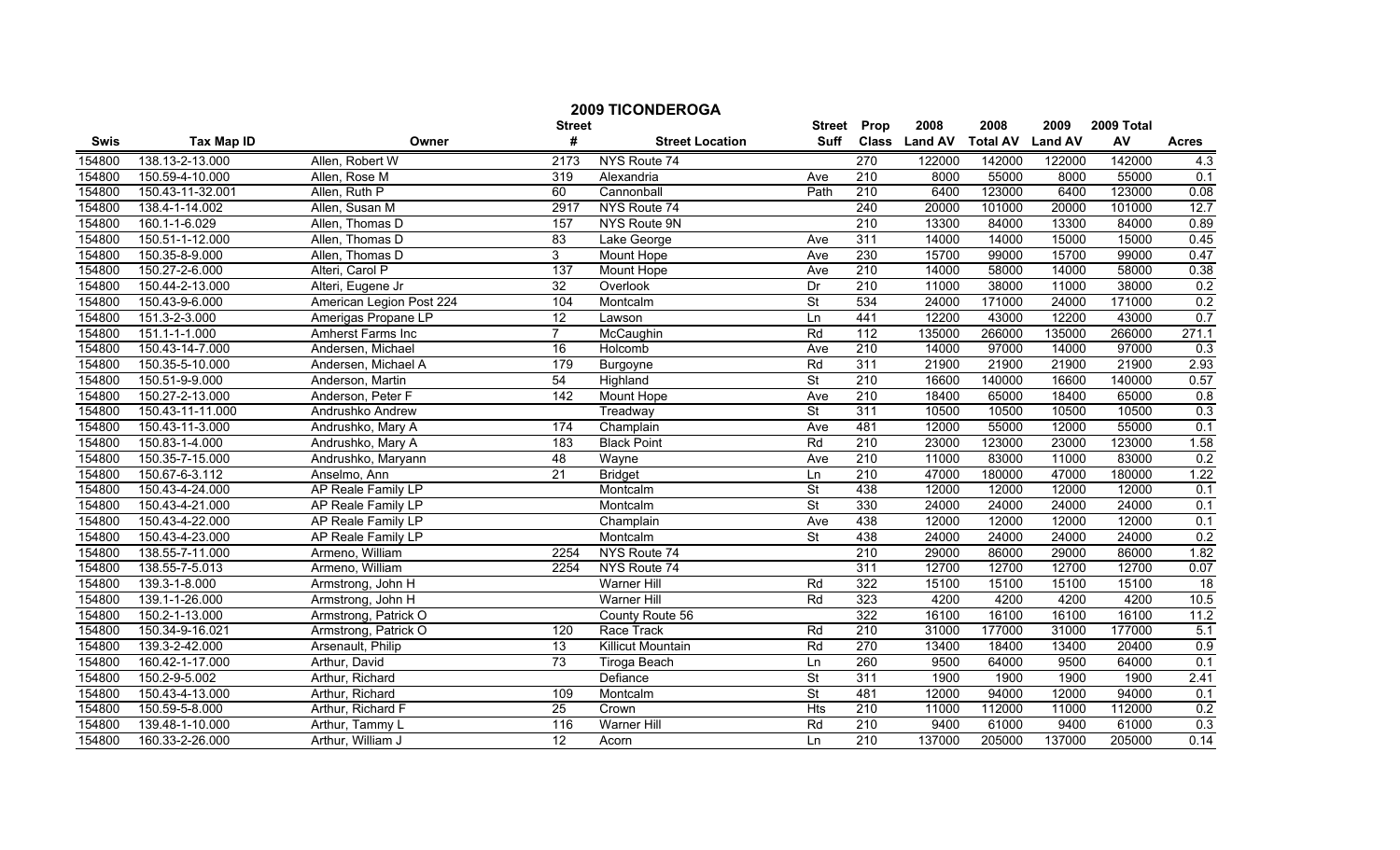|        |                        |                                    | <b>2009 TICONDEROGA</b> | <b>Street</b>          | Prop        | 2008             | 2008          | 2009            | 2009 Total     |        |              |
|--------|------------------------|------------------------------------|-------------------------|------------------------|-------------|------------------|---------------|-----------------|----------------|--------|--------------|
| Swis   | <b>Tax Map ID</b>      | Owner                              | <b>Street</b><br>#      | <b>Street Location</b> | <b>Suff</b> |                  | Class Land AV | <b>Total AV</b> | <b>Land AV</b> | AV     | <b>Acres</b> |
| 154800 | 150.43-12-5.000        | Arzberger, Steve                   | 121                     | Lake George            | Ave         | 210              | 14000         | 122000          | 14000          | 122000 | 0.3          |
| 154800 | 139.3-1-12.000         | Ashe, Joseph S II                  | 170                     | Veterans               | Rd          | $\overline{210}$ | 14900         | 99000           | 14900          | 99000  | 2.19         |
| 154800 | 648.-9999-601.700/1882 | <b>AT&amp;T Communications Inc</b> |                         |                        |             | 837              | $\Omega$      | 20087           | $\Omega$       | 20087  | 0.01         |
| 154800 | 648.-9999-601.700/1881 | <b>AT&amp;T Communications Inc</b> |                         |                        |             | 837              | $\Omega$      | 419900          | $\mathbf{0}$   | 419900 | 0.01         |
| 154800 | 140.1-1-7.000/8        | AT&T Communications Inc            |                         | Shore Airport          | Rd          | 831              | 121800        | 121800          | 121800         | 121800 | 0.01         |
| 154800 | 150.43-15-10.000       | Auborn Jodi L                      | 39                      | Amherst                | Ave         | 210              | 11000         | 45000           | 11000          | 45000  | 0.2          |
| 154800 | 150.43-4-25.000        | Aubuchon Realty Co Inc             | 131                     | Montcalm               | St          | 482              | 32000         | 270000          | 32000          | 270000 | 0.3          |
| 154800 | 150.51-9-1.001         | Aunchman, Sarah M                  | $\overline{99}$         | The Portage            |             | 210              | 11000         | 84000           | 11000          | 84000  | 0.2          |
| 154800 | 138.4-1-12.210         | <b>Aura Ventures LLC</b>           |                         | County Route 56        |             | 314              | 4400          | 4400            | 4400           | 4400   | 0.9          |
| 154800 | 150.2-9-6.000          | Austin Mary F                      | 91                      | Defiance               | St          | 210              | 15800         | 68000           | 15800          | 68000  | 3.4          |
| 154800 | 150.44-5-4.000         | Austin, Michael E                  | $\overline{24}$         | Cossey                 | <b>St</b>   | 210              | 20200         | 77000           | 20200          | 79000  | 1.2          |
| 154800 | 161.5-1-2.000          | Austin, Wayne                      | 1374                    | Lower                  | Rd          | 210              | 21000         | 35000           | 21000          | 35000  | 1.2          |
| 154800 | 150.35-6-18.000        | Avery, Richard D                   | $\overline{2}$          | Lonergan               | Ln          | 210              | 11000         | 42000           | 11000          | 42000  | 0.07         |
| 154800 | 150.35-6-23.000        | Avery, Richard D                   |                         | Burgoyne               | Rd          | 311              | 300           | 300             | 300            | 300    | 0.04         |
| 154800 | 150.35-6-17.000        | Avery, Richard D                   |                         | Burgoyne               | Rd          | 311              | 11000         | 11000           | 11000          | 11000  | 0.17         |
| 154800 | 150.75-2-10.000        | Avery, Robert J                    | 77                      | Sagamore               | Dr          | $\overline{210}$ | 195000        | 223000          | 195000         | 223000 | 0.5          |
| 154800 | 150.59-8-10.211        | Axtman, Edward J                   | $\mathbf{1}$            | Tin Pan                | Aly         | 260              | 221000        | 248000          | 221000         | 248000 | 0.57         |
| 154800 | 150.2-2-3.100          | Babcock, Maurice                   | 1170                    | NYS Route 9N           |             | 210              | 14600         | 125000          | 14600          | 125000 | 1.78         |
| 154800 | 150.35-6-14.000        | Backus, Martha L                   | 128                     | Burgoyne               | Rd          | 210              | 17600         | 41000           | 17600          | 41000  | 0.7          |
| 154800 | 151.3-1-12.100         | Badke, Charles J                   | 217                     | NYS Route 22           |             | 240              | 37000         | 69000           | 37000          | 69000  | 53.3         |
| 154800 | 151.17-1-18.100        | Badke, Charles J                   |                         | NYS Route 22           |             | 311              | 8700          | 8700            | 8700           | 8700   | 1.37         |
| 154800 | 150.11-1-13.000        | Badke, Leona                       | 45                      | Alexandria             | Ave         | 210              | 15000         | 90000           | 15000          | 90000  | 0.4          |
| 154800 | 150.43-14-1.000        | Bagneschi, Maria                   | 138                     | Lake George            | Ave         | 210              | 11000         | 64000           | 11000          | 64000  | 0.2          |
| 154800 | 150.67-4-7.000         | Bailey, Marian                     | $\overline{32}$         | Outlet                 | Dr          | 270              | 15800         | 28000           | 15800          | 28000  | 0.4          |
| 154800 | 150.43-11-34.001       | Bain, Mildred E                    | 64                      | Cannonball             | Path        | 210              | 8300          | 123000          | 8300           | 123000 | 0.11         |
| 154800 | 150.3-1-2.200          | Baird, David W                     | 265                     | <b>NYS Route 9N</b>    |             | 240              | 21000         | 208000          | 21000          | 208000 | 15           |
| 154800 | 150.27-2-7.100         | Bak, John                          | $\overline{133}$        | Mount Hope             | Ave         | 270              | 14900         | 25000           | 14900          | 25000  | 0.39         |
| 154800 | 160.26-1-9.000         | Baker, Alfred J                    | 345                     | <b>Baldwin</b>         | Rd          | 210              | 354000        | 425000          | 354000         | 425000 | 0.5          |
| 154800 | 128.4-3-2.000          | Baker, Allen                       |                         | <b>NYS Route 9N</b>    |             | 314              | 500           | 500             | 500            | 500    | 0.2          |
| 154800 | 150.35-5-22.000        | Baker, Allen W                     |                         | Wiley                  | St          | 311              | 200           | 200             | 200            | 200    | 0.02         |
| 154800 | 150.1-1-7.200          | Baker, Mary                        | 326                     | Old Chilson            | Rd          | 270              | 18400         | 23000           | 18400          | 23000  | 8.57         |
| 154800 | 150.11-1-49.000        | Baker, Mary L                      | 16                      | Eichen                 | St          | 210              | 3600          | 70000           | 3600           | 70000  | 0.06         |
| 154800 | 150.59-8-4.000         | Baker, Stephen                     | 19                      | <b>Prince Taylor</b>   | Path        | 260              | 171000        | 198000          | 171000         | 198000 | 0.49         |
| 154800 | 150.59-2-22.000        | Baker, Stuart G                    | 297                     | Alexandria             | Ave         | 210              | 14000         | 87000           | 14000          | 87000  | 0.3          |
| 154800 | 138.3-3-18.000         | Baldwin, Caroline H                | 102                     | Harris Point           | Way         | 210              | 170000        | 254000          | 170000         | 254000 | 2.1          |
| 154800 | 150.27-1-6.000         | Ballard, Robert Jr                 | 97                      | Park                   | Ave         | 220              | 14000         | 69000           | 14000          | 69000  | 0.3          |
| 154800 | 150.67-4-14.300        | Banarsee, Anetta                   | $\overline{88}$         | Outlet                 | Dr          | 210              | 45000         | 229000          | 45000          | 229000 | 4.17         |
| 154800 | 150.67-4-14.500        | Banarsee, Anetta                   | 93                      | Outlet                 | Dr          | 311              | 21000         | 21000           | 21000          | 21000  | 0.33         |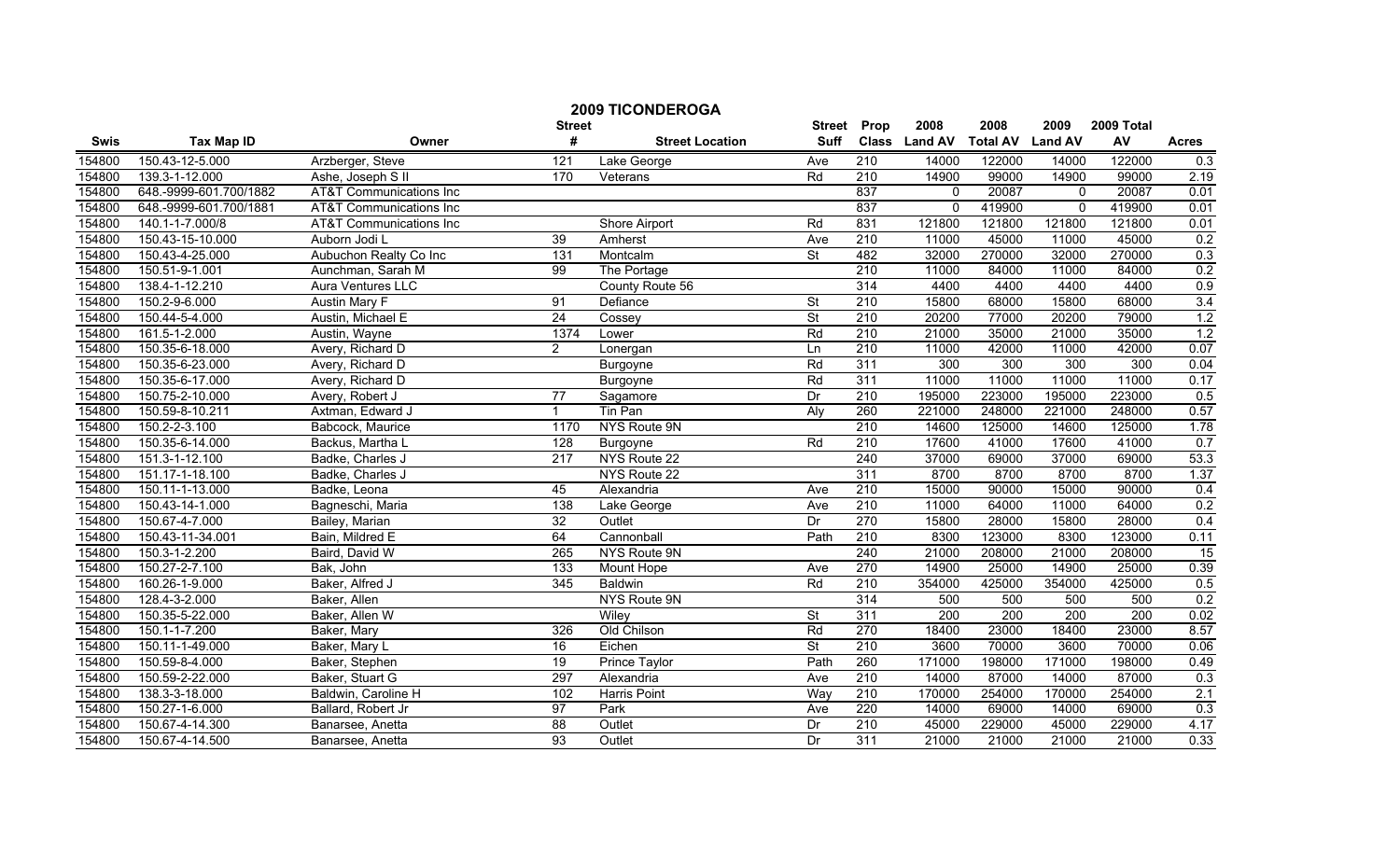|        |                   |                          | <b>2009 TICONDEROGA</b> |                        |                          |                  |               |                 |                |            |                |
|--------|-------------------|--------------------------|-------------------------|------------------------|--------------------------|------------------|---------------|-----------------|----------------|------------|----------------|
|        |                   |                          | <b>Street</b>           |                        | <b>Street</b>            | Prop             | 2008          | 2008            | 2009           | 2009 Total |                |
| Swis   | <b>Tax Map ID</b> | Owner                    | #                       | <b>Street Location</b> | <b>Suff</b>              |                  | Class Land AV | <b>Total AV</b> | <b>Land AV</b> | AV         | <b>Acres</b>   |
| 154800 | 150.67-4-14.400   | Banarsee, Anetta         | 94                      | Outlet                 | Dr                       | $\overline{210}$ | 32000         | 137000          | 32000          | 137000     | 2.77           |
| 154800 | 150.67-7-1.000    | Banarsee, Anetta S       | $\overline{21}$         | <b>Snapping Turtle</b> | Way                      | 314              |               |                 | 36500          | 36500      | 0.93           |
| 154800 | 150.67-7-2.000    | Banarsee, Anetta S       | $\overline{25}$         | <b>Snapping Turtle</b> | Way                      | 314              |               |                 | 36500          | 36500      | 0.93           |
| 154800 | 150.67-7-3.000    | Banarsee, Anetta S       | 23                      | <b>Snapping Turtle</b> | Way                      | 314              |               |                 | 36500          | 36500      | 2.02           |
| 154800 | 150.82-2-5.000    | Bangert, Carl R          | $\overline{24}$         | Cottage                | Rd                       | 260              | 129000        | 169000          | 129000         | 169000     | 0.2            |
| 154800 | 150.82-2-6.000    | Bangert, Carl R          | $\overline{22}$         | Cottage                | Rd                       | 210              | 279000        | 347000          | 279000         | 347000     | 0.4            |
| 154800 | 150.43-15-3.000   | Bangma, Frank R Jr       | 57                      | Amherst                | Ave                      | 210              | 11000         | 75000           | 11000          | 75000      | 0.2            |
| 154800 | 150.59-6-14.200   | Banish, James            | 6                       | Pinnacle               | St                       | 210              | 15000         | 136000          | 15000          | 136000     | 0.33           |
| 154800 | 150.51-8-11.000   | Banish, Joseph J         | 42                      | Champlain              | Ave                      | 210              | 16000         | 49000           | 16000          | 49000      | 0.5            |
| 154800 | 150.59-2-20.000   | Bank of New York         | 305                     | Alexandria             | Ave                      | 210              | 11000         | 52000           | 11000          | 52000      | 0.2            |
| 154800 | 150.59-4-7.000    | Bank of New York         | 75                      | The Portage            |                          | 210              | 16000         | 86000           | 16000          | 86000      | 0.5            |
| 154800 | 160.40-1-1.120    | Bannon, Arcangela        |                         | <b>Baldwin</b>         | Rd                       | 311              | 234000        | 234000          | 234000         | 234000     | 1.59           |
| 154800 | 160.26-1-29.000   | Bannon, Brian            | 360                     | Baldwin                | Rd                       | $\overline{210}$ | 40000         | 92000           | 40000          | 92000      | 0.48           |
| 154800 | 150.2-2-7.208     | Banta Realty 2001        | 1144                    | Wicker                 | $\overline{\mathsf{St}}$ | 415              | 158000        | 1340000         | 158000         | 1340000    | 1.98           |
| 154800 | 150.43-11-24.000  | <b>Baptist Church</b>    | 210                     | The Portage            |                          | 620              | 24000         | 434000          | 24000          | 434000     |                |
| 154800 | 150.43-11-23.000  | <b>Baptist Parsonage</b> | 204                     | The Portage            |                          | 620              | 18400         | 132000          | 18400          | 132000     | 0.8            |
| 154800 | 160.1-3-6.000     | Barbaro, Linda T         |                         | NYS Route 9N           |                          | 311              | 3500          | 3500            | 3500           | 3500       | 4.8            |
| 154800 | 160.1-3-5.000     | Barbaro, Linda T         |                         | <b>NYS Route 9N</b>    |                          | 322              | 37000         | 37000           | 37000          | 37000      | 56.96          |
| 154800 | 150.42-3-17.000   | Barber, Bruce            | $\overline{11}$         | Wayne                  | Ave                      | 210              | 8000          | 79000           | 8000           | 79000      | 0.1            |
| 154800 | 150.34-11-5.000   | Barber, Christy L        | 58                      | Third                  | Ave                      | 210              | 14000         | 44000           | 14000          | 44000      | 0.5            |
| 154800 | 150.51-10-1.000   | Barber, Dale R           | 74                      | Lake George            | Ave                      | 210              | 8000          | 79000           | 8000           | 79000      | 0.1            |
| 154800 | 150.36-1-2.000    | Barber, Donald M         | 40                      | Burgoyne               | Rd                       | 210              | 16000         | 90000           | 16000          | 90000      | 0.5            |
| 154800 | 150.36-1-3.000    | Barber, Donald M         |                         | Burgoyne               | Rd                       | 311              | 11000         | 11000           | 11000          | 11000      | 0.2            |
| 154800 | 150.43-17-13.000  | Barber, Earl F Jr        | 34                      | Treadway               | $\overline{\mathsf{St}}$ | 210              | 11000         | 63000           | 11000          | 63000      | 0.2            |
| 154800 | 159.-1-34.000     | Barber, Gary             |                         | Hayford                | Rd                       | 314              | 5400          | 5400            | 5400           | 5400       | 0.66           |
| 154800 | 159.-1-35.000     | Barber, Gary P           | 31                      | Hayford                | Rd                       | 314              | 5700          | 5700            | 5700           | 5700       | 0.9            |
| 154800 | 159.-1-36.000     | Barber, Gary P           | 61                      | Hayford                | Rd                       | $\overline{210}$ | 12100         | 24000           | 12100          | 24000      | 0.9            |
| 154800 | 150.59-6-18.000   | Barber, Keith            | 9                       | Colonial               | $\overline{\mathsf{St}}$ | 311              | 11000         | 11000           | 11000          | 11000      | 0.2            |
| 154800 | 150.59-6-17.000   | Barber, Keith F          | 6                       | Colonial               | <b>St</b>                | 210              | 11000         | 76000           | 11000          | 76000      | 0.2            |
| 154800 | 150.43-5-13.000   | Barber, Lawrence E       | 6                       | Wayne                  | Ave                      | 210              | 14000         | 73000           | 14000          | 73000      | 0.3            |
| 154800 | 151.17-3-5.000    | Barber, Martin F         |                         | NYS Route 22           |                          | 311              | 7600          | 7600            | 7600           | 7600       | 0.1            |
| 154800 | 161.5-1-1.200     | Barber, Martin F         | 68                      | NYS Route 22           |                          | 210              | 15500         | 79000           | 15500          | 79000      | $\overline{3}$ |
| 154800 | 150.52-1-6.000    | Barber, Martin F         | 39                      | Defiance               | St                       | 210              | 11000         | 68000           | 11000          | 68000      | 0.19           |
| 154800 | 150.51-8-9.000    | Barber, Michele A        | 61                      | Highland               | $\overline{\mathsf{St}}$ | 210              | 14000         | 69000           | 14000          | 69000      | 0.3            |
| 154800 | 150.43-16-7.000   | Barber, Susan E          | $\frac{117}{117}$       | Champlain              | Ave                      | 210              | 20200         | 169000          | 20200          | 169000     | 1.2            |
| 154800 | 159.-1-33.000     | Barber, Tammy            |                         | Hayford                | Rd                       | 314              | 8900          | 8900            | 8900           | 8900       | 1.7            |
| 154800 | 150.11-1-33.000   | Barber, Thomas           | 73                      | Alexandria             | Ave                      | 210              | 14000         | 102000          | 14000          | 102000     | 1.3            |
| 154800 | 150.51-2-2.000    | Barnao, Christine        | $\overline{31}$         | Amherst                | Ave                      | 210              | 16000         | 119000          | 16000          | 119000     | 0.5            |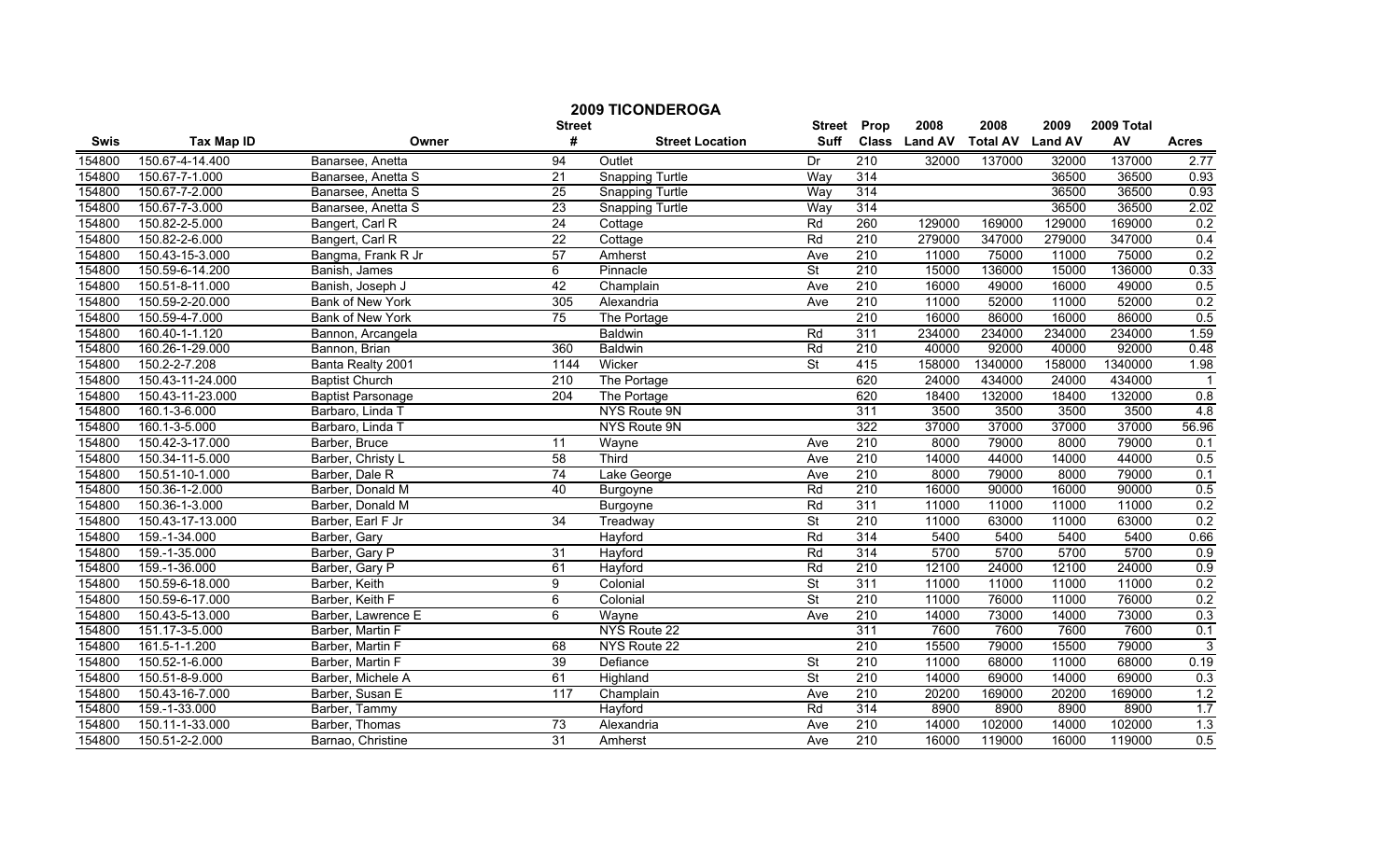| <b>2009 TICONDEROGA</b> |                   |                              |                    |                        |                          |                  |               |                 |                |            |              |
|-------------------------|-------------------|------------------------------|--------------------|------------------------|--------------------------|------------------|---------------|-----------------|----------------|------------|--------------|
|                         |                   |                              | <b>Street</b><br># |                        | <b>Street</b>            | Prop             | 2008          | 2008            | 2009           | 2009 Total |              |
| Swis                    | <b>Tax Map ID</b> | Owner                        |                    | <b>Street Location</b> | <b>Suff</b>              |                  | Class Land AV | <b>Total AV</b> | <b>Land AV</b> | AV         | <b>Acres</b> |
| 154800                  | 150.35-7-17.000   | Barnao, Salvatore C          | 56                 | Wayne                  | Ave                      | 210              | 15000         | 145000          | 15000          | 145000     | 0.4          |
| 154800                  | 139.2-3-5.000     | Barnes, Holly M              | 646                | Delano                 | Rd                       | 210              | 14100         | 87000           | 14100          | 87000      | 1.2          |
| 154800                  | 139.2-3-22.000    | Barnes, James D              | 781                | <b>Shore Airport</b>   | Rd                       | 210              | 11600         | 106000          | 11600          | 106000     | 0.55         |
| 154800                  | 150.4-1-24.000    | Barney, Richard J            | 54                 | Stoughton              | Dr                       | 210              | 418000        | 662000          | 418000         | 662000     | 1.42         |
| 154800                  | 150.43-15-6.000   | Barnhart, William W          | 49                 | Amherst                | Ave                      | 210              | 15000         | 106000          | 15000          | 106000     | 0.4          |
| 154800                  | 150.51-9-3.000    | Bartlett, Gillette C         | 28                 | Highland               | $\overline{\mathsf{St}}$ | 210              | 14000         | 72000           | 14000          | 72000      | 0.3          |
| 154800                  | 138.55-4-2.000    | Bartlett, Henry M            | 36                 | <b>Harris Point</b>    | Way                      | 260              | 9400          | 102000          | 9400           | 102000     | 0.3          |
| 154800                  | 160.26-4-4.000    | Bartlett, John W             | 10                 | Temperance             | $\overline{\mathsf{Pt}}$ | 280              | 160000        | 276000          | 160000         | 276000     | 0.14         |
| 154800                  | 150.43-14-11.002  | Bartlett, John W             | $\overline{22}$    | Holcomb                | Ave                      | 210              | 10700         | 48000           | 10700          | 48000      | 0.19         |
| 154800                  | 150.51-9-6.000    | Bartlett, Kevin              | 40                 | Highland               | <b>St</b>                | $\overline{210}$ | 14200         | 84000           | 14200          | 84000      | 0.32         |
| 154800                  | 150.59-13-6.140   | Bartlett, Richard            | 29                 | Colonial               | <b>St</b>                | 210              | 14300         | 51000           | 14300          | 51000      | 0.33         |
| 154800                  | 150.83-1-20.000   | Bartlett, Richard M          | 49                 | Mossy Point            | Rd                       | 210              | 238600        | 652200          | 238600         | 652200     |              |
| 154800                  | 150.35-8-7.000    | Bartlett, Robert J           | $\overline{87}$    | Grace                  | Ave                      | $\overline{210}$ | 11000         | 80000           | 11000          | 80000      | 0.2          |
| 154800                  | 150.51-6-7.000    | Bartmon, Michael             | 12                 | Battery                | <b>St</b>                | 210              | 14000         | 73000           | 14000          | 73000      | 0.3          |
| 154800                  | 150.4-3-4.004     | Bassett, Jane R              | 85                 | <b>Black Point</b>     | Rd                       | 240              | 45000         | 184000          | 45000          | 184000     | 59.61        |
| 154800                  | 139.3-1-25.000    | Battease, David Jr           | $\overline{23}$    | <b>Lead Hill</b>       | Rd                       | 210              | 10200         | 37000           | 10200          | 37000      | 0.4          |
| 154800                  | 150.52-1-3.000    | Bazan, Chris                 | 9                  | Cossey                 | $\overline{\mathsf{St}}$ | 210              | 15000         | 53000           | 15000          | 53000      | 0.4          |
| 154800                  | 150.44-5-1.000    | Bazan, Christopher S         |                    | Cossey                 | <b>St</b>                | 311              | 600           | 600             | 600            | 600        | 0.1          |
| 154800                  | 150.44-13-1.000   | Bazan, Christopher S         |                    | Cossey                 | St                       | 311              | 9600          | 9600            | 9600           | 9600       | 4.6          |
| 154800                  | 150.44-5-5.000    | Bazan, Christopher S         | 14                 | Cossey                 | $\overline{\mathsf{St}}$ | 210              | 20100         | 85000           | 20100          | 85000      | 1.1          |
| 154800                  | 150.27-3-28.000   | Bazan, Dawn                  |                    | Delano                 | Rd                       | 210              | 14000         | 103000          | 14000          | 103000     | 0.3          |
| 154800                  | 150.35-11-2.000   | Bazan, Dawn                  | 83                 | Mount Hope             | Ave                      | 312              | 6600          | 16000           | 6600           | 16000      | 0.2          |
| 154800                  | 150.34-9-9.000    | Beach, Alyssa M              | 1039               | Wicker                 | $\overline{\mathsf{St}}$ | 210              | 15000         | 89000           | 15000          | 89000      | 0.4          |
| 154800                  | 150.67-3-2.001    | Bechard, David               |                    | <b>Black Point</b>     | Rd                       | 311              | 100           | 100             | 100            | 100        | 0.03         |
| 154800                  | 150.43-17-10.200  | Bechard, David A Sr          | $\overline{20}$    | Treadway               | $\overline{\mathsf{St}}$ | $\overline{210}$ | 14500         | 71000           | 14500          | 71000      | 0.45         |
| 154800                  | 150.43-17-10.100  | Bechard, David G             |                    | Treadway               | St                       | 311              | 2500          | 2500            | 2500           | 2500       | 0.35         |
| 154800                  | 160.34-1-9.000    | Bechard, David G             |                    | Tiroga Beach           | Ln                       | 311              | 38000         | 38000           | 38000          | 38000      | 0.05         |
| 154800                  | 150.52-4-11.000   | Bechard, David G             | 46                 | Defiance               | $\overline{\mathsf{St}}$ | 210              | 19400         | 50000           | 19400          | 50000      | 0.92         |
| 154800                  | 150.67-3-8.000    | Bechard, David G             |                    | The Portage            |                          | 311              | 300           | 300             | 300            | 300        | 0.4          |
| 154800                  | 150.4-3-3.200     | Bechard, David G             |                    | <b>Black Point</b>     | Rd                       | 322              | 43000         | 43000           | 43000          | 43000      | 54.5         |
| 154800                  | 150.43-17-11.000  | Bechard, Pauline C           | 30                 | Treadway               | $\overline{\mathsf{St}}$ | 210              | 17600         | 96000           | 17600          | 96000      | 0.7          |
| 154800                  | 138.13-1-5.000    | Becker, Jeffrey              | 20                 | Prospect               | Ln                       | 210              | 147000        | 253000          | 147000         | 253000     | 0.47         |
| 154800                  | 150.43-9-18.000   | <b>Bedard Properties LLC</b> | 112                | Montcalm               | <b>St</b>                | 484              | 39000         | 168000          | 39000          | 168000     | 0.39         |
| 154800                  | 150.43-9-10.000   | <b>Bedard Properties LLC</b> |                    | Montcalm               | $\overline{\mathsf{St}}$ | 438              | 26000         | 26000           | 26000          | 26000      | 0.25         |
| 154800                  | 150.43-9-11.000   | <b>Bedard Properties LLC</b> |                    | Montcalm               | $\overline{\mathsf{St}}$ | 438              | 28000         | 28000           | 28000          | 28000      | 0.27         |
| 154800                  | 150.82-2-12.000   | Beddows, Michael             | 6                  | Cottage                | Rd                       | 260              | 130000        | 193000          | 130000         | 193000     | 0.2          |
| 154800                  | 150.43-11-25.320  | Beebe, Russell               | 154                | Cannonball             | Path                     | 210              | 13100         | 110000          | 13100          | 110000     | 0.27         |
| 154800                  | 150.44-11-4.001   | <b>Belden Dale</b>           | 43                 | River                  | Rd                       | 210              | 18400         | 69000           | 18400          | 69000      | 0.76         |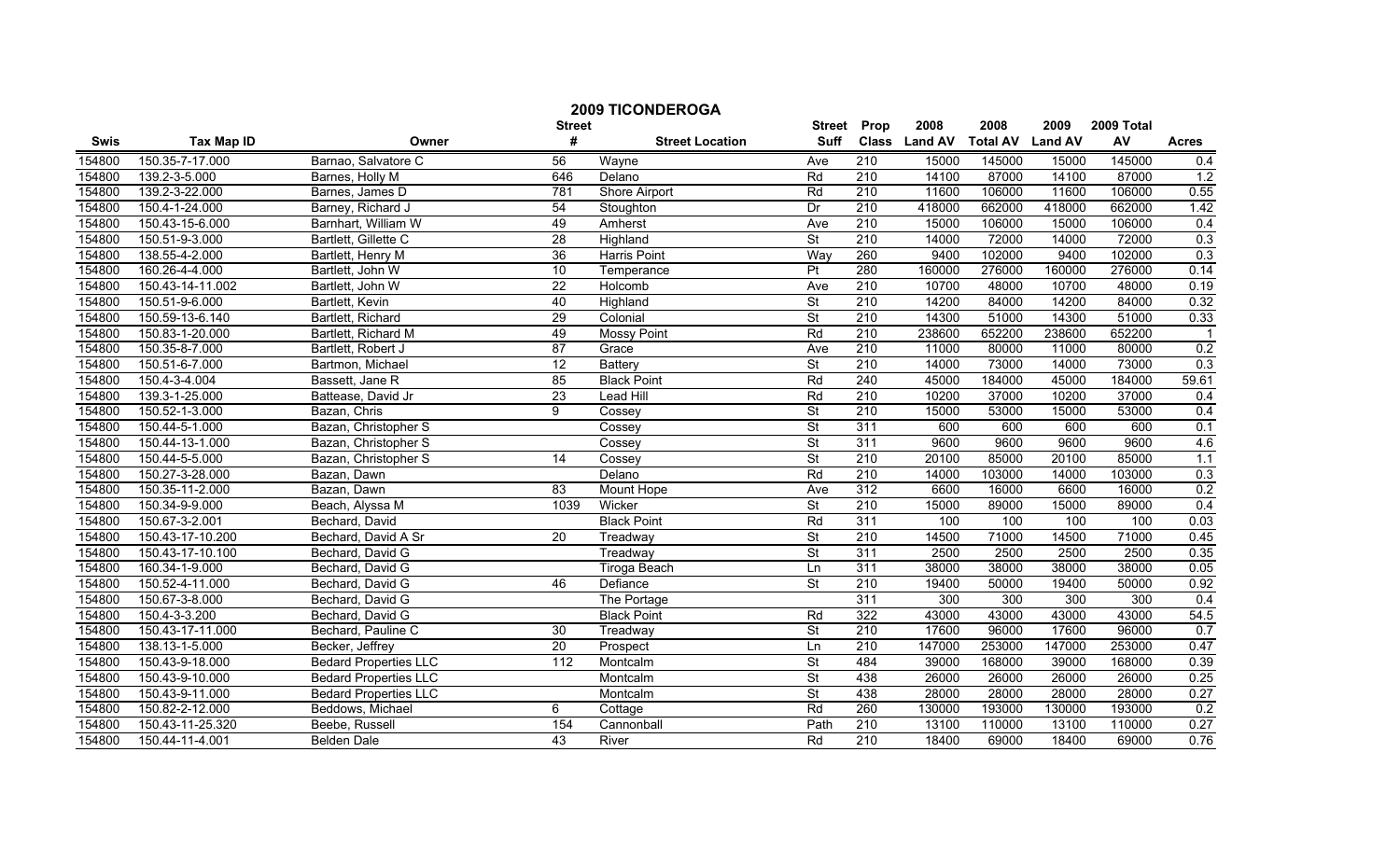| <b>2009 TICONDEROGA</b><br>2008<br>2008<br>Prop<br>2009<br><b>Street</b><br><b>Street</b> |                   |                              |                 |                        |                          |                  |               | 2009 Total      |                |        |                |
|-------------------------------------------------------------------------------------------|-------------------|------------------------------|-----------------|------------------------|--------------------------|------------------|---------------|-----------------|----------------|--------|----------------|
| Swis                                                                                      | <b>Tax Map ID</b> | Owner                        | #               | <b>Street Location</b> | Suff                     |                  | Class Land AV | <b>Total AV</b> | <b>Land AV</b> | AV     | <b>Acres</b>   |
| 154800                                                                                    | 139.2-2-9.000     | Belden, Boyd                 | 1592            | NYS Route 9N           |                          | $\overline{210}$ | 11000         | 74000           | 11000          | 74000  | 0.5            |
| 154800                                                                                    | 150.44-10-3.000   | Belden, Dale                 |                 | Montcalm               | <b>St</b>                | 311              | 500           | 500             | 500            | 500    | 0.5            |
| 154800                                                                                    | 150.44-11-26.000  | Belden, Dale                 |                 | Montcalm               | $\overline{\mathsf{St}}$ | 311              | 6000          | 6000            | 6000           | 6000   | 0.4            |
| 154800                                                                                    | 150.44-11-25.000  | Belden, Dale W               |                 | Montcalm               | $\overline{\mathsf{St}}$ | 312              | 10500         | 10600           | 10500          | 10600  | 0.7            |
| 154800                                                                                    | 150.44-11-24.000  | Belden, Dale W               |                 | Montcalm               | $\overline{\mathsf{St}}$ | 311              | 8100          | 8100            | 8100           | 8100   | 1.3            |
| 154800                                                                                    | 150.44-11-20.000  | Belden, Dale W               | 87              | River                  | Rd                       | 210              | 15600         | 43000           | 15600          | 43000  | 1.6            |
| 154800                                                                                    | 150.44-11-19.000  | Belden, Dale W               |                 | Montcalm               | $\overline{\mathsf{St}}$ | 311              | 5800          | 5800            | 5800           | 5800   | 1.1            |
| 154800                                                                                    | 160.35-1-15.000   | Belden, Helen C              | 363             | <b>Black Point</b>     | Rd                       | 210              | 201000        | 288000          | 201000         | 288000 | 2.5            |
| 154800                                                                                    | 139.4-2-11.009    | Belden, Kent M               | 129             | Shore Airport          | Rd                       | $\overline{240}$ | 21000         | 84000           | 21000          | 84000  | 10.49          |
| 154800                                                                                    | 150.27-2-12.000   | Belden, Mark                 | 138             | Mount Hope             | Ave                      | 210              | 16000         | 120000          | 16000          | 120000 | 0.5            |
| 154800                                                                                    | 150.50-1-18.002   | Belden, Richard R            | 87              | Lord Howe              | $\overline{\mathsf{St}}$ | 270              | 20500         | 26500           | 20500          | 26500  | 1.45           |
| 154800                                                                                    | 150.59-1-4.002    | Belden, Terry                | $\overline{9}$  | Lake George            | Ave                      | 280              | 15300         | 112000          | 15300          | 112000 | 0.44           |
| 154800                                                                                    | 138.2-1-2.100     | Belkevich, Andrew            | 1271            | Stoney Lonesome        | Rd                       | 210              | 17900         | 114000          | 17900          | 114000 | 7.21           |
| 154800                                                                                    | 138.2-1-4.034     | Belkevich, Andrew            |                 | Stoney Lonesome        | Rd                       | 323              | 400           | 400             | 400            | 400    | 1.25           |
| 154800                                                                                    | 138.2-2-1.000     | Belkevich, Andrew            |                 | Stoney Lonesome        | Rd                       | 323              | 11200         | 11200           | 11200          | 11200  | 18.4           |
| 154800                                                                                    | 138.2-3-2.000     | Belkevich, Andrew            |                 | Stoney Lonesome        | Rd                       | 323              | 11100         | 11100           | 11100          | 11100  | 18.2           |
| 154800                                                                                    | 138.2-1-31.000    | Belkevich, Andrew            |                 | <b>Stoney Lonesome</b> | Rd                       | 323              | 200           | 200             | 200            | 200    | 0.22           |
| 154800                                                                                    | 138.55-7-3.010    | Belkevich, Andrew J          |                 | NYS Route 74           |                          | 311              | 5200          | 5200            | 5200           | 5200   | 0.02           |
| 154800                                                                                    | 138.55-7-9.000    | Belkevich, Mary E            | 2248            | NYS Route 74           |                          | 270              | 22000         | 23000           | 22000          | 23000  | 0.16           |
| 154800                                                                                    | 150.83-1-11.130   | Bell, Sharon L               | 35              | <b>Mossy Point</b>     | Rd                       | 210              | 328000        | 405000          | 328000         | 405000 | 0.6            |
| 154800                                                                                    | 150.59-7-13.000   | <b>Benedict Cory</b>         | 35              | The Portage            |                          | $\overline{210}$ | 16000         | 57000           | 16000          | 57000  | 0.5            |
| 154800                                                                                    | 150.59-12-8.000   | Benedict, Timothy            | 29              | Pinnacle               | St                       | 210              | 14000         | 79000           | 14000          | 79000  | 0.3            |
| 154800                                                                                    | 150.59-12-9.000   | Benedict, Timothy            | $\overline{25}$ | Pinnacle               | $\overline{\mathsf{St}}$ | 270              | 8000          | 16000           | 8000           | 16000  | 0.1            |
| 154800                                                                                    | 150.59-2-4.000    | Benedict, Timothy S          | 10              | Highland               | <b>St</b>                | $\overline{210}$ | 11000         | 56000           | 11000          | 56000  | 0.2            |
| 154800                                                                                    | 139.4-1-38.000    | Benevolent Order Elks 14     | 35              | Delano                 | Rd                       | 593              | 10600         | 20000           | 10600          | 20000  | 3.8            |
| 154800                                                                                    | 150.4-2-6.000     | Bengsz, Andrzej              | 46              | <b>Baldwin</b>         | Rd                       | $\overline{210}$ | 14000         | 86000           | 14000          | 86000  | $\overline{1}$ |
| 154800                                                                                    | 150.34-11-7.000   | Benjamin, Laura G            | 68              | Third                  | Ave                      | 210              | 14000         | 77000           | 14000          | 77000  | 0.3            |
| 154800                                                                                    | 151.17-3-4.000    | Benjamin, Robert             | 18              | Craigs Bay             | Rd                       | 260              | 20000         | 69000           | 20000          | 69000  | 0.08           |
| 154800                                                                                    | 138.3-3-3.044     | <b>Bennett Carrie-Anne M</b> | 282             | Putts Pond             | Rd                       | 210              | 17000         | 90000           | 17000          | 90000  | $\overline{5}$ |
| 154800                                                                                    | 138.3-3-4.043     | <b>Bennett Mikel</b>         | 274             | Putts Pond             | Rd                       | 270              | 17000         | 24000           | 17000          | 24000  | $\overline{5}$ |
| 154800                                                                                    | 139.4-1-12.000    | Bennett, Christopher A       | 90              | Charboneau             | Rd                       | 210              | 15200         | 90000           | 15200          | 90000  | 2.6            |
| 154800                                                                                    | 150.51-4-3.000    | Bennett, Jason S             | 175             | The Portage            |                          | 210              | 15000         | 46000           | 15000          | 46000  | 0.4            |
| 154800                                                                                    | 150.51-5-2.002    | Bennett, Karen A             | 15              | Defiance               | $\overline{\mathsf{St}}$ | 220              | 13100         | 63000           | 13100          | 63000  | 0.27           |
| 154800                                                                                    | 150.59-5-7.000    | Bennett, Kelley A            | 21              | Crown                  | <b>Hts</b>               | 210              | 11000         | 76000           | 11000          | 76000  | 0.2            |
| 154800                                                                                    | 139.4-1-10.200    | Bennett, Mitchell E Jr       |                 | Charboneau             | Rd                       | 314              | 9800          | 9800            | 9800           | 9800   | 4.5            |
| 154800                                                                                    | 139.4-1-14.000    | Bennett, Mitchell E Jr       | 64              | Charboneau             | Rd                       | $\overline{210}$ | 12200         | 95000           | 12200          | 95000  | 0.7            |
| 154800                                                                                    | 139.2-2-13.000    | Bennett, Richard E Jr        | $\overline{32}$ | Warner Hill            | Rd                       | 210              | 8000          | 79000           | 8000           | 79000  | 0.2            |
| 154800                                                                                    | 150.43-7-6.000    | Bennett, Rikki-Jeanne        | 58              | Schuyler               | $\overline{\mathsf{St}}$ | 210              | 22200         | 76000           | 22200          | 76000  | 0.38           |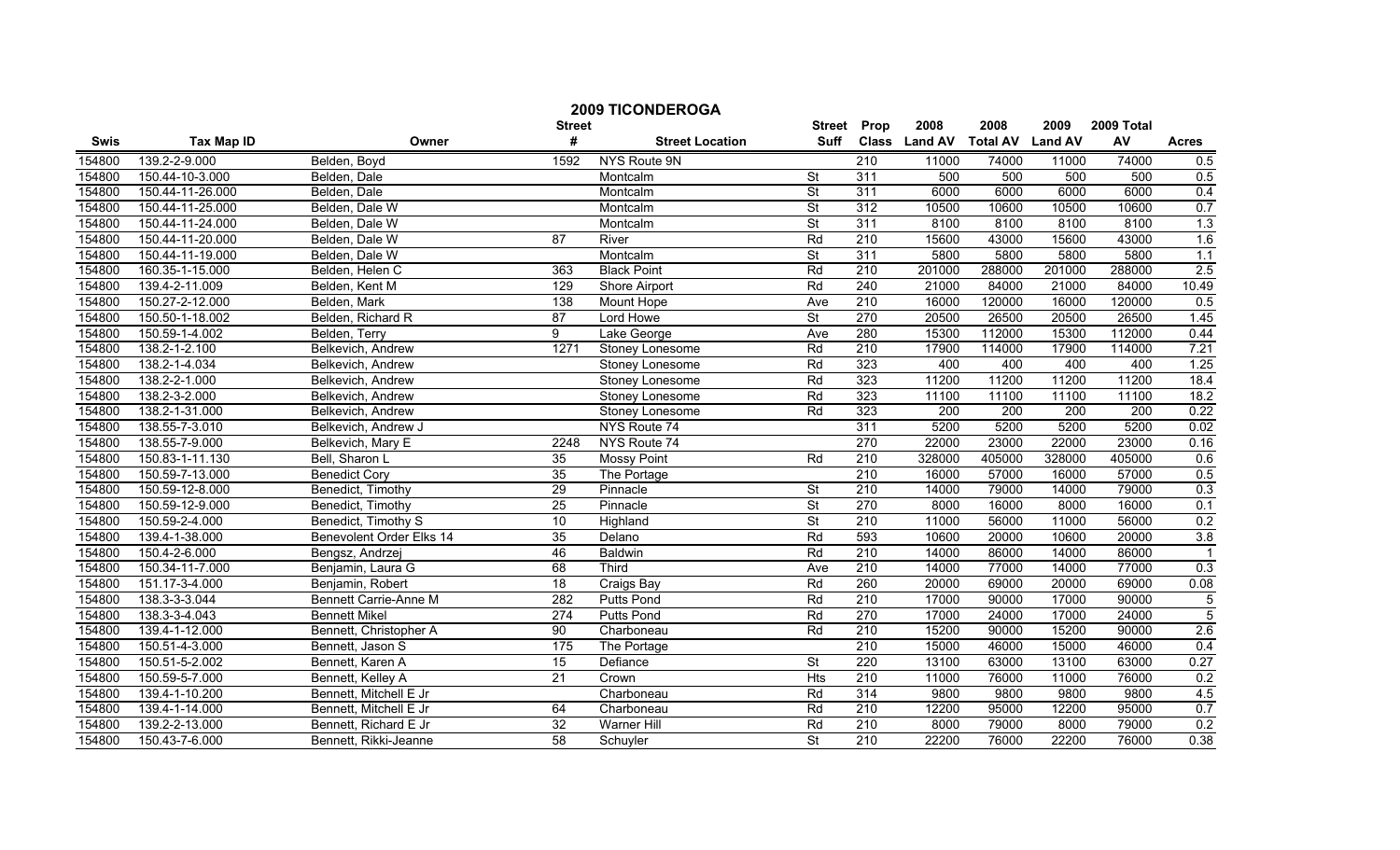|        |                   |                             | <b>Street</b>   | <b>2009 TICONDEROGA</b>      | <b>Street</b>            | Prop             | 2008          | 2008            | 2009           | 2009 Total |                |
|--------|-------------------|-----------------------------|-----------------|------------------------------|--------------------------|------------------|---------------|-----------------|----------------|------------|----------------|
| Swis   | <b>Tax Map ID</b> | Owner                       | #               | <b>Street Location</b>       | <b>Suff</b>              |                  | Class Land AV | <b>Total AV</b> | <b>Land AV</b> | AV         | <b>Acres</b>   |
| 154800 | 151.17-1-9.000    | Bennett, Sheila             | 208             | NYS Route 22                 |                          | 210              | 11600         | 23000           | 11600          | 23000      | 0.6            |
| 154800 | 150.44-7-8.000    | Benway, William             | 48              | Treadway                     | $\overline{\mathsf{St}}$ | $\overline{210}$ | 11000         | 82000           | 11000          | 82000      | 0.2            |
| 154800 | 150.51-4-2.000    | Bergeron, James L           | 179             | The Portage                  |                          | 220              | 14000         | 80000           | 14000          | 80000      | 0.3            |
| 154800 | 150.35-8-1.000    | Bergeron, James L           | 67              | Grace                        | Ave                      | 312              | 11000         | 12000           | 11000          | 12000      | 0.2            |
| 154800 | 150.43-4-1.000    | Bernstein, Jonathan M       | 85              | Montcalm                     | $\overline{\mathsf{St}}$ | 481              | 24000         | 69000           | 24000          | 69000      | 0.2            |
| 154800 | 160.1-3-12.200    | Berrick, Robert J           | 94              | NYS Route 9N                 |                          | 210              | 17000         | 133000          | 17000          | 133000     | $\overline{5}$ |
| 154800 | 138.13-2-3.000    | Bertrand, Frank L           | 2038            | NYS Route 74                 |                          | 260              | 105000        | 137000          | 105000         | 137000     | 1.1            |
| 154800 | 150.43-17-9.000   | Berube, Maria E             | 18              | Treadway                     | St                       | 210              | 14000         | 40000           | 14000          | 40000      | 0.3            |
| 154800 | 150.43-5-16.000   | Bessett, Donna              | 12              | $\overline{\mathsf{W}}$ ayne | Ave                      | $\overline{210}$ | 11000         | 65000           | 11000          | 65000      | 0.2            |
| 154800 | 150.59-5-3.000    | Bessett, Edward J           | 88              | The Portage                  |                          | 210              | 15000         | 59000           | 15000          | 59000      | 0.4            |
| 154800 | 150.59-2-13.000   | Bessett, James E            | $\overline{19}$ | Champlain                    | Ave                      | 210              | 14000         | 80000           | 14000          | 80000      | 0.3            |
| 154800 | 150.42-3-22.000   | Bessett, Paul               | $\overline{27}$ | John                         | $\overline{\mathsf{St}}$ | 220              | 11000         | 93000           | 11000          | 93000      | 0.2            |
| 154800 | 150.35-4-6.000    | Bessett, Richard L          | $\overline{7}$  | Morhous                      | Dr                       | 210              | 16800         | 116000          | 16800          | 116000     | 0.6            |
| 154800 | 150.35-5-18.000   | Bessette, Tammy M           |                 | Burgoyne                     | Rd                       | 311              | 900           | 900             | 900            | 900        | 0.06           |
| 154800 | 150.35-5-40.000   | Bessette, Tammy M           | 121             | Burgoyne                     | Rd                       | 210              | 8000          | 24000           | 8000           | 24000      | 0.1            |
| 154800 | 150.42-5-1.000    | Bessette, Tanya L           | $\overline{2}$  | Schuyler                     | St                       | $\overline{210}$ | 14000         | 50000           | 14000          | 70000      | 0.3            |
| 154800 | 150.34-4-3.002    | Bessette, William F Sr      | 24              | Saint Clair                  | <b>St</b>                | 210              | 13100         | 77000           | 13100          | 77000      | 0.27           |
| 154800 | 150.44-7-13.000   | Bessler, Paul               | 20              | Rock                         | $\overline{\mathsf{St}}$ | 210              | 11000         | 55000           | 11000          | 55000      | 0.2            |
| 154800 | 150.34-2-3.000    | <b>Besson Peter</b>         | $\overline{38}$ | Third                        | Ave                      | 210              | 14000         | 82000           | 14000          | 82000      | 0.3            |
| 154800 | 150.34-3-10.000   | Besson, Peter WD            | 51              | Saint Clair                  | $\overline{\mathsf{St}}$ | 210              | 14000         | 95000           | 14000          | 95000      | 0.3            |
| 154800 | 139.2-3-17.002    | Bettcher, Lawrence A        | 765             | Shore Airport                | Rd                       | $\overline{210}$ | 12200         | 114000          | 12200          | 114000     | 0.7            |
| 154800 | 150.59-14-2.100   | Beuerlein, Bruce            | $\overline{7}$  | Deck                         | Way                      | 210              | 12900         | 52000           | 12900          | 52000      | 0.51           |
| 154800 | 150.59-6-31.000   | Beuerlein, Bruce            |                 | <b>Deck</b>                  | Way                      | 311              | 800           | 800             | 800            | 800        | 0.1            |
| 154800 | 150.59-2-7.000    | Beuerlein, Peter            | 16              | Highland                     | $\overline{\mathsf{St}}$ | $\overline{210}$ | 8000          | 51000           | 8000           | 51000      | 0.1            |
| 154800 | 150.51-8-4.000    | Beuerman, Steven C          | 18              | Carillon                     | Rd                       | $\overline{210}$ | 14800         | 118000          | 14800          | 118000     | 0.38           |
| 154800 | 150.43-4-4.000    | Bevilacqua Family Rev Trust |                 | Montcalm                     | $\overline{\mathsf{St}}$ | 330              | 24000         | 24000           | 24000          | 24000      | 0.2            |
| 154800 | 150.51-10-25.000  | Bevilacqua, Alfred          | 43              | Champlain                    | Ave                      | 210              | 14000         | 116000          | 14000          | 116000     | 0.3            |
| 154800 | 150.51-4-24.000   | Bevilacqua, Carl J          | 96              | Champlain                    | Ave                      | 210              | 14000         | 125000          | 14000          | 125000     | 0.3            |
| 154800 | 150.2-1-2.210     | Bevilacqua, Carl J Jr       | 525             | Old Chilson                  | Rd                       | 240              | 25000         | 114000          | 34700          | 123700     | 27.6           |
| 154800 | 160.26-2-2.000    | Bevilacqua, John M          | 25              | <b>Howes</b>                 | Lndg                     | 210              | 182000        | 240000          | 182000         | 240000     | 0.2            |
| 154800 | 139.3-2-8.200     | Bevilacqua, Joseph          | 3008            | NYS Route 74                 |                          | 210              | 8000          | 74000           | 8000           | 74000      | 0.38           |
| 154800 | 150.44-8-1.000    | Bevins James                | 26              | Woody                        | Ln                       | 210              | 11000         | 36000           | 11000          | 36000      | 0.21           |
| 154800 | 138.4-1-6.000     | Bevins, Clarence W Jr       |                 | NYS Route 74                 |                          | 260              | 28000         | 60000           | 28000          | 60000      | 50.5           |
| 154800 | 138.4-1-9.000     | Bevins, Clarence W Jr       |                 | NYS Route 74                 |                          | 323              | 34000         | 34000           | 34000          | 34000      | 76.35          |
| 154800 | 138.4-1-10.000    | Bevins, Clarence W Jr       | 2641            | NYS Route 74                 |                          | 323              | 43000         | 43000           | 43000          | 43000      | 99.79          |
| 154800 | 138.4-2-1.000     | Bevins, Clarence W Jr       | 2641            | NYS Route 74                 |                          | $\overline{322}$ | 4800          | 4800            | 4800           | 4800       | 11.9           |
| 154800 | 138.4-1-43.120    | Bevins, David               | 2827            | NYS Route 74                 |                          | 240              | 26000         | 58000           | 26000          | 58000      | 26.55          |
| 154800 | 138.4-1-8.000     | Bevins, David R             | 2801            | NYS Route 74                 |                          | 210              | 14000         | 68000           | 14000          | 68000      | $\mathbf{1}$   |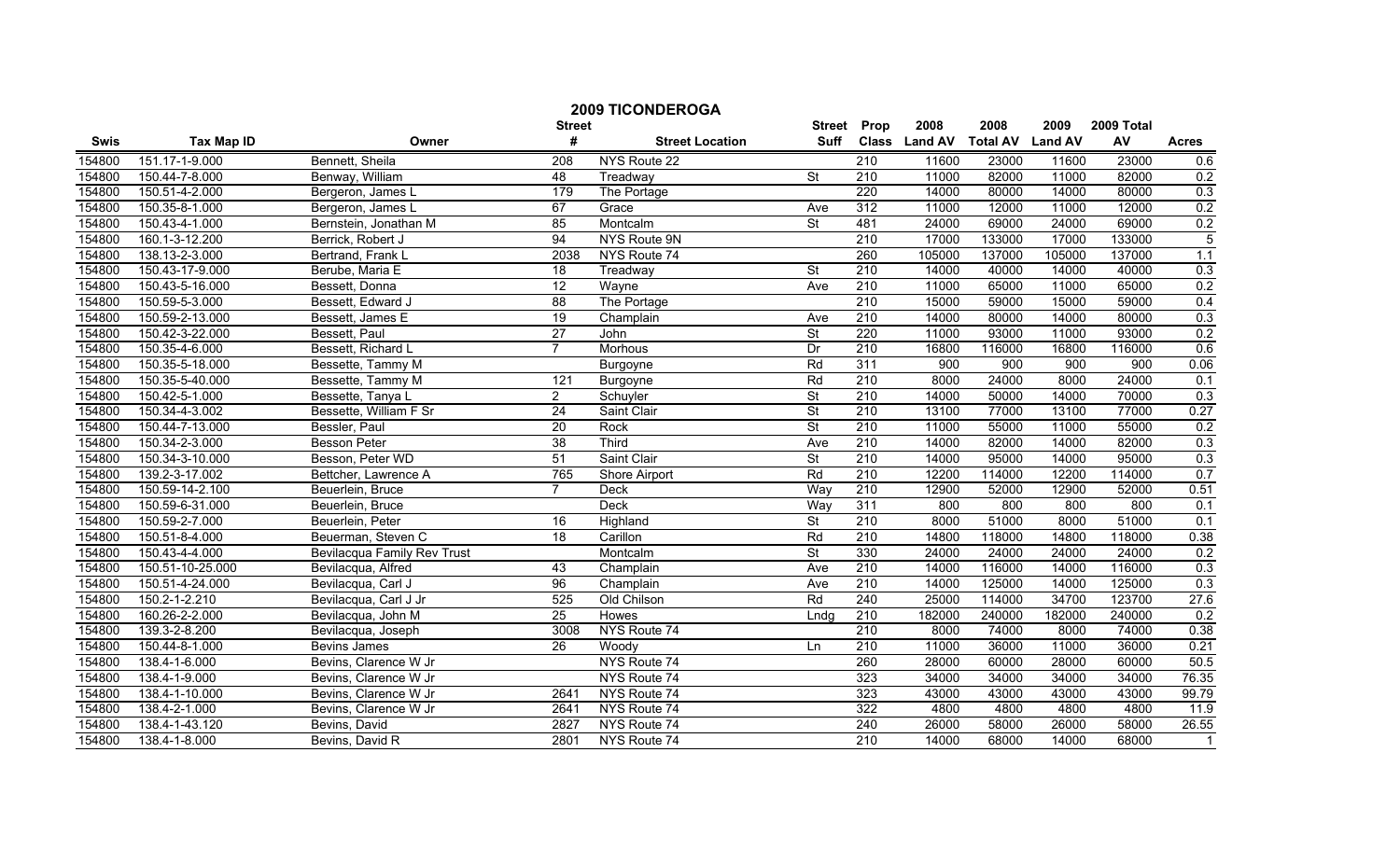|        |                   |                        | <b>2009 TICONDEROGA</b> | <b>Street</b>            | Prop                     | 2008             | 2008          | 2009            | 2009 Total     |        |                  |
|--------|-------------------|------------------------|-------------------------|--------------------------|--------------------------|------------------|---------------|-----------------|----------------|--------|------------------|
| Swis   | <b>Tax Map ID</b> | Owner                  | <b>Street</b><br>#      | <b>Street Location</b>   | <b>Suff</b>              |                  | Class Land AV | <b>Total AV</b> | <b>Land AV</b> | AV     | <b>Acres</b>     |
| 154800 | 138.15-1-16.000   | Bevins, James          | 2689                    | NYS Route 74             |                          | 210              | 15400         | 62000           | 15400          | 62000  | 2.93             |
| 154800 | 138.4-1-2.002     | Bevins, Joanne         | 59                      | Corduroy                 | Rd                       | $\overline{210}$ | 14100         | 57000           | 14100          | 57000  | 1.15             |
| 154800 | 151.3-1-5.000     | Bevins, Randy          | 439                     | NYS Route 22             |                          | 210              | 11000         | 64000           | 11000          | 64000  | 0.5              |
| 154800 | 151.3-1-6.000     | Bevins, Randy          |                         | <b>Putts Pond</b>        | Rd                       | 314              | 1000          | 1000            | 1000           | 1000   | 0.8              |
| 154800 | 138.4-1-57.100    | Bezio, Thurman J       | 106                     | Canfield                 | Rd                       | $\overline{210}$ | 18500         | 33000           | 18500          | 33000  | 8.8              |
| 154800 | 139.2-3-15.000    | Bezon, John J Jr       |                         | Shore Airport            | Rd                       | 314              | 1000          | 1000            | 1000           | 1000   | 0.1              |
| 154800 | 139.2-3-14.000    | Bezon, John J Jr       | 757                     | <b>Shore Airport</b>     | Rd                       | 210              | 10200         | 123000          | 10200          | 123000 | 0.4              |
| 154800 | 160.26-1-1.400    | Bhatia, Linda          | 318                     | Baldwin                  | Rd                       | 311              | 23000         | 23000           | 23000          | 23000  | 1.79             |
| 154800 | 150.34-10-4.000   | Bibi, Shahnaz          | 1062                    | Wicker                   | <b>St</b>                | 486              | 40000         | 180000          | 40000          | 180000 | $\overline{1}$   |
| 154800 | 160.40-1-10.000   | Bierds, William P      | 674                     | Baldwin                  | Rd                       | 260              | 116000        | 173000          | 116000         | 173000 | $\overline{1}$   |
| 154800 | 150.2-1-7.000     | Bigalow, June S        |                         | NYS Route 74             |                          | 322              | 89000         | 89000           | 89000          | 89000  | 14               |
| 154800 | 150.2-3-1.000     | Bigalow, June S        |                         | NYS Route 9N             |                          | 311              | 70000         | 70000           | 70000          | 70000  | 5.69             |
| 154800 | 150.2-2-8.012     | Bigalow, June S        |                         | NYS Route 9N             |                          | 330              | 440000        | 440000          | 440000         | 440000 | 5.76             |
| 154800 | 151.3-1-9.000     | Bigelow, Kathy         | 325                     | NYS Route 22             |                          | 425              | 14000         | 130000          | 14000          | 130000 | $\overline{1}$   |
| 154800 | 160.26-1-6.000    | Bigelow, Kathy S       | 321                     | Baldwin                  | Rd                       | $\overline{210}$ | 312000        | 420000          | 312000         | 420000 | 0.82             |
| 154800 | 150.43-8-4.000    | Bilow, Lester W        | 163                     | Lake George              | Ave                      | 210              | 16100         | 100000          | 16100          | 100000 | 0.28             |
| 154800 | 139.3-2-49.000    | Bilow, Todd            | 152                     | <b>Killicut Mountain</b> | Rd                       | 210              | 13400         | 52000           | 13400          | 52000  | 0.9              |
| 154800 | 139.3-2-50.000    | Bilow, Todd            |                         | <b>Killicut Mountain</b> | Rd                       | 312              | 7700          | 11700           | 7700           | 11700  | 0.77             |
| 154800 | 139.3-2-51.200    | Bilow, Todd            |                         | <b>Killicut Mountain</b> | Rd                       | 323              | 1100          | 1100            | 1100           | 1100   | 1.4              |
| 154800 | 160.35-1-24.000   | Birch, Jerome S        |                         | <b>Black Point</b>       | Rd                       | 260              | 91000         | 107000          | 91000          | 107000 | 0.1              |
| 154800 | 160.42-1-32.000   | Birch, Jerome S        | 414                     | <b>Black Point</b>       | Rd                       | 210              | 398000        | 439000          | 398000         | 439000 | 1.3              |
| 154800 | 150.51-4-12.000   | Bishop, Timothy D      | 100                     | Champlain                | Ave                      | $\overline{210}$ | 17600         | 85000           | 17600          | 85000  | 0.7              |
| 154800 | 160.40-1-13.200   | Bisner, Henry M        | $\overline{34}$         | <b>Tennis Court</b>      | H <sub>l</sub>           | 210              | 182000        | 327000          | 182000         | 327000 | 4.47             |
| 154800 | 139.15-2-2.000    | Blais, Norman T        | $\overline{17}$         | Veterans                 | Rd                       | 210              | 9400          | 90000           | 9400           | 90000  | 0.57             |
| 154800 | 138.4-1-28.000    | Blaise, Michael N      |                         | County Route 56          |                          | 314              | 9200          | 9200            | 9200           | 9200   | $\overline{2}$   |
| 154800 | 151.17-1-1.000    | Blanchard, James G Jr  | 276                     | NYS Route 22             |                          | $\overline{210}$ | 15000         | 48000           | 15000          | 48000  | $\overline{2.4}$ |
| 154800 | 138.4-1-43.200    | Blanchard, John        |                         | NYS Route 74             |                          | 322              | 26000         | 26000           | 26000          | 26000  | 41.35            |
| 154800 | 150.59-14-5.001   | Blanchard, John F      | $\overline{26}$         | Colonial                 | <b>St</b>                | 210              | 17200         | 65000           | 17200          | 65000  | 0.65             |
| 154800 | 150.43-15-7.000   | Blanchard, John P      | 45                      | Amherst                  | Ave                      | 210              | 11000         | 68000           | 11000          | 68000  | 0.2              |
| 154800 | 138.4-1-43.110    | Blanchard, John P      | 2751                    | NYS Route 74             |                          | 210              | 18800         | 125000          | 18800          | 125000 | 9.66             |
| 154800 | 150.35-2-14.815   | Blanchard, Stephen E   | $\overline{14}$         | Park                     | Ave                      | 210              | 17800         | 85000           | 17800          | 85000  | 0.72             |
| 154800 | 138.4-1-27.000    | Blanchard, Wanita      | 61                      | County Route 56          |                          | 210              | 15300         | 55000           | 15300          | 55000  | 2.7              |
| 154800 | 138.13-2-9.000    | Blanchard, William     | 2132                    | NYS Route 74             |                          | 260              | 63000         | 97000           | 63000          | 97000  | $\overline{2}$   |
| 154800 | 139.2-2-34.200    | Blanchette, Kimberly J | 160                     | Vineyard                 | Rd                       | 210              | 15900         | 74000           | 15900          | 74000  | 3.5              |
| 154800 | 160.2-2-7.000     | Blood, Belva           |                         | <b>Putts Pond</b>        | Rd                       | 322              | 21000         | 21000           | 21000          | 21000  | 32.7             |
| 154800 | 160.2-2-5.000     | Blood, William         | 15                      | NYS Route 22             |                          | 210              | 14800         | 81000           | 14800          | 81000  | $\overline{2.1}$ |
| 154800 | 150.51-1-11.000   | Blowers, Ralph A       | 85                      | Lake George              | Ave                      | 210              | 15000         | 64000           | 15000          | 64000  | 0.4              |
| 154800 | 150.59-2-2.000    | Blowers, Victor J      | 6                       | Highland                 | $\overline{\mathsf{St}}$ | 210              | 11000         | 66000           | 11000          | 66000  | 0.2              |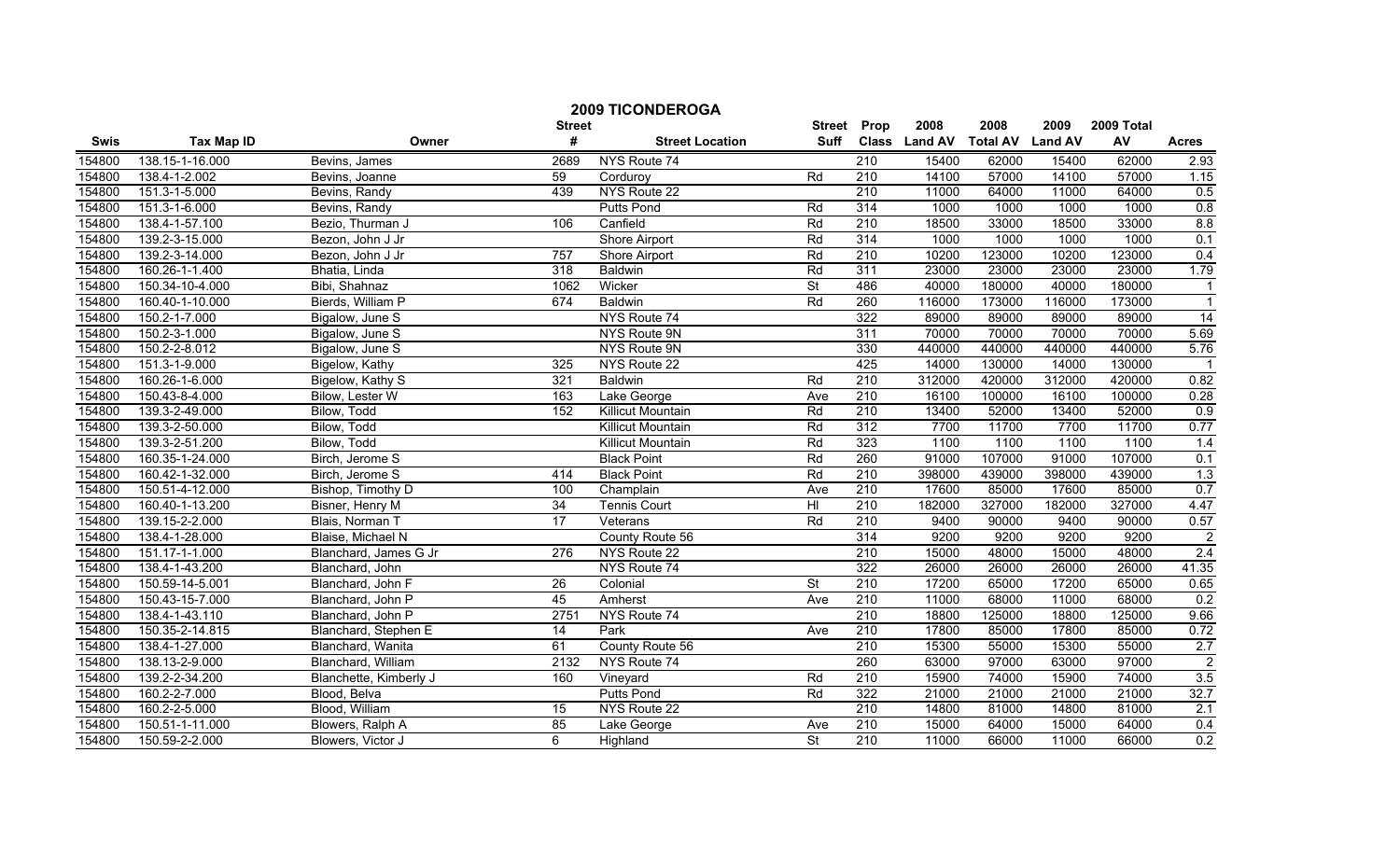|        |                   | <b>2009 TICONDEROGA</b>     |                    |                        |                              |                      |                        |                         |                        |                  |              |
|--------|-------------------|-----------------------------|--------------------|------------------------|------------------------------|----------------------|------------------------|-------------------------|------------------------|------------------|--------------|
| Swis   | <b>Tax Map ID</b> | Owner                       | <b>Street</b><br># | <b>Street Location</b> | <b>Street</b><br><b>Suff</b> | Prop<br><b>Class</b> | 2008<br><b>Land AV</b> | 2008<br><b>Total AV</b> | 2009<br><b>Land AV</b> | 2009 Total<br>AV | <b>Acres</b> |
| 154800 | 150.67-5-7.000    | Blum, Donald W              | 28                 | <b>Black Point</b>     | Rd                           | 210                  | 264000                 | 348000                  | 264000                 | 348000           | -1           |
| 154800 | 160.27-1-12.000   | Bofinger, John              | 306                | <b>Black Point</b>     | Rd                           | 210                  | 329000                 | 429000                  | 329000                 | 429000           | 0.7          |
| 154800 | 160.35-1-1.000    | Bofinger, John              |                    | <b>Black Point</b>     | Rd                           | 312                  | 17700                  | 19000                   | 17700                  | 19000            | 1.3          |
| 154800 | 150.59-5-12.000   | <b>Bogart Christopher N</b> | $\overline{22}$    | Crown                  | <b>Hts</b>                   | 210                  | 11000                  | 89000                   | 11000                  | 89000            | 0.2          |
| 154800 | 139.4-1-13.000    | Bogart Kathryn S            | 84                 | Charboneau             | Rd                           | 210                  | 10200                  | 49000                   | 10200                  | 49000            | 0.4          |
| 154800 | 150.82-2-16.000   | Bolon, Roger                | 279                | <b>Baldwin</b>         | Rd                           | 210                  | 38000                  | 158000                  | 38000                  | 158000           | 0.3          |
| 154800 | 160.42-1-7.000    | Bolton, Cathleen H          | 90                 | <b>Tiroga Beach</b>    | Ln                           | 210                  | 518000                 | 667000                  | 518000                 | 667000           | 0.7          |
| 154800 | 150.82-2-8.007    | Bolton, William R           | 16                 | Cottage                | Rd                           | 210                  | 268000                 | 502000                  | 268000                 | 502000           | 0.37         |
| 154800 | 150.35-6-24.001   | Borden, Sharon              | $\frac{134}{ }$    | Burgoyne               | Rd                           | 230                  | 13400                  | 90000                   | 13400                  | 90000            | 0.28         |
| 154800 | 150.35-7-4.000    | Borho, Martin               |                    | Grace                  | Ave                          | 311                  | 15000                  | 15000                   | 15000                  | 15000            | 0.4          |
| 154800 | 150.35-7-6.000    | Borho, Martin               | $\overline{78}$    | Grace                  | Ave                          | 210                  | 11000                  | 112000                  | 11000                  | 112000           | 0.2          |
| 154800 | 150.11-1-48.000   | Borho, Peter T              | 14                 | Eichen                 | $\overline{\mathsf{St}}$     | 210                  | 6000                   | 72000                   | 6000                   | 72000            | 0.1          |
| 154800 | 150.51-1-9.000    | Borho, Raymond              | 91                 | Lake George            | Ave                          | 210                  | 14000                  | 92000                   | 14000                  | 92000            | 0.3          |
| 154800 | 150.43-12-9.000   | Borho, Raymond R            | $\overline{6}$     | Stanton                | $\overline{\mathsf{St}}$     | 411                  | 19200                  | 134000                  | 19200                  | 134000           | 0.9          |
| 154800 | 139.4-2-12.000    | Bouchard, Susanne           | 164                | Shanahan               | Rd                           | $\overline{210}$     | 15100                  | 48000                   | 15100                  | 48000            | 2.5          |
| 154800 | 150.42-4-5.000    | Bougor, Josephine E         | $\overline{14}$    | John                   | $\overline{\mathsf{St}}$     | 210                  | 11000                  | 49000                   | 11000                  | 49000            | 0.2          |
| 154800 | 160.42-1-19.000   | Boullianne, Edmond L        | 60                 | <b>Tiroga Beach</b>    | Ln                           | 260                  | 150000                 | 192000                  | 150000                 | 192000           | 0.2          |
| 154800 | 160.42-1-36.000   | Boullianne, Edmond L        | 60                 | Tiroga Beach           | Ln                           | 311                  | 3000                   | 3000                    | 3000                   | 3000             | 0.12         |
| 154800 | 150.35-5-24.000   | Bousfield, Nigel J          | 10                 | Mount Hope             | Ave                          | 210                  | 8000                   | 42000                   | 8000                   | 42000            | 0.1          |
| 154800 | 150.59-5-26.000   | Boutelle, Richard D         | 31                 | Abercrombie            | $\overline{\mathsf{St}}$     | 210                  | 15000                  | 66000                   | 15000                  | 66000            | 0.52         |
| 154800 | 150.51-10-21.000  | Bowman, Sam                 | 53                 | Champlain              | Ave                          | 220                  | 11000                  | 67000                   | 11000                  | 67000            | 0.2          |
| 154800 | 150.35-5-23.000   | Bowman, Samuel A II         | 8                  | Mount Hope             | Ave                          | 210                  | 8000                   | 34000                   | 8000                   | 34000            | 0.1          |
| 154800 | 160.26-4-5.000    | Boyce Stephen E             | $\overline{8}$     | Temperance             | $\overline{\mathsf{Pt}}$     | 311                  | 177000                 | 200000                  | 177000                 | 177000           | 0.18         |
| 154800 | 150.51-10-33.000  | Boyce, Stephen E            | $\overline{13}$    | Highland               | <b>St</b>                    | 210                  | 20100                  | 110000                  | 20100                  | 110000           | 1.1          |
| 154800 | 150.43-4-5.001    | <b>BPOE #1494</b>           | $\overline{5}$     | Tower                  | Ave                          | 534                  | 12000                  | 129000                  | 12000                  | 129000           | 0.1          |
| 154800 | 138.13-2-6.000    | Brandow, Edward C Jr        | 2079               | NYS Route 74           |                              | 260                  | 95000                  | 142000                  | 95000                  | 142000           | 4.12         |
| 154800 | 139.2-2-26.000    | Brannock, Cynthia H         | 1673               | NYS Route 9N           |                              | $\overline{210}$     | 17400                  | 95000                   | 17400                  | 95000            | 5.5          |
| 154800 | 139.2-2-25.000    | Brannock, Cynthia H         | 1661               | NYS Route 9N           |                              | 210                  | 15200                  | 75000                   | 15200                  | 75000            | 2.6          |
| 154800 | 150.51-1-13.000   | Brannock, Keith             | 79                 | Lake George            | Ave                          | 210                  | 11000                  | 65000                   | 11000                  | 65000            | 0.2          |
| 154800 | 150.42-6-10.000   | Brannock, Keith W           | 147                | Lord Howe              | $\overline{\mathsf{St}}$     | 210                  | 11000                  | 47000                   | 11000                  | 47000            | 0.2          |
| 154800 | 150.59-2-30.000   | Brannock, Shari L           | 30                 | Lake George            | Ave                          | 210                  | 8000                   | 42000                   | 8000                   | 42000            | 0.1          |
| 154800 | 150.4-1-14.210    | Brannock, Terry             |                    | <b>Baldwin</b>         | Rd                           | 322                  | 42000                  | 42000                   | 42000                  | 42000            | 87.06        |
| 154800 | 150.4-1-8.210     | Brannock, Terry             |                    | <b>Baldwin</b>         | Rd                           | 322                  | 28000                  | 28000                   | 28000                  | 28000            | 26.85        |
| 154800 | 160.26-1-5.000    | Brannock, Terry             | 42                 | Howes                  | Lndg                         | 210                  | 159000                 | 267000                  | 159000                 | 267000           | 0.51         |
| 154800 | 160.26-4-8.000    | Brannock, Terry             |                    | Howes                  | Lndg                         | 311                  | 123000                 | 123000                  | 123000                 | 123000           | 0.27         |
| 154800 | 150.82-1-4.000    | Brannock, Terry B           | 224                | <b>Baldwin</b>         | Rd                           | 210                  | 15800                  | 101000                  | 15800                  | 101000           | 0.4          |
| 154800 | 150.67-4-21.200   | Brayton, Joseph             | $\overline{28}$    | <b>Snapping Turtle</b> | Way                          | 210                  | 190000                 | 304000                  | 190000                 | 304000           |              |
| 154800 | 160.26-1-3.000    | Breed, Edwin R              | 46                 | Howes                  | Lndq                         | 210                  | 157000                 | 224000                  | 157000                 | 224000           | 0.37         |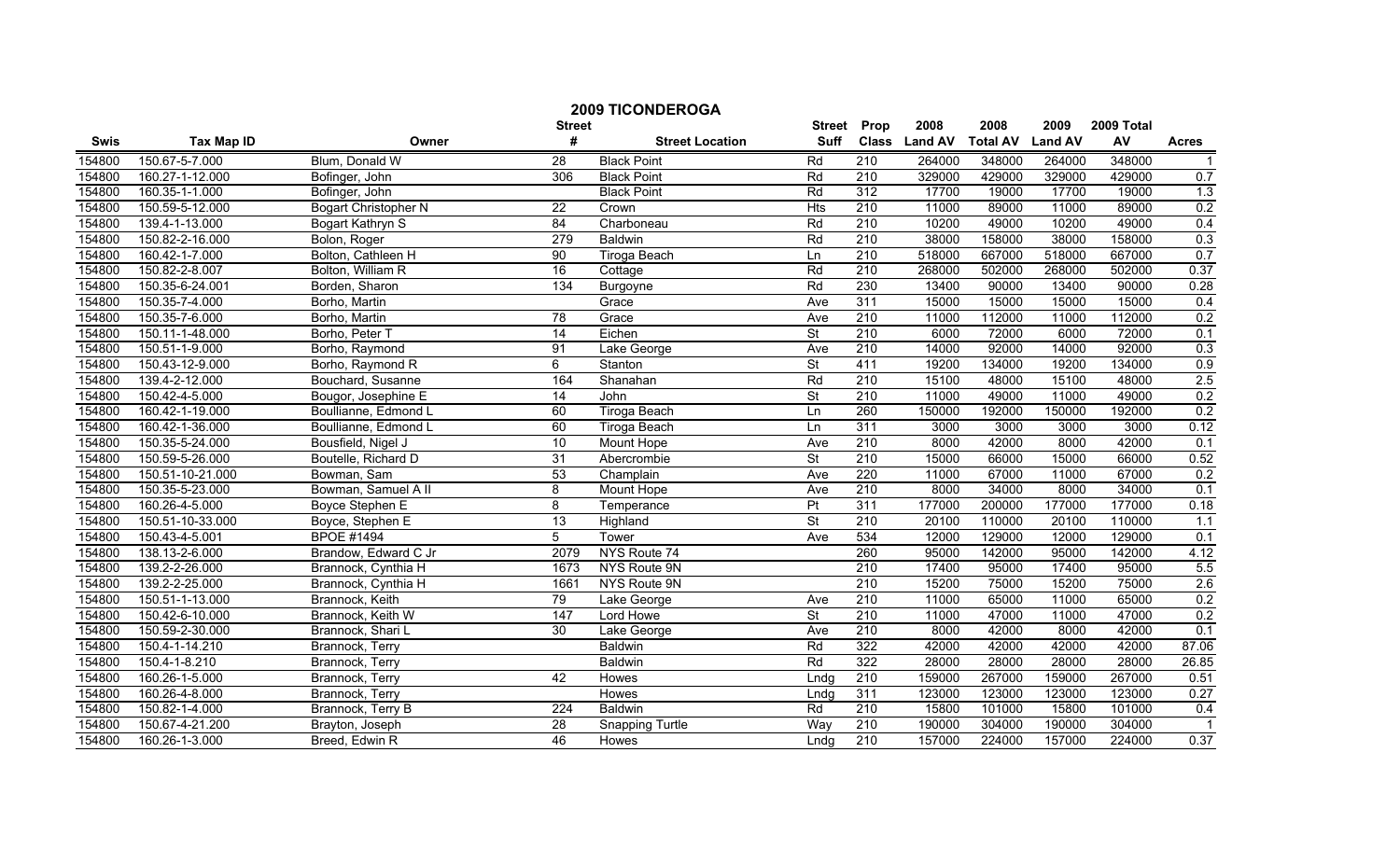|                  |                   |                       |                       | <b>2009 TICONDEROGA</b>  |                              |                  |                       |                         |                        |                  |                  |
|------------------|-------------------|-----------------------|-----------------------|--------------------------|------------------------------|------------------|-----------------------|-------------------------|------------------------|------------------|------------------|
| Swis             | <b>Tax Map ID</b> | Owner                 | <b>Street</b><br>#    | <b>Street Location</b>   | <b>Street</b><br><b>Suff</b> | Prop             | 2008<br>Class Land AV | 2008<br><b>Total AV</b> | 2009<br><b>Land AV</b> | 2009 Total<br>AV | <b>Acres</b>     |
|                  | 150.43-10-19.000  | Brennan, William J    |                       |                          |                              | 483              | 23000                 | 149000                  |                        | 149000           |                  |
| 154800<br>154800 | 150.43-10-18.000  | Brennan, William J Jr | 23<br>$\overline{27}$ | Father Jogues            | PI<br>PI                     | 411              | 23000                 | 174000                  | 23000<br>23000         | 174000           | 0.3              |
| 154800           | 150.75-1-5.002    | Bresett, Michael M    | $\overline{82}$       | Father Jogues            | Dr                           | 210              | 47000                 | 145000                  | 47000                  | 145000           | 0.3<br>0.7       |
| 154800           | 150.75-2-14.000   | Bresett, Michael M    |                       | Sagamore<br>Sagamore     | Dr                           | 311              | 300                   | 300                     | 300                    | 300              | 0.04             |
| 154800           | 150.1-3-2.000     |                       | 741                   | NYS Route 9N             |                              | $\overline{210}$ | 22000                 | 140000                  | 22000                  | 140000           | 2.5              |
| 154800           | 150.35-6-13.000   | Brighenti, Charles M  | 120                   |                          | Rd                           | 210              | 16000                 | 99000                   | 16000                  | 99000            | 0.5              |
| 154800           | 138.4-1-12.100    | Brighenti, Tonya L    | 2964                  | Burgoyne<br>NYS Route 74 |                              | 270              | 16800                 | 37000                   | 16800                  | 37000            | 4.74             |
| 154800           | 138.4-1-17.000    | Bright, David         | 105                   |                          |                              | 210              | 14100                 | 61000                   | 14100                  | 61000            | 1.1              |
|                  |                   | Bright, Francis       |                       | County Route 56          |                              | 210              |                       |                         |                        |                  |                  |
| 154800           | 150.34-3-6.000    | Bright, Kevin R       | 85                    | Wayne                    | Ave                          |                  | 14500                 | 48000                   | 14500                  | 48000            | 0.35             |
| 154800           | 139.3-2-30.100    | Bright, Norman        | 186                   | Old Chilson              | Rd                           | 240              | 30000                 | 45000                   | 30000                  | 45000            | 37.25            |
| 154800           | 139.3-2-20.100    | Bright, Norman        |                       | Old Chilson              | Rd                           | 314              | 8600                  | 8600                    | 8600                   | 8600             | 1.29             |
| 154800           | 150.1-1-17.000    | Bright, Ronald C      |                       | Old Chilson              | Rd                           | 323              | 20000                 | 20000                   | 20000                  | 20000            | 50               |
| 154800           | 150.67-2-4.000    | Brod, Yvonne          | 10                    | Water                    | $\overline{\mathsf{St}}$     | 210              | 11000                 | 89000                   | 11000                  | 89000            | 0.2              |
| 154800           | 138.13-1-2.100    | Brooks, Timothy A     | $\overline{27}$       | Prospect                 | Ln                           | 260              | 128000                | 188000                  | 128000                 | 188000           | 0.29             |
| 154800           | 150.43-10-11.000  | Brown Alan L          | 161                   | Champlain                | Ave                          | 482              | 12000                 | 67000                   | 12000                  | 67000            | 0.1              |
| 154800           | 150.43-15-4.000   | Brown, Chad S         | 53                    | Amherst                  | Ave                          | 210              | 12800                 | 69000                   | 12800                  | 69000            | 0.26             |
| 154800           | 150.35-7-18.000   | Brown, Edith M        | 60                    | Wayne                    | Ave                          | 210              | 11000                 | 88000                   | 11000                  | 88000            | 0.2              |
| 154800           | 150.44-11-7.000   | Brown, Erma           | 66                    | Cossey                   | <b>St</b>                    | 210              | 16800                 | 38000                   | 16800                  | 38000            | 0.6              |
| 154800           | 150.11-1-20.000   | Brown, George B IV    | 27                    | Valley                   | Dr                           | 210              | 19300                 | 121000                  | 19300                  | 121000           | 3.43             |
| 154800           | 160.33-2-3.000    | Brown, Michael        | 486                   | <b>Baldwin</b>           | Rd                           | 210              | 23000                 | 124000                  | 23000                  | 124000           | 1.3              |
| 154800           | 150.51-8-8.000    | Brown, Ralph L        | 65                    | Highland                 | <b>St</b>                    | 210              | 11000                 | 85000                   | 11000                  | 85000            | 0.2              |
| 154800           | 150.44-11-17.000  | Brown, William        | 17                    | <b>Browns Trailer</b>    | Park                         | 271              | 8300                  | 13700                   | 8300                   | 13700            | 0.2              |
| 154800           | 150.44-11-18.000  | Brown, William E      | $\overline{21}$       | <b>Browns Trailer</b>    | Park                         | 270              | 19200                 | 26000                   | 19200                  | 26000            | 2.2              |
| 154800           | 150.42-2-9.000    | Brown, William J      | 45                    | Wayne                    | Ave                          | 210              | 15000                 | 162000                  | 15000                  | 162000           | 0.4              |
| 154800           | 138.15-1-1.000    | Bruce, Bruce P        | $\overline{7}$        | Corduroy                 | Rd                           | $\overline{210}$ | 14500                 | 83000                   | 14500                  | 83000            | 1.6              |
| 154800           | 160.33-2-6.000    | Bruce, Geoffrey S     | 477                   | <b>Baldwin</b>           | Rd                           | 260              | 407000                | 472000                  | 407000                 | 472000           | $\overline{1.1}$ |
| 154800           | 138.3-3-13.034    | Bruce, Laurie         |                       | <b>Bear Pond</b>         | Rd                           | 323              | 106000                | 106000                  | 106000                 | 106000           | 262.4            |
| 154800           | 138.3-3-28.000    | Bruce, Laurie D       |                       | <b>Bear Pond</b>         | Rd                           | 910              | 23000                 | 23000                   | 23000                  | 23000            | 50.1             |
| 154800           | 139.2-3-4.000     | Bryant, Leanora M     | 657                   | Delano                   | Rd                           | 240              | 24000                 | 59000                   | 24000                  | 59000            | 23               |
| 154800           | 139.4-1-33.000    | Buckland, Merwin D    | 131                   | Delano                   | Rd                           | 210              | 12200                 | 93000                   | 12200                  | 93000            | 0.69             |
| 154800           | 150.11-1-32.000   | Buckley, Kenneth      | 69                    | Alexandria               | Ave                          | 210              | 14000                 | 103000                  | 14000                  | 103000           |                  |
| 154800           | 150.11-1-31.000   | Buckley, Kenneth J    |                       | Alexandria               | Ave                          | 314              | 14000                 | 14000                   | 14000                  | 14000            | 1.24             |
| 154800           | 150.42-5-2.000    | Buckman, Bernice R    | 8                     | Schuyler                 | <b>St</b>                    | 210              | 16000                 | 31000                   | 16000                  | 31000            | 0.5              |
| 154800           | 150.51-5-3.000    | Buckman, Michael J    | $\overline{19}$       | Defiance                 | $\overline{\mathsf{St}}$     | 210              | 11000                 | 59000                   | 11000                  | 59000            | 0.2              |
| 154800           | 150.36-3-3.000    | Budwick, Kimberlee J  | 80                    | Burgoyne                 | Rd                           | $\overline{210}$ | 14000                 | 52000                   | 14000                  | 52000            | 0.3              |
| 154800           | 138.55-3-1.000    | Buechner, Barbara Z   | 53                    | Harris Point             | Way                          | 260              | 193000                | 276000                  | 193000                 | 276000           | 3.2              |
| 154800           | 160.26-1-1.200    | Bulger, David         |                       | Baldwin                  | Rd                           | 311              | 400000                | 400000                  | 400000                 | 400000           | $\overline{1}$   |
| 154800           | 160.26-1-16.000   | Bullock, Robert F     | $\overline{371}$      | <b>Baldwin</b>           | Rd                           | 280              | 418000                | 550000                  | 418000                 | 550000           | 0.81             |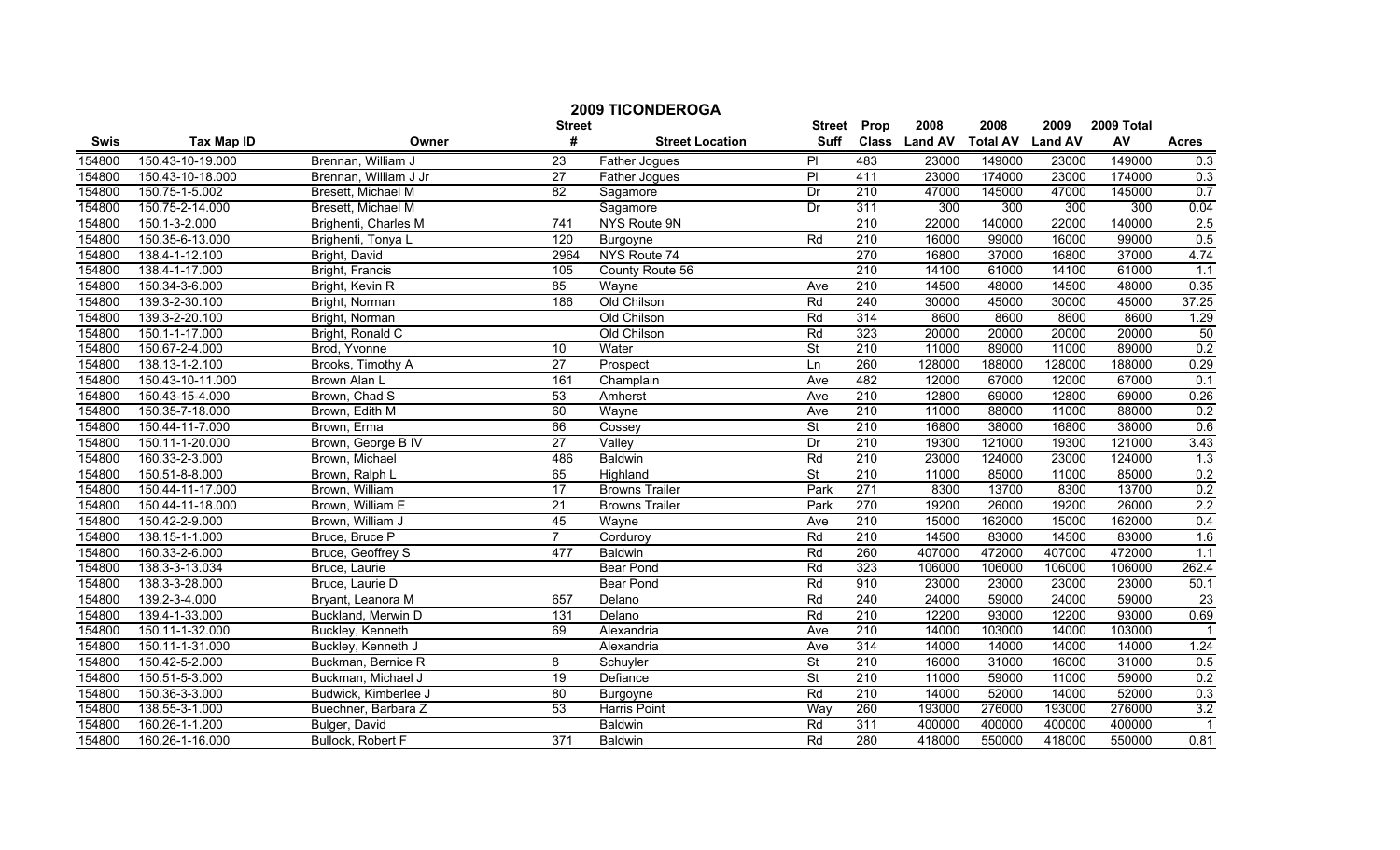|        |                   |                              | <b>Street</b>    | <b>2009 TICONDEROGA</b> | <b>Street</b>            | Prop             | 2008          | 2008            | 2009           | 2009 Total |                |
|--------|-------------------|------------------------------|------------------|-------------------------|--------------------------|------------------|---------------|-----------------|----------------|------------|----------------|
| Swis   | <b>Tax Map ID</b> | Owner                        | #                | <b>Street Location</b>  | <b>Suff</b>              |                  | Class Land AV | <b>Total AV</b> | <b>Land AV</b> | AV         | <b>Acres</b>   |
| 154800 | 150.51-7-10.000   | Burdick, Bruce               | 129              | The Portage             |                          | 210              | 14300         | 126000          | 14300          | 126000     | 0.33           |
| 154800 | 139.4-2-21.000    | Burger, Duane A              | 84               | Delano                  | Rd                       | $\overline{210}$ | 15600         | 69000           | 15600          | 69000      | 3.1            |
| 154800 | 139.4-2-22.000    | Burger, Duane A              |                  | Delano                  | Rd                       | 314              | 1500          | 1500            | 1500           | 1500       | 0.4            |
| 154800 | 160.40-1-8.112    | Burgess, John                | 3                | Casino                  | $\overline{H}$           | 210              | 431000        | 705000          | 431000         | 705000     | 0.65           |
| 154800 | 160.40-1-9.110    | Burgess, John T              | 663              | <b>Baldwin</b>          | Rd                       | 210              | 154000        | 324000          | 154000         | 324000     | 0.9            |
| 154800 | 160.1-3-2.120     | Burgey, Charles              | 306              | NYS Route 9N            |                          | 210              | 15000         | 152000          | 15000          | 152000     | $\overline{2}$ |
| 154800 | 150.42-4-2.000    | Burgey, Marcie L             | 6                | John                    | $\overline{\mathsf{St}}$ | 210              | 11000         | 53000           | 11000          | 53000      | 0.2            |
| 154800 | 150.35-5-27.100   | Burke, David                 | 26               | Mount Hope              | Ave                      | 210              | 18000         | 95000           | 18000          | 95000      | 0.75           |
| 154800 | 150.35-5-27.200   | Burke, Francine              | $\overline{24}$  | Mount Hope              | Ave                      | 484              | 17400         | 61000           | 17400          | 61000      | 0.67           |
| 154800 | 150.43-2-2.003    | Burke, Francine              | 75               | Montcalm                | <b>St</b>                | 482              | 12000         | 122000          | 12000          | 122000     | 0.1            |
| 154800 | 150.59-8-11.100   | Burke, John J III            | 3                | Tin Pan                 | Aly                      | 210              | 14300         | 64000           | 14300          | 64000      | 0.33           |
| 154800 | 150.35-6-6.000    | Burke, Thomas G              | 88               | Burgoyne                | Rd                       | 210              | 11000         | 58000           | 11000          | 58000      | 0.2            |
| 154800 | 160.35-1-2.002    | Burleigh, Jane               | 314              | <b>Black Point</b>      | Rd                       | 260              | 236000        | 293000          | 236000         | 293000     | 1.54           |
| 154800 | 160.35-1-12.002   | Burleigh, Sheridan L         | $\overline{347}$ | <b>Black Point</b>      | Rd                       | 280              | 281000        | 354800          | 281000         | 354800     | 7.5            |
| 154800 | 160.35-1-10.002   | Burleigh, Thomas             | 341              | <b>Black Point</b>      | Rd                       | 260              | 189000        | 244000          | 189000         | 244000     | 7.7            |
| 154800 | 150.43-16-4.000   | Burleigh, Thomas F           | 135              | Champlain               | Ave                      | $\overline{210}$ | 19200         | 117000          | 19200          | 117000     | 0.9            |
| 154800 | 150.43-4-19.000   | <b>Burliegh Pharmacy Inc</b> | 121              | Montcalm                | <b>St</b>                | 482              | 24000         | 118000          | 24000          | 118000     | 0.2            |
| 154800 | 150.11-1-4.000    | Burlingame, Jackie           | 826              | NYS Route 9N            |                          | 210              | 14400         | 57000           | 14400          | 57000      | 2.15           |
| 154800 | 150.34-10-5.100   | <b>Burns Russ</b>            | 1056             | Wicker                  | $\overline{\mathsf{St}}$ | 484              | 55000         | 150000          | 55000          | 150000     | 1.26           |
| 154800 | 150.27-3-16.001   | Burns, Bruce                 |                  | <b>Bennett</b>          | Rd                       | 311              | 100           | 100             | 100            | 100        | 0.06           |
| 154800 | 150.34-9-14.002   | Burns, Bruce                 | 109              | Race Track              | Rd                       | 210              | 11900         | 67000           | 11900          | 67000      | 0.65           |
| 154800 | 150.27-3-12.000   | Burns, Bruce W Sr            | $\overline{221}$ | Burgoyne                | Rd                       | 270              | 14000         | 35000           | 14000          | 35000      | 0.3            |
| 154800 | 150.27-3-14.000   | Burns, Bruce W Sr            | 16               | <b>Bennett</b>          | Rd                       | 210              | 14000         | 75000           | 14000          | 75000      | 0.3            |
| 154800 | 150.27-3-13.000   | Burns, Bruce W Sr            | 16               | <b>Bennett</b>          | Rd                       | 311              | 14400         | 14400           | 14400          | 14400      | 0.6            |
| 154800 | 150.35-5-5.000    | Burns, Bruce W Sr            |                  | <b>Bennett</b>          | Rd                       | 311              | 8400          | 8400            | 8400           | 8400       | 0.3            |
| 154800 | 150.27-3-24.000   | Burns, Bruce W Sr            |                  | <b>Bennett</b>          | Rd                       | 311              | 14300         | 14300           | 14300          | 14300      | 1.3            |
| 154800 | 150.34-1-2.000    | Burns, Christopher W         | 1046             | Wicker                  | $\overline{\mathsf{St}}$ | 210              | 16000         | 62000           | 16000          | 62000      | 0.5            |
| 154800 | 150.27-3-19.000   | Burns, Jeffrey               | 207              | Burgoyne                | Rd                       | 210              | 16000         | 76000           | 16000          | 76000      | 0.5            |
| 154800 | 139.3-2-18.000    | Burns, Russell               | 313              | County Route 56         |                          | 210              | 15000         | 106000          | 15000          | 106000     | 2.3            |
| 154800 | 139.3-2-19.000    | Burns, Russell               | 319              | County Route 56         |                          | 270              | 10200         | 27000           | 10200          | 27000      | 0.43           |
| 154800 | 139.3-2-16.120    | Burns, Russell               |                  | County Route 56         |                          | 311              | 10100         | 10100           | 10100          | 10100      | 5.37           |
| 154800 | 150.51-10-10.000  | Burns, Russell G             | 26               | Calkins                 | $\overline{P}$           | 449              | 24000         | 83000           | 24000          | 83000      | 1.7            |
| 154800 | 139.3-2-30.200    | Burns, Russell G             | 187              | Old Chilson             | Rd                       | 270              | 15300         | 48000           | 15300          | 48000      | 2.75           |
| 154800 | 150.35-5-7.000    | Burns, Russell G             |                  | Burgoyne                | Rd                       | 311              | 100           | 100             | 100            | 100        | 0.1            |
| 154800 | 150.27-3-20.000   | Burns, Russell G             | 201              | Burgoyne                | Rd                       | $\overline{210}$ | 8000          | 35000           | 8000           | 35000      | 0.1            |
| 154800 | 150.27-3-21.000   | Burns, Russell G             | 199              | Burgoyne                | Rd                       | 270              | 14000         | 28000           | 14000          | 28000      | 0.3            |
| 154800 | 150.34-4-15.000   | Burris, Cheryl               | 49               | Wayne                   | Ave                      | 210              | 11000         | 78000           | 11000          | 78000      | 0.2            |
| 154800 | 139.15-1-9.000    | Burris, Robert O             | 1517             | NYS Route 9N            |                          | 210              | 12200         | 96000           | 12200          | 96000      | 0.7            |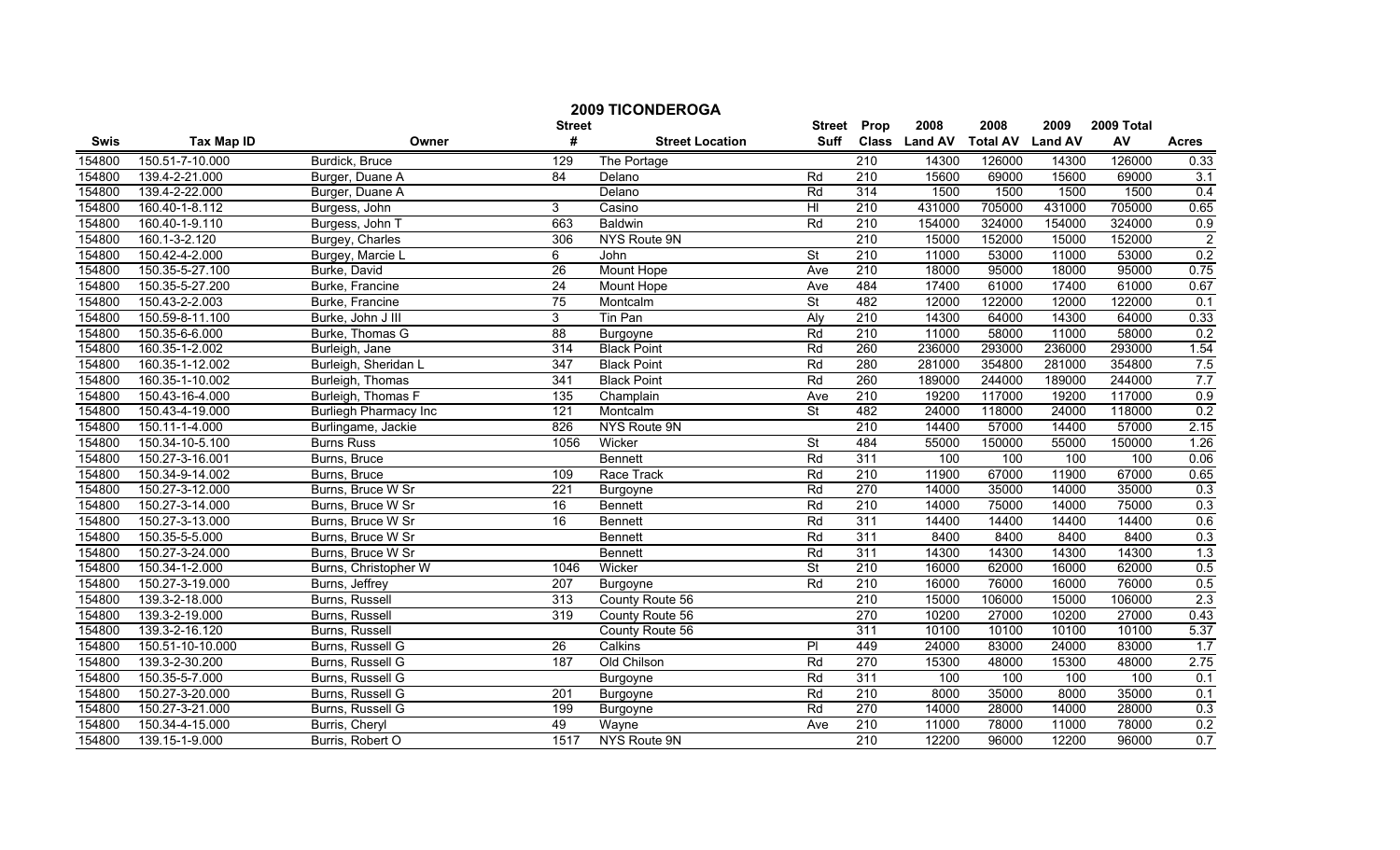| <b>2009 TICONDEROGA</b><br><b>Street</b><br>Prop<br><b>Street</b> |                        |                        |                 |                        |                          |                  | 2008          | 2008            | 2009           | 2009 Total |                |
|-------------------------------------------------------------------|------------------------|------------------------|-----------------|------------------------|--------------------------|------------------|---------------|-----------------|----------------|------------|----------------|
| Swis                                                              | <b>Tax Map ID</b>      | Owner                  | #               | <b>Street Location</b> | <b>Suff</b>              |                  | Class Land AV | <b>Total AV</b> | <b>Land AV</b> | AV         | <b>Acres</b>   |
| 154800                                                            | 139.15-1-8.000         | Burris, Robert O       | 1519            | NYS Route 9N           |                          | 312              | 7200          | 25000           | 7200           | 25000      | 0.1            |
| 154800                                                            | 150.43-14-4.000        | Burris, Robert O       | 8               | Holcomb                | Ave                      | $\overline{210}$ | 14000         | 54000           | 14000          | 54000      | 0.3            |
| 154800                                                            | 138.13-1-9.000         | <b>Burroughs Trust</b> | $\overline{7}$  | Prospect               | Ln                       | 280              | 165000        | 340000          | 165000         | 340000     | 1.57           |
| 154800                                                            | 150.51-7-3.000         | Burroughs, John W      | 149             | The Portage            |                          | 210              | 11000         | 61000           | 11000          | 61000      | 0.23           |
| 154800                                                            | 150.52-4-10.000        | Burroughs, Raymond J   | 50              | Defiance               | St                       | 210              | 14000         | 57000           | 14000          | 57000      | 0.3            |
| 154800                                                            | 150.43-11-17.000       | Burroughs, Raymond J   |                 | Treadway               | $\overline{\mathsf{St}}$ | 311              | 13500         | 13500           | 13500          | 13500      | 0.4            |
| 154800                                                            | 150.43-11-16.000       | Burroughs, Steven H    | 17              | Treadway               | <b>St</b>                | 210              | 11000         | 71000           | 11000          | 71000      | 0.2            |
| 154800                                                            | 150.42-4-14.000        | Burroughs, Thomas J    | 17              | Schuyler               | <b>St</b>                | 210              | 8000          | 27000           | 8000           | 27000      | 0.1            |
| 154800                                                            | 150.42-3-37.000        | Burrows, David W       | 9               | George                 | $\overline{\mathsf{St}}$ | 210              | 14000         | 49000           | 14000          | 49000      | 0.3            |
| 154800                                                            | 150.4-1-2.000          | Burrows, Stella K      | $\overline{94}$ | Alexandria             | Ave                      | 210              | 17500         | 45000           | 17500          | 45000      | 5.7            |
| 154800                                                            | 128.4-2-10.100         | Busby, Wayne           |                 | Birnbaum               | Rd                       | 322              | 31000         | 31000           | 31000          | 31000      | 56.5           |
| 154800                                                            | 140.3-1-5.000          | Bush, Alvin L          | 281             | Shore Airport          | Rd                       | 210              | 12800         | 106000          | 12800          | 106000     | 0.81           |
| 154800                                                            | 150.43-16-11.000       | Bush, Evelyn R         | $\overline{36}$ | Amherst                | Ave                      | 210              | 16000         | 100000          | 16000          | 100000     | 0.5            |
| 154800                                                            | 150.59-7-18.000        | Bush, Marion           | $\overline{14}$ | Water                  | $\overline{\mathsf{St}}$ | 210              | 11000         | 48000           | 11000          | 48000      | 0.2            |
| 154800                                                            | 140.3-1-4.200          | Bush, Michael A        | 287             | Shore Airport          | Rd                       | $\overline{210}$ | 14000         | 116000          | 14000          | 116000     | $\overline{1}$ |
| 154800                                                            | 140.3-1-4.130          | Bush, Michael A        | 282             | Shore Airport          | Rd                       | 314              | 14800         | 14800           | 14800          | 14800      | $\overline{2}$ |
| 154800                                                            | 140.3-1-4.120          | Bush, Michael A        |                 | Shore Airport          | Rd                       | 312              | 18700         | 77000           | 18700          | 77000      | 7.29           |
| 154800                                                            | 150.59-2-25.000        | Bush, Timothy C        | 281             | Alexandria             | Ave                      | 210              | 15000         | 74000           | 15000          | 74000      | 0.4            |
| 154800                                                            | 138.55-7-4.011         | Bush, Timothy R        | 2253            | NYS Route 74           |                          | 210              | 160000        | 203000          | 160000         | 203000     | 0.78           |
| 154800                                                            | 150.59-2-6.000         | Bushey, Penny          | $\overline{14}$ | Highland               | <b>St</b>                | 210              | 8000          | 67000           | 8000           | 74500      | 0.1            |
| 154800                                                            | 150.65-1-15.000        | Bussey, Richard K      | 134             | Pine Springs           | Dr                       | $\overline{210}$ | 25000         | 130000          | 25000          | 130000     | 0.7            |
| 154800                                                            | 150.59-8-1.200         | Butkiewicz, Joseph T   | 6               | Virginias              | Path                     | 210              | 14700         | 82100           | 14700          | 82100      | 0.37           |
| 154800                                                            | 138.4-1-1.000          | Butler, Ralph Sr       |                 | Corduroy               | Rd                       | 323              | 11600         | 11600           | 11600          | 11600      | 19.47          |
| 154800                                                            | 150.59-7-11.100        | Butler, Theresa        | 47              | The Portage            |                          | 210              | 18200         | 94000           | 18200          | 94000      | 0.78           |
| 154800                                                            | 150.35-6-19.002        | Butler, William C      | 6               | Lonergan               | Ln                       | $\overline{210}$ | 8900          | 15600           | 23300          | 34500      | 0.46           |
| 154800                                                            | 151.3-2-1.000          | Butler, William C      |                 | <b>Putts Pond</b>      | Rd                       | 323              | 300           | 300             | 300            | 300        | 0.4            |
| 154800                                                            | 160.26-1-7.033         | Buyakowski, Frank      |                 | Baldwin                | Rd                       | 311              | 1000          | 1000            | 1000           | 1000       | 0.01           |
| 154800                                                            | 160.26-1-19.000        | Buyakowski, Frank      | 379             | Baldwin                | Rd                       | $\overline{210}$ | 322000        | 558000          | 322000         | 558000     | 0.6            |
| 154800                                                            | 150.82-2-1.000         | Cababe, David          | 251             | <b>Baldwin</b>         | Rd                       | 210              | 288000        | 425000          | 288000         | 425000     | 0.9            |
| 154800                                                            | 648.-9999-705.820/1881 | Cable & Wireless Inc   |                 | erratta                |                          | 836              | $\mathbf{0}$  | 19811           | 0              | 19811      | 0.01           |
| 154800                                                            | 648.-9999-705.820/1882 | Cable & Wireless Inc   |                 | <b>Outside Plant</b>   |                          | 836              | $\mathbf{0}$  | 126             | $\mathbf{0}$   | 126        | 0.01           |
| 154800                                                            | 139.4-1-46.000         | Cahill, Michele M      |                 | NYS Route 9N           |                          | 314              | 100           | 100             | 100            | 100        | 0.2            |
| 154800                                                            | 139.4-1-48.200         | Cahill, Michele M      | 1273            | NYS Route 9N           |                          | 210              | 16100         | 128000          | 16100          | 128000     | 3.78           |
| 154800                                                            | 150.67-5-11.000        | Callahan, John         | 54              | <b>Black Point</b>     | Rd                       | 220              | 230000        | 299000          | 230000         | 299000     | 0.8            |
| 154800                                                            | 150.4-1-25.000         | Camarda Thomas M       | 18              | Stoughton              | Dr                       | $\overline{210}$ | 363000        | 526000          | 249000         | 365000     | 1.08           |
| 154800                                                            | 151.17-2-1.000         | Campinell, Robert      | 52              | Wilson Bay             | Rd                       | 260              | 20000         | 58000           | 20000          | 58000      | 0.2            |
| 154800                                                            | 150.43-6-7.000         | Campinell, Robert E    | 36              | Schuyler               | $\overline{\mathsf{St}}$ | 210              | 21000         | 73000           | 21000          | 73000      | 0.3            |
| 154800                                                            | 150.35-8-10.000        | Campinell, Robert E    | $\overline{26}$ | Wiley                  | $\overline{\mathsf{St}}$ | 220              | 11000         | 83000           | 11000          | 83000      | 0.2            |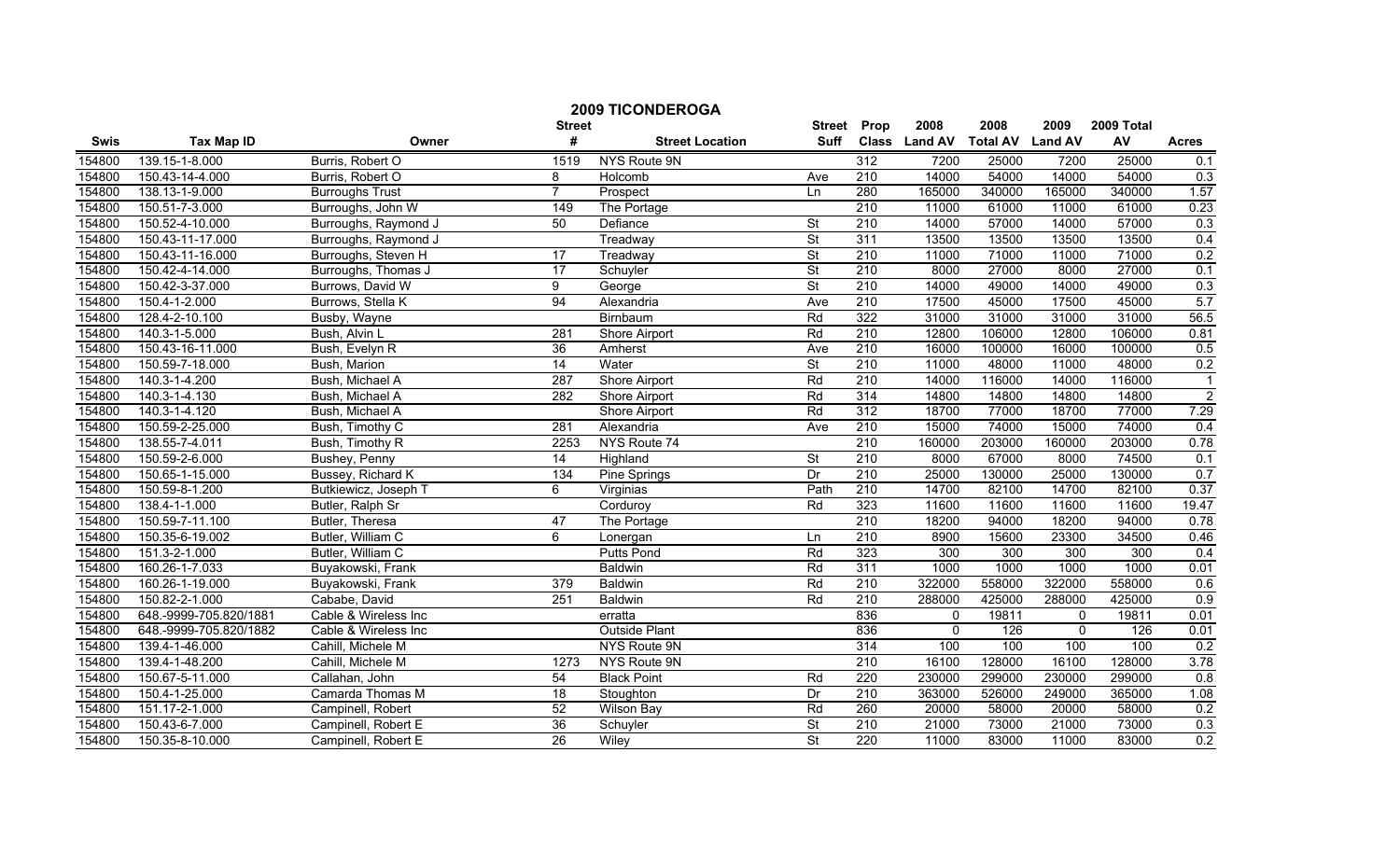|        |                   |                       | <b>Street</b>    | <b>2009 TICONDEROGA</b> | <b>Street</b>            | Prop             | 2008          | 2008            | 2009           | 2009 Total |                 |
|--------|-------------------|-----------------------|------------------|-------------------------|--------------------------|------------------|---------------|-----------------|----------------|------------|-----------------|
| Swis   | <b>Tax Map ID</b> | Owner                 | #                | <b>Street Location</b>  | <b>Suff</b>              |                  | Class Land AV | <b>Total AV</b> | <b>Land AV</b> | AV         | <b>Acres</b>    |
| 154800 | 150.59-2-19.000   | Campney, Charles M    | 307              | Alexandria              | Ave                      | 210              | 14000         | 90000           | 14000          | 90000      | 0.3             |
| 154800 | 138.4-1-54.000    | Cann, Robert          | 167              | <b>Putts Pond</b>       | Rd                       | 210              | 14200         | 37000           | 14200          | 37000      | 1.2             |
| 154800 | 160.1-1-19.000    | Carey, Donald J       | 206              | County Route 11         |                          | 210              | 13400         | 85000           | 13400          | 85000      | 0.9             |
| 154800 | 150.59-9-3.200    | Carlson, Charles W Jr | 19               | <b>Baldwin</b>          | Rd                       | 210              | 289000        | 399000          | 289000         | 399000     | 1.93            |
| 154800 | 150.59-9-3.100    | Carlson, Charles W Sr | 27               | <b>Baldwin</b>          | Rd                       | 210              | 292000        | 405000          | 292000         | 405000     | 5.45            |
| 154800 | 150.67-4-29.000   | Carlson, Nancy J      | 43               | Outlet                  | Dr                       | 210              | 203000        | 237000          | 203000         | 237000     | 0.5             |
| 154800 | 160.40-1-14.017   | Carney, Jeanne        | $\overline{18}$  | <b>Tennis Court</b>     | $\overline{H}$           | 210              | 175000        | 239000          | 175000         | 239000     | 1.9             |
| 154800 | 160.40-1-1.003    | Carney, Jeanne        |                  | <b>Baldwin</b>          | Rd                       | 314              | 15900         | 15900           | 15900          | 15900      | 1.03            |
| 154800 | 160.40-1-13.100   | Carney, Patrick J     | 616              | Baldwin                 | Rd                       | $\overline{210}$ | 155000        | 309000          | 155000         | 309000     | 1.55            |
| 154800 | 160.32-4-2.100    | Carney, Patrick J     |                  | Baldwin                 | Rd                       | 311              | 185000        | 185000          | 185000         | 185000     | 0.68            |
| 154800 | 150.43-13-6.000   | Carney, Patrick J     | 12               | Father Jogues           | $\overline{P}$           | 483              | 16000         | 178000          | 16000          | 178000     | 0.5             |
| 154800 | 138.4-1-16.000    | Carpenter, David T    | 2950             | NYS Route 74            |                          | 270              | 15200         | 24000           | 15200          | 24000      | 2.64            |
| 154800 | 150.34-4-6.200    | Carr Michael          | 34               | Saint Clair             | $\overline{\mathsf{St}}$ | $\overline{210}$ | 14500         | 55000           | 14500          | 55000      | 0.35            |
| 154800 | 150.34-4-6.100    | Carr Michael          |                  | Saint Clair             | $\overline{\mathsf{St}}$ | 311              | 8200          | 8200            | 8200           | 8200       | 0.17            |
| 154800 | 150.51-9-11.000   | Carr Shawn            | 103              | The Portage             |                          | $\overline{210}$ | 11000         | 95000           | 11000          | 95000      | 0.2             |
| 154800 | 150.59-4-15.000   | Carr, Donald          | $\overline{14}$  | Champlain               | Ave                      | 210              | 14000         | 66000           | 14000          | 66000      | 0.3             |
| 154800 | 139.2-2-20.000    | Carr, John E          | 9                | Vineyard                | Rd                       | 210              | 12200         | 58000           | 12200          | 58000      | 0.7             |
| 154800 | 150.52-4-9.000    | Carr, Robert K        | 52               | Defiance                | <b>St</b>                | 210              | 14000         | 41000           | 14000          | 41000      | 0.3             |
| 154800 | 150.35-2-18.000   | Carr, Vickie L        | 32               | Park                    | Ave                      | 210              | 11000         | 70000           | 11000          | 70000      | 0.2             |
| 154800 | 150.67-4-17.000   | Carrie, James         | 63               | Outlet                  | Dr                       | 210              | 203000        | 291000          | 203000         | 291000     | 0.4             |
| 154800 | 150.11-1-50.000   | Carroll, Ernest M     | 18               | Eichen                  | <b>St</b>                | 210              | 3600          | 70000           | 3600           | 70000      | 0.06            |
| 154800 | 150.34-3-13.000   | Carroll, Joseph M     | 41               | Saint Clair             | $\overline{\mathsf{St}}$ | 210              | 20000         | 72000           | 20000          | 72000      |                 |
| 154800 | 138.4-1-52.000    | Carroll, Laurel       | $\overline{133}$ | <b>Putts Pond</b>       | Rd                       | 210              | 6100          | 45000           | 6100           | 45000      | 0.14            |
| 154800 | 138.4-1-55.200    | Carroll, Laurel       |                  | <b>Putts Pond</b>       | Rd                       | 314              | 12800         | 12800           | 12800          | 12800      | 8.6             |
| 154800 | 150.67-4-2.000    | Catanzarita, Amy K    | $\overline{18}$  | Outlet                  | Dr                       | $\overline{210}$ | 23000         | 66000           | 23000          | 66000      | 1.5             |
| 154800 | 139.4-1-8.000     | Catlin Leon W         |                  | NYS Route 9N            |                          | 314              | 7000          | 7000            | 7000           | 7000       | 0.5             |
| 154800 | 150.3-1-9.001     | Catlin Leon W         | 70               | Bernetz                 | Rd                       | 210              | 14600         | 27000           | 14600          | 27000      | 1.75            |
| 154800 | 160.1-1-1.000     | Catlin, Dan           | 182              | <b>Bull Rock</b>        | Rd                       | 112              | 67000         | 175000          | 67000          | 175000     | 81.72           |
| 154800 | 139.4-1-56.000    | Catlin, Dan           |                  | NYS Route 9N            |                          | 323              | 66000         | 66000           | 66000          | 66000      | 30              |
| 154800 | 139.4-1-48.100    | Catlin, Dan           | 1249             | NYS Route 9N            |                          | $\overline{240}$ | 21000         | 37000           | 21000          | 37000      | 10.2            |
| 154800 | 150.27-1-1.000    | Catlin, Dan E         |                  | NYS Route 74            |                          | 311              | 20300         | 20300           | 20300          | 20300      | 1.3             |
| 154800 | 150.27-1-5.000    | Catlin, Dan E         |                  | Park                    | Ave                      | 311              | 8000          | 8000            | 8000           | 8000       | 0.1             |
| 154800 | 150.3-1-22.110    | Catlin, Dan E         |                  | <b>Bull Rock</b>        | Rd                       | 322              | 16400         | 16400           | 16400          | 16400      | 11.71           |
| 154800 | 150.3-1-18.100    | Catlin, Dan E         |                  | <b>Bull Rock</b>        | Rd                       | 105              | 45000         | 45000           | 45000          | 45000      | 99.02           |
| 154800 | 139.4-2-19.120    | Catlin, Lee           |                  | Delano                  | Rd                       | 322              | 7500          | 7500            | 7500           | 7500       | $\overline{20}$ |
| 154800 | 160.1-1-2.000     | Catlin, Leon          | 82               | <b>Bull Rock</b>        | Rd                       | 280              | 22500         | 121000          | 22500          | 121000     | 17.24           |
| 154800 | 160.1-1-4.000     | Catlin, Leon          |                  | <b>Bull Rock</b>        | Rd                       | 311              | 5200          | 5200            | 5200           | 5200       | 2.35            |
| 154800 | 159.-1-21.000     | Catlin, Leon          | $\overline{14}$  | Shattuck                | Rd                       | 240              | 59000         | 106000          | 59000          | 106000     | 108.8           |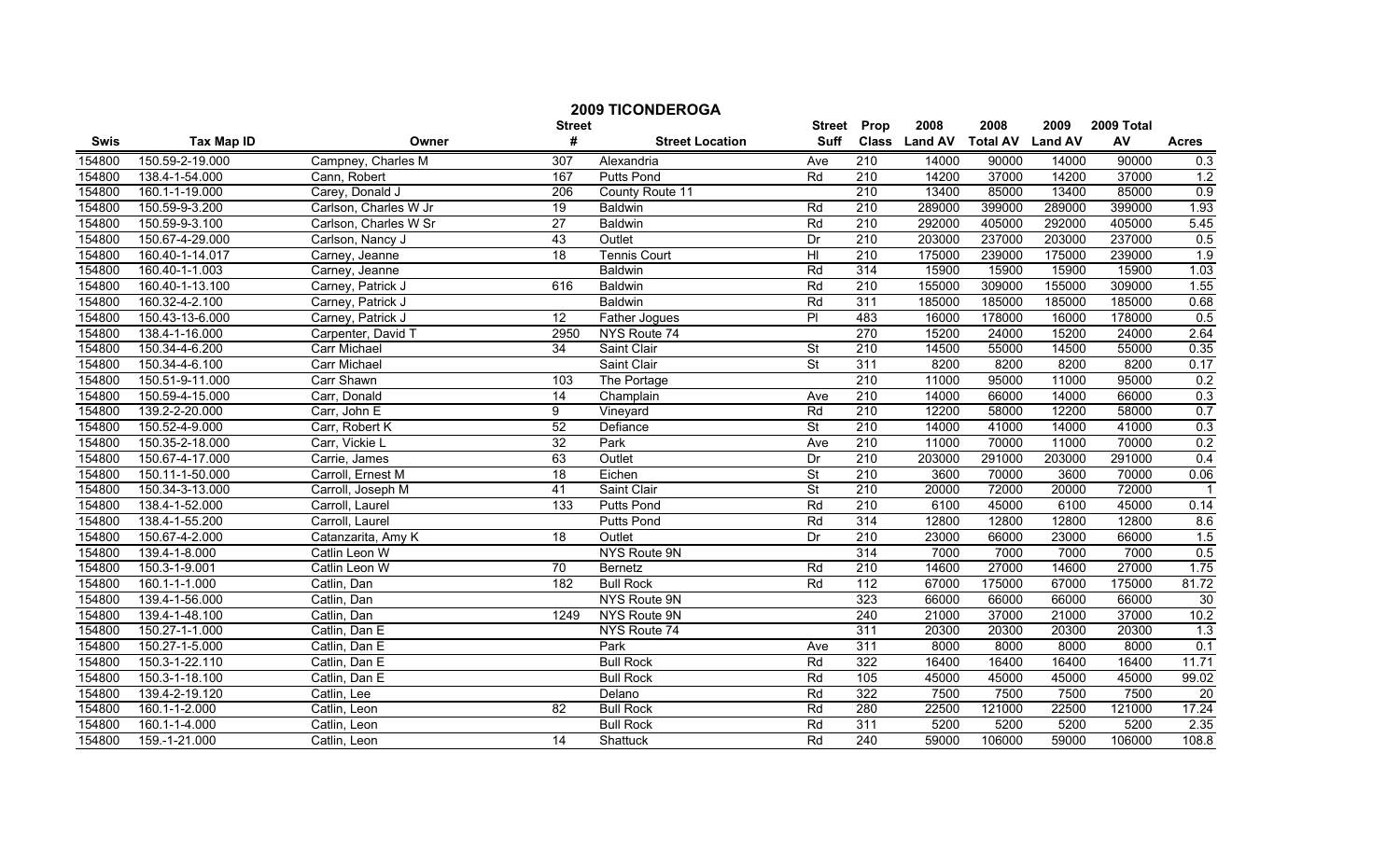|        | <b>2009 TICONDEROGA</b> |                     |                 |                        |                          |                  |               |                 |                  |                  |                |  |
|--------|-------------------------|---------------------|-----------------|------------------------|--------------------------|------------------|---------------|-----------------|------------------|------------------|----------------|--|
|        |                         |                     | <b>Street</b>   |                        | <b>Street</b>            | Prop             | 2008          | 2008            | 2009             | 2009 Total       |                |  |
| Swis   | <b>Tax Map ID</b>       | Owner               | #               | <b>Street Location</b> | <b>Suff</b>              |                  | Class Land AV | <b>Total AV</b> | <b>Land AV</b>   | AV               | <b>Acres</b>   |  |
| 154800 | 150.3-1-7.000           | Catlin, Leon        |                 | NYS Route 9N           |                          | 105              | 34000         | 34000           | 34000            | 34000            | 46.38          |  |
| 154800 | 139.4-2-23.000          | Catlin, Leon W      |                 | Delano                 | Rd                       | 105              | 8900          | 8900            | 8900             | 8900             | 9.84           |  |
| 154800 | 139.4-2-19.110          | Catlin, Leon W      |                 | Delano                 | Rd                       | 105              | 53000         | 53000           | 53000            | 53000            | 83.8           |  |
| 154800 | 139.4-1-35.000          | Catlin, Leon W      |                 | Charboneau             | Rd                       | 105              | 1300          | 1300            | 1300             | 1300             | 1.2            |  |
| 154800 | 139.4-2-18.000          | Catlin, Leon W      |                 | Shanahan               | Rd                       | 105              | 8000          | 8000            | 8000             | 8000             | 8.86           |  |
| 154800 | 139.4-1-10.100          | Catlin, Leon W      |                 | NYS Route 9N           |                          | 105              | 39000         | 39000           | 39000            | 39000            | 53.9           |  |
| 154800 | 139.4-1-36.100          | Catlin, Leon W      | 168             | Charboneau             | Rd                       | 112              | 138000        | 300000          | 138000           | 300000           | 161.82         |  |
| 154800 | 139.4-1-5.100           | Catlin, Leon W      |                 | NYS Route 9N           |                          | 105              | 7100          | 7100            | 7100             | 7100             | 7.9            |  |
| 154800 | 139.4-1-36.200          | Catlin, Leon W      |                 | Mount Hope             | Ave                      | 105              | 5800          | 5800            | 5800             | 5800             | 6.7            |  |
| 154800 | 150.2-3-7.300           | Catlin, Leon W      |                 | Wicker                 | $\overline{\mathsf{St}}$ | 323              | 200           | 200             | $\overline{200}$ | $\overline{200}$ | 0.22           |  |
| 154800 | 150.2-2-5.000           | Catlin, Leon W      | 301             | Burgoyne               | Rd                       | 210              | 18400         | 54000           | 18400            | 54000            | 6.8            |  |
| 154800 | 139.4-1-30.000          | Catlin, Leon W      |                 | Delano                 | Rd                       | 314              | 5700          | 5700            | 5700             | 5700             | 0.7            |  |
| 154800 | 160.1-1-3.000           | Catlin, Leon W      | 54              | <b>Bull Rock</b>       | Rd                       | $\overline{210}$ | 15500         | 40500           | 15500            | 40500            | 3.05           |  |
| 154800 | 150.2-3-7.140           | Catlin, Leon W      |                 | Wicker                 | <b>St</b>                | 311              | 2900          | 2900            | 2900             | 2900             | 0.19           |  |
| 154800 | 150.2-3-7.110           | Catlin, Leon W      | 1096            | Wicker                 | $\overline{\mathsf{St}}$ | 443              | 168000        | 308000          | 168000           | 308000           | 2.53           |  |
| 154800 | 139.4-2-6.000           | Catlin, Leon W      |                 | Shanahan               | Rd                       | 322              | 19200         | 19200           | 19200            | 19200            | 13             |  |
| 154800 | 139.4-2-4.000           | Catlin, Leon W      |                 | Delano                 | Rd                       | 322              | 39000         | 39000           | 39000            | 39000            | 34.7           |  |
| 154800 | 150.3-1-18.200          | Catlin, Leon W      | 72              | Bernetz                | Rd                       | 210              | 18700         | 86000           | 18700            | 86000            | 9.33           |  |
| 154800 | 150.2-3-7.130           | Catlin, Leon W      |                 | Wicker                 | $\overline{\mathsf{St}}$ | 330              | 10700         | 10700           | 89700            | 89700            | 1.48           |  |
| 154800 | 139.4-1-52.200          | Catlin, Leon W      |                 | NYS Route 9N           |                          | 322              | 66000         | 66000           | 66000            | 66000            | 11.39          |  |
| 154800 | 150.3-1-19.100          | Catlin, Leon W      | 260             | <b>Bull Rock</b>       | Rd                       | 210              | 18500         | 210000          | 18500            | 210000           | 8.69           |  |
| 154800 | 150.27-1-9.100          | Catlin, Leon W      |                 | Park                   | Ave                      | 311              | 14000         | 14000           | 14000            | 14000            | 0.3            |  |
| 154800 | 150.43-6-1.000          | Catlin, Marion      | $\overline{7}$  | Wayne                  | Ave                      | 210              | 8600          | 68000           | 8600             | 68000            | 0.12           |  |
| 154800 | 150.59-2-29.000         | Cawley, Gordon      | $\overline{28}$ | Lake George            | Ave                      | 210              | 14000         | 72000           | 14000            | 72000            | 0.3            |  |
| 154800 | 150.59-2-28.200         | Cawley, Gordon F    |                 | Lake George            | Ave                      | 311              | 4500          | 4500            | 4500             | 4500             | 0.15           |  |
| 154800 | 150.42-3-29.000         | Cawley, Robert      | 9               | John                   | $\overline{\mathsf{St}}$ | 210              | 15000         | 51000           | 15000            | 51000            | 0.4            |  |
| 154800 | 150.44-2-7.000          | Cawley, Robert J    |                 | Cossey                 | $\overline{\mathsf{St}}$ | 311              | 4000          | 4000            | 4000             | 4000             | 0.1            |  |
| 154800 | 150.43-9-25.000         | Cawley, Robert J Jr | 174             | Lake George            | Ave                      | 482              | 48000         | 230000          | 48000            | 230000           | 0.4            |  |
| 154800 | 138.13-2-10.000         | <b>CCM LP</b>       |                 | NYS Route 74           |                          | 312              | 45000         | 46000           | 45000            | 46000            | 0.81           |  |
| 154800 | 138.3-1-1.000           | <b>CCM LP</b>       |                 | NYS Route 74           |                          | 311              | 29000         | 29000           | 29000            | 29000            | 1.7            |  |
| 154800 | 150.83-1-24.000         | Cella, Robert       | 9               | <b>Blue Heron</b>      | Dr                       | 210              | 266000        | 321000          | 266000           | 321000           | 0.3            |  |
| 154800 | 138.15-2-1.000          | Cemetery            | 35              | <b>Putts Pond</b>      | Rd                       | 695              | 800           | 800             | 800              | 800              |                |  |
| 154800 | 139.15-3-1.000          | Cemetery            | 1522            | NYS Route 9N           |                          | 695              | 700           | 700             | 700              | 700              | 0.9            |  |
| 154800 | 139.2-2-31.000          | Cemetery            | 41              | Vineyard               | Rd                       | 695              | 700           | 700             | 700              | 700              | $\overline{1}$ |  |
| 154800 | 139.2-2-1.000/1         | Cemetery            |                 | NYS Route 9N           |                          | 695              | 100           | 100             | 100              | 100              | 0.01           |  |
| 154800 | 138.13-4-2.200          | Cerny, David P      | 1943            | NYS Route 74           |                          | 230              | 96000         | 185000          | 96000            | 185000           | 0.16           |  |
| 154800 | 160.32-1-4.000          | Chace, Miriam C     | 536             | Baldwin                | Rd                       | 260              | 55000         | 86000           | 55000            | 86000            | 0.2            |  |
| 154800 | 150.43-1-14.000         | Chadder, Khalid M   | 69              | Montcalm               | $\overline{\mathsf{St}}$ | 486              | 32000         | 127000          | 32000            | 127000           | 0.3            |  |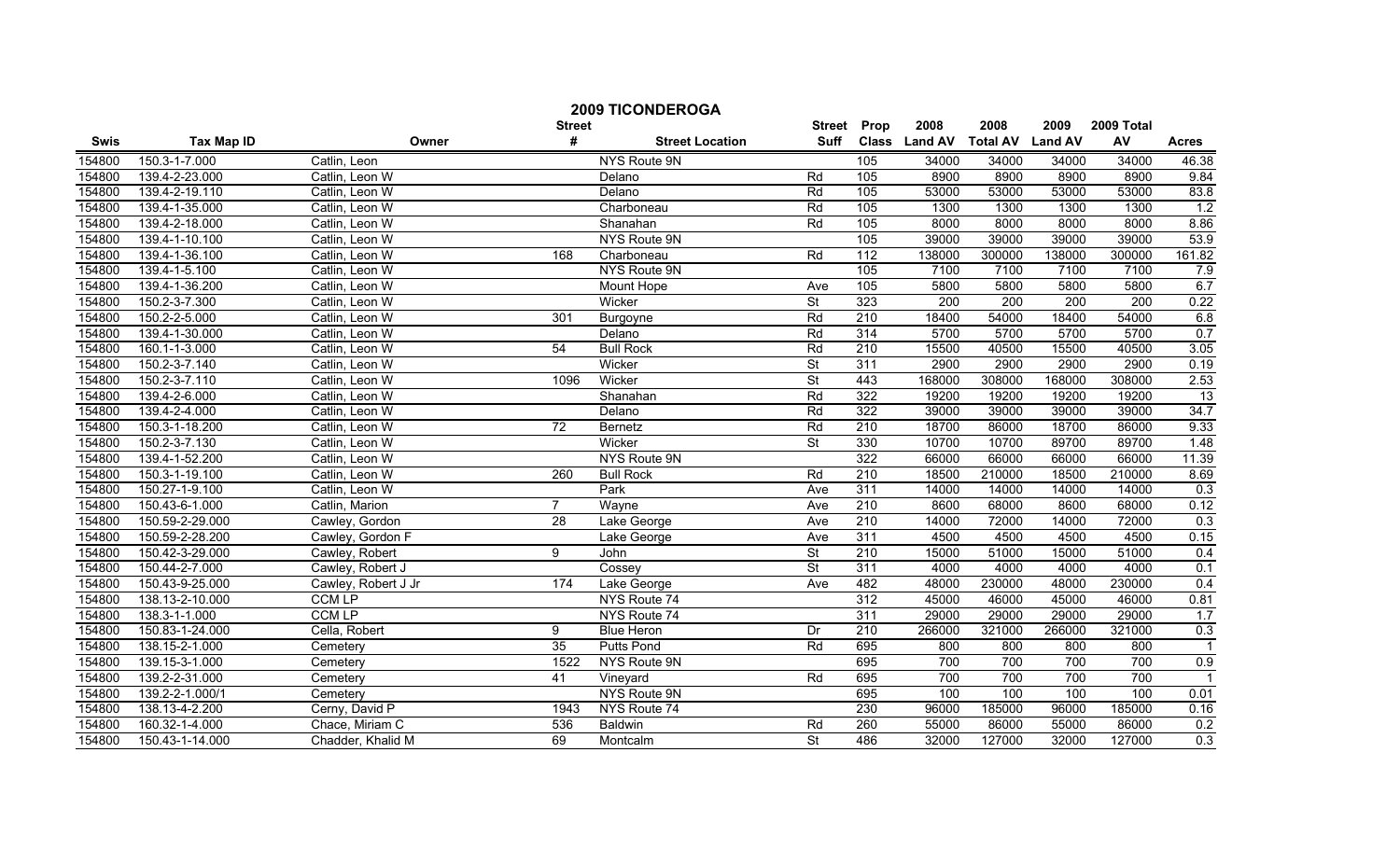|        |                   |                            |                    | <b>2009 TICONDEROGA</b> |                              |                  |                       |                         |                        |                  |                |
|--------|-------------------|----------------------------|--------------------|-------------------------|------------------------------|------------------|-----------------------|-------------------------|------------------------|------------------|----------------|
| Swis   | <b>Tax Map ID</b> | Owner                      | <b>Street</b><br># | <b>Street Location</b>  | <b>Street</b><br><b>Suff</b> | Prop             | 2008<br>Class Land AV | 2008<br><b>Total AV</b> | 2009<br><b>Land AV</b> | 2009 Total<br>AV | <b>Acres</b>   |
| 154800 | 160.34-1-4.000    | Chalkey, Suzanne K         | $\overline{72}$    | Tiroga Beach            | Ln                           | 260              | 303000                | 328000                  | 303000                 | 328000           | 0.27           |
| 154800 | 138.55-7-2.009    | Chamberlain, Patricia      | 2245               | NYS Route 74            |                              | 210              | 114000                | 199000                  | 114000                 | 199000           | 0.3            |
| 154800 | 150.3-1-20.000    | Chapman, Glen              |                    | <b>Bull Rock</b>        | Rd                           | 314              | 8600                  | 8600                    | 8600                   | 8600             | 1.2            |
| 154800 | 150.3-1-19.200    | Chapman, Glen D            | 244                | <b>Bull Rock</b>        | Rd                           | 210              | 18300                 | 177000                  | 18300                  | 177000           | 8.31           |
| 154800 | 150.3-1-21.120    | Chapman, Glen D            |                    | <b>Bull Rock</b>        | Rd                           | 323              | 2900                  | 2900                    | 2900                   | 2900             | 3.88           |
| 154800 | 150.43-13-9.000   | Chappell, Edward           | 11                 | Iroquois                | $\overline{\mathsf{St}}$     | 210              | 11000                 | 50000                   | 11000                  | 50000            | 0.2            |
| 154800 | 160.26-1-21.000   | Chappell, Sherman          | 393                | <b>Baldwin</b>          | Rd                           | 210              | 229000                | 300000                  | 229000                 | 300000           | 0.35           |
| 154800 | 150.43-16-15.000  | Charboneau, Anne           | 46                 | Amherst                 | Ave                          | 210              | 19200                 | 128000                  | 19200                  | 128000           | 0.9            |
| 154800 | 139.4-1-29.000    | Charboneau, George         | $\overline{137}$   | Charboneau              | Rd                           | $\overline{210}$ | 14300                 | 73000                   | 14300                  | 73000            | 1.4            |
| 154800 | 150.75-2-6.002    | Charboneau, James          | 67                 | Sagamore                | Dr                           | $\overline{210}$ | 242000                | 318000                  | 242000                 | 318000           | 1.68           |
| 154800 | 150.75-2-17.001   | Charboneau, Joan           |                    | Sagamore                | Dr                           | 323              | 100                   | 100                     | 100                    | 100              | 0.01           |
| 154800 | 150.43-14-8.000   | Charboneau, Joan           | 18                 | Holcomb                 | Ave                          | 210              | 8900                  | 62000                   | 8900                   | 62000            | 0.13           |
| 154800 | 150.2-2-3.220     | Charboneau, Leonard F      | 1172               | NYS Route 9N            |                              | 484              | 46000                 | 100000                  | 46000                  | 100000           | 0.5            |
| 154800 | 150.11-1-8.000    | Charboneau, Leonard Jr     | 25                 | Alexandria              | Ave                          | 210              | 19000                 | 104000                  | 19000                  | 104000           | 0.88           |
| 154800 | 139.15-1-11.000   | Charboneau, Paul M         | 1511               | NYS Route 9N            |                              | 210              | 11600                 | 71000                   | 11600                  | 71000            | 0.6            |
| 154800 | 150.51-10-18.000  | Charboneau, Robert F       | 65                 | Champlain               | Ave                          | 210              | 18400                 | 78000                   | 18400                  | 78000            | 0.8            |
| 154800 | 150.43-11-14.000  | Charboneau, William        |                    | Treadway                | $\overline{\mathsf{St}}$     | 311              | 7000                  | 7000                    | 7000                   | 7000             | 0.3            |
| 154800 | 150.43-11-13.000  | Charboneau, William        |                    | Treadway                | <b>St</b>                    | 312              | 4800                  | 4900                    | 4800                   | 4900             | 0.1            |
| 154800 | 150.43-11-12.000  | Charboneau, William        | 39                 | Treadway                | $\overline{\mathsf{St}}$     | 210              | 8000                  | 73000                   | 8000                   | 73000            | 0.1            |
| 154800 | 161.1-1-1.110     | Charleton, Frank           | 135                | NYS Route 22            |                              | 240              | 38000                 | 93000                   | 38000                  | 93000            | 60.26          |
| 154800 | 150.35-7-11.100   | Charlton, Mary B           | 12                 | Callahan                | Dr                           | 210              | 17600                 | 109000                  | 17600                  | 109000           | 0.7            |
| 154800 | 150.35-7-20.212   | Charlton, Mary B           |                    | Callahan                | Dr                           | 311              | 1500                  | 1500                    | 1500                   | 1500             | 0.2            |
| 154800 | 150.42-3-13.000   | Cheney, David              | $\overline{19}$    | Wayne                   | Ave                          | 210              | 11000                 | 57000                   | 11000                  | 57000            | 0.2            |
| 154800 | 160.35-1-28.100   | Cheslik, John A            |                    | <b>Black Point</b>      | Rd                           | 311              | 335000                | 335000                  | 335000                 | 335000           | 0.53           |
| 154800 | 150.43-5-1.000    | Chiaravalle, Luigi         | 44                 | Montcalm                | $\overline{\mathsf{St}}$     | 418              | 40000                 | 245000                  | 40000                  | 245000           | 0.4            |
| 154800 | 139.2-2-7.112     | Childs, Cynthia M          | 132                | Vineyard                | Rd                           | $\overline{210}$ | 16800                 | 129000                  | 16800                  | 129000           | 4              |
| 154800 | 138.15-4-1.000    | Chilson Vol Fire Dept      | 60                 | Putts Pond              | Rd                           | 662              | 14300                 | 72000                   | 14300                  | 72000            | 1.45           |
| 154800 | 138.15-3-1.000    | Chilson Vol Fire Dept      | 53                 | <b>Putts Pond</b>       | Rd                           | 662              | 14000                 | 60000                   | 14000                  | 60000            |                |
| 154800 | 138.13-2-11.123   | <b>CHND Associates LLC</b> | 2147               | NYS Route 74            |                              | 240              | 135000                | 235000                  | 135000                 | 235000           | 20.31          |
| 154800 | 150.2-7-14.000    | Clark, Donald Jr           |                    | Alexandria              | Ave                          | 323              | 400                   | 400                     | 400                    | 400              | 0.55           |
| 154800 | 160.1-3-16.000    | Clark, Edward J            | 174                | <b>NYS Route 9N</b>     |                              | 210              | 14400                 | 82000                   | 14400                  | 82000            | 1.5            |
| 154800 | 150.59-9-1.200    | Clark, Georgeann E         | 5                  | <b>Baldwin</b>          | Rd                           | 210              | 15700                 | 68000                   | 15700                  | 68000            | 0.47           |
| 154800 | 150.59-9-1.120    | Clark, Georgeann E         |                    | <b>Baldwin</b>          | Rd                           | 311              | 15100                 | 15100                   | 15100                  | 15100            | 0.41           |
| 154800 | 160.1-2-2.000     | Clark, James E             | 259                | NYS Route 9N            |                              | 210              | 15700                 | 52000                   | 15700                  | 52000            | 2.19           |
| 154800 | 150.43-6-3.000    | Clark, Jeanette A          | 39                 | Schuyler                | <b>St</b>                    | 210              | 8000                  | 59000                   | 8000                   | 59000            | 0.1            |
| 154800 | 150.43-11-33.001  | Clark, Richard F           | 56                 | Cannonball              | Path                         | 210              | 11300                 | 124000                  | 11300                  | 124000           | 0.21           |
| 154800 | 139.1-1-34.130    | Clark, Ronald J            | 429                | Warner Hill             | Rd                           | 210              | 18200                 | 112000                  | 18200                  | 112000           | 8              |
| 154800 | 139.1-1-34.120    | Clark, Ronald J            |                    | Warner Hill             | Rd                           | 314              | 11200                 | 11200                   | 11200                  | 11200            | $\overline{8}$ |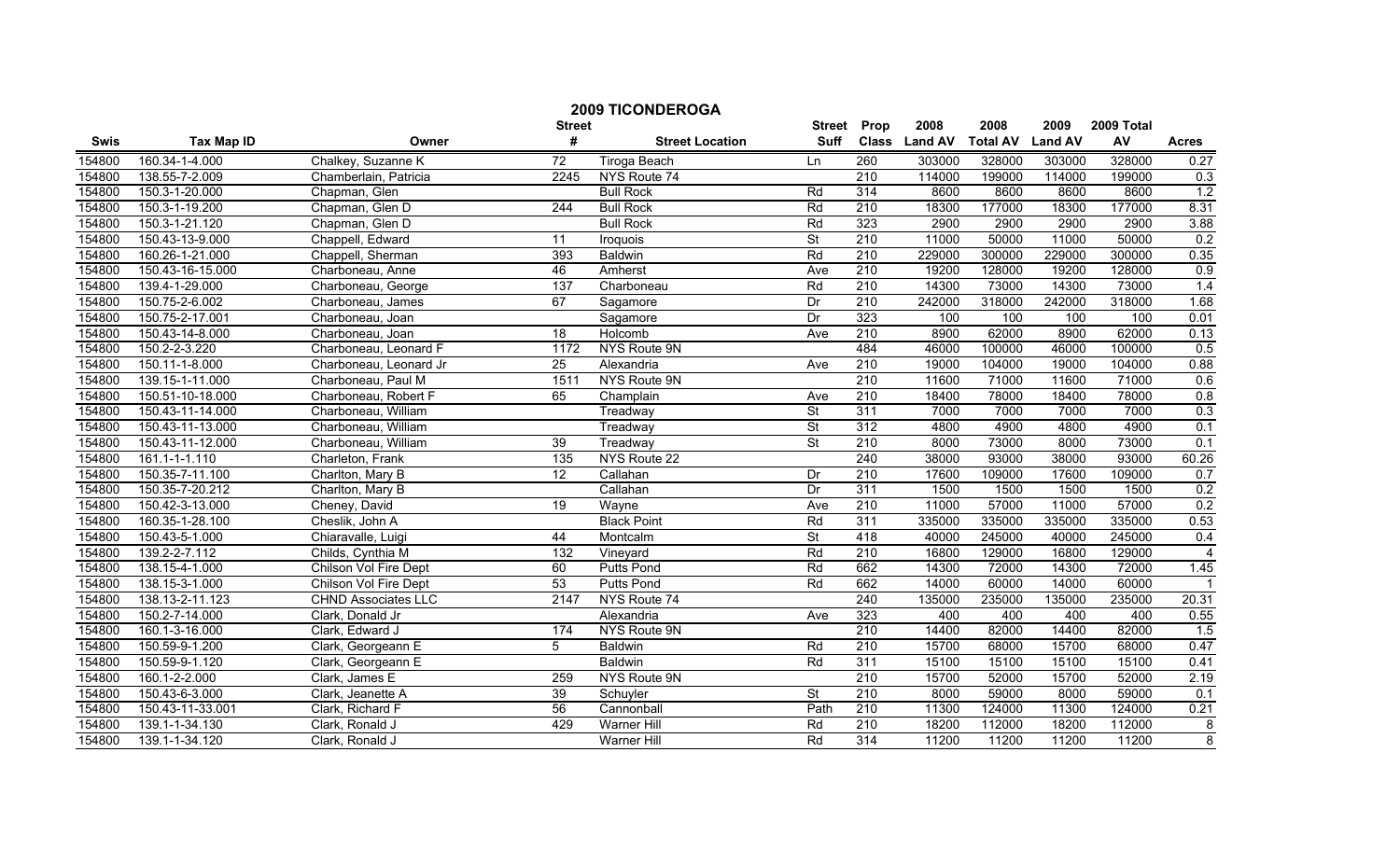|        |                   |                                  | <b>Street</b>    | <b>2009 TICONDEROGA</b>  | <b>Street</b>            | Prop             | 2008          | 2008            | 2009           | 2009 Total |                |
|--------|-------------------|----------------------------------|------------------|--------------------------|--------------------------|------------------|---------------|-----------------|----------------|------------|----------------|
| Swis   | <b>Tax Map ID</b> | Owner                            | #                | <b>Street Location</b>   | <b>Suff</b>              |                  | Class Land AV | <b>Total AV</b> | <b>Land AV</b> | AV         | <b>Acres</b>   |
| 154800 | 150.58-1-7.000    | Clark, Sheila                    | $\overline{223}$ | Alexandria               | Ave                      | 270              | 16800         | 24800           | 16800          | 24800      | 0.6            |
| 154800 | 150.52-4-2.000    | Clark, Sherry                    | 8                | Cossey                   | St                       | 210              | 8000          | 43000           | 8000           | 43000      | 0.1            |
| 154800 | 160.35-1-14.000   | Clarke, Walter A Jr              | 355              | <b>Black Point</b>       | Rd                       | 210              | 250000        | 396000          | 250000         | 396000     | 9.44           |
| 154800 | 139.2-3-21.000    | <b>Claymore Homeowners Assoc</b> |                  | <b>Shore Airport</b>     | Rd                       | 312              | 6300          | 6800            | 6300           | 6800       | 0.95           |
| 154800 | 150.43-16-13.000  | Clemons, Fay H                   | 42               | Amherst                  | Ave                      | 210              | 14000         | 116000          | 14000          | 116000     | 0.3            |
| 154800 | 160.33-2-36.000   | <b>Coates Point Assoc Inc</b>    |                  | Coates                   | $\overline{P}$           | 311              | 10800         | 10800           | 10800          | 10800      | 1.31           |
| 154800 | 150.59-7-26.000   | Cobb, Barbara M                  | 38               | Water                    | St                       | 210              | 14000         | 48000           | 14000          | 48000      | 0.3            |
| 154800 | 150.59-7-27.200   | Cobb, Stanley                    | 42               | Water                    | $\overline{\mathsf{St}}$ | 210              | 15000         | 64000           | 15000          | 64000      | 0.4            |
| 154800 | 150.2-1-10.000    | Cobb, Stanley E                  | 79               | Race Track               | Rd                       | 220              | 10200         | 74000           | 10200          | 74000      | 0.43           |
| 154800 | 150.44-11-11.000  | Colby, Mildred                   | 3                | <b>M</b> vers            | $\overline{\mathsf{St}}$ | 270              | 11000         | 19200           | 11000          | 19200      | 0.2            |
| 154800 | 139.3-2-46.552    | Cole, Charles                    | 55               | <b>Killicut Mountain</b> | Rd                       | 270              | 23000         | 36000           | 23000          | 36000      | 22.8           |
| 154800 | 139.3-2-45.000    | Cole, Charles D                  | 49               | Killicut Mountain        | Rd                       | 280              | 21000         | 136000          | 21000          | 136000     | 2.03           |
| 154800 | 139.3-2-5.000     | Cole, Eric                       | $\overline{11}$  | Old Chilson              | Rd                       | 270              | 7700          | 11000           | 7700           | 11000      | 0.4            |
| 154800 | 139.3-1-35.000    | Cole, Mitchell R                 | 192              | Veterans                 | Rd                       | 210              | 14000         | 43000           | 14000          | 43000      | $\overline{1}$ |
| 154800 | 150.59-7-25.000   | Cole, Tabitha L                  | $\overline{17}$  | Tin Pan                  | Aly                      | $\overline{210}$ | 15000         | 64000           | 15000          | 64000      | 0.4            |
| 154800 | 160.27-1-3.000    | Colehour, Thomas S               | $\overline{217}$ | <b>Black Point</b>       | Rd                       | 210              | 233000        | 306000          | 233000         | 306000     | 1.8            |
| 154800 | 150.4-1-22.000    | Coleman, Michael                 | 6                | Caldwell                 | Cir                      | 210              | 308000        | 717000          | 308000         | 717000     | 0.66           |
| 154800 | 150.42-4-6.000    | Coley, Joseph Jr                 | 16               | John                     | <b>St</b>                | 210              | 14000         | 69000           | 14000          | 69000      | 0.3            |
| 154800 | 150.42-3-25.200   | Coley, Lisa D                    | 19               | George                   | St                       | 270              | 16100         | 27000           | 16100          | 27000      | 0.51           |
| 154800 | 150.42-4-20.000   | Coley, Neil R                    | 3                | Schuyler                 | <b>St</b>                | 210              | 11000         | 46000           | 11000          | 46000      | 0.2            |
| 154800 | 150.59-8-12.100   | Comito Carmelo C                 |                  | Water                    | <b>St</b>                | 311              | 33000         | 33000           | 33000          | 33000      | 0.14           |
| 154800 | 150.59-8-12.200   | Comito Carmelo C                 | 6                | Tin Pan                  | Aly                      | 210              | 34000         | 34000           | 216000         | 275000     | 0.45           |
| 154800 | 150.43-4-7.003    | Comm Net Lease Realty            | $\overline{93}$  | Montcalm                 | St                       | 484              | 43000         | 558000          | 43000          | 558000     | 0.43           |
| 154800 | 150.2-1-2.121     | Condit, RD Sargent               |                  | Commerce                 | Dr                       | 330              | 23000         | 23000           | 23000          | 23000      | 3.98           |
| 154800 | 150.51-7-5.001    | Condit, RD Sargent               | 5                | Carillon                 | Rd                       | 411              | 20000         | 134000          | 20000          | 134000     |                |
| 154800 | 150.43-4-9.120    | Condit, RD Sargent               | 6                | Carnegie                 | $\overline{P}$           | 484              | 16000         | 39000           | 16000          | 39000      | 0.28           |
| 154800 | 150.2-4-4.000     | Condit, RD Sargent               | 963              | <b>NYS Route 9N</b>      |                          | 220              | 14900         | 88000           | 14900          | 88000      | 2.17           |
| 154800 | 138.13-4-6.000    | Condon, Todd                     | 1946             | NYS Route 74             |                          | $\overline{210}$ | 6000          | 93000           | 6000           | 93000      | 0.1            |
| 154800 | 150.59-6-9.000    | Conlon, Frank J                  | 36               | The Portage              |                          | 210              | 11000         | 46000           | 11000          | 46000      | 0.2            |
| 154800 | 150.59-9-2.000    | Connery, Kitty A                 | 11               | <b>Baldwin</b>           | Rd                       | 210              | 310000        | 345000          | 310000         | 345000     | 2.3            |
| 154800 | 139.4-1-22.002    | Connery, Michael J               | 327              | Delano                   | Rd                       | 240              | 18100         | 117000          | 18100          | 117000     | 15.9           |
| 154800 | 150.43-13-2.000   | Connery, Paul D                  | 4                | Father Jogues            | $\overline{P}$           | 220              | 14000         | 169000          | 14000          | 169000     | 0.3            |
| 154800 | 150.43-13-1.000   | Connery, Paul D                  | $\overline{2}$   | <b>Father Jogues</b>     | $\overline{PI}$          | 230              | 11000         | 82000           | 11000          | 82000      | 0.2            |
| 154800 | 150.59-6-5.000    | Connors, Richard E               | 52               | The Portage              |                          | 210              | 15000         | 102000          | 15000          | 102000     | 0.4            |
| 154800 | 150.59-12-15.000  | Connors, Richard E               |                  | Abercrombie              | <b>St</b>                | 311              | 100           | 100             | 100            | 100        | 0.1            |
| 154800 | 150.35-5-45.002   | Connors, Terence V               | 34               | Village                  | Ln                       | 210              | 17600         | 79000           | 17600          | 79000      | 0.7            |
| 154800 | 139.3-2-13.000    | Connors, Timothy P               | 83               | Old Chilson              | Rd                       | 210              | 14800         | 47000           | 14800          | 47000      | $\overline{c}$ |
| 154800 | 150.75-1-4.001    | Conroy, Joseph M                 | 93               | Sagamore                 | Dr                       | 260              | 181000        | 217000          | 181000         | 217000     | 0.4            |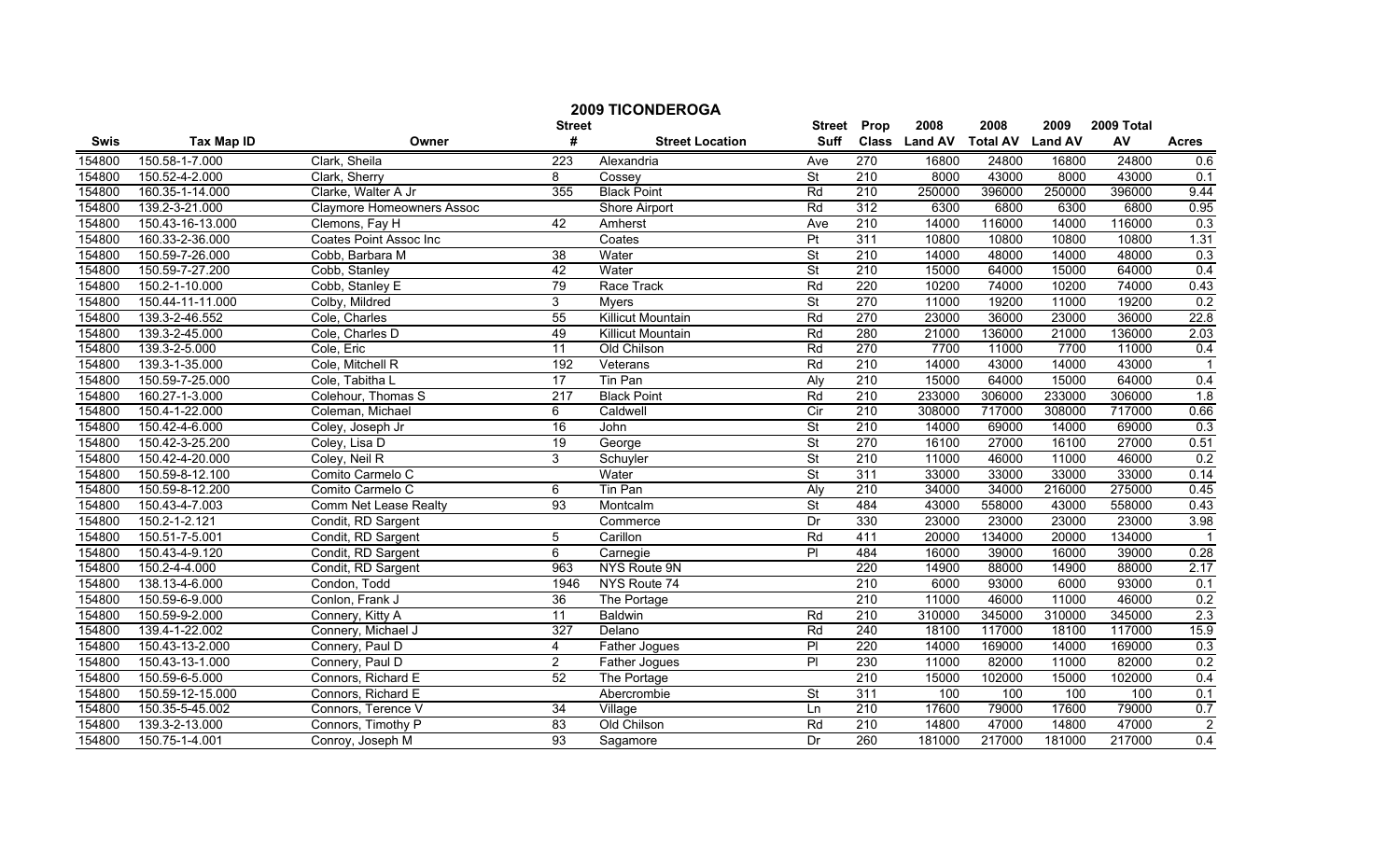|        | <b>2009 TICONDEROGA</b><br>2008<br>2008<br>2009 Total<br><b>Street</b><br><b>Street</b><br>Prop<br>2009 |                            |                 |                        |                          |                  |               |                 |                |        |                |
|--------|---------------------------------------------------------------------------------------------------------|----------------------------|-----------------|------------------------|--------------------------|------------------|---------------|-----------------|----------------|--------|----------------|
| Swis   | <b>Tax Map ID</b>                                                                                       | Owner                      | #               | <b>Street Location</b> | <b>Suff</b>              |                  | Class Land AV | <b>Total AV</b> | <b>Land AV</b> | AV     | <b>Acres</b>   |
| 154800 | 160.26-1-22.000                                                                                         | Conroy, Paul M             | 385             | <b>Baldwin</b>         | Rd                       | 280              | 397000        | 600000          | 397000         | 600000 | 1.5            |
| 154800 | 139.1-1-14.220                                                                                          | Constanza, James C         |                 | Warner Hill            | Rd                       | 322              | 14400         | 14400           | 14400          | 14400  | 16             |
| 154800 | 150.59-2-12.200                                                                                         | Contarino, Eileen          | $\overline{24}$ | EII                    | St                       | $\overline{210}$ | 14000         | 82000           | 14000          | 82000  | 0.3            |
| 154800 | 160.32-4-9.200                                                                                          | Cook Family Partnership LP | 555             | <b>Baldwin</b>         | Rd                       | 280              | 483000        | 645000          | 483000         | 645000 | 0.73           |
| 154800 | 160.32-1-1.200                                                                                          | Cook Family Partnership LP |                 | <b>Baldwin</b>         | Rd                       | 311              | 4000          | 4000            | 4000           | 4000   | 0.18           |
| 154800 | 160.32-1-5.000                                                                                          | Cook, Dean L               | 552             | <b>Baldwin</b>         | Rd                       | 210              | 28000         | 245000          | 28000          | 245000 | $\overline{3}$ |
| 154800 | 150.51-4-9.000                                                                                          | Cook, Dean L               | 3               | Defiance               | St                       | 465              | 17500         | 168000          | 17500          | 168000 | 0.3            |
| 154800 | 150.59-7-6.000                                                                                          | Cook, Donald J             | 314             | Alexandria             | Ave                      | 210              | 20000         | 99000           | 20000          | 99000  | 1.1            |
| 154800 | 150.59-7-19.000                                                                                         | Cook, Jeffrey              | 16              | Water                  | <b>St</b>                | 210              | 11000         | 135000          | 11000          | 135000 | 0.2            |
| 154800 | 150.34-1-12.000                                                                                         | Cook, Jeffrey              | 29              | Saint Clair            | $\overline{\mathsf{St}}$ | 210              | 11000         | 64000           | 11000          | 64000  | 0.2            |
| 154800 | 160.32-4-6.000                                                                                          | Cook, Marjorie W           | 565             | <b>Baldwin</b>         | Rd                       | 260              | 184000        | 240000          | 184000         | 240000 | 0.2            |
| 154800 | 160.32-1-1.100                                                                                          | Cook, Peter G              |                 | <b>Baldwin</b>         | Rd                       | 311              | 18300         | 18300           | 18300          | 18300  | 1.32           |
| 154800 | 160.32-4-9.100                                                                                          | Cook, Peter G              | 549             | <b>Baldwin</b>         | Rd                       | 260              | 242000        | 270000          | 242000         | 270000 | 0.52           |
| 154800 | 150.35-1-11.002                                                                                         | Cook, Timothy C            | 9               | Park                   | Ave                      | 210              | 14500         | 98000           | 14500          | 98000  | 0.35           |
| 154800 | 150.11-1-30.000                                                                                         | Cooke, Jon A               | 59              | Alexandria             | Ave                      | 270              | 15800         | 25000           | 15800          | 25000  | 3.43           |
| 154800 | 150.27-2-14.000                                                                                         | Coombs, James              |                 | Delano                 | Rd                       | 330              | 20000         | 20000           | 20000          | 20000  |                |
| 154800 | 150.67-2-5.000                                                                                          | Coon, Lloyd A              | $\overline{7}$  | Water                  | $\overline{\mathsf{St}}$ | 260              | 70000         | 134000          | 70000          | 134000 | 0.2            |
| 154800 | 138.15-1-15.000                                                                                         | Cooper Michael P           | 2609            | NYS Route 74           |                          | 240              | 39000         | 130000          | 39000          | 130000 | 62.9           |
| 154800 | 150.34-11-2.000                                                                                         | Cooper, Angeline           |                 | Third                  | Ave                      | 311              | 15000         | 15000           | 15000          | 15000  | 0.4            |
| 154800 | 138.55-1-2.000                                                                                          | Cooper, Barbara E          |                 | NYS Route 74           |                          | 311              | 12900         | 12900           | 12900          | 12900  | 0.05           |
| 154800 | 138.13-3-1.001                                                                                          | Cooper, Barbara E          |                 | NYS Route 74           |                          | 314              | 22000         | 22000           | 22000          | 22000  | 0.82           |
| 154800 | 150.51-3-12.021                                                                                         | Cooper, Gerald F           | $\overline{32}$ | Amherst                | Ave                      | 210              | 14000         | 168000          | 14000          | 168000 | 0.3            |
| 154800 | 150.11-1-28.000                                                                                         | Cooper, Gerald F           | $\overline{37}$ | Delorm                 | Dr                       | $\overline{210}$ | 15800         | 80000           | 15800          | 80000  | 2.9            |
| 154800 | 140.1-1-5.200                                                                                           | Cooper, Gordon R           |                 | Shore Airport          | Rd                       | 311              | 6100          | 6100            | 6100           | 6100   | 0.64           |
| 154800 | 140.3-1-6.002                                                                                           | Cooper, John E             | 232             | Shore Airport          | Rd                       | $\overline{240}$ | 24000         | 92000           | 24000          | 92000  | 14.65          |
| 154800 | 150.34-2-2.000                                                                                          | Cooper, John E             | 42              | Third                  | Ave                      | 210              | 15000         | 99000           | 15000          | 99000  | 0.4            |
| 154800 | 140.1-1-5.400                                                                                           | Cooper, Marc A             |                 | Shore Airport          | Rd                       | 311              | 1800          | 1800            | 1800           | 1800   |                |
| 154800 | 140.1-1-5.500                                                                                           | Cooper, Marc A             | 124             | Jackson                | Way                      | 312              | 6100          | 10600           | 6100           | 10600  | 0.66           |
| 154800 | 138.15-1-14.000                                                                                         | Cooper, Michael P          |                 | NYS Route 74           |                          | 314              | 6200          | 6200            | 6200           | 6200   | 0.8            |
| 154800 | 140.1-1-5.300                                                                                           | Cooper, Raymond H          |                 | <b>Shore Airport</b>   | Rd                       | 311              | 3700          | 3700            | 3700           | 3700   | 0.32           |
| 154800 | 140.1-1-2.002                                                                                           | Cooper, Raymond H          | 39              | Lester Hack            | Rd                       | 210              | 13000         | 40000           | 13000          | 40000  | 2.3            |
| 154800 | 140.1-1-5.100                                                                                           | Cooper, Raymond H          |                 | Shore Airport          | Rd                       | 312              | 5300          | 10200           | 5300           | 10200  | 1.5            |
| 154800 | 150.67-5-8.200                                                                                          | Corbo, Ralph J             | 42              | <b>Black Point</b>     | Rd                       | 210              | 233000        | 360000          | 233000         | 360000 | 0.58           |
| 154800 | 150.67-5-8.100                                                                                          | Corbo, Rose M              | $\overline{36}$ | <b>Black Point</b>     | Rd                       | 210              | 253000        | 360000          | 253000         | 360000 | 0.78           |
| 154800 | 150.75-2-5.000                                                                                          | Corey, Stephen J           | 61              | Sagamore               | Dr                       | 210              | 97000         | 127000          | 97000          | 127000 | 0.2            |
| 154800 | 150.3-1-12.000                                                                                          | Corliss, Edward B          | 488             | NYS Route 9N           |                          | $\overline{210}$ | 14900         | 172000          | 14900          | 172000 | 2.2            |
| 154800 | 160.42-1-28.000                                                                                         | Cornell, Joel              | 452             | <b>Black Point</b>     | Rd                       | 260              | 227000        | 264000          | 227000         | 264000 | 0.39           |
| 154800 | 150.44-6-4.000                                                                                          | Corson, Wesley Sr          |                 | Cossey                 | $\overline{\mathsf{St}}$ | 311              | 1500          | 1500            | 1500           | 1500   | 0.4            |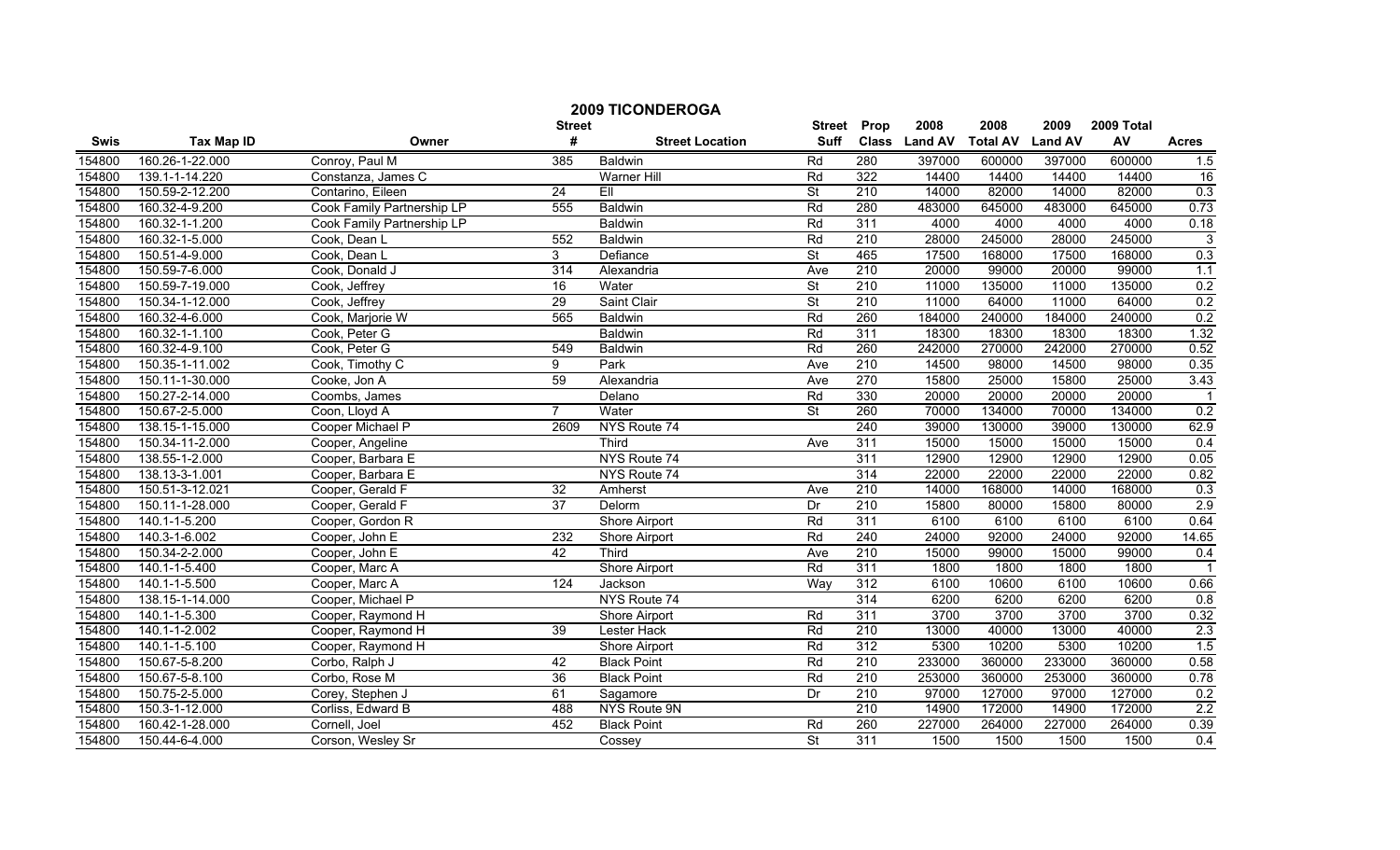|        |                                    |                    |                    | <b>2009 TICONDEROGA</b> |                              |                  |                           |                           |                           |                           |                |
|--------|------------------------------------|--------------------|--------------------|-------------------------|------------------------------|------------------|---------------------------|---------------------------|---------------------------|---------------------------|----------------|
| Swis   | <b>Tax Map ID</b>                  | Owner              | <b>Street</b><br># | <b>Street Location</b>  | <b>Street</b><br><b>Suff</b> | Prop             | 2008<br>Class Land AV     | 2008<br><b>Total AV</b>   | 2009<br><b>Land AV</b>    | 2009 Total<br>AV          | <b>Acres</b>   |
|        |                                    |                    |                    |                         |                              |                  |                           |                           |                           |                           |                |
| 154800 | 150.44-6-3.000                     | Corson, Wesley Sr  | 17                 | Cossey                  | St<br>Dr                     | 210<br>311       | 15000<br>$\overline{200}$ | 24000<br>$\overline{200}$ | 15000<br>$\overline{200}$ | 24000<br>$\overline{200}$ | 0.4            |
| 154800 | 150.65-2-5.000                     | Corwin, Bryan L    | 150                | Pine Springs            | Dr                           | 210              |                           | 137000                    | 24000                     | 137000                    | 0.08           |
| 154800 | 150.65-1-16.000<br>150.34-4-18.000 | Corwin, Bryan L    | 17                 | Pine Springs            |                              | 210              | 24000<br>14000            | 78000                     | 14000                     | 78000                     | 0.6            |
| 154800 |                                    | Cossey, Barbara    |                    | <b>Hinds</b>            | $\overline{\mathsf{St}}$     |                  |                           |                           |                           |                           | 0.3            |
| 154800 | 150.34-4-2.020                     | Cossey, Barbara    |                    | <b>Hinds</b>            | St                           | 311              | 7500                      | 7500                      | 7500                      | 7500                      | 0.4            |
| 154800 | 160.1-1-8.000                      | Cossey, David P    | 151                | <b>NYS Route 9N</b>     |                              | 210              | 14200                     | 60000                     | 14200                     | 60000                     | 1.3            |
| 154800 | 150.35-2-8.023                     | Cossey, Douglas    |                    | Grace                   | Ave                          | 311              | 800                       | 800                       | 800                       | 800                       | 0.1            |
| 154800 | 150.35-10-3.200                    | Cossey, Douglas R  | 26                 | Grace                   | Ave                          | 210              | 12800                     | 127000                    | 12800                     | 127000                    | 0.26           |
| 154800 | 150.59-2-14.000                    | Cossey, Nancy A    | 15                 | Champlain               | Ave                          | $\overline{210}$ | 15000                     | 82000                     | 15000                     | 82000                     | 0.4            |
| 154800 | 150.43-6-5.000                     | Cossey, Ronald L   | 42                 | Schuyler                | $\overline{\mathsf{St}}$     | $\overline{210}$ | 24000                     | 85000                     | 24000                     | 85000                     | 0.5            |
| 154800 | 150.43-6-9.000                     | Cossey, Ronald L   |                    | Schuyler                | <b>St</b>                    | 312              | 28800                     | 28800                     | 24800                     | 28800                     | 0.9            |
| 154800 | 150.2-5-11.100                     | Costello, Kenneth  | 801                | <b>NYS Route 9N</b>     |                              | 280              | 15600                     | 94000                     | 15600                     | 94000                     | 3.13           |
| 154800 | 160.42-1-13.000                    | Couchman, Robert S | 87                 | Tiroga Beach            | Ln                           | $\overline{210}$ | 59000                     | 147000                    | 59000                     | 147000                    | 0.3            |
| 154800 | 160.42-1-14.000                    | Couchman, Robert S |                    | <b>Black Point</b>      | Rd                           | 314              | 2200                      | 2200                      | 2200                      | 2200                      | 0.1            |
| 154800 | 150.35-1-18.001                    | Coulter, Brandon W |                    | Wayne                   | Ave                          | 311              | 9800                      | 9800                      | 9800                      | 9800                      | 0.16           |
| 154800 | 150.35-1-1.000                     | Coulter, Brandon W | 100                | Wayne                   | Ave                          | 210              | 14000                     | 78000                     | 14000                     | 78000                     | 0.3            |
| 154800 | 150.35-9-8.000                     | Coulter, Brandon W |                    | Wayne                   | Ave                          | 311              | 200                       | 200                       | 200                       | 200                       | 0.1            |
| 154800 | 150.43-5-15.000                    | Cox, George H      | 10                 | Wayne                   | Ave                          | 210              | 14000                     | 75000                     | 14000                     | 75000                     | 0.3            |
| 154800 | 150.34-3-14.000                    | Cox, Nancy J       | $\overline{4}$     | Third                   | Ave                          | 210              | 14000                     | 65000                     | 14000                     | 65000                     | 0.3            |
| 154800 | 150.51-2-4.000                     | Coyner, Kristin E  | 19                 | Amherst                 | Ave                          | 210              | 15000                     | 138000                    | 15000                     | 138000                    | 0.4            |
| 154800 | 160.32-1-2.000                     | Craft, William M   |                    | <b>Baldwin</b>          | Rd                           | 311              | 18400                     | 18400                     | 18400                     | 18400                     | 5.4            |
| 154800 | 160.32-4-11.000                    | Craft, William M   | 547                | <b>Baldwin</b>          | Rd                           | 260              | 126000                    | 173000                    | 126000                    | 173000                    | 0.4            |
| 154800 | 139.4-1-55.000                     | Crammond, Bruce    |                    | <b>NYS Route 9N</b>     |                              | 323              | 47000                     | 47000                     | 47000                     | 47000                     | 21.6           |
| 154800 | 139.4-1-54.000                     | Crammond, Bruce    |                    | NYS Route 9N            |                              | 323              | 30000                     | 30000                     | 30000                     | 30000                     | 13.7           |
| 154800 | 150.2-1-2.220                      | Crammond, Bruce R  |                    | Old Chilson             | Rd                           | 314              | 7900                      | 7900                      | 7900                      | 7900                      | $\mathbf 1$    |
| 154800 | 150.2-1-2.132                      | Crammond, Bruce R  |                    | NYS Route 74            |                              | 322              | 1000                      | 1000                      | 1000                      | 1000                      | $\overline{4}$ |
| 154800 | 150.1-1-16.000                     | Crammond, Bruce R  |                    | Old Chilson             | Rd                           | 105              | 900                       | 900                       | 900                       | 900                       | 1.2            |
| 154800 | 150.2-1-18.000                     | Crammond, Bruce R  |                    | <b>NYS Route 9N</b>     |                              | 105              | 34000                     | 34000                     | 34000                     | 34000                     | 37.9           |
| 154800 | 150.2-5-2.000                      | Crammond, Bruce R  |                    | <b>NYS Route 9N</b>     |                              | 105              | 1900                      | 1900                      | 1900                      | 1900                      | 2.5            |
| 154800 | 150.2-1-2.110                      | Crammond, Bruce R  | 529                | Old Chilson             | Rd                           | 105              | 99000                     | 126000                    | 99000                     | 126000                    | 137.99         |
| 154800 | 150.2-1-19.000                     | Crammond, Bruce R  |                    | NYS Route 9N            |                              | 105              | 4500                      | 4500                      | 4500                      | 4500                      | 6              |
| 154800 | 150.2-1-2.131                      | Crammond, Bruce R  |                    | NYS Route 74            |                              | 105              | 97000                     | 97000                     | 97000                     | 97000                     | 32.54          |
| 154800 | 150.2-5-1.000                      | Crammond, Bruce R  |                    | <b>NYS Route 9N</b>     |                              | 105              | 50000                     | 50000                     | 50000                     | 50000                     | 79.8           |
| 154800 | 150.2-1-2.140                      | Crammond, Bruce R  |                    | NYS Route 74            |                              | 330              | 44000                     | 44000                     | 44000                     | 44000                     | 10.36          |
| 154800 | 150.2-5-8.200                      | Crammond, Bruce R  |                    | NYS Route 9N            |                              | 105              | 36000                     | 36000                     | 36000                     | 36000                     | 32.1           |
| 154800 | 150.67-3-1.000                     | Crammond, Evelyn   | 16                 | The Portage             |                              | 210              | 11000                     | 35000                     | 11000                     | 35000                     | 0.2            |
| 154800 | 150.51-10-28.000                   | Crammond, Gary     | 33                 | Highland                | St                           | 210              | 14000                     | 50000                     | 14000                     | 50000                     | 0.3            |
| 154800 | 150.51-6-1.000                     | Crammond, Joyce    | 6                  | Battery                 | $\overline{\mathsf{St}}$     | 210              | 11000                     | 59000                     | 11000                     | 59000                     | 0.2            |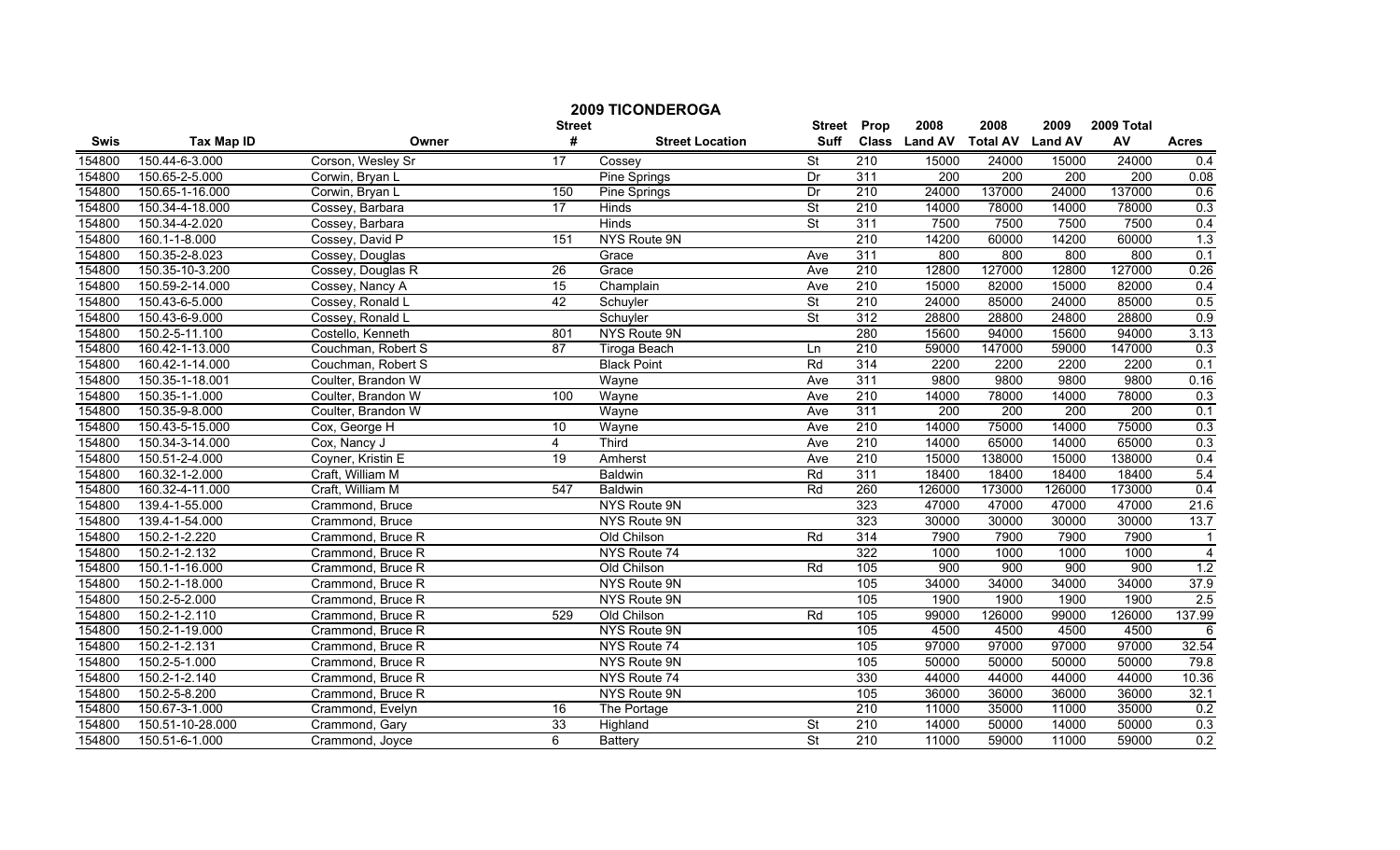|        | <b>2009 TICONDEROGA</b><br>2008<br>2008<br>2009 Total<br><b>Street</b><br>Prop<br>2009<br><b>Street</b> |                               |                  |                            |                          |                  |               |                 |                |        |                  |
|--------|---------------------------------------------------------------------------------------------------------|-------------------------------|------------------|----------------------------|--------------------------|------------------|---------------|-----------------|----------------|--------|------------------|
| Swis   | <b>Tax Map ID</b>                                                                                       | Owner                         | #                | <b>Street Location</b>     | <b>Suff</b>              |                  | Class Land AV | <b>Total AV</b> | <b>Land AV</b> | AV     | <b>Acres</b>     |
| 154800 | 140.3-2-6.000                                                                                           | Crammond, Karen A             | 168              | Kirby                      | Pt                       | 260              | 36000         | 37000           | 36000          | 37000  | 0.7              |
| 154800 | 140.3-2-4.000                                                                                           | Crammond, Karen A             | 150              | Kirby                      | Pt                       | 210              | 52000         | 90000           | 52000          | 90000  | 0.88             |
| 154800 | 150.42-4-10.000                                                                                         | Crammond, Lawrence C          | 25               | Schuyler                   | $\overline{\mathsf{St}}$ | 210              | 11000         | 52000           | 11000          | 52000  | 0.2              |
| 154800 | 138.13-1-10.000                                                                                         | Crammond, Lawrence E          | $\overline{9}$   | Prospect                   | Ln                       | 260              | 88000         | 115000          | 88000          | 115000 | 0.22             |
| 154800 | 150.67-4-20.000                                                                                         | Crank, Philip L Jr            | 20               | <b>Snapping Turtle</b>     | Way                      | 210              | 155000        | 263000          | 155000         | 263000 | 0.4              |
| 154800 | 150.67-4-21.120                                                                                         | Crank, Philip L Jr            |                  | Sagamore                   | Dr                       | 311              | 104000        | 104000          | 104000         | 104000 | 0.95             |
| 154800 | 150.43-16-12.000                                                                                        | Crannell, Karl L              | 40               | Amherst                    | Ave                      | 210              | 15000         | 136000          | 15000          | 136000 | 0.4              |
| 154800 | 150.43-4-17.000                                                                                         | CRE JV 5 Branch Holdings LLC  | 117              | Montcalm                   | <b>St</b>                | 481              | 12000         | 95000           | 12000          | 95000  | 0.1              |
| 154800 | 139.15-3-13.002                                                                                         | Creamer, Patrick F            | 1456             | NYS Route 9N               |                          | 210              | 14200         | 188000          | 14200          | 188000 | 1.3              |
| 154800 | 150.35-7-5.000                                                                                          | Cross, Arthur J               | 76               | Grace                      | Ave                      | $\overline{210}$ | 11000         | 78000           | 11000          | 78000  | 0.2              |
| 154800 | 139.48-1-4.015                                                                                          | Cross, Calvin                 | $\overline{132}$ | <b>Warner Hill</b>         | Rd                       | 210              | 11000         | 68000           | 11000          | 68000  | 0.5              |
| 154800 | 150.43-2-1.002                                                                                          | Cross, Calvin W Jr            | 6                | Wiley                      | $\overline{\mathsf{St}}$ | 210              | 11300         | 71000           | 11300          | 71000  | 0.21             |
| 154800 | 150.43-17-5.000                                                                                         | Cross, Daniel R               | 180              | The Portage                |                          | 220              | 16000         | 119000          | 16000          | 119000 | 0.5              |
| 154800 | 150.51-4-7.100                                                                                          | Cross, John B                 | 176              | The Portage                |                          | 210              | 14000         | 112000          | 14000          | 112000 | 0.3              |
| 154800 | 139.4-2-14.000                                                                                          | Crossman, Daniel F            | $\overline{24}$  | Maplewood                  | Ln                       | 270              | 14000         | 40000           | 14000          | 40000  |                  |
| 154800 | 139.4-1-9.210                                                                                           | Crossman, Donna J             | 400              | Burgoyne                   | Rd                       | 210              | 4100          | 4100            | 11200          | 82000  | 0.32             |
| 154800 | 139.4-1-9.220                                                                                           | Crossman, Donna J             |                  | Mount Hope                 | Ave                      | 314              | 11200         | 82000           | 4100           | 4100   | 0.53             |
| 154800 | 139.4-1-9.100                                                                                           | Crossman, Frank               | 396              | Burgoyne                   | Rd                       | 210              | 8000          | 72000           | 8000           | 72000  | 0.2              |
| 154800 | 150.27-3-3.200                                                                                          | Crossman, John                | $\overline{7}$   | Sunset                     | Dr                       | 210              | 15700         | 83000           | 15700          | 83000  | 0.47             |
| 154800 | 150.27-3-3.100                                                                                          | Crossman, John                |                  | <b>Burgoyne</b>            | Rd                       | 311              | 4000          | 4000            | 4000           | 4000   | 0.47             |
| 154800 | 150.42-6-12.000                                                                                         | Crossman, Ralph E             | 143              | Lord Howe                  | St                       | 210              | 11000         | 41000           | 11000          | 41000  | 0.2              |
| 154800 | 150.42-2-15.000                                                                                         | Crossman, Richard W           | $\overline{25}$  | Montcalm                   | $\overline{\mathsf{St}}$ | 483              | 56000         | 101000          | 56000          | 101000 | 0.6              |
| 154800 | 150.43-14-2.000                                                                                         | Crossman, William             | $\overline{6}$   | Iroquois                   | $\overline{\mathsf{St}}$ | 210              | 14000         | 57000           | 14000          | 57000  | 0.3              |
| 154800 | 150.34-6-2.000                                                                                          | Croto, John                   | 1037             | Wicker                     | <b>St</b>                | 210              | 14000         | 69000           | 14000          | 69000  | 0.3              |
| 154800 | 555.48-2-54.000                                                                                         | Crown Point Telephone Co      |                  | <b>Public Service Town</b> |                          | 831              | $\Omega$      | $\overline{50}$ | $\mathbf{0}$   | 50     | $\mathbf 0$      |
| 154800 | 139.1-1-30.000                                                                                          | Cruickshank, Daniel R         |                  | <b>Warner Hill</b>         | Rd                       | 323              | 20000         | 20000           | 20000          | 20000  | 50.7             |
| 154800 | 139.3-1-7.100                                                                                           | Cruickshank, Joyce            | 259              | Warner Hill                | Rd                       | 240              | 33000         | 69000           | 33000          | 69000  | 49               |
| 154800 | 139.1-1-31.000                                                                                          | Cruickshank, Joyce            |                  | Warner Hill                | Rd                       | 323              | 21000         | 21000           | 21000          | 21000  | 51.6             |
| 154800 | 139.3-1-7.200                                                                                           | Cruickshank, Michael S        | 286              | <b>Warner Hill</b>         | Rd                       | 210              | 14200         | 132000          | 14200          | 132000 | 1.21             |
| 154800 | 150.59-8-3.200                                                                                          | Cudd Brenda M                 | $\overline{7}$   | Virginias                  | Path                     | 270              | 13700         | 39000           | 13700          | 39000  | 0.29             |
| 154800 | 150.67-4-15.000                                                                                         | Cuilla, James C Jr            | 57               | Outlet                     | Dr                       | 280              | 213000        | 268000          | 213000         | 268000 | 0.5              |
| 154800 | 138.55-1-5.000                                                                                          | Cullinan, Robert              | 2229             | NYS Route 74               |                          | 210              | 152000        | 244000          | 152000         | 244000 | 0.68             |
| 154800 | 150.67-5-9.000                                                                                          | Cully, John R                 | 46               | <b>Black Point</b>         | Rd                       | 210              | 214000        | 317000          | 214000         | 317000 | 0.5              |
| 154800 | 160.40-1-3.002                                                                                          | Cummins, Douglas A            | 673              | <b>Baldwin</b>             | Rd                       | 210              | 109000        | 400000          | 109000         | 400000 | 0.51             |
| 154800 | 149.-1-32.000                                                                                           | <b>Cunningham Mgmnt Trust</b> |                  | <b>Bull Rock</b>           | Rd                       | 323              | 45000         | 45000           | 45000          | 45000  | $\overline{112}$ |
| 154800 | 160.35-1-30.000                                                                                         | <b>Cunningham Mgmnt Trust</b> | 14               | <b>Windy Point</b>         | Ln                       | 210              | 233000        | 273000          | 233000         | 273000 | 0.2              |
| 154800 | 150.59-4-6.000                                                                                          | Cunningham Thomas F           | 79               | The Portage                |                          | 210              | 15000         | 125000          | 15000          | 125000 | 0.4              |
| 154800 | 150.51-3-19.000                                                                                         | Cunningham, James P           | $\overline{26}$  | Amherst                    | Ave                      | 210              | 16800         | 130000          | 16800          | 130000 | 0.6              |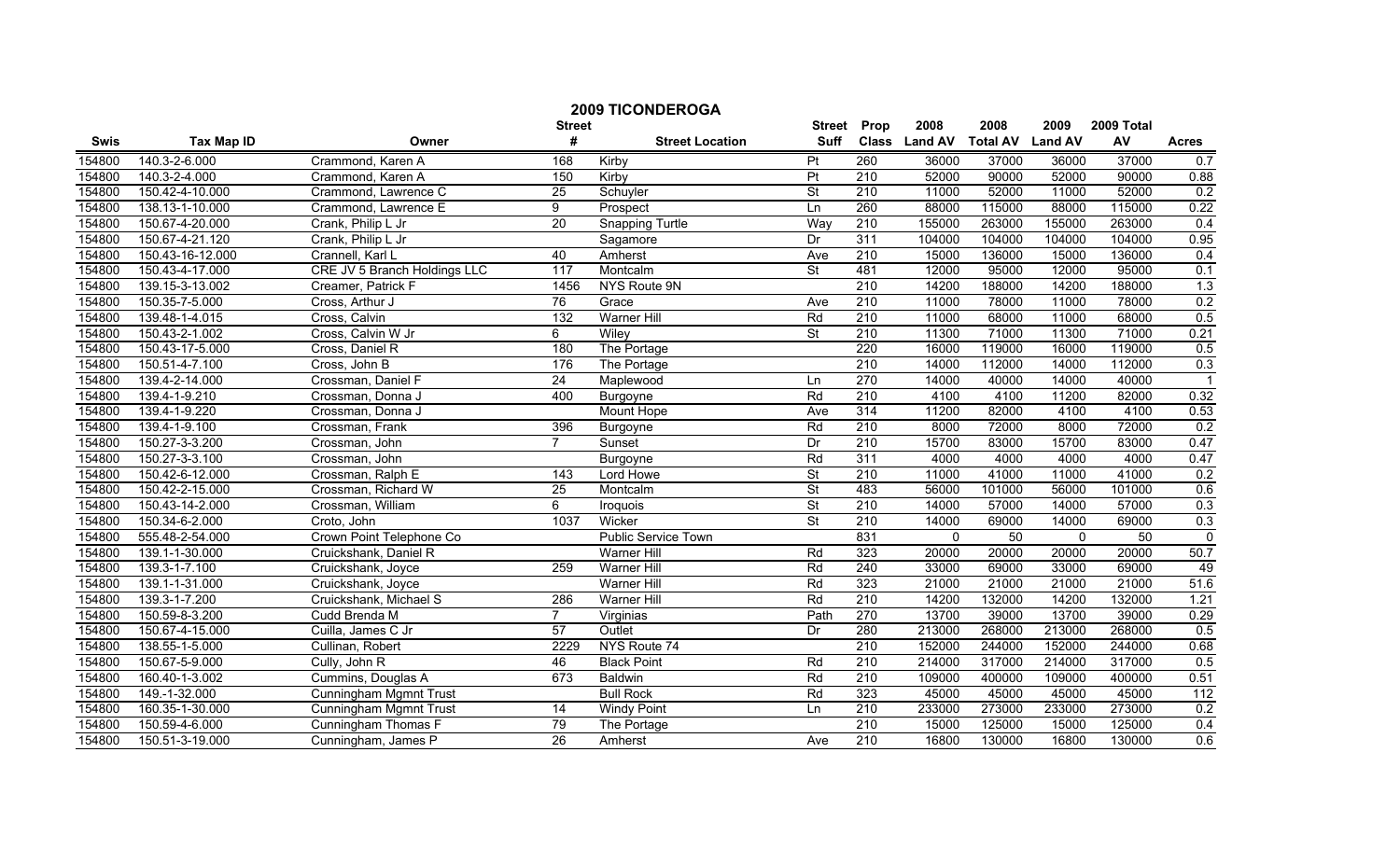|        |                   |                             | <b>Street</b>   | <b>2009 TICONDEROGA</b> | <b>Street</b>            | Prop             | 2008          | 2008                    | 2009         | 2009 Total       |              |
|--------|-------------------|-----------------------------|-----------------|-------------------------|--------------------------|------------------|---------------|-------------------------|--------------|------------------|--------------|
| Swis   | <b>Tax Map ID</b> | Owner                       | #               | <b>Street Location</b>  | Suff                     |                  | Class Land AV | <b>Total AV Land AV</b> |              | AV               | <b>Acres</b> |
| 154800 | 160.1-1-5.000     | Cunningham, Mary            | 161             | NYS Route 9N            |                          | 240              | 22000         | 74000                   | 22000        | 74000            | 17.77        |
| 154800 | 160.2-2-3.000     | Curtis, Josephine A         | 57              | NYS Route 22            |                          | 116              | 89000         | 184000                  | 89000        | 184000           | 157.1        |
| 154800 | 160.2-2-8.000     | Curtis, Josephine A         |                 | NYS Route 22            |                          | 323              | 40000         | 40000                   | 40000        | 40000            | 99.2         |
| 154800 | 160.2-2-6.000     | Curtis, Josephine A         |                 | NYS Route 22            |                          | 323              | 6900          | 6900                    | 6900         | 6900             | 9.2          |
| 154800 | 160.26-4-3.000    | Curtis, June E              | 11              | Temperance              | Pt                       | 210              | 242000        | 352000                  | 242000       | 352000           | 0.18         |
| 154800 | 150.44-2-9.000    | Curtis, Lenore              | 67              | Cossey                  | $\overline{\mathsf{St}}$ | 210              | 13700         | 63000                   | 13700        | 63000            | 0.29         |
| 154800 | 139.15-1-1.100    | Curtis, Reginald            | $\overline{27}$ | <b>Warner Hill</b>      | Rd                       | 210              | 11400         | 72000                   | 11400        | 72000            | 0.56         |
| 154800 | 139.15-1-1.200    | Curtis, Reginald            |                 | <b>Warner Hill</b>      | Rd                       | 314              | 8500          | 8500                    | 8500         | 8500             | 1.07         |
| 154800 | 139.15-2-7.000    | Curtis, Sally L             | 1489            | NYS Route 9N            |                          | 210              | 15400         | 92000                   | 15400        | 92000            | 2.8          |
| 154800 | 160.26-1-28.000   | Curtis, Thomas              | 354             | Baldwin                 | Rd                       | 270              | 19500         | 41000                   | 19500        | 41000            | 0.5          |
| 154800 | 150.51-10-19.000  | D&H Railway Corp            |                 | Champlain               | Ave                      | 843              | 20000         | 20000                   | 20000        | 20000            | 5.2          |
| 154800 | 140.1-1-7.000/1   | D&H Railway Corp            |                 | Lester Hack             | Rd                       | 843              | 500           | 500                     | 500          | 500              | 0.01         |
| 154800 | 140.1-1-7.000/9   | <b>D&amp;H Railway Corp</b> |                 | Shore Airport           | Rd                       | 260              | $\Omega$      | 4400                    | $\mathbf{0}$ | 4400             | 0.01         |
| 154800 | 160.2-1-4.000     | Dahlgren Prop Ltd Prtnrshp  |                 | <b>Baldwin</b>          | Rd                       | 322              | 29000         | 29000                   | 29000        | 29000            | 29.3         |
| 154800 | 160.33-2-1.100    | Dahlgren Prop Ltd Prtnrshp  | 495             | Baldwin                 | Rd                       | 280              | 636000        | 791000                  | 636000       | 791000           | 2.28         |
| 154800 | 150.59-12-4.000   | Danforth, Toby W            |                 | Abercrombie             | St                       | 311              | 200           | 200                     | 200          | $\overline{200}$ | 0.1          |
| 154800 | 150.34-4-5.000    | Danzig, Lois                | 30              | Saint Clair             | <b>St</b>                | 210              | 16000         | 45000                   | 16000        | 45000            | 0.5          |
| 154800 | 138.55-5-2.000    | Danzig, Lois B              | 2222            | NYS Route 74            |                          | 260              | 24400         | 79000                   | 24400        | 79000            | 0.3          |
| 154800 | 150.2-8-3.011     | Darius, Michael N III       |                 | NYS Route 22            |                          | 314              | 5900          | 5900                    | 5900         | 5900             | 1.1          |
| 154800 | 149.-1-26.000     | Darley, Lois M              |                 | Canfield                | Rd                       | 323              | 4000          | 4000                    | 4000         | 4000             | 9.9          |
| 154800 | 150.50-1-16.000   | DAttilio, Pamela M          | 85              | Lord Howe               | $\overline{\mathsf{St}}$ | 311              | 14000         | 28000                   | 14000        | 14000            | 0.3          |
| 154800 | 150.43-15-12.000  | Dattilio, Pamela M          | 23              | Holcomb                 | Ave                      | 210              | 11000         | 67000                   | 11000        | 67000            | 0.2          |
| 154800 | 160.33-2-31.000   | Davidson, Joseph W          | $\overline{21}$ | Coates                  | $\overline{\mathsf{Pt}}$ | 210              | 146000        | 201000                  | 146000       | 201000           | 0.17         |
| 154800 | 150.2-7-1.000     | Davis, Gary A               | 906             | NYS Route 9N            |                          | $\overline{210}$ | 12300         | 65000                   | 12300        | 65000            | 0.71         |
| 154800 | 150.43-10-24.000  | Davis, Gary A               | $\overline{7}$  | Father Jogues           | PI                       | $\overline{210}$ | 11000         | 69000                   | 11000        | 69000            | 0.2          |
| 154800 | 138.55-5-7.002    | Davis, James H              |                 | NYS Route 74            |                          | 322              | 19700         | 19700                   | 19700        | 19700            | 21.76        |
| 154800 | 138.55-5-3.000    | Davis, James H              | 2226            | NYS Route 74            |                          | $\overline{210}$ | 9400          | 66000                   | 9400         | 66000            | 0.3          |
| 154800 | 138.13-3-2.002    | Davis, James H              | 2195            | NYS Route 74            |                          | 210              | 168000        | 276000                  | 168000       | 276000           | 1.1          |
| 154800 | 150.35-5-26.000   | Davis, Samantha             | 20              | Mount Hope              | Ave                      | 210              | 11000         | 48000                   | 11000        | 48000            | 0.23         |
| 154800 | 138.4-1-36.200    | Davis, William H            | 30              | County Route 56         |                          | $\overline{210}$ | 14300         | 67000                   | 14300        | 67000            | 1.35         |
| 154800 | 161.5-1-7.100     | Dayton, Colleen G           | 32              | NYS Route 22            |                          | 240              | 20000         | 117000                  | 20000        | 117000           | 12.75        |
| 154800 | 161.5-1-1.100     | Dayton, Colleen G           |                 | NYS Route 22            |                          | 322              | 12200         | 12200                   | 12200        | 12200            | 13.3         |
| 154800 | 150.43-10-12.000  | DC Renovations & Const LLC  | 159             | Champlain               | Ave                      | 220              | 7200          | 73000                   | 7200         | 73000            | 0.09         |
| 154800 | 150.44-1-5.000    | DC Renovations & Const LLC  | 107             | Cossey                  | <b>St</b>                | $\overline{312}$ | 15000         | 15000                   | 15000        | 16000            | 0.38         |
| 154800 | 150.51-6-19.000   | DC Renovations LLC          | 110             | The Portage             |                          | 311              | 15000         | 15000                   | 15000        | 15000            | 0.4          |
| 154800 | 150.51-6-17.000   | DeBettencourt, Lawrence A   | 116             | The Portage             |                          | 210              | 20400         | 102000                  | 20400        | 102000           | 1.4          |
| 154800 | 150.51-11-3.000   | DeBettencourt, Lawrence A   |                 | The Portage             |                          | 314              | 6600          | 6600                    | 6600         | 6600             | 1.6          |
| 154800 | 151.1-1-4.000     | DeChame, Francis P          | 165             | Fort Ti                 | Rd                       | $\overline{210}$ | 15500         | 263000                  | 15500        | 263000           | 3.05         |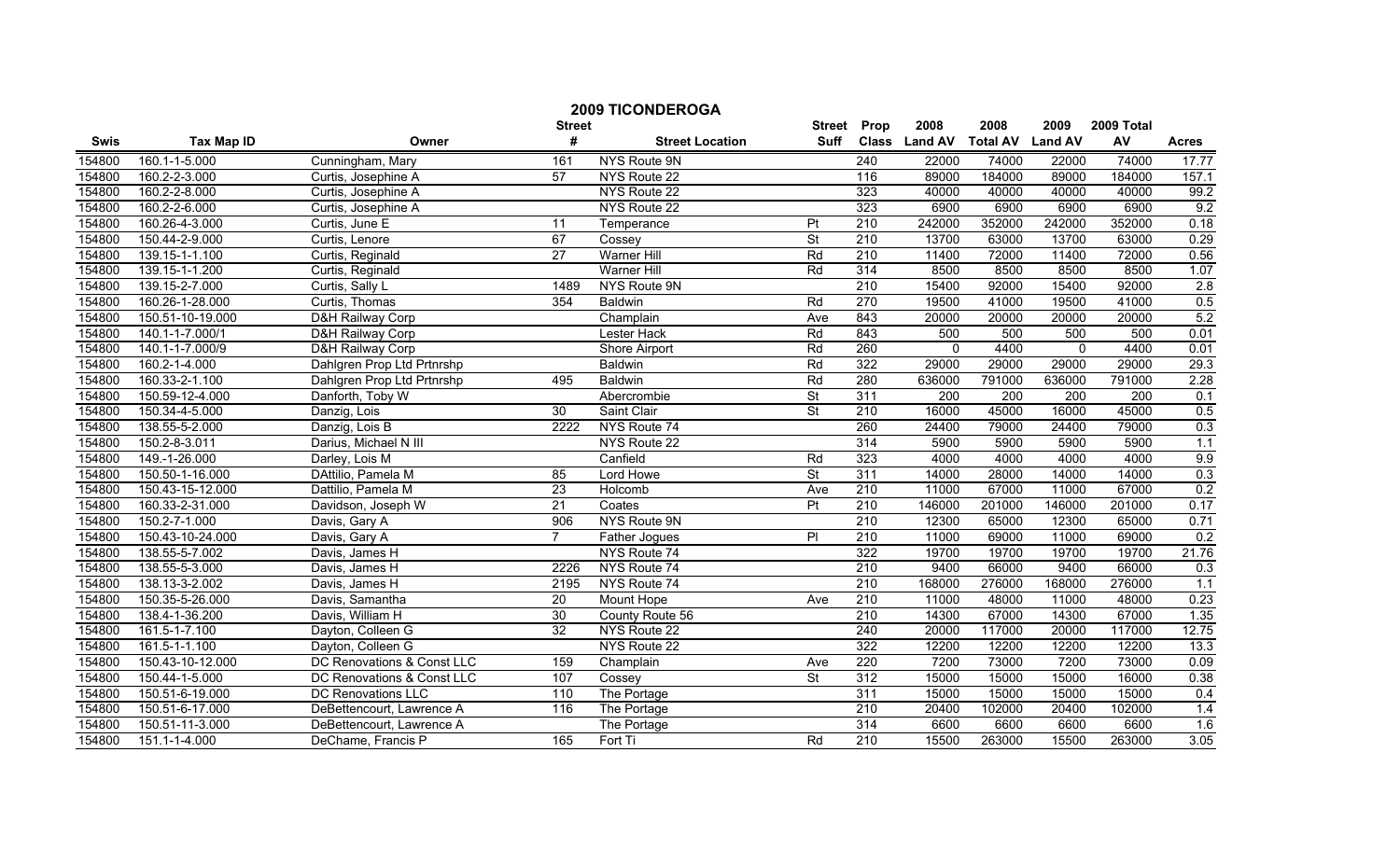|        |                   |                          | <b>Street</b>   | <b>2009 TICONDEROGA</b> | <b>Street</b>            | Prop             | 2008          | 2008                    | 2009   | 2009 Total |                  |
|--------|-------------------|--------------------------|-----------------|-------------------------|--------------------------|------------------|---------------|-------------------------|--------|------------|------------------|
| Swis   | <b>Tax Map ID</b> | Owner                    | #               | <b>Street Location</b>  | <b>Suff</b>              |                  | Class Land AV | <b>Total AV Land AV</b> |        | AV         | <b>Acres</b>     |
| 154800 | 160.35-1-23.200   | Dederick, Jennie         | 404             | <b>Black Point</b>      | Rd                       | $\overline{210}$ | 21000         | 116000                  | 21000  | 116000     | 0.96             |
| 154800 | 150.44-11-21.000  | Dedrick, Angeline H      | 73              | River                   | Rd                       | $\overline{210}$ | 18400         | 57000                   | 18400  | 57000      | 1.4              |
| 154800 | 150.44-10-2.008   | Dedrick, Angeline H      | 73              | River                   | Rd                       | 311              | 1100          | 1100                    | 1100   | 1100       | 1.1              |
| 154800 | 139.4-2-8.000     | Dedrick, Dayton C        | 167             | <b>Shore Airport</b>    | Rd                       | 210              | 14400         | 93000                   | 14400  | 93000      | 1.52             |
| 154800 | 150.2-7-17.200    | Dedrick, Richard Jr      | 41              | Whitetail               | Way                      | 240              | 22000         | 65000                   | 22000  | 65000      | 11.49            |
| 154800 | 150.52-4-6.000    | Dedrick, Robert C        | $\overline{51}$ | Defiance                | $\overline{\mathsf{St}}$ | 210              | 16000         | 100000                  | 16000  | 100000     | 0.5              |
| 154800 | 150.42-3-35.000   | Dedrick, Robert C Jr     | $\overline{12}$ | George                  | <b>St</b>                | 210              | 15000         | 114000                  | 15000  | 114000     | 0.4              |
| 154800 | 139.1-1-19.000    | Dedrick, Thomas C        | 31              | <b>Dusty</b>            | Ln                       | 240              | 30000         | 142000                  | 30000  | 142000     | 43               |
| 154800 | 139.1-1-21.120    | Dedrick, Thomas D        | 156             | <b>Warner Hill</b>      | Rd                       | $\overline{210}$ | 14300         | 205000                  | 14300  | 207500     | 1.34             |
| 154800 | 150.11-1-46.000   | DeFayette, Joseph S      | 10              | Eichen                  | $\overline{\mathsf{St}}$ | 210              | 3600          | 70000                   | 3600   | 70000      | 0.06             |
| 154800 | 150.34-5-4.000    | DeFayette, Stephen L     | 9               | Grove                   | Ave                      | $\overline{210}$ | 14000         | 92000                   | 14000  | 105000     | 0.3              |
| 154800 | 160.1-3-12.100    | DeFranco, David A        | 106             | NYS Route 9N            |                          | 484              | 52000         | 83000                   | 52000  | 83000      | 91.34            |
| 154800 | 139.2-3-6.100     | DeFreest, David B        | 630             | Delano                  | Rd                       | 312              | 43000         | 46000                   | 43000  | 46000      | 42.31            |
| 154800 | 150.4-1-30.000    | DeFuria, Alfred D        | 40              | Stoughton               | Dr                       | $\overline{210}$ | 394000        | 792000                  | 394000 | 792000     | 1.18             |
| 154800 | 160.26-1-30.000   | DeGeorge, Joseph         |                 | <b>Baldwin</b>          | Rd                       | 314              | 17100         | 17100                   | 17100  | 17100      | 0.46             |
| 154800 | 160.26-1-12.100   | DeGeorge, Joseph         | 357             | <b>Baldwin</b>          | Rd                       | $\overline{210}$ | 401000        | 511000                  | 401000 | 511000     | 0.51             |
| 154800 | 150.27-3-31.002   | Delair, Joel A           | 5               | Grace                   | Ave                      | 210              | 16100         | 78000                   | 16100  | 78000      | 0.51             |
| 154800 | 160.26-4-2.000    | Delano Point Assoc Inc   | 31              | Howes                   | Lndg                     | 311              | 18000         | 18000                   | 18000  | 18000      | 1.11             |
| 154800 | 160.26-1-2.002    | DeLano, Donald           | 307             | <b>Baldwin</b>          | Rd                       | 280              | 438000        | 515000                  | 438000 | 515000     | 2.55             |
| 154800 | 150.50-1-24.000   | DeLong, Michael          | 79              | Lord Howe               | $\overline{\mathsf{St}}$ | 270              | 11000         | 26000                   | 11000  | 26000      | 0.2              |
| 154800 | 150.50-1-20.000   | DeLong, Michael C        | 63              | Lord Howe               | St                       | 270              | 20100         | 33000                   | 20100  | 33000      | 1.1              |
| 154800 | 150.51-2-15.000   | DeLong, Sandy            | 108             | Lake George             | Ave                      | 210              | 14000         | 110000                  | 14000  | 110000     | 0.28             |
| 154800 | 150.51-5-5.000    | DeLorme, Gary A          | $\overline{24}$ | Defiance                | $\overline{\mathsf{St}}$ | 210              | 15000         | 68000                   | 15000  | 68000      | $\overline{0.4}$ |
| 154800 | 138.2-1-6.000     | DelRosario, Aldo         |                 | <b>Stoney Lonesome</b>  | Rd                       | 322              | 14800         | 14800                   | 14800  | 14800      | 13.54            |
| 154800 | 138.2-1-5.000     | DelRosario, Aldo         |                 | Stoney Lonesome         | Rd                       | 314              | 11300         | 11300                   | 11300  | 11300      | 4.9              |
| 154800 | 138.2-1-29.000    | DelRosario, Aldo         |                 | Corduroy                | Rd                       | 314              | 6200          | 6200                    | 6200   | 6200       | 1.65             |
| 154800 | 139.4-1-11.000    | Dennin, Frederick        | 94              | Charboneau              | Rd                       | 210              | 10200         | 34000                   | 10200  | 34000      | 0.4              |
| 154800 | 150.51-10-13.200  | Dennin, Kathleen J       | 8               | $\overline{Oak}$        | $\overline{\mathsf{St}}$ | 210              | 10700         | 67000                   | 10700  | 67000      | 0.19             |
| 154800 | 138.4-1-2.320     | Denno, Gardner           | 60              | Corduroy                | Rd                       | 270              | 12000         | 17700                   | 12000  | 17700      | 0.66             |
| 154800 | 150.42-4-1.100    | Denno, Gardner H         | $\mathbf{2}$    | John                    | <b>St</b>                | 210              | 10400         | 59000                   | 10400  | 59000      | 0.18             |
| 154800 | 160.1-3-18.000    | Densmore, Graydon        | 228             | NYS Route 9N            |                          | 483              | 125000        | 290000                  | 125000 | 290000     | 198.1            |
| 154800 | 150.51-3-4.000    | Densmore, Graydon J      | 95              | Champlain               | Ave                      | 210              | 11000         | 89000                   | 11000  | 89000      | 0.2              |
| 154800 | 150.51-3-3.000    | Densmore, Graydon J      |                 | Champlain               | Ave                      | 311              | 12600         | 12600                   | 12600  | 12600      | 0.3              |
| 154800 | 149.-1-10.300     | Denton, Julie A          | 391             | Putts Pond              | Rd                       | $\overline{210}$ | 17000         | 57000                   | 17000  | 57000      | 8.7              |
| 154800 | 150.43-13-8.000   | DePaoli, Michael         | 13              | Iroquois                | St                       | 280              | 11000         | 108000                  | 11000  | 108000     | 0.2              |
| 154800 | 150.42-3-38.000   | DeRosia, Richard B       | 5               | George                  | St                       | $\overline{210}$ | 15000         | 55000                   | 15000  | 55000      | 0.4              |
| 154800 | 150.67-4-30.000   | Derrico Donald G         | 83              | Outlet                  | Dr                       | 210              | 230000        | 294000                  | 230000 | 294000     | 0.57             |
| 154800 | 150.35-8-8.000    | Design Directors JAW LLC | 21              | Wiley                   | $\overline{\mathsf{St}}$ | 230              | 14000         | 84000                   | 14000  | 84000      | $\overline{0.3}$ |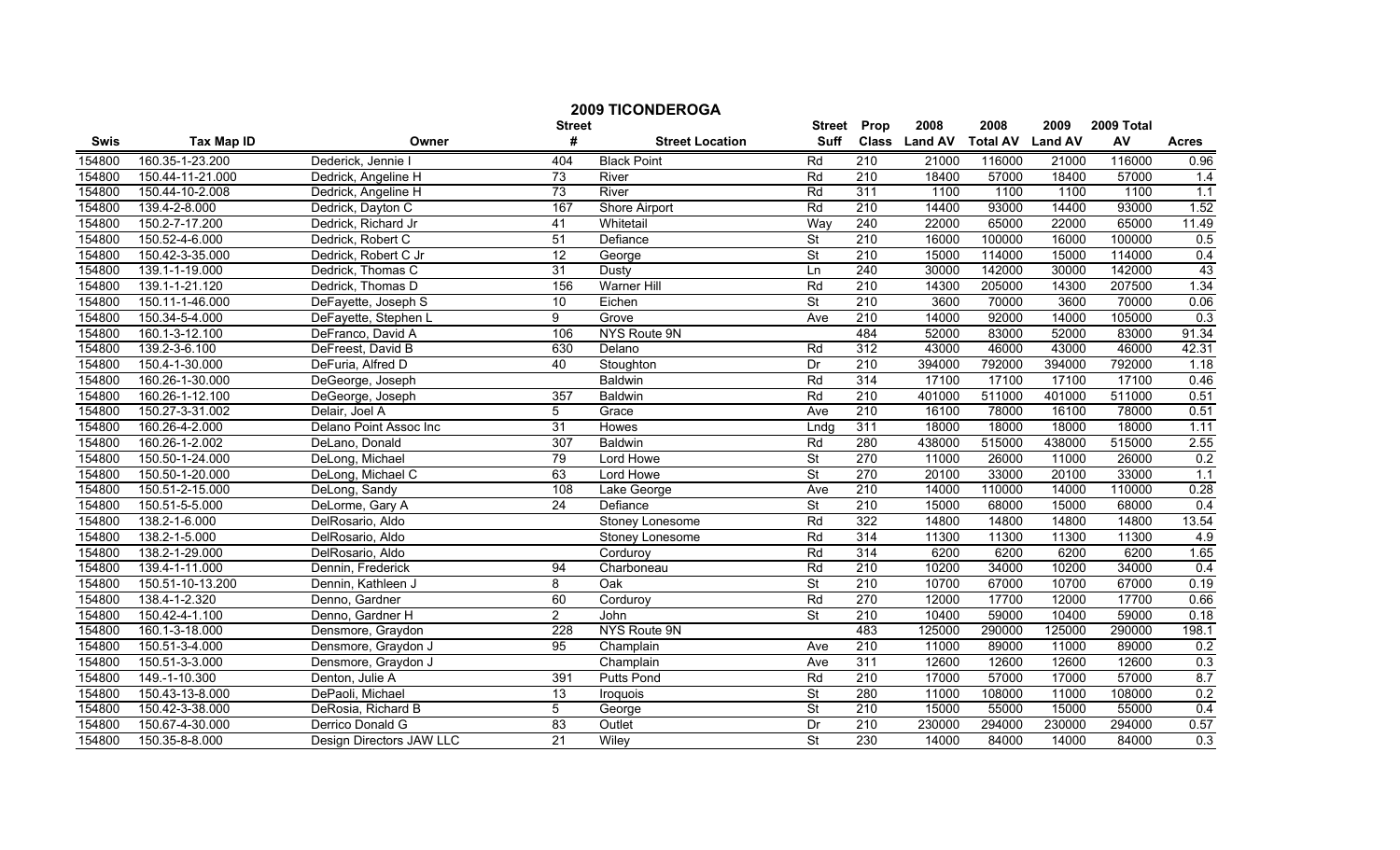|        |                   |                      |                         | <b>2009 TICONDEROGA</b> |                              |                  |                       |                         |                        |                  |                |
|--------|-------------------|----------------------|-------------------------|-------------------------|------------------------------|------------------|-----------------------|-------------------------|------------------------|------------------|----------------|
| Swis   | <b>Tax Map ID</b> | Owner                | <b>Street</b><br>#      | <b>Street Location</b>  | <b>Street</b><br><b>Suff</b> | Prop             | 2008<br>Class Land AV | 2008<br><b>Total AV</b> | 2009<br><b>Land AV</b> | 2009 Total<br>AV | <b>Acres</b>   |
| 154800 | 150.59-9-3.400    | DeSisto, Linda A     |                         | <b>Baldwin</b>          | Rd                           | 311              | 260000                | 260000                  | 260000                 | 260000           | 2.01           |
| 154800 | 150.34-2-1.000    | Deso Family Trust    | 46                      | Third                   | Ave                          | $\overline{210}$ | 14000                 | 83000                   | 14000                  | 83000            | 0.3            |
| 154800 | 138.55-1-1.000    | DeVaney Family Trust | 2217                    | NYS Route 74            |                              | 210              | 94000                 | 115000                  | 94000                  | 115000           | 0.2            |
| 154800 | 150.44-8-9.000    | DeZalia, Cory        | 12                      | Woody                   | Ln                           | 210              | 12200                 | 77000                   | 12200                  | 77000            | 0.24           |
| 154800 | 150.11-1-42.000   | DiCenzo, William R   |                         | Eichen                  | $\overline{\mathsf{St}}$     | 311              | 800                   | 800                     | 800                    | 800              | 0.05           |
| 154800 | 150.11-1-43.000   | DiCenzo, William R   |                         | Eichen                  | $\overline{\mathsf{St}}$     | 311              | 800                   | 800                     | 800                    | 800              | 0.06           |
| 154800 | 150.11-1-38.000   | DiCenzo, William R   |                         | Eichen                  | <b>St</b>                    | 311              | 1200                  | 1200                    | 1200                   | 1200             | 0.08           |
| 154800 | 150.11-1-41.000   | DiCenzo, William R   |                         | Eichen                  | $\overline{\mathsf{St}}$     | 311              | 800                   | 800                     | 800                    | 800              | 0.05           |
| 154800 | 150.11-1-40.000   | DiCenzo, William R   |                         | Eichen                  | $\overline{\mathsf{St}}$     | 311              | 800                   | 800                     | 800                    | 800              | 0.05           |
| 154800 | 150.11-1-39.000   | DiCenzo, William R   |                         | Eichen                  | St                           | 311              | 800                   | 800                     | 800                    | 800              | 0.05           |
| 154800 | 150.11-1-37.000   | DiCenzo, William R   |                         | Eichen                  | <b>St</b>                    | 312              | 1200                  | 11600                   | 1200                   | 11600            | 0.08           |
| 154800 | 150.11-1-54.000   | DiCenzo, William R   | $\overline{26}$         | Eichen                  | St                           | 210              | 3600                  | 70000                   | 3600                   | 70000            | 0.06           |
| 154800 | 150.75-3-4.019    | DiChiara, Mark D     | 100                     | <b>Black Point</b>      | Rd                           | $\overline{210}$ | 131000                | 209000                  | 131000                 | 209000           | 0.2            |
| 154800 | 150.34-1-6.000    | Dickerson, Norma     | 9                       | Saint Clair             | <b>St</b>                    | 210              | 16800                 | 69000                   | 16800                  | 69000            | 0.6            |
| 154800 | 160.1-1-25.000    | Dickinson, Stanley   | $\overline{215}$        | County Route 11         |                              | 240              | 28000                 | 65000                   | 28000                  | 65000            | 31.5           |
| 154800 | 140.3-2-5.200     | Diehl, Brenda L      | 146                     | Kirby                   | $\overline{P}$               | 260              | 16600                 | 29000                   | 16600                  | 29000            | 0.49           |
| 154800 | 150.67-6-1.000    | DiFebbo, Tony J      | 31                      | <b>Black Point</b>      | Rd                           | 210              | 18000                 | 98000                   | 18000                  | 98000            | 0.5            |
| 154800 | 138.15-1-10.002   | Dikeman, Wesley R    | 2585                    | NYS Route 74            |                              | 210              | 10700                 | 47000                   | 10700                  | 47000            | 0.46           |
| 154800 | 160.1-1-26.200    | Dillon, Gary J       | 217                     | County Route 11         |                              | 210              | 14100                 | 35000                   | 14100                  | 35000            | 1.12           |
| 154800 | 139.1-1-15.000    | Dinsmore, Kyle A     | 92                      | <b>Warner Hill</b>      | Rd                           | 210              | 16800                 | 81000                   | 16800                  | 81000            | 8              |
| 154800 | 138.55-7-1.007    | DiPofi Trust         | 2235                    | NYS Route 74            |                              | 210              | 97000                 | 204000                  | 97000                  | 204000           | 0.2            |
| 154800 | 150.59-8-2.120    | Diskin, David        | 57                      | Water                   | $\overline{\mathsf{St}}$     | 210              | 11300                 | 59000                   | 11300                  | 59000            | 0.21           |
| 154800 | 150.59-8-5.200    | Diskin, David M      | $\overline{\mathbf{8}}$ | <b>Prince Taylor</b>    | Path                         | 210              | 16200                 | 55000                   | 16200                  | 55000            | 0.52           |
| 154800 | 150.59-8-2.110    | Diskin, Faye         | 288                     | Alexandria              | Ave                          | 220              | 14000                 | 86000                   | 14000                  | 86000            | 0.3            |
| 154800 | 150.59-8-2.200    | Diskin, Mary L       | 282                     | Alexandria              | Ave                          | 210              | 15400                 | 95000                   | 15400                  | 95000            | 0.44           |
| 154800 | 150.51-5-4.000    | Diskin, Michael G    |                         | Defiance                | St                           | $\overline{312}$ | 16000                 | 18000                   | 16000                  | 18000            | $\overline{1}$ |
| 154800 | 150.59-8-5.100    | Diskin, Michael G    | 53                      | Water                   | $\overline{\mathsf{St}}$     | $\overline{210}$ | 14500                 | 63000                   | 14500                  | 63000            | 0.35           |
| 154800 | 150.83-1-19.018   | Dittig, Charles      | 45                      | <b>Mossy Point</b>      | Rd                           | 210              | 162000                | 294000                  | 162000                 | 294000           | 0.27           |
| 154800 | 138.55-7-8.200    | Dix, Mara M          | 2244                    | NYS Route 74            |                              | 210              | 21000                 | 105000                  | 21000                  | 105000           | 0.11           |
| 154800 | 138.4-1-50.000    | Dixon, Craig         | 77                      | <b>Putts Pond</b>       | Rd                           | 210              | 16800                 | 62000                   | 16800                  | 62000            | 5              |
| 154800 | 150.42-3-4.000    | Dixon, Craig D       | 14                      | Montcalm                | St                           | 421              | 22000                 | 135000                  | 22000                  | 135000           | 0.2            |
| 154800 | 150.43-7-1.000    | Dixon, Lance         | 76                      | Montcalm                | St                           | 484              | 16800                 | 61000                   | 16800                  | 61000            | 0.14           |
| 154800 | 149.-1-16.000     | Dixon, Lance W       | 231                     | Canfield                | Rd                           | 220              | 33000                 | 166000                  | 33000                  | 166000           | 44.3           |
| 154800 | 150.43-16-16.000  | Dixon, Paul R Jr     | 54                      | Amherst                 | Ave                          | 210              | 14000                 | 121000                  | 14000                  | 121000           | 0.3            |
| 154800 | 150.51-3-6.000    | Dobler, George J     | 89                      | Champlain               | Ave                          | 210              | 11000                 | 129000                  | 11000                  | 129000           | 0.28           |
| 154800 | 139.4-1-1.100     | Doering, Kathleen M  | 49                      | Veterans                | Rd                           | 240              | 118000                | 267000                  | 118000                 | 267000           | 257            |
| 154800 | 150.1-3-3.000     | Dolback Edward I     | 757                     | NYS Route 9N            |                              | 210              | 21000                 | 59000                   | 21000                  | 59000            | 1.3            |
| 154800 | 150.59-14-3.012   | Dolback, Thomas R    | 14                      | Colonial                | St                           | 210              | 19000                 | 78000                   | 19000                  | 78000            | 0.87           |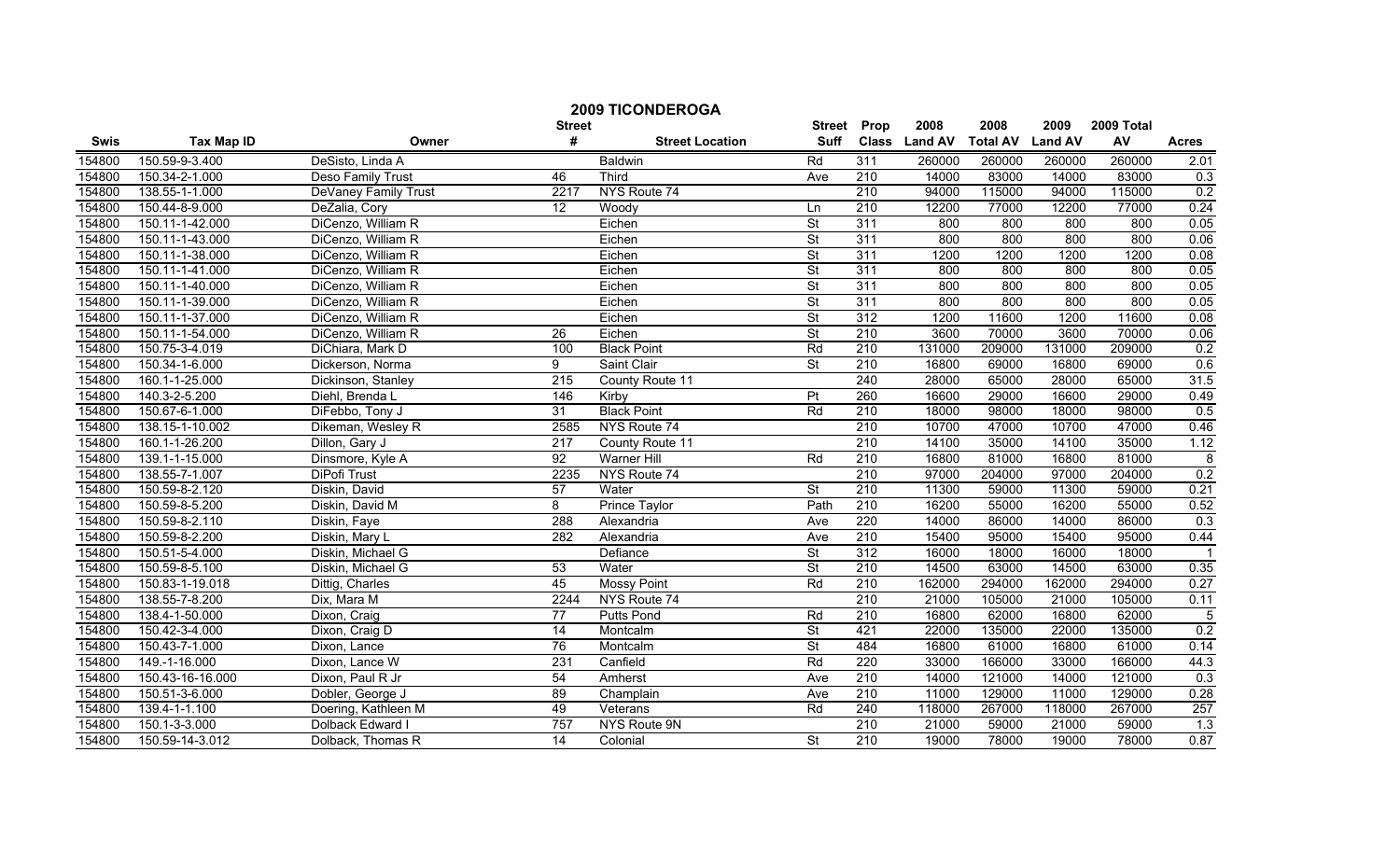|        | <b>2009 TICONDEROGA</b><br>2008<br>2008<br>2009 Total<br>Prop<br>2009<br><b>Street</b><br><b>Street</b> |                          |                 |                        |                          |                  |               |                 |                |        |              |
|--------|---------------------------------------------------------------------------------------------------------|--------------------------|-----------------|------------------------|--------------------------|------------------|---------------|-----------------|----------------|--------|--------------|
| Swis   | <b>Tax Map ID</b>                                                                                       | Owner                    | #               | <b>Street Location</b> | <b>Suff</b>              |                  | Class Land AV | <b>Total AV</b> | <b>Land AV</b> | AV     | <b>Acres</b> |
| 154800 | 150.34-1-4.000                                                                                          | Dolback, William G       | 1038            | Wicker                 | St                       | 210              | 16000         | 71000           | 16000          | 71000  | 0.5          |
| 154800 | 150.34-1-5.000                                                                                          | Dolback, William G       | 3               | Saint Clair            | $\overline{\mathsf{St}}$ | $\overline{210}$ | 14000         | 69000           | 14000          | 69000  | 0.3          |
| 154800 | 150.43-8-8.000                                                                                          | Dolbeck, Dale            | 147             | Lake George            | Ave                      | 210              | 8000          | 112000          | 8000           | 112000 | 0.1          |
| 154800 | 151.17-2-4.100                                                                                          | Dolbeck, Keith A         |                 | NYS Route 22           |                          | 311              | 10000         | 10000           | 10000          | 10000  |              |
| 154800 | 151.17-2-3.100                                                                                          | Dolbeck, Keith A         | 44              | <b>Wilson Bay</b>      | Rd                       | 280              | 54000         | 155000          | 54000          | 155000 | 2.31         |
| 154800 | 138.4-1-51.000                                                                                          | Dolbeck, Linda W         | 91              | <b>Putts Pond</b>      | Rd                       | 240              | 22000         | 118000          | 22000          | 118000 | 18.3         |
| 154800 | 138.4-1-21.001                                                                                          | Dolbeck, Linda W         |                 | <b>Putts Pond</b>      | Rd                       | 323              | 100           | 100             | 100            | 100    | 0.01         |
| 154800 | 138.4-1-67.000                                                                                          | Dolbeck, Merrill D       |                 | <b>Bear Pond</b>       | Rd                       | 323              | 400           | 400             | 400            | 400    | 7.02         |
| 154800 | 150.43-16-14.000                                                                                        | Donohue, Robert          | 44              | Amherst                | Ave                      | $\overline{210}$ | 11900         | 126000          | 11900          | 126000 | 0.23         |
| 154800 | 139.3-2-34.000                                                                                          | Donovan, Gary M          | 134             | Old Chilson            | Rd                       | 240              | 19000         | 69000           | 19000          | 69000  | 10           |
| 154800 | 150.11-2-22.000                                                                                         | Donovan, James G         | $\overline{34}$ | Birchwood              | Dr                       | 314              | 13600         | 13600           | 13600          | 13600  | 2.58         |
| 154800 | 150.11-2-27.000                                                                                         | Donovan, James G         |                 | Birchwood              | Dr                       | 322              | 29000         | 29000           | 29000          | 29000  | 17.75        |
| 154800 | 150.11-2-14.000                                                                                         | Donovan, James G         |                 | Kennedy                | Dr                       | 314              | 11600         | 11600           | 11600          | 11600  | 0.6          |
| 154800 | 150.11-2-6.000                                                                                          | Donovan, James G         |                 | Alexandria             | Ave                      | 323              | 500           | 500             | 500            | 500    | 0.3          |
| 154800 | 150.11-2-23.000                                                                                         | Donovan, James G         |                 | Birchwood              | Dr                       | 314              | 16200         | 16200           | 16200          | 16200  | 5.2          |
| 154800 | 138.3-3-26.000                                                                                          | Donovan, Judy            | 167             | <b>Bear Pond</b>       | Rd                       | 260              | 55000         | 68000           | 55000          | 68000  | 101          |
| 154800 | 138.15-1-20.200                                                                                         | Donovan, Judy E          |                 | NYS Route 74           |                          | 314              | 1500          | 1500            | 1500           | 1500   | 0.57         |
| 154800 | 138.15-1-21.000                                                                                         | Donovan, Judy E          | 2586            | NYS Route 74           |                          | 210              | 15300         | 74000           | 15300          | 74000  | 2.7          |
| 154800 | 138.4-1-47.000                                                                                          | Donovan, Patrick         | 67              | Canfield               | Rd                       | 240              | 44000         | 95000           | 44000          | 95000  | 88           |
| 154800 | 150.43-11-21.000                                                                                        | Donovan, Ronald E        | 196             | The Portage            |                          | 210              | 11000         | 79000           | 11000          | 79000  | 0.2          |
| 154800 | 150.82-1-1.000                                                                                          | Donovan, Ronald E        | 204             | <b>Baldwin</b>         | Rd                       | $\overline{210}$ | 15800         | 74000           | 15800          | 74000  | 0.4          |
| 154800 | 150.43-12-2.000                                                                                         | Dorsett, Daniel          | 131             | Lake George            | Ave                      | 210              | 14000         | 110000          | 14000          | 110000 | 0.3          |
| 154800 | 159.-1-39.100                                                                                           | Dorsett, Darlene J       | 627             | New Hague              | Rd                       | 210              | 18700         | 62000           | 18700          | 62000  | 9.25         |
| 154800 | 150.51-4-27.000                                                                                         | Dorsett, Sharon A        | 104             | Champlain              | Ave                      | $\overline{210}$ | 14000         | 70000           | 14000          | 70000  | 0.27         |
| 154800 | 150.35-5-43.002                                                                                         | Dostie, Christopher D    | 36              | Village                | Ln                       | 210              | 16600         | 91000           | 16600          | 91000  | 0.57         |
| 154800 | 151.17-1-4.000                                                                                          | Douglass Chester         | 270             | NYS Route 22           |                          | 210              | 8000          | 45000           | 8000           | 45000  | 0.2          |
| 154800 | 150.59-6-6.000                                                                                          | Downing, David           | 50              | The Portage            |                          | 210              | 15000         | 67000           | 15000          | 67000  | 0.4          |
| 154800 | 160.35-1-27.000                                                                                         | Draegar, David D         | 28              | <b>Windy Point</b>     | Ln                       | 260              | 250000        | 292000          | 250000         | 292000 | 0.3          |
| 154800 | 150.51-10-3.000                                                                                         | Dream Realty & Mgmnt LLC | 8               | Calkins                | PI                       | 220              | 12000         | 71000           | 12000          | 71000  | 0.1          |
| 154800 | 160.26-1-1.310                                                                                          | Dreimiller, Charlene     | 325             | <b>Baldwin</b>         | Rd                       | 210              | 220000        | 374000          | 220000         | 374000 | 0.47         |
| 154800 | 160.26-1-1.320                                                                                          | Dreimiller, Charlene     |                 | <b>Baldwin</b>         | Rd                       | 311              | 23000         | 23000           | 23000          | 23000  | 1.69         |
| 154800 | 150.35-1-4.000                                                                                          | Dreimiller, John P       | 33              | Park                   | Ave                      | 210              | 15000         | 83000           | 15000          | 83000  | 0.4          |
| 154800 | 160.26-1-1.120                                                                                          | Dreimiller, Norma        |                 | <b>Baldwin</b>         | Rd                       | 311              | 33000         | 33000           | 33000          | 33000  | 1.61         |
| 154800 | 160.26-1-1.110                                                                                          | Dreimiller, Norma        | 329             | Baldwin                | Rd                       | $\overline{210}$ | 225000        | 370000          | 225000         | 370000 | 0.76         |
| 154800 | 150.34-3-8.000                                                                                          | Drinkwine Vickie L       |                 | Summit                 | <b>St</b>                | 311              | 2600          | 2600            | 2600           | 2600   | 0.7          |
| 154800 | 150.44-7-9.000                                                                                          | Drinkwine, Henry Jr      | 3               | Woody                  | Ln                       | 210              | 16000         | 99000           | 16000          | 99000  | 0.5          |
| 154800 | 150.66-2-2.000                                                                                          | Drinkwine, Joann E       | 9               | Outlet                 | Dr                       | 210              | 15800         | 58000           | 15800          | 58000  | 0.4          |
| 154800 | 150.52-1-1.000                                                                                          | Drinkwine, Ronald T      | $\overline{29}$ | Defiance               | $\overline{\mathsf{St}}$ | 210              | 19200         | 110000          | 19200          | 110000 | 0.9          |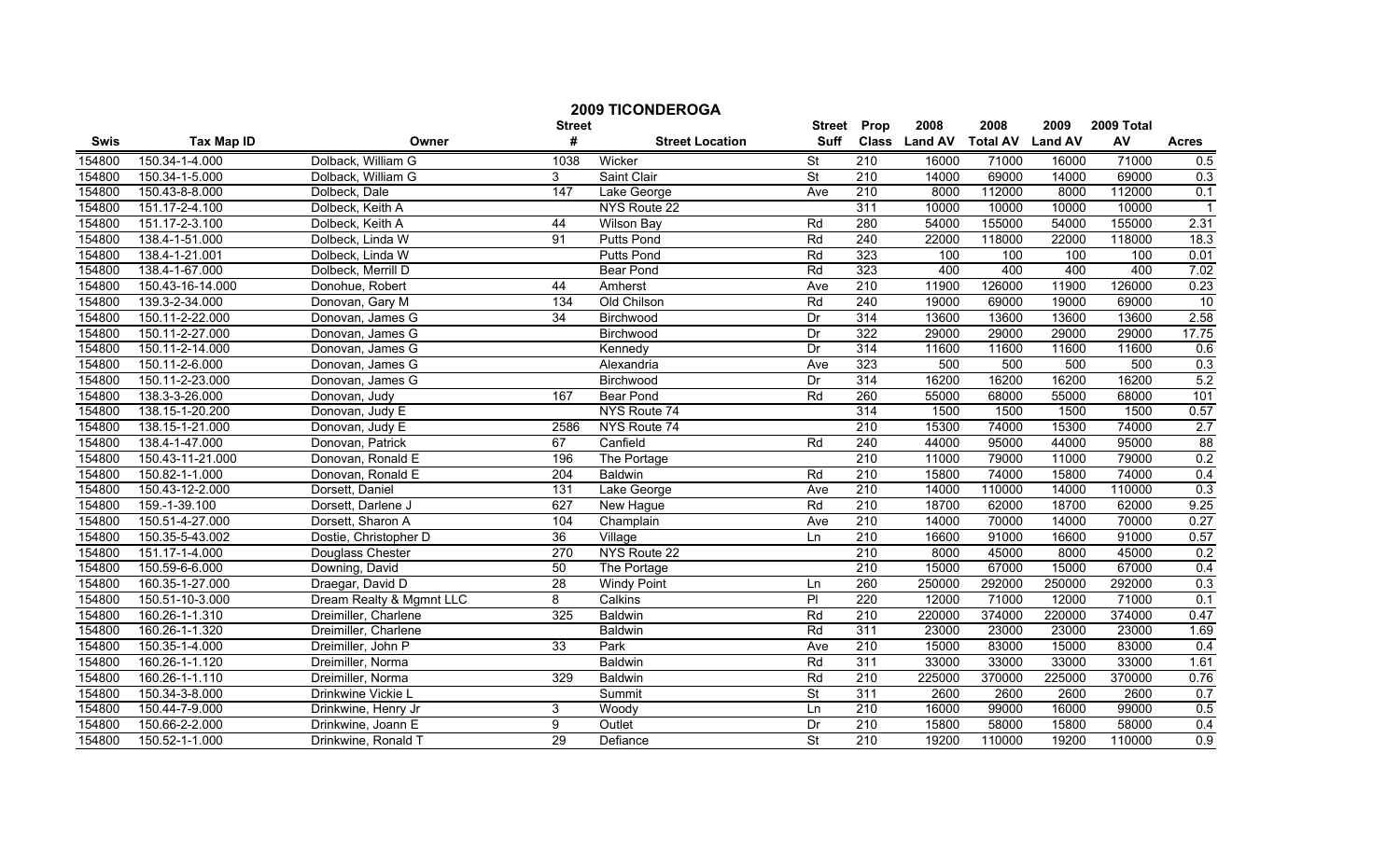|        |                                  |                              |                    | <b>2009 TICONDEROGA</b>           |                              |                  |                       |                         |                        |                  |                |
|--------|----------------------------------|------------------------------|--------------------|-----------------------------------|------------------------------|------------------|-----------------------|-------------------------|------------------------|------------------|----------------|
| Swis   | <b>Tax Map ID</b>                | Owner                        | <b>Street</b><br># | <b>Street Location</b>            | <b>Street</b><br><b>Suff</b> | Prop             | 2008<br>Class Land AV | 2008<br><b>Total AV</b> | 2009<br><b>Land AV</b> | 2009 Total<br>AV | <b>Acres</b>   |
|        |                                  |                              |                    |                                   |                              |                  |                       |                         |                        |                  |                |
| 154800 | 160.42-1-6.000                   | Dumbleton, Katherine C       | 88<br>10           | Tiroga Beach                      | Ln<br>$\overline{C}$         | 260<br>210       | 348000                | 395000                  | 348000                 | 395000<br>501000 | 0.4            |
| 154800 | 150.4-1-21.000<br>150.51-1-6.000 | Dunn, Stephen J              | 99                 | Caldwell                          |                              | 210              | 289000<br>11000       | 501000                  | 289000<br>11000        | 105000           | 0.63           |
| 154800 | 160.27-1-7.000                   | Dunning, Sarah P             | 251                | Lake George<br><b>Black Point</b> | Ave<br>Rd                    | 210              | 139000                | 105000<br>222000        | 139000                 | 222000           | 0.3<br>0.7     |
| 154800 |                                  | Durkin, Martin T             |                    |                                   |                              |                  |                       |                         |                        |                  |                |
| 154800 | 150.75-2-9.000                   | Durkota, Alan E              | 73                 | Sagamore                          | Dr                           | 210              | 195000                | 294000                  | 195000                 | 294000           | 0.5            |
| 154800 | 150.75-2-4.000                   | Durkota, David M             | 59                 | Sagamore                          | $\overline{Dr}$              | 210              | 114000                | 162000                  | 114000                 | 162000           | 0.2            |
| 154800 | 150.59-2-24.000                  | DuRoss, John                 | 285                | Alexandria                        | Ave                          | 210              | 15000                 | 20400                   | 15000                  | 20400            | 0.4            |
| 154800 | 150.43-14-18.000                 | Duross, John                 | 128                | Lake George                       | Ave                          | 220              | 16200                 | 112000                  | 16200                  | 112000           | 0.52           |
| 154800 | 150.51-10-14.000                 | Duross, John W               | 10                 | $\overline{Oak}$                  | St                           | 210              | 12500                 | 40000                   | 12500                  | 40000            | 0.25           |
| 154800 | 150.4-1-9.000                    | Dushane, Dean                | 196                | Baldwin                           | Rd                           | $\overline{210}$ | 14200                 | 79000                   | 14200                  | 79000            | 1.2            |
| 154800 | 150.1-1-8.000                    | Duval, Joseph                | 283                | Old Chilson                       | Rd                           | 210              | 18400                 | 34000                   | 18400                  | 34000            | 8.48           |
| 154800 | 151.3-1-10.000                   | Eaton, Daniel L              |                    | NYS Route 22                      |                              | 314              | 5400                  | 5400                    | 5400                   | 5400             | 2.7            |
| 154800 | 150.43-16-9.000                  | Eaton, Ruth                  | 111                | Champlain                         | Ave                          | 210              | 11000                 | 72000                   | 11000                  | 72000            | 0.2            |
| 154800 | 160.26-1-20.000                  | Edson, Joyce T               | 391                | Baldwin                           | Rd                           | 210              | 234000                | 362000                  | 234000                 | 362000           | 0.3            |
| 154800 | 150.35-1-7.000                   | Edson, Michael R             | $\overline{32}$    | Summit                            | St                           | 220              | 11000                 | 89000                   | 11000                  | 89000            | 0.2            |
| 154800 | 150.35-1-6.000                   | Edson, Michael R             | $\overline{28}$    | Summit                            | $\overline{\mathsf{St}}$     | 210              | 11000                 | 117000                  | 11000                  | 117000           | 0.2            |
| 154800 | 150.35-1-8.000                   | Edson, Michael R             |                    | Park                              | Ave                          | 311              | 9200                  | 9200                    | 9200                   | 9200             | 0.14           |
| 154800 | 150.34-9-18.019/2                | Eichner, William J           |                    | Race Track                        | Rd                           | 642              | 41000                 | 194000                  | 41000                  | 194000           | 0.64           |
| 154800 | 150.34-9-4.100                   | Eisenberg, Charles           | 146                | Race Track                        | Rd                           | 483              | 20000                 | 82000                   | 20000                  | 82000            | $\mathbf{1}$   |
| 154800 | 150.44-7-5.000                   | Eisenberg, Charles           | $\overline{11}$    | Woody                             | Ln                           | 210              | 11000                 | 33600                   | 11000                  | 33600            | 0.2            |
| 154800 | 150.43-4-3.000                   | Eisenberg, Charles           | 89                 | Montcalm                          | $\overline{\mathsf{St}}$     | 481              | 12000                 | 99000                   | 12000                  | 99000            | 0.1            |
| 154800 | 150.43-9-12.000                  | Eisenberg, Charles           | 116                | Montcalm                          | $\overline{\mathsf{St}}$     | 482              | 24000                 | 171000                  | 24000                  | 171000           | 0.2            |
| 154800 | 139.4-1-43.100                   | Eisenberg, Charles W         | 349                | Burgoyne                          | Rd                           | 210              | 14300                 | 133000                  | 14300                  | 133000           | 1.4            |
| 154800 | 139.4-1-43.200                   | Eisenberg, Charles W         |                    | Mount Hope                        | Ave                          | 314              | 1000                  | 1000                    | 1000                   | 1000             | 0.3            |
| 154800 | 139.1-1-39.000                   | Eisenberg, Charles W         |                    | <b>Warner Hill</b>                | Rd                           | 314              | 3700                  | 3700                    | 3700                   | 3700             | 0.7            |
| 154800 | 139.1-1-40.000                   | Eisenberg, Charles W         | 538                | <b>Warner Hill</b>                | Rd                           | 314              | 2800                  | 2800                    | 2800                   | 2800             | 0.3            |
| 154800 | 139.3-2-17.110                   | <b>Elethorp Tracey</b>       | 157                | Old Chilson                       | Rd                           | 270              | 12300                 | 18000                   | 12300                  | 18000            | 0.72           |
| 154800 | 139.3-2-17.120                   | Elethorp, Tracey D           | 145                | Old Chilson                       | Rd                           | 270              | 14300                 | 41400                   | 14300                  | 41400            | 2.08           |
| 154800 | 150.11-1-18.000                  | Elizabeth Ann Prop Inc       |                    | NYS Route 9N                      |                              | 323              | 17500                 | 17500                   | 17500                  | 17500            | 0.83           |
| 154800 | 150.11-1-17.000                  | Elizabeth Ann Prop Inc       | 852                | NYS Route 9N                      |                              | 210              | 14800                 | 98000                   | 14800                  | 98000            | $\overline{2}$ |
| 154800 | 150.11-1-57.000                  | Elizabeth Ann Prop Inc       | 36                 | Eichen                            | $\overline{\mathsf{St}}$     | 312              | 12100                 | 61000                   | 12100                  | 61000            | 0.68           |
| 154800 | 150.59-8-1.120                   | Elizabeth Ann Properties Inc | 280                | Alexandria                        | Ave                          | 484              | 16400                 | 72000                   | 16400                  | 72000            | 0.55           |
| 154800 | 150.11-1-52.000                  | Elizabeth Ann Properties Inc | 22                 | Eichen                            | <b>St</b>                    | 210              | 6000                  | 72000                   | 6000                   | 72000            | 0.1            |
| 154800 | 150.43-10-16.000                 | <b>Elling Robert K</b>       | 149                | Champlain                         | Ave                          | 210              | 16000                 | 118000                  | 16000                  | 118000           | 0.43           |
| 154800 | 150.59-7-2.000                   | Ellison, Cynthia B           | 300                | Alexandria                        | Ave                          | 220              | 18400                 | 126000                  | 18400                  | 126000           | 0.8            |
| 154800 | 150.59-12-7.000                  | Elmendorf John               | 11                 | Country                           | Ln                           | 270              | 14000                 | 15600                   | 14000                  | 15600            | 0.3            |
| 154800 | 150.28-1-2.000                   | <b>EMBA</b>                  |                    | Shore Airport                     | Rd                           | 314              | 15800                 | 15800                   | 15800                  | 15800            | 7.1            |
| 154800 | 139.4-2-16.000                   | <b>EMBA</b>                  | 9                  | Maplewood                         | Ln                           | 534              | 92000                 | 310000                  | 92000                  | 310000           | 69.8           |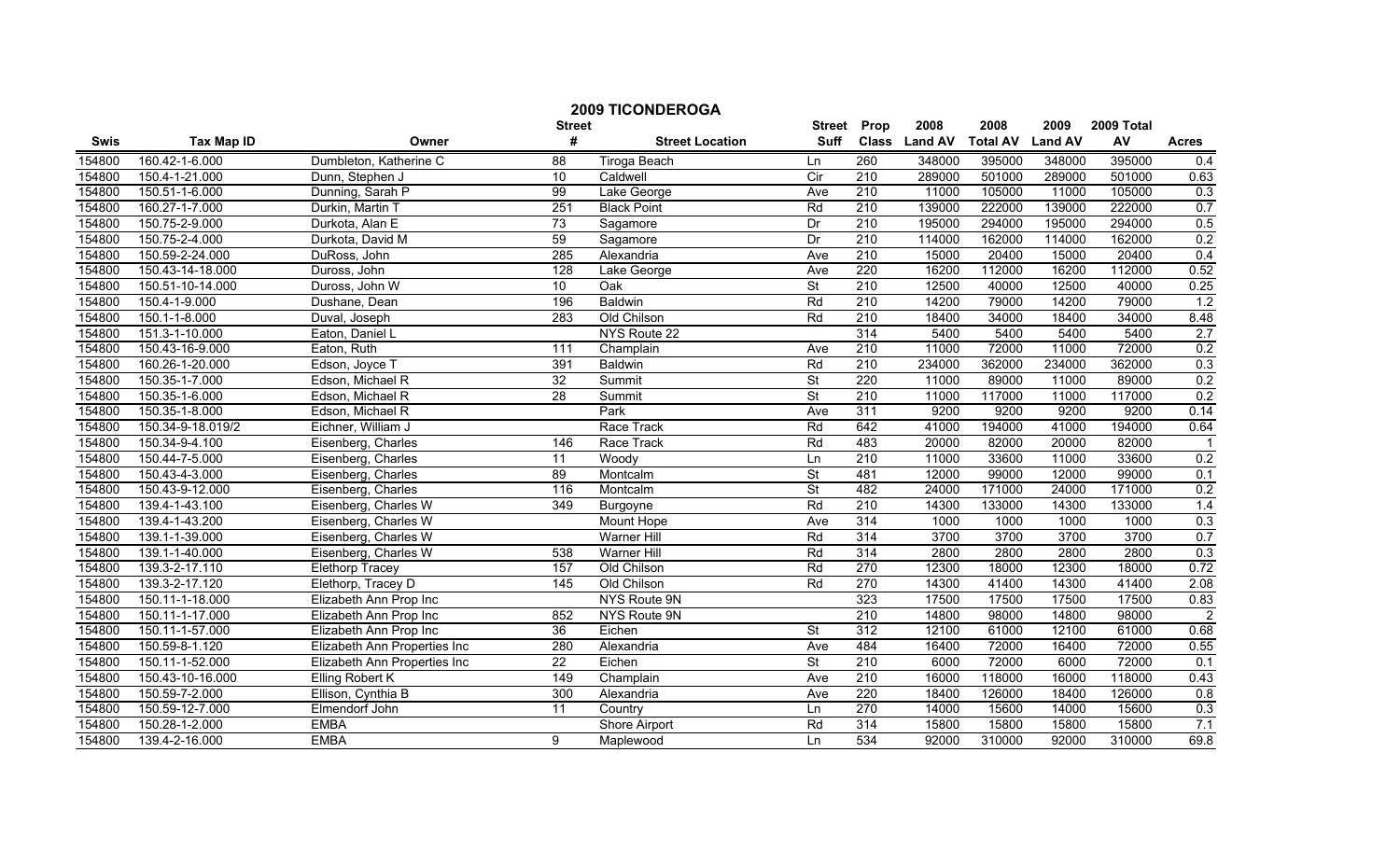|        |                    |                                    | <b>Street</b>   | <b>2009 TICONDEROGA</b>      | <b>Street</b>            | Prop             | 2008          | 2008                    | 2009     | 2009 Total |                  |
|--------|--------------------|------------------------------------|-----------------|------------------------------|--------------------------|------------------|---------------|-------------------------|----------|------------|------------------|
| Swis   | <b>Tax Map ID</b>  | Owner                              | #               | <b>Street Location</b>       | Suff                     |                  | Class Land AV | <b>Total AV Land AV</b> |          | AV         | <b>Acres</b>     |
| 154800 | 160.1-3-1.000      | Emery, Andrew R                    | 286             | NYS Route 9N                 |                          | $\overline{210}$ | 15800         | 62000                   | 15800    | 62000      | 3.4              |
| 154800 | 160.1-1-23.120     | Engler, Gilbert                    | $\overline{11}$ | NYS Route 9N                 |                          | $\overline{210}$ | 17300         | 143000                  | 17300    | 143000     | 5.4              |
| 154800 | 160.1-1-23.110     | Engler, Kenneth G Jr               | $\overline{5}$  | NYS Route 9N                 |                          | 240              | 19700         | 255000                  | 19700    | 255000     | 11.63            |
| 154800 | 150.43-16-5.000/1  | Episcopal Church                   | 308             | Amherst                      | Ave                      | 210              | $\Omega$      | 107000                  | $\Omega$ | 107000     | 0.01             |
| 154800 | 150.43-16-5.000    | Episcopal Church                   | 129             | Champlain                    | Ave                      | 620              | 36000         | 260000                  | 36000    | 260000     | 0.9              |
| 154800 | 150.35-5-8.100     | <b>Essex Co ARC Facilities Inc</b> | 8               | Village                      | Ln                       | 614              | 22000         | 430000                  | 22000    | 430000     | 1.39             |
| 154800 | 150.27-3-22.100    | <b>Essex Co ARC Facilities Inc</b> |                 | $\overline{\text{Village}}$  | Ln                       | 311              | 11000         | 11000                   | 11000    | 11000      | 0.13             |
| 154800 | 150.43-11-8.001    | <b>Essex Co ARC Facilities Inc</b> | 166             | Champlain                    | Ave                      | 484              | 38000         | 100000                  | 38000    | 100000     | 0.38             |
| 154800 | 139.4-1-4.000      | Essex Co ARC Facilities Inc        | $\overline{12}$ | Charboneau                   | Rd                       | $\overline{210}$ | 11000         | 117000                  | 11000    | 117000     | 0.5              |
| 154800 | 139.15-2-14.002    | Essex Co ARC Facilities Inc        | 1461            | NYS Route 9N                 |                          | $\overline{210}$ | 14100         | 124000                  | 14100    | 124000     | 1.14             |
| 154800 | 150.11-2-4.000     | Essex Co ARC Facilities Inc        | 15              | Birchwood                    | Dr                       | $\overline{210}$ | 20000         | 230000                  | 20000    | 230000     | 1.3              |
| 154800 | 138.2-1-14.000     | Essex Co Reforestation             |                 | Warner Hill                  | Rd                       | 942              | 34116         | 34116                   | 34116    | 34116      | 50.5             |
| 154800 | 150.59-13-6.200    | <b>Essex County</b>                |                 | Pinnacle                     | $\overline{\mathsf{St}}$ | 311              | 10100         | 10100                   | 10100    | 10100      | 0.17             |
| 154800 | 151.17-1-2.000     | <b>Essex County</b>                |                 | NYS Route 22                 |                          | 314              | 5600          | 5600                    | 5600     | 5600       | 0.3              |
| 154800 | 151.3-2-2.000      | <b>Essex County</b>                |                 | <b>Putts Pond</b>            | Rd                       | 323              | 100           | 100                     | 100      | 100        | 0.1              |
| 154800 | 150.35-5-6.000     | <b>Essex County</b>                | 16              | Village                      | Ln                       | 210              | 11000         | 23000                   | 11000    | 23000      | 0.2              |
| 154800 | 150.35-4-2.000     | <b>Essex County</b>                |                 | Mount Hope                   | Ave                      | 311              | 1200          | 1200                    | 1200     | 1200       | 0.2              |
| 154800 | 151.3-1-4.000      | <b>Essex County</b>                |                 | NYS Route 22                 |                          | 311              | 1800          | 1800                    | 1800     | 1800       | 0.1              |
| 154800 | 150.35-6-15.120    | <b>Essex County</b>                |                 | Burgoyne                     | Rd                       | 311              | 8900          | 8900                    | 8900     | 8900       | 0.13             |
| 154800 | 150.43-17-14.000   | <b>Essex County</b>                | 36              | Treadway                     | $\overline{\mathsf{St}}$ | 210              | 11000         | 54000                   | 11000    | 54000      | 0.2              |
| 154800 | 150.27-3-23.000    | <b>Essex County</b>                |                 | $\overline{\text{V}}$ illage | Ln                       | 311              | 300           | 300                     | 300      | 300        | 0.1              |
| 154800 | 150.2-1-16.000     | <b>Essex County</b>                |                 | NYS Route 9N                 |                          | 314              | 800           | 800                     | 800      | 800        | $\mathbf{1}$     |
| 154800 | 150.2-1-2.122/2009 | Essex County IDA                   | 5               | Commerce                     | Dr                       | 449              |               |                         | $\Omega$ | 209000     |                  |
| 154800 | 150.43-11-38.000   | <b>Essex County IDA</b>            | 11              | Hawkeye                      | Trl                      | 613              | 374000        | 2800000                 | 374000   | 2800000    | 6.84             |
| 154800 | 150.2-1-2.122/1    | <b>Essex County IDA</b>            | 5               | Commerce                     | Dr                       | 449              | $\Omega$      | 209000                  | 44000    | 356850     | 0.01             |
| 154800 | 150.2-1-2.122      | Essex County IDA                   | 5               | Commerce                     | Dr                       | 449              | 44000         | 425000                  | $\Omega$ | 39650      | 3.43             |
| 154800 | 150.42-1-1.100     | Essex County IDA                   | 1019            | Wicker                       | St                       | 641              | 580000        | 8300000                 | 580000   | 8300000    | 6.57             |
| 154800 | 139.2-2-21.000     | Eubar, Napoleon J                  | 10              | Vineyard                     | Rd                       | 210              | 14800         | 34000                   | 14800    | 34000      | 2.1              |
| 154800 | 150.43-8-1.000     | <b>Evolve Holding Co LLC</b>       | 84              | Montcalm                     | <b>St</b>                | 484              | 39000         | 131000                  | 39000    | 131000     | 0.39             |
| 154800 | 139.2-2-30.111     | Ezzo, Angela B                     | 1651            | NYS Route 9N                 |                          | 210              | 14800         | 69000                   | 14800    | 69000      | 2.12             |
| 154800 | 150.59-5-10.000    | Ezzo, Anthony P Sr                 | 30              | Crown                        | Hts                      | 210              | 11000         | 66000                   | 11000    | 66000      | 0.2              |
| 154800 | 139.3-1-9.130      | Ezzo, Farrelly                     |                 | <b>Warner Hill</b>           | Rd                       | 210              | 14400         | 65000                   | 14400    | 65000      | 1.5              |
| 154800 | 139.1-1-35.000     | Ezzo, Farrelly                     |                 | <b>Warner Hill</b>           | Rd                       | 322              | 15600         | 15600                   | 15600    | 15600      | 19               |
| 154800 | 139.3-1-33.044     | Ezzo, Farrelly                     |                 | <b>Warner Hill</b>           | Rd                       | 314              | 100           | 100                     | 100      | 100        | 0.1              |
| 154800 | 150.35-5-28.200    | Ezzo, Farrelly                     |                 | Mount Hope                   | Ave                      | 311              | 5300          | 5300                    | 5300     | 5300       | 0.71             |
| 154800 | 150.35-5-37.000    | Ezzo, Farrelly C                   | 68              | Mount Hope                   | Ave                      | 210              | 19200         | 107000                  | 19200    | 107000     | $\overline{0.9}$ |
| 154800 | 139.1-1-34.200     | Ezzo, John J                       | 429             | Warner Hill                  | Rd                       | 240              | 21000         | 37000                   | 21000    | 75000      | 14.7             |
| 154800 | 139.2-2-30.120     | Ezzo, Richard A                    | 46              | Vineyard                     | Rd                       | 210              | 14000         | 107000                  | 14000    | 107000     | $\mathbf 1$      |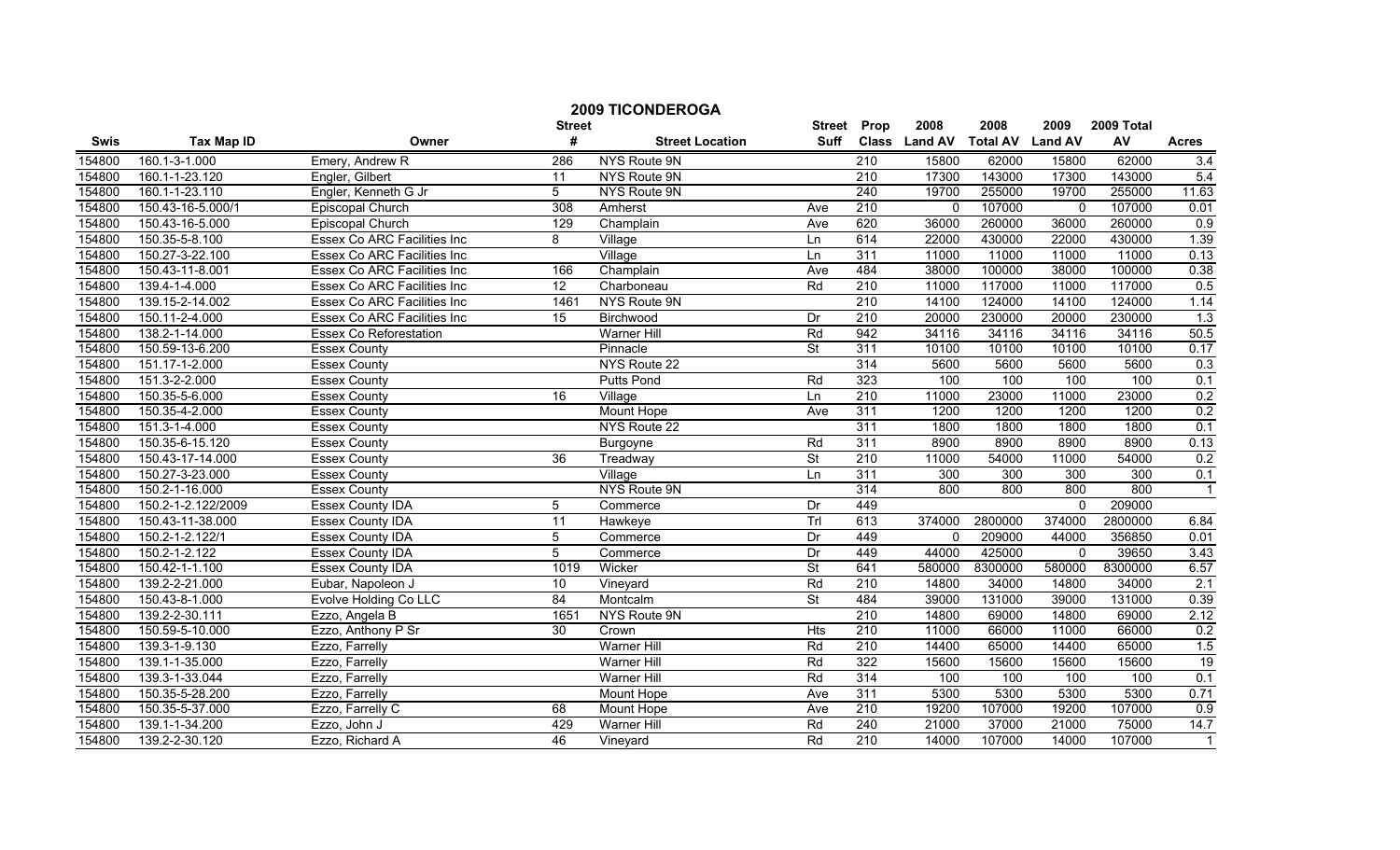|        |                   |                            | <b>Street</b>   | <b>2009 TICONDEROGA</b> | <b>Street</b>            | Prop             | 2008          | 2008            | 2009           | 2009 Total |              |
|--------|-------------------|----------------------------|-----------------|-------------------------|--------------------------|------------------|---------------|-----------------|----------------|------------|--------------|
| Swis   | <b>Tax Map ID</b> | Owner                      | #               | <b>Street Location</b>  | <b>Suff</b>              |                  | Class Land AV | <b>Total AV</b> | <b>Land AV</b> | AV         | <b>Acres</b> |
| 154800 | 139.2-2-30.112    | Ezzo, Richard A            |                 | Vineyard                | Rd                       | 311              | 500           | 500             | 500            | 500        | 0.56         |
| 154800 | 150.43-6-6.000    | Facteau, Jonathan E        | $\overline{38}$ | Schuyler                | $\overline{\mathsf{St}}$ | 210              | 16500         | 56000           | 16500          | 56000      | 0.2          |
| 154800 | 139.15-3-2.000    | Fahey, Colby               | 1518            | NYS Route 9N            |                          | 210              | 12200         | 82000           | 12200          | 82000      | 0.7          |
| 154800 | 150.2-3-2.000     | Famiglia Bella LLC         | 1111            | Wicker                  | $\overline{\mathsf{St}}$ | 431              | 260000        | 480000          | 260000         | 480000     | 5.8          |
| 154800 | 150.2-7-2.000     | Famiglia Bella LLC         | 914             | NYS Route 9N            |                          | 433              | 80000         | 159000          | 80000          | 159000     | 1.2          |
| 154800 | 150.11-2-21.000   | Fastzkie, Stephen          | 72              | Alexandria              | Ave                      | 210              | 10800         | 93000           | 10800          | 93000      | 0.47         |
| 154800 | 150.11-2-28.000   | Fastzkie, Stephen          |                 | Alexandria              | Ave                      | 314              | 800           | 800             | 800            | 800        | 0.06         |
| 154800 | 139.4-1-3.000     | Fazioli, Richard           | 1361            | NYS Route 9N            |                          | 210              | 12200         | 96000           | 12200          | 96000      | 0.7          |
| 154800 | 139.4-1-44.000    | Federal Home Loan Mtg Corp | 357             | Burgoyne                | Rd                       | $\overline{210}$ | 14700         | 135000          | 14700          | 135000     | 1.9          |
| 154800 | 150.42-4-18.000   | Federal National Mtg Assoc | 9               | Schuyler                | $\overline{\mathsf{St}}$ | $\overline{210}$ | 14300         | 82000           | 14300          | 82000      | 0.33         |
| 154800 | 160.26-1-18.000   | Feick, Douglas G           | 377             | <b>Baldwin</b>          | Rd                       | 210              | 288000        | 363000          | 288000         | 363000     | 0.38         |
| 154800 | 139.2-3-6.200     | Feliciano, Rigoberto       | 599             | Delano                  | Rd                       | 240              | 30000         | 156000          | 30000          | 156000     | 35.63        |
| 154800 | 150.44-8-7.200    | Fenimore, Robert L         | 8               | Overlook                | Dr                       | 312              | 15000         | 34000           | 15000          | 34000      | 0.4          |
| 154800 | 150.34-1-11.000   | Ferguson Kimberly          | 25              | Saint Clair             | <b>St</b>                | 210              | 11000         | 73000           | 11000          | 73000      | 0.2          |
| 154800 | 128.4-3-10.000    | Ferguson, David F          | 2075            | NYS Route 9N            |                          | 210              | 11600         | 61000           | 11600          | 61000      | 0.6          |
| 154800 | 150.59-5-18.000   | Fernandez, Craig P         | 68              | The Portage             |                          | 210              | 16800         | 106000          | 16800          | 106000     | 0.6          |
| 154800 | 150.51-3-9.000    | Fernbacker, John           | 79              | Champlain               | Ave                      | 210              | 14000         | 97000           | 14000          | 97000      | 0.3          |
| 154800 | 150.44-9-2.100    | Field, Burgess R Jr        | 16              | Overlook                | Dr                       | 210              | 19800         | 84000           | 19800          | 84000      | 0.97         |
| 154800 | 150.3-1-1.000     | Figiel, Alvin B            | 316             | <b>Bull Rock</b>        | Rd                       | 260              | 66000         | 94000           | 66000          | 94000      | 130          |
| 154800 | 149.-1-13.000     | Fillion, Kyle              | 260             | Canfield                | Rd                       | 240              | 33000         | 140000          | 33000          | 140000     | 11.17        |
| 154800 | 150.59-4-13.000   | Fingland, Christopher R    | 313             | Alexandria              | Ave                      | 210              | 14000         | 57000           | 14000          | 57000      | 0.3          |
| 154800 | 150.43-11-37.001  | Finn, Doris L              | 118             | Cannonball              | Path                     | 210              | 10700         | 123000          | 10700          | 123000     | 0.19         |
| 154800 | 138.3-3-29.000    | Firlik, James RI           |                 | <b>Bear Pond</b>        | Rd                       | 312              | 5000          | 6000            | 5000           | 6000       | 9.4          |
| 154800 | 150.34-9-11.000   | First Methodist Church     | 1045            | Wicker                  | <b>St</b>                | 620              | 101000        | 900000          | 101000         | 900000     | 6.5          |
| 154800 | 138.4-1-20.002    | Fish, Larry M              | 96              | County Route 56         |                          | 210              | 13400         | 70000           | 13400          | 70000      | 0.9          |
| 154800 | 150.59-2-12.100   | Fish, Thomas               | 18              | EII                     | $\overline{\mathsf{St}}$ | $\overline{210}$ | 16800         | 88000           | 16800          | 88000      | 0.6          |
| 154800 | 138.4-1-68.000    | Fiske, Ronald              | 2448            | NYS Route 74            |                          | 312              | 33000         | 33000           | 46900          | 48900      | 45.44        |
| 154800 | 139.3-1-37.000    | Fitzgerald, Daniel         |                 | Veterans                | Rd                       | 323              | 30000         | 30000           | 30000          | 30000      | 55.7         |
| 154800 | 139.3-1-30.200    | Fitzgerald, Daniel J       | 221             | Veterans                | Rd                       | 240              | 31000         | 47000           | 31000          | 47000      | 40.6         |
| 154800 | 138.13-2-14.000   | Fitzgerald, Margaret A     | 2187            | NYS Route 74            |                          | 240              | 212000        | 296000          | 212000         | 296000     | 29.94        |
| 154800 | 138.3-2-1.000     | Fitzgerald, Margaret A     |                 | NYS Route 74            |                          | 311              | 2800          | 2800            | 2800           | 2800       | 0.1          |
| 154800 | 138.13-2-8.100    | Fitzgerald, Margaret A     |                 | NYS Route 74            |                          | 322              | 22000         | 22000           | 22000          | 22000      | 29.92        |
| 154800 | 150.59-3-5.000    | Fitzgerald, Maurice R      | 27              | EII                     | St                       | 210              | 15000         | 66000           | 15000          | 66000      | 0.4          |
| 154800 | 160.35-1-28.200   | Fitzgerald, William E      | $\overline{18}$ | <b>Windy Point</b>      | Ln                       | 210              | 294000        | 343000          | 294000         | 343000     | 0.88         |
| 154800 | 150.59-13-6.130   | Flack Edwin A              | 31              | Colonial                | St                       | 270              | 13400         | 17500           | 13400          | 17500      | 0.28         |
| 154800 | 150.59-14-4.003   | Flack, David G             | 16              | Country                 | Ln                       | 210              | 17700         | 71000           | 17700          | 71000      | 0.71         |
| 154800 | 150.59-14-8.100   | Flack, David G             |                 | Colonial                | $\overline{\mathsf{St}}$ | 311              | 19700         | 19700           | 19700          | 19700      | 4.38         |
| 154800 | 150.4-3-2.000     | Flack, David G             |                 | <b>Black Point</b>      | Rd                       | 312              | 29000         | 29000           | 27000          | 29000      | 73.12        |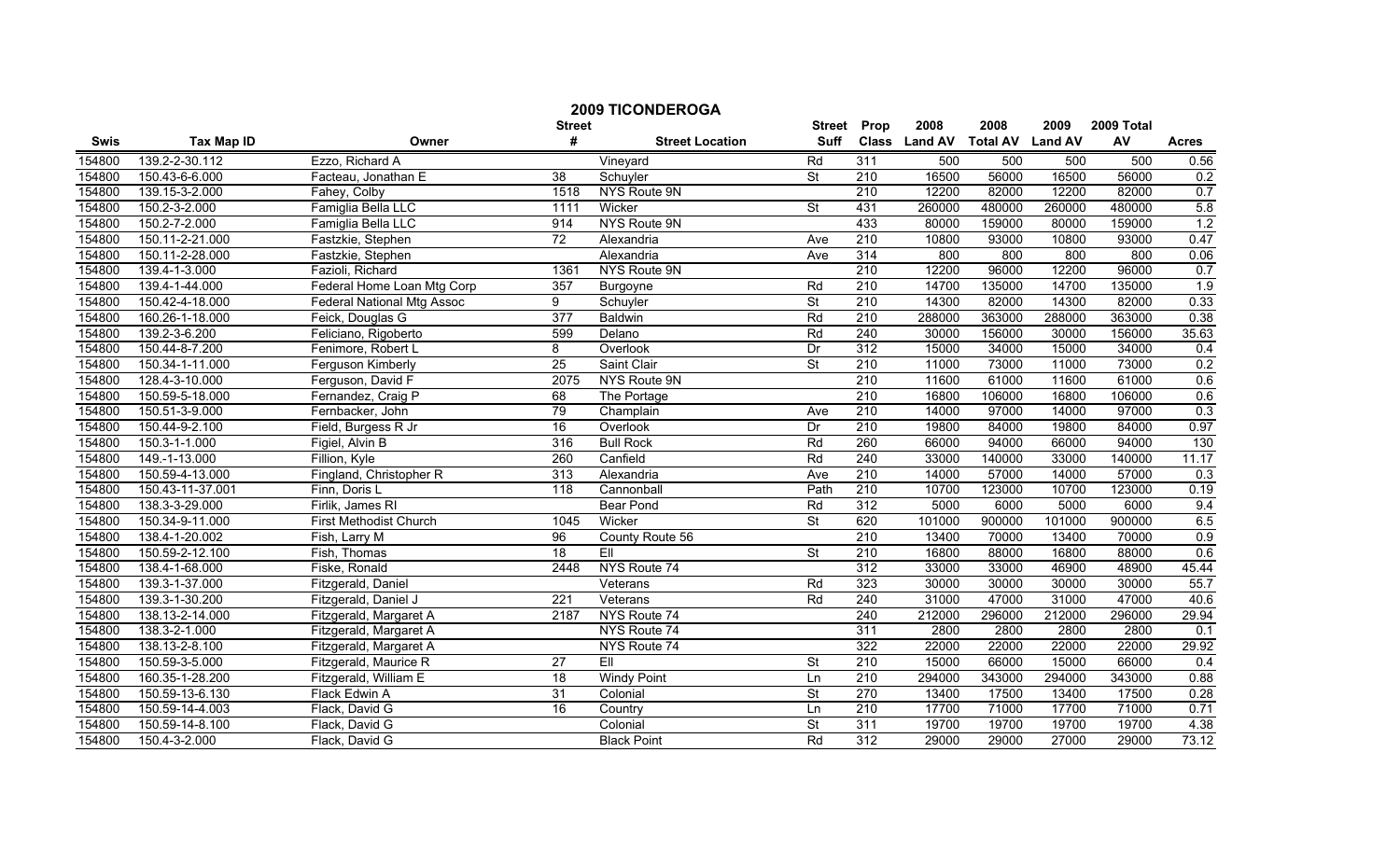|        |                   |                     |                    | <b>2009 TICONDEROGA</b> |                              |                  |                       |                         |                        |                  |              |
|--------|-------------------|---------------------|--------------------|-------------------------|------------------------------|------------------|-----------------------|-------------------------|------------------------|------------------|--------------|
| Swis   | <b>Tax Map ID</b> | Owner               | <b>Street</b><br># | <b>Street Location</b>  | <b>Street</b><br><b>Suff</b> | Prop             | 2008<br>Class Land AV | 2008<br><b>Total AV</b> | 2009<br><b>Land AV</b> | 2009 Total<br>AV | <b>Acres</b> |
| 154800 | 150.59-14-2.002   | Flack, Richard D    | $\overline{20}$    | Country                 | Ln                           | 210              | 20500                 | 60000                   | 20500                  | 60000            | 1.53         |
| 154800 | 150.59-12-11.002  | Flack, Richard D    |                    | Abercrombie             | $\overline{\mathsf{St}}$     | 323              | 1400                  | 1400                    | 1400                   | 1400             | 0.33         |
| 154800 | 150.59-12-6.000   | Flack, Richard D    | 20                 | Country                 | Ln                           | 311              | 27000                 | 27000                   | 27000                  | 27000            | 4.5          |
| 154800 | 150.11-1-10.000   | Fleming, Gerald     |                    | Alexandria              | Ave                          | 314              | 7700                  | 7700                    | 7700                   | 7700             | 0.4          |
| 154800 | 150.11-1-9.000    | Fleming, Gerald     | 33                 | Alexandria              | Ave                          | 210              | 14000                 | 87000                   | 14000                  | 87000            | 0.3          |
| 154800 | 138.3-3-30.100    | Fleming, Gerald     |                    | <b>Putts Pond</b>       | Rd                           | 322              | 33000                 | 33000                   | 33000                  | 33000            | 83.08        |
| 154800 | 138.4-1-60.111    | Fleming, Gerald     |                    | <b>Putts Pond</b>       | Rd                           | 322              | 30000                 | 30000                   | 30000                  | 30000            | 51.16        |
| 154800 | 150.11-1-11.000   | Fleming, Gerald T   |                    | Alexandria              | Ave                          | 314              | 7700                  | 7700                    | 7700                   | 7700             | 0.4          |
| 154800 | 139.3-1-26.000    | Fleming, Helen T    | $\overline{27}$    | <b>Lead Hill</b>        | Rd                           | $\overline{210}$ | 14800                 | 51000                   | 14800                  | 51000            | 2.06         |
| 154800 | 138.55-5-5.000    | Fleming, Marcy E    | 2234               | NYS Route 74            |                              | 210              | 22000                 | 87000                   | 22000                  | 87000            | 0.14         |
| 154800 | 150.66-1-6.000    | Fletcher, Jerrold N | 10                 | Hemlock                 | $\overline{C}$               | 210              | 25000                 | 164000                  | 25000                  | 164000           | 0.8          |
| 154800 | 150.51-10-45.100  | Fleury Leslie       | 64                 | Lake George             | Ave                          | 210              | 11000                 | 56000                   | 11000                  | 56000            | 0.2          |
| 154800 | 150.44-12-2.000   | Fleury, Darren A    |                    | Cossey                  | $\overline{\mathsf{St}}$     | 311              | 100                   | 100                     | 100                    | 100              | 0.02         |
| 154800 | 150.44-4-3.000    | Fleury, Darren A    | 48                 | Cossey                  | $\overline{\mathsf{St}}$     | 210              | 8000                  | 17000                   | 8000                   | 17000            | 0.1          |
| 154800 | 139.3-1-20.220    | Fleury, Derrick     | 91                 | Veterans                | Rd                           | 210              | 16300                 | 122000                  | 16300                  | 122000           | 4.08         |
| 154800 | 150.44-1-8.000    | Fleury, Ernest      | 91                 | Cossey                  | <b>St</b>                    | 210              | 14000                 | 34000                   | 14000                  | 34000            | 0.3          |
| 154800 | 139.4-1-37.200    | Fleury, Ernest C    | 61                 | Delano                  | Rd                           | 210              | 14000                 | 78000                   | 14000                  | 78000            |              |
| 154800 | 139.3-1-20.210    | Fleury, Irven H     | 107                | Veterans                | Rd                           | 240              | 30000                 | 132000                  | 30000                  | 132000           | 36.44        |
| 154800 | 150.52-1-4.000    | Fleury, Irven H     | $\overline{7}$     | Cossey                  | St                           | 210              | 15000                 | 38000                   | 15000                  | 38000            | 0.4          |
| 154800 | 150.52-1-5.000    | Fleury, Irven H     |                    | Cossey                  | $\overline{\mathsf{St}}$     | 311              | 11000                 | 11000                   | 11000                  | 11000            | 0.2          |
| 154800 | 150.51-9-4.000    | Fleury, Janice C    | 30                 | Highland                | $\overline{\mathsf{St}}$     | $\overline{210}$ | 19100                 | 69000                   | 19100                  | 69000            | 0.89         |
| 154800 | 150.51-2-13.000   | Fleury, Randy L     | 104                | Lake George             | Ave                          | 210              | 14000                 | 71000                   | 14000                  | 71000            | 0.3          |
| 154800 | 150.1-1-7.122     | Fleury, Robert      | 296                | Old Chilson             | Rd                           | 210              | 19800                 | 86000                   | 19800                  | 86000            | 8.72         |
| 154800 | 150.44-2-8.000    | Fleury, Thomas T    | 69                 | Cossey                  | <b>St</b>                    | 210              | 14000                 | 56000                   | 14000                  | 56000            | 0.3          |
| 154800 | 150.43-1-17.000   | Fogg, Robert        | $\overline{13}$    | Wiley                   | St                           | 210              | 15000                 | 90000                   | 15000                  | 90000            | 0.4          |
| 154800 | 150.59-9-1.112    | Foley, Sandra       | 256                | Alexandria              | Ave                          | 210              | 249000                | 366000                  | 202000                 | 319000           | 0.71         |
| 154800 | 150.44-9-3.120    | Foote, Larry        | 33                 | Overlook                | Dr                           | 210              | 15500                 | 78000                   | 15500                  | 78000            | 0.44         |
| 154800 | 150.27-3-5.002    | Forand, Claude Jr   | 105                | Mount Hope              | Ave                          | 210              | 20200                 | 46000                   | 20200                  | 46000            | 1.2          |
| 154800 | 138.4-1-35.000    | Forand, Robin       | 8                  | County Route 56         |                              | 210              | 9400                  | 65000                   | 9400                   | 65000            | 0.3          |
| 154800 | 150.67-4-22.112   | Forbes, Joseph      | 89                 | Outlet                  | Dr                           | 312              | 204000                | 230000                  | 204000                 | 230000           | 0.53         |
| 154800 | 150.67-4-22.120   | Forbes, Joseph      | 91                 | Outlet                  | Dr                           | 210              | 158000                | 188000                  | 158000                 | 188000           | 0.27         |
| 154800 | 150.28-1-8.200    | Forgette, Alan C    |                    | Burgoyne                | Rd                           | 314              | 11000                 | 11000                   | 11000                  | 11000            | 2.02         |
| 154800 | 150.35-9-2.002    | Forkas Stephen      | 59                 | Park                    | Ave                          | 270              | 14600                 | 24000                   | 14600                  | 24000            | 0.36         |
| 154800 | 150.59-6-27.000   | Forkas, Louis       | 22                 | Abercrombie             | $\overline{\mathsf{St}}$     | $\overline{210}$ | 14000                 | 115000                  | 14000                  | 115000           | 0.3          |
| 154800 | 150.59-12-3.000   | Forkas, Louis J     |                    | Abercrombie             | $\overline{\mathsf{St}}$     | 311              | 5000                  | 5000                    | 5000                   | 5000             | 0.6          |
| 154800 | 150.51-6-10.000   | Fort Ti Assoc Inc   |                    | <b>Battery</b>          | St                           | 311              | 22000                 | 22000                   | 22000                  | 22000            | 2.3          |
| 154800 | 150.2-9-1.000     | Fort Ti Assoc Inc   |                    | Montcalm                | $\overline{\mathsf{St}}$     | 323              | 19400                 | 19400                   | 19400                  | 19400            | 15.6         |
| 154800 | 150.2-9-7.000     | Fort Ti Assoc Inc   |                    | Defiance                | $\overline{\mathsf{St}}$     | 311              | 18200                 | 18200                   | 18200                  | 18200            | 14.1         |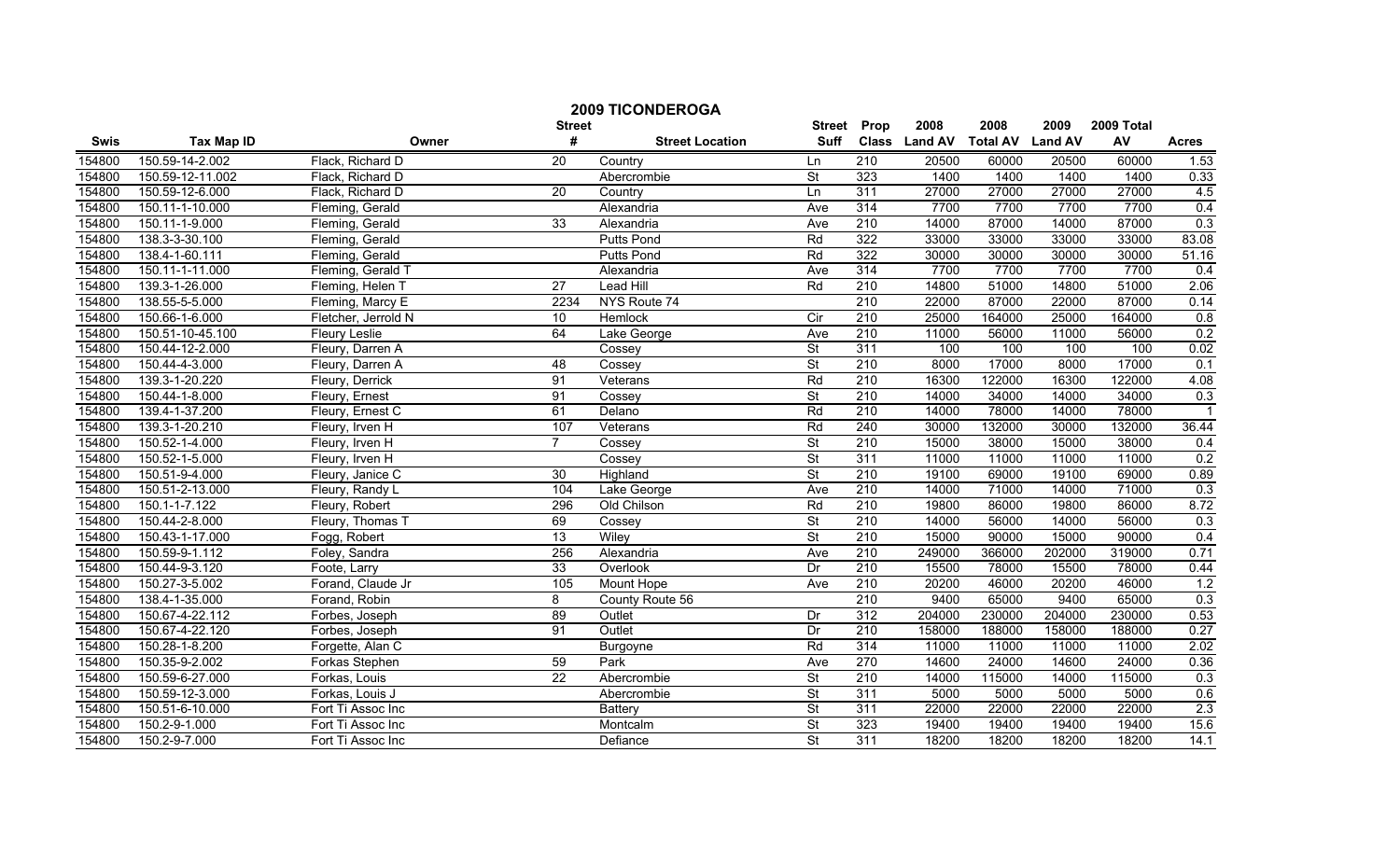|        |                   |                             | <b>2009 TICONDEROGA</b><br><b>Street</b> | <b>Street</b>          | Prop                     | 2008             | 2008          | 2009            | 2009 Total     |          |              |
|--------|-------------------|-----------------------------|------------------------------------------|------------------------|--------------------------|------------------|---------------|-----------------|----------------|----------|--------------|
| Swis   | <b>Tax Map ID</b> | Owner                       | #                                        | <b>Street Location</b> | <b>Suff</b>              |                  | Class Land AV | <b>Total AV</b> | <b>Land AV</b> | AV       | <b>Acres</b> |
| 154800 | 151.1-1-2.100     | Fort Ti Assoc Inc           | 213                                      | Fort Ti                | Rd                       | 240              | 119000        | 169000          | 119000         | 169000   | 327.55       |
| 154800 | 151.1-1-2.200     | Fort Ti Assoc Inc           | 100                                      | Fort Ti                | Rd                       | 681              | 249000        | 249000          | 249000         | 249000   | 182.95       |
| 154800 | 151.1-1-2.200/1   | Fort Ti Assoc Inc           |                                          | NYS Route 74           |                          | 681              | $\Omega$      | 50000           | $\Omega$       | 50000    | 0.01         |
| 154800 | 151.1-1-5.000     | Fort Ti Assoc Inc           | 127                                      | Fort Ti                | Rd                       | 210              | 14900         | 111000          | 14900          | 111000   | 2.2          |
| 154800 | 151.1-1-6.000     | Fort Ti Assoc Inc           |                                          | NYS Route 74           |                          | 314              | 7700          | 7700            | 7700           | 7700     | 0.8          |
| 154800 | 151.1-1-3.000     | Fort Ti Assoc Inc           | 219                                      | Fort Ti                | Rd                       | 210              | 12800         | 171000          | 12800          | 171000   | 0.85         |
| 154800 | 151.1-1-9.100     | Fort Ti Assoc Inc           |                                          | NYS Route 74           |                          | 323              | 25000         | 25000           | 25000          | 25000    | 20.4         |
| 154800 | 151.3-1-2.200     | Fort Ti Assoc Inc           |                                          | <b>Putts Pond</b>      | Rd                       | 322              | 22000         | 22000           | 22000          | 22000    | 46.9         |
| 154800 | 151.3-1-1.000/1   | Fort Ti Assoc Inc           | $\overline{72}$                          | Defiance               | $\overline{\mathsf{St}}$ | 833              | 100           | 190000          | 100            | 190000   | 0.01         |
| 154800 | 151.3-1-1.000     | Fort Ti Assoc Inc           | 72                                       | Defiance               | <b>St</b>                | 312              | 125000        | 155000          | 125000         | 155000   | 271.1        |
| 154800 | 151.1-7-2.000     | Fort Ti Assoc Inc           |                                          | Fort Ti                | Rd                       | 681              |               | 557000 21600000 | 557000         | 21600000 | 114.5        |
| 154800 | 151.1-7-1.000     | Fort Ti Assoc Inc           |                                          | Fort Ti                | Rd                       | 250              | 470000        | 786000          | 470000         | 786000   | 122.9        |
| 154800 | 151.1-1-7.000     | Fort Ti Assoc Inc           | 88                                       | Fort Ti                | Rd                       | $\overline{210}$ | 14300         | 77000           | 14300          | 77000    | 1.4          |
| 154800 | 151.1-6-1.000     | Fort Ti Assoc Inc           |                                          | Fort Ti                | Rd                       | 464              | 14500         | 214500          | 14500          | 214500   | 2.2          |
| 154800 | 151.1-5-1.000     | Fort Ti Assoc Inc           | 275                                      | Fort Ti                | Rd                       | 322              | 280000        | 280000          | 280000         | 280000   | 32.4         |
| 154800 | 151.1-5-3.000     | Fort Ti Assoc Inc           | 292                                      | Fort Ti                | Rd                       | 312              | 84000         | 94000           | 84000          | 94000    | 1.9          |
| 154800 | 151.1-5-2.000     | Fort Ti Assoc Inc           | 307                                      | Fort Ti                | Rd                       | 311              | 33000         | 33000           | 33000          | 33000    | 0.9          |
| 154800 | 151.1-3-2.000     | Fort Ti Assoc Inc           |                                          | Putnam                 | Rd                       | 322              | 41000         | 41000           | 41000          | 41000    | 35.4         |
| 154800 | 151.1-3-1.000     | Fort Ti Assoc Inc           |                                          | NYS Route 22           |                          | 314              | 8500          | 8500            | 8500           | 8500     | 1.1          |
| 154800 | 151.1-5-4.000     | Fort Ti Assoc Inc           | 44                                       | <b>Sandy Redoubt</b>   |                          | 280              | 14500         | 101000          | 14500          | 101000   | 1.7          |
| 154800 | 151.1-1-9.200     | Fort Ti Assoc Inc           |                                          | Fort Ti                | Rd                       | 312              | 31000         | 35000           | 31000          | 35000    | 13.5         |
| 154800 | 140.3-1-9.000     | Fort Ti Assoc Inc           |                                          | Shore Airport          | Rd                       | 314              | 28000         | 28000           | 28000          | 28000    | 67.6         |
| 154800 | 140.3-2-9.000     | Fort Ti Assoc Inc           |                                          | McCaughin              | Rd                       | 322              | 326000        | 326000          | 326000         | 326000   | 119.3        |
| 154800 | 150.2-8-5.000     | Fort Ti Assoc Inc           |                                          | NYS Route 22           |                          | 314              | 10800         | 10800           | 10800          | 10800    | 4.2          |
| 154800 | 150.2-8-8.000     | Fort Ti Assoc Inc           | $\overline{30}$                          | Fort Ti                | Rd                       | 681              | 21000         | 270000          | 21000          | 270000   | 1.58         |
| 154800 | 140.3-2-10.000    | Fort Ti Assoc Inc           |                                          | McCaughin              | Rd                       | 322              | 195000        | 195000          | 195000         | 195000   | 57.2         |
| 154800 | 150.2-9-3.000     | Fort Ti Assoc Inc           |                                          | Defiance               | $\overline{\mathsf{St}}$ | 314              | 73000         | 73000           | 73000          | 73000    | 161.3        |
| 154800 | 150.2-8-2.001     | Fort Ti Assoc Inc           |                                          | NYS Route 22           |                          | 322              | 32000         | 32000           | 32000          | 32000    | 14.5         |
| 154800 | 150.28-1-1.000    | Fort Ti Assoc Inc           |                                          | <b>Shore Airport</b>   | Rd                       | 323              | 15300         | 15300           | 15300          | 15300    | 4.3          |
| 154800 | 150.35-6-2.000    | Fort Ti Assoc Inc           |                                          | Burgoyne               | Rd                       | 311              | 6400          | 6400            | 6400           | 6400     | 1.3          |
| 154800 | 150.35-6-1.200    | Fort Ti Assoc Inc           |                                          | Burgoyne               | Rd                       | 311              | 20000         | 20000           | 20000          | 20000    | 1.05         |
| 154800 | 150.35-6-1.100    | Fort Ti Assoc Inc           | 182                                      | Burgoyne               | Rd                       | 681              | 77000         | 134000          | 77000          | 77000    | 10.18        |
| 154800 | 151.3-3-1.000     | Fort Ticonderoga Assoc      | 68                                       | Lawson                 | Ln                       | 280              | 200000        | 234000          | 200000         | 234000   | 27.66        |
| 154800 | 151.1-6-2.000     | Fort Ticonderoga Assoc Inc  |                                          | Sandy Redoubt          |                          | 314              | 2600          | 2600            | 2600           | 2600     | 8.5          |
| 154800 | 150.51-4-25.000   | Fort Ticonderoga Asssoc Inc | 98                                       | Champlain              | Ave                      | $\overline{210}$ | 8000          | 122000          | 8000           | 122000   | 0.1          |
| 154800 | 150.2-8-4.003     | Fort Ticonderoga VFW 146    | 12                                       | Shore Airport          | Rd                       | 534              | 35000         | 113000          | 35000          | 113000   | 29.56        |
| 154800 | 150.35-4-9.000    | Fortier, Nancy P            | 41                                       | Grace                  | Ave                      | 210              | 16600         | 65000           | 16600          | 65000    | 0.41         |
| 154800 | 150.43-1-5.000    | Fortino, Jay                | 59                                       | Montcalm               | $\overline{\mathsf{St}}$ | 421              | 40000         | 78000           | 40000          | 78000    | 0.4          |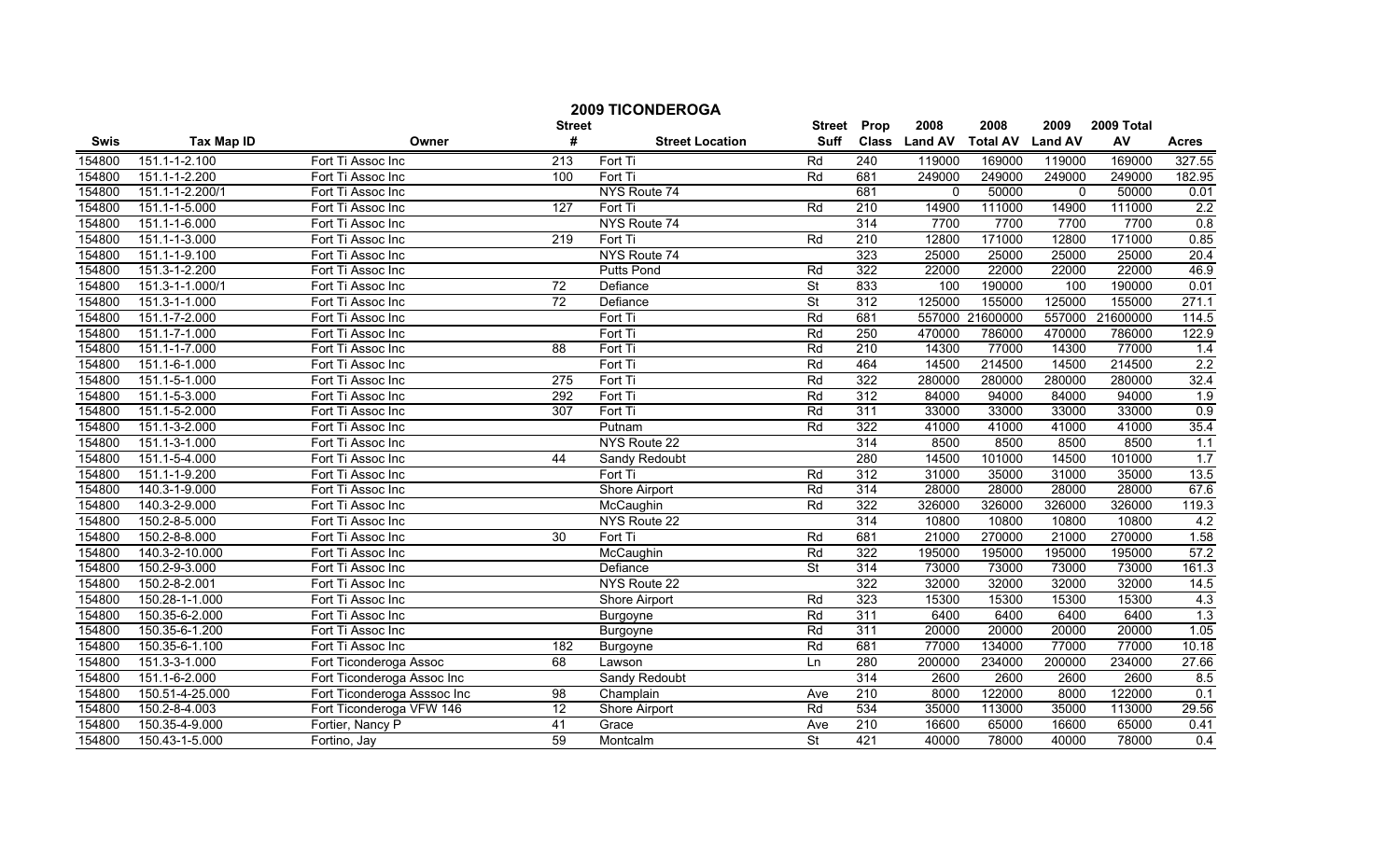|        |                   |                            | <b>2009 TICONDEROGA</b> |                        |                              |                  |                       |                         |                        |                  |                |
|--------|-------------------|----------------------------|-------------------------|------------------------|------------------------------|------------------|-----------------------|-------------------------|------------------------|------------------|----------------|
| Swis   | <b>Tax Map ID</b> | Owner                      | <b>Street</b><br>#      | <b>Street Location</b> | <b>Street</b><br><b>Suff</b> | Prop             | 2008<br>Class Land AV | 2008<br><b>Total AV</b> | 2009<br><b>Land AV</b> | 2009 Total<br>AV | <b>Acres</b>   |
| 154800 | 150.43-1-7.000    | Fortino, Jay               | 98                      | Grace                  | Ave                          | 220              | 14000                 | 72000                   | 14000                  | 72000            | 0.3            |
| 154800 | 150.43-1-4.000    | Fortino, Jay               | 55                      | Montcalm               | St                           | 210              | 14000                 | 107000                  | 14000                  | 107000           | 0.3            |
| 154800 | 150.35-7-11.200   | Fortino, Jay A             |                         | Callahan               | Dr                           | 311              | 6800                  | 6800                    | 6800                   | 6800             | 0.18           |
| 154800 | 150.59-9-4.000    | Fortino, Louis S           |                         | <b>Baldwin</b>         | Rd                           | 311              | 200                   | 200                     | 200                    | 200              | 0.1            |
| 154800 | 150.66-2-1.000    | Fortino, Louis S           | 49                      | <b>Baldwin</b>         | Rd                           | 210              | 15800                 | 73000                   | 15800                  | 73000            | 0.4            |
| 154800 | 150.66-2-8.000    | Fortino, Louis S           |                         | <b>Baldwin</b>         | Rd                           | 311              | 4800                  | 4800                    | 4800                   | 4800             | 0.2            |
| 154800 | 150.66-2-9.000    | Fortino, Louis S           |                         | <b>Baldwin</b>         | Rd                           | 311              | 5600                  | 5600                    | 5600                   | 5600             | 0.3            |
| 154800 | 150.43-17-15.000  | Fosco, Mark E              | 42                      | Treadway               | <b>St</b>                    | 210              | 8000                  | 51000                   | 8000                   | 51000            | 0.1            |
| 154800 | 150.44-7-2.000    | Fosco, Paul J              | $\overline{17}$         | Woody                  | Ln                           | 210              | 11000                 | 54000                   | 11000                  | 54000            | 0.2            |
| 154800 | 150.44-11-1.000   | Foshay, Les R              | 4                       | <b>Myers</b>           | <b>St</b>                    | 210              | 11000                 | 30000                   | 11000                  | 30000            | 0.2            |
| 154800 | 150.27-2-9.100    | Foshay, Leslie R           | 121                     | Mount Hope             | Ave                          | $\overline{210}$ | 14800                 | 39000                   | 14800                  | 39000            | 0.38           |
| 154800 | 150.43-17-4.000   | Foshay, Leslie R           | 186                     | The Portage            |                              | 411              | 14000                 | 92000                   | 14000                  | 92000            | 0.3            |
| 154800 | 150.43-10-22.000  | Foshay, Leslie R           | $\overline{13}$         | Father Jogues          | $\overline{PI}$              | 210              | 15000                 | 76000                   | 15000                  | 76000            | 0.4            |
| 154800 | 150.59-6-12.000   | Foster, James K            | 30                      | The Portage            |                              | 210              | 8000                  | 58000                   | 8000                   | 58000            | 0.1            |
| 154800 | 150.43-11-36.001  | <b>Fowler Family Trust</b> | 138                     | Cannonball             | Path                         | 210              | 9800                  | 123000                  | 9800                   | 123000           | 0.16           |
| 154800 | 150.35-4-3.000    | Fox, Christopher D         | 57                      | Mount Hope             | Ave                          | 210              | 23000                 | 114000                  | 23000                  | 114000           | 0.8            |
| 154800 | 150.35-4-4.000    | Fox, Christopher D         |                         | Mount Hope             | Ave                          | 311              | 5000                  | 5000                    | 5000                   | 5000             | $\overline{1}$ |
| 154800 | 138.13-4-5.000    | Fraize, Rinaldo W          | 11                      | Deepwood               | Dr                           | 210              | 169000                | 330000                  | 169000                 | 330000           | 2.4            |
| 154800 | 150.35-9-1.000    | <b>Frasier Darrell</b>     |                         | Park                   | Ave                          | 311              | 3000                  | 3000                    | 3000                   | 3000             | 0.1            |
| 154800 | 150.27-2-8.000    | Frasier, Charles           | 127                     | <b>Mount Hope</b>      | Ave                          | 270              | 15000                 | 21900                   | 15000                  | 21900            | 0.4            |
| 154800 | 150.44-5-3.000    | Frasier, Dean W            | 30                      | Cossey                 | $\overline{\mathsf{St}}$     | $\overline{210}$ | 16000                 | 53000                   | 16000                  | 53000            | 0.5            |
| 154800 | 150.35-1-16.000   | Frasier, Jamie H           | 72                      | Wayne                  | Ave                          | 210              | 11000                 | 81000                   | 11000                  | 81000            | 0.2            |
| 154800 | 159.-1-43.200     | Frasier, John A            | 500                     | New Hague              | Rd                           | 270              | 14200                 | 30000                   | 14200                  | 30000            | 1.3            |
| 154800 | 150.44-8-5.000    | Frasier, Josh J            | 49                      | Cossey                 | $\overline{\mathsf{St}}$     | 210              | 8000                  | 25000                   | 8000                   | 25000            | 0.1            |
| 154800 | 150.35-9-3.000    | Frasier, Mildred           | $\overline{57}$         | Park                   | Ave                          | 312              | 11000                 | 18000                   | 11000                  | 18000            | 0.2            |
| 154800 | 150.27-2-9.200    | Frasier, Vicki             |                         | Delano                 | Rd                           | 311              | 3000                  | 3000                    | 3000                   | 3000             | 0.1            |
| 154800 | 138.15-1-12.100   | Frazier, James M           | 2593                    | NYS Route 74           |                              | 210              | 14200                 | 56000                   | 14200                  | 56000            | 1.3            |
| 154800 | 138.15-1-11.000   | Frazier, James M           | 2591                    | NYS Route 74           |                              | 210              | 7400                  | 33000                   | 7400                   | 33000            | 0.17           |
| 154800 | 138.15-1-13.000   | Frazier, Stephanie M       | 2595                    | NYS Route 74           |                              | 270              | 12800                 | 16300                   | 12800                  | 16300            | 0.8            |
| 154800 | 150.34-3-17.000   | Frazier, William P         | $\overline{14}$         | <b>Third</b>           | Ave                          | 210              | 11300                 | 91600                   | 11300                  | 91600            | 0.21           |
| 154800 | 160.42-1-12.000   | Freeman, Andrea E          | 89                      | <b>Tiroga Beach</b>    | Ln                           | 260              | 60000                 | 102000                  | 60000                  | 102000           | 0.4            |
| 154800 | 150.43-10-20.000  | Fregon, Philip             | 19                      | <b>Father Jogues</b>   | $\overline{P}$               | 210              | 14000                 | 119000                  | 14000                  | 119000           | 0.3            |
| 154800 | 150.44-6-5.000    | Fregon, Philip R           |                         | Cossey                 | <b>St</b>                    | 311              | 3800                  | 3800                    | 16300                  | 16300            | 0.66           |
| 154800 | 139.3-1-13.000    | French, Alaina M           | 152                     | Veterans               | Rd                           | $\overline{210}$ | 13400                 | 49000                   | 13400                  | 49000            | 0.9            |
| 154800 | 150.44-1-4.000    | Fritz, John F              | 212                     | Montcalm               | $\overline{\mathsf{St}}$     | 210              | 16800                 | 45000                   | 16800                  | 45000            | 0.6            |
| 154800 | 150.43-5-3.000    | Frost, Eugene H            | 50                      | Montcalm               | St                           | 483              | 32000                 | 121000                  | 32000                  | 121000           | 0.4            |
| 154800 | 150.59-7-29.000   | Fuller James C             | 52                      | Water                  | $\overline{\mathsf{St}}$     | 210              | 14000                 | 52000                   | 14000                  | 52000            | 0.3            |
| 154800 | 150.59-5-22.000   | Fuller, Antonia            | 15                      | Abercrombie            | $\overline{\mathsf{St}}$     | 210              | 11000                 | 57000                   | 11000                  | 57000            | 0.2            |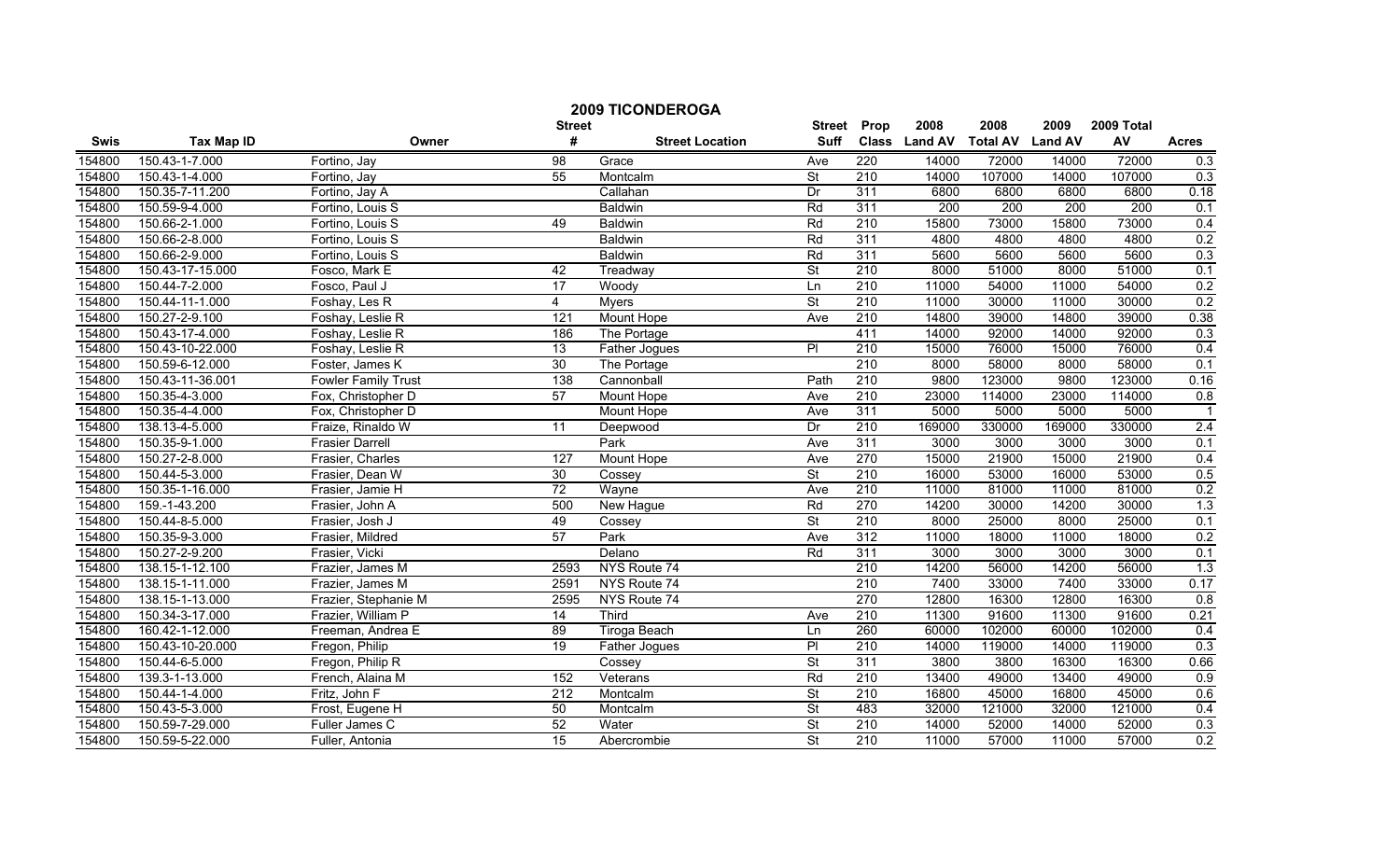|        |                   |                     | <b>2009 TICONDEROGA</b> | <b>Street</b>            | Prop                     | 2008             | 2008          | 2009            | 2009 Total     |        |              |
|--------|-------------------|---------------------|-------------------------|--------------------------|--------------------------|------------------|---------------|-----------------|----------------|--------|--------------|
| Swis   | <b>Tax Map ID</b> | Owner               | <b>Street</b><br>#      | <b>Street Location</b>   | <b>Suff</b>              |                  | Class Land AV | <b>Total AV</b> | <b>Land AV</b> | AV     | <b>Acres</b> |
| 154800 | 150.27-3-1.110    | Fuller, Claude J    | 108                     | Park                     | Ave                      | 210              | 16600         | 99500           | 16600          | 99500  | 0.57         |
| 154800 | 150.43-8-3.000    | Fuller, Donald E    | 165                     | Lake George              | Ave                      | 210              | 8000          | 61000           | 8000           | 61000  | 0.21         |
| 154800 | 139.3-2-40.000    | Fuller, Flavia V    |                         | Old Chilson              | Rd                       | 322              | 18300         | 18300           | 18300          | 18300  | 25.8         |
| 154800 | 139.3-2-9.000     | Fuller, Fred V      | 55                      | Old Chilson              | Rd                       | 210              | 14500         | 78000           | 14500          | 78000  | 1.7          |
| 154800 | 150.59-7-28.000   | Fuller, Julie M     | 46                      | Water                    | $\overline{\mathsf{St}}$ | $\overline{210}$ | 16800         | 58000           | 16800          | 58000  | 0.6          |
| 154800 | 150.50-1-12.000   | Fuller, Lila E      | 95                      | <b>Lord Howe</b>         | $\overline{\mathsf{St}}$ | 210              | 15000         | 49000           | 15000          | 49000  | 0.59         |
| 154800 | 150.36-2-7.000    | Fuller, Lura A      | 45                      | <b>Burgoyne</b>          | Rd                       | 210              | 15000         | 74000           | 15000          | 74000  | 0.4          |
| 154800 | 150.42-4-19.000   | Fuller, Lura A      | 5                       | Schuyler                 | $\overline{\mathsf{St}}$ | 210              | 11000         | 48000           | 11000          | 48000  | 0.2          |
| 154800 | 150.36-2-3.000    | Fuller, Melissa M   | 29                      | Burgoyne                 | Rd                       | 210              | 15000         | 55000           | 15000          | 55000  | 0.4          |
| 154800 | 150.42-4-17.000   | Fuller, Michael     | $\overline{11}$         | Schuyler                 | $\overline{\mathsf{St}}$ | $\overline{210}$ | 11000         | 50000           | 11000          | 50000  | 0.2          |
| 154800 | 139.48-1-3.012    | Fuller, Robert L    | 120                     | <b>Warner Hill</b>       | Rd                       | 210              | 12800         | 125000          | 12800          | 125000 | 0.8          |
| 154800 | 139.3-2-43.000    | Fuller, Steven C    | 25                      | <b>Killicut Mountain</b> | Rd                       | 210              | 17100         | 49000           | 17100          | 49000  | 5.18         |
| 154800 | 150.50-1-11.000   | Gabler, James O     | $\overline{97}$         | Lord Howe                | $\overline{\mathsf{St}}$ | $\overline{210}$ | 11000         | 78000           | 11000          | 78000  | 0.2          |
| 154800 | 160.26-4-1.100    | Gallant, Lisa A     |                         | Baldwin                  | Rd                       | 314              | 30000         | 30000           | 30000          | 30000  | 2.05         |
| 154800 | 160.26-4-6.000    | Gallant, Lisa A     | 4                       | Temperance               | Pt                       | $\overline{210}$ | 177000        | 290000          | 177000         | 290000 | 0.17         |
| 154800 | 150.34-2-4.000    | Gallo, Martin       | 32                      | Third                    | Ave                      | 210              | 16000         | 95000           | 16000          | 95000  | 0.5          |
| 154800 | 150.43-13-11.000  | Gallo, Mary         | 146                     | Lake George              | Ave                      | 220              | 14000         | 102000          | 14000          | 102000 | 0.3          |
| 154800 | 150.43-11-19.000  | Gallo, Russell      | $\overline{7}$          | Treadway                 | <b>St</b>                | 210              | 11000         | 65000           | 11000          | 65000  | 0.2          |
| 154800 | 139.3-1-22.200    | Gallo, Russell J Jr | 131                     | Veterans                 | Rd                       | 210              | 14300         | 51000           | 14300          | 53300  | 1.35         |
| 154800 | 128.4-2-12.000    | Garofalo, Anthony   |                         | Vineyard                 | Rd                       | 322              | 97000         | 97000           | 97000          | 97000  | 296.3        |
| 154800 | 128.4-2-1.000     | Garofalo, Anthony   |                         | Vineyard                 | Rd                       | 323              | 18000         | 18000           | 18000          | 18000  | 25           |
| 154800 | 128.4-2-3.100     | Garofalo, Anthony   |                         | Vineyard                 | Rd                       | 322              | 13700         | 13700           | 13700          | 13700  | 13.7         |
| 154800 | 139.3-2-33.000    | Garrison, James F   | 146                     | Old Chilson              | Rd                       | 210              | 11600         | 57000           | 11600          | 57000  | 0.6          |
| 154800 | 139.3-2-3.100     | Garrow, Danielle R  | 195                     | County Route 56          |                          | 210              | 11300         | 69000           | 11300          | 69000  | 0.55         |
| 154800 | 150.2-7-15.100    | Gary, Adele M       |                         | Alexandria               | Ave                      | 323              | 100           | 100             | 100            | 100    | 0.09         |
| 154800 | 150.58-1-9.100    | Gary, Adele M       | 209                     | Alexandria               | Ave                      | $\overline{210}$ | 17400         | 112000          | 17400          | 112000 | 0.68         |
| 154800 | 150.58-2-1.100    | Gasser, Richard     | 212                     | Alexandria               | Ave                      | $\overline{210}$ | 21400         | 95000           | 21400          | 95000  | 2.38         |
| 154800 | 150.27-2-1.000    | Gasser, Richard T   | 270                     | Burgoyne                 | Rd                       | 484              | 18400         | 75000           | 18400          | 100000 | 0.8          |
| 154800 | 150.58-2-1.200    | Gasser, Richard T   |                         | Alexandria               | Ave                      | 314              | 21600         | 21600           | 21600          | 21600  | 2.61         |
| 154800 | 160.40-1-12.002   | Gate House LLC      | 44                      | <b>Baldwin</b>           | Rd                       | $\overline{210}$ | 182000        | 338000          | 182000         | 338000 | 4.1          |
| 154800 | 150.34-5-1.000    | Gauger, Mary        | 1030                    | Wicker                   | St                       | 220              | 11000         | 69000           | 11000          | 69000  | 0.2          |
| 154800 | 128.4-3-4.000     | Gauger, Sarah E     | 2068                    | NYS Route 9N             |                          | 210              | 15400         | 54000           | 15400          | 54000  | 2.9          |
| 154800 | 140.3-1-12.000    | Gautreau, Robert C  |                         | <b>Shore Airport</b>     | Rd                       | 323              | 400           | 400             | 400            | 400    | 0.49         |
| 154800 | 140.3-1-6.111     | Gautreau, Robert C  | 262                     | Shore Airport            | Rd                       | 240              | 22000         | 103000          | 22000          | 103000 | 11.16        |
| 154800 | 150.4-1-5.200     | Gayzur, Evelyn      | 99                      | Baldwin                  | Rd                       | $\overline{210}$ | 15800         | 50000           | 15800          | 50000  | 3.34         |
| 154800 | 150.4-1-5.100     | Gayzur, Leo         | 104                     | Baldwin                  | Rd                       | 240              | 25000         | 113000          | 25000          | 113000 | 16.66        |
| 154800 | 160.27-1-11.000   | Geffner, Howard J   | 281                     | <b>Black Point</b>       | Rd                       | 260              | 85000         | 138000          | 85000          | 138000 | 0.6          |
| 154800 | 150.51-2-11.000   | Geisel, Allen D     | 98                      | Lake George              | Ave                      | 210              | 14000         | 129000          | 14000          | 129000 | 0.3          |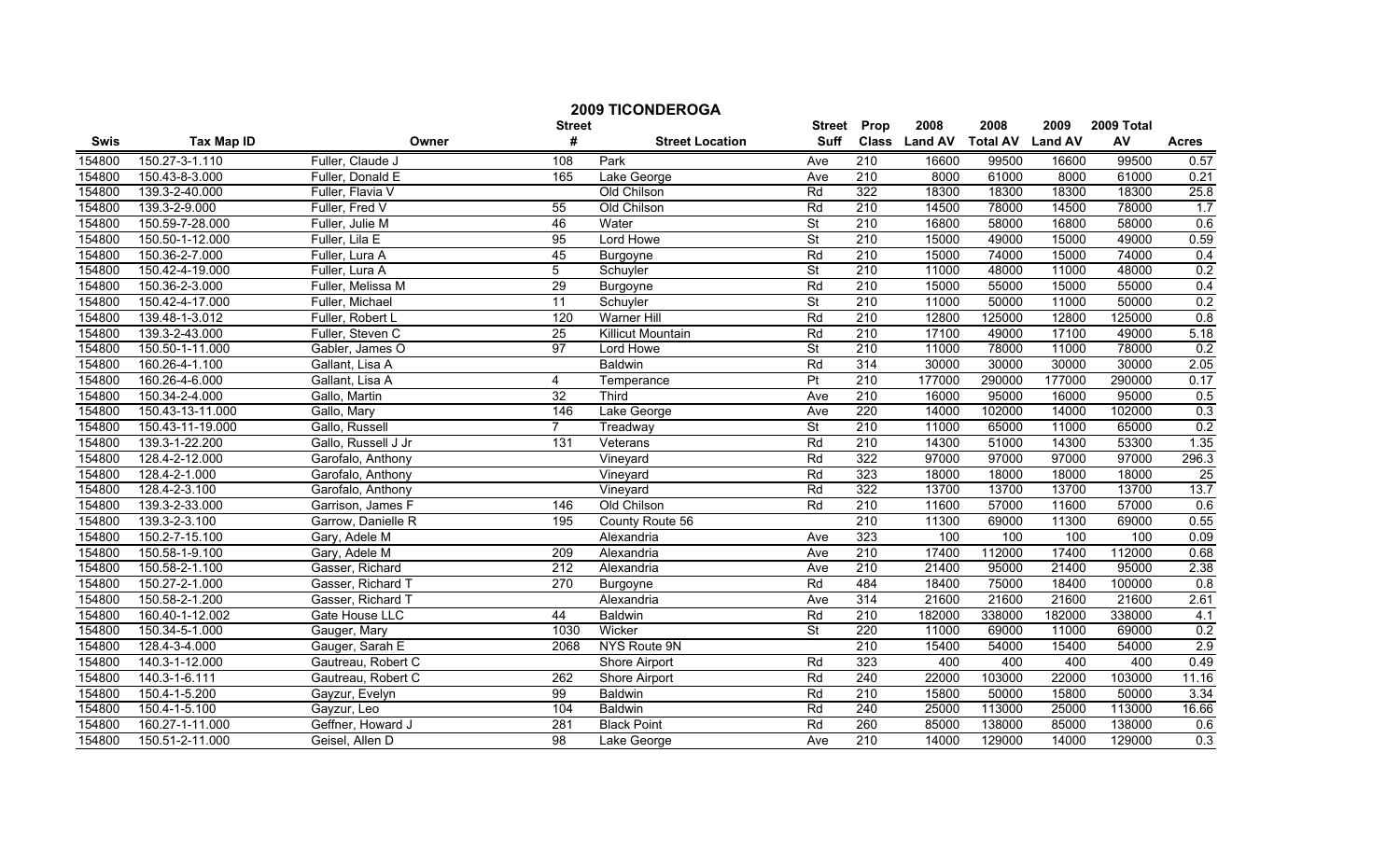|        |                   |                               |                    | <b>2009 TICONDEROGA</b> |                              |                  |                       |                         |                        |                  |                |
|--------|-------------------|-------------------------------|--------------------|-------------------------|------------------------------|------------------|-----------------------|-------------------------|------------------------|------------------|----------------|
| Swis   | <b>Tax Map ID</b> | Owner                         | <b>Street</b><br># | <b>Street Location</b>  | <b>Street</b><br><b>Suff</b> | Prop             | 2008<br>Class Land AV | 2008<br><b>Total AV</b> | 2009<br><b>Land AV</b> | 2009 Total<br>AV | <b>Acres</b>   |
| 154800 | 138.3-3-16.312    | Geisel, Inge                  | 238                | Putts Pond              | Rd                           | 210              | 17100                 | 110000                  | 17100                  | 110000           | 5.17           |
| 154800 | 150.35-5-21.332   | <b>Geiser Enterprises LLC</b> |                    | Frazier Bridge          | Dr                           | 330              | 3600                  | 3600                    | 3600                   | 3600             | 0.16           |
| 154800 | 150.35-5-19.000   | <b>Geiser Enterprises LLC</b> | $\overline{117}$   | Burgoyne                | Rd                           | 421              | 25000                 | 190000                  | 25000                  | 190000           | 0.5            |
| 154800 | 150.42-2-11.100   | Geiser, Darren                | 35                 | Montcalm                | $\overline{\mathsf{St}}$     | 411              | 48000                 | 137000                  | 48000                  | 137000           | 0.5            |
| 154800 | 150.42-3-10.000   | Geiser, Joseph                | 27                 | Wayne                   | Ave                          | 210              | 11000                 | 108000                  | 11000                  | 108000           | 0.2            |
| 154800 | 150.42-2-8.002    | Geiser, Joseph                |                    | Montcalm                | $\overline{\mathsf{St}}$     | 330              | 32000                 | 32000                   | 32000                  | 32000            | 0.3            |
| 154800 | 150.42-2-4.001    | Geiser, Joseph                | 9                  | Montcalm                | <b>St</b>                    | 415              | 48000                 | 250000                  | 48000                  | 250000           | 0.5            |
| 154800 | 150.42-2-19.000   | Geiser, Joseph H              | 13                 | Montcalm                | $\overline{\mathsf{St}}$     | 415              | 32000                 | 79000                   | 32000                  | 79000            | 0.3            |
| 154800 | 150.35-1-19.000   | Geiser, Wendy S               | $\overline{24}$    | Summit                  | $\overline{\mathsf{St}}$     | 210              | 11000                 | 57000                   | 11000                  | 57000            | 0.2            |
| 154800 | 160.26-1-14.000   | Gennaro, Gregory M            | 365                | Baldwin                 | Rd                           | 311              | 173000                | 194000                  | 173000                 | 173000           | 0.22           |
| 154800 | 150.43-8-11.000   | Gentles, Laurie A             | 139                | Lake George             | Ave                          | 210              | 11000                 | 70000                   | 11000                  | 70000            | 0.2            |
| 154800 | 150.11-1-5.000    | Geraw, Bruce L Jr             | 832                | <b>NYS Route 9N</b>     |                              | 210              | 17700                 | 72000                   | 17700                  | 72000            | 1.2            |
| 154800 | 160.26-1-31.000   | Gheen, Donald C               | 348                | <b>Baldwin</b>          | Rd                           | $\overline{210}$ | 29000                 | 51000                   | 29000                  | 51000            | $\overline{1}$ |
| 154800 | 160.40-1-7.000    | Giampa, Richard L             | 683                | <b>Baldwin</b>          | Rd                           | 280              | 214000                | 319000                  | 214000                 | 319000           | 1.71           |
| 154800 | 139.2-2-6.120     | Gibbs, David                  | 1799               | NYS Route 9N            |                              | $\overline{210}$ | 15900                 | 198500                  | 15900                  | 198500           | 3.5            |
| 154800 | 139.2-3-9.001     | Gibbs, David E                |                    | NYS Route 9N            |                              | 323              | 28000                 | 28000                   | 28000                  | 28000            | 70.1           |
| 154800 | 139.2-2-6.110     | Gibbs, David E                | 1758               | NYS Route 9N            |                              | 220              | 54000                 | 157000                  | 54000                  | 157000           | 95.7           |
| 154800 | 150.35-8-13.000   | Gibbs, Helen H                | 38                 | Wiley                   | $\overline{\mathsf{St}}$     | 411              | 11000                 | 98000                   | 11000                  | 98000            | 0.2            |
| 154800 | 139.2-5-1.000     | Gibbs, Leslie                 |                    | NYS Route 9N            |                              | 323              | 31000                 | 31000                   | 31000                  | 31000            | 41.3           |
| 154800 | 150.27-1-7.002    | Gibbs, Nicole M               | 91                 | Park                    | Ave                          | 210              | 20100                 | 69000                   | 20100                  | 69000            | 1.07           |
| 154800 | 150.35-8-6.000    | Gibbs, Patricia A             | 5                  | Mount Hope              | Ave                          | 210              | 11000                 | 112000                  | 11000                  | 112000           | 0.2            |
| 154800 | 150.35-8-5.000    | Gibbs, William K              |                    | Mount Hope              | Ave                          | 311              | 4000                  | 4000                    | 4000                   | 4000             | 0.1            |
| 154800 | 150.43-3-2.003    | Gibbs, William K              | 81                 | Montcalm                | $\overline{\mathsf{St}}$     | 481              | 26000                 | 128000                  | 26000                  | 128000           | 0.22           |
| 154800 | 150.35-5-25.000   | Gibbs, William K              | 14                 | Mount Hope              | Ave                          | 312              | 11000                 | 26000                   | 11000                  | 26000            | 0.2            |
| 154800 | 150.35-8-4.000    | Gibbs, William K              | $\overline{17}$    | Mount Hope              | Ave                          | 210              | 15000                 | 128000                  | 15000                  | 128000           | 0.4            |
| 154800 | 150.59-8-9.000    | Gibson Robert J Jr            | 43                 | Water                   | St                           | $\overline{220}$ | 177000                | 268000                  | 177000                 | 268000           | 0.5            |
| 154800 | 150.59-8-8.100    | Gibson, Robert J Jr           | 45                 | Water                   | $\overline{\mathsf{St}}$     | $\overline{210}$ |                       |                         | 36500                  | 51500            | 0.18           |
| 154800 | 150.59-8-8.200    | Gibson, Robert J Jr           |                    | Water                   | $\overline{\mathsf{St}}$     | 311              |                       |                         | 36500                  | 36500            | 0.18           |
| 154800 | 150.59-8-8.300    | Gibson, Robert J Jr           |                    | Water                   | <b>St</b>                    | 311              |                       |                         | 36500                  | 36500            | 0.29           |
| 154800 | 150.59-8-6.120    | Gibson, Robert J Jr           | 49                 | Water                   | $\overline{\mathsf{St}}$     | 210              | 15900                 | 49000                   | 15900                  | 49000            | 0.49           |
| 154800 | 150.59-8-8.400    | Gibson, Robert J Jr           |                    | Water                   | $\overline{\mathsf{St}}$     | 311              |                       |                         | 200000                 | 200000           | 0.42           |
| 154800 | 150.43-3-1.000    | Gijanto, Carmine M            | 79                 | Montcalm                | <b>St</b>                    | 482              | 12000                 | 76000                   | 12000                  | 76000            | 0.1            |
| 154800 | 150.35-11-1.002   | Gijanto, Diane L              | 11                 | Grace                   | Ave                          | 210              | 15500                 | 67000                   | 15500                  | 67000            | 0.45           |
| 154800 | 150.43-14-19.000  | Gijanto, Donald               | 132                | Lake George             | Ave                          | 210              | 14000                 | 79000                   | 14000                  | 79000            | 0.3            |
| 154800 | 138.4-1-31.100    | Gijanto, Donald Jr            | 50                 | County Route 56         |                              | $\overline{210}$ | 14000                 | 123000                  | 38600                  | 171700           | 6.54           |
| 154800 | 150.11-1-24.000   | Gijanto, Donald R             | 878                | NYS Route 9N            |                              | 541              | 80000                 | 244000                  | 80000                  | 244000           | 1.3            |
| 154800 | 138.4-1-30.200    | Gijanto, Donald R Jr          |                    | County Route 56         |                              | 314              | 10700                 | 10700                   | 10700                  | 10700            | 4.1            |
| 154800 | 150.59-3-2.000    | Gijanto, James J              | 17                 | EII                     | St                           | 210              | 11000                 | 70000                   | 11000                  | 70000            | 0.2            |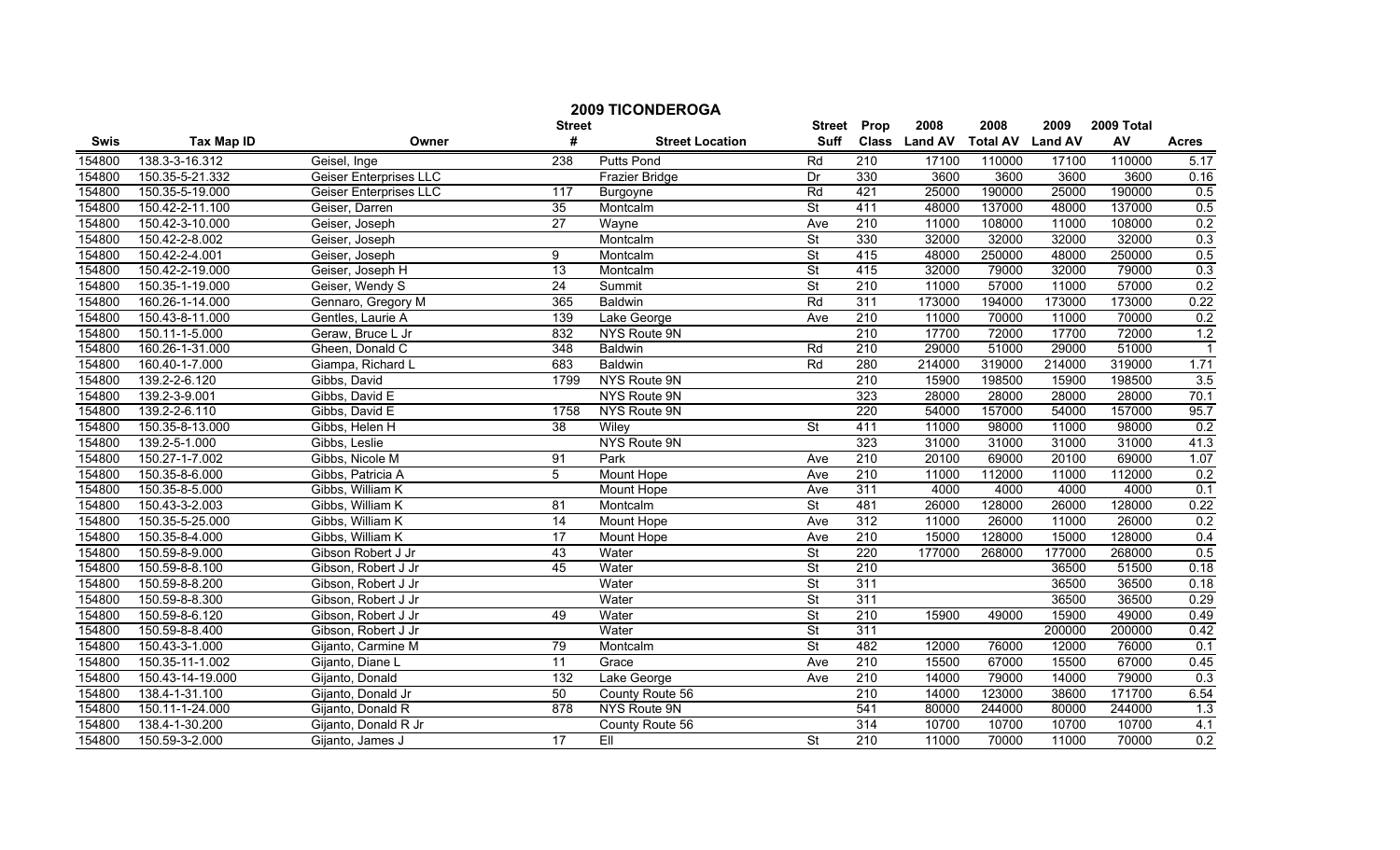|        |                   |                          | <b>Street</b>   | <b>2009 TICONDEROGA</b> | <b>Street</b>            | Prop             | 2008          | 2008            | 2009           | 2009 Total |                |
|--------|-------------------|--------------------------|-----------------|-------------------------|--------------------------|------------------|---------------|-----------------|----------------|------------|----------------|
| Swis   | <b>Tax Map ID</b> | Owner                    | #               | <b>Street Location</b>  | <b>Suff</b>              |                  | Class Land AV | <b>Total AV</b> | <b>Land AV</b> | AV         | <b>Acres</b>   |
| 154800 | 150.43-14-17.000  | Gijanto, Reeves E        | 126             | Lake George             | Ave                      | 220              | 8900          | 66000           | 8900           | 66000      | 0.13           |
| 154800 | 150.42-4-4.000    | Gijanto, Scott           | 10              | John                    | St                       | 210              | 11000         | 47000           | 11000          | 54700      | 0.2            |
| 154800 | 150.59-5-13.000   | Gilbo, Joseph P          | 20              | Crown                   | <b>Hts</b>               | 210              | 11000         | 63000           | 11000          | 63000      | 0.2            |
| 154800 | 150.67-6-2.200    | Gilleo, Deborah L        | 19              | <b>Black Point</b>      | Rd                       | 210              | 18000         | 108000          | 18000          | 108000     | 0.44           |
| 154800 | 150.67-6-2.120    | Gilleo, Deborah L        |                 | <b>Black Point</b>      | Rd                       | 311              | 1000          | 1000            | 1000           | 1000       | 0.59           |
| 154800 | 160.27-1-9.200    | Gilligan, James J        | 259             | <b>Black Point</b>      | Rd                       | 210              | 110000        | 209000          | 110000         | 209000     | 0.62           |
| 154800 | 150.67-2-7.000    | Gilson, Matthew          | $\overline{2}$  | <b>Black Point</b>      | Rd                       | 210              | 179000        | 276000          | 179000         | 276000     | 0.3            |
| 154800 | 150.43-12-4.000   | Glading, Evan F          | 125             | Lake George             | Ave                      | 210              | 14000         | 119000          | 14000          | 119000     | 0.3            |
| 154800 | 150.43-13-10.000  | Glazer Mary K            | 144             | Lake George             | Ave                      | 220              | 14000         | 109000          | 14000          | 109000     | 0.3            |
| 154800 | 150.2-2-12.000    | Glens Falls Natl Bank Co | 1127            | Wicker                  | <b>St</b>                | 462              | 230000        | 310000          | 230000         | 310000     | 2.95           |
| 154800 | 150.43-4-20.000   | Glens Falls Ntnl Bank Co | 123             | Montcalm                | <b>St</b>                | 461              | 24000         | 272000          | 24000          | 272000     | 0.1            |
| 154800 | 150.59-12-12.002  | Glidden, William S       | 17              | Pinnacle                | $\overline{\mathsf{St}}$ | 270              | 14300         | 44000           | 14300          | 44000      | 0.33           |
| 154800 | 150.67-2-3.000    | Glover, Patricia K       | 12              | Water                   | <b>St</b>                | 210              | 8000          | 68000           | 8000           | 68000      | 0.1            |
| 154800 | 150.34-3-5.000    | Goff, Charles A Jr       | 14              | Summit                  | $\overline{\mathsf{St}}$ | 210              | 14500         | 90000           | 14500          | 90000      | 0.35           |
| 154800 | 150.59-6-2.000    | Gondal, Qaiser I         | 58              | The Portage             |                          | $\overline{210}$ | 11000         | 94000           | 11000          | 94000      | 0.2            |
| 154800 | 150.43-1-12.200   | Gondal, Saifullah K      | 65              | Montcalm                | $\overline{\mathsf{St}}$ | 481              | 15600         | 84000           | 15600          | 40000      | 0.13           |
| 154800 | 150.43-1-12.100   | Gondal, Saifullah K      |                 | Montcalm                | $\overline{\mathsf{St}}$ | 311              | 100           | 100             | 100            | 100        | 0.01           |
| 154800 | 149.-1-14.100     | Gonyea, Charles R        | 278             | Canfield                | Rd                       | 240              | 37000         | 93000           | 37000          | 93000      | 55.76          |
| 154800 | 150.59-2-16.000   | Gonyea, John G           | $\overline{9}$  | Champlain               | Ave                      | 210              | 15000         | 91000           | 15000          | 91000      | 0.4            |
| 154800 | 150.65-1-11.000   | Gonyeau, Lawrence W      | 17              | Center                  | $\overline{\mathsf{St}}$ | 210              | 23000         | 103000          | 23000          | 103000     | 0.47           |
| 154800 | 139.2-3-12.000    | Gonyo, Frederick J       | 749             | Shore Airport           | Rd                       | 210              | 10200         | 52000           | 10200          | 52000      | 0.4            |
| 154800 | 150.36-2-6.000    | Gonyo, Mary A            | 41              | Burgoyne                | Rd                       | 210              | 15000         | 58000           | 15000          | 58000      | 0.4            |
| 154800 | 150.35-6-5.110    | Gordon, Scott            | 92              | Burgoyne                | Rd                       | 210              | 14100         | 45000           | 14100          | 45000      | 0.31           |
| 154800 | 138.4-1-4.000     | Gorton, James A          | $\overline{72}$ | Hall                    | Rd                       | 240              | 33000         | 108000          | 33000          | 108000     | 44.2           |
| 154800 | 160.2-1-3.400     | Gould, Dolores E         | 462             | <b>Baldwin</b>          | Rd                       | 210              | 78000         | 150000          | 78000          | 150000     | $\overline{8}$ |
| 154800 | 150.75-3-15.000   | Grandchamp, Robert J     | 116             | <b>Black Point</b>      | Rd                       | $\overline{210}$ | 102000        | 148000          | 102000         | 148000     | 0.1            |
| 154800 | 150.83-1-8.000    | Graney, Michael J        |                 | <b>Black Point</b>      | Rd                       | 311              | 183000        | 183000          | 183000         | 183000     | 2.4            |
| 154800 | 150.83-1-9.000    | Graney, Michael J        | 3               | <b>Mossy Point</b>      | Rd                       | 210              | 36000         | 181000          | 36000          | 181000     | 1.3            |
| 154800 | 150.51-3-2.000    | Graney, Patrick J        | 105             | Champlain               | Ave                      | 210              | 20700         | 96000           | 20700          | 96000      | 1.7            |
| 154800 | 139.1-1-14.100    | Granger, Nile P          | 80              | Warner Hill             | Rd                       | 210              | 17000         | 79000           | 17000          | 79000      | 8.61           |
| 154800 | 150.43-9-4.200    | Granger, Ruth A          | 98              | Montcalm                | $\overline{\mathsf{St}}$ | 464              | 27000         | 160000          | 27000          | 160000     | 0.23           |
| 154800 | 150.43-9-22.200   | Granger, Ruth A          |                 | Algonkin                | St                       | 438              | 1800          | 1800            | 1800           | 1800       | 0.03           |
| 154800 | 138.2-2-4.120     | Granger, Shylah          | 305             | Corduroy                | Rd                       | 240              | 19200         | 90600           | 19200          | 90600      | 10.58          |
| 154800 | 150.51-10-16.017  | Granger, Vanessa         | 32              | Calkins                 | $\overline{P}$           | 210              | 16800         | 81000           | 16800          | 81000      | 0.6            |
| 154800 | 150.4-1-10.112    | Granger, William         | 230             | <b>Baldwin</b>          | Rd                       | 210              | 22000         | 89000           | 22000          | 89000      | 1.2            |
| 154800 | 150.3-1-15.210    | Gravel Hill Inc          | 370             | NYS Route 9N            |                          | 314              | 11600         | 11600           | 11600          | 11600      | 5.32           |
| 154800 | 150.3-1-15.280    | Gravel Hill Inc          |                 | NYS Route 9N            |                          | 323              | 900           | 900             | 900            | 900        | 1.7            |
| 154800 | 150.3-1-15.270    | Gravel Hill Inc          |                 | NYS Route 9N            |                          | 322              | 19200         | 19200           | 19200          | 19200      | 15.4           |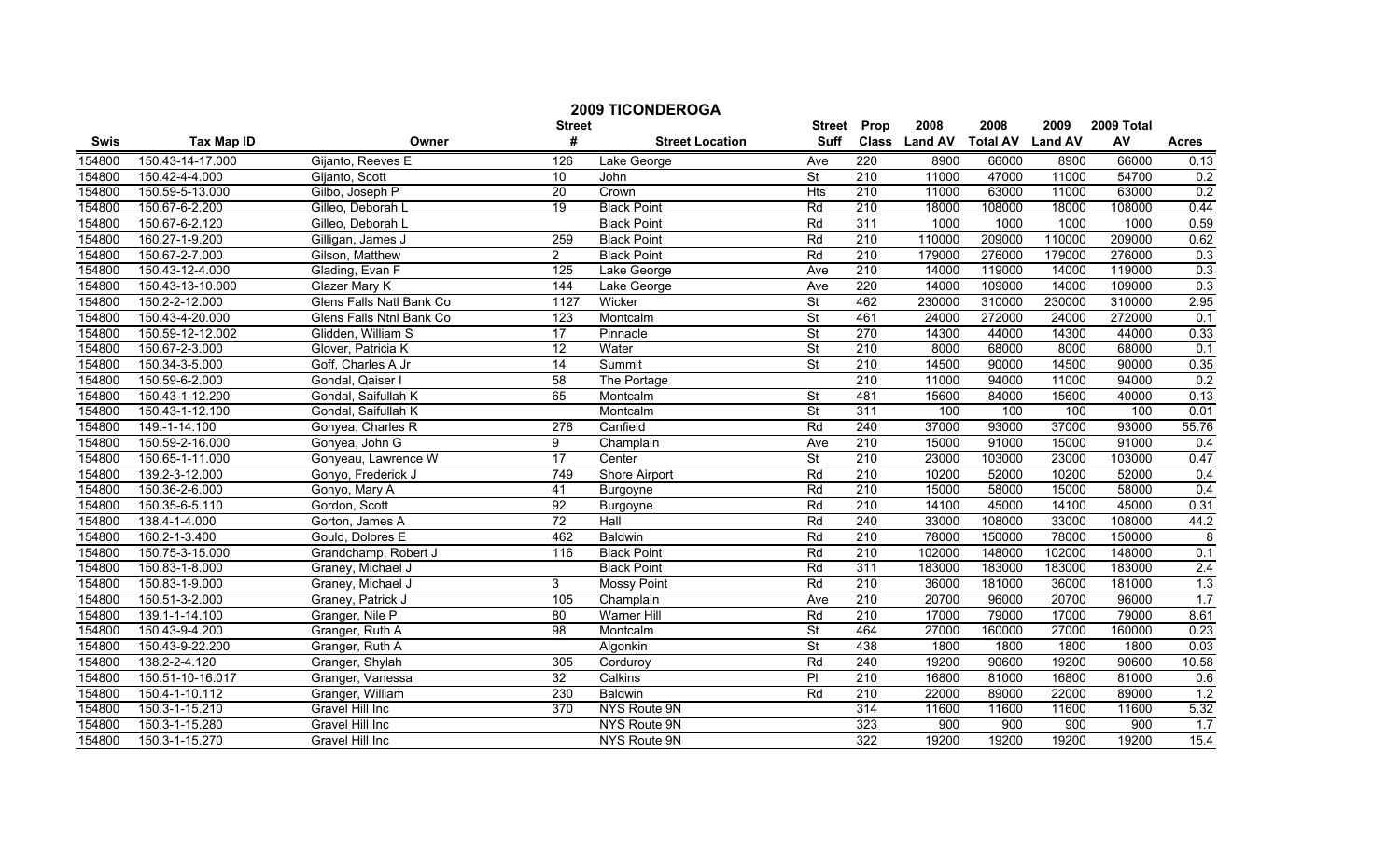|        |                   |                          | <b>Street</b>   | <b>2009 TICONDEROGA</b> |                          | <b>Street Prop</b> | 2008          | 2008                    | 2009   | 2009 Total |              |
|--------|-------------------|--------------------------|-----------------|-------------------------|--------------------------|--------------------|---------------|-------------------------|--------|------------|--------------|
| Swis   | <b>Tax Map ID</b> | Owner                    | #               | <b>Street Location</b>  | Suff                     |                    | Class Land AV | <b>Total AV Land AV</b> |        | AV         | <b>Acres</b> |
| 154800 | 150.3-1-15.260    | Gravel Hill Inc          |                 | NYS Route 9N            |                          | 314                | 11400         | 11400                   | 11400  | 11400      | 4.96         |
| 154800 | 150.3-1-15.250    | Gravel Hill Inc          |                 | NYS Route 9N            |                          | 322                | 17000         | 17000                   | 17000  | 17000      | 12.54        |
| 154800 | 150.3-1-14.000    | <b>Gravel Hill Inc</b>   |                 | NYS Route 9N            |                          | 314                | 6300          | 6300                    | 6300   | 6300       | 0.43         |
| 154800 | 150.3-1-15.240    | <b>Gravel Hill Inc</b>   |                 | NYS Route 9N            |                          | 314                | 12400         | 12400                   | 12400  | 12400      | 6.31         |
| 154800 | 150.3-1-15.220    | Gravel Hill Inc          |                 | NYS Route 9N            |                          | 314                | 11500         | 11500                   | 11500  | 11500      | 5.14         |
| 154800 | 150.3-1-15.230    | Gravel Hill Inc          |                 | NYS Route 9N            |                          | 314                | 11500         | 11500                   | 11500  | 11500      | 5.16         |
| 154800 | 139.2-2-4.000     | Graves, John E           | 1835            | NYS Route 9N            |                          | 270                | 12200         | 22000                   | 12200  | 22000      | 0.7          |
| 154800 | 150.52-1-2.100    | Gray, Ann M              | $\overline{11}$ | Cossey                  | $\overline{\mathsf{St}}$ | 210                | 9800          | 79000                   | 9800   | 79000      | 0.16         |
| 154800 | 150.2-3-3.000     | Great Island Ti Prop Ltd |                 | Wicker                  | <b>St</b>                | 311                | 26000         | 26000                   | 26000  | 26000      | 0.49         |
| 154800 | 150.2-2-6.111     | Great Island Ti Prop Ltd |                 | NYS Route 74            |                          | 330                | 197000        | 197000                  | 197000 | 197000     | 4.07         |
| 154800 | 150.2-2-6.113     | Great Island Ti Prop Ltd |                 | NYS Route 74            |                          | 330                | 45000         | 45000                   | 45000  | 45000      | 1.04         |
| 154800 | 150.2-2-13.100    | Great Island Ti Prop Ltd |                 | NYS Route 74            |                          | 330                | 125000        | 125000                  | 125000 | 125000     | 1.57         |
| 154800 | 139.4-1-24.000    | Grec, Renata             | 259             | Delano                  | Rd                       | 210                | 12800         | 110000                  | 12800  | 29900      | 0.8          |
| 154800 | 150.83-1-11.140   | Green, William J         |                 | <b>Mossy Point</b>      | Rd                       | 314                | 5500          | 5500                    | 5500   | 5500       | 0.22         |
| 154800 | 150.83-1-22.200   | Green, William J         | 53              | <b>Mossy Point</b>      | Rd                       | 260                | 202000        | 226000                  | 202000 | 226000     | 0.18         |
| 154800 | 160.40-1-2.000    | Greenberg, Dania         | 619             | Baldwin                 | Rd                       | $\overline{210}$   | 353000        | 465000                  | 353000 | 465000     | 0.7          |
| 154800 | 150.51-1-2.000    | Greene Annette           | 12              | Stanton                 | $\overline{\mathsf{St}}$ | 210                | 15000         | 70000                   | 15000  | 70000      | 0.4          |
| 154800 | 150.51-1-1.000    | Greene, Sean P           | $\overline{8}$  | Stanton                 | <b>St</b>                | 220                | 16000         | 80000                   | 16000  | 80000      | 0.5          |
| 154800 | 150.42-2-3.002    | Greenough, Michael R     | 10              | Hinds                   | $\overline{\mathsf{St}}$ | 210                | 15000         | 64000                   | 15000  | 64000      | 0.4          |
| 154800 | 150.42-3-2.000    | Greer, Jerome M          | 6               | Montcalm                | $\overline{\mathsf{St}}$ | 415                | 56000         | 280000                  | 56000  | 280000     | 0.6          |
| 154800 | 150.42-3-40.000   | Greer, Jerome M          | 170             | Lord Howe               | $\overline{\mathsf{St}}$ | 415                | 40000         | 96000                   | 40000  | 96000      | 0.4          |
| 154800 | 139.3-2-32.000    | Grey, Daniel R           | 154             | Old Chilson             | Rd                       | 210                | 18100         | 103000                  | 18100  | 103000     | 6.5          |
| 154800 | 128.4-2-10.200    | Grey, Robert H Sr        | 47              | Birnbaum                | Rd                       | 240                | 23000         | 67000                   | 23000  | 67000      | 20.2         |
| 154800 | 150.59-7-23.000   | Griffin, Patrick G       | 30              | Water                   | <b>St</b>                | $\overline{210}$   | 12500         | 45000                   | 12500  | 45000      | 0.25         |
| 154800 | 160.33-2-18.000   | Griner, John W           | 11              | Steamboat               | Lndg                     | 260                | 152000        | 200300                  | 152000 | 200300     | 0.2          |
| 154800 | 138.4-1-63.100    | Grinnell, Eric M         | 17              | Putts Pond              | Rd                       | 240                | 29000         | 109000                  | 29000  | 109000     | 34.41        |
| 154800 | 150.35-11-6.000   | Grinnell, Richard W Jr   | 17              | Grace                   | Ave                      | 210                | 14000         | 141000                  | 14000  | 141000     | 0.3          |
| 154800 | 150.35-10-3.120   | Grinnell, Richard W Jr   |                 | Grace                   | Ave                      | 311                | 12800         | 12800                   | 12800  | 12800      | 0.26         |
| 154800 | 150.35-10-3.110   | Grinnell, William R      |                 | Grace                   | Ave                      | 311                | 12800         | 12800                   | 12800  | 12800      | 0.26         |
| 154800 | 150.35-5-2.000    | Grinnell, William R      |                 | Mount Hope              | Ave                      | 311                | 800           | 800                     | 800    | 800        | 0.5          |
| 154800 | 150.27-3-26.000   | Grinnell, William R      |                 | <b>Mount Hope</b>       | Ave                      | 311                | 200           | 200                     | 200    | 200        | 0.1          |
| 154800 | 150.35-5-1.000    | Grinnell, William R      | $\overline{80}$ | <b>Mount Hope</b>       | Ave                      | 210                | 15000         | 66000                   | 15000  | 66000      | 0.4          |
| 154800 | 150.27-3-7.000    | Grinnell, William R      |                 | <b>Mount Hope</b>       | Ave                      | 311                | 17600         | 17600                   | 17600  | 17600      | 0.7          |
| 154800 | 150.27-3-27.000   | Grinnell, William R      |                 | Mount Hope              | Ave                      | 311                | 19200         | 19200                   | 19200  | 19200      | 0.9          |
| 154800 | 150.43-8-6.000    | Grogan, William J        | 155             | Lake George             | Ave                      | 210                | 11000         | 93000                   | 11000  | 93000      | 0.13         |
| 154800 | 150.44-8-11.000   | Guilianelli Mary A       | $\overline{22}$ | Woody                   | Ln                       | $\overline{210}$   | 14000         | 60000                   | 14000  | 60000      | 0.3          |
| 154800 | 150.44-2-5.001    | Gunning Joseph D         | 36              | Overlook                | Dr                       | 210                | 8000          | 35000                   | 8000   | 35000      | 0.1          |
| 154800 | 150.51-4-14.000   | Gunning, Joseph          | 66              | Champlain               | Ave                      | 210                | 8300          | 42000                   | 8300   | 42000      | 0.11         |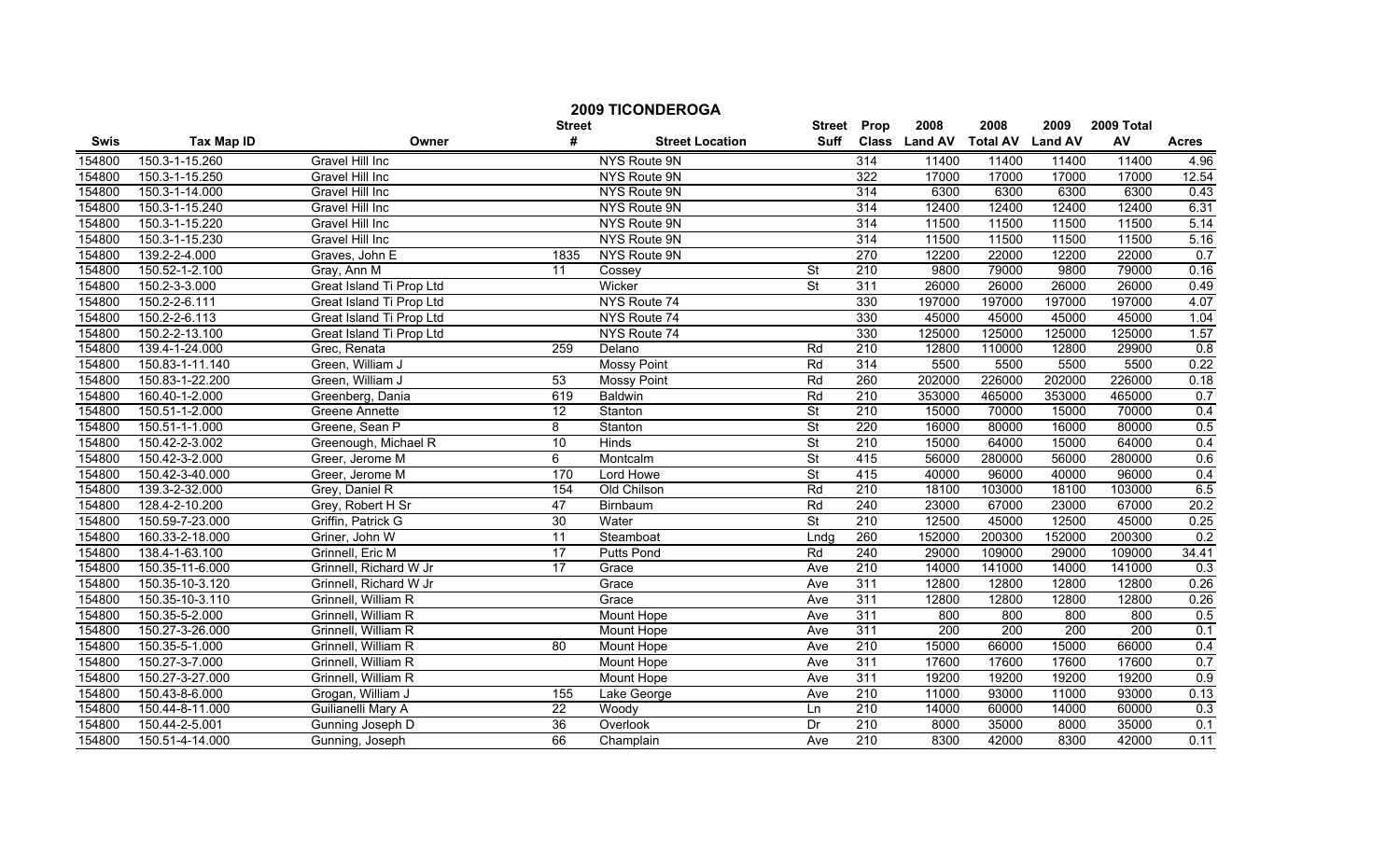|        |                      |                         | <b>Street</b>   | <b>2009 TICONDEROGA</b> | <b>Street</b>            | Prop             | 2008          | 2008            | 2009           | 2009 Total |                |
|--------|----------------------|-------------------------|-----------------|-------------------------|--------------------------|------------------|---------------|-----------------|----------------|------------|----------------|
| Swis   | <b>Tax Map ID</b>    | Owner                   | #               | <b>Street Location</b>  | <b>Suff</b>              |                  | Class Land AV | <b>Total AV</b> | <b>Land AV</b> | AV         | <b>Acres</b>   |
| 154800 | 150.51-10-26.000     | Gunning, Joseph A       | 39              | Champlain               | Ave                      | 210              | 11000         | 84000           | 11000          | 84000      | 0.2            |
| 154800 | 149.-1-17.200        | Gunning, Shane          |                 | Canfield                | Rd                       | 912              | 69000         | 69000           | 69000          | 69000      | 153.27         |
| 154800 | 149.-1-11.005        | Gunning, Shane M        | 215             | <b>Putts Pond</b>       | Rd                       | $\overline{240}$ | 76000         | 167000          | 76000          | 167000     | 152.15         |
| 154800 | 138.4-1-60.130       | Gunning, Thomas H       |                 | <b>Putts Pond</b>       | Rd                       | 314              | 11800         | 11800           | 11800          | 11800      | 5.54           |
| 154800 | 150.59-13-1.000      | Gunning, Walter J       |                 | Pinnacle                | $\overline{\mathsf{St}}$ | 311              | 2000          | 2000            | 2400           | 2400       | 0.17           |
| 154800 | 150.59-12-13.000     | Gunning, Walter J       |                 | Pinnacle                | $\overline{\mathsf{St}}$ | 311              | 11000         | 11000           | 11000          | 11000      | 0.2            |
| 154800 | 150.59-6-25.000      | Gunning, Walter J       |                 | Pinnacle                | St                       | 314              | 11000         | 11000           | 11000          | 11000      | 0.2            |
| 154800 | 150.43-1-15.000      | Gutreuter, Wade M       | $\overline{7}$  | Wiley                   | $\overline{\mathsf{St}}$ | 210              | 8000          | 49000           | 8000           | 49000      | 0.1            |
| 154800 | $150.34 - 3 - 3.000$ | Guyette James J         | 10              | Summit                  | $\overline{\mathsf{St}}$ | 210              | 14000         | 92000           | 14000          | 110000     | 0.73           |
| 154800 | 159.-1-39.200        | Habbart, Joseph         | 640             | New Hague               | Rd                       | $\overline{210}$ | 18900         | 48000           | 18900          | 48000      | 9.76           |
| 154800 | 150.43-9-8.000       | Hacker Boat Company Inc | 108             | Montcalm                | $\overline{\mathsf{St}}$ | 481              | 51000         | 151000          | 51000          | 151000     | 0.54           |
| 154800 | 151.17-1-11.000      | Hadden, Elizabeth A     | 186             | NYS Route 22            |                          | 210              | 10200         | 56000           | 10200          | 56000      | 0.4            |
| 154800 | 160.42-1-18.000      | Hales, William P        | 69              | Tiroga Beach            | Ln                       | 210              | 7500          | 78000           | 7500           | 78000      | 0.3            |
| 154800 | 150.34-4-10.000      | Hall, Dannae E          | 52              | Saint Clair             | <b>St</b>                | 220              | 14000         | 145000          | 14000          | 145000     | 0.3            |
| 154800 | 150.51-8-3.000       | Hall, James T           | 16              | Carillon                | Rd                       | $\overline{210}$ | 14000         | 112000          | 14000          | 112000     | 0.3            |
| 154800 | 150.59-13-4.000      | Hall, Laura M           | $\overline{22}$ | Pinnacle                | St                       | 270              | 11000         | 21000           | 11000          | 21000      | 0.2            |
| 154800 | 150.1-2-3.000        | Hall, Marci             | 508             | Old Chilson             | Rd                       | 210              | 17000         | 66000           | 17000          | 66000      | $\overline{5}$ |
| 154800 | 138.4-1-2.110        | Hall, Shane A           |                 | Corduroy                | Rd                       | 240              | 43000         | 54000           | 43000          | 54000      | 71.5           |
| 154800 | 150.67-4-28.000      | Hallum, Robert          | 41              | Outlet                  | Dr                       | 270              | 186000        | 198000          | 186000         | 198000     | 0.4            |
| 154800 | 160.26-1-11.000      | Halpert, Daniel M       | 353             | <b>Baldwin</b>          | Rd                       | 210              | 115000        | 183000          | 115000         | 183000     | 0.13           |
| 154800 | 150.67-5-3.000       | Hambrick, Maureen       | 8               | <b>Black Point</b>      | Rd                       | 210              | 169000        | 352000          | 169000         | 352000     | 0.4            |
| 154800 | 150.27-1-11.100      | Hammann, Frederick      |                 | Park                    | Ave                      | 314              | 500           | 500             | 500            | 500        | 0.13           |
| 154800 | 150.27-1-10.000      | Hammann, Fredrick       | 65              | Park                    | Ave                      | $\overline{210}$ | 14000         | 84200           | 14000          | 84200      | 0.3            |
| 154800 | 150.59-4-1.000       | Hanchett Alvin R        | 22              | Champlain               | Ave                      | 210              | 20700         | 71000           | 20700          | 71000      | 1.7            |
| 154800 | 160.42-1-25.000      | Handley, Dwayne         |                 | <b>Black Point</b>      | Rd                       | 312              | 380000        | 380000          | 379500         | 380000     | 1.03           |
| 154800 | 150.34-1-18.000      | Handy, Barbara          |                 | Third                   | Ave                      | 311              | 9900          | 9900            | 9900           | 9900       | 0.2            |
| 154800 | 150.34-1-17.200      | Handy, Barbara J        | 21              | Third                   | Ave                      | $\overline{210}$ | 15000         | 56000           | 15000          | 56000      | 0.4            |
| 154800 | 150.59-13-6.120      | Handy, Donald R         | 34              | Pinnacle                | $\overline{\mathsf{St}}$ | $\overline{210}$ | 14000         | 51000           | 14000          | 51000      | 0.33           |
| 154800 | 150.59-5-11.000      | Handy, Emmett R Jr      | 28              | Crown                   | <b>Hts</b>               | 210              | 11000         | 102000          | 11000          | 102000     | 0.2            |
| 154800 | 150.4-1-14.100       | Hanley, Earl L          |                 | <b>Baldwin</b>          | Rd                       | 323              | 67000         | 67000           | 67000          | 67000      | 157.36         |
| 154800 | 150.4-1-8.100        | Hanley, Earl L          | 174             | <b>Baldwin</b>          | Rd                       | 240              | 40000         | 78000           | 40000          | 78000      | 57.59          |
| 154800 | 138.13-2-2.000       | Hannan, Edward J        | 2031            | NYS Route 74            |                          | 210              | 116000        | 199000          | 116000         | 199000     | 2.25           |
| 154800 | 150.34-11-6.000      | Hansen, Matthew         | 62              | Third                   | Ave                      | 210              | 14000         | 64000           | 14000          | 64000      | 0.3            |
| 154800 | 150.43-11-26.000     | Hanson, Thomas          | 146             | Champlain               | Ave                      | 220              | 20200         | 131000          | 20200          | 131000     | 1.2            |
| 154800 | 150.34-9-15.001      | Hardy, Donald B         | 116             | Race Track              | Rd                       | 210              | 11700         | 91000           | 11700          | 91000      | 0.61           |
| 154800 | 150.11-2-19.000      | Hardy, John T           | 66              | Alexandria              | Ave                      | 210              | 11000         | 70000           | 11000          | 70000      | 0.5            |
| 154800 | 150.1-1-1.000        | Hargett, Georgia L      | 180             | Killicut Mountain       | Rd                       | 240              | 33000         | 96000           | 33000          | 96000      | 63.05          |
| 154800 | 150.51-8-5.000       | Harker, Richard         | 119             | The Portage             |                          | 220              | 11900         | 124000          | 11900          | 124000     | 0.23           |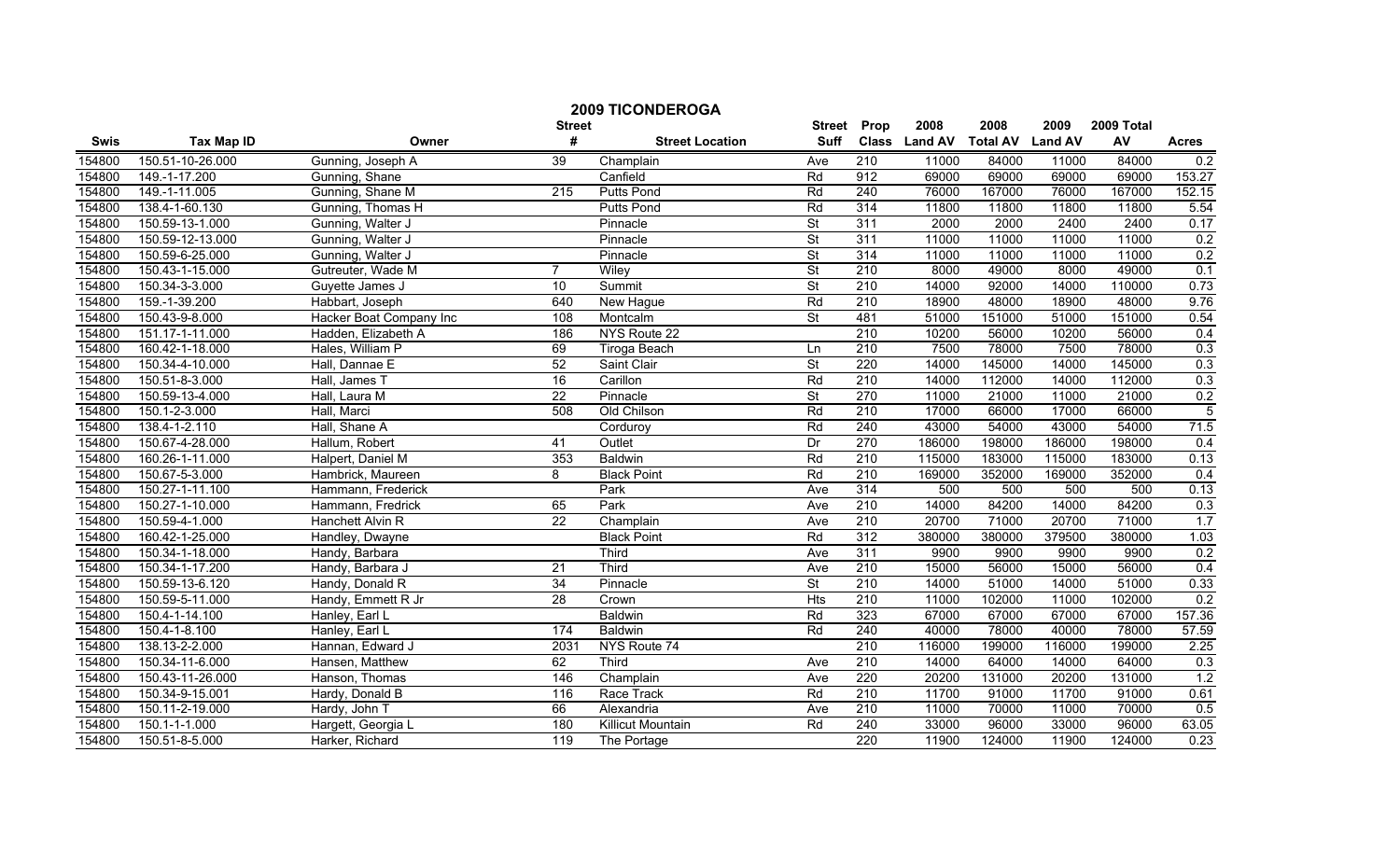|        |                   |                                 | <b>Street</b>    | <b>2009 TICONDEROGA</b> | <b>Street</b>            | Prop             | 2008          | 2008            | 2009           | 2009 Total |              |
|--------|-------------------|---------------------------------|------------------|-------------------------|--------------------------|------------------|---------------|-----------------|----------------|------------|--------------|
| Swis   | <b>Tax Map ID</b> | Owner                           | #                | <b>Street Location</b>  | <b>Suff</b>              |                  | Class Land AV | <b>Total AV</b> | <b>Land AV</b> | AV         | <b>Acres</b> |
| 154800 | 150.44-11-14.000  | Harker, Richard                 | 17               | <b>Myers</b>            | St                       | 270              | 20000         | 29000           | 20000          | 29000      |              |
| 154800 | 150.43-4-12.100   | Harker, Richard                 | 105              | Montcalm                | <b>St</b>                | 481              | 12000         | 92000           | 12000          | 92000      | 0.1          |
| 154800 | 150.43-11-5.000   | Harkris Realty Corp             | 170              | Champlain               | Ave                      | 481              | 12000         | 117000          | 12000          | 117000     | 0.1          |
| 154800 | 150.4-2-5.000     | Harpp, Lester D                 |                  | Baldwin                 | Rd                       | 323              | 100           | 100             | 100            | 100        | 0.17         |
| 154800 | 150.65-1-20.000   | Harpp, Lester D                 |                  | Pine Springs            | Dr                       | 311              | 800           | 800             | 800            | 800        | 0.26         |
| 154800 | 150.65-2-3.100    | Harpp, Lester D                 |                  | <b>Pine Springs</b>     | Dr                       | 311              | 23000         | 23000           | 23000          | 23000      | 2.65         |
| 154800 | 150.66-1-4.000    | Harpp, Lester D                 |                  | <b>Pine Springs</b>     | $\overline{Dr}$          | 322              | 40000         | 40000           | 40000          | 40000      | 44.64        |
| 154800 | 150.65-1-19.000   | Harpp, Lester D                 |                  | <b>Pine Springs</b>     | Dr                       | 311              | 900           | 900             | 900            | 900        | 0.37         |
| 154800 | 150.65-1-18.000   | Harpp, Lester D                 |                  | Pine Springs            | Dr                       | 311              | 400           | 400             | 400            | 400        | 0.16         |
| 154800 | 150.65-1-5.000    | Harpp, Lester D                 |                  | Pine Springs            | Dr                       | 311              | 19500         | 19500           | 19500          | 19500      | 0.6          |
| 154800 | 150.65-2-2.000    | Harpp, Lester D Jr              |                  | Pine Springs            | Dr                       | 311              | 18900         | 18900           | 18900          | 18900      | 0.8          |
| 154800 | 150.66-1-2.000    | Harpp, Lester D Jr              |                  | Pine Springs            | Dr                       | 311              | 14900         | 14900           | 14900          | 14900      | 0.3          |
| 154800 | 150.58-3-2.000    | Harrington, Jerome              | 22               | <b>Baldwin</b>          | Rd                       | 270              | 17600         | 34000           | 17600          | 34000      | 0.7          |
| 154800 | 150.1-3-4.000     | Harrington, Jerome              | 740              | NYS Route 9N            |                          | 270              | 14000         | 30800           | 14000          | 30800      |              |
| 154800 | 150.42-6-15.000   | Harrington, Keith               | 137              | Lord Howe               | $\overline{\mathsf{St}}$ | $\overline{210}$ | 11000         | 53000           | 11000          | 53000      | 0.2          |
| 154800 | 150.59-12-5.000   | Harrington, Lynn                | 9                | Deck                    | Way                      | 210              | 16800         | 147000          | 16800          | 147000     | 0.6          |
| 154800 | 139.15-2-13.000   | Harrington, Reta                | 1469             | NYS Route 9N            |                          | 210              | 10200         | 78000           | 10200          | 78000      | 0.36         |
| 154800 | 138.3-3-19.000    | <b>Harris Family Adirondack</b> |                  | <b>Harris Point</b>     | Way                      | 312              | 224000        | 226000          | 224000         | 226000     | 10.78        |
| 154800 | 138.3-3-17.000    | Harris Family Adirondack        | 110              | <b>Harris Point</b>     | Way                      | 210              | 159000        | 235000          | 159000         | 235000     | 1.78         |
| 154800 | 138.55-5-1.000    | Harris, Richard L               | 2218             | NYS Route 74            |                          | 260              | 24400         | 75000           | 24400          | 75000      | 0.3          |
| 154800 | 150.3-1-17.000    | Harrison, Catharine W           | 323              | NYS Route 9N            |                          | 210              | 26000         | 144000          | 26000          | 144000     | 7.8          |
| 154800 | 150.4-1-32.000    | Harrison, Mark J                | 209              | Baldwin                 | Rd                       | 210              | 322000        | 554000          | 322000         | 554000     | 1.2          |
| 154800 | 150.82-2-4.000    | Hartley, Carl W                 | 26               | Cottage                 | Rd                       | 210              | 321000        | 349000          | 321000         | 349000     | 0.5          |
| 154800 | 150.44-8-10.000   | Harvey, Howard J                | 16               | Woody                   | Ln                       | $\overline{210}$ | 15000         | 55000           | 15000          | 55000      | 0.4          |
| 154800 | 160.33-1-2.000    | Harvey, Susan W                 | $\overline{513}$ | Baldwin                 | Rd                       | 260              | 235000        | 303000          | 235000         | 303000     | 0.5          |
| 154800 | 150.51-10-32.000  | Hathaway, David                 | 23               | Highland                | $\overline{\mathsf{St}}$ | 220              | 14000         | 82000           | 14000          | 82000      | 0.3          |
| 154800 | 150.50-1-5.000    | Hathaway, David P               |                  | Pearl                   | $\overline{\mathsf{St}}$ | 311              | 21200         | 21200           | 21200          | 21200      | 2.1          |
| 154800 | 150.2-7-8.000     | Hathaway, David P               | $\overline{22}$  | Pearl                   | $\overline{\mathsf{St}}$ | 416              | 87000         | 234000          | 87000          | 234000     | 27.9         |
| 154800 | 150.3-1-13.200    | Haughey, Helen M                |                  | NYS Route 9N            |                          | 322              | 32000         | 32000           | 32000          | 32000      | 45.9         |
| 154800 | 160.33-2-8.000    | Havas, Anita T                  | 463              | <b>Baldwin</b>          | Rd                       | 260              | 411000        | 476000          | 411000         | 476000     | 1.3          |
| 154800 | 160.33-2-7.200    | Havas, Anita T                  | 464              | <b>Baldwin</b>          | Rd                       | 210              | 9800          | 250000          | 9800           | 250000     | 0.4          |
| 154800 | 160.33-2-7.100    | Havas, John E                   | 469              | Baldwin                 | Rd                       | 210              | 434000        | 661000          | 434000         | 661000     |              |
| 154800 | 150.1-1-22.200    | Hayes, Michael C                |                  | NYS Route 9N            |                          | 322              | 25700         | 25700           | 25700          | 25700      | 44.16        |
| 154800 | 150.1-3-7.000     | Hayes, Michael C                | 671              | NYS Route 9N            |                          | 240              | 43000         | 151000          | 43000          | 151000     | 44.1         |
| 154800 | 138.13-2-1.000    | Hayes, Paul J                   |                  | NYS Route 74            |                          | 322              | 34000         | 34000           | 34000          | 34000      | 28           |
| 154800 | 138.13-2-7.000    | Hayes, Paul J                   |                  | NYS Route 74            |                          | 323              | 31000         | 31000           | 31000          | 31000      | 47.19        |
| 154800 | 138.13-1-8.100    | Hayes, Sarah W                  |                  | NYS Route 74            |                          | 311              | 29000         | 29000           | 29000          | 29000      | 0.58         |
| 154800 | 138.13-1-8.200    | Hayes, Sarah W                  | 2009             | NYS Route 74            |                          | 210              | 196000        | 282000          | 196000         | 282000     | 1.75         |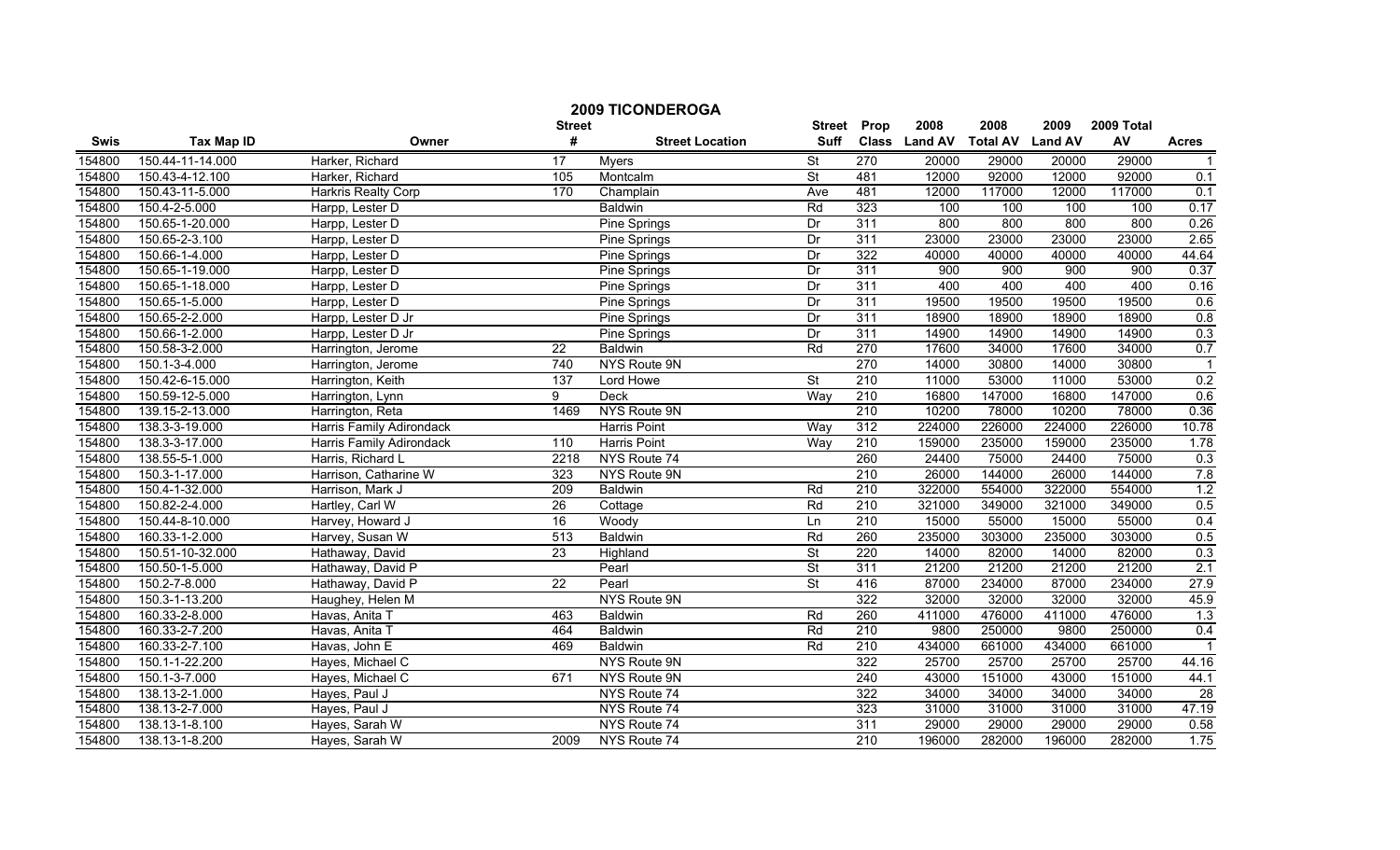| <b>2009 TICONDEROGA</b> |                   |                           |                    |                        |                              |                  |               |                 |                |                  |              |
|-------------------------|-------------------|---------------------------|--------------------|------------------------|------------------------------|------------------|---------------|-----------------|----------------|------------------|--------------|
|                         |                   |                           | <b>Street</b><br># |                        | <b>Street</b><br><b>Suff</b> | Prop             | 2008          | 2008            | 2009           | 2009 Total<br>AV |              |
| Swis                    | <b>Tax Map ID</b> | Owner                     |                    | <b>Street Location</b> |                              |                  | Class Land AV | <b>Total AV</b> | <b>Land AV</b> |                  | <b>Acres</b> |
| 154800                  | 150.51-8-10.100   | Hayes, Shawn              | 49                 | Highland               | St                           | 210              | 16100         | 106000          | 16100          | 106000           | 0.51         |
| 154800                  | 150.58-1-5.000    | Hayford, Sandra           | 229                | Alexandria             | Ave                          | 270              | 14000         | 47000           | 14000          | 47000            | 0.3          |
| 154800                  | 150.58-1-6.200    | Hayford, Sandra           |                    | Alexandria             | Ave                          | 311              | 11600         | 11600           | 11600          | 11600            | 0.44         |
| 154800                  | 150.34-9-18.019/3 | Hayyat MA LLC             |                    | Race Track             | Rd                           | 642              | 14400         | 54000           | 14400          | 54000            | 0.18         |
| 154800                  | 160.40-1-4.000    | Hazeltine, Mary F         | 5                  | <b>Tennis Court</b>    | HI                           | 280              | 131000        | 304000          | 131000         | 304000           | 0.7          |
| 154800                  | 150.27-3-1.200    | Heald, Noah               | 88                 | Park                   | Ave                          | 210              | 15900         | 66000           | 15900          | 66000            | 0.49         |
| 154800                  | 161.1-2-1.000     | Hearburg, Scott           |                    | NYS Route 22           |                              | 311              | 6000          | 6000            | 6000           | 6000             | 2.4          |
| 154800                  | 161.1-1-1.120     | Hearburg, Scott           | 1404               | Lower                  | Rd                           | 250              | 61000         | 648500          | 61000          | 648500           | 25.36        |
| 154800                  | 150.51-3-7.000    | Hearburg, Scott           | 85                 | Champlain              | Ave                          | 220              | 16800         | 132000          | 16800          | 132000           | 0.6          |
| 154800                  | 160.32-4-5.000    | Heart Bay Environment Inc | 581                | <b>Baldwin</b>         | Rd                           | 280              | 470000        | 554000          | 470000         | 554000           | 1.5          |
| 154800                  | 160.32-4-7.002    | Heart Bay Environment Inc | 557                | <b>Baldwin</b>         | Rd                           | 280              | 483000        | 628000          | 483000         | 628000           | 0.68         |
| 154800                  | 160.32-4-7.110    | Heart Bay Environment Inc | 563                | <b>Baldwin</b>         | Rd                           | 260              | 175000        | 208000          | 175000         | 208000           | 0.17         |
| 154800                  | 160.1-3-3.000     | Heart Bay Environment Inc | 572                | Baldwin                | Rd                           | $\overline{240}$ | 114000        | 200000          | 114000         | 200000           | 60.98        |
| 154800                  | 160.32-4-13.000   | Heart Bay Environment Inc |                    | <b>Baldwin</b>         | Rd                           | 311              | 56000         | 56000           | 56000          | 56000            | 0.05         |
| 154800                  | 138.4-1-15.000    | Hebert, Clifford          | 2977               | NYS Route 74           |                              | $\overline{210}$ | 18000         | 61000           | 18000          | 61000            | 7.5          |
| 154800                  | 150.59-12-10.000  | Hebert, John H            | $\overline{23}$    | Pinnacle               | <b>St</b>                    | 210              | 11000         | 31000           | 11000          | 31000            | 0.2          |
| 154800                  | 150.43-15-15.002  | Hebert, Raymond D         | 15                 | Holcomb                | Ave                          | 210              | 8300          | 73000           | 8300           | 73000            | 0.11         |
| 154800                  | 150.51-1-8.000    | Hebert, Raymond D         | 93                 | Lake George            | Ave                          | 210              | 11000         | 84000           | 11000          | 84000            | 0.2          |
| 154800                  | 150.51-1-5.000    | Hendrix, Patrick T        | 103                | Lake George            | Ave                          | 210              | 11000         | 58000           | 11000          | 58000            | 0.2          |
| 154800                  | 150.43-5-10.000   | Henry, Burley             |                    | Schuyler               | $\overline{\mathsf{St}}$     | 311              | 8000          | 8000            | 8000           | 8000             | 0.1          |
| 154800                  | 150.43-5-11.000   | Henry, Burley W           | 49                 | Schuyler               | St                           | 210              | 8000          | 66000           | 8000           | 66000            | 0.1          |
| 154800                  | 150.43-5-8.000    | Henry, Burley W           | 53                 | Schuyler               | $\overline{\mathsf{St}}$     | 210              | 8000          | 53000           | 8000           | 53000            | 0.1          |
| 154800                  | 150.43-5-7.000    | Henry, Burley W           |                    | Schuyler               | $\overline{\mathsf{St}}$     | 311              | 11000         | 11000           | 11000          | 11000            | 0.2          |
| 154800                  | 150.42-4-9.000    | Henry, Jodi A             | $\overline{27}$    | Schuyler               | $\overline{\mathsf{St}}$     | 210              | 11000         | 71000           | 11000          | 71000            | 0.2          |
| 154800                  | 150.43-5-2.000    | Henry, Shawn              | 46                 | Montcalm               | $\overline{\mathsf{St}}$     | 210              | 13400         | 139000          | 13400          | 139000           | 0.39         |
| 154800                  | 150.43-5-4.200    | Henry, Shawn M            |                    | Wayne                  | Ave                          | 311              | 8000          | 8000            | 8000           | 8000             | 0.1          |
| 154800                  | 160.1-3-13.000    | Hens, Dennis              | 26                 | Portia                 | Dr                           | 210              | 15400         | 115000          | 15400          | 115000           | 2.83         |
| 154800                  | 150.43-13-3.000   | Hens, Dennis C            | $\overline{6}$     | Father Jogues          | $\overline{PI}$              | 483              | 14000         | 108000          | 14000          | 108000           | 0.3          |
| 154800                  | 150.34-4-4.000    | Hens, Laurie A            | 26                 | Saint Clair            | <b>St</b>                    | 210              | 11000         | 145000          | 11000          | 145000           | 0.2          |
| 154800                  | 150.43-14-10.001  | Henthorn, Dennis          | 136                | Lake George            | Ave                          | 210              | 11000         | 64000           | 11000          | 64000            | 0.2          |
| 154800                  | 150.2-4-7.000     | Herbert, Andrea L         | 945                | NYS Route 9N           |                              | 210              | 12800         | 133000          | 12800          | 133000           | 0.8          |
| 154800                  | 150.67-6-7.000    | Herbst, Frederick         | 13                 | Lindberghs             | Lndg                         | 210              | 31000         | 201000          | 31000          | 201000           | 2.86         |
| 154800                  | 138.55-1-3.000    | Herbst, Gregory K         | 2219               | NYS Route 74           |                              | 260              | 75600         | 101600          | 75600          | 101600           | 0.2          |
| 154800                  | 150.67-4-8.000    | <b>Herlihy Dennis</b>     |                    | Outlet                 | Dr                           | 311              | 15800         | 15800           | 15800          | 15800            | 0.4          |
| 154800                  | 150.83-1-1.000    | Hess, James M             | 21                 | <b>Blue Heron</b>      | Dr                           | 260              | 247000        | 284000          | 247000         | 284000           | 0.5          |
| 154800                  | 138.13-2-8.200    | Hickland, Cole H          | 2119               | NYS Route 74           |                              | 260              | 55000         | 104000          | 55000          | 104000           | 0.2          |
| 154800                  | 138.4-1-36.100    | Hicks, Paul               |                    | County Route 56        |                              | 322              | 19000         | 19000           | 19000          | 19000            | 24           |
| 154800                  | 138.4-1-26.000    | Hicks, Paul W             | 45                 | County Route 56        |                              | 210              | 16900         | 76000           | 16900          | 76000            | 4.8          |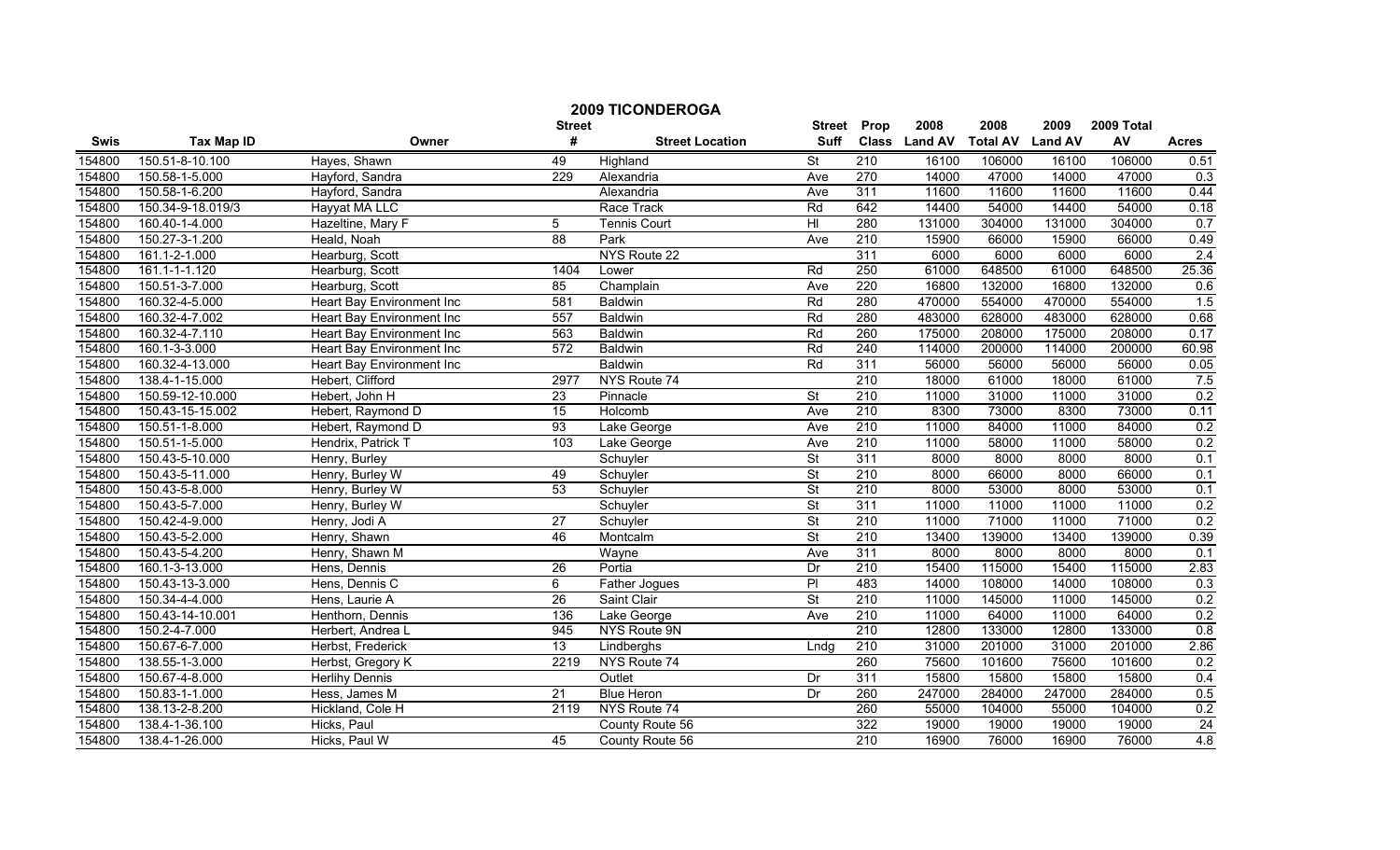| <b>2009 TICONDEROGA</b><br>2008<br><b>Street</b><br><b>Street</b><br>Prop |                   |                                |                  |                        |                          |                  |               | 2008                    | 2009   | 2009 Total |              |
|---------------------------------------------------------------------------|-------------------|--------------------------------|------------------|------------------------|--------------------------|------------------|---------------|-------------------------|--------|------------|--------------|
| Swis                                                                      | <b>Tax Map ID</b> | Owner                          | #                | <b>Street Location</b> | <b>Suff</b>              |                  | Class Land AV | <b>Total AV Land AV</b> |        | AV         | <b>Acres</b> |
| 154800                                                                    | 138.2-1-1.000     | Higgins, Cindy L               | 1243             | Stoney Lonesome        | Rd                       | 314              | 13100         | 13100                   | 13100  | 13100      | 9.29         |
| 154800                                                                    | 160.32-1-6.100    | Hill, Robert J                 | 564              | <b>Baldwin</b>         | Rd                       | $\overline{210}$ | 15100         | 80000                   | 15100  | 80000      | 0.51         |
| 154800                                                                    | 139.15-3-3.000    | Hinkamp, Jon                   | 1512             | NYS Route 9N           |                          | 220              | 19900         | 252000                  | 19900  | 252000     | 8.1          |
| 154800                                                                    | 150.34-9-2.000    | Hippeli, Warren                |                  | County Route 56        |                          | 311              | 9400          | 9400                    | 9400   | 9400       | 0.3          |
| 154800                                                                    | 160.42-1-2.000    | Hitchcock, Richard Jr          | 80               | Tiroga Beach           | Ln                       | 260              | 235000        | 288000                  | 235000 | 288000     | 0.3          |
| 154800                                                                    | 151.17-2-7.000    | Hodgson, David H               | 20               | <b>Wilson Bay</b>      | Rd                       | 260              | 29000         | 79000                   | 29000  | 79000      | 0.4          |
| 154800                                                                    | 150.59-8-13.100   | Hoffnagle, Keith               | 27               | Water                  | <b>St</b>                | 210              | 241000        | 292000                  | 241000 | 292000     | 0.6          |
| 154800                                                                    | 150.67-5-2.001    | Hogle, William H               | 62               | <b>Black Point</b>     | Rd                       | 210              | 163000        | 284000                  | 163000 | 284000     | 0.5          |
| 154800                                                                    | 150.35-6-5.200    | Holland, Irving                | $\overline{84}$  | Burgoyne               | Rd                       | 270              | 16500         | 22800                   | 16500  | 22800      | 0.56         |
| 154800                                                                    | 150.35-6-5.120    | Holland, Irving                |                  | Burgoyne               | Rd                       | 311              | 5800          | 5800                    | 5800   | 5800       | 0.22         |
| 154800                                                                    | 139.15-1-4.000    | Hollen Michael J               | $\overline{17}$  | <b>Warner Hill</b>     | Rd                       | 210              | 14400         | 91000                   | 14400  | 91000      | 1.56         |
| 154800                                                                    | 150.51-8-10.200   | Holman, Charles F              | 57               | Highland               | $\overline{\mathsf{St}}$ | 210              | 16600         | 71000                   | 16600  | 71000      | 0.58         |
| 154800                                                                    | 150.44-2-11.000   | Holman, Tammy                  | 59               | Cossey                 | St                       | $\overline{210}$ | 11000         | 49000                   | 11000  | 49000      | 0.2          |
| 154800                                                                    | 150.44-9-2.200    | Holman, Tammy                  |                  | Cossey                 | $\overline{\mathsf{St}}$ | 314              | 100           | 100                     | 100    | 100        | 0.07         |
| 154800                                                                    | 150.59-7-14.000   | Holmberg, Richard              | 31               | The Portage            |                          | $\overline{210}$ | 11900         | 85000                   | 11900  | 85000      | 0.23         |
| 154800                                                                    | 150.51-10-7.000   | Holmberg, Richard J            | $\overline{7}$   | Newton                 | $\overline{\mathsf{St}}$ | 210              | 11000         | 55000                   | 11000  | 55000      | 0.2          |
| 154800                                                                    | 150.51-10-8.000   | Holmberg, Richard J            |                  | Newton                 | $\overline{\mathsf{St}}$ | 311              | 11000         | 11000                   | 11000  | 11000      | 0.2          |
| 154800                                                                    | 150.34-9-3.000    | Holmes, Joyce                  |                  | County Route 56        |                          | 311              | 9400          | 9400                    | 9400   | 9400       | 0.3          |
| 154800                                                                    | 150.83-1-15.000   | Holmes, William L              | 19               | <b>Mossy Point</b>     | Rd                       | 210              | 340000        | 478000                  | 340000 | 478000     | 0.61         |
| 154800                                                                    | 138.15-1-3.000    | Holroyd, Richard               | 2557             | NYS Route 74           |                          | 484              | 20000         | 74000                   | 20000  | 74000      | 0.5          |
| 154800                                                                    | 159.-1-44.000     | Holst, Bernard N Jr            |                  | County Route 11        |                          | 323              | 41000         | 41000                   | 41000  | 41000      | 100.9        |
| 154800                                                                    | 159.-1-43.100     | Holst, Bernard N Jr            | 488              | New Hague              | Rd                       | 240              | 85900         | 86000                   | 85900  | 86000      | 201.8        |
| 154800                                                                    | 999.99-1-28.000   | <b>Homeland Water District</b> |                  | erratta                |                          | 822              | 45000         | 45000                   | 45000  | 45000      | $\Omega$     |
| 154800                                                                    | 150.42-6-5.000    | Hood, Bonita L                 | 169              | Lord Howe              | $\overline{\mathsf{St}}$ | 210              | 16000         | 67000                   | 16000  | 67000      | 0.5          |
| 154800                                                                    | 150.52-2-4.000    | Hood, Brian P                  | 34               | Defiance               | $\overline{\mathsf{St}}$ | 210              | 14000         | 64000                   | 14000  | 64000      | 0.3          |
| 154800                                                                    | 138.2-1-7.000     | Hood. David M                  | 1340             | Stoney Lonesome        | Rd                       | $\overline{210}$ | 15100         | 105000                  | 15100  | 105000     | 2.5          |
| 154800                                                                    | 150.34-3-12.000   | Horner, Frederick M Jr         | 45               | Saint Clair            | St                       | $\overline{210}$ | 14000         | 79000                   | 14000  | 79000      | 0.3          |
| 154800                                                                    | 160.32-4-2.200    | Hotchkiss, Henry J             | 611              | <b>Baldwin</b>         | Rd                       | 210              | 420000        | 880000                  | 420000 | 880000     | 1.03         |
| 154800                                                                    | 150.51-4-21.000   | Hourigan, Maletta A            | 86               | Champlain              | Ave                      | 210              | 14200         | 103000                  | 14200  | 103000     | 0.32         |
| 154800                                                                    | 150.51-4-20.000   | Hourigan, Maletta A            |                  | Depot                  | $\overline{\mathsf{St}}$ | 311              | 14400         | 14400                   | 14400  | 14400      | 0.34         |
| 154800                                                                    | 160.33-2-25.000   | House, Daniel P                | 9                | Acorn                  | Ln                       | 210              | 67000         | 189000                  | 67000  | 189000     | 0.4          |
| 154800                                                                    | 150.51-10-5.000   | House, Mourison                | $\overline{4}$   | Newton                 | St                       | 270              | 8000          | 11800                   | 8000   | 11800      | 0.1          |
| 154800                                                                    | 150.34-2-5.000    | House, Mourison G              | 26               | Third                  | Ave                      | 210              | 14000         | 88000                   | 14000  | 88000      | 0.3          |
| 154800                                                                    | 160.33-2-35.000   | House, Stanley P               | $\overline{4}$   | Acorn                  | Ln                       | 260              | 276000        | 308000                  | 276000 | 308000     | 0.73         |
| 154800                                                                    | 151.17-1-17.003   | Housing Assistance Program     | $\overline{219}$ | NYS Route 22           |                          | $\overline{210}$ | 14000         | 44000                   | 14000  | 44000      | 1.02         |
| 154800                                                                    | 160.40-1-1.130    | Howe, Edwin A Jr               | 679              | Baldwin                | Rd                       | 210              | 175000        | 433000                  | 175000 | 433000     | 1.4          |
| 154800                                                                    | 150.59-2-5.000    | Hudak, Richard A Jr            | $\overline{12}$  | Highland               | St                       | 210              | 14000         | 64000                   | 14000  | 64000      | 0.3          |
| 154800                                                                    | 150.59-2-8.000    | Hudak, Richard A Sr            | 18               | Highland               | $\overline{\mathsf{St}}$ | 210              | 16000         | 47000                   | 16000  | 47000      | 0.5          |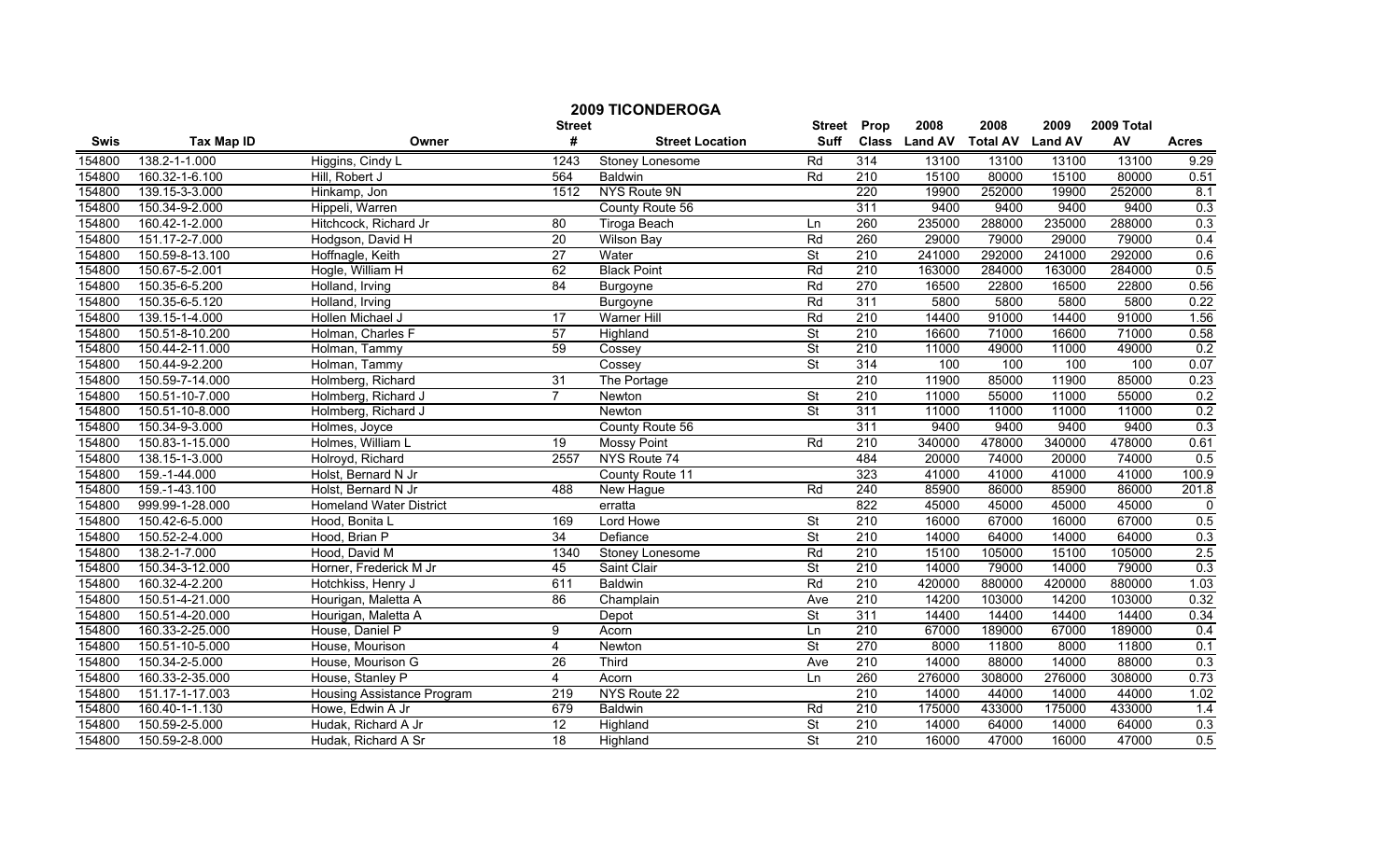|        |                   |                             | <b>Street</b>    | <b>2009 TICONDEROGA</b> | <b>Street</b> | Prop             | 2008          | 2008            | 2009           | 2009 Total |                 |
|--------|-------------------|-----------------------------|------------------|-------------------------|---------------|------------------|---------------|-----------------|----------------|------------|-----------------|
| Swis   | <b>Tax Map ID</b> | Owner                       | #                | <b>Street Location</b>  | <b>Suff</b>   |                  | Class Land AV | <b>Total AV</b> | <b>Land AV</b> | AV         | <b>Acres</b>    |
| 154800 | 150.59-5-24.000   | Hudak, Tabatha L            | 27               | Abercrombie             | St            | 210              | 15000         | 78000           | 15000          | 78000      | 0.41            |
| 154800 | 150.34-9-18.019   | Hudson Headwaters Health    | 102              | Race Track              | Rd            | 642              | 88000         | 422000          | 88000          | 422000     | 1.39            |
| 154800 | 139.2-2-39.000    | <b>Huestis Living Trust</b> |                  | Vineyard                | Rd            | 323              | 8600          | 8600            | 8600           | 8600       | 21.54           |
| 154800 | 139.2-2-19.000    | <b>Huestis Living Trust</b> | 1589             | NYS Route 9N            |               | 312              | 6100          | 12500           | 6100           | 12500      | 0.4             |
| 154800 | 139.2-2-7.111     | <b>Huestis Living Trust</b> | 1718             | NYS Route 9N            |               | 240              | 43000         | 126000          | 43000          | 126000     | 68.87           |
| 154800 | 128.4-2-10.300    | <b>Huestis Living Trust</b> |                  | Birnbaum                | Rd            | 322              | 12600         | 12600           | 12600          | 12600      | 10.4            |
| 154800 | 139.2-2-32.000    | <b>Huestis Living Trust</b> | 53               | Vineyard                | Rd            | 210              | 14200         | 159000          | 14200          | 159000     | 1.3             |
| 154800 | 139.2-2-6.200     | <b>Huestis Living Trust</b> |                  | NYS Route 9N            |               | 720              | 22000         | 22000           | 22000          | 22000      | 19.39           |
| 154800 | 139.2-3-1.100     | <b>Huestis Living Trust</b> |                  | NYS Route 9N            |               | 311              | 2900          | 2900            | 2900           | 2900       | 3.93            |
| 154800 | 128.4-2-11.100    | <b>Huestis Living Trust</b> |                  | Vineyard                | Rd            | 322              | 22000         | 22000           | 22000          | 22000      | 33.72           |
| 154800 | 128.4-2-4.000     | <b>Huestis Living Trust</b> |                  | Vineyard                | Rd            | 323              | 12300         | 12300           | 12300          | 12300      | 39.7            |
| 154800 | 139.2-2-1.000     | <b>Huestis Living Trust</b> | 198              | Vineyard                | Rd            | 720              | 67000         | 67000           | 67000          | 67000      | 60.3            |
| 154800 | 139.2-3-1.200     | <b>Huestis Living Trust</b> |                  | NYS Route 9N            |               | 314              | 2800          | 2800            | 2800           | 2800       | 3.71            |
| 154800 | 139.2-2-3.000     | <b>Huestis Living Trust</b> |                  | NYS Route 9N            |               | 322              | 45000         | 45000           | 45000          | 45000      | 78              |
| 154800 | 139.2-2-37.000    | Huestis, Christopher S      | $\overline{207}$ | Vineyard                | Rd            | $\overline{240}$ | 97000         | 190000          | 97000          | 190000     | 208.04          |
| 154800 | 139.2-2-34.110    | Huestis, David              | 182              | Vineyard                | Rd            | 240              | 25000         | 67000           | 25000          | 67000      | $\overline{38}$ |
| 154800 | 139.15-2-5.000    | Huestis, John A             |                  | NYS Route 9N            |               | 314              | 10300         | 10300           | 10300          | 10300      | 3.1             |
| 154800 | 139.15-3-4.002    | Huestis, John A             | 1500             | NYS Route 9N            |               | 210              | 11900         | 39000           | 11900          | 39000      | 0.65            |
| 154800 | 139.15-1-14.000   | Huestis, John A             |                  | <b>Warner Hill</b>      | Rd            | 105              | 3100          | 3100            | 3100           | 3100       | 3.4             |
| 154800 | 139.15-3-6.000    | Huestis, John A             |                  | <b>NYS Route 9N</b>     |               | 105              | 16600         | 16600           | 16600          | 16600      | 18.4            |
| 154800 | 139.15-3-7.000    | Huestis, John A             |                  | Charboneau              | Rd            | 105              | 22000         | 22000           | 22000          | 22000      | 24.8            |
| 154800 | 139.4-1-18.000    | Huestis, John A             |                  | Charboneau              | Rd            | 105              | 67000         | 67000           | 67000          | 67000      | 74.6            |
| 154800 | 138.4-1-46.000    | Huestis, John A             |                  | Canfield                | Rd            | 323              | 28000         | 28000           | 28000          | 28000      | 60              |
| 154800 | 139.4-1-19.000    | Huestis, John A             |                  | Charboneau              | Rd            | 105              | 7400          | 7400            | 7400           | 7400       | 8.2             |
| 154800 | 139.2-2-11.000    | Huestis, John A             | 1493             | NYS Route 9N            |               | 105              | 45000         | 50000           | 45000          | 50000      | 56.3            |
| 154800 | 139.15-2-4.000    | Huestis, John P             | 1505             | NYS Route 9N            |               | $\overline{210}$ | 10600         | 49000           | 10600          | 49000      | 0.45            |
| 154800 | 139.2-2-38.000    | Huestis, Joseph             | 165              | Vineyard                | Rd            | 210              | 11100         | 52000           | 11100          | 52000      | 0.52            |
| 154800 | 139.2-2-12.000    | Huestis, Philip A           | 10               | <b>Warner Hill</b>      | Rd            | 210              | 11600         | 105000          | 11600          | 105000     | 0.6             |
| 154800 | 139.15-1-12.000   | Huestis, Philip A           |                  | Veterans                | Rd            | 314              | 900           | 900             | 900            | 900        | 0.9             |
| 154800 | 139.2-2-16.100    | Huestis, Philip A           | 1553             | <b>NYS Route 9N</b>     |               | 230              | 21000         | 104000          | 21000          | 104000     | 14.4            |
| 154800 | 139.2-2-33.000    | Huestis, Phillip            |                  | Vineyard                | Rd            | 120              | 43000         | 43000           | 43000          | 43000      | 56.4            |
| 154800 | 139.4-1-40.000    | Huestis, Phillip            | 314              | Burgoyne                | Rd            | 240              | 35000         | 140000          | 35000          | 140000     | 30.05           |
| 154800 | 139.15-3-5.110    | Huestis, Phillip            | 1490             | NYS Route 9N            |               | 105              | 62000         | 87000           | 62000          | 87000      | 69              |
| 154800 | 139.4-1-20.000    | Huestis, Phillip            |                  | Charboneau              | Rd            | 120              | 33000         | 33000           | 33000          | 33000      | 36.7            |
| 154800 | 139.15-2-11.000   | Huestis, Susanne M          | 1477             | <b>NYS Route 9N</b>     |               | $\overline{210}$ | 10200         | 49000           | 10200          | 49000      | 0.33            |
| 154800 | 138.2-1-19.000    | Huestis, Timothy            | 742              | Warner Hill             | Rd            | 240              | 41000         | 148000          | 41000          | 148000     | 64.9            |
| 154800 | 139.1-1-47.120    | Huestis, Timothy            |                  | Warner Hill             | Rd            | 314              |               |                 | 8000           | 8000       | 6.3             |
| 154800 | 139.1-1-47.110    | Huestis, Timothy            |                  | Warner Hill             | Rd            | 314              |               |                 | 9000           | 9000       | 8.6             |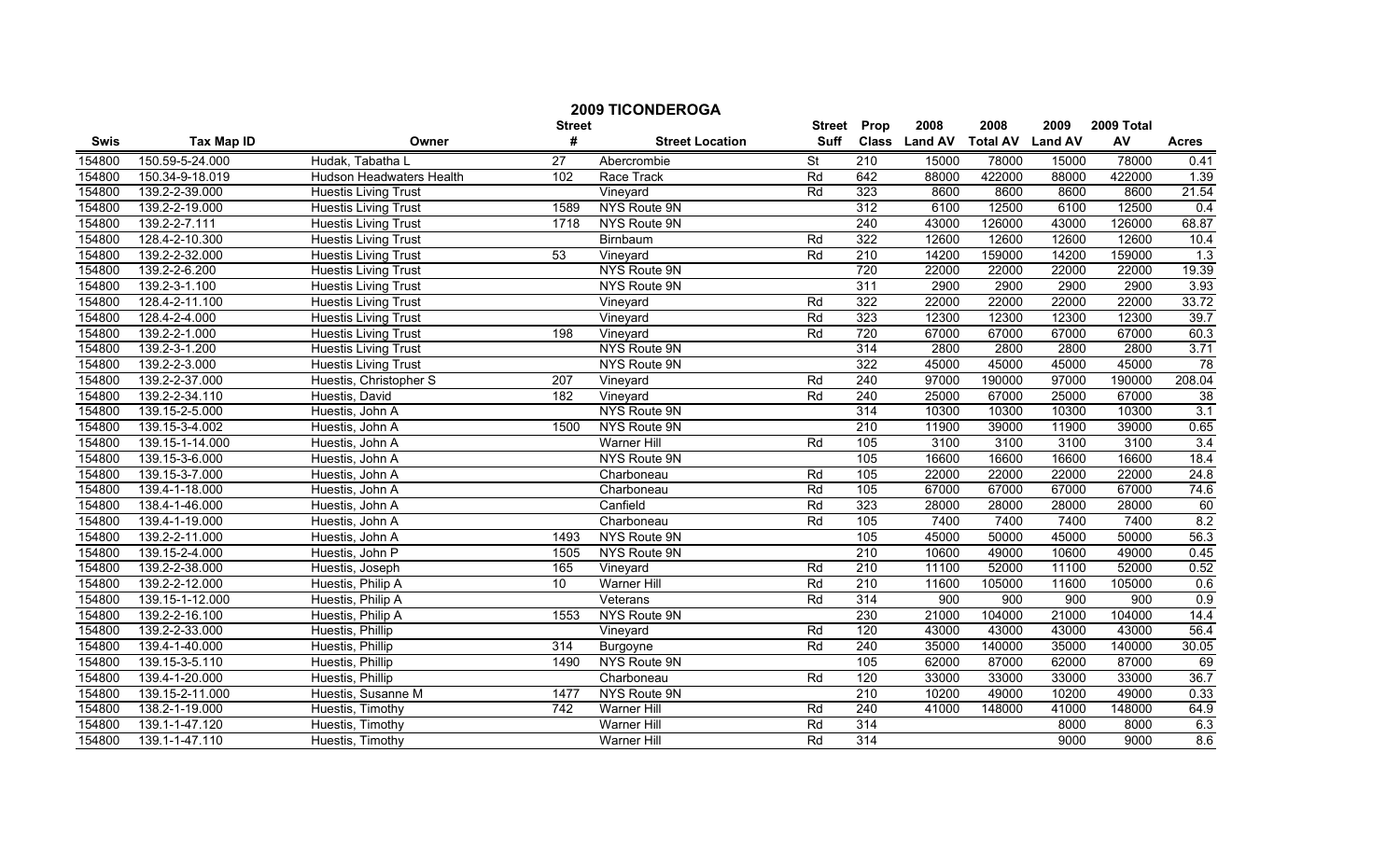|        |                   |                        | <b>Street</b>   | <b>2009 TICONDEROGA</b> | <b>Street</b>            | Prop             | 2008          | 2008            | 2009           | 2009 Total |              |
|--------|-------------------|------------------------|-----------------|-------------------------|--------------------------|------------------|---------------|-----------------|----------------|------------|--------------|
| Swis   | <b>Tax Map ID</b> | Owner                  | #               | <b>Street Location</b>  | <b>Suff</b>              |                  | Class Land AV | <b>Total AV</b> | <b>Land AV</b> | AV         | <b>Acres</b> |
| 154800 | 139.2-2-16.200    | Huestis, Todd R        | 26              | Warner Hill             | Rd                       | 210              | 14400         | 91000           | 14400          | 91000      | 1.5          |
| 154800 | 150.59-7-7.000    | Hughes, Deirdre M      | 316             | Alexandria              | Ave                      | 210              | 11000         | 70000           | 11000          | 70000      | 0.2          |
| 154800 | 150.1-3-5.000     | Hughes, Ronald L       | $\overline{2}$  | Birchwood               | Dr                       | 240              | 32000         | 144000          | 32000          | 144000     | 41.3         |
| 154800 | 138.15-1-19.000   | Hulbert, George C Jr   |                 | NYS Route 74            |                          | 323              | 1200          | 1200            | 1200           | 1200       | 1.7          |
| 154800 | 138.15-1-2.111    | Hulbert, George C Jr   |                 | NYS Route 74            |                          | 323              | 1800          | 1800            | 1800           | 1800       | 18.19        |
| 154800 | 150.59-7-15.030   | Hunsdon, Dennis S      | 54              | Water                   | <b>St</b>                | 210              | 15000         | 92000           | 15000          | 92000      | 0.4          |
| 154800 | 149.-1-63.141     | Hunsdon, Dennis S      | 633             | <b>Putts Pond</b>       | Rd                       | 240              | 13000         | 13000           | 13000          | 33000      | 12.54        |
| 154800 | 149.-1-53.100     | Hunsdon, Dennis S      |                 | <b>Putts Pond</b>       | Rd                       | 323              | 6100          | 6100            | 6100           | 6100       | 15.2         |
| 154800 | 149.-1-63.143     | Hunsdon, Fred G        |                 | <b>Putts Pond</b>       | Rd                       | 322              | 13000         | 13000           | 13000          | 13000      | 12.54        |
| 154800 | 149.-1-89.001     | Hunsdon, Fred G        |                 | <b>Putts Pond</b>       | Rd                       | 312              | 400           | 500             | 400            | 500        | 0.06         |
| 154800 | 151.1-1-8.000     | Hunsdon, Fred G Jr     | 84              | Fort Ti                 | Rd                       | 210              | 11000         | 65000           | 11000          | 65000      | 0.5          |
| 154800 | 138.15-1-17.000   | Hunsdon, Fred G Sr     | 2576            | NYS Route 74            |                          | 210              | 11000         | 22000           | 11000          | 22000      | 0.5          |
| 154800 | 149.-1-63.120     | Hunsdon, John          | 613             | Putts Pond              | Rd                       | 270              | 19200         | 23000           | 19200          | 23000      | 10.52        |
| 154800 | 149.-1-63.130     | Hunsdon, John W        | 603             | <b>Putts Pond</b>       | Rd                       | 210              | 14700         | 38000           | 14700          | 38000      | 1.99         |
| 154800 | 149.-1-63.320     | Hunsdon, Robert L      | 621             | <b>Putts Pond</b>       | Rd                       | 220              | 20000         | 121000          | 20000          | 121000     | 12.63        |
| 154800 | 149.-1-63.111     | Hunsdon, Simeon A      |                 | <b>Putts Pond</b>       | Rd                       | 314              | 4400          | 4400            | 4400           | 4400       | 11.06        |
| 154800 | 149.-1-10.200     | Hunsdon, Steven J      | 409             | <b>Putts Pond</b>       | Rd                       | 210              | 17000         | 60000           | 17000          | 60000      | 8.7          |
| 154800 | 149.-1-49.000     | Hunsdon, Sylvia        | 517             | <b>Putts Pond</b>       | Rd                       | 210              | 14600         | 62000           | 14600          | 62000      | 2.06         |
| 154800 | 138.4-1-64.000    | Hunsdon, Todd          |                 | <b>Putts Pond</b>       | Rd                       | 322              | 10200         | 10200           | 10200          | 10200      | 16           |
| 154800 | 138.4-1-61.000    | Hunsdon, Todd          | 144             | <b>Putts Pond</b>       | Rd                       | 240              | 31000         | 129000          | 31000          | 129000     | 39.2         |
| 154800 | 159.-1-37.000     | Hunsdon, Walter        |                 | Havford                 | Rd                       | 314              | 1400          | 1400            | 1400           | 1400       | 3.5          |
| 154800 | 149.-1-90.001     | Hunsdon, William R     |                 | <b>Putts Pond</b>       | Rd                       | 323              | 2600          | 2600            | 2600           | 2600       | 6.6          |
| 154800 | 149.-1-53.200     | Hunsdon, William R     |                 | <b>Putts Pond</b>       | Rd                       | 323              | 5500          | 5500            | 5500           | 5500       | 13.7         |
| 154800 | 150.43-13-5.000   | Huntington, Leonard C  | 10              | Father Jogues           | $\overline{P}$           | 210              | 14000         | 143000          | 14000          | 143000     | 0.3          |
| 154800 | 150.67-3-4.004    | Huntley, Clifford A    | $\overline{12}$ | The Portage             |                          | 210              | 20000         | 102000          | 20000          | 102000     | 1.16         |
| 154800 | 150.35-6-7.200    | Hurlburt, David        | 100             | Burgoyne                | Rd                       | $\overline{210}$ | 15300         | 39000           | 15300          | 39000      | 0.43         |
| 154800 | 150.44-9-2.300    | Hurlburt, John         |                 | Cossey                  | <b>St</b>                | 314              | 100           | 100             | 100            | 100        | 0.07         |
| 154800 | 150.44-8-4.000    | Hurlburt, John         | 51              | Cossey                  | $\overline{\mathsf{St}}$ | 210              | 11000         | 68000           | 11000          | 68000      | 0.2          |
| 154800 | 150.44-8-3.000    | Hurlburt, John E       |                 | Cossey                  | <b>St</b>                | 311              | 11000         | 11000           | 11000          | 11000      | 0.2          |
| 154800 | 139.3-1-22.100    | Hurlburt, Kenneth F    | 113             | Veterans                | Rd                       | $\overline{210}$ | 15500         | 137000          | 15500          | 138750     | 3.03         |
| 154800 | 150.44-11-23.000  | Hurlburt, Leon H       | 65              | River                   | Rd                       | 270              | 18700         | 32000           | 18700          | 32000      | 1.7          |
| 154800 | 150.44-11-13.000  | Hurlburt, Raymond F Jr | $\overline{9}$  | <b>Myers</b>            | St                       | 270              | 11000         | 21500           | 11000          | 21500      | 0.2          |
| 154800 | 139.48-1-1.100    | Hurlburt, Richard J    | 126             | <b>Warner Hill</b>      | Rd                       | 210              | 14600         | 93000           | 14600          | 93000      | 1.66         |
| 154800 | 150.59-6-22.000   | Hurlburt, William M    | 8               | Colonial                | $\overline{\mathsf{St}}$ | 210              | 11000         | 51000           | 11000          | 51000      | 0.2          |
| 154800 | 150.59-6-23.000   | Hurlburt, William M    |                 | Colonial                | $\overline{\mathsf{St}}$ | 311              | 11000         | 11000           | 11000          | 11000      | 0.2          |
| 154800 | 150.59-5-5.000    | Huseman, Margaret K    | 13              | Crown                   | <b>Hts</b>               | 210              | 14000         | 89000           | 14000          | 89000      | 0.3          |
| 154800 | 151.17-1-12.000   | Huston, Marilyn A      | 174             | NYS Route 22            |                          | 260              | 9400          | 36000           | 9400           | 36000      | 0.3          |
| 154800 | 150.11-2-18.000   | Hutchins, Frances      | 62              | Alexandria              | Ave                      | 210              | 14000         | 30000           | 14000          | 30000      | $\mathbf{1}$ |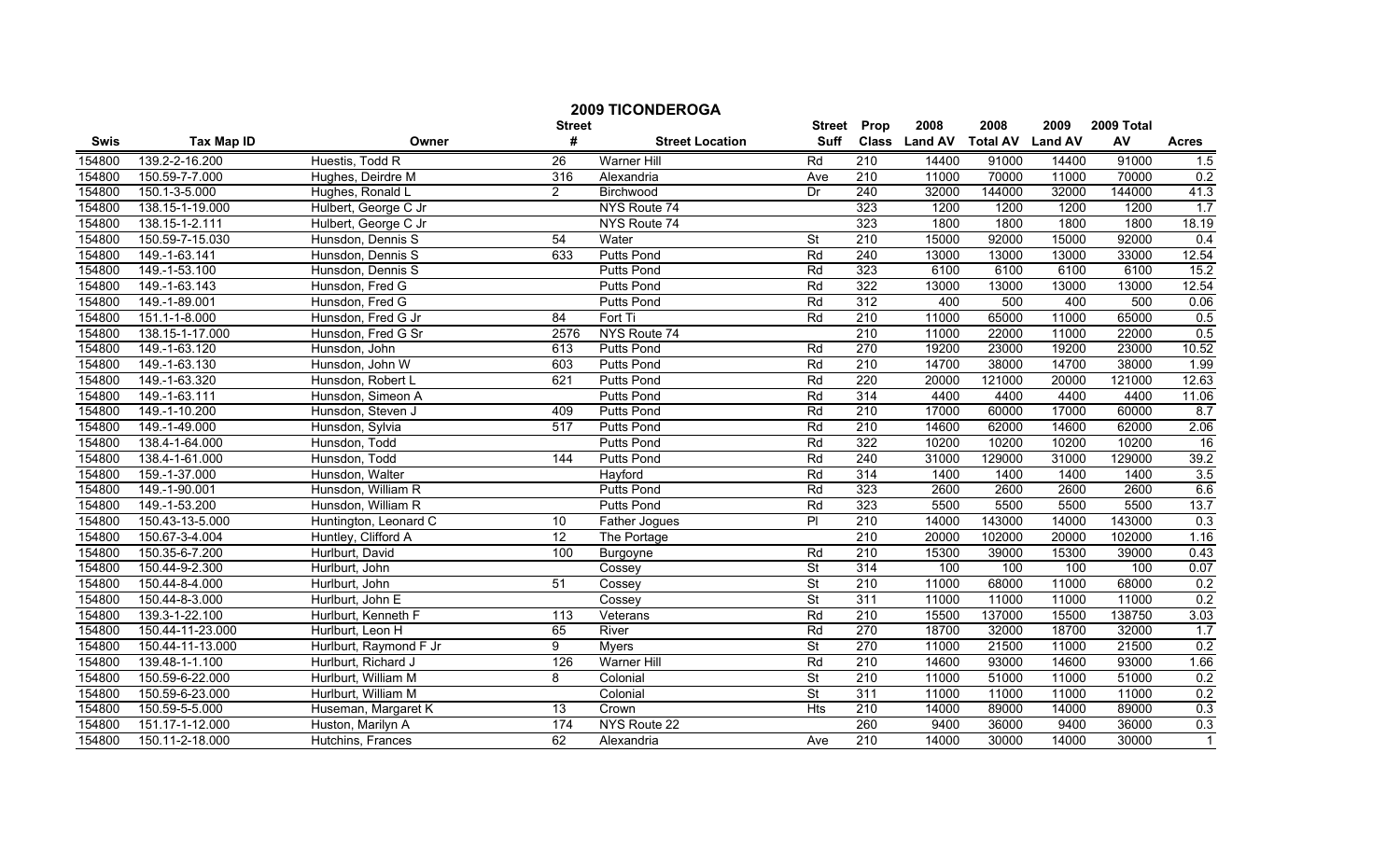|        |                   |                               | <b>Street</b>   | <b>2009 TICONDEROGA</b>          | Street                   | Prop             | 2008          | 2008            | 2009           | 2009 Total |                         |
|--------|-------------------|-------------------------------|-----------------|----------------------------------|--------------------------|------------------|---------------|-----------------|----------------|------------|-------------------------|
| Swis   | <b>Tax Map ID</b> | Owner                         | #               | <b>Street Location</b>           | Suff                     |                  | Class Land AV | <b>Total AV</b> | <b>Land AV</b> | AV         | <b>Acres</b>            |
| 154800 | 150.11-1-26.000   | Ida, Patrick                  | 896             | NYS Route 9N                     |                          | $\overline{210}$ | 22800         | 209000          | 22800          | 209000     | 3.46                    |
| 154800 | 150.34-4-9.000    | Ihrig, John W                 | 48              | Saint Clair                      | $\overline{\mathsf{St}}$ | $\overline{210}$ | 15000         | 76000           | 15000          | 76000      | 0.4                     |
| 154800 | 151.17-1-3.000    | Iliev, Constantine            |                 | NYS Route 22                     |                          | 311              | 7200          | 7200            | 7200           | 7200       | 0.7                     |
| 154800 | 150.42-3-7.000    | Indian Kettles Dev Corp       | $\overline{20}$ | Montcalm                         | St                       | 415              | 88000         | 130000          | 88000          | 130000     | $\overline{\mathbf{1}}$ |
| 154800 | 150.43-4-12.200   | Indulge at Roxies LLC         | 107             | Montcalm                         | $\overline{\mathsf{St}}$ | 481              | 12000         | 132000          | 12000          | 107000     | 0.1                     |
| 154800 | 999.48-89-1.000   | International Paper Co        |                 | <b>Location Of This Property</b> |                          | 710              | 100           | 18100400        | 100            | 18100400   | $\mathbf 0$             |
| 154800 | 140.3-1-2.000     | International Paper Co        |                 | <b>Shore Airport</b>             | Rd                       | 340              | 421000        | 421000          | 421000         | 421000     | 168.46                  |
| 154800 | 128.4-3-7.200     | International Paper Co        |                 | NYS Route 9N                     |                          | 340              | 1500          | 1500            | 1500           | 1500       | 1.2                     |
| 154800 | 128.4-4-1.000     | International Paper Co        |                 | NYS Route 9N                     |                          | 850              | 450000        | 450000          | 450000         | 450000     | 136.5                   |
| 154800 | 128.4-3-6.112     | International Paper Co        |                 | NYS Route 9N                     |                          | 340              | 13100         | 13100           | 13100          | 13100      | 17                      |
| 154800 | 128.4-4-2.000     | International Paper Co        |                 | NYS Route 9N                     |                          | 340              | 116000        | 116000          | 116000         | 116000     | 16.3                    |
| 154800 | 128.4-4-3.000     | International Paper Co        |                 | NYS Route 9N                     |                          | 340              | 166000        | 166000          | 166000         | 166000     | 42.6                    |
| 154800 | 140.1-1-4.000     | International Paper Co        | 67              | Terminal                         | Rd                       | 710              | 56000         | 680000          | 56000          | 680000     | 15.2                    |
| 154800 | 128.4-3-5.000     | International Paper Co        |                 | NYS Route 9N                     |                          | 340              | 10300         | 10300           | 10300          | 10300      | 4.1                     |
| 154800 | 140.1-1-1.001     | International Paper Co        | 466             | Shore Airport                    | Rd                       | $\overline{710}$ | 3100000       | 55000000        | 3100000        | 55000000   | 531.3                   |
| 154800 | 140.1-1-6.000     | International Paper Co        |                 | Shore Airport                    | Rd                       | 340              | 492000        | 492000          | 492000         | 492000     | 24.6                    |
| 154800 | 140.1-1-8.000     | International Paper Co        |                 | Shore Airport                    | Rd                       | 340              | 324000        | 324000          | 324000         | 324000     | 16.2                    |
| 154800 | 140.3-1-1.000     | <b>International Paper Co</b> |                 | <b>Shore Airport</b>             | Rd                       | 340              | 363000        | 363000          | 363000         | 363000     | 145.2                   |
| 154800 | 140.3-1-4.110     | <b>International Paper Co</b> |                 | <b>Shore Airport</b>             | Rd                       | 340              | 755000        | 755000          | 755000         | 755000     | 302.09                  |
| 154800 | 128.4-3-7.120     | International Paper Co        |                 | NYS Route 9N                     |                          | 340              | 50000         | 50000           | 50000          | 50000      | 39.8                    |
| 154800 | 139.2-5-2.200     | International Paper Co        |                 | Delano                           | Rd                       | 330              | 318000        | 318000          | 318000         | 318000     | 127                     |
| 154800 | 139.2-4-1.000     | International Paper Co        |                 | Shore Airport                    | Rd                       | 322              | 42000         | 42000           | 42000          | 42000      | 17                      |
| 154800 | 139.2-3-23.000    | International Paper Co        |                 | Shore Airport                    | Rd                       | 322              | 193000        | 193000          | 193000         | 193000     | 77.43                   |
| 154800 | 139.2-3-16.001    | <b>International Paper Co</b> |                 | Shore Airport                    | Rd                       | 340              | 500           | 500             | 500            | 500        | 2.1                     |
| 154800 | 128.4-3-3.000     | <b>International Paper Co</b> | 2168            | NYS Route 9N                     |                          | 340              | 89000         | 89000           | 89000          | 89000      | 35.8                    |
| 154800 | 140.3-2-1.000     | International Paper Co        |                 | Shore Airport                    | Rd                       | 340              | 204000        | 204000          | 204000         | 204000     | 10.2                    |
| 154800 | 140.3-2-2.000     | International Paper Co        |                 | Shore Airport                    | Rd                       | 340              | 254000        | 254000          | 254000         | 254000     | 12.7                    |
| 154800 | 139.2-3-7.000     | International Paper Co        |                 | Shore Airport                    | Rd                       | 340              | 302000        | 302000          | 302000         | 302000     | 121                     |
| 154800 | 140.3-2-8.000     | International Paper Co        |                 | <b>Shore Airport</b>             | Rd                       | 340              | 140000        | 140000          | 140000         | 140000     | 44.43                   |
| 154800 | 128.4-3-1.000     | International Paper Co        |                 | NYS Route 9N                     |                          | 314              | 7900          | 7900            | 7900           | 7900       | 0.8                     |
| 154800 | 128.4-2-6.000     | International Paper Co        |                 | NYS Route 9N                     |                          | 340              | 7600          | 7600            | 7600           | 7600       | 5.6                     |
| 154800 | 140.3-1-3.000     | International Paper Co        |                 | Shore Airport                    | Rd                       | 314              | 5800          | 5800            | 5800           | 5800       | 2.3                     |
| 154800 | 140.1-1-3.000     | <b>International Paper Co</b> |                 | <b>Shore Airport</b>             | Rd                       | 340              | 3500          | 3500            | 3500           | 3500       | 1.4                     |
| 154800 | 139.2-3-20.000    | International Paper Co Inc    | 780             | <b>Shore Airport</b>             | Rd                       | 210              | 6600          | 60000           | 6600           | 60000      | 0.23                    |
| 154800 | 150.4-1-37.000    | Iorio, Samuel M               |                 | Stoughton                        | Dr                       | 311              | 340000        | 340000          | 340000         | 340000     | 1.9                     |
| 154800 | 139.2-2-41.000    | Irish Fields Farms LLC        |                 | NYS Route 9N                     |                          | 312              | 73000         | 138000          | 73000          | 138000     | 72.98                   |
| 154800 | 139.2-5-5.000     | Irish Fields Farms LLC        |                 | NYS Route 9N                     |                          | 105              | 22000         | 22000           | 22000          | 22000      | 27.3                    |
| 154800 | 139.2-2-10.110    | Irish Fields Farms LLC        |                 | NYS Route 9N                     |                          | 105              | 95000         | 104000          | 95000          | 104000     | 105.88                  |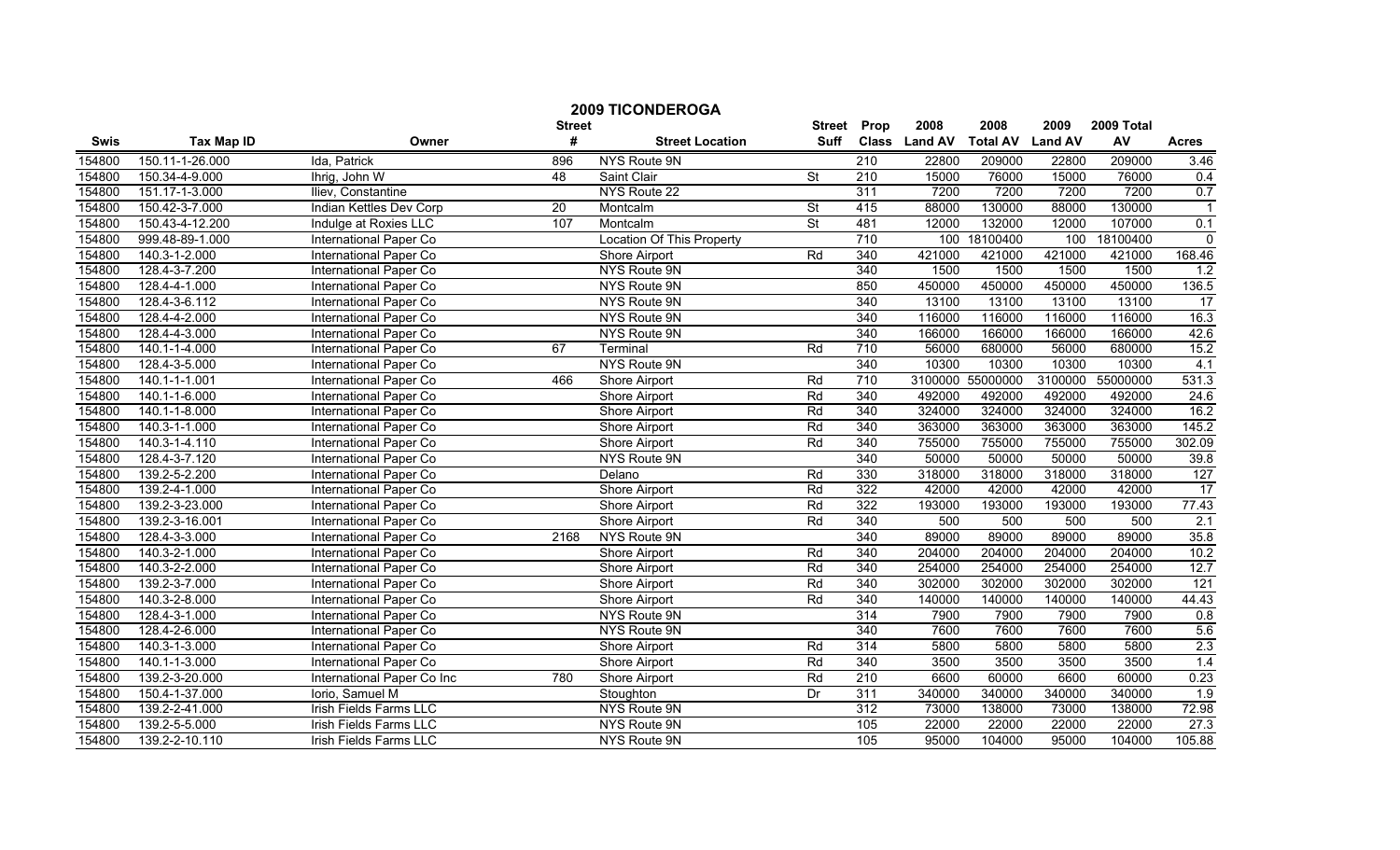|        |                      |                        | <b>Street</b>    | <b>2009 TICONDEROGA</b> | <b>Street</b>            | Prop             | 2008          | 2008            | 2009           | 2009 Total |                  |
|--------|----------------------|------------------------|------------------|-------------------------|--------------------------|------------------|---------------|-----------------|----------------|------------|------------------|
| Swis   | <b>Tax Map ID</b>    | Owner                  | #                | <b>Street Location</b>  | <b>Suff</b>              |                  | Class Land AV | <b>Total AV</b> | <b>Land AV</b> | AV         | <b>Acres</b>     |
| 154800 | 160.1-3-11.200       | Iuliano, David A       | 68               | NYS Route 9N            |                          | 210              | 15700         | 77000           | 15700          | 77000      | 3.32             |
| 154800 | 160.1-3-11.100       | Iuliano, David A       | $\overline{72}$  | NYS Route 9N            |                          | 421              | 25000         | 128000          | 25000          | 128000     | 3.28             |
| 154800 | 150.35-9-7.000       | Ives, Philip J         | 47               | Park                    | Ave                      | 210              | 16000         | 58000           | 16000          | 58000      | 0.5              |
| 154800 | 150.35-10-6.000      | Ives, Philip J         |                  | Park                    | Ave                      | 311              | 14000         | 14000           | 14000          | 14000      | 0.3              |
| 154800 | 150.35-9-10.000      | Ives, Philip J         |                  | Park                    | Ave                      | 311              | 7000          | 7000            | 7000           | 7000       | 0.3              |
| 154800 | 160.27-1-6.000       | Jacques, Theodore J    | 247              | <b>Black Point</b>      | Rd                       | 210              | 173000        | 252000          | 173000         | 252000     | 0.6              |
| 154800 | 150.83-2-3.000       | Jakowenko, Rose M      | $\overline{4}$   | <b>Mossy Point</b>      | Rd                       | 210              | 24000         | 118000          | 24000          | 118000     | 0.7              |
| 154800 | 160.26-1-26.000      | Jalazo, Evan R         | 368              | Baldwin                 | Rd                       | 210              | 43000         | 96000           | 43000          | 96000      | 0.65             |
| 154800 | 150.50-1-17.000      | James Diane T          | 81               | Lord Howe               | <b>St</b>                | 210              | 14000         | 44000           | 14000          | 44000      | 0.3              |
| 154800 | 139.4-1-34.000       | James, William R       | 119              | Delano                  | Rd                       | $\overline{210}$ | 14800         | 78000           | 14800          | 78000      | 1.3              |
| 154800 | 150.59-3-3.000       | Java, William S        | $\overline{19}$  | EII                     | $\overline{\mathsf{St}}$ | 210              | 11000         | 78000           | 11000          | 78000      | 0.2              |
| 154800 | 150.27-3-6.000       | Jebb, Paul F           | 23               | Sunset                  | Dr                       | 210              | 20600         | 91000           | 20600          | 91000      | 1.6              |
| 154800 | 160.35-1-7.000       | Jennings, Richard E    | 329              | <b>Black Point</b>      | Rd                       | $\overline{210}$ | 123000        | 196000          | 123000         | 196000     | 0.7              |
| 154800 | 150.42-4-7.000       | Johndrow, Richard      | $\overline{18}$  | John                    | $\overline{\mathsf{St}}$ | 270              | 8000          | 15800           | 8000           | 15800      | 0.1              |
| 154800 | $150.42 - 4 - 8.000$ | Johndrow, Richard      | 24               | John                    | $\overline{\mathsf{St}}$ | $\overline{210}$ | 15000         | 75000           | 15000          | 75000      | 0.4              |
| 154800 | 139.2-2-22.000       | Johndrow, Richard J Jr | 1625             | NYS Route 9N            |                          | 210              | 15200         | 88000           | 15200          | 88000      | 2.6              |
| 154800 | 150.59-6-29.000      | Johns, Michael F       | $\overline{28}$  | Abercrombie             | $\overline{\mathsf{St}}$ | 210              | 11000         | 11500           | 11000          | 110500     | 0.2              |
| 154800 | 150.59-6-28.000      | Johns, Michael F       | 26               | Abercrombie             | <b>St</b>                | 220              | 14000         | 96000           | 14000          | 96000      | 0.3              |
| 154800 | 150.34-4-7.000       | Johnson Gregory D      | 8                | Second                  | Ave                      | 210              | 15000         | 115000          | 15000          | 115000     | 0.4              |
| 154800 | 150.42-3-11.000      | Johnson, Danielle M    | 25               | Wayne                   | Ave                      | 210              | 11000         | 85000           | 11000          | 85000      | 0.2              |
| 154800 | 150.27-1-3.001       | Johnson, Darran J      | 89               | Park                    | Ave                      | 210              | 16000         | 73000           | 16000          | 73000      | 0.5              |
| 154800 | 150.59-4-12.000      | Johnson, Dennis D      | 315              | Alexandria              | Ave                      | 210              | 14000         | 104000          | 14000          | 104000     | 0.3              |
| 154800 | 139.48-1-7.000       | Johnson, Lyndon J      | $\overline{98}$  | <b>Warner Hill</b>      | Rd                       | 210              | 11600         | 112000          | 11600          | 112000     | 0.6              |
| 154800 | 150.67-6-6.002       | Johnson, William P     | 49               | <b>Black Point</b>      | Rd                       | 210              | 31000         | 203000          | 31000          | 203000     | 3.31             |
| 154800 | 150.58-1-3.000       | Johnson, William P     | 235              | Alexandria              | Ave                      | 270              | 20000         | 33000           | 20000          | 33000      | $\overline{1}$   |
| 154800 | 150.58-1-2.002       | Johnson, William P     |                  | Lord Howe               | $\overline{\mathsf{St}}$ | 311              | 21200         | 21200           | 21200          | 21200      | $\overline{2.2}$ |
| 154800 | 150.58-1-4.000       | Johnson, William P     | $\overline{241}$ | Alexandria              | Ave                      | $\overline{210}$ | 14000         | 75000           | 14000          | 75000      | 0.3              |
| 154800 | 160.27-1-15.000      | Johnston, Meredith C   |                  | <b>Black Point</b>      | Rd                       | 311              | 13400         | 13400           | 13400          | 13400      | 0.1              |
| 154800 | 160.27-1-16.000      | Johnston, Meredith C   | 270              | <b>Black Point</b>      | Rd                       | 210              | 302000        | 363000          | 302000         | 363000     | 0.96             |
| 154800 | 150.42-5-6.000       | Joiner, Jason          | $\overline{26}$  | Schuyler                | $\overline{\mathsf{St}}$ | $\overline{210}$ | 15000         | 85000           | 15000          | 85000      | 0.4              |
| 154800 | 150.59-3-4.000       | Jones, Adele F         | 23               | EII                     | <b>St</b>                | 210              | 11000         | 79000           | 11000          | 79000      | 0.2              |
| 154800 | 139.3-2-6.000        | Jones, Linsey          | 19               | Old Chilson             | Rd                       | 210              | 7700          | 14800           | 7700           | 14800      | 0.4              |
| 154800 | 150.2-1-11.000       | Jordan, Edith M        | 85               | Race Track              | Rd                       | 210              | 11000         | 104200          | 11000          | 104200     | 0.41             |
| 154800 | 149.-1-14.200        | Jordan, Henry          | 288              | Canfield                | Rd                       | 210              | 17000         | 76000           | 17000          | 76000      | $\overline{5}$   |
| 154800 | 150.44-6-2.100       | Jordan, Henry          | 23               | Cossey                  | <b>St</b>                | $\overline{210}$ | 14000         | 21000           | 14000          | 21000      | 0.49             |
| 154800 | 150.51-6-4.021       | Jordon, Beatrice       | 104              | The Portage             |                          | 220              | 14000         | 82000           | 14000          | 82000      | 0.3              |
| 154800 | 150.42-3-20.000      | Jordon, Bernard Jr     | 33               | Schuyler                | St                       | 210              | 11000         | 49000           | 11000          | 49000      | 0.2              |
| 154800 | 150.51-6-16.000      | Joubert, Paul M        | 118              | The Portage             |                          | 210              | 14000         | 85000           | 14000          | 85000      | 0.3              |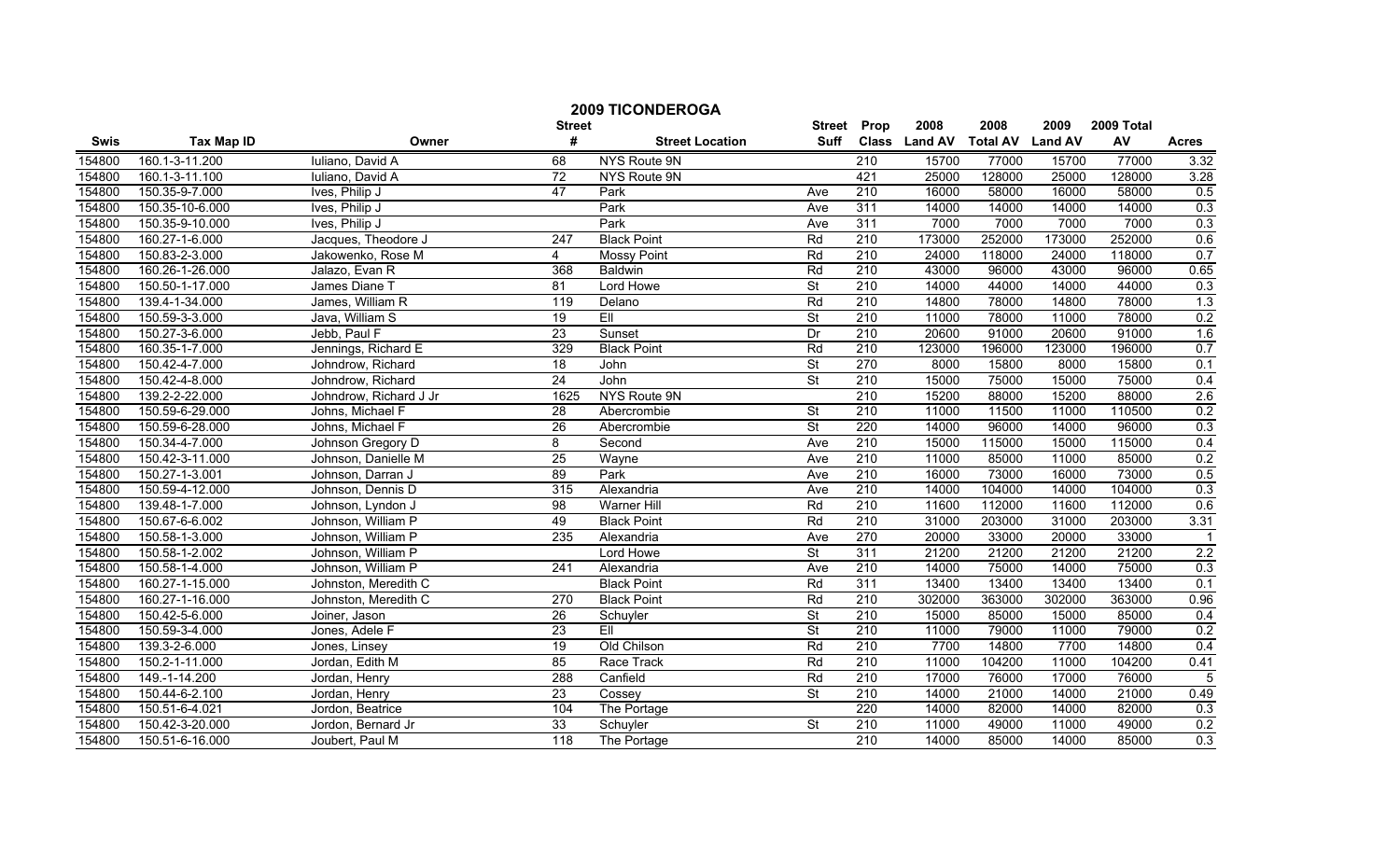|        | <b>2009 TICONDEROGA</b> |                             |                  |                        |                          |                  |               |                 |                |            |                   |
|--------|-------------------------|-----------------------------|------------------|------------------------|--------------------------|------------------|---------------|-----------------|----------------|------------|-------------------|
|        |                         |                             | <b>Street</b>    |                        | <b>Street</b>            | Prop             | 2008          | 2008            | 2009           | 2009 Total |                   |
| Swis   | <b>Tax Map ID</b>       | Owner                       | #                | <b>Street Location</b> | <b>Suff</b>              |                  | Class Land AV | <b>Total AV</b> | <b>Land AV</b> | AV         | <b>Acres</b>      |
| 154800 | 151.17-1-10.000         | Judd, Wesley H              |                  | Putts Pond             | Rd                       | 312              | 7500          | 24000           | 7500           | 24000      | 0.75              |
| 154800 | 160.33-2-30.000         | Judd, Wesley H              |                  | Coates                 | Pt                       | 311              | 14900         | 14900           | 14900          | 14900      | $\overline{0.02}$ |
| 154800 | 160.33-2-28.000         | Judd, Wesley H              | $\overline{25}$  | Coates                 | $\overline{\mathsf{Pt}}$ | 210              | 346000        | 438000          | 346000         | 438000     | 0.32              |
| 154800 | 150.11-1-23.000         | <b>K&amp;C Ventures LLC</b> | 868              | NYS Route 9N           |                          | 421              | 88000         | 135000          | 88000          | 135000     | 4.9               |
| 154800 | 160.42-1-24.300         | <b>K&amp;C Ventures LLC</b> |                  | <b>Tiroga Beach</b>    | Ln                       | 311              | 80000         | 80000           | 80000          | 80000      | 0.54              |
| 154800 | 150.42-4-1.200          | <b>K&amp;C Ventures LLC</b> | 146              | Lord Howe              | $\overline{\mathsf{St}}$ | 449              | 14400         | 25000           | 14400          | 25000      | 0.12              |
| 154800 | 160.42-1-4.000          | Kahn, David O               | 84               | <b>Tiroga Beach</b>    | Ln                       | 210              | 272000        | 325000          | 272000         | 325000     | 0.2               |
| 154800 | 150.58-2-4.000          | Kapatos, Linda              |                  | <b>Baldwin</b>         | Rd                       | 311              | 1000          | 1000            | 1000           | 1000       | 0.5               |
| 154800 | 150.58-3-3.000          | Kapatos, Linda              | 36               | Baldwin                | Rd                       | $\overline{210}$ | 21800         | 67000           | 21800          | 67000      | 2.8               |
| 154800 | 150.4-2-4.200           | Kapatos, Linda              |                  | Baldwin                | Rd                       | 323              | 500           | 500             | 500            | 500        | 0.65              |
| 154800 | 150.4-2-7.000           | Kapatos, Linda              |                  | <b>Baldwin</b>         | Rd                       | 314              | 19300         | 19300           | 19300          | 19300      | $\overline{8}$    |
| 154800 | 150.4-1-43.000          | Kapatos, Linda              |                  | Alexandria             | Ave                      | 314              | 20000         | 20000           | 20000          | 20000      | 9.5               |
| 154800 | 150.4-2-4.100           | Kapatos, Linda              |                  | <b>Baldwin</b>         | Rd                       | 323              | 15900         | 15900           | 15900          | 15900      | 3.53              |
| 154800 | 150.4-1-4.000           | Kapatos, Linda              |                  | Baldwin                | Rd                       | 323              | 16100         | 16100           | 16100          | 16100      | 30.67             |
| 154800 | 150.4-2-4.300           | Kapatos, Linda              |                  | <b>Baldwin</b>         | Rd                       | 323              | 4800          | 4800            | 4800           | 4800       | 6.46              |
| 154800 | 150.4-1-18.000          | Kapatos, Linda              |                  | Baldwin                | Rd                       | 323              | 3800          | 3800            | 3800           | 3800       | 5.1               |
| 154800 | 139.4-3-1.002           | Karkoski, Mary B            | 3482             | NYS Route 74           |                          | 240              | 19200         | 85000           | 19200          | 85000      | 13                |
| 154800 | 150.67-6-2.110          | Karkoski, Matthew J         | 25               | <b>Black Point</b>     | Rd                       | 210              | 20000         | 84000           | 20000          | 84000      | 0.59              |
| 154800 | 150.2-7-5.000           | Karkoski, Thomas            | 960              | NYS Route 9N           |                          | 210              | 14500         | 61500           | 14500          | 61500      | 1.6               |
| 154800 | 150.83-1-16.000         | Kass, Constance S           | 21               | <b>Mossy Point</b>     | Rd                       | 210              | 340000        | 489000          | 340000         | 489000     | 0.6               |
| 154800 | 151.17-2-6.000          | Kay, Albert                 |                  | NYS Route 22           |                          | 311              | 1800          | 1800            | 1800           | 1800       | 0.2               |
| 154800 | 151.17-2-4.200          | Kay, Albert                 |                  | NYS Route 22           |                          | 311              | 1900          | 1900            | 1900           | 1900       | 0.2               |
| 154800 | 151.17-2-3.200          | Kay, Albert                 |                  | NYS Route 22           |                          | 314              | 100           | 100             | 100            | 100        | 0.04              |
| 154800 | 151.17-2-5.000          | Kay, Albert T               | 30               | <b>Wilson Bay</b>      | Rd                       | 210              | 32000         | 91000           | 32000          | 91000      | 0.43              |
| 154800 | 160.2-1-3.300           | Kay, Robert D               | 54               | Foxrun                 | Dr                       | 240              | 87000         | 197000          | 87000          | 197000     | 16                |
| 154800 | 150.51-6-8.000          | Kearns, Edward              | 14               | <b>Battery</b>         | <b>St</b>                | 210              | 16800         | 67000           | 16800          | 67000      | 0.6               |
| 154800 | 150.34-9-8.000          | Kearns, Linda               | 1049             | Wicker                 | $\overline{\mathsf{St}}$ | 210              | 15000         | 74000           | 15000          | 74000      | 0.4               |
| 154800 | 139.1-1-46.000          | Keast, Henry C              | 624              | Warner Hill            | Rd                       | 210              | 17700         | 31000           | 17700          | 31000      | 5.9               |
| 154800 | 150.36-2-12.000         | Keast, Henry C Sr           |                  | Montcalm               | <b>St</b>                | 311              | 100           | 100             | 100            | 100        | 0.01              |
| 154800 | 150.2-8-6.000           | Keast, Henry C Sr           | 21               | Keast                  | Rd                       | 210              | 9400          | 57000           | 9400           | 57000      | 0.3               |
| 154800 | 139.1-1-42.000          | Keast, Karen                | 560              | <b>Warner Hill</b>     | Rd                       | 322              | 400           | 400             | 400            | 400        | $\overline{1}$    |
| 154800 | 150.59-5-6.000          | Keegan, Michael G           | 19               | Crown                  | <b>Hts</b>               | 210              | 11000         | 99000           | 11000          | 99000      | 0.2               |
| 154800 | 151.3-1-2.100           | Keller, Edward              |                  | NYS Route 22           |                          | 312              | 8400          | 21000           | 8400           | 21000      |                   |
| 154800 | 151.3-1-7.000           | Keller, Edward              | 381              | NYS Route 22           |                          | 210              | 16700         | 79000           | 16700          | 79000      | 4.6               |
| 154800 | 151.3-1-8.000           | Keller, Edward P            | $\overline{377}$ | NYS Route 22           |                          | 260              | 6000          | 50000           | 6000           | 50000      | 0.1               |
| 154800 | 150.51-10-4.000         | Kelley, Frances             | 12               | Calkins                | PI                       | 210              | 11000         | 65000           | 11000          | 65000      | 0.2               |
| 154800 | 150.43-9-23.000         | Kelley, Ian T               | $\overline{5}$   | Dudlyville             | Dr                       | 220              | 8000          | 43000           | 8000           | 43000      | 0.1               |
| 154800 | 160.40-1-16.003         | Kelley, Nancy S             | 53               | <b>Tennis Court</b>    | $\overline{\mathsf{H}}$  | 280              | 233000        | 321000          | 233000         | 321000     | 5.6               |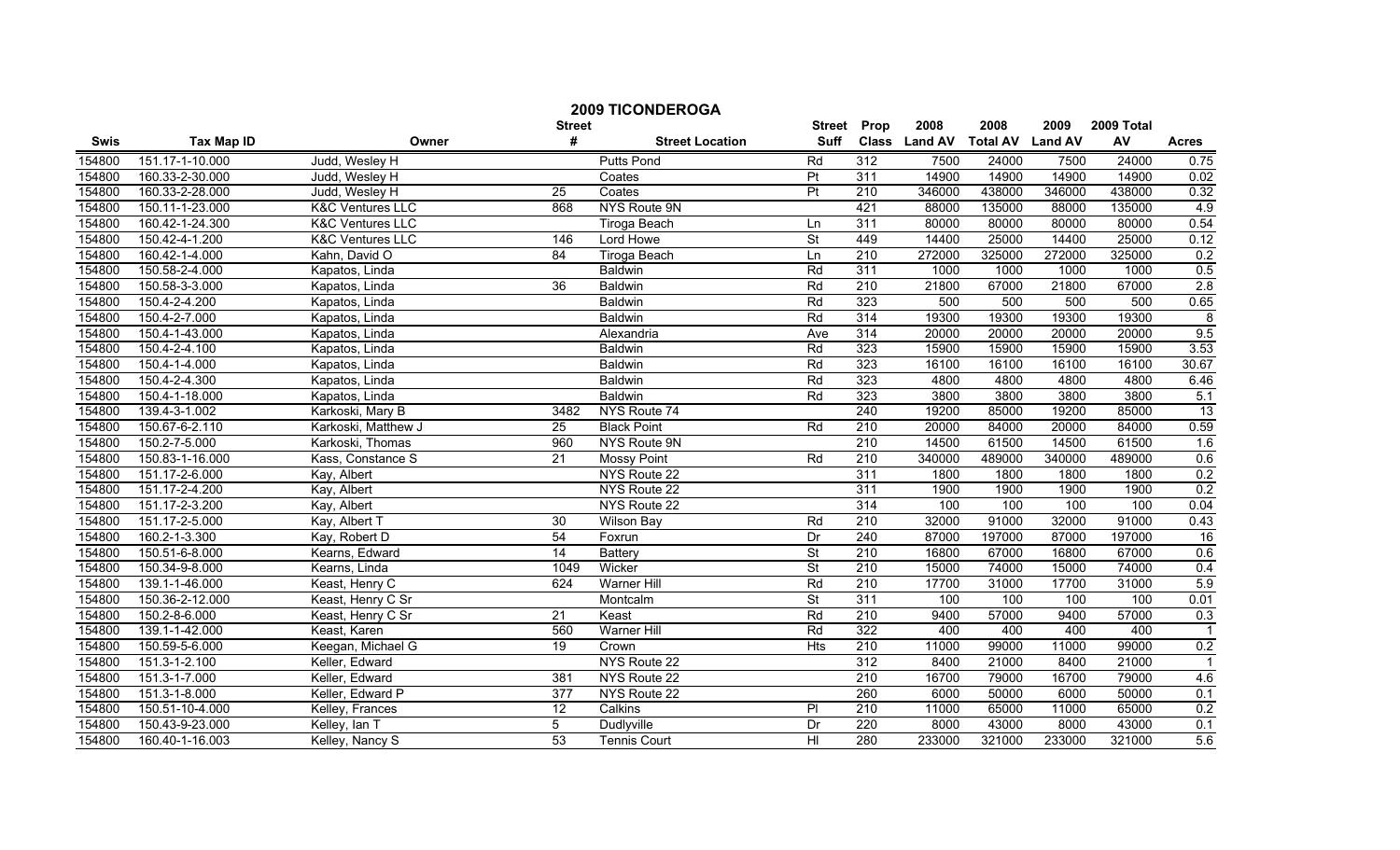|        |                   |                            | <b>Street</b>    | <b>2009 TICONDEROGA</b> | <b>Street</b>            | Prop             | 2008          | 2008            | 2009           | 2009 Total |                  |
|--------|-------------------|----------------------------|------------------|-------------------------|--------------------------|------------------|---------------|-----------------|----------------|------------|------------------|
| Swis   | <b>Tax Map ID</b> | Owner                      | #                | <b>Street Location</b>  | <b>Suff</b>              |                  | Class Land AV | <b>Total AV</b> | <b>Land AV</b> | AV         | <b>Acres</b>     |
| 154800 | 150.51-4-19.000   | Kelly, Charles F           | 82               | Champlain               | Ave                      | 210              | 14600         | 78000           | 14600          | 78000      | 0.36             |
| 154800 | 139.2-2-35.000    | Kelly, Dawn E              | 171              | Vineyard                | Rd                       | 210              | 14800         | 59000           | 14800          | 59000      | $\overline{2}$   |
| 154800 | 150.42-3-19.000   | Kelly, Karen               | 35               | Schuyler                | $\overline{\mathsf{St}}$ | 210              | 11000         | 58000           | 11000          | 58000      | 0.2              |
| 154800 | 150.51-2-3.000    | Kelly, Patrick             | $\overline{25}$  | Amherst                 | Ave                      | 210              | 15000         | 112000          | 15000          | 112000     | 0.4              |
| 154800 | 139.1-1-29.000    | Kelly, Thomas              |                  | <b>Warner Hill</b>      | Rd                       | 260              | 32000         | 36000           | 32000          | 36000      | 61               |
| 154800 | 139.1-1-28.000    | Kelly, Thomas O            |                  | <b>Warner Hill</b>      | Rd                       | 910              | 6000          | 6000            | 6000           | 6000       | 14.9             |
| 154800 | 150.43-10-7.000   | Kennon, Barbara G          | $\overline{22}$  | Algonkin                | St                       | 210              | 8800          | 62000           | 8800           | 62000      | 0.2              |
| 154800 | 150.2-5-8.120     | Kenny, Frederick WJ        | 767              | NYS Route 9N            |                          | 210              | 15300         | 91000           | 15300          | 91000      | 2.7              |
| 154800 | 160.26-1-8.000    | Kieferle, Kevin            | 339              | Baldwin                 | Rd                       | $\overline{210}$ | 502000        | 620000          | 502000         | 620000     | 1.5              |
| 154800 | 139.3-1-9.110     | Kijowski, Virginia         | $\overline{221}$ | <b>Warner Hill</b>      | Rd                       | 322              | 12800         | 12800           | 12800          | 12800      | $\frac{12}{1.5}$ |
| 154800 | 139.3-1-9.120     | Kijowski, Virginia         | 220              | <b>Warner Hill</b>      | Rd                       | 210              | 14400         | 68200           | 14400          | 68200      |                  |
| 154800 | 150.34-3-1.000    | King, Jody L               | 20               | Third                   | Ave                      | 210              | 11000         | 88000           | 11000          | 88000      | 0.2              |
| 154800 | 160.35-1-13.001   | King, Lisa M               | 362              | <b>Black Point</b>      | Rd                       | $\overline{210}$ | 191000        | 257000          | 191000         | 257000     | 0.2              |
| 154800 | 160.35-1-5.000    | Kingsley, Barbara H        | 321              | <b>Black Point</b>      | Rd                       | 260              | 73000         | 108000          | 73000          | 108000     | 1.4              |
| 154800 | 160.33-2-33.000   | Kingsley, Mark             | $\overline{11}$  | Coates                  | $\overline{P}$           | $\overline{210}$ | 259000        | 409000          | 259000         | 409000     | 0.28             |
| 154800 | 160.35-1-6.100    | Kingsley, Orson S          |                  | <b>Black Point</b>      | Rd                       | 311              | 131000        | 131000          | 131000         | 131000     | 4.72             |
| 154800 | 160.35-1-6.200    | Kingsley, Timothy C        | 325              | <b>Black Point</b>      | Rd                       | 311              | 69000         | 69000           | 69000          | 69000      | 2.52             |
| 154800 | 150.2-4-5.000     | Kirsner, David             | 959              | NYS Route 9N            |                          | 210              | 10200         | 30000           | 10200          | 30000      | 0.4              |
| 154800 | 150.11-2-24.000   | Kissel, Nicole M           | $\overline{26}$  | Birchwood               | Dr                       | 314              | 9600          | 9600            | 9600           | 9600       | 0.52             |
| 154800 | 150.11-2-25.000   | Kissel, Nicole M           | 26               | Birchwood               | Dr                       | 220              | 15000         | 109000          | 15000          | 109000     | 0.4              |
| 154800 | 150.67-5-12.000   | Kline, Roland F            | 58               | <b>Black Point</b>      | Rd                       | 210              | 188000        | 395000          | 188000         | 395000     | 0.6              |
| 154800 | 160.26-1-13.000   | Klinkenberg, Audrey        | 363              | <b>Baldwin</b>          | Rd                       | 260              | 209000        | 247000          | 209000         | 247000     | 0.3              |
| 154800 | 150.44-6-1.000    | Knight, Cynthia A          | 29               | Cossey                  | $\overline{\mathsf{St}}$ | 210              | 14000         | 67000           | 14000          | 74500      | 0.3              |
| 154800 | 150.59-6-13.000   | Knight, Gary W             | $\overline{28}$  | The Portage             |                          | 220              | 11000         | 78000           | 11000          | 78000      | 0.2              |
| 154800 | 150.35-5-38.000   | Knight, Gary W             | $\overline{72}$  | Mount Hope              | Ave                      | 210              | 16000         | 77000           | 16000          | 77000      | 0.5              |
| 154800 | 138.4-1-5.000     | Knight, Herbert B          |                  | NYS Route 74            |                          | 323              | 5200          | 5200            | 5200           | 5200       | 13               |
| 154800 | 150.59-4-3.000    | Knight, Jeffrey P          | 93               | The Portage             |                          | $\overline{210}$ | 14000         | 66000           | 14000          | 66000      | 0.3              |
| 154800 | 150.43-4-6.028    | Knights Of Columbus        |                  | Montcalm                | St                       | 330              | 22000         | 22000           | 22000          | 22000      | 0.43             |
| 154800 | 150.43-4-9.200    | <b>Knights Of Columbus</b> |                  | Carnegie                | $\overline{PI}$          | 330              | 3000          | 3000            | 3000           | 3000       | 0.1              |
| 154800 | 150.43-4-11.000   | <b>Knights Of Columbus</b> | 103              | Montcalm                | <b>St</b>                | 481              | 24000         | 188000          | 24000          | 188000     | 0.2              |
| 154800 | 150.43-4-27.000   | Knights of Columbus        |                  | Montcalm                | St                       | 311              |               |                 | 3000           | 3000       | 0.23             |
| 154800 | 150.44-9-4.100    | Kohaut, Clinton A          |                  | Montcalm                | St                       | 311              | 10000         | 10000           | 10000          | 10000      | $\mathbf{1}$     |
| 154800 | 150.11-1-22.000   | Kohaut, Clinton A          | 860              | NYS Route 9N            |                          | 449              | 80000         | 133000          | 80000          | 133000     | $\overline{1}$   |
| 154800 | 150.4-1-10.120    | Kohaut, Robert             | $\overline{4}$   | Caldwell                | $\overline{C}$           | 210              | 339000        | 608000          | 339000         | 608000     | 0.92             |
| 154800 | 150.42-3-24.000   | Kohrman, Janice D          | $\overline{21}$  | John                    | St                       | 210              | 14000         | 61000           | 14000          | 61000      | 0.3              |
| 154800 | 160.34-1-5.000    | Kolarich, John P Jr        | 70               | Tiroga Beach            | Ln                       | 210              | 281000        | 337000          | 281000         | 337000     | 0.4              |
| 154800 | 150.1-2-1.200     | Kolysko, David             | 469              | Old Chilson             | Rd                       | 240              | 30000         | 92000           | 30000          | 92000      | 37.62            |
| 154800 | 150.51-8-1.100    | Kolysko, James             | $\overline{4}$   | Carillon                | Rd                       | 210              | 16900         | 145000          | 16900          | 145000     | 0.61             |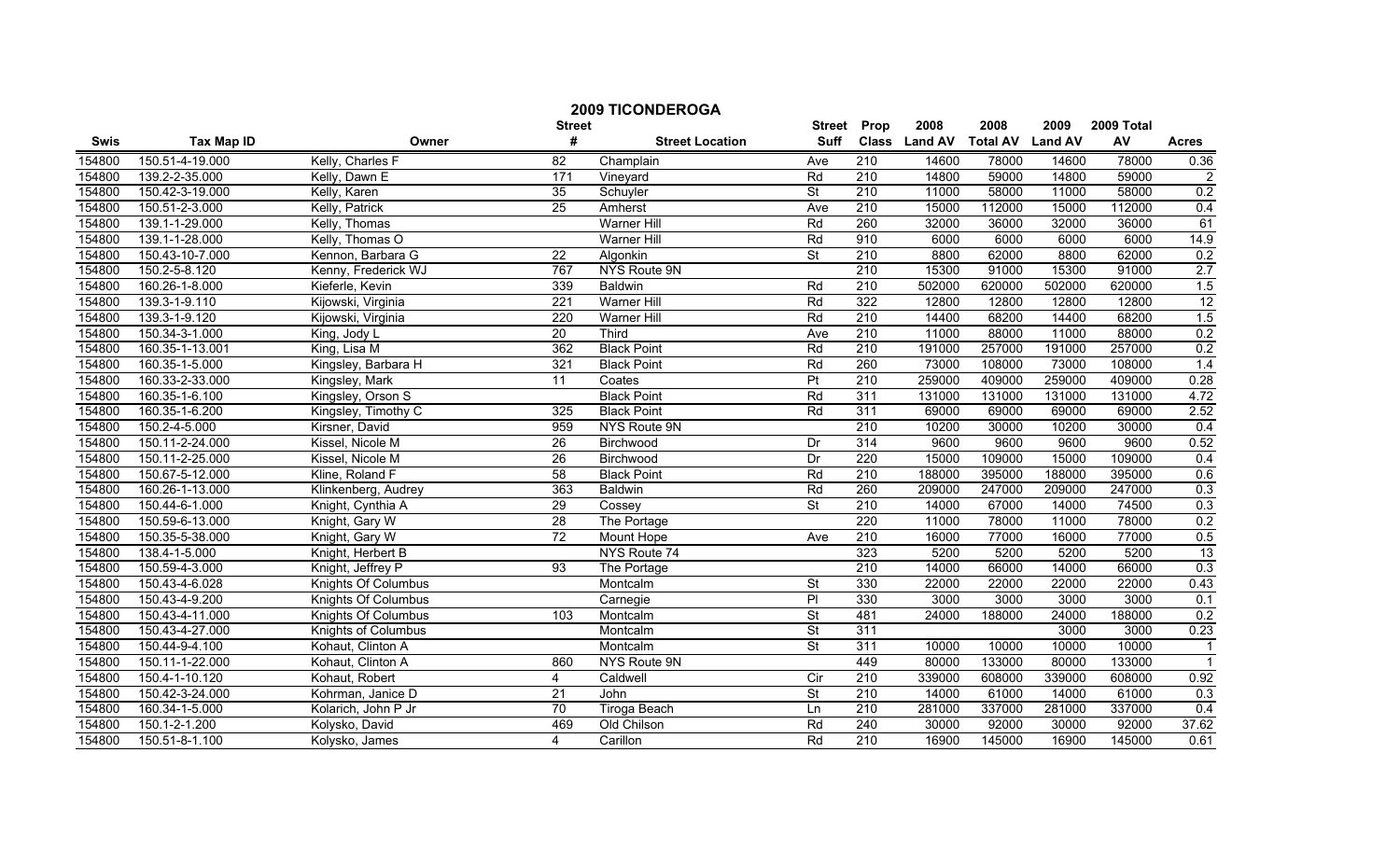|        |                   |                            |                    | <b>2009 TICONDEROGA</b> |                              |                  | 2008          | 2008            | 2009           | 2009 Total |              |
|--------|-------------------|----------------------------|--------------------|-------------------------|------------------------------|------------------|---------------|-----------------|----------------|------------|--------------|
| Swis   | <b>Tax Map ID</b> | Owner                      | <b>Street</b><br># | <b>Street Location</b>  | <b>Street</b><br><b>Suff</b> | Prop             | Class Land AV | <b>Total AV</b> | <b>Land AV</b> | AV         | <b>Acres</b> |
| 154800 | 139.3-2-35.000    | Kolysko, Paul V            | 112                | Old Chilson             | Rd                           | 240              | 19300         | 85000           | 19300          | 85000      | 10.84        |
| 154800 | 150.36-1-1.000    | Kolysko, Stella            | $\overline{38}$    | Burgoyne                | Rd                           | 311              | 20400         | 20400           | 20400          | 20400      | 1.4          |
| 154800 | 150.83-1-14.000   | Kondorossy, Kalman         | 17                 | <b>Mossy Point</b>      | Rd                           | 210              | 340000        | 477000          | 340000         | 477000     | 0.7          |
| 154800 | 150.34-9-1.100    | Kroner, John A             | 1087               | Wicker                  | <b>St</b>                    | 415              | 390000        | 440000          | 390000         | 440000     | 8.7          |
| 154800 | 150.34-9-1.200    | Kroner, John A             | 1081               | Wicker                  | $\overline{\mathsf{St}}$     | 210              | 19200         | 77000           | 19200          | 77000      | 0.9          |
| 154800 | 151.17-1-6.000    | <b>KTD Enterprises Inc</b> | 256                | NYS Route 22            |                              | 441              | 83000         | 138000          | 83000          | 168000     | 2.4          |
| 154800 | 150.51-1-16.100   | Kuhl, Keith W              | 65                 | Lake George             | Ave                          | 210              | 18200         | 153000          | 18200          | 163000     | 0.78         |
| 154800 | 150.34-4-11.000   | Kuhl, Kevin W              | 57                 | Wayne                   | Ave                          | 210              | 11000         | 83000           | 11000          | 83000      | 0.2          |
| 154800 | 150.51-10-47.000  | Kuhl, Matthew              | 70                 | Lake George             | Ave                          | $\overline{220}$ | 14000         | 70000           | 14000          | 70000      | 0.3          |
| 154800 | 150.51-10-46.000  | Kuhl, Matthew              |                    | Lake George             | Ave                          | 311              | 15000         | 15000           | 15000          | 15000      | 0.4          |
| 154800 | 160.34-1-2.001    | Kusky, Anthony J           |                    | The Point               |                              | 312              | 152000        | 153000          | 152000         | 153000     | 0.2          |
| 154800 | 160.34-1-10.000   | Kusky, Anthony J           | 8                  | The Point               |                              | 210              | 177000        | 252000          | 177000         | 252000     | 0.2          |
| 154800 | 150.67-4-3.120    | Kwan, Peter                | 62                 | Outlet                  | $\overline{Dr}$              | 210              | 48000         | 175000          | 48000          | 175000     | 2.52         |
| 154800 | 150.36-2-1.000    | LaBatore, Anthony          | $\overline{23}$    | Burgoyne                | Rd                           | 210              | 16700         | 30000           | 16700          | 30000      | 0.59         |
| 154800 | 150.43-8-12.000   | LaBatore, Anthony          | 135                | Lake George             | Ave                          | $\overline{210}$ | 11000         | 43000           | 11000          | 43000      | 0.2          |
| 154800 | 150.2-7-18.310    | LaBounty Robert J          | $\overline{32}$    | Labounty                | Way                          | 210              | 15800         | 155000          | 15800          | 155000     | 3.34         |
| 154800 | 150.59-1-5.001    | LaBounty Robert J          |                    | Lake George             | Ave                          | 311              | 14000         | 14000           | 14000          | 14000      | 0.3          |
| 154800 | 150.59-2-1.000    | LaBounty Robert J          | 32                 | Lake George             | Ave                          | 210              | 11000         | 72000           | 11000          | 72000      | 0.2          |
| 154800 | 150.59-2-26.000   | LaBounty Robert J          | 277                | Alexandria              | Ave                          | 230              | 17600         | 50000           | 17600          | 50000      | 0.7          |
| 154800 | 150.2-7-18.320    | LaBounty Robert J          |                    | NYS Route 9N            |                              | 322              | 24000         | 24000           | 24000          | 24000      | 22.16        |
| 154800 | 150.43-14-16.000  | LaBounty, Jennifer         | 124                | Lake George             | Ave                          | $\overline{210}$ | 8900          | 40000           | 8900           | 40000      | 0.13         |
| 154800 | 150.51-5-10.000   | LaBounty, Judy L           | 9                  | <b>Battery</b>          | <b>St</b>                    | 210              | 16100         | 37000           | 16100          | 37000      | 0.51         |
| 154800 | 150.34-2-7.000    | LaBounty, Richard E        | 99                 | Wayne                   | Ave                          | 210              | 16200         | 73000           | 16200          | 73000      | 0.52         |
| 154800 | 150.34-11-8.300   | LaBounty, Richard E        | 103                | Wayne                   | Ave                          | 311              | 16900         | 16900           | 16900          | 16900      | 0.61         |
| 154800 | 150.59-7-22.000   | LaBounty, Roxanne M        | 26                 | Water                   | $\overline{\mathsf{St}}$     | $\overline{210}$ | 15000         | 58000           | 15000          | 58000      | 0.4          |
| 154800 | 150.59-10-2.000   | LaChute Hydro Co Inc       |                    | Lake George             | Ave                          | 874              | 27000         | 161000          | 27000          | 161000     | 1.16         |
| 154800 | 150.35-5-21.310   | LaChute Hydro Co Inc       |                    | Burgoyne                | Rd                           | 874              | 19000         | 80000           | 19000          | 80000      | 0.84         |
| 154800 | 150.43-11-7.200   | LaChute Hydro Co Inc       | $\overline{141}$   | Montcalm                | $\overline{\mathsf{St}}$     | 874              | 70000         | 2021000         | 70000          | 2021000    | 0.76         |
| 154800 | 150.43-18-1.000   | LaChute Hydro Co Inc       | 62                 | LaChute                 | Ln                           | 874              | 328000        | 2908000         | 328000         | 2908000    | 20.93        |
| 154800 | 150.28-1-7.001    | LaConte, Barbara           | 60                 | Shore Airport           | Rd                           | 210              | 14600         | 104000          | 14600          | 104000     | 1.8          |
| 154800 | 150.59-6-10.000   | LaConte, John              | $\overline{9}$     | Pinnacle                | <b>St</b>                    | 210              | 11000         | 45000           | 11000          | 45000      | 0.2          |
| 154800 | 150.4-1-36.000    | Ladd, Donald F             | 26                 | Stoughton               | Dr                           | 210              | 390000        | 715000          | 390000         | 715000     | 1.06         |
| 154800 | 139.1-1-16.000    | Ladd, Peter C              | 72                 | <b>Warner Hill</b>      | Rd                           | 210              | 15100         | 35000           | 15100          | 35000      | 2.4          |
| 154800 | 150.50-1-7.000    | LaFountain, Arnold         | $\overline{7}$     | Pearl                   | $\overline{\mathsf{St}}$     | 210              | 15000         | 65000           | 15000          | 65000      | 0.4          |
| 154800 | 150.50-1-3.000    | LaFountain, Arnold W       | 111                | Lord Howe               | St                           | 311              | 9000          | 9000            | 9000           | 9000       | 0.3          |
| 154800 | 150.50-1-4.000    | LaFountain, Arnold W       | 8                  | Pearl                   | <b>St</b>                    | 210              | 15000         | 22000           | 15000          | 22000      | 0.4          |
| 154800 | 150.50-1-6.000    | LaFountain, Arnold W       | 11                 | Pearl                   | $\overline{\mathsf{St}}$     | 210              | 14000         | 34000           | 14000          | 19000      | 0.3          |
| 154800 | 150.42-4-22.000   | LaFountain, Peter W        | 140                | Lord Howe               | $\overline{\mathsf{St}}$     | 210              | 11000         | 41000           | 11000          | 41000      | 0.2          |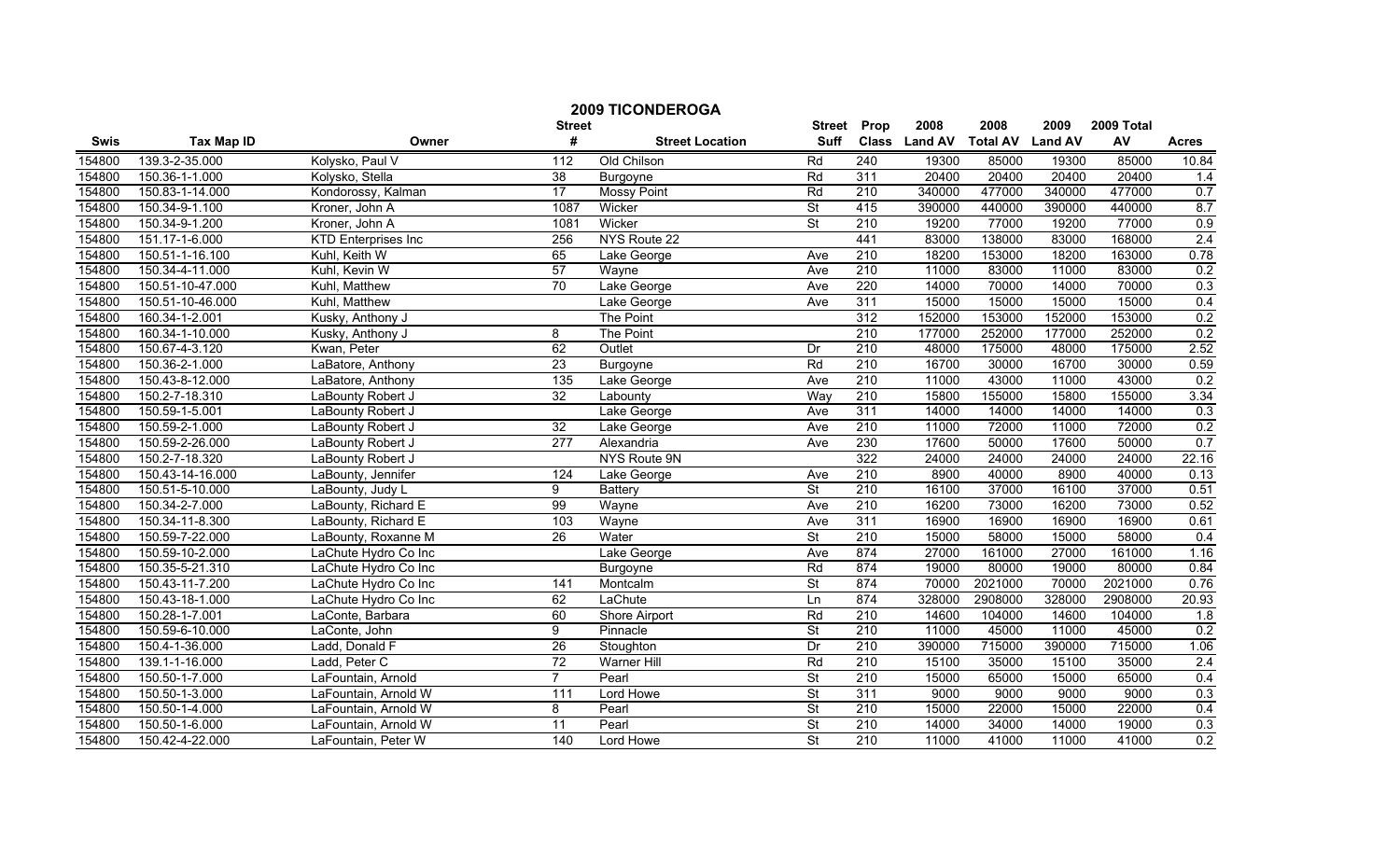|             |                                    |                                      |                    | <b>2009 TICONDEROGA</b> |                              |                  |                       |                         |                        |                  |              |
|-------------|------------------------------------|--------------------------------------|--------------------|-------------------------|------------------------------|------------------|-----------------------|-------------------------|------------------------|------------------|--------------|
| <b>Swis</b> | <b>Tax Map ID</b>                  | Owner                                | <b>Street</b><br># | <b>Street Location</b>  | <b>Street</b><br><b>Suff</b> | Prop             | 2008<br>Class Land AV | 2008<br><b>Total AV</b> | 2009<br><b>Land AV</b> | 2009 Total<br>AV | <b>Acres</b> |
| 154800      | 150.44-9-1.002                     | LaFountain, Scott S                  | 45                 | Overlook                | Dr                           | $\overline{210}$ | 15300                 | 67000                   | 15300                  | 67000            | 0.43         |
| 154800      | 139.1-1-48.000                     | LaFrance, Daniel D                   | 1581               | NYS Route 9N            |                              | 240              | 43000                 | 135000                  | 43000                  | 135000           | 68.8         |
| 154800      | 150.35-9-6.000                     | LaFrance, Darrell W                  | 51                 | Park                    | Ave                          | 210              | 11000                 | 55000                   | 11000                  | 55000            | 0.2          |
| 154800      | 150.28-1-5.200                     | LaFrance, Derek P                    | 29                 | <b>Shore Airport</b>    | Rd                           | 210              | 9000                  | 98000                   | 17600                  | 106600           | 0.82         |
| 154800      | 139.2-2-7.200                      | LaFrance, William                    | 1747               | NYS Route 9N            |                              | 210              | 15100                 | 51000                   | 15100                  | 51000            | 2.5          |
| 154800      | 149.-1-63.142                      | Lahendro, Gabriel M                  | 653                | <b>Putts Pond</b>       | Rd                           | 322              | 13000                 | 13000                   | 13000                  | 13000            | 12.54        |
| 154800      | 159.-1-59.000                      | Laing, David                         |                    | <b>Shattuck</b>         | Rd                           | 323              | 14000                 | 14000                   | 14000                  | 14000            | 35           |
| 154800      | 139.1-1-12.000                     | Laing, Richard E                     |                    | <b>Warner Hill</b>      | Rd                           | 910              | 20000                 | 20000                   | 20000                  | 20000            | 50           |
| 154800      | 150.58-2-2.000                     | Lake Bear Partners LLC               | $\overline{222}$   | Alexandria              | Ave                          | 434              | 50000                 | 84000                   | 50000                  | 84000            | 4.19         |
| 154800      | 150.4-2-3.000                      | Lake Bear Partners LLC               |                    | Alexandria              | Ave                          | 314              | 100                   | 100                     | 100                    | 100              | 0.02         |
| 154800      | 150.4-1-11.001                     | Lake George Basin                    |                    | <b>Baldwin</b>          | Rd                           | 322              | 36000                 | 36000                   | 36000                  | 36000            | 20           |
| 154800      | 160.2-1-3.100                      | Lake George Basin                    |                    | <b>Baldwin</b>          | Rd                           | 322              | 31000                 | 31000                   | 31000                  | 31000            | 17.67        |
| 154800      | 160.2-1-2.000                      | Lake George Basin                    |                    | <b>Baldwin</b>          | Rd                           | 323              | 36000                 | 36000                   | 36000                  | 36000            | 47.7         |
| 154800      | 160.2-1-1.000                      | Lake George Basin                    |                    | <b>Baldwin</b>          | Rd                           | 322              | 65000                 | 65000                   | 65000                  | 65000            | 87.2         |
| 154800      | 160.40-1-1.100                     | Lake George Land Consvtn             |                    | <b>Baldwin</b>          | Rd                           | 322              | 175000                | 175000                  | 175000                 | 175000           | 53.4         |
| 154800      | 160.33-2-9.000                     | Lake George Steamboat Co             | 11                 | Dry Dock                | Ln                           | 448              | 190000                | 190000                  | 170000                 | 170000           | 0.3          |
| 154800      | 160.33-2-11.000                    | Lake George Steamboat Co             |                    | <b>Baldwin</b>          | Rd                           | 314              | 25000                 | 25000                   | 25000                  | 25000            | 1.5          |
| 154800      | 160.33-2-13.000                    | Lake George Steamboat Co             | 29                 | Steamboat               | Lndg                         | 448              | 144000                | 144000                  | 144000                 | 144000           | 0.7          |
| 154800      | 160.33-2-14.000                    | Lake George Steamboat Co             | 25                 | Steamboat               | Lndg                         | 260              | 149000                | 172000                  | 149000                 | 152000           | 0.2          |
| 154800      | 160.33-2-15.000                    | Lake George Steamboat Co             |                    | <b>Baldwin</b>          | Rd                           | 311              | 70000                 | 70000                   | 70000                  | 70000            | 0.1          |
| 154800      | 160.33-2-10.120                    | Lake George Steamboat Co Inc         |                    | <b>Baldwin</b>          | Rd                           | 311              | 193000                | 193000                  | 193000                 | 193000           | 0.49         |
| 154800      | 160.33-2-10.200                    |                                      | 5                  | Dry Dock                | Ln                           | 260              | 212000                | 267000                  | 212000                 | 267000           | 0.4          |
| 154800      | 139.4-3-1.100                      | Lake George Steamboat Co Inc         | 3489               | NYS Route 74            |                              | 240              | 34000                 | 62000                   | 34000                  | 62000            | 43.2         |
| 154800      | 150.34-1-3.000                     | Lamb, Ann M<br>Lamb, Francis F       | 1042               | Wicker                  | <b>St</b>                    | 210              | 14000                 | 62000                   | 14000                  | 62000            | 0.3          |
| 154800      | 150.42-3-26.000                    |                                      | $\overline{22}$    |                         | St                           | 220              | 11000                 | 62000                   | 11000                  | 62000            |              |
| 154800      | 140.3-2-5.300                      | Lamb, Margaret J<br>Landry, Dennis M | 146                | George<br>Kirby         | $\overline{\mathsf{Pt}}$     | 260              | 16200                 | 27000                   | 16200                  | 27000            | 0.2<br>0.5   |
| 154800      | 140.3-2-5.100                      |                                      | 146                | Kirby                   | Pt                           | 260              | 22000                 | 73000                   | 22000                  | 73000            | 0.73         |
| 154800      | 150.35-9-4.000                     | Landry, Robert                       | 53                 | Park                    | Ave                          | $\overline{210}$ | 11000                 | 33000                   | 11000                  | 33000            | 0.2          |
| 154800      | 150.35-9-5.000                     | Lang, Jerry H                        |                    | Park                    | Ave                          | 311              | 14000                 | 14000                   | 14000                  | 14000            | 0.3          |
| 154800      | 139.3-1-31.000                     | Lang, Jerry H                        | 147                |                         | Rd                           | 210              | 14400                 | 47000                   | 14400                  | 47000            | 1.5          |
| 154800      | 140.3-2-3.000                      | Lang, Randy<br>Lange, Helen M        | 187                | Veterans<br>Kirby       |                              | 280              | 103000                | 200000                  | 103000                 | 200000           | 14.54        |
|             |                                    |                                      | 25                 |                         | Pt<br><b>St</b>              | 210              | 16200                 | 84000                   | 16200                  | 84000            |              |
| 154800      | 150.51-10-30.031<br>150.44-7-4.000 | Langey, Phillip J                    | 13                 | Highland                | Ln                           | 210              | 8000                  | 59000                   | 8000                   | 59000            | 0.52<br>0.1  |
| 154800      |                                    | LaPann, Lawrence                     |                    | Woody                   |                              |                  |                       |                         |                        |                  |              |
| 154800      | 139.3-2-38.000                     | LaPann, Tracy L                      | 76                 | Old Chilson             | Rd                           | 210              | 15700                 | 62000                   | 15700                  | 62000            | 3.2          |
| 154800      | 139.1-1-37.120                     | LaPeter, Jean                        | 495                | Warner Hill             | Rd                           | 240              | 17900                 | 108000                  | 17900                  | 108000           | 10.67        |
| 154800      | 139.1-1-37.112                     | LaPeter, Jean                        |                    | Warner Hill             | Rd                           | 311              | 15200                 | 15200                   | 15200                  | 15200            | 10.1         |
| 154800      | 150.28-1-4.000                     | LaPoint, Napoleon                    | 39                 | Shore Airport           | Rd                           | $\overline{210}$ | 11000                 | 72000                   | 11000                  | 72000            | 0.5          |
| 154800      | 150.43-13-4.000                    | LaPointe Julie                       | 8                  | Father Jogues           | $\overline{PI}$              | 210              | 15000                 | 128000                  | 15000                  | 128000           | 0.4          |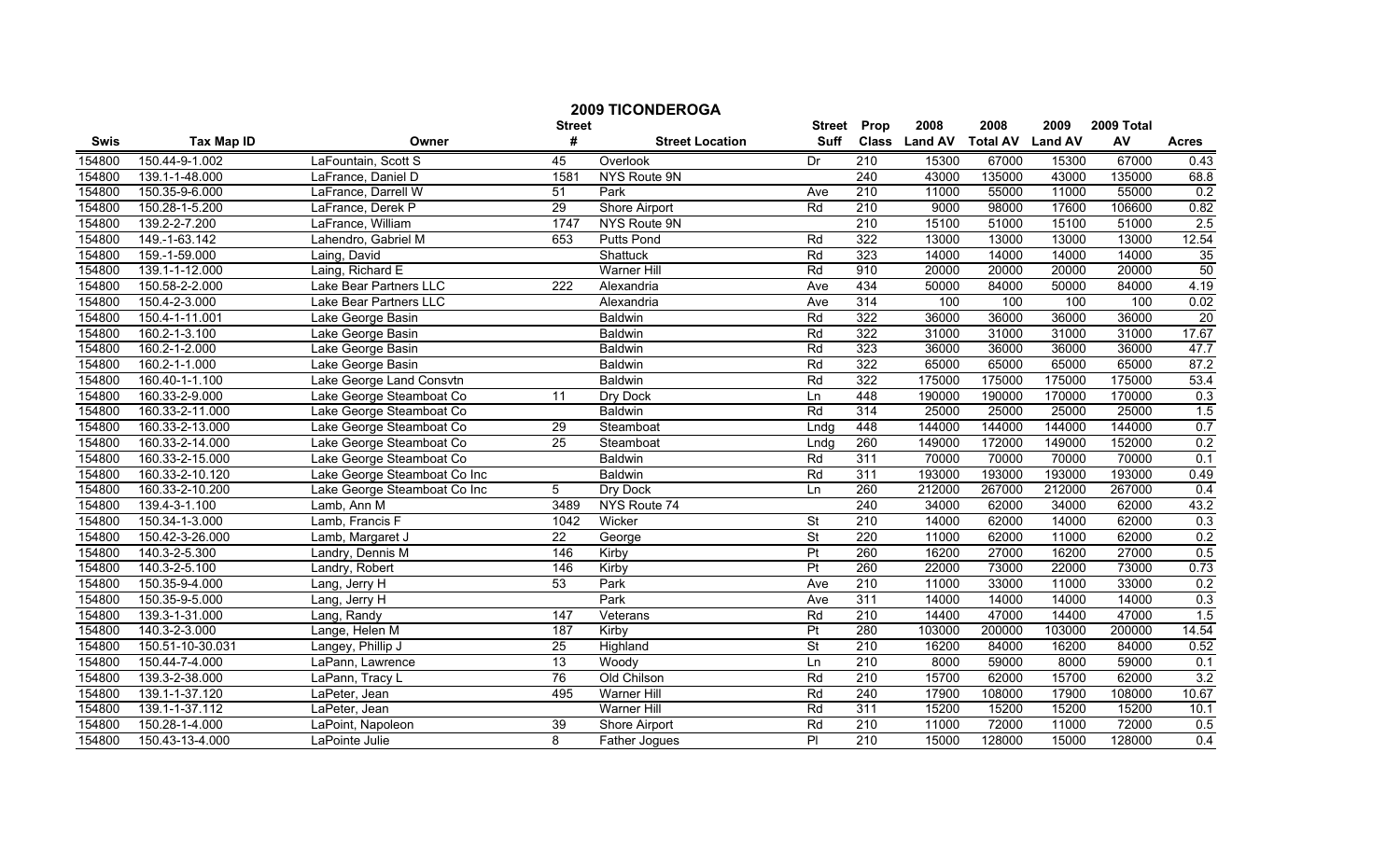|        |                   |                           | <b>Street</b>   | <b>2009 TICONDEROGA</b> | <b>Street</b>            | Prop             | 2008          | 2008            | 2009           | 2009 Total |                |
|--------|-------------------|---------------------------|-----------------|-------------------------|--------------------------|------------------|---------------|-----------------|----------------|------------|----------------|
| Swis   | <b>Tax Map ID</b> | Owner                     | #               | <b>Street Location</b>  | <b>Suff</b>              |                  | Class Land AV | <b>Total AV</b> | <b>Land AV</b> | AV         | <b>Acres</b>   |
| 154800 | 150.43-16-3.000   | LaPointe, George          | 141             | Champlain               | Ave                      | $\overline{210}$ | 14000         | 80000           | 14000          | 80000      | 0.3            |
| 154800 | 139.15-2-6.000    | LaPointe, Julie Huestis M | 1493            | NYS Route 9N            |                          | 210              | 10200         | 49000           | 10200          | 49000      | 0.4            |
| 154800 | 150.83-1-6.000    | LaPointe, Marsha B        | 195             | <b>Black Point</b>      | Rd                       | 210              | 20000         | 160000          | 20000          | 160000     | 0.6            |
| 154800 | 150.51-7-11.000   | LaPointe, Thomas Y        | 23              | Carillon                | Rd                       | 210              | 15000         | 65000           | 15000          | 65000      | 0.4            |
| 154800 | 160.35-1-4.000    | LaPointe, Virginia B      |                 | <b>Black Point</b>      | Rd                       | 311              | 77000         | 77000           | 77000          | 77000      | 1.1            |
| 154800 | 150.35-2-2.000    | LaRock, Betty J           |                 | Grace                   | Ave                      | 311              | 9600          | 9600            | 9600           | 9600       | 0.26           |
| 154800 | 150.35-3-1.002    | LaRock, Edward J          | 77              | Mount Hope              | Ave                      | 210              | 14200         | 86000           | 14200          | 86000      | 0.32           |
| 154800 | 150.43-14-9.000   | LaRock, Paul A            | 20              | Holcomb                 | Ave                      | 210              | 8000          | 48000           | 8000           | 48000      | 0.1            |
| 154800 | 150.27-1-11.200   | LaRose, Amber             | 61              | Park                    | Ave                      | 210              | 15000         | 45000           | 15000          | 45000      | 0.4            |
| 154800 | 150.35-9-2.200    | LaRose, Amber             | 61              | Park                    | Ave                      | 311              | 4500          | 4500            | 4500           | 4500       | 0.13           |
| 154800 | 139.4-1-16.000    | LaRose, Caroline          | 48              | Charboneau              | Rd                       | 270              | 9200          | 17800           | 9200           | 17800      | 0.28           |
| 154800 | 150.51-1-4.000    | Laslow, Amanda M          | 16              | Stanton                 | $\overline{\mathsf{St}}$ | 210              | 15000         | 79000           | 15000          | 79000      | 0.4            |
| 154800 | 150.59-6-11.000   | LaTour, Richard J Jr      | 32              | The Portage             |                          | $\overline{210}$ | 11000         | 56000           | 11000          | 56000      | 0.2            |
| 154800 | 138.4-1-63.200    | Lauman, Larry K           |                 | <b>Putts Pond</b>       | Rd                       | 322              | 6200          | 6200            | 6200           | 6200       | 68.9           |
| 154800 | 138.15-1-6.000    | Lauman, Larry K           | 48              | Hall                    | Rd                       | $\overline{210}$ | 14200         | 36000           | 14200          | 36000      | 1.3            |
| 154800 | 138.15-2-2.000    | Lauman, Margaret W        | 23              | <b>Putts Pond</b>       | Rd                       | 210              | 14200         | 60000           | 14200          | 60000      | 1.2            |
| 154800 | 138.2-1-3.000     | Launderville, Lewis R Jr  |                 | Stoney Lonesome         | Rd                       | 314              | 11600         | 11600           | 11600          | 11600      | 5.29           |
| 154800 | 139.2-3-19.000    | Laundree, James           | 775             | <b>Shore Airport</b>    | Rd                       | 210              | 11000         | 88000           | 11000          | 88000      | 0.5            |
| 154800 | 150.83-1-18.026   | Laundree, James E         | 13              | <b>Blue Heron</b>       | Dr                       | 260              | 151000        | 167000          | 151000         | 167000     | 0.3            |
| 154800 | 160.1-3-2.111     | LaVallee, Justin M        | 312             | NYS Route 9N            |                          | 483              | 76400         | 218400          | 76400          | 218400     | 79.06          |
| 154800 | 160.1-3-2.112     | LaVallee, Richard         | 308             | NYS Route 9N            |                          | 280              | 28000         | 136000          | 28000          | 136000     | 2.74           |
| 154800 | 150.59-11-1.000   | LaVallie Michael          |                 | Crown                   | <b>Hts</b>               | 311              | 200           | 200             | 200            | 200        | 0.1            |
| 154800 | 150.11-1-21.000   | LaVallie, Frederick J     | $\overline{15}$ | Valley                  | Dr                       | 210              | 21000         | 152000          | 21000          | 152000     | 1.43           |
| 154800 | 150.59-5-15.000   | LaVallie, Michael         | 78              | The Portage             |                          | 311              | 4000          | 4000            | 4000           | 4000       | 0.1            |
| 154800 | 150.59-5-16.000   | LaVallie, Michael         | 520             | The Portage             |                          | $\overline{210}$ | 15000         | 83000           | 15000          | 83000      | 0.4            |
| 154800 | 160.40-1-15.000   | Lavin, Christopher J      | 633             | Baldwin                 | Rd                       | 280              | 679000        | 1065000         | 679000         | 1065000    | 2.7            |
| 154800 | 150.65-1-4.002    | LaVoie, Jeffrey O         | 8               | Spruce                  | $\overline{C}$           | $\overline{210}$ | 28000         | 179000          | 28000          | 179000     | 2.1            |
| 154800 | 150.82-2-15.000   | Law, Nancy J              | 13              | Cottage                 | Rd                       | 312              | 15300         | 25000           | 15300          | 25000      | 0.3            |
| 154800 | 150.82-2-9.000    | Law, Nancy J              | 14              | Cottage                 | Rd                       | 210              | 140000        | 211000          | 140000         | 211000     | 0.18           |
| 154800 | 160.27-1-14.000   | Lawson Family Trust       | 290             | <b>Black Point</b>      | Rd                       | $\overline{210}$ | 318000        | 603000          | 318000         | 603000     | 0.7            |
| 154800 | 139.2-2-27.000    | Layland, Paula AH         | 102             | Vineyard                | Rd                       | 260              | 14000         | 46000           | 14000          | 46000      | $\overline{1}$ |
| 154800 | 138.55-7-12.200   | Lazzaro, Joseph A         |                 | NYS Route 74            |                          | 322              | 24600         | 24600           | 24600          | 24600      | 2.6            |
| 154800 | 138.55-7-12.100   | Lazzaro, Joseph A         | 2241            | NYS Route 74            |                          | 210              | 114000        | 255000          | 114000         | 255000     | 0.28           |
| 154800 | 160.33-2-22.000   | Leary, James H            | 405             | Baldwin                 | Rd                       | 280              | 479000        | 590000          | 479000         | 590000     | 0.9            |
| 154800 | 150.27-3-15.100   | Leather, Virginia G       | 19              | Bennett                 | Rd                       | 270              | 17000         | 37000           | 17000          | 37000      | 0.32           |
| 154800 | 150.27-2-2.000    | Leathernecks 791 Mrn Corp |                 | Burgoyne                | Rd                       | 330              | 20200         | 20200           | 20200          | 20200      | 1.2            |
| 154800 | 150.42-3-39.000   | Leavens, James A          | 166             | Lord Howe               | $\overline{\mathsf{St}}$ | 210              | 11000         | 55000           | 11000          | 55000      | 0.2            |
| 154800 | 150.51-1-14.000   | Ledger, Loralie           | 75              | Lake George             | Ave                      | 210              | 11000         | 102000          | 11000          | 102000     | 0.2            |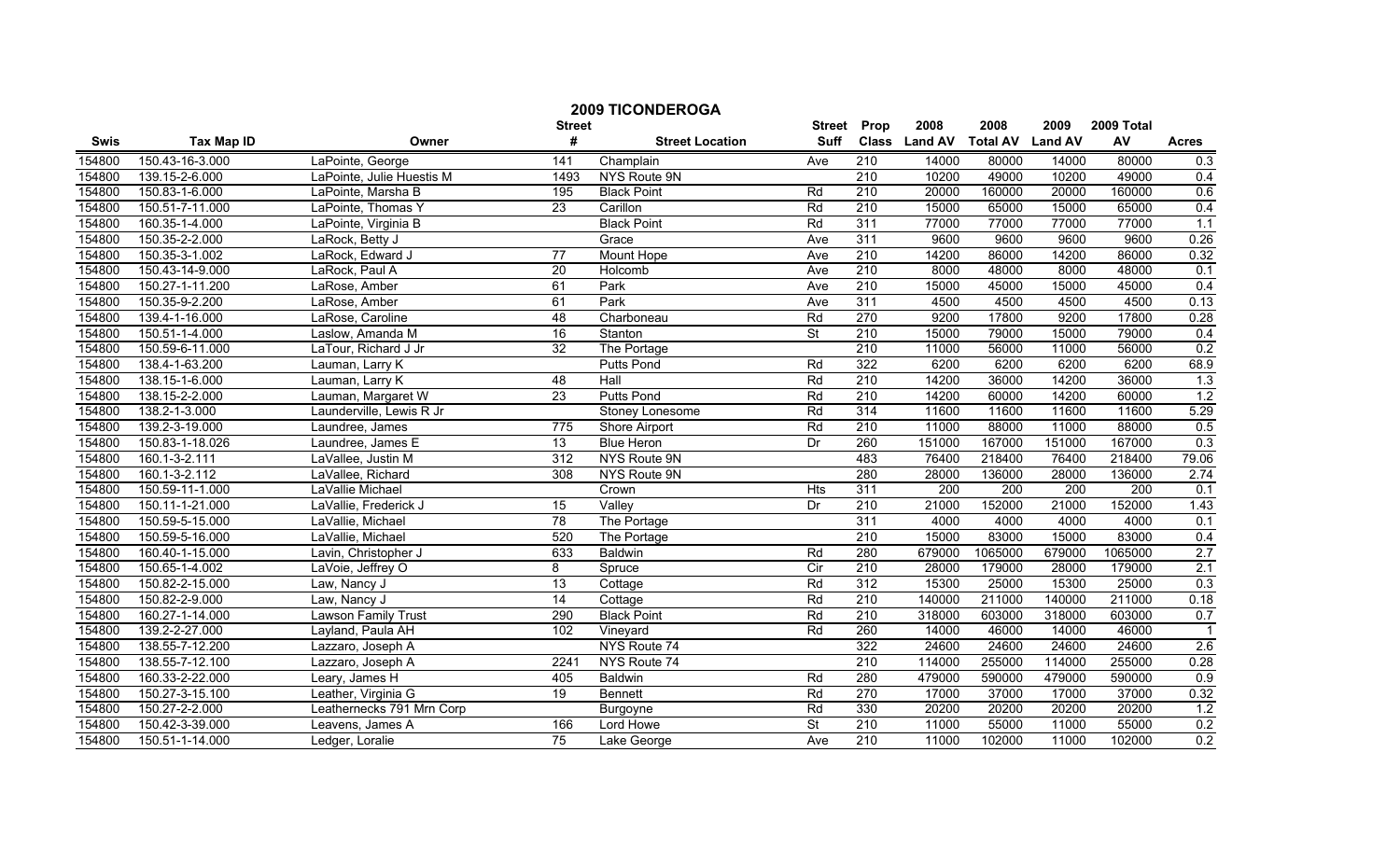|        |                        | <b>2009 TICONDEROGA</b><br><b>Street</b> | <b>Street</b>   | Prop                   | 2008                     | 2008             | 2009          | 2009 Total      |                |        |                |
|--------|------------------------|------------------------------------------|-----------------|------------------------|--------------------------|------------------|---------------|-----------------|----------------|--------|----------------|
| Swis   | <b>Tax Map ID</b>      | Owner                                    | #               | <b>Street Location</b> | Suff                     |                  | Class Land AV | <b>Total AV</b> | <b>Land AV</b> | AV     | <b>Acres</b>   |
| 154800 | 138.4-1-33.000         | Lee, Larry All                           | 10              | County Route 56        |                          | $\overline{210}$ | 11000         | 47000           | 11000          | 47000  | 0.5            |
| 154800 | 150.34-1-14.023        | Leerkes Bernard H                        | 47              | <b>Third</b>           | Ave                      | 220              | 16000         | 150000          | 16000          | 150000 | 0.5            |
| 154800 | 139.4-1-25.000         | Leerkes, Bernard H                       |                 | Delano                 | Rd                       | 105              | 1100          | 1100            | 1100           | 1100   | 2.8            |
| 154800 | 139.4-1-27.200         | Leerkes, Bernard H                       |                 | Delano                 | Rd                       | 105              | 22000         | 22000           | 22000          | 22000  | 25.3           |
| 154800 | 139.2-5-4.000          | Leerkes, Bernard H                       |                 | NYS Route 9N           |                          | 105              | 35000         | 35000           | 35000          | 35000  | $-41$          |
| 154800 | 139.2-5-3.000          | Leerkes, Bernard H                       |                 | Delano                 | Rd                       | 105              | 116000        | 162000          | 116000         | 162000 | 129            |
| 154800 | 139.4-1-23.000         | Leerkes, Bernard H                       |                 | Delano                 | $\overline{Rd}$          | 105              | 37000         | 37000           | 37000          | 37000  | 42.2           |
| 154800 | 139.4-1-28.000         | Leerkes, Bernard H                       |                 | Charboneau             | Rd                       | 105              | 68000         | 68000           | 68000          | 68000  | 78.6           |
| 154800 | 139.4-2-1.000          | Leerkes, Bernard H                       | 254             | Delano                 | Rd                       | $\overline{112}$ | 144000        | 380000          | 144000         | 380000 | 176.9          |
| 154800 | 139.4-2-3.100          | Leerkes, Bernard H                       |                 | Delano                 | Rd                       | 105              | 94000         | 94000           | 94000          | 94000  | 116.6          |
| 154800 | 139.4-2-3.200          | Leerkes, Bernard H                       | 178             | Delano                 | Rd                       | 210              | 15400         | 74000           | 15400          | 74000  | 2.8            |
| 154800 | 150.2-5-10.000         | LeFevre, James R                         |                 | NYS Route 9N           |                          | 314              | 10400         | 10400           | 10400          | 10400  | 3.3            |
| 154800 | 150.75-1-3.000         | LeFevre, James R                         |                 | Sagamore               | Dr                       | 323              | 6600          | 6600            | 6600           | 6600   | 0.6            |
| 154800 | 150.75-2-15.000        | LeFevre, James R                         |                 | Sagamore               | Dr                       | 311              | 47000         | 47000           | 47000          | 47000  | 0.7            |
| 154800 | 150.75-2-2.000         | LeFevre, Louis J                         | $\overline{53}$ | Sagamore               | Dr                       | $\overline{210}$ | 107000        | 163000          | 107000         | 163000 | 0.2            |
| 154800 | 150.82-2-20.000        | LeFevre, Louis J Jr                      |                 | Cottage                | Rd                       | 311              | 117000        | 117000          | 117000         | 117000 | 0.53           |
| 154800 | 150.75-1-2.000         | LeFevre, Louis J Jr                      |                 | Sagamore               | Dr                       | 323              | 100           | 100             | 100            | 100    | 0.1            |
| 154800 | 150.82-2-10.000        | LeFevre, Louis J Jr                      |                 | Cottage                | Rd                       | 311              | 117000        | 117000          | 117000         | 117000 | 0.2            |
| 154800 | 150.75-2-16.000        | LeFevre, Louis J Jr                      |                 | Sagamore               | Dr                       | 311              | 38000         | 38000           | 38000          | 38000  | 0.5            |
| 154800 | 160.33-2-10.112        | Legge, Mary J                            | 8               | Acorn                  | Ln                       | 210              | 222000        | 342000          | 222000         | 342000 | 0.22           |
| 154800 | 150.43-11-29.001       | Leiper, John J                           | 148             | Cannonball             | Path                     | 210              | 9500          | 124000          | 9500           | 124000 | 0.15           |
| 154800 | 160.2-1-3.200          | Lemieux, John                            | 35              | Foxrun                 | Dr                       | $\overline{210}$ | 35000         | 120000          | 35000          | 120000 | 7.7            |
| 154800 | 150.42-3-5.000         | Lender, Charles W                        | 16              | Montcalm               | $\overline{\mathsf{St}}$ | 482              | 21000         | 97000           | 21000          | 97000  | 0.19           |
| 154800 | 160.34-1-1.002         | Lender, Charles W                        | 76              | Tiroga Beach           | Ln                       | 210              | 415000        | 577000          | 415000         | 577000 | 0.5            |
| 154800 | 150.51-3-5.000         | Lenhart, John F                          | $\overline{93}$ | Champlain              | Ave                      | $\overline{210}$ | 14000         | 121000          | 14000          | 121000 | 0.3            |
| 154800 | 150.82-2-7.100         | Leon Living Trust                        |                 | <b>Baldwin</b>         | Rd                       | $\overline{312}$ | 4600          | 4600            | 15300          | 45300  | 0.21           |
| 154800 | 150.82-2-2.000         | Leon, Myrna M                            | $\overline{34}$ | Cottage                | Rd                       | $\overline{210}$ | 152000        | 256000          | 152000         | 256000 | 0.2            |
| 154800 | 159.-1-40.000          | Leonard, Edward J Jr                     | 628             | New Hague              | Rd                       | 210              | 16300         | 67000           | 16300          | 67000  | 4.11           |
| 154800 | 150.52-4-3.000         | Leshner, Winifred S                      | 43              | Defiance               | <b>St</b>                | 210              | 11000         | 43000           | 11000          | 43000  | 0.2            |
| 154800 | 150.2-1-3.000          | Lester-Maher, Mary J                     | 590             | Old Chilson            | $\overline{Rd}$          | $\overline{210}$ | 12800         | 22000           | 12800          | 22000  | 0.8            |
| 154800 | 150.43-11-35.002       | Letson, Doris M                          | 142             | Cannonball             | Path                     | 210              | 8300          | 123000          | 8300           | 123000 | 0.11           |
| 154800 | 150.75-1-6.003         | Leveille, Jennifer                       | 88              | Sagamore               | Dr                       | 210              | 54000         | 89800           | 54000          | 89800  | 1.54           |
| 154800 | 648.-9999-760.700/1882 | Level 3 Communications                   |                 | erratta                |                          | 836              | $\mathbf{0}$  | 4479            | $\mathbf{0}$   | 4479   | $\mathbf 0$    |
| 154800 | 648.-9999-760.700/1881 | Level 3 Communications                   |                 | erratta                |                          | 836              | $\Omega$      | 706403          | $\Omega$       | 706403 | $\overline{0}$ |
| 154800 | 150.67-6-8.000         | Lewis, Dorothy H                         | 25              | Lindberghs             | Lndg                     | 260              | 31000         | 93000           | 31000          | 93000  | 2.8            |
| 154800 | 150.67-4-26.000        | Liberti, Bruno                           |                 | <b>Baldwin</b>         | Rd                       | 311              | 16000         | 16000           | 16000          | 16000  | 0.4            |
| 154800 | 150.66-2-7.000         | Liberti, Bruno                           | 65              | Baldwin                | Rd                       | 210              | 13000         | 79000           | 13000          | 79000  | 0.4            |
| 154800 | 150.43-17-6.000        | Liddell, Joseph W                        | 10              | Treadway               | $\overline{\mathsf{St}}$ | 210              | 14000         | 51000           | 14000          | 51000  | 0.3            |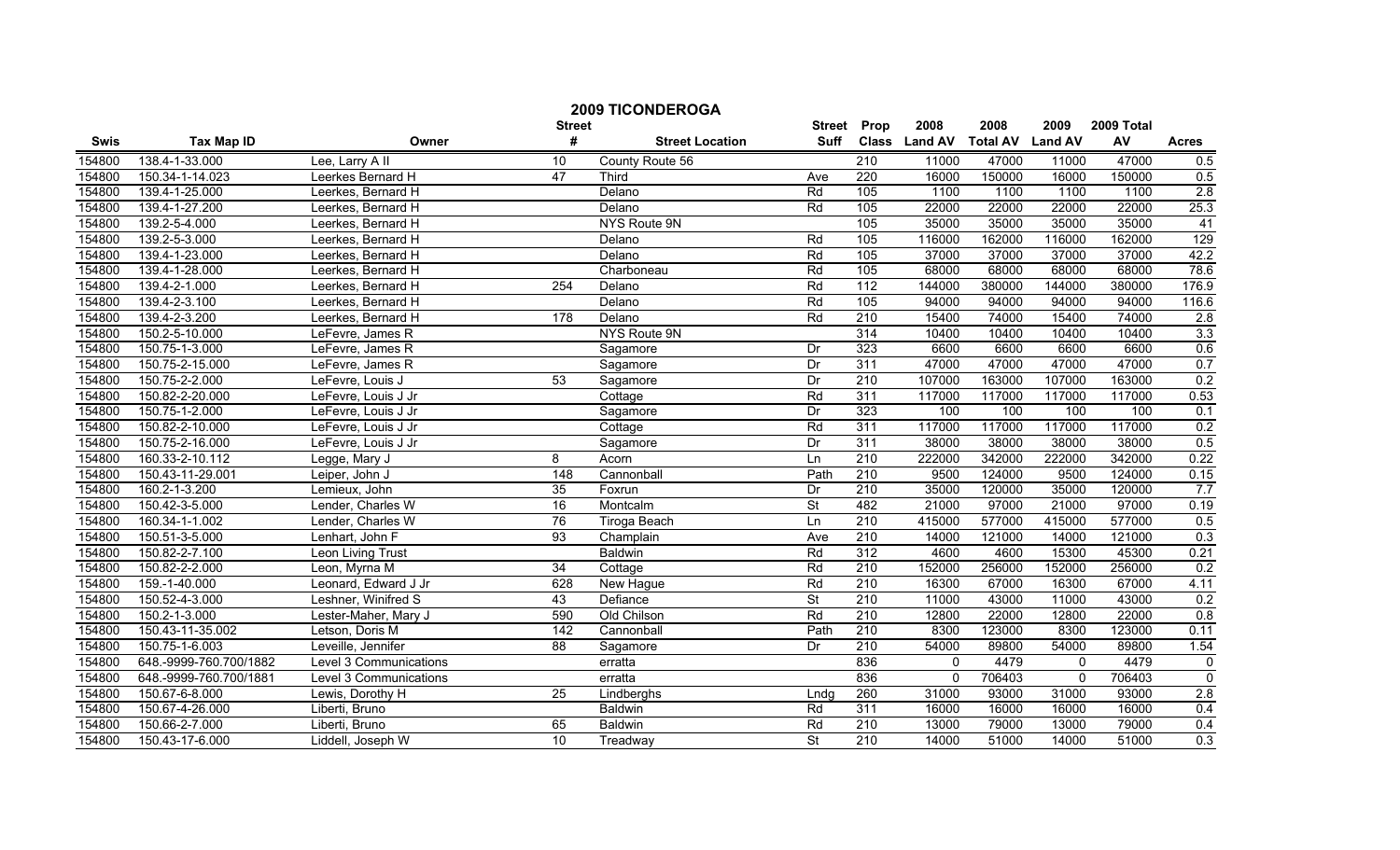|             |                   |                             | <b>Street</b>  | <b>2009 TICONDEROGA</b> | <b>Street</b>            | Prop             | 2008          | 2008            | 2009           | 2009 Total |                  |
|-------------|-------------------|-----------------------------|----------------|-------------------------|--------------------------|------------------|---------------|-----------------|----------------|------------|------------------|
| <b>Swis</b> | <b>Tax Map ID</b> | Owner                       | #              | <b>Street Location</b>  | <b>Suff</b>              |                  | Class Land AV | <b>Total AV</b> | <b>Land AV</b> | AV         | <b>Acres</b>     |
| 154800      | 160.1-2-1.000     | Liddell, Kathleen A         | 18             | Bernetz                 | Rd                       | 210              | 14300         | 215000          | 14300          | 215000     | 1.29             |
| 154800      | 150.43-10-4.000   | Lidell, Richard G           | 12             | Algonkin                | St                       | $\overline{210}$ | 14000         | 72000           | 14000          | 72000      | 0.3              |
| 154800      | 137.16-1-2.000    | Lisle, Forrest F Jr         | 1904           | NYS Route 74            |                          | 280              | 165000        | 257000          | 165000         | 257000     | $\overline{4}$   |
| 154800      | 138.15-1-20.100   | Little, David L             | 2596           | NYS Route 74            |                          | 210              | 11500         | 74000           | 11500          | 74000      | 0.58             |
| 154800      | 139.1-1-37.111    | Lloyd, Jean                 | 499            | <b>Warner Hill</b>      | Rd                       | 210              | 16400         | 138000          | 16400          | 138000     | 4.15             |
| 154800      | 139.3-1-2.000     | Lloyd, Jean                 |                | <b>Warner Hill</b>      | Rd                       | 910              | 40000         | 40000           | 40000          | 40000      | 99.04            |
| 154800      | 150.52-4-12.000   | Lobdell, Danielle L         | 42             | Defiance                | $\overline{\mathsf{St}}$ | 210              | 16000         | 58000           | 16000          | 58000      | 0.5              |
| 154800      | 150.51-3-11.003   | Lobdell, Eugene             | $\overline{4}$ | Amherst                 | Ave                      | 210              | 21000         | 94000           | 21000          | 94000      | $\overline{2}$   |
| 154800      | 150.28-1-10.000   | Lonergan, Craig             |                | Burgoyne                | Rd                       | 311              | 4500          | 4500            | 4500           | 4500       | 0.2              |
| 154800      | 150.3-1-16.000    | Lonergan, Craig             | 337            | NYS Route 9N            |                          | 280              | 15400         | 47000           | 15400          | 47000      | 2.8              |
| 154800      | 150.28-1-11.000   | Lonergan, Craig M           | 10             | Burgoyne                | Rd                       | $\overline{210}$ | 22000         | 45000           | 22000          | 45000      | 8.1              |
| 154800      | 150.35-5-14.000   | Lonergan, James M           |                | <b>Burgoyne</b>         | Rd                       | 311              | 9800          | 9800            | 9800           | 9800       | 0.24             |
| 154800      | 138.13-1-3.002    | Loose, Leland D             | 29             | Prospect                | Ln                       | 260              | 182000        | 243000          | 182000         | 243000     | 0.66             |
| 154800      | 150.2-4-3.120     | Lord Howe Estates           | 48             | Adirondack              | Dr                       | 411              | 358000        | 1880000         | 358000         | 1880000    | 40.65            |
| 154800      | 150.2-4-2.008     | Lord Howe Estates           |                | Adirondack              | Dr                       | 311              | 37000         | 37000           | 37000          | 37000      | 4.2              |
| 154800      | 139.3-2-39.000    | Lorenz, Patricia M          | 70             | Old Chilson             | Rd                       | $\overline{210}$ | 13400         | 64000           | 13400          | 64000      | $\overline{0.9}$ |
| 154800      | 150.11-2-5.000    | Losher, Jeffrey             | 17             | Birchwood               | Dr                       | 210              | 17900         | 138000          | 17900          | 138000     | 0.99             |
| 154800      | 150.11-2-10.000   | Losher, Jeffrey             |                | Birchwood               | Dr                       | 314              | 9000          | 9000            | 9000           | 9000       | 0.4              |
| 154800      | 150.44-9-3.110    | Lower Falls Alliance Church | 176            | Montcalm                | St                       | 620              | 290000        | 520000          | 290000         | 520000     | 6.3              |
| 154800      | 150.44-9-3.100/1  | Lower Falls Alliance Church |                | Overlook                | Dr                       | 210              | 800           | 117000          | 800            | 117000     | 0.01             |
| 154800      | 150.83-1-12.000   | Luberto, Frederick          | 9              | <b>Mossy Point</b>      | Rd                       | $\overline{210}$ | 340000        | 504000          | 340000         | 504000     | $\overline{1}$   |
| 154800      | 138.2-2-18.000    | Lucas, Brandon              |                | Corduroy                | Rd                       | 322              | 5400          | 5400            | 5400           | 5400       | 25               |
| 154800      | 150.4-1-41.000    | Lucia, Jeffrey              | 27             | Stoughton               | Dr                       | 210              | 64000         | 243000          | 64000          | 243000     | 1.1              |
| 154800      | 159.-1-42.000     | Lyme Adk Timberlands I LLC  |                | County Route 11         |                          | 910              | 25000         | 25000           | 25000          | 25000      | 34.34            |
| 154800      | 150.1-1-14.112    | Lyme Adk Timberlands I LLC  |                | Old Chilson             | Rd                       | 910              | 63000         | 63000           | 63000          | 63000      | 130              |
| 154800      | 159.-1-27.000     | Lyme Adk Timberlands I LLC  |                | Hayford                 | Rd                       | 910              | 30000         | 30000           | 30000          | 30000      | 104.7            |
| 154800      | 150.1-1-22.100    | Lyme Adk Timberlands I LLC  |                | Old Chilson             | Rd                       | 910              | 183000        | 183000          | 183000         | 183000     | 779.81           |
| 154800      | 159.-1-26.000     | Lyme Adk Timberlands I LLC  |                | Shattuck                | Rd                       | 910              | 31000         | 31000           | 31000          | 31000      | 106.2            |
| 154800      | 150.1-1-23.000    | Lyme Adk Timberlands I LLC  |                | Killicut Mountain       | Rd                       | 910              | 73000         | 73000           | 73000          | 73000      | 175              |
| 154800      | 150.1-1-24.000    | Lyme Adk Timberlands I LLC  |                | Killicut Mountain       | Rd                       | 910              | 64000         | 64000           | 64000          | 64000      | 167              |
| 154800      | 159.-1-25.000     | Lyme Adk Timberlands I LLC  |                | Shattuck                | Rd                       | 910              | 31000         | 31000           | 31000          | 31000      | 100              |
| 154800      | 159.-1-24.000     | Lyme Adk Timberlands I LLC  |                | <b>Shattuck</b>         | Rd                       | 910              | 14700         | 14700           | 14700          | 14700      | 53.3             |
| 154800      | 159.-1-12.000     | Lyme Adk Timberlands I LLC  |                | County Route 11         |                          | 910              | 30000         | 30000           | 30000          | 30000      | 112.1            |
| 154800      | 159.-1-29.000     | Lyme Adk Timberlands I LLC  |                | County Route 11         |                          | 910              | 23000         | 23000           | 23000          | 23000      | 30.3             |
| 154800      | 159.-1-19.000     | Lyme Adk Timberlands I LLC  |                | County Route 11         |                          | 910              | 28000         | 28000           | 28000          | 28000      | 109.9            |
| 154800      | 159.-1-13.000     | Lyme Adk Timberlands I LLC  |                | County Route 11         |                          | 910              | 31000         | 31000           | 31000          | 31000      | 115              |
| 154800      | 159.-1-15.000     | Lyme Adk Timberlands I LLC  |                | County Route 11         |                          | 910              | 24000         | 24000           | 24000          | 24000      | 106.4            |
| 154800      | 150.1-1-4.000     | Lyme Adk Timberlands I LLC  |                | Killicut Mountain       | Rd                       | 910              | 19700         | 19700           | 19700          | 19700      | 62.8             |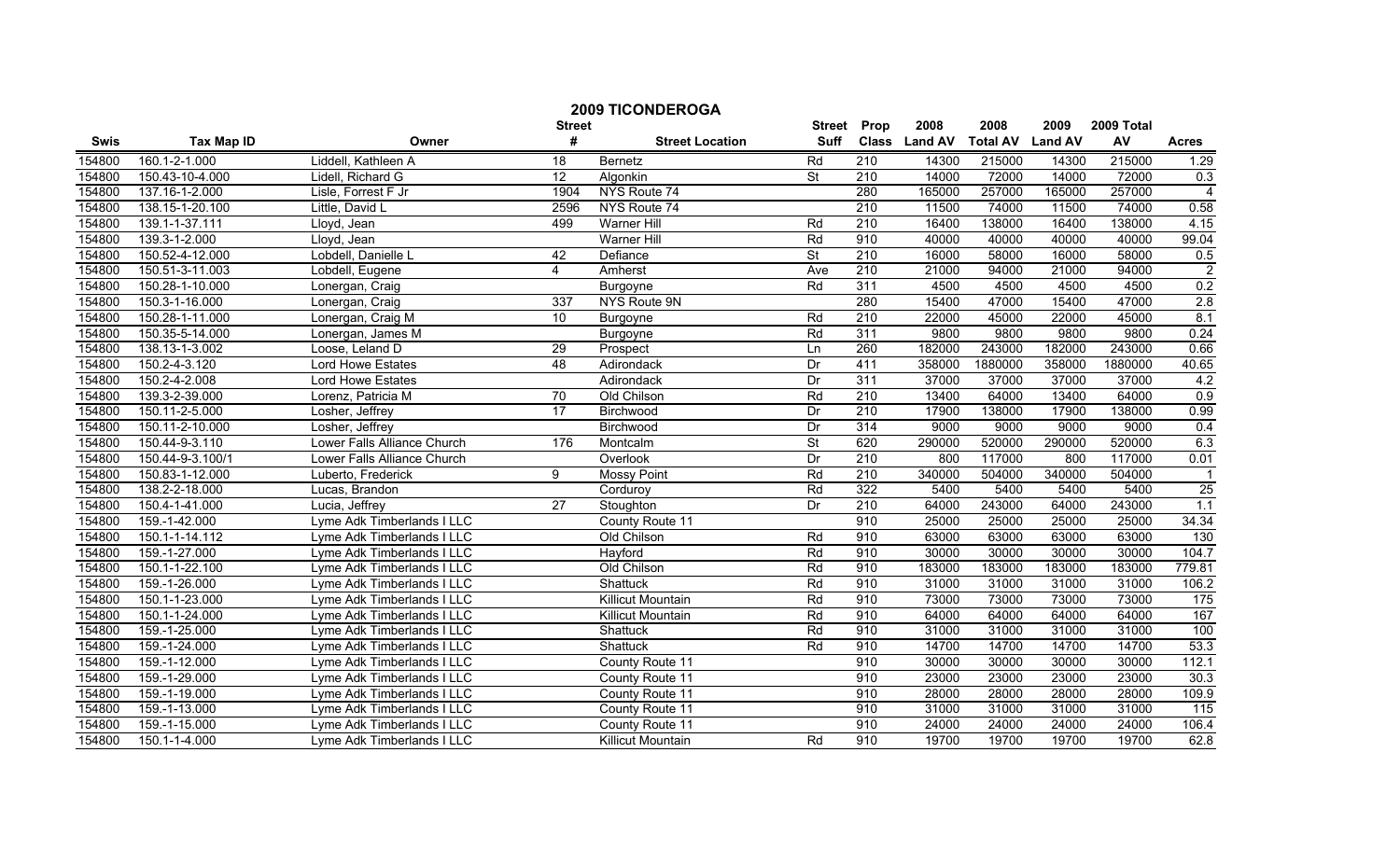|             |                   |                             | <b>Street</b>    | <b>2009 TICONDEROGA</b>  | <b>Street</b> | Prop | 2008          | 2008            | 2009           | 2009 Total |              |
|-------------|-------------------|-----------------------------|------------------|--------------------------|---------------|------|---------------|-----------------|----------------|------------|--------------|
| <b>Swis</b> | <b>Tax Map ID</b> | Owner                       | #                | <b>Street Location</b>   | <b>Suff</b>   |      | Class Land AV | <b>Total AV</b> | <b>Land AV</b> | AV         | <b>Acres</b> |
| 154800      | 159.-1-38.000     | Lyme Adk Timberlands I LLC  | Hayford          |                          | Rd            | 910  | 40000         | 46000           | 40000          | 46000      | 62.29        |
| 154800      | 159.-1-18.000     | Lyme Adk Timberlands I LLC  |                  | County Route 11          |               | 910  | 26000         | 26000           | 26000          | 26000      | 106.4        |
| 154800      | 159.-1-16.000     | Lyme Adk Timberlands I LLC  |                  | County Route 11          |               | 910  | 29000         | 29000           | 29000          | 29000      | 107.1        |
| 154800      | 159.-1-17.000     | Lyme Adk Timberlands I LLC  | Hayford          |                          | Rd            | 910  | 29000         | 29000           | 29000          | 29000      | 104.3        |
| 154800      | 150.1-1-3.000     | Lyme Adk Timberlands I LLC  |                  | <b>Killicut Mountain</b> | Rd            | 910  | 16100         | 16100           | 16100          | 16100      | 44.53        |
| 154800      | 149.-1-30.000     | Lyme Adk Timberlands I LLC  | Canfield         |                          | Rd            | 910  | 30000         | 30000           | 30000          | 30000      | 100          |
| 154800      | 149.-1-28.000     | Lyme Adk Timberlands I LLC  | Canfield         |                          | Rd            | 910  | 29000         | 29000           | 29000          | 29000      | 97           |
| 154800      | 138.4-1-38.000    | Lyme Adk Timberlands I LLC  |                  | NYS Route 74             |               | 912  | 18900         | 18900           | 18900          | 18900      | 60           |
| 154800      | 138.4-1-45.000    | Lyme Adk Timberlands I LLC  | Canfield         |                          | Rd            | 912  | 18800         | 18800           | 18800          | 18800      | 60.7         |
| 154800      | 138.4-1-49.000    | Lyme Adk Timberlands I LLC  | Canfield         |                          | Rd            | 912  | 14200         | 14200           | 14200          | 14200      | 39.4         |
| 154800      | 149.-1-18.000     | Lyme Adk Timberlands I LLC  | Canfield         |                          | Rd            | 910  | 51000         | 51000           | 51000          | 51000      | 100          |
| 154800      | 149.-1-19.000     | Lyme Adk Timberlands I LLC  | Canfield         |                          | Rd            | 910  | 38000         | 38000           | 38000          | 38000      | 92.6         |
| 154800      | 150.1-1-2.000     | Lyme Adk Timberlands I LLC  |                  | <b>Killicut Mountain</b> | Rd            | 910  | 25000         | 25000           | 25000          | 25000      | 48.26        |
| 154800      | 149.-1-20.000     | Lyme Adk Timberlands I LLC  | Canfield         |                          | Rd            | 910  | 46000         | 46000           | 46000          | 46000      | 107.3        |
| 154800      | 149.-1-21.000     | Lyme Adk Timberlands I LLC  | Canfield         |                          | Rd            | 910  | 15900         | 15900           | 15900          | 15900      | 50           |
| 154800      | 149.-1-22.000     | Lyme Adk Timberlands I LLC  | Canfield         |                          | Rd            | 312  | 33000         | 40000           | 33000          | 40000      | 115          |
| 154800      | 138.4-1-44.000    | Lyme Adk Timberlands I LLC  |                  | NYS Route 74             |               | 912  | 23000         | 23000           | 23000          | 23000      | 77.4         |
| 154800      | 149.-1-29.000     | Lyme Adk Timberlands I LLC  | Canfield         |                          | Rd            | 910  | 30000         | 30000           | 30000          | 30000      | 93           |
| 154800      | 138.4-1-42.000    | Lyme Adk Timberlands I LLC  |                  | NYS Route 74             |               | 912  | 24000         | 24000           | 24000          | 24000      | 78.9         |
| 154800      | 159.-1-28.000     | Lyme Adk Timberlands I LLC  | Hayford          |                          | Rd            | 910  | 40000         | 40000           | 40000          | 40000      | 99.3         |
| 154800      | 149.-1-37.000     | Lyme Adk Timberlands I LLC  | <b>Bull Rock</b> |                          | Rd            | 312  | 32000         | 42000           | 32000          | 42000      | 110.3        |
| 154800      | 149.-1-38.000     | Lyme Adk Timberlands I LLC  | <b>Bull Rock</b> |                          | Rd            | 910  | 28000         | 28000           | 28000          | 28000      | 111.6        |
| 154800      | 149.-1-39.000     | Lyme Adk Timberlands I LLC  | <b>Bull Rock</b> |                          | Rd            | 910  | 28000         | 28000           | 28000          | 28000      | 110.6        |
| 154800      | 149.-1-40.000     | Lyme Adk Timberlands I LLC  | <b>Bull Rock</b> |                          | Rd            | 910  | 21000         | 21000           | 21000          | 21000      | 75.5         |
| 154800      | 149.-1-41.000     | Lyme Adk Timberlands I LLC  | <b>Bull Rock</b> |                          | Rd            | 910  | 22000         | 22000           | 22000          | 22000      | 78.9         |
| 154800      | 138.2-1-20.000    | Lyme Adk Timberlands II LLC |                  | <b>Warner Hill</b>       | Rd            | 912  | 37000         | 37000           | 37000          | 37000      | 72.6         |
| 154800      | 138.2-1-22.000    | Lyme Adk Timberlands II LLC |                  | <b>Warner Hill</b>       | Rd            | 912  | 49000         | 49000           | 49000          | 49000      | 79.8         |
| 154800      | 138.2-1-23.000    | Lyme Adk Timberlands II LLC |                  | <b>Warner Hill</b>       | Rd            | 912  | 12300         | 12300           | 12300          | 12300      | 36.5         |
| 154800      | 138.2-1-24.000    | Lyme Adk Timberlands II LLC | Corduroy         |                          | Rd            | 910  | 200           | 200             | 200            | 200        | 0.8          |
| 154800      | 138.2-2-9.000     | Lyme Adk Timberlands II LLC |                  | Warner Hill              | Rd            | 912  | 38000         | 38000           | 38000          | 38000      | 87.7         |
| 154800      | 138.2-1-18.000    | Lyme Adk Timberlands II LLC |                  | <b>Warner Hill</b>       | Rd            | 912  | 75000         | 75000           | 75000          | 75000      | 208          |
| 154800      | 138.2-2-10.000    | Lyme Adk Timberlands II LLC |                  | <b>Warner Hill</b>       | Rd            | 912  | 9200          | 9200            | 9200           | 9200       | 13.9         |
| 154800      | 138.2-1-25.000    | Lyme Adk Timberlands II LLC | Corduroy         |                          | Rd            | 912  | 12200         | 12200           | 12200          | 12200      | 19           |
| 154800      | 138.2-2-11.000    | Lyme Adk Timberlands II LLC |                  | <b>Warner Hill</b>       | Rd            | 912  | 31000         | 31000           | 31000          | 31000      | 73.7         |
| 154800      | 138.2-1-26.000    | Lyme Adk Timberlands II LLC | Corduroy         |                          | Rd            | 912  | 26000         | 26000           | 26000          | 26000      | 75.3         |
| 154800      | 138.2-1-21.000    | Lyme Adk Timberlands II LLC |                  | Warner Hill              | Rd            | 912  | 8300          | 8300            | 8300           | 8300       | 11.5         |
| 154800      | 138.2-1-9.000     | Lyme Adk Timberlands II LLC |                  | <b>Warner Hill</b>       | Rd            | 912  | 35000         | 35000           | 35000          | 35000      | 105          |
| 154800      | 138.2-1-17.000    | Lyme Adk Timberlands II LLC |                  | Warner Hill              | Rd            | 912  | 52000         | 52000           | 52000          | 52000      | 152.7        |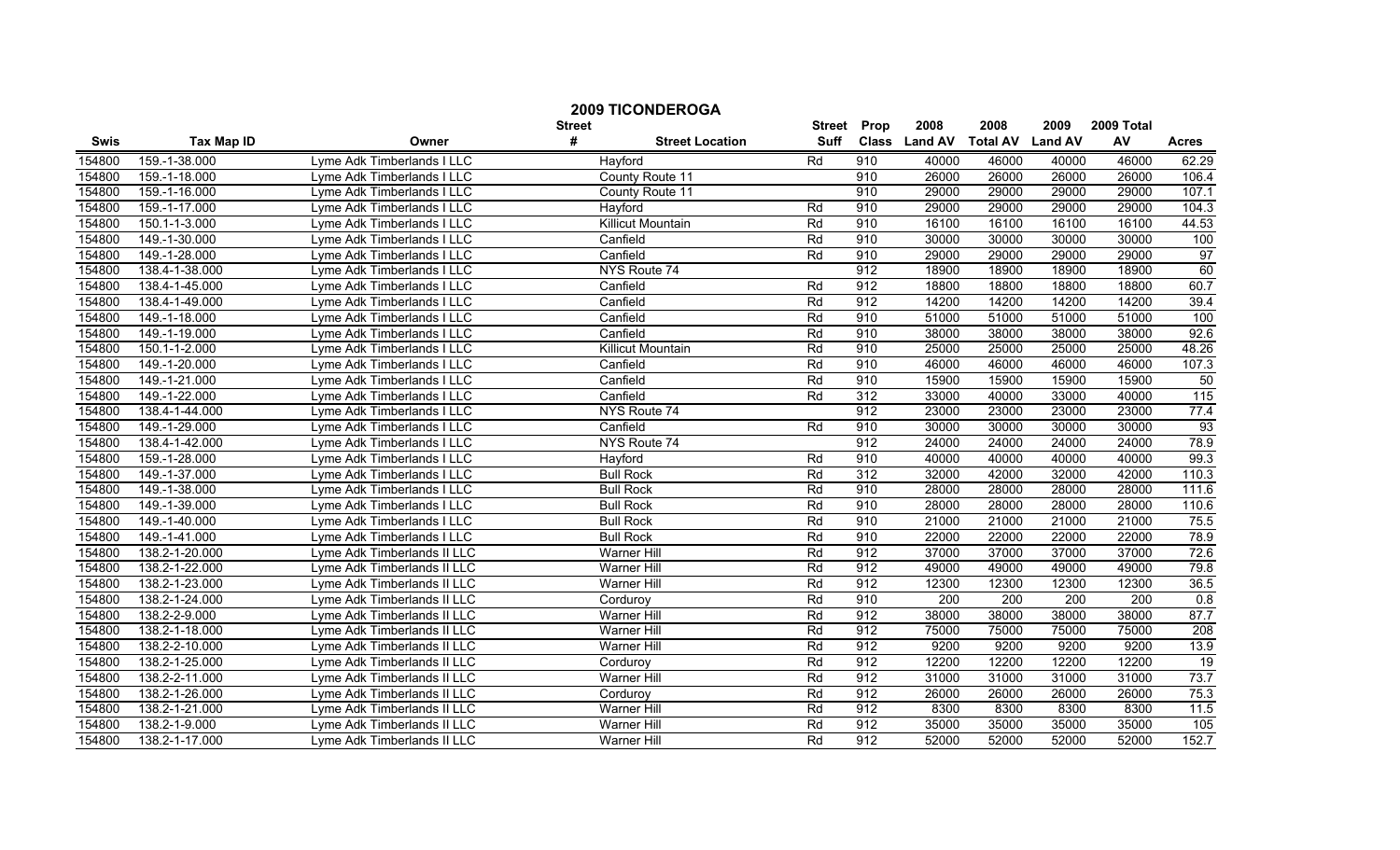|             |                   |                             |                    | <b>2009 TICONDEROGA</b> |                              |      |                       |                         |                        |                  |                 |
|-------------|-------------------|-----------------------------|--------------------|-------------------------|------------------------------|------|-----------------------|-------------------------|------------------------|------------------|-----------------|
| <b>Swis</b> | <b>Tax Map ID</b> | Owner                       | <b>Street</b><br># | <b>Street Location</b>  | <b>Street</b><br><b>Suff</b> | Prop | 2008<br>Class Land AV | 2008<br><b>Total AV</b> | 2009<br><b>Land AV</b> | 2009 Total<br>AV | <b>Acres</b>    |
| 154800      | 138.2-2-12.000    | Lyme Adk Timberlands II LLC |                    | Warner Hill             | Rd                           | 912  | 1700                  | 1700                    | 1700                   | 1700             | 6.3             |
| 154800      | 138.2-2-13.000    | Lyme Adk Timberlands II LLC |                    | Hall                    | Rd                           | 912  | 27000                 | 27000                   | 27000                  | 27000            | 54.8            |
| 154800      | 128.3-2-1.000     | Lyme Adk Timberlands II LLC |                    | <b>Buck Mountain</b>    | Rd                           | 912  | 52000                 | 52000                   | 52000                  | 52000            | 88              |
| 154800      | 138.2-1-12.000    | Lyme Adk Timberlands II LLC |                    | <b>Warner Hill</b>      | Rd                           | 912  | 52000                 | 52000                   | 52000                  | 52000            | 108.4           |
| 154800      | 138.2-1-11.000    | Lyme Adk Timberlands II LLC |                    | Warner Hill             | Rd                           | 912  | 58000                 | 58000                   | 58000                  | 58000            | 106.4           |
| 154800      | 128.3-2-2.000     | Lyme Adk Timberlands II LLC |                    | <b>Buck Mountain</b>    | Rd                           | 912  | 32000                 | 32000                   | 32000                  | 32000            | 57.2            |
| 154800      | 128.3-2-4.000     | Lyme Adk Timberlands II LLC |                    | <b>Buck Mountain</b>    | Rd                           | 912  | 33000                 | 33000                   | 33000                  | 33000            | 55.6            |
| 154800      | 128.3-2-5.000     | Lyme Adk Timberlands II LLC |                    | <b>Buck Mountain</b>    | Rd                           | 912  | 21000                 | 21000                   | 21000                  | 21000            | 50              |
| 154800      | 138.2-2-15.000    | Lyme Adk Timberlands II LLC |                    | Hall                    | Rd                           | 912  | 27000                 | 27000                   | 27000                  | 27000            | 122.3           |
| 154800      | 128.3-2-6.000     | Lyme Adk Timberlands II LLC |                    | <b>Buck Mountain</b>    | Rd                           | 912  | 39000                 | 39000                   | 39000                  | 39000            | 112.6           |
| 154800      | 138.2-1-10.000    | Lyme Adk Timberlands II LLC |                    | <b>Warner Hill</b>      | Rd                           | 912  | 600                   | 600                     | 600                    | 600              | 1.1             |
| 154800      | 138.2-2-17.000    | Lyme Adk Timberlands II LLC |                    | Corduroy                | Rd                           | 912  | 30000                 | 30000                   | 30000                  | 30000            | 95.56           |
| 154800      | 139.1-1-41.000    | Lyme Adk Timberlands II LLC |                    | Warner Hill             | Rd                           | 912  | 21000                 | 21000                   | 21000                  | 21000            | 54.75           |
| 154800      | 138.2-2-7.000     | Lyme Adk Timberlands II LLC |                    | Corduroy                | Rd                           | 912  | 6300                  | 6300                    | 6300                   | 6300             | 14.1            |
| 154800      | 139.1-1-7.000     | Lyme Adk Timberlands II LLC |                    | Warner Hill             | Rd                           | 912  | 19100                 | 19100                   | 19100                  | 19100            | $\overline{28}$ |
| 154800      | 138.4-1-72.000    | Lyme Adk Timberlands II LLC |                    | NYS Route 74            |                              | 912  | 2600                  | 2600                    | 2600                   | 2600             | 7.5             |
| 154800      | 139.1-1-9.000     | Lyme Adk Timberlands II LLC |                    | Warner Hill             | Rd                           | 912  | 58000                 | 58000                   | 58000                  | 58000            | 116             |
| 154800      | 139.3-1-42.000    | Lyme Adk Timberlands II LLC |                    | NYS Route 74            |                              | 912  | 25000                 | 25000                   | 25000                  | 25000            | 87.2            |
| 154800      | 139.1-1-38.000    | Lyme Adk Timberlands II LLC |                    | <b>Warner Hill</b>      | Rd                           | 912  | 20000                 | 20000                   | 20000                  | 20000            | 50              |
| 154800      | 139.1-1-6.000     | Lyme Adk Timberlands II LLC |                    | <b>Warner Hill</b>      | Rd                           | 912  | 23000                 | 23000                   | 23000                  | 23000            | 50.9            |
| 154800      | 138.2-2-8.000     | Lyme Adk Timberlands II LLC |                    | Cordurov                | Rd                           | 912  | 34000                 | 34000                   | 34000                  | 34000            | 132.1           |
| 154800      | 139.1-1-11.000    | Lyme Adk Timberlands II LLC |                    | Warner Hill             | Rd                           | 912  | 150000                | 150000                  | 150000                 | 150000           | 600.6           |
| 154800      | 139.3-1-3.000     | Lyme Adk Timberlands II LLC |                    | Warner Hill             | Rd                           | 912  | 32000                 | 32000                   | 32000                  | 32000            | 95.75           |
| 154800      | 139.1-1-36.000    | Lyme Adk Timberlands II LLC |                    | <b>Warner Hill</b>      | Rd                           | 912  | 9100                  | 9100                    | 9100                   | 9100             | 21.7            |
| 154800      | 139.3-1-1.000     | Lyme Adk Timberlands II LLC |                    | NYS Route 74            |                              | 912  | 43000                 | 43000                   | 43000                  | 43000            | 130.7           |
| 154800      | 139.1-1-4.000     | Lyme Adk Timberlands II LLC |                    | <b>Warner Hill</b>      | Rd                           | 912  | 41000                 | 41000                   | 41000                  | 41000            | 143.2           |
| 154800      | 139.1-1-24.000    | Lyme Adk Timberlands II LLC |                    | Warner Hill             | Rd                           | 910  | 12300                 | 12300                   | 12300                  | 12300            | 28.4            |
| 154800      | 139.3-1-41.000    | Lyme Adk Timberlands II LLC |                    | NYS Route 74            |                              | 912  | 33000                 | 33000                   | 33000                  | 33000            | 99              |
| 154800      | 139.1-1-3.000     | Lyme Adk Timberlands II LLC |                    | <b>Warner Hill</b>      | Rd                           | 912  | 30000                 | 30000                   | 30000                  | 30000            | 100.7           |
| 154800      | 139.1-1-2.000     | Lyme Adk Timberlands II LLC |                    | Warner Hill             | Rd                           | 912  | 34000                 | 49000                   | 34000                  | 49000            | 116.8           |
| 154800      | 139.1-1-1.000     | Lyme Adk Timberlands II LLC |                    | <b>Warner Hill</b>      | Rd                           | 912  | 20000                 | 20000                   | 20000                  | 20000            | 65.1            |
| 154800      | 139.1-1-5.000     | Lyme Adk Timberlands II LLC |                    | Warner Hill             | Rd                           | 912  | 24000                 | 24000                   | 24000                  | 24000            | 92.4            |
| 154800      | 139.1-1-27.000    | Lyme Adk Timberlands II LLC |                    | <b>Warner Hill</b>      | Rd                           | 912  | 7600                  | 7600                    | 7600                   | 7600             | 23.4            |
| 154800      | 150.1-1-6.000     | Lyon Mtn Properties LLC     |                    | Old Chilson             | Rd                           | 322  | 40000                 | 40000                   | 40000                  | 40000            | 100             |
| 154800      | 150.1-1-7.110     | Lyon Mtn Properties LLC     |                    | Old Chilson             | Rd                           | 322  | 53000                 | 53000                   | 53000                  | 53000            | 112.3           |
| 154800      | 150.58-1-6.100    | Lyon, Marjorie R            |                    | Alexandria              | Ave                          | 311  | 2000                  | 2000                    | 2000                   | 2000             | 0.1             |
| 154800      | 150.11-1-14.000   | MacAlpine, Douglas E        | 51                 | Alexandria              | Ave                          | 210  | 18400                 | 111000                  | 18400                  | 111000           | 0.8             |
| 154800      | 150.59-5-9.000    | MacAlpine, Kenneth          | 29                 | Crown                   | Hts                          | 210  | 11000                 | 82000                   | 11000                  | 82000            | 0.2             |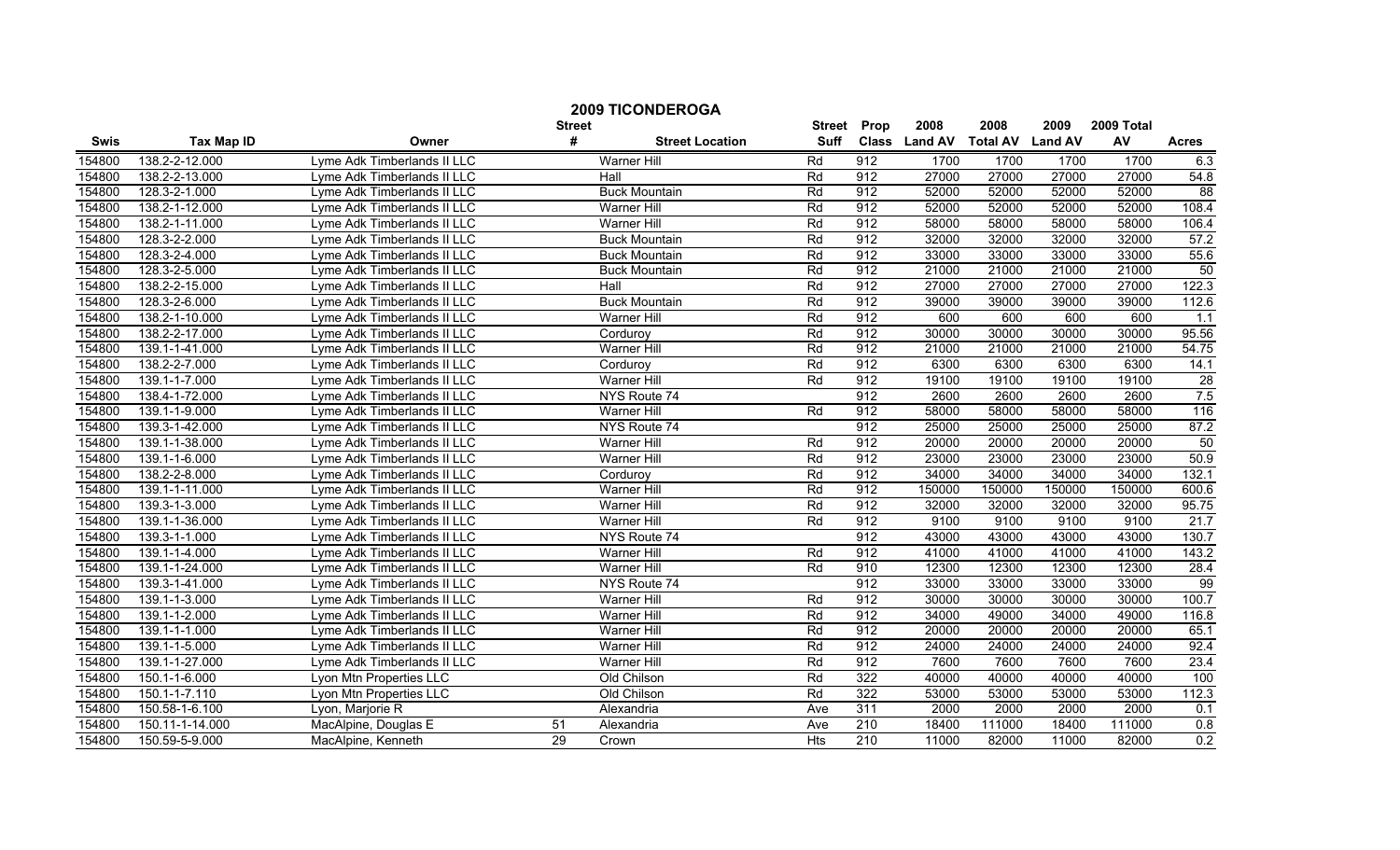|        |                   |                       |                    | <b>2009 TICONDEROGA</b> |                              |                      |                        |                         |                        |                  |              |
|--------|-------------------|-----------------------|--------------------|-------------------------|------------------------------|----------------------|------------------------|-------------------------|------------------------|------------------|--------------|
| Swis   | <b>Tax Map ID</b> | Owner                 | <b>Street</b><br># | <b>Street Location</b>  | <b>Street</b><br><b>Suff</b> | Prop<br><b>Class</b> | 2008<br><b>Land AV</b> | 2008<br><b>Total AV</b> | 2009<br><b>Land AV</b> | 2009 Total<br>AV | <b>Acres</b> |
| 154800 | 160.32-4-3.000    | MacAlpine, Phyllis G  | 607                | <b>Baldwin</b>          | Rd                           | 210                  | 418000                 | 630000                  | 418000                 | 630000           | 0.9          |
| 154800 | 150.4-1-31.000    | Macari, Stephen B     | $\overline{217}$   | <b>Baldwin</b>          | Rd                           | 210                  | 345000                 | 575000                  | 345000                 | 575000           | 1.06         |
| 154800 | 150.42-3-32.000   | Mack, Andrew          | 154                | Lord Howe               | $\overline{\mathsf{St}}$     | 220                  | 11000                  | 68000                   | 11000                  | 68000            | 0.2          |
| 154800 | 150.28-1-6.100    | Mack, James A         |                    | <b>Shore Airport</b>    | Rd                           | 314                  | 14000                  | 14000                   | 14000                  | 14000            | 1.55         |
| 154800 | 150.28-1-9.000    | Mack, James A         | $\overline{11}$    | Shore Airport           | Rd                           | 472                  | 65000                  | 138000                  | 65000                  | 138000           | 1.2          |
| 154800 | 128.3-2-3.000     | MacKay, Stephen L     |                    | <b>Buck Mountain</b>    | Rd                           | 323                  | 17400                  | 17400                   | 17400                  | 17400            | 41.5         |
| 154800 | 150.42-3-12.000   | Mackey Lynda K        | 23                 | Wayne                   | Ave                          | 210                  | 8000                   | 93000                   | 8000                   | 93000            | 0.1          |
| 154800 | 150.42-3-23.000   | Mackey, George F      | 23                 | John                    | $\overline{\mathsf{St}}$     | 210                  | 15000                  | 76000                   | 15000                  | 76000            | 0.4          |
| 154800 | 150.36-2-5.000    | MacMakin, Jeffrey B   | 39                 | Burgoyne                | Rd                           | 210                  | 14000                  | 31000                   | 14000                  | 31000            | 0.3          |
| 154800 | 150.34-9-6.000    | Maher, Clark F        | 1053               | Wicker                  | St                           | 220                  | 16000                  | 84000                   | 16000                  | 84000            | 0.5          |
| 154800 | 150.34-9-5.000    | Maher, Clark F        | 1061               | Wicker                  | <b>St</b>                    | 312                  | 6000                   | 16000                   | 6000                   | 16000            | 0.1          |
| 154800 | 150.34-9-7.000    | Maher, Clark F        | 1051               | Wicker                  | $\overline{\mathsf{St}}$     | 312                  | 40000                  | 44000                   | 40000                  | 44000            | 0.4          |
| 154800 | 149.-1-12.100     | Maheux, Michael J     | 250                | Canfield                | Rd                           | 240                  | 26000                  | 139000                  | 26000                  | 139000           | 26.59        |
| 154800 | 149.-1-12.200     | Maheux, Michael J     |                    | Canfield                | Rd                           | 323                  | 3900                   | 3900                    | 3900                   | 3900             | 5.2          |
| 154800 | 161.5-1-3.100     | Maisch, Joseph        | 1393               | Lower                   | Rd                           | 240                  | 53000                  | 271000                  | 53000                  | 271000           | 35.37        |
| 154800 | 160.32-4-1.001    | Major, James S        | 539                | <b>Baldwin</b>          | Rd                           | 280                  | 391000                 | 832000                  | 391000                 | 893300           | 0.77         |
| 154800 | 150.67-4-6.000    | Malaney, Michael J    | 35                 | Outlet                  | Dr                           | 270                  | 15800                  | 39000                   | 15800                  | 39000            | 0.4          |
| 154800 | 150.51-4-8.002    | Malaney, Susan B      | $\overline{5}$     | Defiance                | <b>St</b>                    | 210                  | 18300                  | 68000                   | 18300                  | 88000            | 0.79         |
| 154800 | 150.43-10-15.000  | Malaney, Thomas       | 153                | Champlain               | Ave                          | 210                  | 11000                  | 93000                   | 11000                  | 93000            | 0.2          |
| 154800 | 150.59-5-17.000   | Malaney, Thomas M     | 74                 | The Portage             |                              | 210                  | 17600                  | 119000                  | 17600                  | 119000           | 0.7          |
| 154800 | 150.59-11-2.000   | Malaney, Thomas M     |                    | Abercrombie             | <b>St</b>                    | 311                  | 6500                   | 6500                    | 6500                   | 6500             | 1.2          |
| 154800 | 150.52-4-4.000    | Malaney, Timothy F    | 45                 | Defiance                | St                           | 210                  | 16000                  | 94000                   | 16000                  | 94000            | 0.5          |
| 154800 | 138.4-1-37.000    | Malanoski, Stanley B  |                    | NYS Route 74            |                              | 322                  | 17000                  | 17000                   | 17000                  | 17000            | 19.1         |
| 154800 | 150.43-10-9.000   | Mallette Martina      | $\overline{26}$    | Algonkin                | <b>St</b>                    | 230                  | 8000                   | 94000                   | 8000                   | 94000            | 0.1          |
| 154800 | 161.5-1-4.200     | Mallman, Edna J       |                    | Lower                   | Rd                           | 314                  | 9600                   | 9600                    | 9600                   | 9600             | 1.3          |
| 154800 | 150.58-1-9.200    | Mandy, Randy A        | 213                | Alexandria              | Ave                          | 210                  | 18500                  | 110000                  | 18500                  | 110000           | 0.81         |
| 154800 | 150.2-7-15.200    | Mandy, Randy A        |                    | Alexandria              | Ave                          | 323                  | 100                    | 100                     | 100                    | 100              | 0.19         |
| 154800 | 150.35-1-5.000    | <b>Maneri Matthew</b> | 29                 | Summit                  | $\overline{\mathsf{St}}$     | 220                  | 17600                  | 108000                  | 17600                  | 108000           | 0.7          |
| 154800 | 150.35-3-2.200    | Maneri, Sharon V      |                    | Grace                   | Ave                          | 311                  | 17000                  | 17000                   | 17000                  | 17000            | 0.62         |
| 154800 | 150.44-1-7.000    | Manning, Grant        | 101                | Cossey                  | $\overline{\mathsf{St}}$     | 210                  | 14000                  | 51000                   | 14000                  | 51000            | 0.3          |
| 154800 | 150.44-2-6.000    | Manning, Grant        | 34                 | Overlook                | Dr                           | 210                  | 14000                  | 56000                   | 14000                  | 56000            | 0.3          |
| 154800 | 150.44-2-2.000    | Manning, Helen        | 85                 | Cossey                  | St                           | 210                  | 8000                   | 35000                   | 8000                   | 35000            | 0.1          |
| 154800 | 150.35-6-9.000    | Manning, Scott        | 110                | Burgoyne                | Rd                           | 210                  | 15000                  | 89000                   | 15000                  | 89000            | 0.32         |
| 154800 | 150.51-7-9.000    | Manning, Scott A      | 131                | The Portage             |                              | 210                  | 14000                  | 67000                   | 14000                  | 67000            | 0.3          |
| 154800 | 150.43-1-3.132    | Mantia, Paul J        | 53                 | Montcalm                | St                           | 210                  | 15500                  | 180000                  | 15500                  | 180000           | 0.45         |
| 154800 | 159.-1-41.000     | Marcy, Joan M         | 600                | New Hague               | Rd                           | 311                  | 6900                   | 6900                    | 6900                   | 6900             | 0.94         |
| 154800 | 159.-1-31.000     | Marek, Gordon J       | $\overline{11}$    | Hayford                 | Rd                           | 210                  | 15100                  | 79000                   | 15100                  | 79000            | 2.4          |
| 154800 | 150.4-1-28.000    | Markiewicz Edward     | 31                 | Stoughton               | Dr                           | 210                  | 65000                  | 333000                  | 65000                  | 333000           | 1.3          |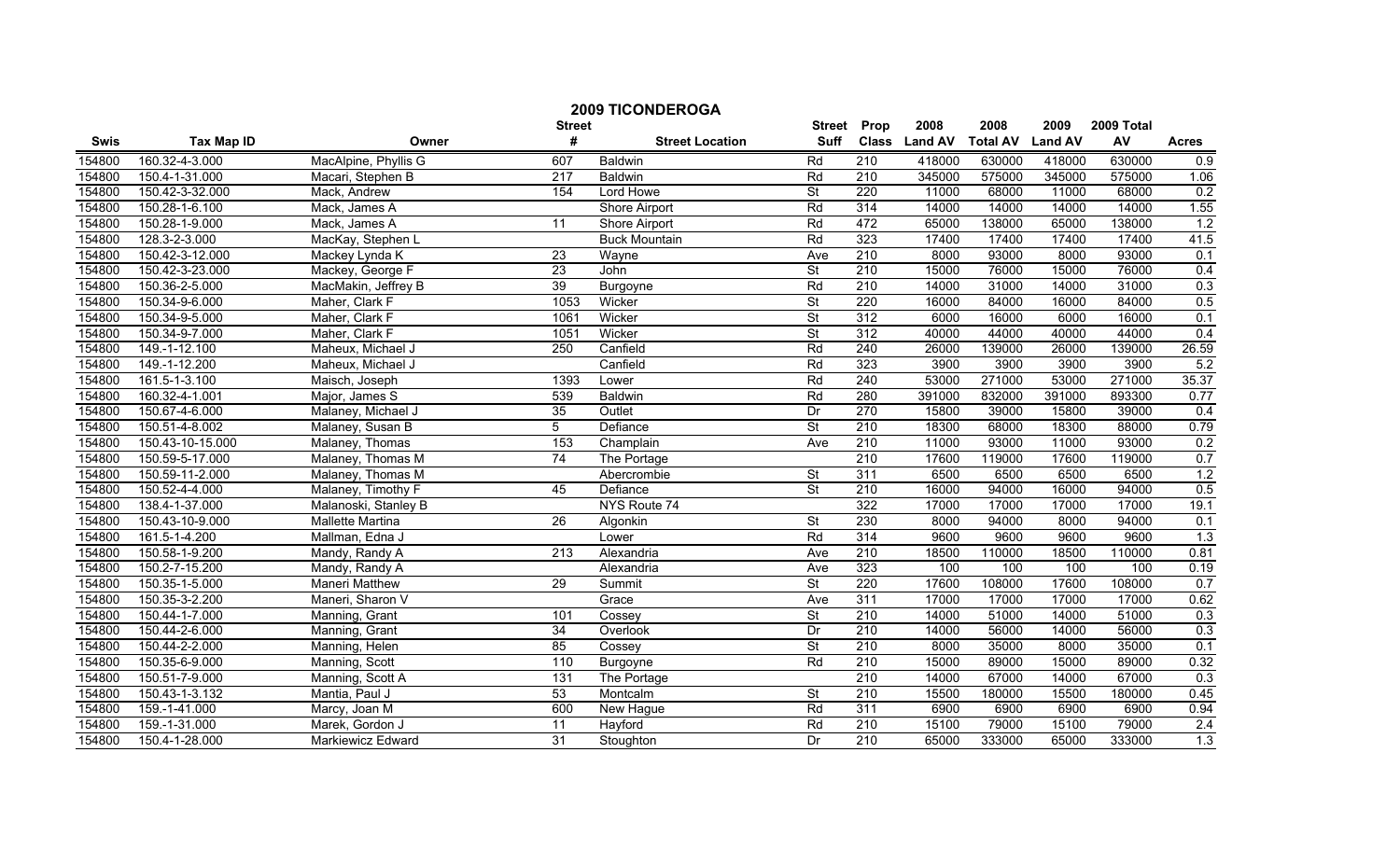|        |                   |                     | <b>Street</b>   | <b>2009 TICONDEROGA</b> | <b>Street</b>            | Prop             | 2008          | 2008            | 2009           | 2009 Total |                |
|--------|-------------------|---------------------|-----------------|-------------------------|--------------------------|------------------|---------------|-----------------|----------------|------------|----------------|
| Swis   | <b>Tax Map ID</b> | Owner               | #               | <b>Street Location</b>  | <b>Suff</b>              |                  | Class Land AV | <b>Total AV</b> | <b>Land AV</b> | AV         | <b>Acres</b>   |
| 154800 | 138.4-1-25.100    | Marnell, Michael    |                 | County Route 56         |                          | 311              | 9500          | 9500            | 9500           | 9500       | 2.51           |
| 154800 | 138.4-1-3.000     | Marnell, Nancy M    | 104             | Hall                    | Rd                       | 240              | 46000         | 112000          | 46000          | 112000     | 76.13          |
| 154800 | 138.2-2-14.000    | Marnell, Nancy M    |                 | Hall                    | Rd                       | 323              | 25600         | 25600           | 25600          | 25600      | 64.1           |
| 154800 | 138.2-2-16.000    | Marnell, Nancy M    | 101             | Hall                    | Rd                       | 210              | 15300         | 29000           | 15300          | 29000      | 2.77           |
| 154800 | 150.43-12-1.000   | Marotta, Margaret   | 133             | Lake George             | Ave                      | 210              | 14000         | 106000          | 14000          | 106000     | 0.3            |
| 154800 | 160.33-2-16.000   | Marriott, Daniel F  | 19              | Steamboat               | Lndg                     | 210              | 257000        | 312000          | 257000         | 312000     | 0.3            |
| 154800 | 149.-1-47.000     | Mars, Adrian        | 294             | Canfield                | Rd                       | 322              | 33000         | 33000           | 33000          | 33000      | 83.5           |
| 154800 | 150.35-11-4.001   | Mars, Deborah C     |                 | Grace                   | Ave                      | 311              | 14000         | 14000           | 14000          | 14000      | 0.3            |
| 154800 | 139.2-2-34.120    | Mars, Lisa E        | 170             | Vineyard                | Rd                       | 210              | 15800         | 193000          | 15800          | 193000     | 3.44           |
| 154800 | 149.-1-15.110     | Mars, Peter         | 302             | Canfield                | Rd                       | 280              | 54000         | 207000          | 54000          | 207000     | 48.43          |
| 154800 | 149.-1-15.120     | Mars, Peter E       | 300             | Canfield                | Rd                       | 210              | 14600         | 89000           | 14600          | 89000      | 2.5            |
| 154800 | 150.2-5-11.200    | Marshall, James E   | 811             | NYS Route 9N            |                          | 210              | 24000         | 149000          | 24000          | 149000     | 5.55           |
| 154800 | 150.51-4-15.000   | Marshall, Melanie B | $\overline{70}$ | Champlain               | Ave                      | 210              | 16000         | 255000          | 16000          | 255000     | 0.5            |
| 154800 | 150.51-6-9.000    | Martin, James J     | 20              | <b>Battery</b>          | St                       | 210              | 16000         | 78000           | 16000          | 78000      | 0.5            |
| 154800 | 150.65-1-9.000    | Martin, Joseph F    | 5               | Center                  | $\overline{\mathsf{St}}$ | $\overline{210}$ | 24000         | 125000          | 24000          | 125000     | 0.6            |
| 154800 | 160.33-2-19.000   | Martina, Rudolph    |                 | <b>Baldwin</b>          | Rd                       | 311              | 102000        | 102000          | 102000         | 102000     | 0.2            |
| 154800 | 160.33-2-20.000   | Martina, Rudolph    | 9               | Steamboat               | Lndg                     | 210              | 163000        | 257000          | 163000         | 257000     | 0.2            |
| 154800 | 139.3-1-6.000     | Mason, Edith        | 316             | <b>Warner Hill</b>      | Rd                       | 117              | 35000         | 103000          | 35000          | 103000     | 50.2           |
| 154800 | 150.42-3-3.000    | Masonic Temple F&AM | 10              | Montcalm                | St                       | 534              | 40000         | 165000          | 40000          | 165000     | 0.4            |
| 154800 | 138.55-1-4.200    | Massett, Esther B   | 2223            | NYS Route 74            |                          | 260              | 142200        | 186200          | 142200         | 186200     | 0.5            |
| 154800 | 150.66-1-1.001    | Mata, Roberto M     | 99              | Pine Springs            | Dr                       | $\overline{210}$ | 25000         | 142000          | 25000          | 142000     | 0.8            |
| 154800 | 160.26-2-3.000    | Matkowski, Michael  | $\overline{27}$ | Howes                   | Lndg                     | 280              | 346000        | 535000          | 346000         | 535000     | 0.58           |
| 154800 | 160.26-2-4.011    | Matkowski, Michael  |                 | Howes                   | Lndg                     | 312              | 17000         | 19700           | 17000          | 19700      | 0.38           |
| 154800 | 150.34-11-9.000   | Matte, Lawrence     | 52              | Third                   | Ave                      | $\overline{210}$ | 14000         | 92000           | 14000          | 92000      | 0.3            |
| 154800 | 150.35-2-16.000   | Mattison, Beverly J | $\overline{20}$ | Park                    | Ave                      | $\overline{210}$ | 14000         | 124000          | 14000          | 124000     | 0.3            |
| 154800 | 150.34-11-8.200   | Mattison, Brian J   | 105             | Wayne                   | Ave                      | $\overline{210}$ | 16900         | 204000          | 16900          | 204000     | 0.61           |
| 154800 | 150.59-3-1.000    | Mattox, Gail Z      | $\overline{5}$  | EII                     | <b>St</b>                | 210              | 15000         | 83000           | 15000          | 83000      | 0.4            |
| 154800 | 140.3-1-6.200     | Maye, Donald        | 196             | <b>Shore Airport</b>    | Rd                       | 280              | 29000         | 152000          | 29000          | 152000     | 3.23           |
| 154800 | 150.43-5-12.000   | Maye, Donald L      | 4               | Wayne                   | Ave                      | 210              | 14000         | 60000           | 14000          | 60000      | 0.3            |
| 154800 | 160.26-1-27.000   | Mazotte, Anthony J  |                 | <b>Baldwin</b>          | Rd                       | 314              | 32000         | 32000           | 32000          | 32000      | 0.5            |
| 154800 | 139.4-1-53.100    | Mazzotte, Anthony J |                 | NYS Route 9N            |                          | 314              | 89000         | 89000           | 89000          | 89000      | 9.35           |
| 154800 | 150.65-2-4.000    | Mazzotte, Anthony J | 166             | Pine Springs            | Dr                       | 210              | 27000         | 154000          | 27000          | 154000     | 1.96           |
| 154800 | 139.4-1-42.000    | Mazzotte, Anthony J | 1186            | NYS Route 9N            |                          | 484              | 88000         | 240000          | 88000          | 240000     | $\overline{5}$ |
| 154800 | 150.75-3-9.001    | McArdle, Joann      | 104             | <b>Black Point</b>      | Rd                       | 280              | 162000        | 320000          | 162000         | 320000     | 0.24           |
| 154800 | 150.75-3-7.000    | McArdle, JoAnn      | 107             | <b>Black Point</b>      | Rd                       | $\overline{210}$ | 22000         | 24000           | 22000          | 24000      | 1.6            |
| 154800 | 150.59-6-8.000    | McCabe, Frank       | 40              | The Portage             |                          | $\overline{210}$ | 20500         | 148000          | 20500          | 148000     | 1.5            |
| 154800 | 150.43-4-10.000   | McCann, Irene       | 101             | Montcalm                | St                       | 482              | 10000         | 124000          | 10000          | 124000     | 0.1            |
| 154800 | 150.83-1-23.100   | McCarey, David M    | $\overline{7}$  | <b>Blue Heron</b>       | Dr                       | 210              | 328000        | 420000          | 328000         | 420000     | 0.77           |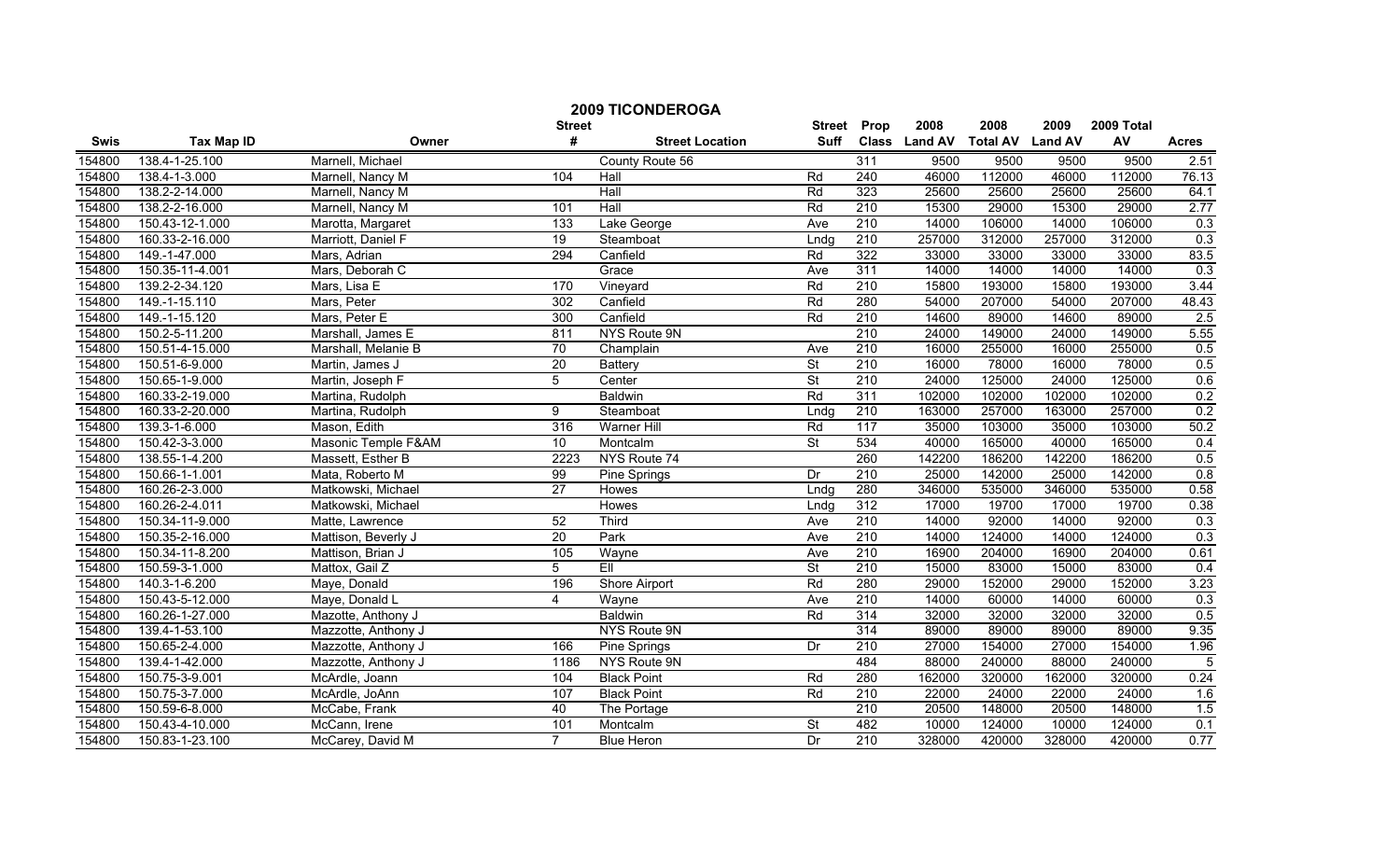| <b>2009 TICONDEROGA</b> |                   |                              |                         |                        |                              |                  |                       |                  |                  |                  |              |
|-------------------------|-------------------|------------------------------|-------------------------|------------------------|------------------------------|------------------|-----------------------|------------------|------------------|------------------|--------------|
|                         |                   |                              | <b>Street</b><br>#      |                        | <b>Street</b><br><b>Suff</b> | Prop             | 2008<br>Class Land AV | 2008             | 2009             | 2009 Total<br>AV |              |
| Swis                    | <b>Tax Map ID</b> | Owner                        |                         | <b>Street Location</b> |                              |                  |                       | <b>Total AV</b>  | <b>Land AV</b>   |                  | <b>Acres</b> |
| 154800                  | 150.34-1-13.001   | McCarthy, John               | $\overline{37}$         | Third                  | Ave                          | 210              | 16000                 | 66000            | 16000            | 66000            | 0.5          |
| 154800                  | 139.4-1-57.000    | McCaughin, Elizabeth         |                         | Mount Hope             | Ave                          | 323              | $\overline{200}$      | $\overline{200}$ | $\overline{200}$ | $\overline{200}$ | 0.28         |
| 154800                  | 151.1-1-10.000    | McCaughin, Elizabeth E       | $\overline{37}$         | Fort Ti                | Rd                           | 220              | 14500                 | 77000            | 14500            | 77000            | 1.7          |
| 154800                  | 150.51-1-3.000    | McCaughin, Ramona J          | 14                      | Stanton                | <b>St</b>                    | 210              | 14000                 | 84000            | 14000            | 84000            | 0.3          |
| 154800                  | 150.27-3-11.000   | McCaughin, William           |                         | Burgoyne               | Rd                           | 312              | 11000                 | 11000            | 10900            | 11000            | 0.2          |
| 154800                  | 150.51-2-12.000   | McCauley, Walter J           | 100                     | Lake George            | Ave                          | 210              | 14000                 | 105000           | 14000            | 105000           | 0.3          |
| 154800                  | 150.2-7-3.100     | McClintock, Elise M          | 934                     | <b>NYS Route 9N</b>    |                              | 240              | 22000                 | 155500           | 22000            | 155500           | 12.1         |
| 154800                  | 150.36-2-2.000    | McCoy, Amy L                 | 27                      | <b>Burgoyne</b>        | Rd                           | 210              | 11000                 | 42000            | 11000            | 42000            | 0.2          |
| 154800                  | 150.35-8-11.000   | McDonald, Andrea M           | 30                      | Wiley                  | $\overline{\mathsf{St}}$     | 210              | 18400                 | 210000           | 18400            | 210000           | 0.8          |
| 154800                  | 160.1-1-24.000    | McDonald, John C             |                         | County Route 11        |                              | 323              | 2400                  | 2400             | 2400             | 2400             | 3.2          |
| 154800                  | 160.1-1-20.000    | McDonald, John C             | 193                     | County Route 11        |                              | $\overline{240}$ | 27000                 | 129000           | 27000            | 129000           | 26.5         |
| 154800                  | 160.40-1-5.000    | McDonald, John C             | 57                      | Casino                 | H <sub>l</sub>               | 260              | 395000                | 480000           | 395000           | 480000           | 0.3          |
| 154800                  | 160.42-1-1.000    | McDonald, Lynn               | 78                      | <b>Tiroga Beach</b>    | Ln                           | 260              | 142000                | 199000           | 142000           | 199000           | 0.2          |
| 154800                  | 160.26-1-10.000   | McDonald, Lynn M             | 349                     | Baldwin                | Rd                           | $\overline{210}$ | 330000                | 445000           | 330000           | 445000           | 0.5          |
| 154800                  | 150.2-2-7.108     | <b>McDonalds Corporation</b> | 1148                    | Wicker                 | St                           | 426              | 210000                | 650000           | 210000           | 650000           | 2.1          |
| 154800                  | 150.35-6-4.000    | McDonough, Darrin J          | 12                      | Lonergan               | Ln                           | $\overline{210}$ | 14000                 | 62000            | 14000            | 62000            | 0.36         |
| 154800                  | 150.59-5-19.200   | McDougal Barbara             | $\overline{9}$          | Abercrombie            | <b>St</b>                    | 210              | 10700                 | 40000            | 10700            | 40000            | 0.19         |
| 154800                  | 139.4-1-39.000    | McDougal, Timothy            | 288                     | Burgoyne               | Rd                           | 270              | 15800                 | 29000            | 15800            | 29000            | 3.4          |
| 154800                  | 150.35-5-11.000   | McIntyre, Sandra             | 159                     | Burgoyne               | Rd                           | 270              | 12600                 | 19400            | 12600            | 19400            | 0.6          |
| 154800                  | 150.51-2-5.000    | McIntyre, Sandra L           | 17                      | Amherst                | Ave                          | 210              | 11000                 | 57000            | 11000            | 57000            | 0.2          |
| 154800                  | 150.27-2-15.200   | McKee, James R               | $\overline{134}$        | Mount Hope             | Ave                          | $\overline{210}$ | 21200                 | 82000            | 21200            | 82000            | 2.23         |
| 154800                  | 150.35-8-2.000    | McKeown, Derek J             | $\overline{\mathbf{8}}$ | Morhous                | Dr                           | 210              | 11000                 | 56000            | 11000            | 56000            | 0.2          |
| 154800                  | 150.35-1-20.000   | McKeown, Thomas G            | 90                      | Wayne                  | Ave                          | 210              | 8000                  | 87000            | 8000             | 87000            | 0.1          |
| 154800                  | 150.35-5-9.000    | McKinstry, Jade E            | 183                     | Burgoyne               | Rd                           | 210              | 16000                 | 43000            | 16000            | 43000            | 0.5          |
| 154800                  | 160.40-1-8.200    | <b>MCL Ventures</b>          |                         | <b>Baldwin</b>         | Rd                           | 311              | 420000                | 420000           | 420000           | 420000           | 1.2          |
| 154800                  | 160.40-1-8.120    | <b>MCL Ventures</b>          |                         | <b>Baldwin</b>         | Rd                           | 311              | 5500                  | 5500             | 5500             | 5500             | 0.2          |
| 154800                  | 160.40-1-8.111    | <b>MCL Ventures</b>          |                         | <b>Baldwin</b>         | Rd                           | 311              | 403000                | 403000           | 403000           | 403000           | 0.49         |
| 154800                  | 150.42-4-21.000   | McLaughlin, Daniel J         | 138                     | Lord Howe              | $\overline{\mathsf{St}}$     | 210              | 8000                  | 58000            | 8000             | 58000            | 0.1          |
| 154800                  | 150.35-1-13.000   | McLaughlin, Robert           | 5                       | Park                   | Ave                          | 210              | 8000                  | 57000            | 8000             | 57000            | 0.1          |
| 154800                  | 150.51-10-24.000  | McLoughlin, Kimberly A       | 45                      | Champlain              | Ave                          | 210              | 11000                 | 76000            | 11000            | 76000            | 0.2          |
| 154800                  | 160.1-3-2.200     | McNamara, Robert G           |                         | <b>NYS Route 9N</b>    |                              | 210              | 15100                 | 75000            | 15100            | 75000            | 2.5          |
| 154800                  | 160.27-1-10.002   | McTyier W Douglas            | 275                     | <b>Black Point</b>     | Rd                           | 240              | 189000                | 257000           | 189000           | 257000           | 34           |
| 154800                  | 150.4-1-1.000     | McVeigh, Patrick             | 194                     | Alexandria             | Ave                          | 323              | 39000                 | 39000            | 39000            | 39000            | 88.4         |
| 154800                  | 150.42-2-6.005    | McVeigh, Patrick             | 14                      | Hinds                  | $\overline{\mathsf{St}}$     | $\overline{210}$ | 12800                 | 64000            | 12800            | 64000            | 0.26         |
| 154800                  | 150.67-5-10.000   | Meagher, Bernard             | 48                      | <b>Black Point</b>     | Rd                           | $\overline{210}$ | 193000                | 295000           | 193000           | 295000           | 0.6          |
| 154800                  | 150.44-7-3.000    | Meaker, Thomas W             | 3                       | Timber                 | $\overline{\mathsf{St}}$     | $\overline{210}$ | 8000                  | 50000            | 8000             | 50000            | 0.1          |
| 154800                  | 150.42-3-28.000   | Meehan, Jeanette N           | 15                      | John                   | $\overline{\mathsf{St}}$     | 210              | 11000                 | 72000            | 11000            | 72000            | 0.2          |
| 154800                  | 139.2-2-10.120    | Meehan, Michelle             | 1548                    | NYS Route 9N           |                              | 117              | 24000                 | 75000            | 24000            | 75000            | 20           |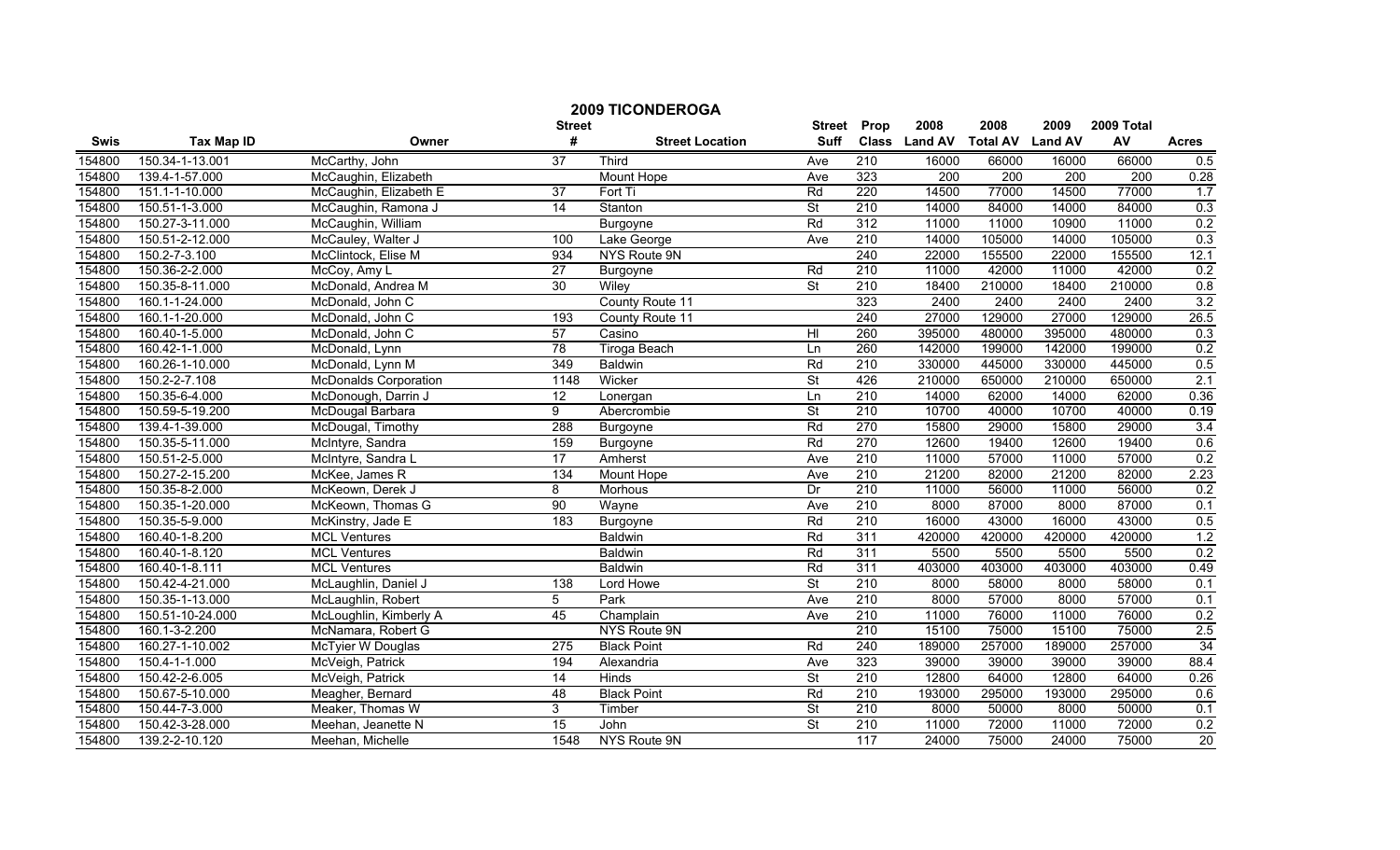|        |                   |                        |                    | <b>2009 TICONDEROGA</b> |                              |                  |                       |                         |                        |                  |              |
|--------|-------------------|------------------------|--------------------|-------------------------|------------------------------|------------------|-----------------------|-------------------------|------------------------|------------------|--------------|
| Swis   | <b>Tax Map ID</b> | Owner                  | <b>Street</b><br># | <b>Street Location</b>  | <b>Street</b><br><b>Suff</b> | Prop             | 2008<br>Class Land AV | 2008<br><b>Total AV</b> | 2009<br><b>Land AV</b> | 2009 Total<br>AV | <b>Acres</b> |
| 154800 | 150.59-1-3.000    | Melrose, Robert        | 17                 | Lake George             | Ave                          | 220              | 25000                 | 100000                  | 25000                  | 120000           | 0.46         |
| 154800 | 139.1-1-37.200    | Melton, John M         | 507                | Warner Hill             | Rd                           | 210              | 19000                 | 234000                  | 19000                  | 234000           | 10           |
| 154800 | 139.1-1-37.113    | Melton, Patricia E     |                    | <b>Warner Hill</b>      | Rd                           | 322              | 29100                 | 29100                   | 29100                  | 29100            | 69.9         |
| 154800 | 150.51-3-17.000   | Mental Health Assoc in | 20                 | Amherst                 | Ave                          | 614              | 17600                 | 189000                  | 17600                  | 189000           | 0.67         |
| 154800 | 139.3-1-27.000    | <b>Merfeld Paul</b>    | $\overline{28}$    | Lead Hill               | Rd                           | 210              | 16300                 | 51000                   | 16300                  | 51000            | 4.1          |
| 154800 | 150.43-9-5.000    | Merfeld, Bryan L       | 102                | Montcalm                | $\overline{\mathsf{St}}$     | 483              | 40000                 | 135000                  | 40000                  | 135000           | 0.4          |
| 154800 | 150.35-5-17.000   | Merfeld, Emma          | 123                | Burgoyne                | Rd                           | 210              | 11000                 | 44000                   | 11000                  | 44000            | 0.2          |
| 154800 | 150.43-6-4.000    | Mero, Karin            | 37                 | Schuyler                | $\overline{\mathsf{St}}$     | 210              | 11000                 | 58000                   | 11000                  | 58000            | 0.1          |
| 154800 | 150.2-1-2.123     | Merrell, Craig S       | 9                  | Commerce                | Dr                           | 449              | 44000                 | 700000                  | 44000                  | 700000           | 3.43         |
| 154800 | 160.1-3-7.100     | Merritt, Charles       | 9                  | Tuffertown              | Trl                          | 416              | 29000                 | 87000                   | 29000                  | 87000            | 3.3          |
| 154800 | 160.1-3-10.000    | Merritt, Charles A     |                    | NYS Route 9N            |                              | 312              | 8800                  | 8900                    | 8800                   | 8900             | 1.52         |
| 154800 | 160.1-3-9.000     | Merritt, Charles A     | 44                 | <b>NYS Route 9N</b>     |                              | 314              | 5600                  | 5600                    | 5600                   | 5600             | 0.23         |
| 154800 | 160.1-3-8.000     | Merritt, Charles A     | 46                 | NYS Route 9N            |                              | 432              | 7900                  | 45000                   | 7900                   | 45000            | 0.18         |
| 154800 | 150.3-1-13.100    | Meserve, Donald L      | 418                | NYS Route 9N            |                              | 280              | 166000                | 298000                  | 166000                 | 298000           | 455.2        |
| 154800 | 138.4-1-62.000    | Methodist Church       | 114                | <b>Putts Pond</b>       | Rd                           | 620              | 10200                 | 43000                   | 10200                  | 43000            | 0.4          |
| 154800 | 150.51-3-18.000   | Methodist Church       | $\overline{24}$    | Amherst                 | Ave                          | 620              | 17600                 | 102000                  | 17600                  | 102000           | 0.7          |
| 154800 | 150.67-6-5.000    | Meyer, Thomas W        | 34                 | <b>Bridget</b>          | Ln                           | 210              | 23000                 | 70000                   | 23000                  | 70000            | 1.8          |
| 154800 | 151.17-2-2.000    | Michalak, Buster S     | 48                 | <b>Wilson Bay</b>       | Rd                           | 260              | 20000                 | 41000                   | 20000                  | 41000            | 0.3          |
| 154800 | 150.35-10-7.001   | Michalak, John E       | 58                 | Park                    | Ave                          | 210              | 15100                 | 78000                   | 15100                  | 78000            | 0.41         |
| 154800 | 150.2-5-9.000     | Michalak, Joseph E     | 827                | <b>NYS Route 9N</b>     |                              | 210              | 28000                 | 80000                   | 28000                  | 80000            | 9.9          |
| 154800 | 150.35-2-17.000   | Michalak, Matteck B    | 26                 | Park                    | Ave                          | 210              | 16000                 | 77000                   | 16000                  | 77000            | 0.5          |
| 154800 | 150.51-1-18.200   | Michalak, Robin J      | 61                 | Lake George             | Ave                          | 210              | 11300                 | 103000                  | 11300                  | 103000           | 0.21         |
| 154800 | 150.51-1-18.100   | Michalak, Robin J      |                    | Lake George             | Ave                          | 311              | 14000                 | 14000                   | 14000                  | 14000            | 0.3          |
| 154800 | 150.35-5-42.000   | Michalak, William F    | $\overline{21}$    | Village                 | Ln                           | 210              | 15000                 | 128000                  | 15000                  | 128000           | 0.4          |
| 154800 | 139.1-1-17.100    | Michener, Cynthia A    | 87                 | <b>Warner Hill</b>      | Rd                           | 210              | 14200                 | 165000                  | 14200                  | 165000           | 1.3          |
| 154800 | 139.1-1-18.000    | Michniewicz, Grazyna   |                    | <b>Warner Hill</b>      | Rd                           | 314              | 11100                 | 11100                   | 11100                  | 11100            | 7.8          |
| 154800 | 150.67-4-24.000   | Michniewicz, Lucian    |                    | Outlet                  | Dr                           | 311              | 16000                 | 16000                   | 16000                  | 16000            | 0.4          |
| 154800 | 150.67-4-16.000   | Michniewicz, Lucian    | 59                 | Outlet                  | Dr                           | 270              | 196000                | 203000                  | 196000                 | 203000           | 0.4          |
| 154800 | 150.67-4-9.000    | Michniewicz, Lucien    |                    | Outlet                  | Dr                           | 311              | 19200                 | 19200                   | 19200                  | 19200            | 0.7          |
| 154800 | 150.67-4-5.000    | Middleton, Malcolm S   | $\overline{27}$    | Outlet                  | Dr                           | 210              | 15800                 | 18000                   | 15800                  | 18000            | 0.4          |
| 154800 | 160.34-1-7.000    | Midgley, Leslie        | 11                 | <b>The Point</b>        |                              | 260              | 324000                | 354000                  | 324000                 | 354000           | 0.4          |
| 154800 | 160.34-1-11.120   | Midgley, Leslie        |                    | The Point               |                              | 311              | 7900                  | 7900                    | 7900                   | 7900             | 0.37         |
| 154800 | 149.-1-50.100     | Mielewski, Amelia E    | 529                | <b>Putts Pond</b>       | Rd                           | 240              | 44000                 | 75000                   | 44000                  | 75000            | 89.61        |
| 154800 | 150.43-10-13.000  | Mika, Varonica         | 157                | Champlain               | Ave                          | 210              | 13100                 | 36000                   | 13100                  | 36000            | 0.27         |
| 154800 | 150.51-8-7.000    | Millard, David         | 109                | The Portage             |                              | $\overline{210}$ | 11000                 | 73000                   | 11000                  | 73000            | 0.2          |
| 154800 | 160.42-1-24.100   | Miller, C Steven       |                    | <b>Tiroga Beach</b>     | Ln                           | 311              | 350000                | 350000                  | 350000                 | 350000           | 1.06         |
| 154800 | 128.4-3-9.000     | Miller, Donald         | 2001               | NYS Route 9N            |                              | 210              | 15000                 | 66000                   | 15000                  | 66000            | 2.3          |
| 154800 | 150.83-1-17.000   | Miller, Joan           | 27                 | <b>Mossy Point</b>      | Rd                           | 210              | 340000                | 420000                  | 340000                 | 420000           | 0.6          |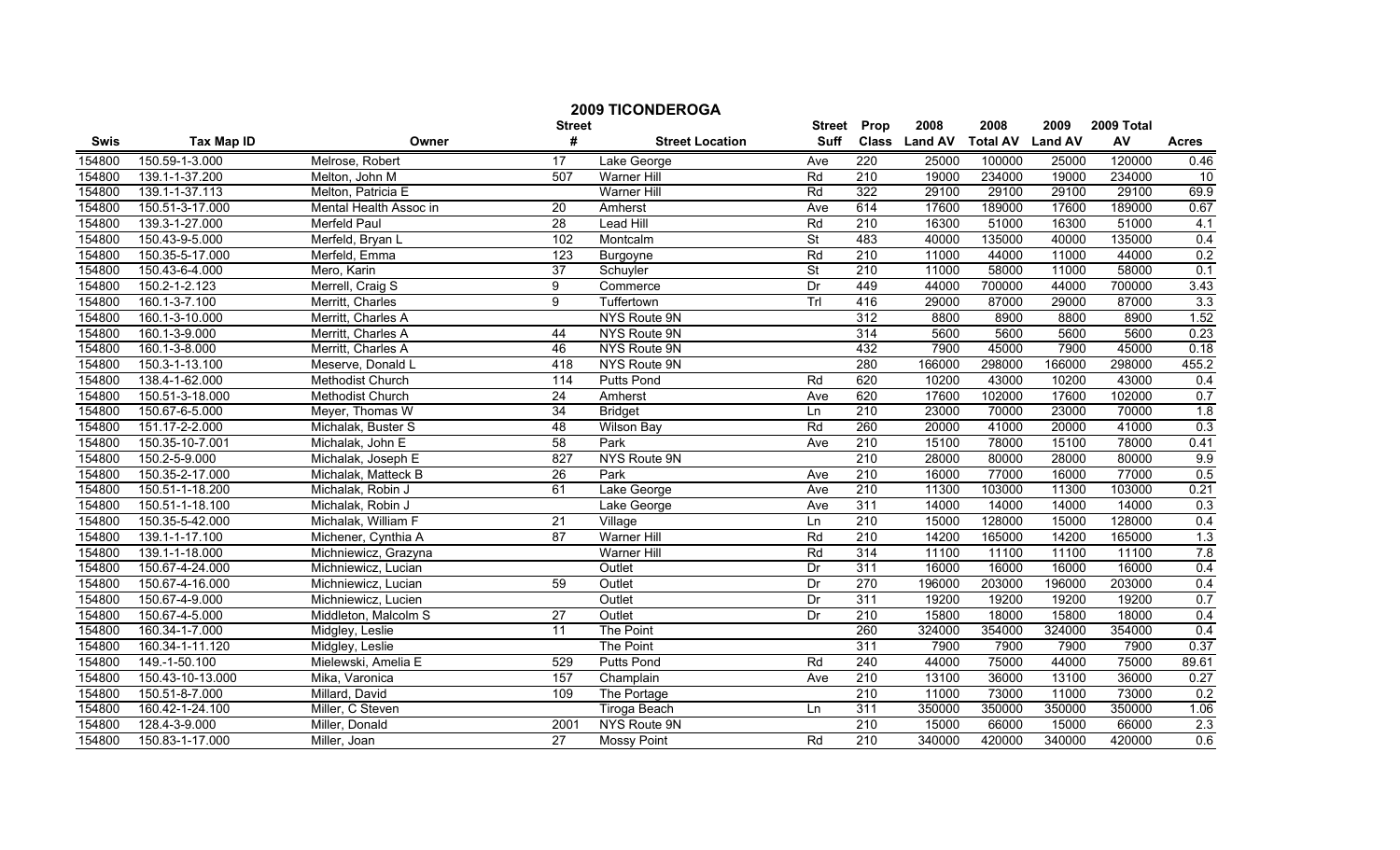|        |                   |                            | <b>Street</b>   | <b>2009 TICONDEROGA</b> | <b>Street</b>            |                  | 2008          | 2008            | 2009           | 2009 Total |                |
|--------|-------------------|----------------------------|-----------------|-------------------------|--------------------------|------------------|---------------|-----------------|----------------|------------|----------------|
| Swis   | <b>Tax Map ID</b> | Owner                      | #               | <b>Street Location</b>  | <b>Suff</b>              | Prop             | Class Land AV | <b>Total AV</b> | <b>Land AV</b> | AV         | <b>Acres</b>   |
| 154800 | 150.43-9-2.000    | Miller, Kenneth            | 92              | Montcalm                | <b>St</b>                | 482              | 24000         | 54000           | 24000          | 54000      | 0.2            |
| 154800 | 139.4-1-49.000    | Miller, Kenneth            |                 | NYS Route 9N            |                          | 311              | 1100          | 1100            | 1100           | 1100       | 0.33           |
| 154800 | 160.33-2-1.200    | Miller, Nancy C            |                 | Baldwin                 | Rd                       | 311              | 74000         | 74000           | 74000          | 74000      | 0.2            |
| 154800 | 160.2-1-5.000     | Miller, Nancy C            | 501             | <b>Baldwin</b>          | Rd                       | 210              | 447000        | 592000          | 447000         | 592000     | 5.4            |
| 154800 | 138.3-3-25.000    | Miller, Robert L           |                 | NYS Route 74            |                          | 322              | 17000         | 17000           | 17000          | 17000      | 19             |
| 154800 | 150.43-10-17.000  | Millington, Dawn M         | 29              | Father Jogues           | $\overline{P}$           | 210              | 14000         | 61000           | 14000          | 61000      | 0.3            |
| 154800 | 149.-1-69.000     | Mineau, Michael N          | 668             | <b>Putts Pond</b>       | Rd                       | 260              | 13400         | 24800           | 13400          | 24800      | 0.92           |
| 154800 | 150.44-1-1.000    | Mingo, James               | 202             | Montcalm                | St                       | 210              | 9800          | 48000           | 9800           | 48000      | 0.16           |
| 154800 | 150.3-1-13.300    | Mishann, Emily J           | 447             | NYS Route 9N            |                          | 240              | 45000         | 95000           | 45000          | 95000      | 43.8           |
| 154800 | 150.4-1-42.000    | Missel, Robert D           |                 | <b>Baldwin</b>          | Rd                       | 314              | 70000         | 70000           | 70000          | 70000      | 1.8            |
| 154800 | 139.3-1-21.000    | Missionary St Paul Apostle |                 | Veterans                | Rd                       | 314              | 9200          | 9200            | 9200           | 9200       | 2.1            |
| 154800 | 160.42-1-26.000   | Mitchell, Robert F         | 452             | <b>Black Point</b>      | Rd                       | 260              | 250000        | 294000          | 250000         | 294000     | 0.4            |
| 154800 | 150.27-3-1.120    | Mitchell, Sharon L         | $\overline{98}$ | Park                    | Ave                      | 210              | 15700         | 97000           | 15700          | 97000      | 0.47           |
| 154800 | 150.75-3-17.000   | Mitchell, Todd P           | 110             | <b>Black Point</b>      | Rd                       | 210              | 140000        | 209000          | 140000         | 209000     | 0.2            |
| 154800 | 150.34-1-19.000   | Mitchell, Todd P           | $\overline{27}$ | Third                   | Ave                      | $\overline{210}$ | 16000         | 46000           | 16000          | 26000      | 0.5            |
| 154800 | 139.15-2-3.000    | Moffett, Laura L           | $\overline{13}$ | Veterans                | Rd                       | 210              | 14100         | 103000          | 14100          | 103000     | 0.74           |
| 154800 | 150.59-6-7.000    | Montbriand, Francis S      | 48              | The Portage             |                          | 210              | 14000         | 52000           | 14000          | 52000      | 0.3            |
| 154800 | 150.59-2-15.000   | Montbriand, Russell        | 11              | Champlain               | Ave                      | 210              | 15000         | 99000           | 15000          | 58125      | 0.4            |
| 154800 | 150.51-1-15.100   | Montgomery, Robin J        | 73              | Lake George             | Ave                      | 210              | 20600         | 81000           | 20600          | 81000      | 1.51           |
| 154800 | 159.-1-30.000     | Montville, Ralph A         | 671             | New Hague               | Rd                       | 210              | 14600         | 38000           | 14600          | 38000      | 1.8            |
| 154800 | 150.51-4-4.200    | Montville, Scott           |                 | The Portage             |                          | 311              | 6700          | 6700            | 6700           | 6700       | 0.6            |
| 154800 | 150.51-7-2.000    | Montville, Scott           | 151             | The Portage             |                          | 220              | 11000         | 95000           | 11000          | 95000      | 0.2            |
| 154800 | 150.51-4-4.100    | Montville, Scott A         | 303             | The Portage             |                          | 311              | 7600          | 7600            | 7600           | 7600       | 0.43           |
| 154800 | 160.35-1-29.000   | <b>Moore Trust</b>         | 16              | <b>Windy Point</b>      | Ln                       | 210              | 268000        | 388000          | 268000         | 388000     | 0.4            |
| 154800 | 160.33-2-29.000   | Moore William F            | 23              | Coates                  | Pt                       | 260              | 264000        | 270000          | 264000         | 270000     | 0.27           |
| 154800 | 150.43-10-23.000  | Moore, Brenda L            | 9               | Father Jogues           | $\overline{P}$           | 210              | 8000          | 76000           | 8000           | 76000      | 0.1            |
| 154800 | 150.59-5-25.000   | Moore, Edgar P             | 29              | Abercrombie             | <b>St</b>                | $\overline{210}$ | 11300         | 52000           | 11300          | 52000      | 0.21           |
| 154800 | 150.66-2-3.000    | Moore, Edgar P Sr          | $\overline{15}$ | Outlet                  | Dr                       | $\overline{210}$ | 15800         | 48000           | 15800          | 48000      | 0.4            |
| 154800 | 150.67-4-1.000    | Moore, Edgar P Sr          |                 | Outlet                  | Dr                       | 311              | 15800         | 15800           | 15800          | 15800      | 0.4            |
| 154800 | 150.75-3-6.000    | Moore, Eileen F            | 103             | <b>Black Point</b>      | Rd                       | 210              | 22000         | 79000           | 22000          | 79000      | 1.1            |
| 154800 | 150.51-9-2.002    | Moore, Kathleen M          | 3               | EII                     | $\overline{\mathsf{St}}$ | 210              | 14200         | 84000           | 14200          | 84000      | 0.32           |
| 154800 | 138.4-1-41.000    | Moore, Michael C           |                 | Litchfield              | Rd                       | 322              | 50000         | 50000           | 50000          | 50000      | 116.4          |
| 154800 | 150.11-1-3.000    | Moore, Patrick F           | 820             | NYS Route 9N            |                          | 270              | 12800         | 28000           | 12800          | 28000      | 0.8            |
| 154800 | 150.58-3-1.200    | Moore, Roderick M          | $\overline{12}$ | Baldwin                 | Rd                       | 210              | 15000         | 40000           | 15000          | 40000      | 0.4            |
| 154800 | 160.1-1-13.000    | Moore, Stephen P           | 93              | NYS Route 9N            |                          | 421              | 14800         | 77000           | 14800          | 77000      | $\overline{2}$ |
| 154800 | 160.35-1-8.000    | Moran, Martin P            | 333             | <b>Black Point</b>      | Rd                       | $\overline{210}$ | 117000        | 209000          | 117000         | 209000     | 0.6            |
| 154800 | 138.55-6-1.000    | Moran, Martin P            | 2280            | NYS Route 74            |                          | 483              | 14500         | 69000           | 14500          | 69000      | 1.8            |
| 154800 | 150.2-7-7.000     | Moran, Shanna              |                 | NYS Route 9N            |                          | 314              | 1300          | 1300            | 1300           | 1300       | 1.7            |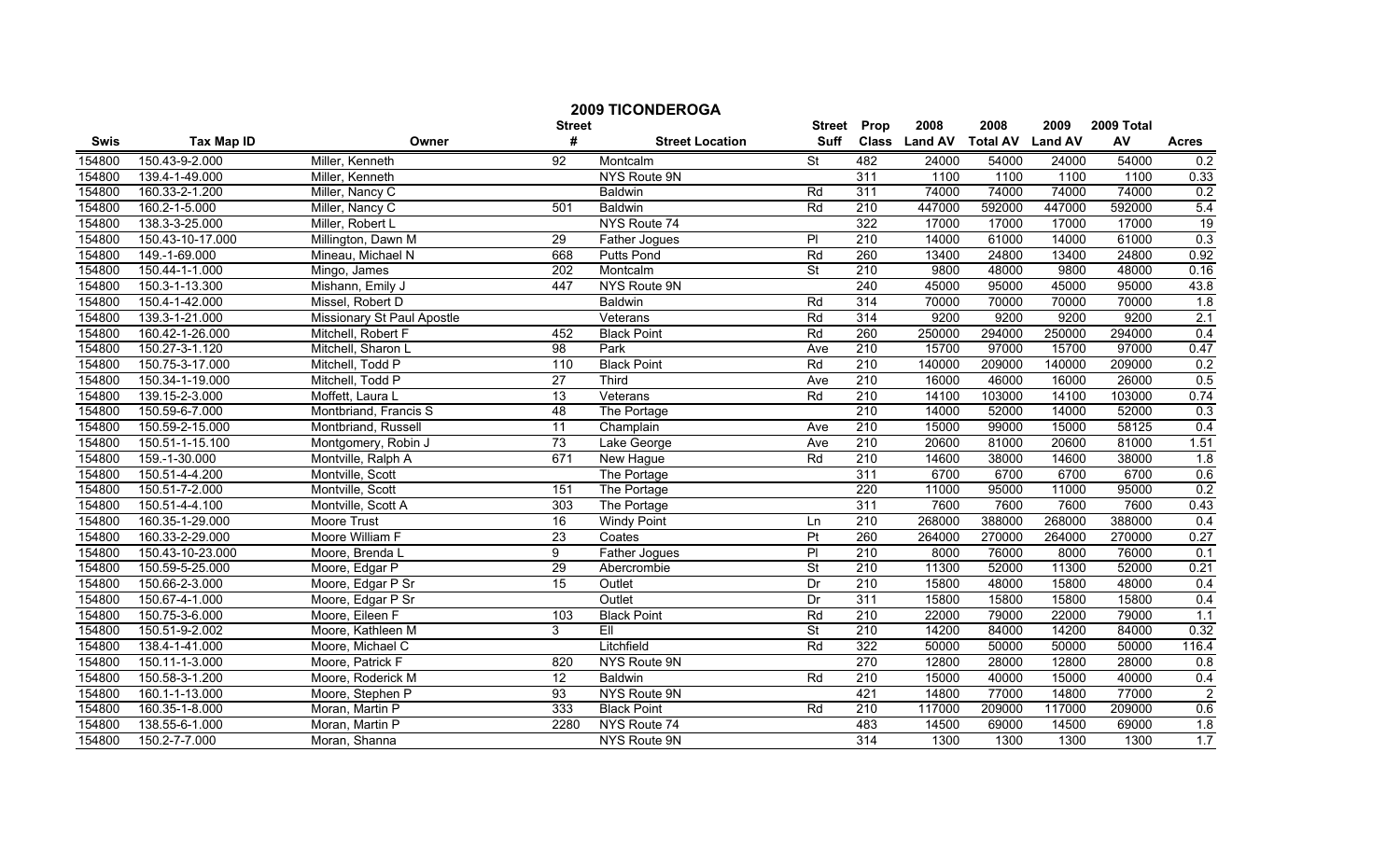|        |                   |                                 | <b>Street</b>   | <b>2009 TICONDEROGA</b> | <b>Street</b>            | Prop             | 2008          | 2008            | 2009           | 2009 Total |                          |
|--------|-------------------|---------------------------------|-----------------|-------------------------|--------------------------|------------------|---------------|-----------------|----------------|------------|--------------------------|
| Swis   | <b>Tax Map ID</b> | Owner                           | #               | <b>Street Location</b>  | <b>Suff</b>              |                  | Class Land AV | <b>Total AV</b> | <b>Land AV</b> | AV         | <b>Acres</b>             |
| 154800 | 150.42-6-7.000    | Moran, Shanna                   | 163             | Lord Howe               | St                       | 210              | 23400         | 70000           | 23400          | 70000      | 4.4                      |
| 154800 | 150.11-1-12.000   | Morehouse, Dorothy A            | $\overline{41}$ | Alexandria              | Ave                      | 210              | 15000         | 74000           | 15000          | 74000      | 0.4                      |
| 154800 | 150.43-1-6.000    | Morett, Geraldine               | 63              | Montcalm                | $\overline{\mathsf{St}}$ | 483              | 42000         | 128000          | 42000          | 128000     | 0.42                     |
| 154800 | 150.11-1-55.000   | Morette, Ann M                  | 28              | Eichen                  | <b>St</b>                | 210              | 6000          | 72000           | 6000           | 72000      | 0.11                     |
| 154800 | 150.44-4-4.000    | Morette, Anthony 7              | 44              | Cossey                  | <b>St</b>                | $\overline{210}$ | 7400          | 56000           | 7400           | 56000      | 0.16                     |
| 154800 | 150.4-3-7.000     | Morhouse, Marguerite            |                 | <b>Black Point</b>      | Rd                       | 323              | 36000         | 36000           | 36000          | 36000      | 80.2                     |
| 154800 | 149.-1-25.000     | Morhouse, Marguerite            |                 | Canfield                | Rd                       | 323              | 21000         | 21000           | 21000          | 21000      | 52.5                     |
| 154800 | 160.42-1-34.000   | Morhouse, Marguerite            |                 | <b>Black Point</b>      | Rd                       | 312              | 18200         | 34000           | 18200          | 34000      | 1.2                      |
| 154800 | 160.35-1-20.000   | Morhouse, Marguerite            |                 | <b>Black Point</b>      | Rd                       | 323              | 2000          | 2000            | 2000           | 2000       | 1.8                      |
| 154800 | 160.35-1-19.000   | Morhouse, Marguerite            |                 | <b>Black Point</b>      | Rd                       | 323              | 13400         | 13400           | 13400          | 13400      | 17.8                     |
| 154800 | 160.2-2-1.000     | Morhouse, Marguerite            |                 | NYS Route 22            |                          | 323              | 68000         | 68000           | 68000          | 68000      | 91.5                     |
| 154800 | 160.42-1-30.000   | Morhouse, Marguerite            | 428             | <b>Black Point</b>      | Rd                       | 210              | 401000        | 572000          | 401000         | 572000     | 1.3                      |
| 154800 | 160.35-1-21.000   | Morhouse, Marguerite            |                 | <b>Black Point</b>      | Rd                       | 314              | 14000         | 14000           | 14000          | 14000      | 0.7                      |
| 154800 | 160.27-1-13.200   | Morhouse, Sanford W             | 294             | <b>Black Point</b>      | Rd                       | 210              | 429000        | 585000          | 429000         | 585000     | 0.85                     |
| 154800 | 160.42-1-29.000   | Morhouse, Thomas J              | 440             | <b>Black Point</b>      | Rd                       | $\overline{210}$ | 366000        | 530000          | 366000         | 530000     | 1.1                      |
| 154800 | 138.4-1-34.000    | Morin, Dean                     |                 | County Route 56         |                          | 314              | 6300          | 6300            | 6300           | 6300       | 1.1                      |
| 154800 | 150.35-5-15.002   | Morin, Elizabeth R              | 127             | Burgoyne                | Rd                       | 210              | 14100         | 76000           | 14100          | 76000      | 0.31                     |
| 154800 | 150.42-4-3.000    | Morin, Sarah                    | 8               | John                    | <b>St</b>                | 210              | 11000         | 60000           | 11000          | 60000      | 0.2                      |
| 154800 | 160.42-1-3.000    | Morris, Betty U                 | 82              | <b>Tiroga Beach</b>     | Ln                       | 260              | 246000        | 334000          | 246000         | 334000     | 0.2                      |
| 154800 | 150.35-2-1.000    | Morris, Paul                    |                 | Park                    | Ave                      | 311              | 200           | 200             | 200            | 200        | 0.1                      |
| 154800 | 139.3-2-36.000    | Morrison, Arthur P              | 102             | Old Chilson             | Rd                       | 210              | 14800         | 119000          | 14800          | 119000     | 2.03                     |
| 154800 | 139.3-2-31.200    | Morrison, Arthur P Sr           |                 | Old Chilson             | Rd                       | 322              | 27000         | 27000           | 27000          | 27000      | 40.6                     |
| 154800 | 150.27-3-10.002   | Morrison, Daniel O Sr           | 114             | <b>Mount Hope</b>       | Ave                      | 210              | 20300         | 113000          | 20300          | 113000     | 1.28                     |
| 154800 | 139.3-2-15.000    | Morrison, Lucinda               | 95              | Old Chilson             | Rd                       | 314              | 14300         | 15000           | 14300          | 14300      | 1.39                     |
| 154800 | 161.5-1-6.000     | Morrissey, Richard T            |                 | NYS Route 22            |                          | 314              | 7100          | 7100            | 7100           | 7100       | $\overline{\phantom{1}}$ |
| 154800 | 150.50-1-9.000    | Morse, Ann L                    | 101             | Lord Howe               | $\overline{\mathsf{St}}$ | $\overline{210}$ | 14000         | 35000           | 14000          | 35000      | 0.3                      |
| 154800 | 150.35-10-4.000   | Morse, Douglas                  |                 | Grace                   | Ave                      | 311              | 100           | 100             | 100            | 100        | 0.1                      |
| 154800 | 150.35-2-15.022   | Morse, Douglas                  | $\overline{28}$ | Grace                   | Ave                      | 210              | 14000         | 94000           | 14000          | 94000      | 0.3                      |
| 154800 | 139.2-2-36.000    | Morse, Pamela                   | 269             | Vineyard                | Rd                       | 210              | 14800         | 105000          | 14800          | 105000     | $\overline{2}$           |
| 154800 | 150.59-7-27.100   | Morse, Richard P                | 44              | Water                   | $\overline{\mathsf{St}}$ | 210              | 14000         | 42000           | 14000          | 42000      | 0.3                      |
| 154800 | 150.11-2-13.000   | Morse, William                  | 9               | Kennedy                 | Dr                       | 210              | 15000         | 100000          | 15000          | 100000     | 0.36                     |
| 154800 | 150.11-2-12.000   | Morse, William                  |                 | Kennedy                 | Dr                       | 314              | 4800          | 4800            | 4800           | 4800       | 0.32                     |
| 154800 | 150.51-3-16.000   | Moser, Michael W                | 16              | Amherst                 | Ave                      | 210              | 20400         | 155000          | 20400          | 155000     | 1.4                      |
| 154800 | 150.42-1-1.200    | Moses Ludington Hospital        | 1001            | Wicker                  | St                       | 641              | 695000        | 1300000         | 695000         | 1300000    | 6.57                     |
| 154800 | 150.42-1-1.200/1  | <b>Moses Ludington Hospital</b> |                 | NYS Route 9N            |                          | $\overline{210}$ | 800           | 68000           | 800            | 68000      | 0.01                     |
| 154800 | 150.34-5-7.000    | <b>Moses Ludington Hospital</b> |                 | Wicker                  | $\overline{\mathsf{St}}$ | 330              | 64000         | 64000           | 64000          | 64000      | 0.7                      |
| 154800 | 150.42-6-1.000    | Moses Ludington Hospital        |                 | NYS Route 9N            |                          | 330              | 65000         | 65000           | 65000          | 65000      | 1.2                      |
| 154800 | 150.2-1-14.000    | <b>Moses Ludington Hospital</b> |                 | NYS Route 9N            |                          | 330              | 23000         | 23000           | 23000          | 23000      | 10.5                     |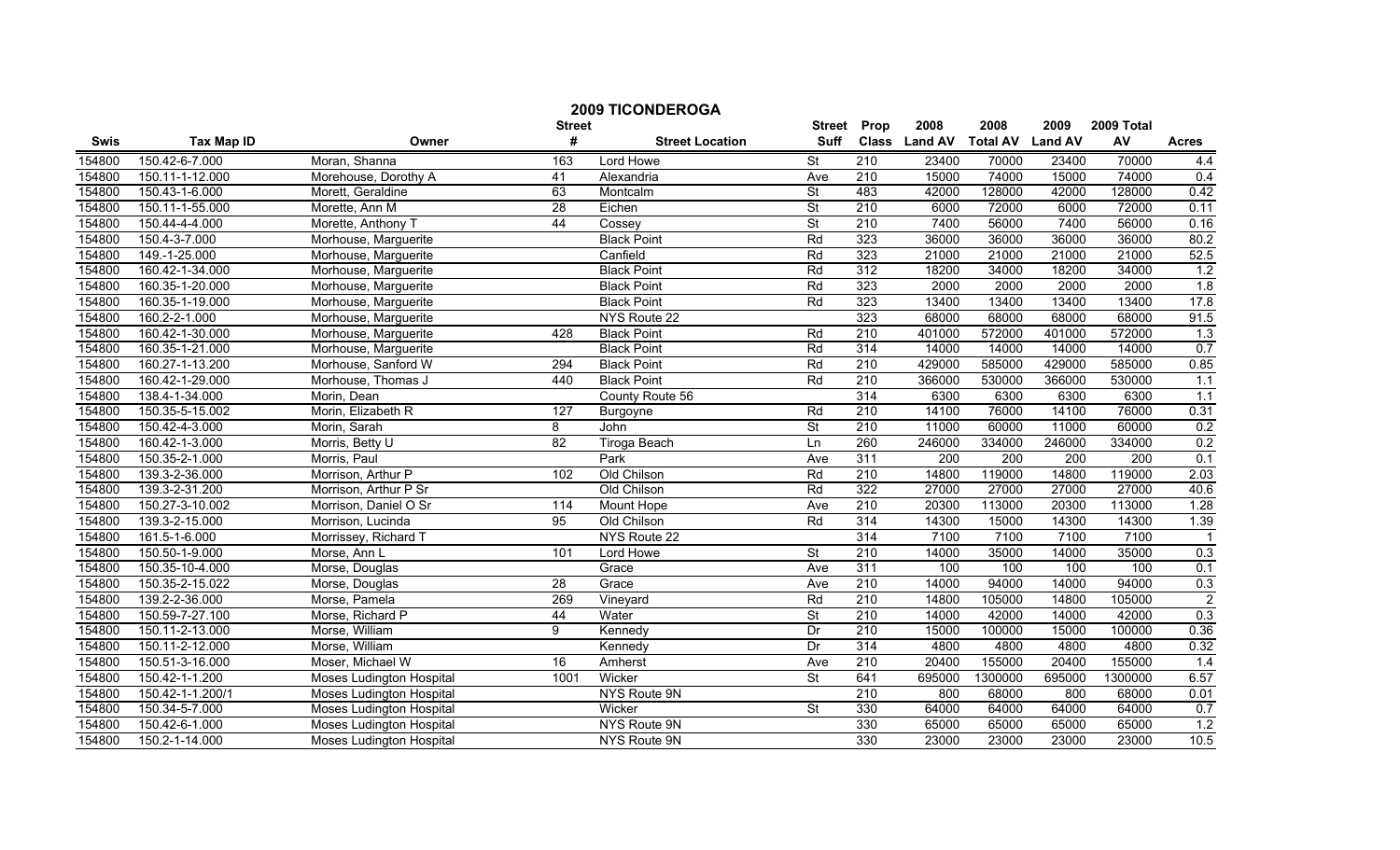|             |                   |                                 |                  | <b>2009 TICONDEROGA</b> |                          |                  |               |                 |                |            |                            |
|-------------|-------------------|---------------------------------|------------------|-------------------------|--------------------------|------------------|---------------|-----------------|----------------|------------|----------------------------|
|             |                   |                                 | <b>Street</b>    |                         | <b>Street</b>            | Prop             | 2008          | 2008            | 2009           | 2009 Total |                            |
| <b>Swis</b> | <b>Tax Map ID</b> | Owner                           | #                | <b>Street Location</b>  | <b>Suff</b>              |                  | Class Land AV | <b>Total AV</b> | <b>Land AV</b> | AV         | <b>Acres</b>               |
| 154800      | 150.42-3-1.000    | <b>Moses Ludington Hospital</b> | 2                | Montcalm                | <b>St</b>                | 641              | 12000         | 14000           | 12000          | 14000      | 0.1                        |
| 154800      | 150.2-7-6.000     | <b>Moses Ludington Hospital</b> |                  | NYS Route 9N            |                          | 330              | 39000         | 39000           | 39000          | 39000      | 4.6                        |
| 154800      | 150.2-7-12.001    | <b>Moses Ludington Hospital</b> |                  | NYS Route 9N            |                          | 311              | 7000          | 7000            | 7000           | 7000       | 0.69                       |
| 154800      | 150.42-6-4.000    | <b>Moses Ludington Hospital</b> | $\overline{173}$ | Lord Howe               | St                       | 465              | 24000         | 70000           | 24000          | 70000      | 0.4                        |
| 154800      | 138.4-1-53.000    | Moses, Eugene L                 | $\overline{22}$  | Canfield                | Rd                       | 210              | 11600         | 73000           | 11600          | 73000      | 0.6                        |
| 154800      | 139.48-1-11.000   | Moses, Michael                  | $\overline{7}$   | <b>Dusty</b>            | Ln                       | 270              | 12300         | 32000           | 12300          | 32000      | 0.72                       |
| 154800      | 150.67-4-3.110    | Mosier, Jerry B                 | 69               | <b>Baldwin</b>          | Rd                       | 210              | 23000         | 107000          | 23000          | 117750     | 1.93                       |
| 154800      | 139.2-2-18.000    | Mosley, Archie E                | 243              | Vineyard                | Rd                       | 240              | 21000         | 49000           | 21000          | 49000      | 14.7                       |
| 154800      | 150.82-2-14.000   | <b>MossI Family Irrev Trust</b> | $\overline{13}$  | Howes                   | Lndg                     | 210              | 47000         | 105000          | 47000          | 105000     | 1.2                        |
| 154800      | 150.11-2-16.000   | Mott, Antoinette                | 54               | Alexandria              | Ave                      | $\overline{210}$ | 14000         | 33000           | 14000          | 33000      | $\overline{\phantom{0}}$ 1 |
| 154800      | 150.2-7-17.100    | Mountain Vista Assoc            | $\overline{2}$   | Vista                   | Way                      | 411              | 137000        | 587000          | 137000         | 587000     | 5.43                       |
| 154800      | 160.42-1-8.000    | Mouradian, Henry                | 96               | <b>Tiroga Beach</b>     | Ln                       | 210              | 406000        | 544000          | 406000         | 544000     | 0.4                        |
| 154800      | 160.42-1-35.000   | Mouradian, Joyce V              |                  | Tiroga Beach            | Ln                       | 311              | 22000         | 22000           | 22000          | 22000      | 0.1                        |
| 154800      | 150.51-10-36.000  | <b>MP Enterprises LLC</b>       | 36               | Lake George             | Ave                      | 570              | 25000         | 200000          | 25000          | 200000     | 0.9                        |
| 154800      | 150.59-2-28.100   | MP Enterprises LLC              | $\overline{20}$  | Lake George             | Ave                      | 449              | 25000         | 99000           | 25000          | 99000      | 1.93                       |
| 154800      | 150.75-3-3.000    | <b>MP Enterprises LLC</b>       | $\overline{92}$  | <b>Black Point</b>      | Rd                       | 570              | 285000        | 510000          | 285000         | 510000     | 1.1                        |
| 154800      | 138.13-1-11.000   | Muehleck, Joseph P              | 11               | Prospect                | Ln                       | 260              | 197000        | 210000          | 197000         | 210000     | 1.71                       |
| 154800      | 139.2-2-28.200    | Muffoletto, David               |                  | Vineyard                | Rd                       | 314              | 10500         | 10500           | 10500          | 10500      | 3.46                       |
| 154800      | 139.2-2-29.000    | Muffoletto, David               | 68               | Vineyard                | Rd                       | 210              | 14000         | 56000           | 14000          | 56000      | $\overline{1}$             |
| 154800      | 150.52-4-1.000    | Mugford, Beverly A              | 12               | Cossey                  | $\overline{\mathsf{St}}$ | 210              | 8000          | 68000           | 8000           | 68000      | 0.1                        |
| 154800      | 138.55-7-6.012    | Mulcahy, John T Jr              | 2259             | NYS Route 74            |                          | 260              | 90000         | 198000          | 90000          | 198000     | 0.28                       |
| 154800      | 150.51-7-8.000    | Munson, Mark A                  | 135              | The Portage             |                          | $\overline{210}$ | 18400         | 97000           | 18400          | 97000      | 0.8                        |
| 154800      | 139.15-1-5.120    | Murphy, FE                      | 3                | <b>Warner Hill</b>      | Rd                       | 210              | 14200         | 135000          | 14200          | 135000     | 1.25                       |
| 154800      | 150.4-1-29.000    | Murray, Jack A                  | $\overline{225}$ | <b>Baldwin</b>          | Rd                       | 210              | 306000        | 438000          | 306000         | 457000     | 1.12                       |
| 154800      | 151.17-1-14.000   | Musser, Robert E Jr             |                  | NYS Route 22            |                          | 314              | 8400          | 8400            | 8400           | 8400       | 0.5                        |
| 154800      | 151.17-1-16.000   | Musser, Robert E Jr             |                  | NYS Route 22            |                          | 311              | 10400         | 10400           | 10400          | 10400      | 0.6                        |
| 154800      | 151.17-1-19.000   | Musser, Robert E Jr             |                  | NYS Route 22            |                          | 311              | 8800          | 8800            | 8800           | 8800       | 1.5                        |
| 154800      | 151.17-1-15.000   | Musser, Robert E Jr             | 165              | NYS Route 22            |                          | $\overline{210}$ | 21000         | 102000          | 21000          | 102000     | 1.8                        |
| 154800      | 150.43-5-9.000    | Myers, Robert J                 | $\overline{47}$  | Schuyler                | $\overline{\mathsf{St}}$ | 210              | 8000          | 45000           | 8000           | 45000      | 0.1                        |
| 154800      | 139.3-1-10.000    | Nadeau Frederick                |                  | <b>Warner Hill</b>      | Rd                       | 314              | 11500         | 11500           | 11500          | 11500      | 7.76                       |
| 154800      | 150.35-1-14.000   | Nadeau Randolph J               | 3                | Park                    | Ave                      | 411              | 11000         | 104000          | 11000          | 104000     | 0.2                        |
| 154800      | 150.42-3-34.000   | Nadeau, Charles N               | 8                | George                  | <b>St</b>                | 210              | 11000         | 62000           | 11000          | 62000      | 0.2                        |
| 154800      | 150.43-14-12.000  | Nadeau, Dean A                  | 24               | Holcomb                 | Ave                      | 210              | 14000         | 64000           | 14000          | 64000      | 0.3                        |
| 154800      | 160.26-2-1.000    | Nadeau, Douglas                 | 23               | Howes                   | Lndg                     | 260              | 159000        | 187000          | 159000         | 187000     | 0.2                        |
| 154800      | 150.1-3-1.000     | Nadeau, Douglas A               | 729              | NYS Route 9N            |                          | 270              | 115000        | 159000          | 115000         | 159000     | 150.2                      |
| 154800      | 160.26-1-12.200   | Nadeau, Edward D                | 361              | Baldwin                 | Rd                       | $\overline{210}$ | 255000        | 323000          | 255000         | 323000     | 0.34                       |
| 154800      | 139.1-1-20.000    | Nadeau, Fred A                  |                  | Warner Hill             | Rd                       | 411              | 14000         | 162000          | 14000          | 162000     |                            |
| 154800      | 139.1-1-23.000    | Nadeau, Fred A                  | 170              | Warner Hill             | Rd                       | 210              | 14300         | 106000          | 14300          | 106000     | 1.38                       |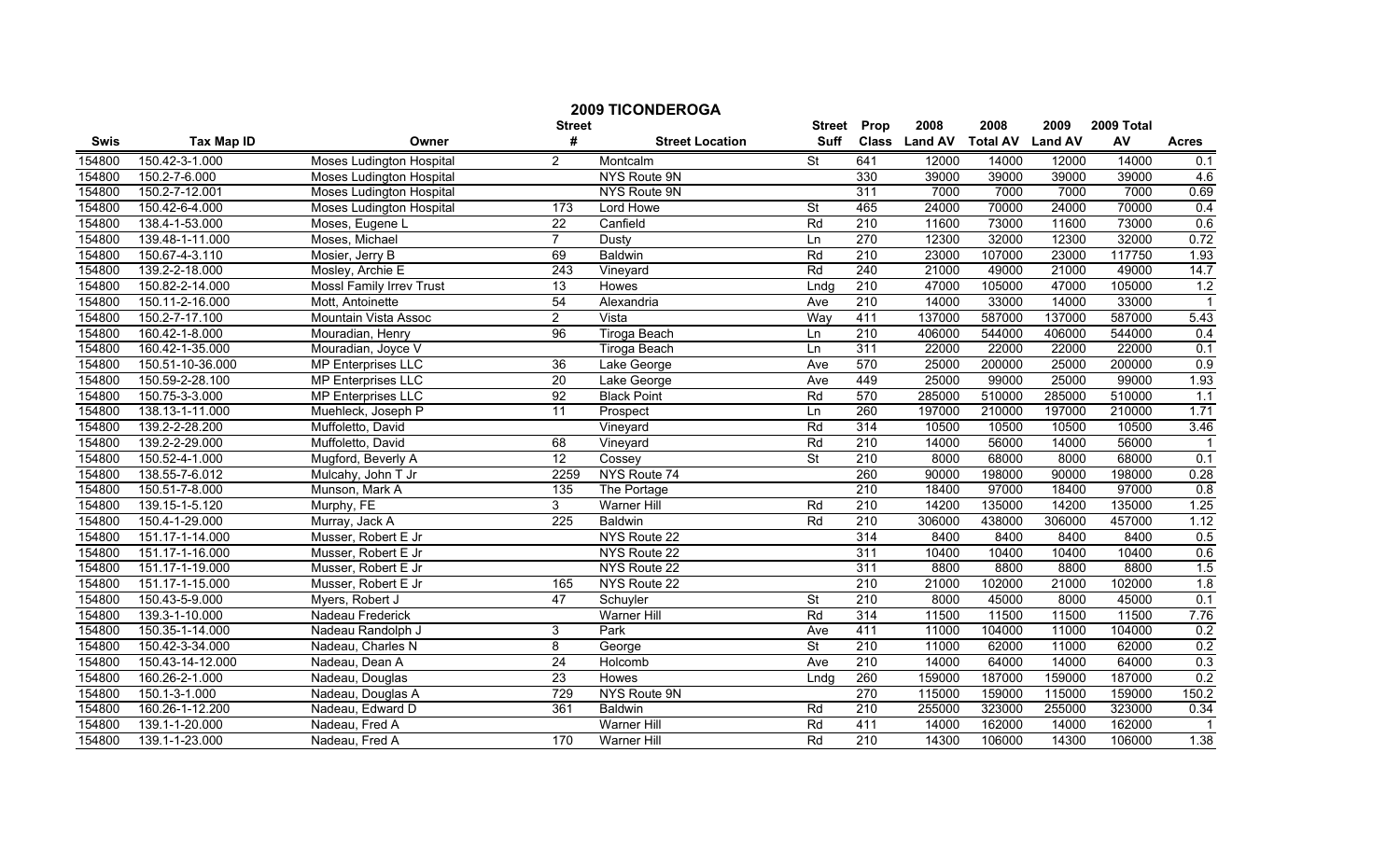|        |                        |                      | <b>Street</b>   | <b>2009 TICONDEROGA</b> | <b>Street</b>            | Prop             | 2008          | 2008             | 2009             | 2009 Total |                |
|--------|------------------------|----------------------|-----------------|-------------------------|--------------------------|------------------|---------------|------------------|------------------|------------|----------------|
| Swis   | <b>Tax Map ID</b>      | Owner                | #               | <b>Street Location</b>  | <b>Suff</b>              |                  | Class Land AV | <b>Total AV</b>  | <b>Land AV</b>   | AV         | <b>Acres</b>   |
| 154800 | 139.1-1-22.220         | Nadeau, Frederick A  | 173             | Warner Hill             | Rd                       | 411              | 16000         | 210000           | 16000            | 210000     | 3.6            |
| 154800 | 139.1-1-22.100         | Nadeau, Frederick A  | 192             | Warner Hill             | Rd                       | 270              | 17300         | 22000            | 17300            | 22000      | 5.44           |
| 154800 | 139.1-1-21.110         | Nadeau, Frederick A  | 140             | <b>Warner Hill</b>      | Rd                       | 312              | 36000         | 101000           | 36000            | 101000     | 51.76          |
| 154800 | 140.3-1-10.100         | Nadeau, Mark         | 178             | McCaughin               | Rd                       | 210              | 18400         | 32000            | 18400            | 32000      | 6.89           |
| 154800 | 139.4-2-19.200         | Nadeau, Mark         |                 | Delano                  | Rd                       | 312              | 2100          | 4100             | 2100             | 4100       |                |
| 154800 | 139.4-2-20.000         | Nadeau, Mark         | 68              | Delano                  | Rd                       | 210              | 10600         | 39000            | 10600            | 39000      | 0.5            |
| 154800 | 140.3-1-10.311         | Nadeau, Mark T       | 222             | McCaughin               | Rd                       | 271              | 22520         | 45620            | 22520            | 45620      | 5.53           |
| 154800 | 138.4-1-18.000         | Nadeau, Mark T       | 99              | County Route 56         |                          | 210              | 11600         | 41000            | 11600            | 41000      | 0.6            |
| 154800 | 139.1-1-14.210         | Nadeau, Paul A       |                 | Warner Hill             | Rd                       | 322              | 14200         | 14200            | 14200            | 14200      | 15.5           |
| 154800 | 150.42-3-27.000        | Nadeau, Richard A    | 17              | John                    | $\overline{\mathsf{St}}$ | $\overline{210}$ | 11000         | 88000            | 11000            | 88000      | 0.2            |
| 154800 | 150.59-7-10.000        | Nadeau, Steven A     | $\overline{51}$ | The Portage             |                          | 210              | 14000         | 79000            | 14000            | 79000      | 0.3            |
| 154800 | 150.59-7-11.200        | Nadeau, Steven A     |                 | The Portage             |                          | 311              | 2200          | 2200             | 2200             | 2200       | 0.08           |
| 154800 | 150.27-2-15.100        | Nadeau, William      | 204             | Burgoyne                | Rd                       | 240              | 43000         | 144000           | 43000            | 144000     | 23.47          |
| 154800 | 150.42-3-15.025        | Namer, Fred P        | $\overline{15}$ | Wayne                   | Ave                      | 210              | 10700         | 68000            | 10700            | 68000      | 0.19           |
| 154800 | 150.35-5-33.000        | Namer, Joseph L      | 50              | <b>Mount Hope</b>       | Ave                      | $\overline{210}$ | 15000         | 70000            | 15000            | 70000      | 0.4            |
| 154800 | 139.3-1-5.033          | Narbon, Dawn         |                 | Veterans                | Rd                       | 270              | 37000         | 41000            | 37000            | 41000      | 56             |
| 154800 | 150.83-1-7.000         | Natale, David        | 201             | <b>Black Point</b>      | Rd                       | 240              | 35000         | 96000            | 35000            | 96000      | 15.2           |
| 154800 | 150.75-3-11.000        | Natale, Dennis J     | 136             | <b>Black Point</b>      | Rd                       | 210              | 235000        | 412000           | 235000           | 412000     | 0.9            |
| 154800 | 150.4-3-5.000          | Natale, Dennis J Sr  |                 | <b>Black Point</b>      | Rd                       | 322              | 156000        | 156000           | 156000           | 156000     | 32.7           |
| 154800 | 150.2-5-3.000          | <b>National Grid</b> |                 | NYS Route 9N            |                          | 105              | 203           | $\overline{203}$ | $\overline{203}$ | 203        |                |
| 154800 | 150.2-1-17.000         | <b>National Grid</b> |                 | NYS Route 9N            |                          | 380              | 600           | 600              | 600              | 600        | 1.49           |
| 154800 | 139.4-1-17.000         | National Grid        |                 | NYS Route 9N            |                          | 380              | 45000         | 45000            | 45000            | 45000      | 112.4          |
| 154800 | 139.3-2-21.200         | <b>National Grid</b> |                 | NYS Route 74            |                          | 323              | 1600          | 1600             | 1600             | 1600       | 2.17           |
| 154800 | 139.3-2-20.200         | <b>National Grid</b> |                 | NYS Route 74            |                          | 323              | 600           | 600              | 600              | 600        | 0.77           |
| 154800 | 139.3-2-16.200         | <b>National Grid</b> |                 | NYS Route 74            |                          | 323              | 1100          | 1100             | 1100             | 1100       | 1.51           |
| 154800 | 139.3-2-1.000          | <b>National Grid</b> |                 | NYS Route 74            |                          | 882              | 32000         | 32000            | 32000            | 32000      | 95.66          |
| 154800 | 138.2-3-3.000          | National Grid        |                 | Corduroy                | Rd                       | 882              | 24000         | 24000            | 24000            | 24000      | 32.2           |
| 154800 | 150.4-1-6.000          | <b>National Grid</b> |                 | Alexandria              | Ave                      | 872              | 21000         | 375596           | 21000            | 375596     | 10             |
| 154800 | 150.4-4-1.000          | <b>National Grid</b> |                 | <b>Black Point</b>      | Rd                       | 380              | 16500         | 16500            | 16500            | 16500      | 18.23          |
| 154800 | 150.27-1-12.000        | <b>National Grid</b> |                 | Park                    | Ave                      | 380              | 12200         | 12200            | 12200            | 12200      | 1.2            |
| 154800 | 150.27-3-29.000        | <b>National Grid</b> |                 | Burgoyne                | Rd                       | 380              | 16500         | 16500            | 16500            | 16500      | 2.1            |
| 154800 | 150.35-5-3.000         | <b>National Grid</b> |                 | Mount Hope              | Ave                      | 380              | 18600         | 18600            | 18600            | 18600      | 2.3            |
| 154800 | 160.2-2-2.000          | <b>National Grid</b> |                 | NYS Route 22            |                          | 380              | 15000         | 15000            | 15000            | 15000      | 18.56          |
| 154800 | 648.-9999-132.350/1001 | <b>National Grid</b> |                 |                         |                          | 882              | $\mathbf{0}$  | 130592           | $\mathbf{0}$     | 130592     | $\mathbf 0$    |
| 154800 | 648.-9999-132.350/1002 | <b>National Grid</b> |                 | In #160.2-2-2.000       |                          | 882              | $\Omega$      | 997              | 0                | 997        | $\overline{0}$ |
| 154800 | 648.-9999-132.350/1011 | <b>National Grid</b> |                 |                         |                          | 882              | $\Omega$      | 93858            | $\mathbf{0}$     | 93858      | $\mathbf 0$    |
| 154800 | 150.2-5-8.320          | <b>National Grid</b> |                 | NYS Route 9N            |                          | 380              | 1500          | 1500             | 1500             | 1500       | 3.8            |
| 154800 | 648.-9999-132.350/1021 | <b>National Grid</b> |                 | Alexandria              | Ave                      | 882              | $\Omega$      | 15416            | $\mathbf{0}$     | 15416      | $\mathbf 0$    |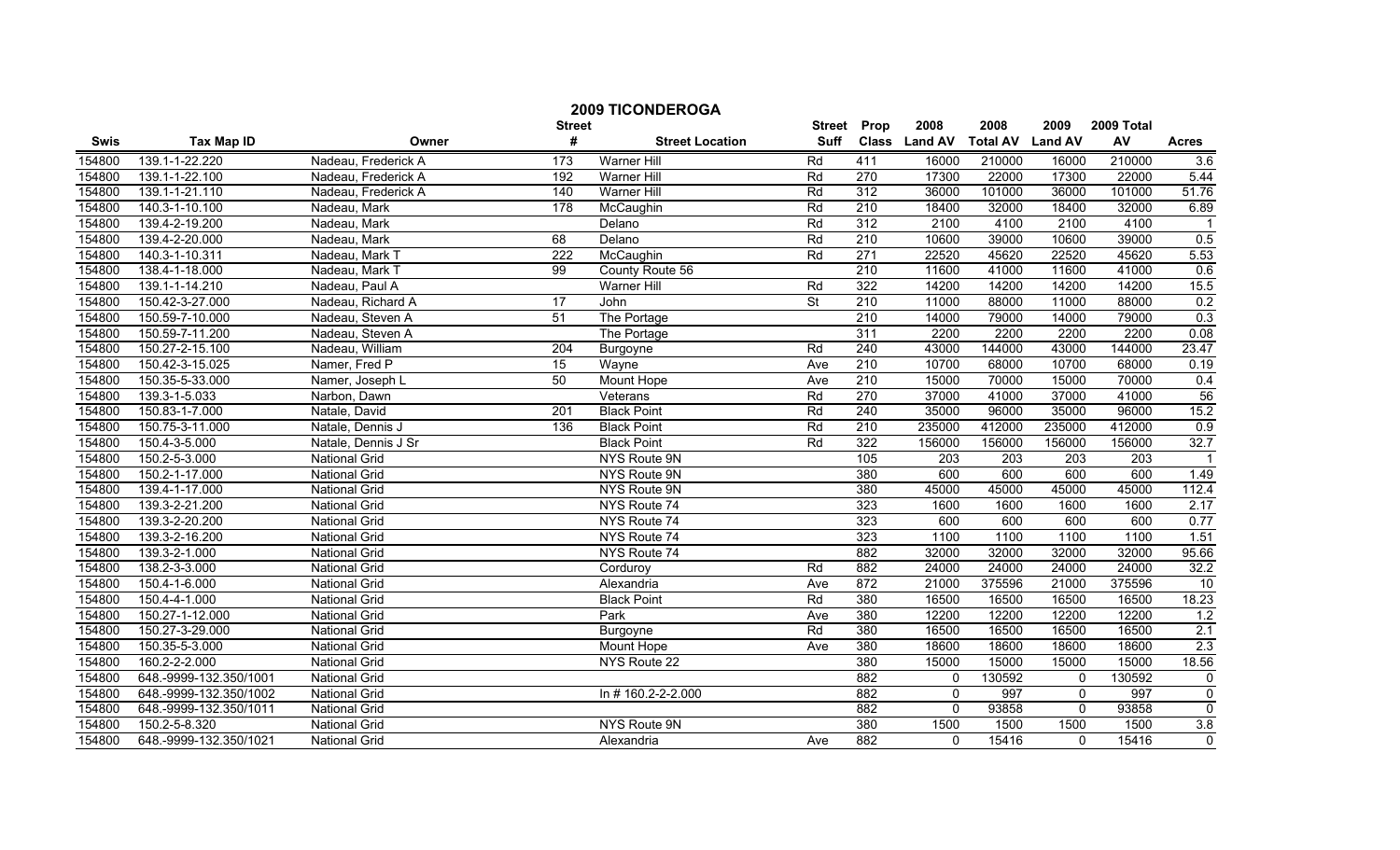| <b>2009 TICONDEROGA</b> |                        |                      |                  |                        |                          |                  |               |                 |                |            |                |
|-------------------------|------------------------|----------------------|------------------|------------------------|--------------------------|------------------|---------------|-----------------|----------------|------------|----------------|
|                         |                        |                      | <b>Street</b>    |                        |                          | Street Prop      | 2008          | 2008            | 2009           | 2009 Total |                |
| <b>Swis</b>             | <b>Tax Map ID</b>      | Owner                | #                | <b>Street Location</b> | Suff                     |                  | Class Land AV | <b>Total AV</b> | <b>Land AV</b> | AV         | <b>Acres</b>   |
| 154800                  | 150.2-5-7.000          | <b>National Grid</b> | 871              | NYS Route 9N           |                          | 872              | 68000         | 509355          | 68000          | 509355     | 4.3            |
| 154800                  | 648.-9999-132.350/1883 | <b>National Grid</b> |                  |                        |                          | 884              | $\Omega$      | 4294            | $\mathbf{0}$   | 4294       | 0.01           |
| 154800                  | 648.-9999-132.350/1882 | <b>National Grid</b> |                  |                        |                          | 884              | $\Omega$      | 8726            | $\mathbf{0}$   | 8726       | 0.01           |
| 154800                  | 648.-9999-132.350/1881 | <b>National Grid</b> |                  |                        |                          | 884              | $\Omega$      | 1289180         | $\Omega$       | 1289180    | $\mathbf 0$    |
| 154800                  | 150.43-11-4.000        | Nazir, Arshad        | 172              | Champlain              | Ave                      | 481              | 15000         | 152000          | 15000          | 152000     | 0.1            |
| 154800                  | 150.83-1-3.000         | Negra, John M Jr     | 179              | <b>Black Point</b>     | Rd                       | 210              | 29000         | 120000          | 29000          | 120000     |                |
| 154800                  | 150.43-11-18.000       | Nels, Jeanne I       | $\overline{11}$  | Treadway               | <b>St</b>                | 210              | 14000         | 56000           | 14000          | 56000      | 0.3            |
| 154800                  | 150.34-1-17.100        | Nelson, John         | 19               | Third                  | Ave                      | 210              | 11000         | 96000           | 11000          | 96000      | 0.2            |
| 154800                  | 150.51-7-6.002         | Nestor, Jack M       | 143              | The Portage            |                          | $\overline{210}$ | 16600         | 52000           | 16600          | 52000      | 0.57           |
| 154800                  | 149.-1-63.113          | Newell, Edna M       |                  | <b>Putts Pond</b>      | Rd                       | 322              | 12800         | 12800           | 12800          | 12800      | 11.91          |
| 154800                  | 160.42-1-11.000        | Newman, Monnie E     | 93               | <b>Tiroga Beach</b>    | Ln                       | 260              | 60000         | 106000          | 60000          | 106000     | 0.4            |
| 154800                  | 160.42-1-21.000        | Newman, Monnie E     |                  | Tiroga Beach           | Ln                       | 311              | 5100          | 5100            | 5100           | 5100       | 0.02           |
| 154800                  | 150.42-5-7.000         | Nguyen, Khoi D       | $\overline{28}$  | Schuyler               | <b>St</b>                | 210              | 14300         | 65000           | 14300          | 65000      | 0.49           |
| 154800                  | 138.2-3-1.000          | NL Industries Inc    |                  | Stoney Lonesome        | Rd                       | 323              | 500           | 500             | 500            | 500        | 0.21           |
| 154800                  | 138.2-1-32.100         | NL Industries Inc    |                  | Stoney Lonesome        | Rd                       | 380              | 4200          | 4200            | 4200           | 4200       | 3.7            |
| 154800                  | 150.43-1-13.000        | Nock Richard M       | 67               | Montcalm               | <b>St</b>                | 481              | 24000         | 76000           | 24000          | 76000      | 0.2            |
| 154800                  | 150.51-10-39.000       | Nock, Richard        | 48               | Lake George            | Ave                      | 411              | 18000         | 120000          | 18000          | 120000     | 0.6            |
| 154800                  | 150.51-4-6.000         | Nock, Richard        | 173              | The Portage            |                          | 220              | 11000         | 71000           | 11000          | 71000      | 0.2            |
| 154800                  | 150.51-9-7.100         | Nock, Richard        | 46               | Highland               | $\overline{\mathsf{St}}$ | 210              | 12500         | 54000           | 12500          | 54000      | 0.25           |
| 154800                  | 150.51-9-7.200         | Nock, Richard        |                  | Highland               | St                       | 311              | 14000         | 14000           | 14000          | 14000      | 0.3            |
| 154800                  | 150.43-1-11.000        | Nock, Richard        | $\overline{97}$  | Grace                  | Ave                      | 270              | 11000         | 17600           | 11000          | 17600      | 0.19           |
| 154800                  | 150.52-1-7.000         | Nock, Richard        | 33               | Defiance               | St                       | 210              | 11000         | 33000           | 11000          | 33000      | 0.2            |
| 154800                  | 150.51-6-18.000        | Nock, Richard        | 112              | The Portage            |                          | $\overline{210}$ | 14000         | 65000           | 14000          | 65000      | 0.3            |
| 154800                  | 150.51-4-5.000         | Nock, Richard M      | $\overline{171}$ | The Portage            |                          | 210              | 11000         | 52000           | 11000          | 52000      | 0.2            |
| 154800                  | 150.59-1-2.000         | Nock, Richard M      | $\overline{21}$  | Lake George            | Ave                      | 515              | 14400         | 67000           | 14400          | 82000      | 0.34           |
| 154800                  | 150.35-5-36.000        | Nock, Richard M      | 64               | Mount Hope             | Ave                      | 411              | 16000         | 102000          | 16000          | 102000     | 0.5            |
| 154800                  | 150.43-9-19.200        | Noel, Gloria J       | $\overline{21}$  | Algonkin               | $\overline{\mathsf{St}}$ | 210              | 8000          | 51000           | 8000           | 58200      | 0.11           |
| 154800                  | 150.82-2-13.000        | Noel, Jeff R         | 4                | Cottage                | Rd                       | 260              | 249000        | 287000          | 249000         | 287000     | 0.4            |
| 154800                  | 139.1-1-34.110         | Noel, Robert C       |                  | <b>Warner Hill</b>     | Rd                       | 314              | 11200         | 11200           | 11200          | 11200      | 8.9            |
| 154800                  | 150.59-2-18.000        | Noel, Robert E       | 309              | Alexandria             | Ave                      | 210              | 8000          | 63000           | 8000           | 63000      | 0.1            |
| 154800                  | 150.59-2-17.000        | Noel, Robert E       |                  | Champlain              | Ave                      | 311              | 3000          | 3000            | 3000           | 3000       | 0.1            |
| 154800                  | 150.43-11-10.001       | Noel, William D      | 144              | Cannonball             | Path                     | 210              | 8900          | 123000          | 8900           | 123000     | 0.13           |
| 154800                  | 139.4-1-5.200          | Nolan, Christopher M | 44               | Charboneau             | Rd                       | 260              | 8400          | 8900            | 8400           | 8900       | 2.8            |
| 154800                  | 150.51-3-14.000        | Nolan, Edward F      | 8                | Amherst                | Ave                      | 210              | 11000         | 58000           | 11000          | 35000      | 0.2            |
| 154800                  | 160.1-1-18.000         | Nolan, John F        | 218              | County Route 11        |                          | 314              | 9500          | 9500            | 9500           | 9500       | $\overline{1}$ |
| 154800                  | 160.33-2-27.000        | Nolan, Marie         | 15               | Coates                 | Pt                       | 260              | 281000        | 305000          | 281000         | 305000     | 0.3            |
| 154800                  | 160.26-1-32.000        | Nolan, Pamela        | 344              | <b>Baldwin</b>         | Rd                       | 210              | 68000         | 207000          | 68000          | 207000     | 0.8            |
| 154800                  | 150.4-1-13.000         | Nolan, Pamela        |                  | <b>Baldwin</b>         | Rd                       | 323              | 4200          | 4200            | 4200           | 4200       | 5.6            |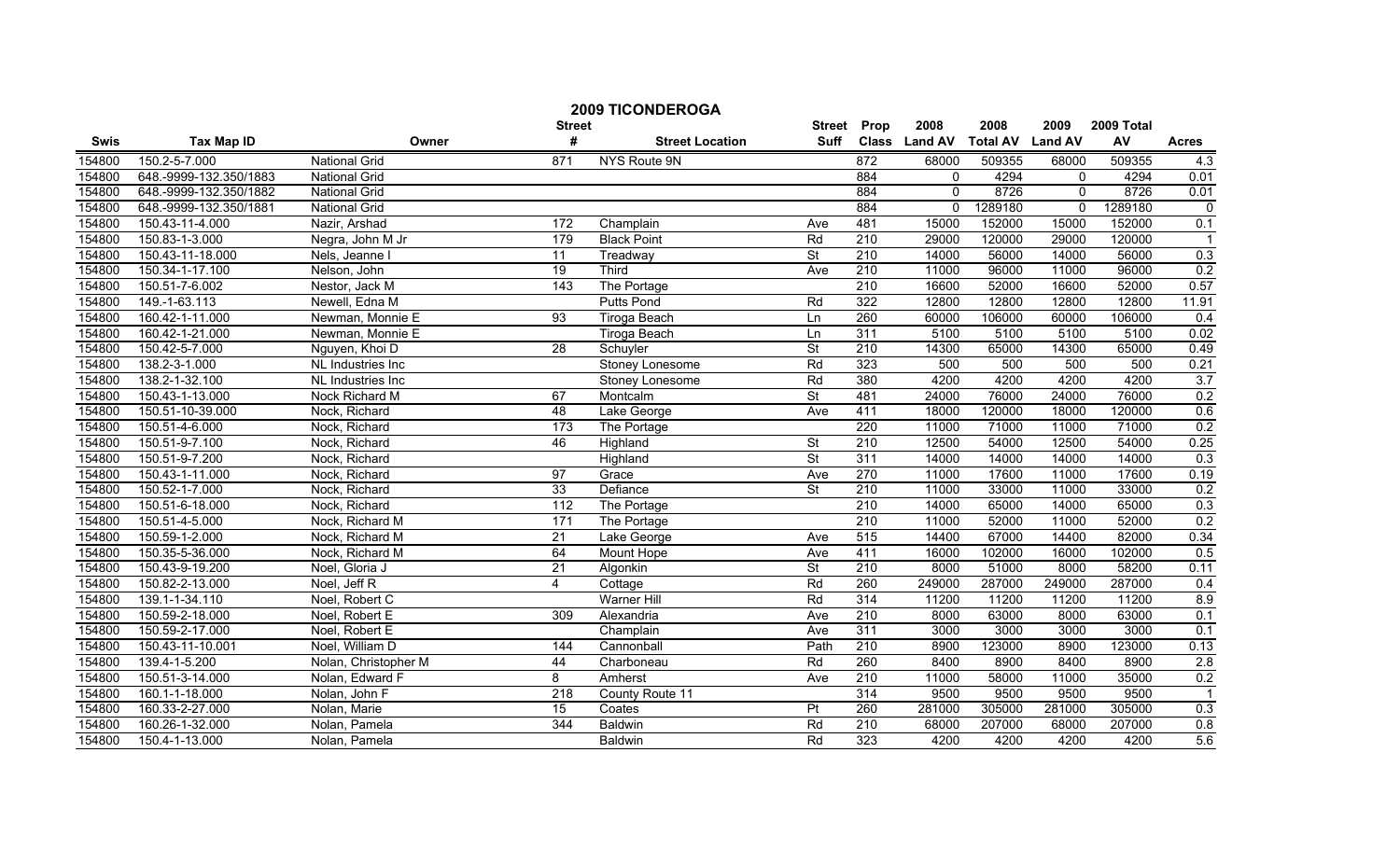|        |                   | <b>2009 TICONDEROGA</b>        |                    |                        |                              |                  |                       |                         |                        |                  |                          |
|--------|-------------------|--------------------------------|--------------------|------------------------|------------------------------|------------------|-----------------------|-------------------------|------------------------|------------------|--------------------------|
| Swis   | <b>Tax Map ID</b> | Owner                          | <b>Street</b><br># | <b>Street Location</b> | <b>Street</b><br><b>Suff</b> | Prop             | 2008<br>Class Land AV | 2008<br><b>Total AV</b> | 2009<br><b>Land AV</b> | 2009 Total<br>AV | <b>Acres</b>             |
| 154800 | 150.4-1-38.000    | Nolfe, Roger J                 | 17                 | Stoughton              | Dr                           | $\overline{210}$ | 66000                 | 330000                  | 66000                  | 330000           | 1.18                     |
| 154800 | 150.4-1-39.000    | Nolfe, Roger J                 | 56                 | Stoughton              | Dr                           | 312              | 24000                 | 27000                   | 24000                  | 27000            | 1.3                      |
| 154800 | 150.43-10-5.000   | Norton Robert                  | 18                 | Algonkin               | $\overline{\mathsf{St}}$     | 210              | 14000                 | 50000                   | 14000                  | 50000            | 0.3                      |
| 154800 | 150.42-6-6.000    | Norton, Beverly                | 167                | Lord Howe              | <b>St</b>                    | 210              | 14000                 | 62000                   | 14000                  | 62000            | 0.3                      |
| 154800 | 151.17-1-5.000    | Norton, William                | 264                | NYS Route 22           |                              | 210              | 11000                 | 83000                   | 11000                  | 83000            | 0.5                      |
| 154800 | 150.27-3-30.001   | Nowc, Jeffrey N                | 68                 | Park                   | Ave                          | 210              | 15000                 | 67000                   | 15000                  | 67000            | 0.4                      |
| 154800 | 150.27-1-8.000    | Nutt, Benjamin W               | 83                 | Park                   | Ave                          | 210              | 16000                 | 78000                   | 25000                  | 87000            | 1.07                     |
| 154800 | 150.43-16-8.000   | NY Dist Assemblies Of God      | 113                | Champlain              | Ave                          | 210              | 14000                 | 63000                   | 14000                  | 63000            | 0.3                      |
| 154800 | 150.42-2-5.022    | NY Historical Society & Ck Lot | 6                  | Moses                  | $\overline{C}$ ir            | 681              | 108000                | 550000                  | 108000                 | 550000           | 1.4                      |
| 154800 | 150.59-7-24.000   | NY NJ Dist Assembly Of God     | $\overline{32}$    | Water                  | St                           | 620              | 15500                 | 116000                  | 15500                  | 116000           | 0.45                     |
| 154800 | 150.35-7-1.000    | OBrien Family Trust            | 58                 | Saint Clair            | St                           | 220              | 14000                 | 117000                  | 14000                  | 117000           | 0.3                      |
| 154800 | 150.35-2-11.000   | OBryan, Antoinette M           | 67                 | Saint Clair            | $\overline{\mathsf{St}}$     | 210              | 14000                 | 90000                   | 14000                  | 90000            | 0.3                      |
| 154800 | 149.-1-11.120     | OBryan, James                  | 247                | <b>Putts Pond</b>      | Rd                           | 210              | 14500                 | 156000                  | 14500                  | 156000           | 1.72                     |
| 154800 | 150.44-8-12.000   | OBryan, James F                |                    | Woody                  | Ln                           | 311              | 100                   | 100                     | 100                    | 100              | 0.03                     |
| 154800 | 150.44-8-2.100    | OBryan, James F                |                    | Overlook               | Dr                           | 311              | 14200                 | 14200                   | 14200                  | 14200            | 0.32                     |
| 154800 | 150.65-1-13.000   | Ockovic, Megan                 | 141                | Pine Springs           | Dr                           | 210              | 19500                 | 19500                   | 19500                  | 140500           | 0.57                     |
| 154800 | 150.59-7-4.000    | OConnor, Jerry M               | 306                | Alexandria             | Ave                          | 210              | 16000                 | 102000                  | 16000                  | 102000           | 0.5                      |
| 154800 | 150.3-1-21.110    | OConnor, Keith F               |                    | <b>Bull Rock</b>       | Rd                           | 314              | 13200                 | 13200                   | 13200                  | 13200            | 7.37                     |
| 154800 | 150.3-1-21.200    | OConnor, Keith F               | 206                | <b>Bull Rock</b>       | Rd                           | 210              | 14000                 | 56000                   | 14000                  | 56000            | $\overline{1}$           |
| 154800 | 149.-1-34.120     | OConnor, Keith F               |                    | <b>Bull Rock</b>       | Rd                           | 314              | 11300                 | 11300                   | 11300                  | 11300            | 6.5                      |
| 154800 | 150.67-4-10.000   | OConnor, Kevin J               | 48                 | Outlet                 | $\overline{Dr}$              | $\overline{210}$ | 15800                 | 100000                  | 15800                  | 100000           | 0.4                      |
| 154800 | 150.51-5-8.000    | OConnor, Maurice J             | $\overline{13}$    | <b>Battery</b>         | $\overline{\mathsf{St}}$     | 210              | 11000                 | 58000                   | 11000                  | 58000            | 0.2                      |
| 154800 | 150.59-6-15.001   | OConnor, Michael J             |                    | Abercrombie            | $\overline{\mathsf{St}}$     | 311              | 800                   | 800                     | 800                    | 800              | 0.1                      |
| 154800 | 150.4-3-1.000     | OConnor, Michael J             |                    | <b>Black Point</b>     | Rd                           | 323              | 7100                  | 7100                    | 7100                   | 7100             | 17.74                    |
| 154800 | 150.43-13-7.000   | OConnor, Nevada                | 63                 | Amherst                | Ave                          | $\overline{210}$ | 11000                 | 67000                   | 11000                  | 67000            | 0.2                      |
| 154800 | 150.44-3-4.000    | OConnor, Nicholas              | 84                 | Cossey                 | $\overline{\mathsf{St}}$     | 312              | 8400                  | 17400                   | 8400                   | 17400            | 0.3                      |
| 154800 | 150.51-10-23.000  | OConnor, Patrick J             | 49                 | Champlain              | Ave                          | 210              | 11000                 | 71000                   | 11000                  | 71000            | 0.2                      |
| 154800 | 160.26-1-23.000   | OConnor, Stephen R             | 382                | <b>Baldwin</b>         | Rd                           | 210              | 40000                 | 106000                  | 40000                  | 106000           | 0.5                      |
| 154800 | 150.4-1-35.000    | OConnor, William W             | 52                 | Stoughton              | Dr                           | 210              | 433000                | 646000                  | 433000                 | 646000           | 1.36                     |
| 154800 | 150.59-7-3.000    | OConnors, Michael              | 304                | Alexandria             | Ave                          | 311              | 16800                 | 16800                   | 16800                  | 16800            | 0.6                      |
| 154800 | 139.4-2-15.000    | OConnors, Nicholas             | 16                 | Maplewood              | Ln                           | 210              | 13200                 | 102000                  | 13200                  | 102000           | 0.86                     |
| 154800 | 151.17-1-8.000    | ODell, Ada B                   | 216                | NYS Route 22           |                              | 210              | 14800                 | 28000                   | 14800                  | 28000            | 2.1                      |
| 154800 | 139.4-2-10.000    | ODell, Ernest R                | 139                | <b>Shore Airport</b>   | Rd                           | 210              | 14000                 | 67000                   | 14000                  | 67000            |                          |
| 154800 | 150.44-7-11.000   | ODell, John                    | 10                 | Rock                   | $\overline{\mathsf{St}}$     | 210              | 11900                 | 89000                   | 11900                  | 89000            |                          |
| 154800 | 150.44-7-12.000   | ODell, John W                  |                    | Rock                   | St                           | 311              | 15000                 | 15000                   | 15000                  | 15000            | 0.23                     |
| 154800 | 139.4-2-13.000    | ODell, Sally                   | 38                 |                        | Ln                           | $\overline{210}$ | 14200                 | 102000                  | 14200                  | 102000           | 0.4<br>$\overline{1.22}$ |
| 154800 | 150.35-1-9.000    | OHara James                    | $\overline{13}$    | Maplewood<br>Park      | Ave                          | 210              | 15000                 | 62000                   | 15000                  | 62000            | 0.4                      |
| 154800 | 138.4-1-60.220    | OHara, Anthony J               | 222                | <b>Putts Pond</b>      | Rd                           | 210              | 18500                 | 106000                  | 18500                  | 106000           | 8.8                      |
|        |                   |                                |                    |                        |                              |                  |                       |                         |                        |                  |                          |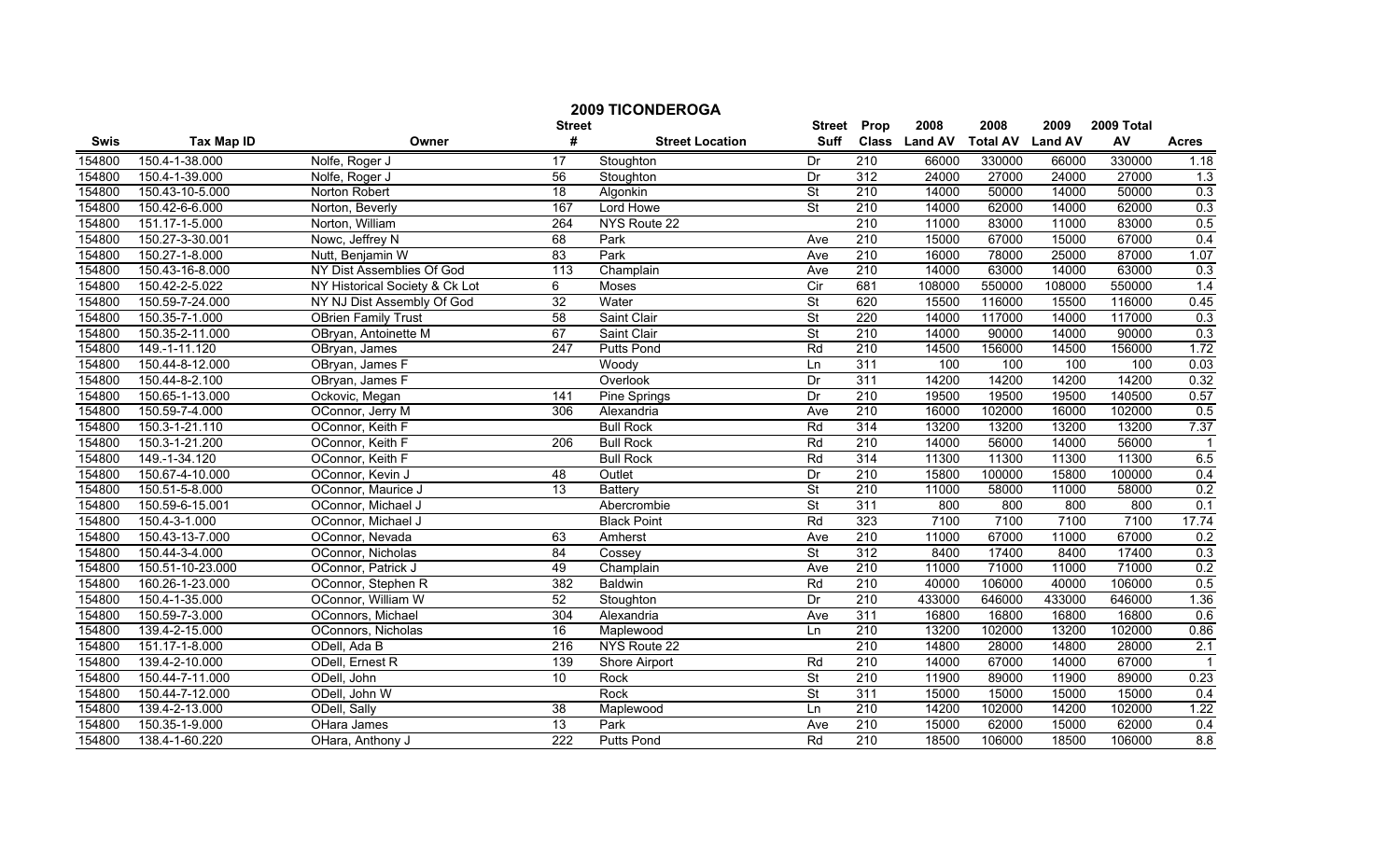|        |                   |                           | <b>2009 TICONDEROGA</b> | <b>Street</b>            | Prop                     | 2008             | 2008          | 2009            | 2009 Total     |        |                          |
|--------|-------------------|---------------------------|-------------------------|--------------------------|--------------------------|------------------|---------------|-----------------|----------------|--------|--------------------------|
| Swis   | <b>Tax Map ID</b> | Owner                     | <b>Street</b><br>#      | <b>Street Location</b>   | <b>Suff</b>              |                  | Class Land AV | <b>Total AV</b> | <b>Land AV</b> | AV     | <b>Acres</b>             |
| 154800 | 138.4-1-58.100    | OHara, Charles            |                         | <b>Putts Pond</b>        | Rd                       | 210              | 15200         | 120000          | 15200          | 120000 | 2.63                     |
| 154800 | 138.4-1-60.210    | OHara, Charles E          | 216                     | <b>Putts Pond</b>        | Rd                       | 312              | 24000         | 27000           | 24000          | 27000  | 36.64                    |
| 154800 | 138.4-1-57.200    | OHara, James L            | 187                     | <b>Putts Pond</b>        | Rd                       | 240              | 19200         | 100000          | 19200          | 100000 | 10.6                     |
| 154800 | 138.4-1-60.112    | OHara, Robert L           | 190                     | <b>Putts Pond</b>        | Rd                       | 240              | 19500         | 70000           | 19500          | 70000  | 11.13                    |
| 154800 | 150.67-4-4.000    | Olcott, Barbara           | 23                      | Outlet                   | Dr                       | 210              | 15800         | 137000          | 15800          | 137000 | 0.4                      |
| 154800 | 139.3-2-58.000    | Olcott, Donald A          |                         | <b>Killicut Mountain</b> | Rd                       | 322              | 9100          | 9100            | 9100           | 9100   | 22.8                     |
| 154800 | 139.3-2-55.046    | Olcott, Donald A          | 84                      | <b>Killicut Mountain</b> | Rd                       | 240              | 19600         | 125000          | 19600          | 125000 | 11.5                     |
| 154800 | 160.1-1-12.000    | Olcott, Donald J          | 85                      | NYS Route 9N             |                          | 210              | 18700         | 84000           | 18700          | 84000  | 9.3                      |
| 154800 | 139.3-2-52.000    | Olcott, Gary L            | 74                      | <b>Killicut Mountain</b> | Rd                       | $\overline{210}$ | 14500         | 229000          | 14500          | 229000 | 1.6                      |
| 154800 | 150.11-1-2.000    | Olcott, Kenneth F         | 13                      | Alexandria               | Ave                      | 210              | 10200         | 79000           | 10200          | 79000  | 0.4                      |
| 154800 | 150.11-1-1.000    | Olcott, Kenneth F         |                         | Alexandria               | Ave                      | 314              | 1800          | 1800            | 1800           | 1800   | 0.38                     |
| 154800 | 150.50-1-15.000   | Olcott, Marianne          | 91                      | Lord Howe                | $\overline{\mathsf{St}}$ | 210              | 16000         | 48000           | 16000          | 48000  | 0.5                      |
| 154800 | 150.34-3-16.000   | Olcott, Ronald            | $\overline{12}$         | Third                    | Ave                      | 210              | 9800          | 75000           | 9800           | 75000  | 0.16                     |
| 154800 | 138.4-1-55.120    | Olcott, Shawn A           | 185                     | Putts Pond               | Rd                       | $\overline{210}$ | 16100         | 131000          | 16100          | 131000 | 3.82                     |
| 154800 | 139.4-1-50.051    | Olcott, Terry L           | 1237                    | NYS Route 9N             |                          | $\overline{210}$ | 14000         | 66000           | 14000          | 66000  | $\overline{\phantom{0}}$ |
| 154800 | 150.43-4-26.000   | Olde Mill Cafe LLC        | 133                     | Montcalm                 | $\overline{\mathsf{St}}$ | 483              | 15600         | 80000           | 15600          | 80000  | 0.13                     |
| 154800 | 139.15-1-6.000    | Olde Schoolhouse Rest LLC | 1523                    | NYS Route 9N             |                          | 421              | 56000         | 180000          | 56000          | 180000 | 0.7                      |
| 154800 | 139.15-1-7.000    | Olde Schoolhouse Rest LLC | 1521                    | NYS Route 9N             |                          | 484              | 7200          | 25000           | 7200           | 25000  | 0.1                      |
| 154800 | 150.4-1-26.000    | Olexa, John A             |                         | Stoughton                | Dr                       | 311              | 337000        | 337000          | 337000         | 337000 | 1.04                     |
| 154800 | 150.28-1-3.002    | Olivadati, Florence       | 53                      | Shore Airport            | Rd                       | 210              | 14500         | 72000           | 14500          | 72000  | 1.7                      |
| 154800 | 138.2-1-33.001    | Olsen, Eric A             |                         | Corduroy                 | Rd                       | 322              | 14000         | 14000           | 14000          | 14000  | 14.58                    |
| 154800 | 138.2-2-4.110     | Olsen, Eric A             | 254                     | Corduroy                 | Rd                       | 240              | 23000         | 95000           | 23000          | 95000  | 24                       |
| 154800 | 138.2-2-5.000     | Olsen, Eric A             |                         | Corduroy                 | Rd                       | 323              | 15000         | 15000           | 15000          | 15000  | 41.73                    |
| 154800 | 138.2-1-27.000    | Olsen, Eric A             |                         | Corduroy                 | Rd                       | 323              | 1400          | 1400            | 1400           | 1400   | 4.1                      |
| 154800 | 138.2-2-19.110    | Olsen, Eric A             | 250                     | Corduroy                 | Rd                       | 312              | 13300         | 25000           | 13300          | 25000  | 9.63                     |
| 154800 | 151.3-1-3.000     | ONeil, Beverly A          | 492                     | NYS Route 22             |                          | 210              | 14800         | 63000           | 14800          | 63000  | 2.1                      |
| 154800 | 150.43-6-8.002    | ONeil, Perry              | 34                      | Schuyler                 | $\overline{\mathsf{St}}$ | 210              | 25000         | 78000           | 25000          | 80300  | 0.62                     |
| 154800 | 150.67-4-14.200   | ONeil, Ronald B           | 82                      | Outlet                   | Dr                       | 210              | 31000         | 113000          | 31000          | 113000 | 3.41                     |
| 154800 | 150.67-4-22.200   | ONeill, Ronald            | 77                      | Outlet                   | Dr                       | 210              | 209000        | 442000          | 209000         | 442000 | 0.5                      |
| 154800 | 150.67-5-6.002    | Orsland, Mardon E         | $\overline{20}$         | <b>Black Point</b>       | Rd                       | $\overline{210}$ | 258000        | 356000          | 258000         | 356000 | 0.98                     |
| 154800 | 139.4-1-41.000    | Osborne, Linda C          | 313                     | Burgoyne                 | Rd                       | 210              | 11000         | 105000          | 11000          | 105000 | 0.5                      |
| 154800 | 150.2-5-4.000     | Osier, Dorothy            | 889                     | NYS Route 9N             |                          | 331              | 50000         | 60000           | 50000          | 60000  |                          |
| 154800 | 149.-1-65.110     | Osier, Gary R             | 566                     | <b>Putts Pond</b>        | Rd                       | 240              | 50000         | 101000          | 50000          | 101000 | 86.5                     |
| 154800 | 149.-1-48.000/1   | Osier, Keith R            | 487                     | <b>Putts Pond</b>        | Rd                       | 210              | 14000         | 39000           | 14000          | 39000  |                          |
| 154800 | 149.-1-48.000     | Osier, Keith R            | 496                     | <b>Putts Pond</b>        | Rd                       | 240              | 52600         | 86600           | 52600          | 86600  | 95.3                     |
| 154800 | 149.-1-65.200     | Osier, Kenneth R          | 594                     | <b>Putts Pond</b>        | Rd                       | $\overline{210}$ | 18100         | 53000           | 18100          | 53000  | 6.5                      |
| 154800 | 149.-1-65.120     | Osier, Kenneth R          | 602                     | <b>Putts Pond</b>        | Rd                       | 210              | 14600         | 47000           | 14600          | 31400  | $\overline{1.8}$         |
| 154800 | 150.42-4-11.000   | Osier, Richard G          | 23                      | Schuyler                 | $\overline{\mathsf{St}}$ | 210              | 8000          | 49000           | 8000           | 49000  | $\overline{0.1}$         |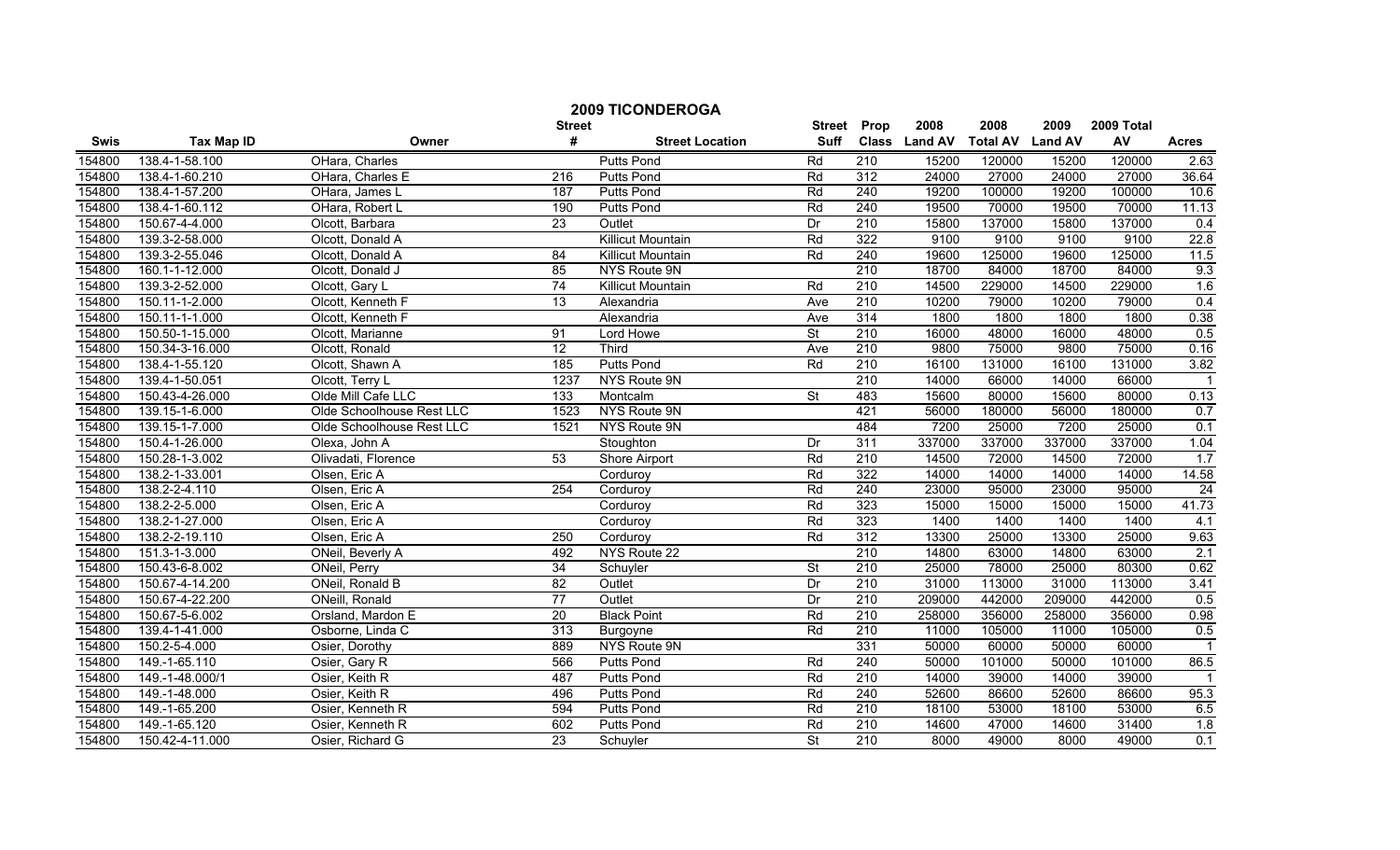|             |                   |                             |                 | <b>2009 TICONDEROGA</b> |                          |                  |               |                 |                  |                  |                |
|-------------|-------------------|-----------------------------|-----------------|-------------------------|--------------------------|------------------|---------------|-----------------|------------------|------------------|----------------|
|             |                   |                             | <b>Street</b>   |                         | <b>Street</b>            | Prop             | 2008          | 2008            | 2009             | 2009 Total       |                |
| <b>Swis</b> | <b>Tax Map ID</b> | Owner                       | #               | <b>Street Location</b>  | <b>Suff</b>              |                  | Class Land AV | <b>Total AV</b> | <b>Land AV</b>   | AV               | <b>Acres</b>   |
| 154800      | 150.11-1-27.000   | Overbeek, Christine L       | 40              | Delorm                  | Dr                       | 240              | 23500         | 103000          | 23500            | 103000           | 13.3           |
| 154800      | 150.2-7-18.100    | Overbeek, Christine L       |                 | <b>NYS Route 9N</b>     |                          | 311              | 900           | 900             | 900              | 900              | 1.26           |
| 154800      | 150.2-1-4.100     | Overbeek, Hendrik           | $\overline{19}$ | Race Track              | Rd                       | 210              | 14800         | 89000           | 14800            | 89000            | $\overline{2}$ |
| 154800      | 160.1-1-9.000     | Pacca, Vivian H             | $\overline{6}$  | <b>Bull Rock</b>        | Rd                       | 210              | 14200         | 47000           | 14200            | 47000            | 1.3            |
| 154800      | 137.16-5-1.000    | Paddack Living Trust        | 1784            | NYS Route 74            |                          | 260              | 76000         | 146000          | 76000            | 146000           | 0.9            |
| 154800      | 150.59-7-17.002   | Pahl, David D               | 19              | The Portage             |                          | 210              | 14800         | 127000          | 14800            | 127000           | 0.33           |
| 154800      | 138.3-3-6.041     | Paige, Donald L             |                 | <b>Putts Pond</b>       | Rd                       | 270              | 11000         | 37000           | 11000            | 37000            | 4.5            |
| 154800      | 160.1-1-23.200    | Paige, Donald L             | 244             | County Route 11         |                          | 210              | 15100         | 198000          | 15100            | 198000           | 2.4            |
| 154800      | 138.3-3-31.100    | Paige, Donald L             | 250             | Putts Pond              | Rd                       | 270              | 32000         | 49000           | 32000            | 49000            | 41.39          |
| 154800      | 139.15-2-15.100   | Palandrani, Robert J Jr     | 1385            | NYS Route 9N            |                          | 220              | 19700         | 143000          | 19700            | 143000           | 12.91          |
| 154800      | 150.1-3-6.100     | Palandrani, Robert J Sr     | 732             | NYS Route 9N            |                          | 210              | 14500         | 180000          | 14500            | 180000           | 2.8            |
| 154800      | 150.51-2-6.007    | Palandrani, Thomas R        | 13              | Amherst                 | Ave                      | 210              | 14700         | 117000          | 14700            | 117000           | 0.37           |
| 154800      | 160.1-1-16.000    | Palmer, Dulcie L            | 43              | <b>NYS Route 9N</b>     |                          | $\overline{210}$ | 14400         | 96000           | 14400            | 96000            | 1.5            |
| 154800      | 150.44-11-9.200   | Palmer, Harold A            | 16              | <b>Myers</b>            | $\overline{\mathsf{St}}$ | 270              | 9200          | 22000           | 9200             | 22000            | 0.14           |
| 154800      | 150.42-3-18.000   | Palmer, Mark A              | 9               | Wayne                   | Ave                      | $\overline{210}$ | 11000         | 80000           | 11000            | 80000            | 0.2            |
| 154800      | 150.59-2-23.000   | Palmer, Milford             | 289             | Alexandria              | Ave                      | 210              | 21700         | 76000           | 21700            | 76000            | 2.7            |
| 154800      | 139.2-2-30.113    | Palmer, Steven R            | 58              | Vineyard                | Rd                       | 210              | 14500         | 69000           | 14500            | 69000            | 1.68           |
| 154800      | 150.51-9-10.000   | Paniccia, Anthony J Jr      | 60              | Highland                | <b>St</b>                | 210              | 14000         | 81000           | 14000            | 81000            | 0.3            |
| 154800      | 139.2-2-15.000    | Paquette, Timothy E         | 48              | <b>Warner Hill</b>      | Rd                       | 210              | 14100         | 51000           | 14100            | 51000            | 1.1            |
| 154800      | 150.43-1-10.000   | Paquin, Douglas             | 95              | Grace                   | Ave                      | 220              | 11000         | 70000           | 11000            | 70000            | 0.15           |
| 154800      | 150.43-1-9.000    | Paguin, Douglas C           | 91              | Grace                   | Ave                      | 210              | 11000         | 75000           | 11000            | 75000            | 0.2            |
| 154800      | 150.43-9-7.000    | Paradox Lake Properties LLC | 106             | Montcalm                | $\overline{\mathsf{St}}$ | 482              | 18000         | 100000          | 18000            | 100000           | 0.1            |
| 154800      | 150.11-1-53.000   | Parent, Michael M           | $\overline{24}$ | Eichen                  | $\overline{\mathsf{St}}$ | 210              | 6000          | 72000           | 6000             | 72000            | 0.06           |
| 154800      | 150.36-2-4.000    | Parent, Patricia A          | $\overline{31}$ | Burgoyne                | Rd                       | 210              | 16800         | 48000           | 16800            | 48000            | 0.6            |
| 154800      | 150.2-2-11.000    | Pari Passu LLC              | 1141            | Wicker                  | $\overline{\mathsf{St}}$ | 426              | 92000         | 396000          | 92000            | 396000           | 1.01           |
| 154800      | 150.43-11-25.310  | Parkview At Ticonderoga LLC |                 | Cannonball              | Path                     | 311              | 22900         | 22900           | 22900            | 22900            | 0.43           |
| 154800      | 150.43-11-25.200  | Parkview At Ticonderoga LLC |                 | Cannonball              | Path                     | 311              | 200           | 200             | $\overline{200}$ | $\overline{200}$ | 0.2            |
| 154800      | 150.43-11-25.004  | Parkview At Ticonderoga LLC | 48              | Cannonball              | Path                     | 210              | 583000        | 640000          | 583000           | 640000           | 5.82           |
| 154800      | 150.11-1-19.000   | Parot, Gary                 | 28              | Valley                  | Dr                       | 210              | 19200         | 78000           | 19200            | 78000            | 3.21           |
| 154800      | 150.51-2-9.000    | Parrott, Holly              | 92              | Lake George             | Ave                      | 210              | 14000         | 118000          | 14000            | 118000           | 0.3            |
| 154800      | 139.1-1-43.200    | Parrott, Joan               | 567             | <b>Warner Hill</b>      | Rd                       | 314              | 300           | 300             | 300              | 300              | 0.4            |
| 154800      | 139.1-1-43.100    | Parrott, Joan               | 557             | <b>Warner Hill</b>      | Rd                       | 312              | 8600          | 8700            | 8600             | 8700             | 1.4            |
| 154800      | 150.1-1-9.000     | Patnode, Donna M            | 303             | Old Chilson             | Rd                       | 210              | 11600         | 95000           | 11600            | 95000            | 0.6            |
| 154800      | 150.65-1-6.000    | Patnode, Richard W          | $\overline{20}$ | Center                  | $\overline{\mathsf{St}}$ | 210              | 27000         | 130000          | 27000            | 130000           | $\overline{1}$ |
| 154800      | 150.51-11-1.000   | Patnode, Stephen N          |                 | The Portage             |                          | 314              | 100           | 100             | 100              | 100              | 0.1            |
| 154800      | 150.51-6-13.014   | Patnode, Stephen N          | 128             | The Portage             |                          | 210              | 20000         | 69000           | 20000            | 69000            |                |
| 154800      | 150.42-4-16.000   | Patnode, Steven E           | $\overline{13}$ | Schuyler                | <b>St</b>                | 210              | 8000          | 54000           | 8000             | 54000            | 0.1            |
| 154800      | 150.11-1-25.000   | <b>PBRE2 Corporation</b>    | 884             | NYS Route 9N            |                          | 444              | 80000         | 368000          | 80000            | 368000           | 1.94           |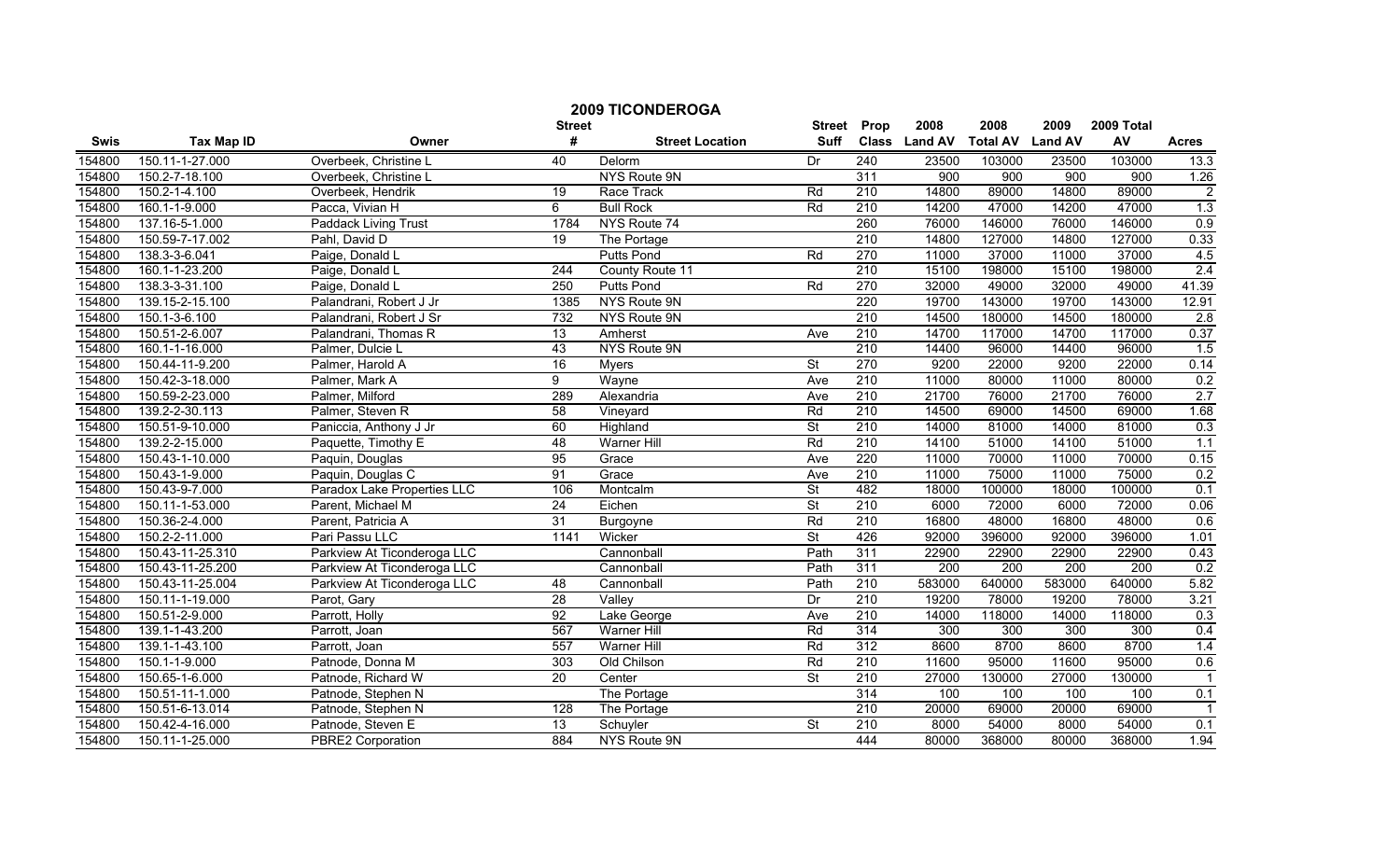|        |                   |                           | <b>2009 TICONDEROGA</b> |                        |                              |                  |                       |                         |                        |                  |                |
|--------|-------------------|---------------------------|-------------------------|------------------------|------------------------------|------------------|-----------------------|-------------------------|------------------------|------------------|----------------|
| Swis   | <b>Tax Map ID</b> | Owner                     | <b>Street</b><br>#      | <b>Street Location</b> | <b>Street</b><br><b>Suff</b> | Prop             | 2008<br>Class Land AV | 2008<br><b>Total AV</b> | 2009<br><b>Land AV</b> | 2009 Total<br>AV | <b>Acres</b>   |
| 154800 | 150.34-1-15.003   | Pearson, Teresa           | 9                       | Third                  | Ave                          | 270              | 17200                 | 26000                   | 17200                  | 26000            | 0.65           |
| 154800 | 150.43-17-12.000  | Peeters, Bernard B        | 32                      | Treadway               | St                           | 210              | 11000                 | 62000                   | 11000                  | 62000            | 0.2            |
| 154800 | 150.51-6-12.100   | Peeters, Gerardus         | 134                     | The Portage            |                              | 210              | 21300                 | 36000                   | 21300                  | 36000            | 2.3            |
| 154800 | 150.51-6-11.000   | Peeters, Gerardus         | 140                     | The Portage            |                              | 210              | 20000                 | 98000                   | 20000                  | 98000            | $\overline{1}$ |
| 154800 | 139.15-2-12.000   | Peeters, Theodore C       | 1471                    | NYS Route 9N           |                              | 210              | 10200                 | 65000                   | 10200                  | 65000            | 0.51           |
| 154800 | 150.44-11-3.006   | Pelerin, Albert F Jr      | 90                      | Cossey                 | $\overline{\mathsf{St}}$     | 210              | 14500                 | 50000                   | 14500                  | 50000            | 0.35           |
| 154800 | 150.34-5-5.000    | Pelerin, Albert F Jr      | $\overline{7}$          | Grove                  | Ave                          | 210              | 13100                 | 64000                   | 13100                  | 64000            | 0.27           |
| 154800 | 150.34-5-8.000    | Pelerin, Derrick C        | 1024                    | Wicker                 | <b>St</b>                    | 210              | 15000                 | 42000                   | 15000                  | 42000            | 0.4            |
| 154800 | 138.3-3-22.200    | Pelerin, Elmer W          | 2343                    | NYS Route 74           |                              | $\overline{210}$ | 18000                 | 40000                   | 18000                  | 40000            | 6.3            |
| 154800 | 138.4-1-69.000    | Pelerin, Michael A        | 2488                    | NYS Route 74           |                              | $\overline{210}$ | 11000                 | 45000                   | 11000                  | 45000            | 0.5            |
| 154800 | 138.3-3-22.100    | Pelerin, Shirley          | 2353                    | NYS Route 74           |                              | 210              | 18000                 | 47000                   | 18000                  | 47000            | 6.3            |
| 154800 | 138.2-1-8.000     | Penfield Homestead Museum |                         | Corduroy               | Rd                           | 323              | 3900                  | 3900                    | 3900                   | 3900             | 77.9           |
| 154800 | 138.2-2-6.000     | Penfield Homestead Museum |                         | Corduroy               | Rd                           | 323              | 100                   | 100                     | 100                    | 100              | 1.5            |
| 154800 | 150.75-3-16.000   | Peria, Bradford T         |                         | <b>Black Point</b>     | Rd                           | 311              | 18400                 | 18400                   | 18400                  | 18400            | 0.1            |
| 154800 | 150.75-3-8.200    | Peria, Bradford T         | 109                     | <b>Black Point</b>     | Rd                           | $\overline{210}$ | 19000                 | 93000                   | 19000                  | 93000            | 0.88           |
| 154800 | 150.75-3-8.100    | Peria, Bradford T         | 111                     | <b>Black Point</b>     | Rd                           | 210              | 81000                 | 158000                  | 81000                  | 158000           | 0.52           |
| 154800 | 150.59-7-21.000   | Perkins, Barbara J        | 24                      | Water                  | $\overline{\mathsf{St}}$     | 210              | 11000                 | 55000                   | 11000                  | 55000            | 0.2            |
| 154800 | 150.3-1-15.100    | Perkins, Randy            | 369                     | NYS Route 9N           |                              | 240              | 48000                 | 288000                  | 48000                  | 288000           | 37.1           |
| 154800 | 150.59-7-20.100   | Perkins, Randy A          | $\overline{22}$         | Water                  | St                           | 260              | 11000                 | 11000                   | 11000                  | 20000            | 0.3            |
| 154800 | 150.67-4-25.000   | Perosio, Carlos           |                         | Outlet                 | Dr                           | 311              | 16000                 | 16000                   | 16000                  | 16000            | 0.4            |
| 154800 | 150.51-7-7.000    | Perron, Janet             | 139                     | The Portage            |                              | 210              | 15000                 | 72000                   | 15000                  | 72000            | 0.4            |
| 154800 | 150.43-9-22.100   | Perry, Bonita L           | 6                       | Dudlyville             | Dr                           | 210              | 2400                  | 34000                   | 2400                   | 34000            | 0.03           |
| 154800 | 150.43-5-14.000   | Perry, Carol              | $\overline{8}$          | Wayne                  | Ave                          | 210              | 11000                 | 65000                   | 11000                  | 65000            | 0.2            |
| 154800 | 150.66-2-4.000    | Perry, George E           | 10                      | Outlet                 | Dr                           | 210              | 15800                 | 65000                   | 15800                  | 65000            | 0.4            |
| 154800 | 139.3-2-16.110    | Perry, Lawrence E         | 168                     | Old Chilson            | Rd                           | 240              | 19600                 | 90000                   | 19600                  | 90000            | 11.62          |
| 154800 | 150.42-2-1.000    | Perry, Tammy S            | 2                       | Hinds                  | St                           | 484              | 24000                 | 73000                   | 24000                  | 73000            | 0.2            |
| 154800 | 150.59-9-1.111    | Perun, Walter             | 254                     | Alexandria             | Ave                          | $\overline{210}$ | 186000                | 305000                  | 186000                 | 305000           | 0.35           |
| 154800 | 150.1-3-8.000     | Pervais, Melvin           | 693                     | NYS Route 9N           |                              | 314              | 8700                  | 8700                    | 8700                   | 8700             | 3.22           |
| 154800 | 150.34-5-3.000    | Peters, Chester C         | 12                      | Saint Clair            | St                           | 210              | 11000                 | 46000                   | 11000                  | 46000            | 0.2            |
| 154800 | 150.11-1-44.000   | Peters, Howard I          | 6                       | Eichen                 | $\overline{\mathsf{St}}$     | 210              | 9200                  | 75000                   | 9200                   | 75000            | 0.27           |
| 154800 | 138.4-1-59.102    | Peters, Lee H             | 204                     | <b>Putts Pond</b>      | Rd                           | 210              | 15100                 | 96000                   | 15100                  | 96000            | 2.5            |
| 154800 | 150.3-1-22.200    | Peters, Susan M           | 235                     | <b>Bull Rock</b>       | Rd                           | 210              | 22000                 | 102800                  | 22000                  | 102800           | 2.61           |
| 154800 | 150.51-11-4.000   | Peterson, Donald          |                         | The Portage            |                              | 314              | 300                   | 300                     | 300                    | 300              | 0.31           |
| 154800 | 150.51-6-20.000   | Peterson, Donald          | 106                     | The Portage            |                              | 210              | 17600                 | 140000                  | 17600                  | 140000           | 0.7            |
| 154800 | 150.59-5-23.000   | Peterson, John E          | 17                      | Abercrombie            | <b>St</b>                    | 210              | 15000                 | 112000                  | 15000                  | 112000           | 0.4            |
| 154800 | 137.-2-4.110      | Pfeffer, Jane             |                         | NYS Route 74           |                              | 260              | 90000                 | 93000                   | 90000                  | 93000            | 88.63          |
| 154800 | 150.59-5-4.000    | Pfund, Roger E            | 84                      | The Portage            |                              | 210              | 16000                 | 65000                   | 16000                  | 65000            | 0.5            |
| 154800 | 138.55-7-8.112    | Pfundstein, John A        | 2246                    | NYS Route 74           |                              | 260              | 23000                 | 84000                   | 23000                  | 84000            | 0.19           |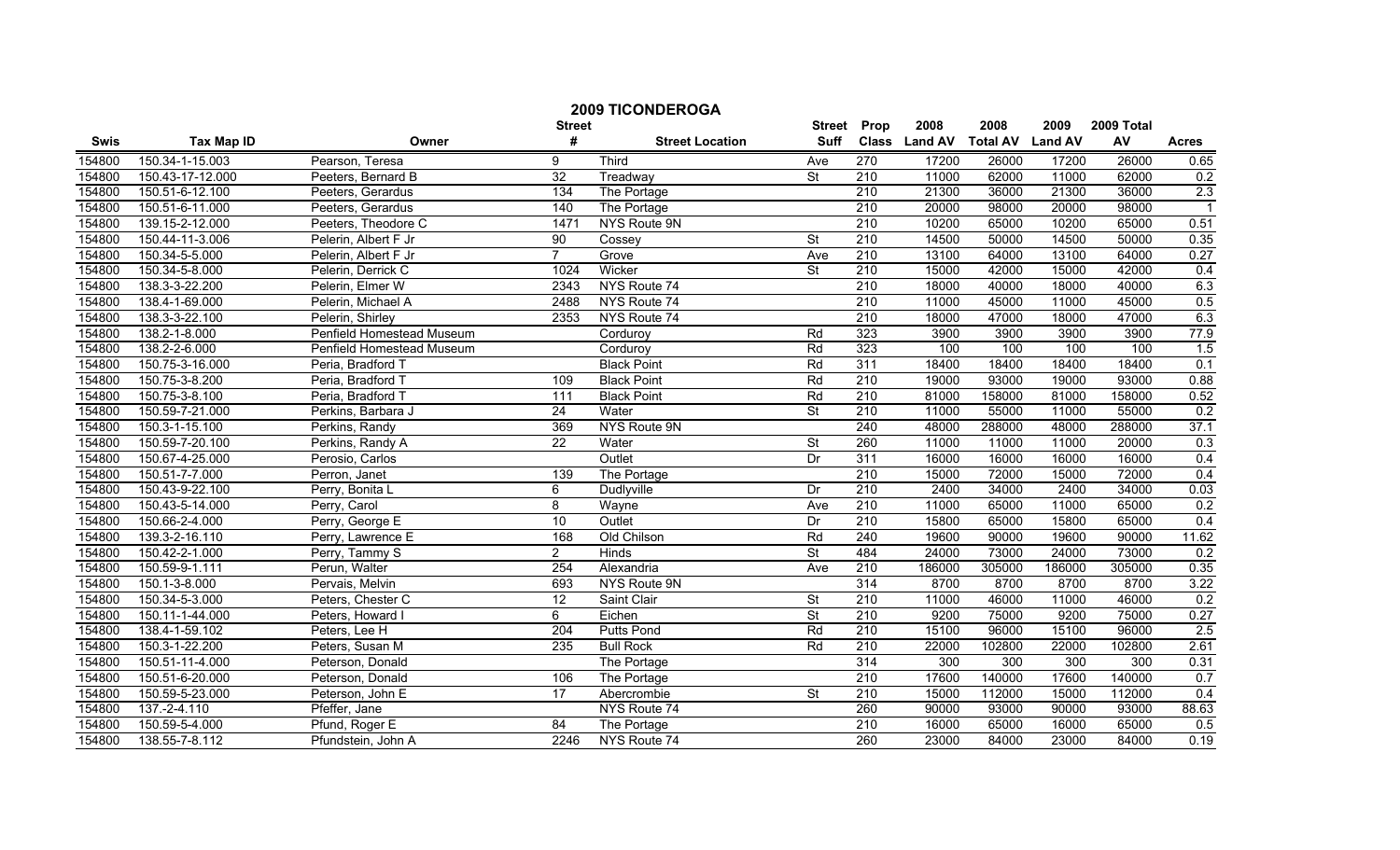|        |                   |                           | <b>Street</b>    | <b>2009 TICONDEROGA</b> | <b>Street</b> | Prop             | 2008             | 2008             | 2009             | 2009 Total |              |
|--------|-------------------|---------------------------|------------------|-------------------------|---------------|------------------|------------------|------------------|------------------|------------|--------------|
| Swis   | <b>Tax Map ID</b> | Owner                     | #                | <b>Street Location</b>  | <b>Suff</b>   |                  | Class Land AV    | <b>Total AV</b>  | <b>Land AV</b>   | AV         | <b>Acres</b> |
| 154800 | 138.13-4-2.100    | Phelps, Stephen E Jr      | 1947             | NYS Route 74            |               | $\overline{210}$ | 95000            | 159000           | 95000            | 159000     | 0.13         |
| 154800 | 150.2-5-8.110     | Phillips Cynthia G        | 749              | NYS Route 9N            |               | 240              | 46000            | 210000           | 46000            | 210000     | 34.3         |
| 154800 | 139.3-2-14.000    | Phillips, Barbara         | 94               | Old Chilson             | Rd            | $\overline{210}$ | 14200            | 49000            | 14200            | 49000      | 1.24         |
| 154800 | 150.27-3-15.200   | Phillips, Robert B        |                  | <b>Bennett</b>          | Rd            | 311              | 14000            | 14000            | 14000            | 14000      | 0.71         |
| 154800 | 150.27-3-18.000   | Phillips, Robert B        | 211              | Burgoyne                | Rd            | 210              | 14000            | 44000            | 14000            | 44000      | 0.3          |
| 154800 | 150.2-2-3.210     | <b>Phinney Properties</b> |                  | <b>NYS Route 9N</b>     |               | 330              | 45000            | 45000            | 45000            | 45000      | 0.43         |
| 154800 | 150.35-2-3.000    | Phinney, Cory S           | 38               | Grace                   | Ave           | 210              | 14700            | 110000           | 14700            | 110000     | 0.37         |
| 154800 | 160.40-1-9.120    | Pickoff, Robert M         | 3                | <b>Tennis Court</b>     | HI            | 210              | 177000           | 331000           | 177000           | 331000     | 1.1          |
| 154800 | 150.34-11-1.000   | Pike, Thomas              | 64               | Third                   | Ave           | 210              | 17600            | 109000           | 17600            | 109000     | 0.7          |
| 154800 | 150.2-3-6.000     | Pike, Thomas              |                  | Third                   | Ave           | 311              | 8000             | 8000             | 8000             | 8000       | 0.2          |
| 154800 | 160.34-1-6.000    | Pilarski, Edward          | 9                | The Point               |               | 260              | 218000           | 248000           | 218000           | 248000     | 0.2          |
| 154800 | 150.67-4-18.000   | Pinkowski, Daniel L       | 67               | Outlet                  | Dr            | 220              | 201000           | 294000           | 201000           | 294000     | 0.38         |
| 154800 | 139.2-2-14.000    | Pinto, Michael A          | 42               | <b>Warner Hill</b>      | Rd            | $\overline{210}$ | 13400            | 82000            | 13400            | 82000      | 0.9          |
| 154800 | 138.55-7-12.021   | Plac, Larry L             |                  | NYS Route 74            |               | 323              | $\overline{200}$ | $\overline{200}$ | $\overline{200}$ | 200        | 0.04         |
| 154800 | 150.2-7-18.200    | Ploof, James H III        | $\overline{23}$  | Delorm                  | Dr            | $\overline{210}$ | 18300            | 125000           | 18300            | 125000     | 3            |
| 154800 | 138.55-7-10.000   | Ploski, Walter            | 2250             | NYS Route 74            |               | 260              | 23000            | 59000            | 23000            | 59000      | 0.2          |
| 154800 | 139.2-3-13.000    | Plude, Robert J           | 753              | Shore Airport           | Rd            | 210              | 10200            | 80000            | 10200            | 80000      | 0.4          |
| 154800 | 150.42-3-16.000   | Pockett, James            | 13               | Wayne                   | Ave           | 210              | 15000            | 76000            | 15000            | 76000      | 0.4          |
| 154800 | 150.27-3-1.130    | Pockett, Paul I           | 94               | Park                    | Ave           | 210              | 15600            | 78000            | 15600            | 78000      | 0.46         |
| 154800 | 139.15-3-8.100    | Polihronakis, William     |                  | <b>NYS Route 9N</b>     |               | 312              | 13000            | 40000            | 13000            | 40000      | 15.9         |
| 154800 | 139.15-3-11.000   | Polihronakis, William     | 1444             | NYS Route 9N            |               | 240              | 26000            | 149000           | 26000            | 149000     | 16.6         |
| 154800 | 139.15-3-8.200    | Polihronakis, William     | 9                | Charboneau              | Rd            | 210              | 16600            | 170000           | 16600            | 170000     | 4.4          |
| 154800 | 139.1-1-10.000    | Polihronakis, William     |                  | <b>Warner Hill</b>      | Rd            | 323              | 32000            | 32000            | 32000            | 32000      | 43.4         |
| 154800 | 139.15-2-10.000   | Porter, Evelyn            | 1479             | NYS Route 9N            |               | 210              | 11400            | 94000            | 11400            | 94000      | 0.57         |
| 154800 | 139.4-1-27.100    | Porter, John W            | 203              | Delano                  | Rd            | $\overline{210}$ | 15700            | 73000            | 15700            | 73000      | 3.3          |
| 154800 | 150.36-2-8.000    | Porter, Kelly H           | 53               | Burgoyne                | Rd            | 210              | 20100            | 50000            | 20100            | 50000      | 1.1          |
| 154800 | 150.34-3-9.000    | Porter, Kyle K            | 73               | Wayne                   | Ave           | $\overline{210}$ | 14000            | 70000            | 14000            | 70000      | 0.3          |
| 154800 | 139.1-1-13.000    | Porter, Marion            |                  | Vineyard                | Rd            | 720              | 53000            | 53000            | 53000            | 53000      | 60.8         |
| 154800 | 150.43-9-19.100   | Porter, Michael           | 19               | Algonkin                | St            | 210              | 8000             | 64000            | 8000             | 64000      | 0.1          |
| 154800 | 149.-1-23.000     | Porter, Michael           |                  | Canfield                | Rd            | 910              | 59000            | 59000            | 59000            | 59000      | 148.5        |
| 154800 | 138.4-1-40.000    | Porter, Michael T         |                  | Litchfield              | Rd            | 323              | 15800            | 15800            | 15800            | 15800      | 30           |
| 154800 | 138.4-1-39.000    | Porter, Michael T         | 61               | Litchfield              | Rd            | 240              | 37000            | 208000           | 37000            | 208000     | 55           |
| 154800 | 151.17-3-1.200    | Porter, Richard R         | $\overline{11}$  | Craigs Bay              | Rd            | 210              | 18700            | 48000            | 18700            | 48000      | 0.24         |
| 154800 | 150.35-6-21.000   | Porter, Richard R         | 9                | Lonergan                | Ln            | 210              | 16000            | 46000            | 16000            | 46000      | 0.5          |
| 154800 | 150.11-2-3.000    | Porter, Robert            |                  | Alexandria              | Ave           | 314              | 14100            | 14100            | 14100            | 14100      | 1.07         |
| 154800 | 150.2-5-8.312     | Porter, Robert            | 847              | NYS Route 9N            |               | 557              | 67000            | 70000            | 67000            | 70000      | 9.44         |
| 154800 | 150.2-5-13.008    | Porter, Robert            | 859              | NYS Route 9N            |               | 312              | 58000            | 68000            | 58000            | 68000      | 3.2          |
| 154800 | 150.27-1-2.002    | Porter, Robert J          | $\frac{111}{11}$ | Park                    | Ave           | 210              | 17500            | 95000            | 17500            | 95000      | 0.69         |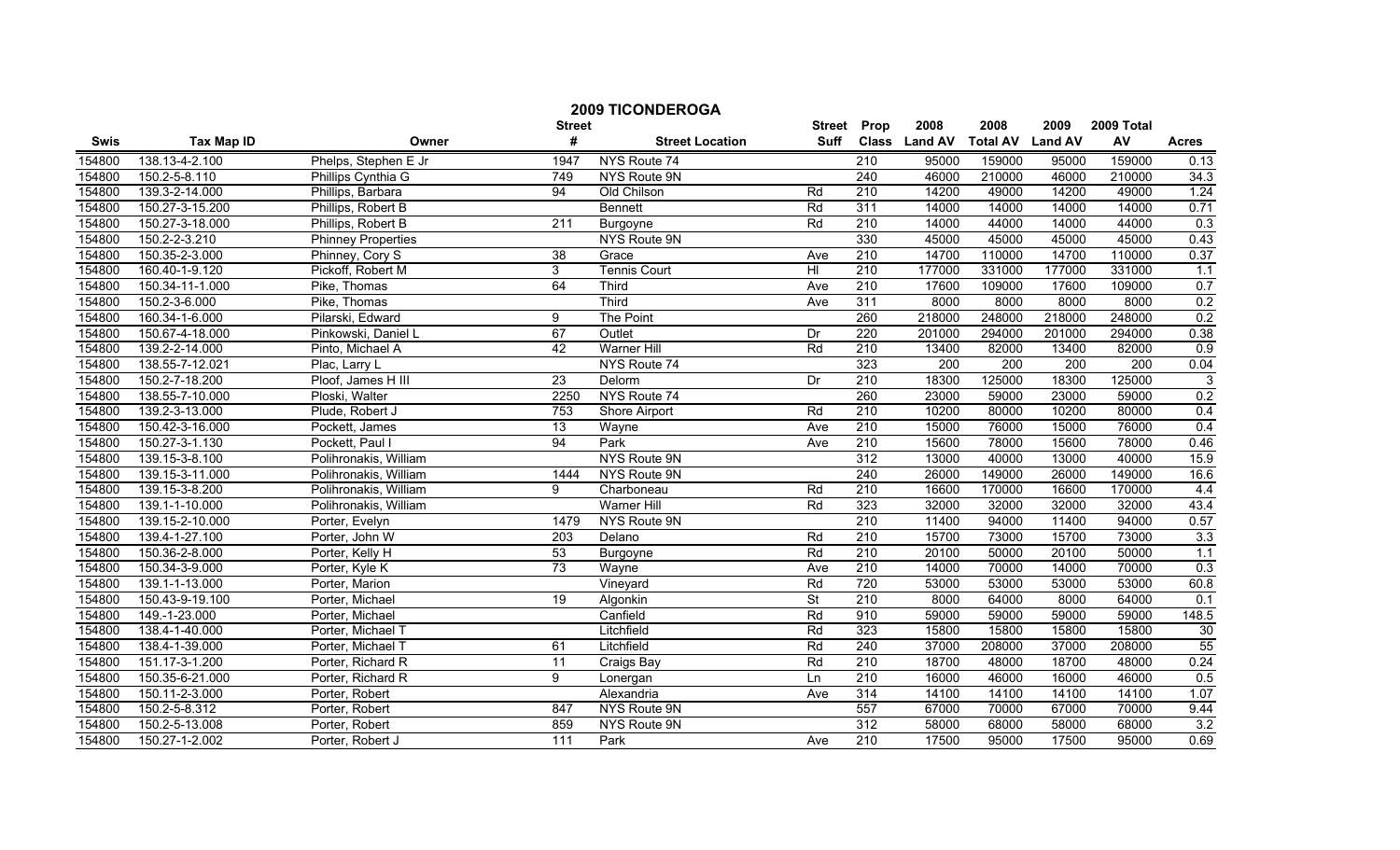|        |                   |                          | <b>Street</b>    | <b>2009 TICONDEROGA</b> | <b>Street</b>            | Prop             | 2008          | 2008            | 2009           | 2009 Total |                  |
|--------|-------------------|--------------------------|------------------|-------------------------|--------------------------|------------------|---------------|-----------------|----------------|------------|------------------|
| Swis   | <b>Tax Map ID</b> | Owner                    | #                | <b>Street Location</b>  | <b>Suff</b>              |                  | Class Land AV | <b>Total AV</b> | <b>Land AV</b> | AV         | <b>Acres</b>     |
| 154800 | 150.11-2-2.000    | Porter, Robert R         | $\overline{7}$   | Birchwood               | Dr                       | 210              | 14200         | 70000           | 14200          | 70000      | 1.3              |
| 154800 | 150.65-1-3.002    | Porter, Robert R         | $\overline{11}$  | Lee                     | Ln                       | $\overline{210}$ | 27000         | 250000          | 27000          | 250000     | $\overline{1.9}$ |
| 154800 | 150.11-2-1.000    | Porter, Robert R         | 794              | <b>NYS Route 9N</b>     |                          | 484              | 64000         | 82000           | 64000          | 82000      | 0.8              |
| 154800 | 150.34-4-17.000   | Porter, Shaine T         |                  | Second                  | Ave                      | 311              | 2600          | 2600            | 2600           | 2600       | 2.93             |
| 154800 | 150.34-4-16.100   | Porter, Shaine T         |                  | Second                  | Ave                      | 311              | 9100          | 9100            | 9100           | 9100       | 0.31             |
| 154800 | 150.34-4-19.000   | Porter, Thomas R         | 6                | Grove                   | Ave                      | 210              | 15000         | 71000           | 15000          | 71000      | 0.4              |
| 154800 | 139.15-2-8.000    | Porter, Walter R         |                  | NYS Route 9N            |                          | 311              | 1000          | 1000            | 1000           | 1000       | 1.29             |
| 154800 | 150.43-17-8.000   | Porth, Jacqueline A      | 16               | Treadway                | St                       | 210              | 11000         | 89000           | 11000          | 89000      | 0.2              |
| 154800 | 150.51-7-12.000   | Pote, Margery A          | $\overline{17}$  | Carillon                | Rd                       | 210              | 21000         | 170000          | 21000          | 170000     | $\overline{2}$   |
| 154800 | 150.34-4-1.000    | Potter, Carole P         |                  | Saint Clair             | St                       | 311              | 7000          | 7000            | 7000           | 7000       | 0.3              |
| 154800 | 139.2-3-11.000    | Potter, Helen A          | 745              | Shore Airport           | Rd                       | $\overline{210}$ | 11000         | 91000           | 11000          | 91000      | 0.5              |
| 154800 | 160.26-1-24.000   | Povall, William H        | 376              | Baldwin                 | Rd                       | 260              | 37000         | 77000           | 37000          | 77000      | 0.36             |
| 154800 | 150.34-1-8.001    | Powers, Michael D        | 43               | Third                   | Ave                      | 210              | 16000         | 93000           | 16000          | 98000      | 0.5              |
| 154800 | 150.82-1-2.000    | Powvorznik, Albert       | $\overline{212}$ | <b>Baldwin</b>          | Rd                       | 210              | 15800         | 135000          | 15800          | 135000     | 0.4              |
| 154800 | 150.35-9-9.000    | Pozzouli, Aileen M       | 104              | Wayne                   | Ave                      | 270              | 12000         | 18000           | 12000          | 18000      | 0.5              |
| 154800 | 150.35-1-2.000    | Pozzouli, Aileen M       | 41               | Park                    | Ave                      | $\overline{210}$ | 11000         | 50000           | 11000          | 50000      | 0.2              |
| 154800 | 139.1-1-32.000    | Pozzouli, Danny R        | 354              | <b>Warner Hill</b>      | Rd                       | 210              | 21000         | 65000           | 21000          | 65000      | 1.1              |
| 154800 | 150.2-1-4.200     | Pratt, Joseph E          | $\overline{7}$   | Race Track              | Rd                       | 210              | 9300          | 45000           | 9300           | 45000      | 0.6              |
| 154800 | 150.51-6-6.000    | Pratt, Steven            | 8                | <b>Battery</b>          | St                       | 210              | 11000         | 73000           | 11000          | 73000      | 0.2              |
| 154800 | 150.43-10-14.000  | Presby, Abbott           | 155              | Champlain               | Ave                      | 411              | 12000         | 115000          | 12000          | 115000     | 0.2              |
| 154800 | 150.43-12-8.000   | Pressley, Jason C        | 113              | Lake George             | Ave                      | $\overline{210}$ | 14000         | 63000           | 14000          | 63000      | 0.3              |
| 154800 | 150.3-1-2.120     | Price, Brian             | 37               | Price                   | Rd                       | 210              | 16000         | 70000           | 16000          | 70000      | 3.66             |
| 154800 | 150.51-6-2.000    | Price, Francis Jr        | 150              | The Portage             |                          | 210              | 10400         | 61000           | 10400          | 61000      | 0.18             |
| 154800 | 150.3-1-2.110     | Price, Francis W Jr      | 22               | Price                   | Rd                       | 120              | 81000         | 144000          | 81000          | 144000     | 163.8            |
| 154800 | 150.43-4-14.000/2 | Pride Of Ticonderoga Inc |                  | Montcalm                | St                       | 482              |               |                 | $\mathbf{0}$   | 25000      | 0.01             |
| 154800 | 150.43-4-14.000/1 | Pride Of Ticonderoga Inc |                  | Montcalm                | St                       | 482              | $\mathbf{0}$  | 25000           | $\mathbf{0}$   | 25000      | 0.01             |
| 154800 | 150.43-4-14.000   | Pride Of Ticonderoga Inc | 111              | Montcalm                | <b>St</b>                | 482              | 12000         | 46000           | 12000          | 30000      | 0.1              |
| 154800 | 150.83-1-25.000   | Primavera, Andrea        | $\overline{11}$  | <b>Blue Heron</b>       | Dr                       | 210              | 196000        | 284000          | 196000         | 284000     | 0.5              |
| 154800 | 150.1-1-13.000    | Prochorovas, Debra M     | 339              | Old Chilson             | Rd                       | 210              | 15900         | 65000           | 15900          | 65000      | 3.5              |
| 154800 | 150.43-5-4.100    | Provoncha, Frederick V   | $\overline{20}$  | Wayne                   | Ave                      | 230              | 8900          | 83000           | 8900           | 83000      | 0.13             |
| 154800 | 150.75-2-12.000   | Provoncha, John J        | 85               | Sagamore                | Dr                       | 210              | 145000        | 219000          | 145000         | 219000     | 0.2              |
| 154800 | 150.35-7-8.000    | Provoncha, Norman F      | 84               | Grace                   | Ave                      | 210              | 11000         | 101000          | 11000          | 101000     | 0.2              |
| 154800 | 150.35-2-10.000   | Provoncha, Thomas        | 68               | Grace                   | Ave                      | 210              | 14000         | 140000          | 14000          | 140000     | 0.3              |
| 154800 | 150.42-5-5.000    | Pullar, Edward T         | 20               | Schuyler                | St                       | $\overline{210}$ | 14000         | 57000           | 14000          | 57000      | 0.3              |
| 154800 | 151.17-4-2.000    | Pulling, James R         |                  | NYS Route 22            |                          | 312              | 2500          | 3500            | 2500           | 3500       | 0.2              |
| 154800 | 151.17-1-13.000   | Pulling, James R         | 166              | NYS Route 22            |                          | $\overline{210}$ | 12200         | 98000           | 12200          | 98000      | 0.7              |
| 154800 | 150.51-10-2.000   | Putnam, Donald R         | 6                | Calkins                 | PI                       | 210              | 8000          | 49000           | 8000           | 49000      | 0.1              |
| 154800 | 150.2-8-1.001     | Putnam, Donald R         | 250              | Montcalm                | $\overline{\mathsf{St}}$ | 210              | 14300         | 55000           | 14300          | 55000      | 1.4              |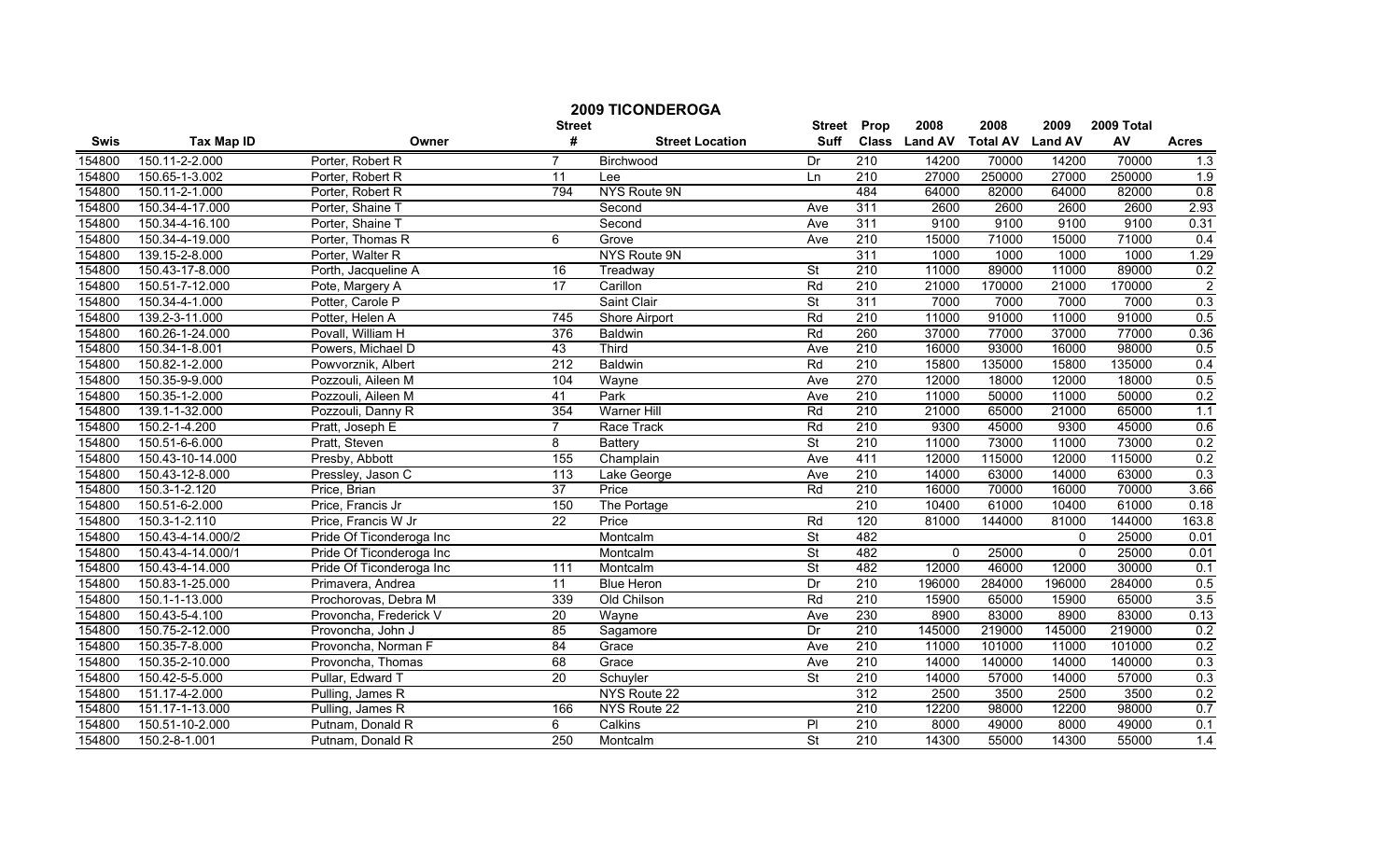|        | <b>2009 TICONDEROGA</b> |                       |                    |                          |                              |                  |                       |                         |                        |                  |                |
|--------|-------------------------|-----------------------|--------------------|--------------------------|------------------------------|------------------|-----------------------|-------------------------|------------------------|------------------|----------------|
| Swis   | <b>Tax Map ID</b>       | Owner                 | <b>Street</b><br># | <b>Street Location</b>   | <b>Street</b><br><b>Suff</b> | Prop             | 2008<br>Class Land AV | 2008<br><b>Total AV</b> | 2009<br><b>Land AV</b> | 2009 Total<br>AV | <b>Acres</b>   |
| 154800 | 150.82-1-3.000          | Putnam, Irene M       |                    | Baldwin                  | Rd                           | 311              | 15800                 | 15800                   | 15800                  | 15800            | 0.4            |
| 154800 | 150.51-3-8.000          | Putnam, Patrick J     | 81                 | Champlain                | Ave                          | $\overline{210}$ | 14000                 | 85000                   | 14000                  | 85000            | 0.3            |
| 154800 | 138.13-1-12.000         | Pynn, John            | $\overline{23}$    | Prospect                 | Ln                           | 210              | 114000                | 176000                  | 114000                 | 176000           | 0.24           |
| 154800 | 160.33-2-34.000         | Quayle, Gloria        | $\overline{9}$     | Coates                   | P <sub>t</sub>               | 210              | 289000                | 375000                  | 289000                 | 375000           | 0.3            |
| 154800 | 150.35-7-16.000         | Quesnel Nye T         | 52                 | Wayne                    | Ave                          | $\overline{210}$ | 14000                 | 79000                   | 14000                  | 79000            | 0.3            |
| 154800 | 150.4-1-7.140           | Quesnel, Bruce        | 132                | <b>Baldwin</b>           | Rd                           | 210              | 8800                  | 29000                   | 8800                   | 29000            | 0.24           |
| 154800 | 150.50-1-25.021         | Quesnel, Dale         | 57                 | Lord Howe                | <b>St</b>                    | 270              | 14600                 | 27000                   | 14600                  | 27000            | 0.36           |
| 154800 | 150.4-1-7.110           | Quesnel, Dale Jr      | 122                | Baldwin                  | Rd                           | 240              | 35000                 | 112000                  | 35000                  | 112000           | 24.7           |
| 154800 | 150.4-1-15.000          | Quesnel, Dale Jr      |                    | Baldwin                  | Rd                           | 323              | 1100                  | 1100                    | 1100                   | 1100             | 1.4            |
| 154800 | 150.4-1-16.000          | Quesnel, Dale Jr      |                    | <b>Baldwin</b>           | Rd                           | 323              | 20000                 | 20000                   | 20000                  | 20000            | 40.5           |
| 154800 | 150.67-4-21.131         | Quesnel, Dale Jr      |                    | Sagamore                 | Dr                           | 311              | 32000                 | 32000                   | 32000                  | 32000            | 0.73           |
| 154800 | 150.4-1-17.000          | Quesnel, Dale Jr      |                    | <b>Baldwin</b>           | Rd                           | 323              | 39000                 | 39000                   | 39000                  | 39000            | 86.8           |
| 154800 | 139.4-2-9.120           | Quesnel, Dale W       | 151                | Shore Airport            | Rd                           | $\overline{210}$ | 14200                 | 84000                   | 14200                  | 84000            | 1.3            |
| 154800 | 139.3-2-47.000          | Quesnel, Dale W       | $\overline{77}$    | <b>Killicut Mountain</b> | Rd                           | 270              | 11000                 | 16000                   | 11000                  | 16000            | 0.5            |
| 154800 | 150.75-2-13.000         | Quesnel, Dale W       |                    | Sagamore                 | Dr                           | 311              | 6300                  | 6300                    | 6300                   | 6300             | 0.1            |
| 154800 | 150.50-1-22.000         | Quesnel, Dale W Sr    | 45                 | Lord Howe                | $\overline{\mathsf{St}}$     | 270              | 16000                 | 27000                   | 16000                  | 27000            | 0.5            |
| 154800 | 150.2-7-10.200          | Quesnel, Dale W Sr    |                    | Lord Howe                | St                           | 314              | 200                   | 200                     | 200                    | 200              | 0.2            |
| 154800 | 150.4-1-7.120           | Quesnel, Douglas S    |                    | <b>Baldwin</b>           | Rd                           | 311              | 14800                 | 14800                   | 14800                  | 14800            | $\overline{2}$ |
| 154800 | 150.11-1-29.000         | Quesnel, Ricky        |                    | Alexandria               | Ave                          | 312              | 26000                 | 32000                   | 26000                  | 32000            | 24.1           |
| 154800 | 150.11-1-36.000         | Quesnel, Ricky        | 99                 | Alexandria               | Ave                          | 270              | 15000                 | 21000                   | 15000                  | 21000            | 2.37           |
| 154800 | 150.4-1-7.130           | Quesnel, Ricky        |                    | <b>Baldwin</b>           | Rd                           | 311              | 19300                 | 19300                   | 19300                  | 19300            | 8.08           |
| 154800 | 150.67-4-21.132         | Quesnel, Ricky        |                    | <b>Baldwin</b>           | Rd                           | 311              | 2900                  | 2900                    | 2900                   | 2900             | 0.2            |
| 154800 | 150.4-1-7.200           | Quesnel, Ricky S      | 113                | Baldwin                  | Rd                           | 210              | 13900                 | 105000                  | 13900                  | 105000           | 0.98           |
| 154800 | 150.51-10-34.000        | Quigley, Richard H II | $\overline{17}$    | Highland                 | $\overline{\mathsf{St}}$     | 210              | 14000                 | 70000                   | 14000                  | 70000            | 0.3            |
| 154800 | 150.35-10-8.002         | Quigley, Richard H Jr | 52                 | Park                     | Ave                          | 210              | 15400                 | 57000                   | 15400                  | 57000            | 0.44           |
| 154800 | 138.55-5-4.000          | Quinn, Michael III    | 2230               | NYS Route 74             |                              | 260              | 23000                 | 75000                   | 23000                  | 75000            | 0.2            |
| 154800 | 150.43-15-11.000        | Quinn, William D Jr   | $\overline{37}$    | Amherst                  | Ave                          | 220              | 11000                 | 78000                   | 11000                  | 88000            | 0.2            |
| 154800 | 138.4-1-25.200          | Rabideau, Sammy       | 2928               | NYS Route 74             |                              | 210              | 16900                 | 63000                   | 16900                  | 63000            | 4.82           |
| 154800 | 150.67-4-23.000         | Radz, Christina P     | 68                 | Outlet                   | Dr                           | 312              | 20000                 | 42000                   | 20000                  | 42000            | 0.6            |
| 154800 | 150.44-2-4.200          | Rafferty, Brad        | 75                 | Cossey                   | $\overline{\mathsf{St}}$     | $\overline{210}$ | 9200                  | 47000                   | 9200                   | 47000            | 0.14           |
| 154800 | 150.27-3-2.000          | Rafferty, Clifford J  | 78                 | Park                     | Ave                          | 210              | 20000                 | 48000                   | 20000                  | 48000            | $\overline{1}$ |
| 154800 | 150.3-1-6.000           | Rafferty, Dale K      | 531                | NYS Route 9N             |                              | 210              | 14800                 | 70000                   | 14800                  | 70000            | $\overline{2}$ |
| 154800 | 150.2-4-1.009           | Rafferty, Dale K      | 903                | NYS Route 9N             |                              | 415              | 93000                 | 200000                  | 93000                  | 200000           | 6.98           |
| 154800 | 150.2-1-15.000          | Rafferty, Dale K      |                    | NYS Route 9N             |                              | 314              | 800                   | 800                     | 800                    | 800              | 0.98           |
| 154800 | 150.65-1-1.000          | Rafferty, Eric S      | 130                | Pine Springs             | Dr                           | $\overline{210}$ | 27000                 | 176000                  | 27000                  | 176000           | 1.2            |
| 154800 | 139.2-2-28.100          | Rafferty, Eric S      | 92                 | Vineyard                 | Rd                           | 210              | 15500                 | 174000                  | 15500                  | 174000           | 3.04           |
| 154800 | 139.15-1-13.000         | Rafferty, Gordon R    | 20                 | Veterans                 | Rd                           | 210              | 14500                 | 59000                   | 14500                  | 73500            | 1.6            |
| 154800 | 128.4-3-6.200           | Rafferty, John        | 2054               | NYS Route 9N             |                              | 312              | 14300                 | 17500                   | 14300                  | 17500            | 12.8           |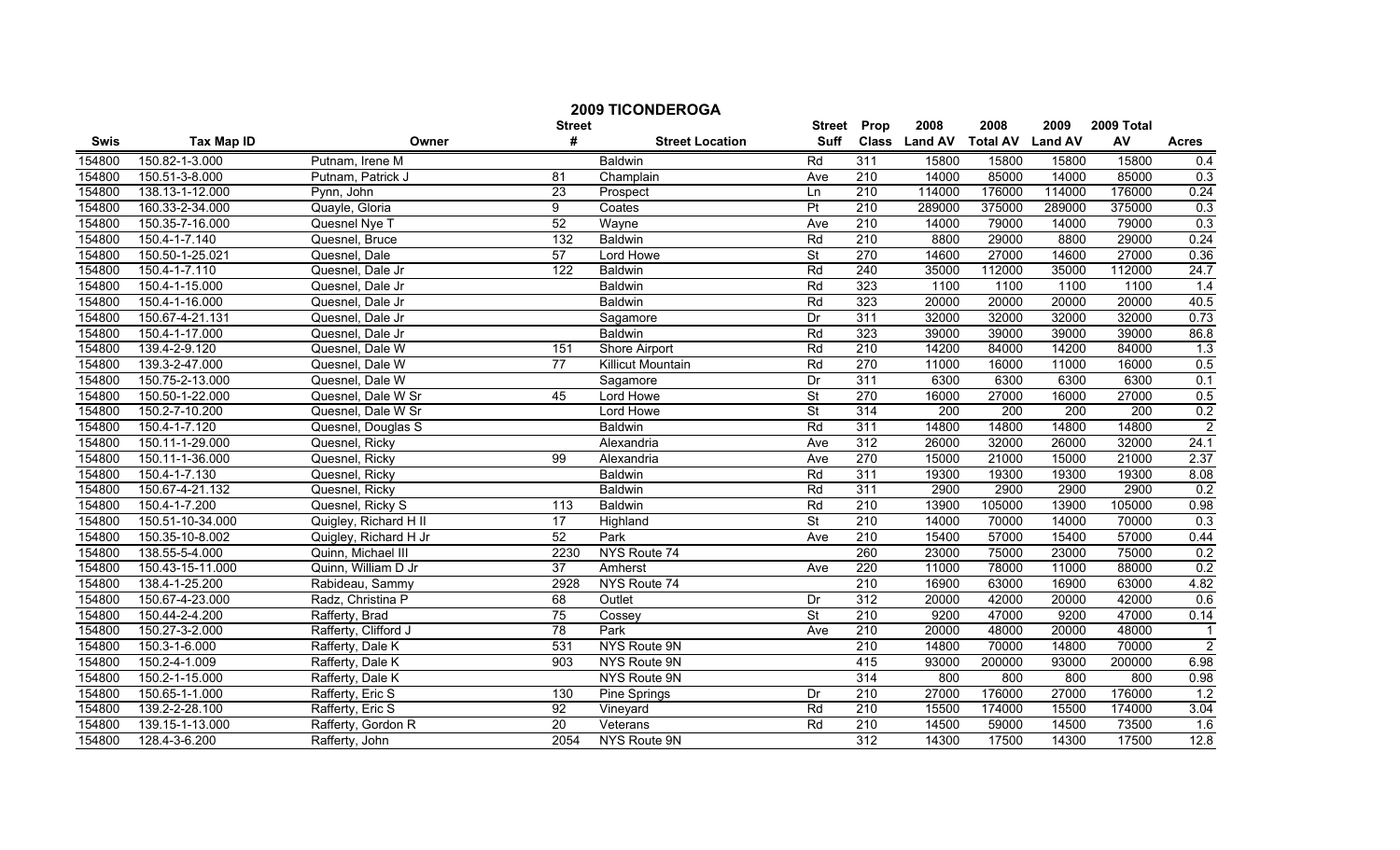|                  |                                  |                           | <b>2009 TICONDEROGA</b> |                             |                              |                  |                       |                         |                        |                  |                |
|------------------|----------------------------------|---------------------------|-------------------------|-----------------------------|------------------------------|------------------|-----------------------|-------------------------|------------------------|------------------|----------------|
| Swis             | <b>Tax Map ID</b>                | Owner                     | <b>Street</b><br>#      | <b>Street Location</b>      | <b>Street</b><br><b>Suff</b> | Prop             | 2008<br>Class Land AV | 2008<br><b>Total AV</b> | 2009<br><b>Land AV</b> | 2009 Total<br>AV | <b>Acres</b>   |
|                  |                                  |                           |                         |                             |                              |                  |                       |                         |                        |                  |                |
| 154800           | 150.35-11-3.000                  | Rafferty, Kelly O         | 81                      | Mount Hope                  | Ave                          | 210              | 14000<br>6300         | 82000                   | 14000<br>6300          | 82000<br>6300    | 0.3            |
| 154800           | 138.4-1-12.220                   | Rafferty, Walter          | 116                     | County Route 56             |                              | 311<br>210       |                       | 6300                    |                        | 101000           | 0.66           |
| 154800<br>154800 | 139.3-2-57.000<br>150.44-2-1.000 | Rafferty, Walter F        |                         | County Route 56<br>Overlook |                              | 311              | 14800                 | 101000<br>15000         | 14800<br>15000         | 15000            | 2.13<br>0.76   |
|                  |                                  | Rafferty, William         |                         |                             | Dr                           |                  | 15000                 |                         |                        |                  |                |
| 154800           | 150.44-2-4.100                   | Rafferty, William         | 81                      | Cossey                      | $\overline{\mathsf{St}}$     | 210              | 15700                 | 42000                   | 15700                  | 42000            | 0.47           |
| 154800           | 150.44-2-3.000                   | Rafferty, William M       |                         | Cossey                      | $\overline{\mathsf{St}}$     | 210              | 11000                 | 64000                   | 11000                  | 64000            | 0.2            |
| 154800           | 138.2-1-13.000                   | Ramalhete, Paul J         | 953                     | <b>Warner Hill</b>          | Rd                           | 322              | 22000                 | 22000                   | 22000                  | 22000            | 27.8           |
| 154800           | 150.43-9-9.000                   | Rathbun, Howard W Jr      | 110                     | Montcalm                    | <b>St</b>                    | 481              | 10000                 | 40000                   | 10000                  | 40000            | 0.06           |
| 154800           | 150.51-8-2.000                   | Rathbun, Susan J          | $\overline{12}$         | Carillon                    | Rd                           | 210              | 17600                 | 116000                  | 17600                  | 116000           | 0.7            |
| 154800           | 150.59-4-11.000                  | Raveche, Laurence R       | 317                     | Alexandria                  | Ave                          | 220              | 14000                 | 80000                   | 14000                  | 80000            | 0.3            |
| 154800           | 138.13-4-4.100                   | Ray, Kathleen             | 1984                    | NYS Route 74                |                              | 260              | 34000                 | 93000                   | 34000                  | 93000            | 4.34           |
| 154800           | 150.51-4-23.000                  | Raymon, Frederick         | $\overline{92}$         | Champlain                   | Ave                          | 210              | 14000                 | 109000                  | 14000                  | 109000           | 0.3            |
| 154800           | 139.3-2-2.100                    | Raymond, Clifford         | 3043                    | NYS Route 74                |                              | 210              | 16000                 | 57000                   | 16000                  | 57000            | 3.71           |
| 154800           | 139.2-3-8.000                    | Raymond, Kenneth A        | $\overline{727}$        | Shore Airport               | Rd                           | 210              | 11000                 | 97000                   | 11000                  | 97000            | 0.5            |
| 154800           | 150.42-2-13.000                  | Rayno, Jeam M             | 31                      | Montcalm                    | St                           | 210              | 11000                 | 83000                   | 11000                  | 83000            | 0.2            |
| 154800           | 150.34-11-8.100                  | Rayno, John M             |                         | Wayne                       | Ave                          | 311              | 26200                 | 26200                   | 26200                  | 26200            | 7.12           |
| 154800           | 150.2-2-6.120                    | Rayno, John M             |                         | NYS Route 74                |                              | 330              | 92000                 | 92000                   | 92000                  | 92000            | 9.83           |
| 154800           | 150.2-3-7.200                    | Rayno, John M             |                         | NYS Route 74                |                              | 311              | 8400                  | 8400                    | 8400                   | 8400             | 0.67           |
| 154800           | 150.43-7-3.004                   | <b>RB</b> Motors Inc      | 66                      | Schuyler                    | $\overline{\mathsf{St}}$     | 432              | 30000                 | 83000                   | 30000                  | 83000            | 0.32           |
| 154800           | 150.43-7-4.000                   | RB Motors Inc             | 62                      | Schuyler                    | $\overline{\mathsf{St}}$     | 220              | 17000                 | 80000                   | 17000                  | 80000            | 0.21           |
| 154800           | 150.1-2-1.100                    | Reale Construction Co Inc |                         | NYS Route 74                |                              | 322              | 14900                 | 14900                   | 14900                  | 14900            | 17.48          |
| 154800           | 150.1-1-14.111                   | Reale, Anthony            |                         | Old Chilson                 | Rd                           | 322              | 18000                 | 18000                   | 18000                  | 18000            | 24.98          |
| 154800           | 160.35-1-18.000                  | Reale, Anthony Jr         | 393                     | <b>Black Point</b>          | Rd                           | 210              | 25000                 | 176000                  | 25000                  | 176000           | 5.9            |
| 154800           | 160.35-1-3.001                   | Reale, Anthony P          |                         | <b>Black Point</b>          | Rd                           | 311              | 58000                 | 58000                   | 58000                  | 58000            | 0.1            |
| 154800           | 160.35-1-23.100                  | Reale, Anthony P Jr       | 388                     | <b>Black Point</b>          | Rd                           | 210              | 23000                 | 163000                  | 23000                  | 163000           | 2.76           |
| 154800           | 139.3-2-27.000                   | Reale, Anthony P Jr       |                         | County Route 56             |                              | 910              | 9400                  | 9400                    | 9400                   | 9400             | 3.6            |
| 154800           | 150.43-4-18.000                  | Reale, Carrie J           | 119                     | Montcalm                    | $\overline{\mathsf{St}}$     | 481              | 24000                 | 170000                  | 24000                  | 170000           | 0.2            |
| 154800           | 150.42-2-14.000                  | Reale, John               | $\overline{27}$         | Montcalm                    | $\overline{\mathsf{St}}$     | 220              | 15000                 | 58000                   | 15000                  | 58000            | 0.4            |
| 154800           | 150.43-11-27.000                 | Reale, John P             | 156                     | Champlain                   | Ave                          | 220              | 20100                 | 87000                   | 20100                  | 87000            | 1.1            |
| 154800           | 160.35-1-26.000                  | Reale, Nancy M            | 30                      | <b>Windy Point</b>          | Ln                           | 260              | 160000                | 200000                  | 160000                 | 200000           | 0.2            |
| 154800           | 150.1-1-14.120                   | Reale, Peter A            | 464                     | County Route 56             |                              | 240              | 19300                 | 148000                  | 19300                  | 148000           | 10.82          |
| 154800           | 139.3-2-22.100                   | Reale, Peter A            | 411                     | County Route 56             |                              | 449              | 16200                 | 226000                  | 16200                  | 226000           | $\overline{2}$ |
| 154800           | 139.3-2-22.220                   | Reale, Peter A            | 435                     | County Route 56             |                              | 464              | 18200                 | 245000                  | 18200                  | 245000           | 2.9            |
| 154800           | 139.3-2-22.210                   | Reale, Peter A            |                         | County Route 56             |                              | $\overline{312}$ | 15300                 | 15300                   | 15300                  | 40300            | 10.2           |
| 154800           | 139.3-2-23.100                   | Reale, Peter A            |                         | NYS Route 74                |                              | 322              | 12600                 | 12600                   | 12600                  | 12600            | 10.5           |
| 154800           | 139.3-2-24.000                   | Reale, Peter A            |                         | County Route 56             |                              | 312              | 14500                 | 22000                   | 14500                  | 22000            | 16.12          |
| 154800           | 139.3-2-25.000                   | Reale, Peter A            |                         | NYS Route 74                |                              | 323              | 2800                  | 2800                    | 2800                   | 2800             | 3.7            |
| 154800           | 160.35-1-25.000                  | Reale, Theodore J         | 34                      | <b>Windy Point</b>          | Ln                           | 210              | 341000                | 556000                  | 341000                 | 556000           | 0.4            |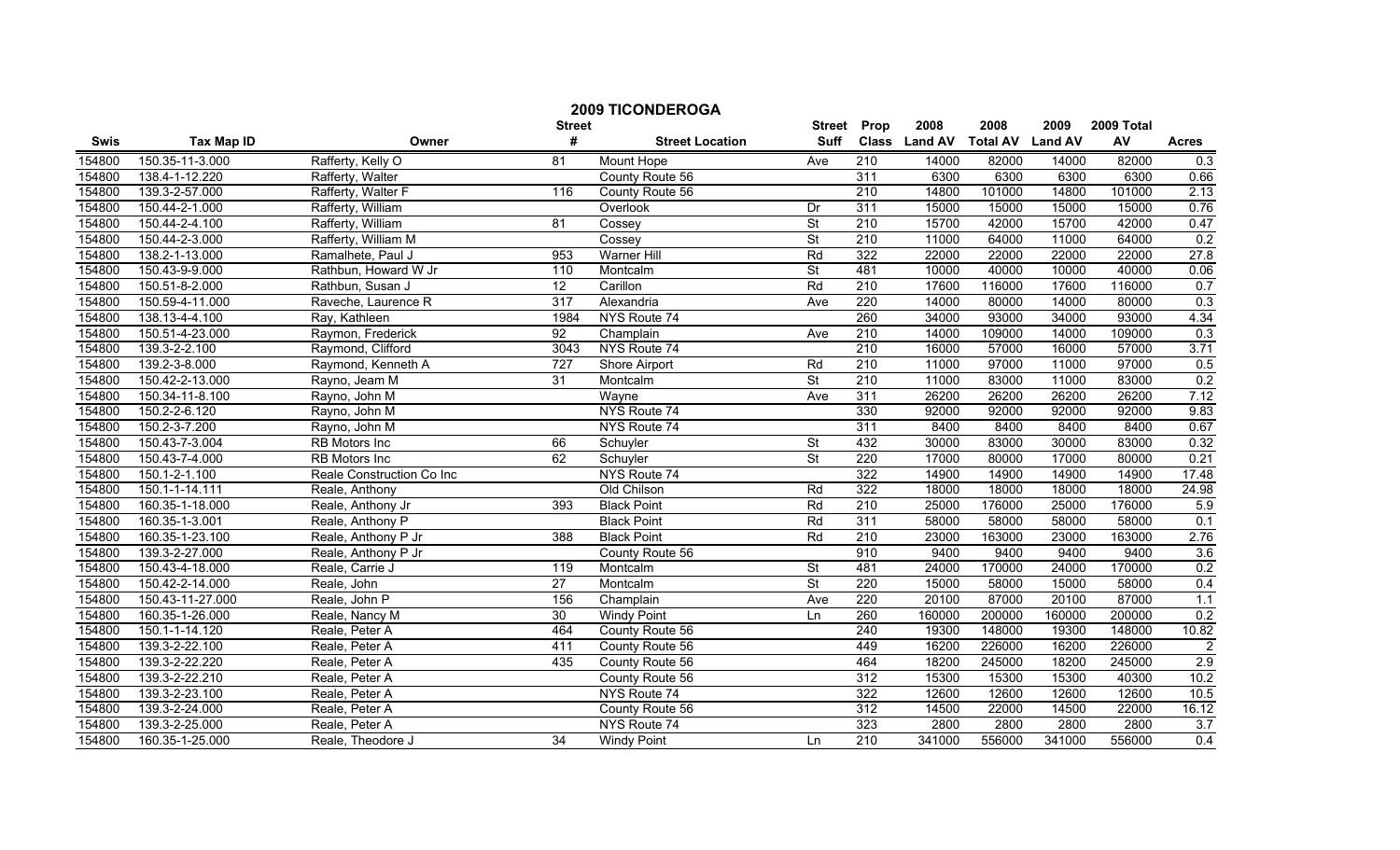|        |                   |                         | <b>Street</b>   | <b>2009 TICONDEROGA</b> | <b>Street</b>            | Prop             | 2008          | 2008            | 2009           | 2009 Total |                  |
|--------|-------------------|-------------------------|-----------------|-------------------------|--------------------------|------------------|---------------|-----------------|----------------|------------|------------------|
| Swis   | <b>Tax Map ID</b> | Owner                   | #               | <b>Street Location</b>  | <b>Suff</b>              |                  | Class Land AV | <b>Total AV</b> | <b>Land AV</b> | AV         | <b>Acres</b>     |
| 154800 | 160.35-1-22.200   | Reale, Theodore J       |                 | <b>Black Point</b>      | Rd                       | 311              | 7200          | 7200            | 7200           | 7200       | 0.41             |
| 154800 | 160.35-1-22.100   | Reale, Theodore J       | 396             | <b>Black Point</b>      | Rd                       | $\overline{210}$ | 23000         | 165000          | 23000          | 165000     | 1.4              |
| 154800 | 150.1-1-14.200    | Reale, Theodore J       | 3323            | NYS Route 74            |                          | 465              | 25000         | 220000          | 25000          | 220000     | 3.53             |
| 154800 | 138.4-1-65.000    | Reale, Theodore J       |                 | <b>Bear Pond</b>        | Rd                       | 323              | 22000         | 22000           | 22000          | 22000      | 31.76            |
| 154800 | 138.4-1-66.000    | Reale, Theodore J       | 45              | <b>Bear Pond</b>        | Rd                       | 240              | 21000         | 25000           | 21000          | 25000      | 14.2             |
| 154800 | 150.34-5-10.000   | Reale, Wilburta         | 1028            | Wicker                  | $\overline{\mathsf{St}}$ | 210              | 11000         | 62000           | 11000          | 62000      | 0.2              |
| 154800 | 160.34-1-3.000    | Reap, Brian P           | 74              | <b>Tiroga Beach</b>     | Ln                       | 210              | 338000        | 379000          | 338000         | 379000     | 0.4              |
| 154800 | 150.51-10-22.000  | Reed, Donald J          | 51              | Champlain               | Ave                      | 210              | 8000          | 43000           | 8000           | 43000      | 0.1              |
| 154800 | 160.34-1-8.000    | Reid, Robert S          | 15              | The Point               |                          | 260              | 201000        | 254000          | 201000         | 254000     | 0.4              |
| 154800 | 150.27-2-10.000   | Reinhard, Leo           | 122             | Mount Hope              | Ave                      | 210              | 16800         | 29000           | 16800          | 29000      | 0.6              |
| 154800 | 160.1-3-7.200     | Reitnauer, Erin C       | 42              | NYS Route 9N            |                          | 484              | 8000          | 28000           | 8000           | 28000      | 0.16             |
| 154800 | 150.75-2-3.000    | Reitnauer, Erin C       | 55              | Sagamore                | Dr                       | 220              | 107000        | 175000          | 107000         | 175000     | 0.2              |
| 154800 | 150.75-1-1.000    | Reitnauer, Erin C       |                 | Sagamore                | Dr                       | 323              | 300           | 300             | 300            | 300        | 0.1              |
| 154800 | 150.75-2-7.001    | Reitnauer, Erin C       |                 | Sagamore                | Dr                       | 312              | 15800         | 16000           | 15800          | 16000      | 0.4              |
| 154800 | 138.2-1-16.000    | Reneau, Vincent         |                 | <b>Warner Hill</b>      | Rd                       | 910              | 35000         | 35000           | 35000          | 35000      | 65.6             |
| 154800 | 150.2-5-6.000     | Reyor, Kevin V          | 895             | NYS Route 9N            |                          | 220              | 9400          | 57000           | 9400           | 57000      | 0.3              |
| 154800 | 150.35-1-3.000    | Rhebergen, Keri J       | 37              | Park                    | Ave                      | 210              | 11000         | 98000           | 11000          | 98000      | 0.2              |
| 154800 | 150.75-3-12.000   | Rice, Brian J           | 132             | <b>Black Point</b>      | Rd                       | 210              | 288000        | 325500          | 288000         | 325500     | 1.06             |
| 154800 | 150.43-15-9.000   | Rich, Gary              | 41              | Amherst                 | Ave                      | 280              | 14000         | 126000          | 14000          | 126000     | 0.3              |
| 154800 | 150.43-15-8.000   | Rich, Gary              | 43              | Amherst                 | Ave                      | 210              | 11000         | 35000           | 11000          | 55000      | 0.2              |
| 154800 | 150.35-1-15.000   | Rich, Linda L           | 57              | Saint Clair             | <b>St</b>                | 210              | 14000         | 75000           | 14000          | 75000      | 0.3              |
| 154800 | 150.35-5-46.002   | Rich, Nancy             | $\overline{32}$ | Village                 | Ln                       | 210              | 19300         | 150000          | 19300          | 150000     | 0.9              |
| 154800 | 150.67-4-14.100   | Richardson, Frank H III | 78              | Outlet                  | Dr                       | 210              | 30000         | 187500          | 30000          | 187500     | 2.57             |
| 154800 | 160.35-1-11.100   | Rieke, Carol            | 372             | <b>Black Point</b>      | Rd                       | 210              | 301000        | 374000          | 301000         | 374000     | 0.44             |
| 154800 | 150.35-10-5.000   | Riper, George J Jr      |                 | Park                    | Ave                      | 311              | 100           | 100             | 100            | 100        | 0.1              |
| 154800 | 150.35-2-7.001    | Riper, George J Jr      | 38              | Park                    | Ave                      | 210              | 16000         | 48000           | 16000          | 48000      | 0.5              |
| 154800 | 150.11-1-56.000   | Rivers, Albert          | 139             | Alexandria              | Ave                      | 449              | 31000         | 149000          | 31000          | 149000     | 6.6              |
| 154800 | 150.11-1-34.000   | Rivers, Albert          | 85              | Alexandria              | Ave                      | 270              | 14000         | 19000           | 14000          | 19000      | 1.08             |
| 154800 | 150.66-2-6.000    | Rivers, Albert A        | 59              | <b>Baldwin</b>          | Rd                       | 210              | 15000         | 85000           | 15000          | 85000      | 0.6              |
| 154800 | 150.11-1-35.000   | Rivers, John            |                 | Alexandria              | Ave                      | 314              | 14500         | 14500           | 14500          | 14500      | 1.73             |
| 154800 | 150.4-1-19.000    | Rizzuto, Phillip J      | 12              | Caldwell                | Cir                      | 210              | 314000        | 810000          | 314000         | 810000     | 0.8              |
| 154800 | 150.36-1-4.000    | Robbins, Anna           | 50              | <b>Burgoyne</b>         | Rd                       | 270              | 14000         | 23000           | 14000          | 23000      | 0.3              |
| 154800 | 139.3-2-11.200    | Robbins, Edward A       | 3036            | NYS Route 74            |                          | 210              | 14100         | 82000           | 14100          | 82000      | 1.1              |
| 154800 | 160.27-1-5.000    | Robbins, Howard V       | 240             | <b>Black Point</b>      | Rd                       | 210              | 196000        | 250000          | 196000         | 250000     | 1.2              |
| 154800 | 160.27-1-4.000    | Robbins, Howard V       |                 | <b>Black Point</b>      | Rd                       | 311              | 46000         | 46000           | 46000          | 46000      | 0.4              |
| 154800 | 138.3-3-21.000    | Robinson, Charles       | 29              | Harris Point            | Way                      | 280              | 130000        | 188000          | 130000         | 188000     | 116.3            |
| 154800 | 150.75-3-14.100   | Rockhill, Doran         | 126             | <b>Black Point</b>      | Rd                       | 312              | 47000         | 52000           | 47000          | 52000      | 0.14             |
| 154800 | 150.67-6-3.200    | Rockhill, Doren         | 16              | Lindberghs              | Lndq                     | 210              | 29000         | 146000          | 29000          | 146000     | $\overline{1.5}$ |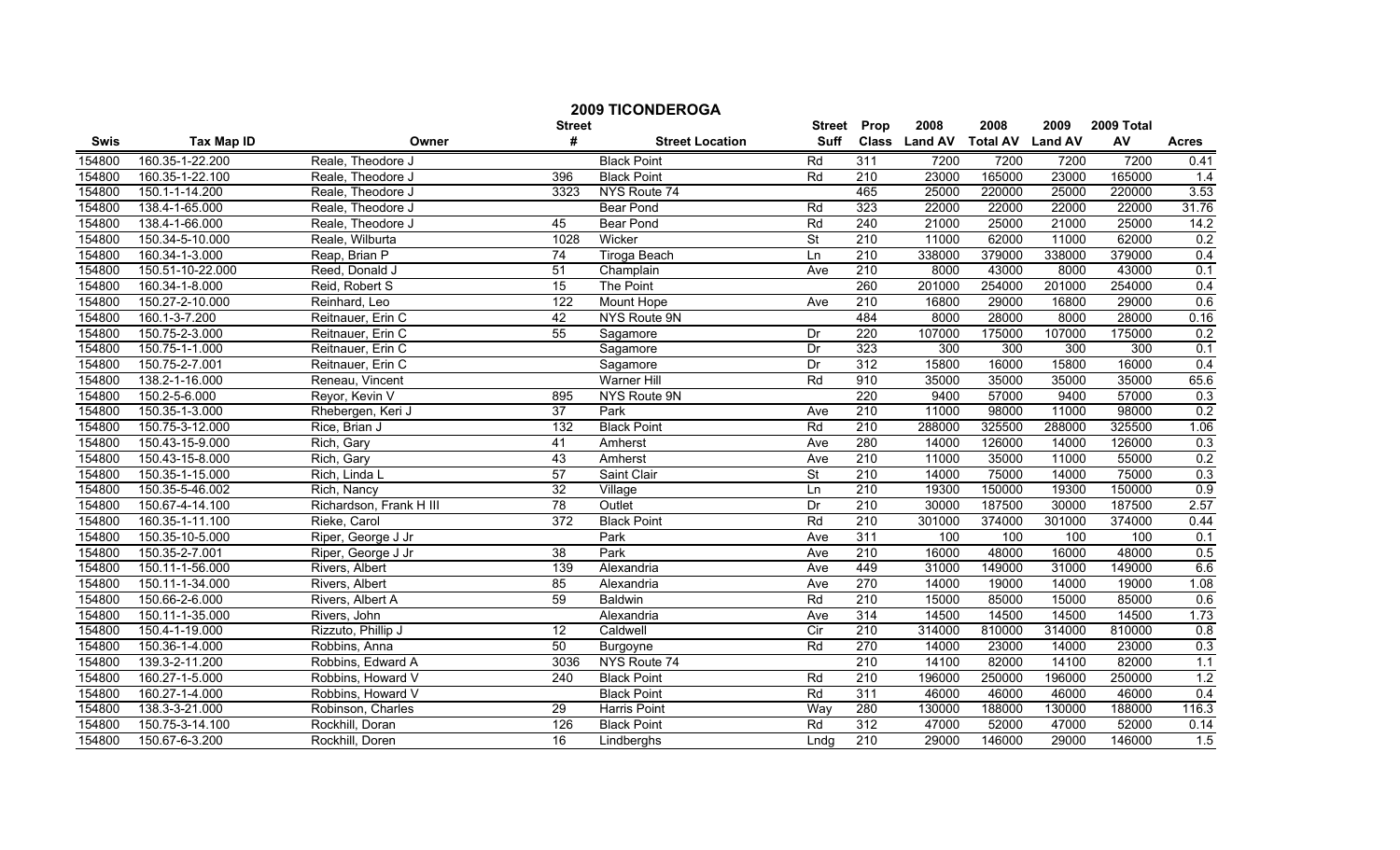|        | <b>2009 TICONDEROGA</b> |                      |                 |                        |                          |                  |                  |                  |                  |                  |              |
|--------|-------------------------|----------------------|-----------------|------------------------|--------------------------|------------------|------------------|------------------|------------------|------------------|--------------|
|        |                         |                      | <b>Street</b>   |                        | <b>Street</b>            | Prop             | 2008             | 2008             | 2009             | 2009 Total       |              |
| Swis   | <b>Tax Map ID</b>       | Owner                | #               | <b>Street Location</b> | <b>Suff</b>              |                  | Class Land AV    | <b>Total AV</b>  | <b>Land AV</b>   | AV               | <b>Acres</b> |
| 154800 | 150.67-6-9.000          | Rockhill, Doren      |                 | <b>Black Point</b>     | Rd                       | 323              | 900              | 900              | 900              | 900              | 0.89         |
| 154800 | 150.4-3-3.100           | Rockhill, Doren      |                 | <b>Black Point</b>     | Rd                       | 322              | 15200            | 15200            | 15200            | 15200            | 37.9         |
| 154800 | 150.67-6-3.111          | Rockhill, Doren B    |                 | <b>Bridget</b>         | Ln                       | 314              | 16000            | 16000            | 16000            | 16000            | 0.68         |
| 154800 | 150.82-2-17.000         | Rockhill, Doren B    |                 | <b>Baldwin</b>         | Rd                       | 311              | 25000            | 25000            | 25000            | 25000            | 0.3          |
| 154800 | 150.11-2-7.000          | Rocque, Marshall G   | 22              | Alexandria             | Ave                      | 210              | 12000            | 170000           | 12000            | 170000           | 0.66         |
| 154800 | 150.83-1-11.111         | Rocque, Michael R    |                 | <b>Black Point</b>     | Rd                       | 311              | 225000           | 225000           | 225000           | 225000           | 0.51         |
| 154800 | 150.51-4-16.000         | Rodriguez, Juan      | $\overline{74}$ | Champlain              | Ave                      | 210              | 15000            | 82000            | 15000            | 82000            | 0.4          |
| 154800 | 160.32-4-10.015         | Rogers Rock Club Inc |                 | <b>Baldwin</b>         | Rd                       | 311              | 9400             | 9400             | 9400             | 9400             | 0.3          |
| 154800 | 160.40-1-11.002         | Rogers Rock Club Inc |                 | <b>Baldwin</b>         | Rd                       | 312              | 19000            | 19100            | 19000            | 19100            | 2.93         |
| 154800 | 160.40-1-9.220          | Rogers Rock Club Inc | 9               | Casino                 | HI                       | 260              | 39100            | 43100            | 39100            | 43100            | 0.43         |
| 154800 | 160.40-1-1.112          | Rogers Rock Club Inc |                 | <b>Baldwin</b>         | Rd                       | 312              | 1500             | 1800             | 1500             | 1800             | 0.71         |
| 154800 | 150.43-16-10.000        | Rogers, Michael P    | 109             | Champlain              | Ave                      | 210              | 15000            | 106000           | 15000            | 106000           | 0.4          |
| 154800 | 150.59-2-10.000         | Rooker, Juliann      | 14              | Ell                    | $\overline{\mathsf{St}}$ | $\overline{210}$ | 11000            | 77000            | 11000            | 77000            | 0.2          |
| 154800 | 150.59-2-11.000         | Rooker, Juliann      |                 | EII                    | <b>St</b>                | 311              | 8000             | 8000             | 8000             | 8000             | 1.1          |
| 154800 | 150.59-2-9.000          | Rooker, Julie        |                 | EII                    | St                       | 311              | 3500             | 3500             | 3500             | 3500             | 0.55         |
| 154800 | 150.51-10-45.200        | Rooker, William E    |                 | Newton                 | $\overline{\mathsf{St}}$ | 311              | 8500             | 8500             | 8500             | 8500             | 0.24         |
| 154800 | 150.44-8-2.200          | Rose, Kurt           | $\overline{7}$  | Overlook               | Dr                       | 210              | 9200             | 28000            | 9200             | 28000            | 0.14         |
| 154800 | 150.1-1-12.000          | Ross, Arnold         | 325             | Old Chilson            | Rd                       | 210              | 11600            | 59000            | 11600            | 59000            | 0.6          |
| 154800 | 139.2-2-2.000           | Ross, Arnold J Jr    | 1757            | NYS Route 9N           |                          | 210              | 14900            | 120000           | 14900            | 120000           | 2.2          |
| 154800 | 139.4-1-32.000          | Ross, Clifford       | 143             | Delano                 | Rd                       | 210              | 14000            | 62000            | 14000            | 62000            |              |
| 154800 | 150.65-2-3.200          | Ross, David          | 152             | <b>Pine Springs</b>    | Dr                       | 210              | 24000            | 140000           | 24000            | 140000           | 0.55         |
| 154800 | 150.27-2-5.200          | Ross, David          | 143             | Mount Hope             | Ave                      | 473              | 14500            | 85000            | 14500            | 85000            | 0.34         |
| 154800 | 150.27-2-4.000          | Ross, David          |                 | Delano                 | Rd                       | 314              | 11000            | 11000            | 11000            | 11000            | 0.2          |
| 154800 | 150.65-1-17.000         | Ross, David A        |                 | Pine Springs           | Dr                       | 311              | $\overline{200}$ | $\overline{200}$ | $\overline{200}$ | $\overline{200}$ | 0.08         |
| 154800 | 150.35-5-44.001         | Ross, Douglas A      | $\overline{24}$ | Village                | Ln                       | $\overline{210}$ | 15000            | 91000            | 15000            | 91000            | 0.4          |
| 154800 | 150.35-5-16.001         | Ross, Douglas A      |                 | Village                | Ln                       | 311              | 12600            | 12600            | 12600            | 12600            | 0.3          |
| 154800 | 150.27-3-25.000         | Ross, Douglas A      |                 | Mount Hope             | Ave                      | 311              | 200              | 200              | $\overline{200}$ | $\overline{200}$ | 0.1          |
| 154800 | 150.11-1-7.000          | Rowe, Mary B         | $\overline{21}$ | Alexandria             | Ave                      | 210              | 15000            | 105000           | 15000            | 105000           | 0.4          |
| 154800 | 150.43-11-31.001        | Rowland, Henry B     | 152             | Cannonball             | Path                     | 210              | 9200             | 123000           | 9200             | 123000           | 0.14         |
| 154800 | 160.42-1-24.200         | Rowley, David C      |                 | Tiroga Beach           | Ln                       | 311              | 278000           | 278000           | 278000           | 278000           | 0.97         |
| 154800 | 137.16-4-1.000          | Ruck, Robert E       | 1784            | NYS Route 74           |                          | 260              | 72000            | 121000           | 72000            | 98700            | 0.51         |
| 154800 | 150.43-14-14.000        | Rudgers, David E     | 118             | Lake George            | Ave                      | 210              | 16000            | 86000            | 16000            | 86000            | 0.5          |
| 154800 | 150.51-10-12.000        | Rudolph, David       | 24              | Calkins                | $\overline{P}$           | 230              | 15000            | 102000           | 15000            | 102000           | 0.46         |
| 154800 | 150.67-5-5.200          | Ruggiero, Alfred J   | 16              | <b>Black Point</b>     | Rd                       | 210              | 159000           | 207000           | 159000           | 207000           | 0.38         |
| 154800 | 150.42-3-14.000         | Ruggiero, Marnie     | $\overline{17}$ | Wayne                  | Ave                      | 220              | 14000            | 78000            | 14000            | 78000            | 0.3          |
| 154800 | 137.16-2-2.200          | Runge, Alfred E      |                 | NYS Route 74           |                          | 311              | 1900             | 1900             | 1900             | 1900             | 0.04         |
| 154800 | 137.16-2-2.100          | Runge, Alfred Sr     | 1939            | NYS Route 74           |                          | 260              | 66000            | 131000           | 66000            | 131000           | 0.46         |
| 154800 | 149.-1-66.000           | Russell, Dean        | 518             | <b>Putts Pond</b>      | Rd                       | 312              | 48000            | 49000            | 48000            | 49000            | 100          |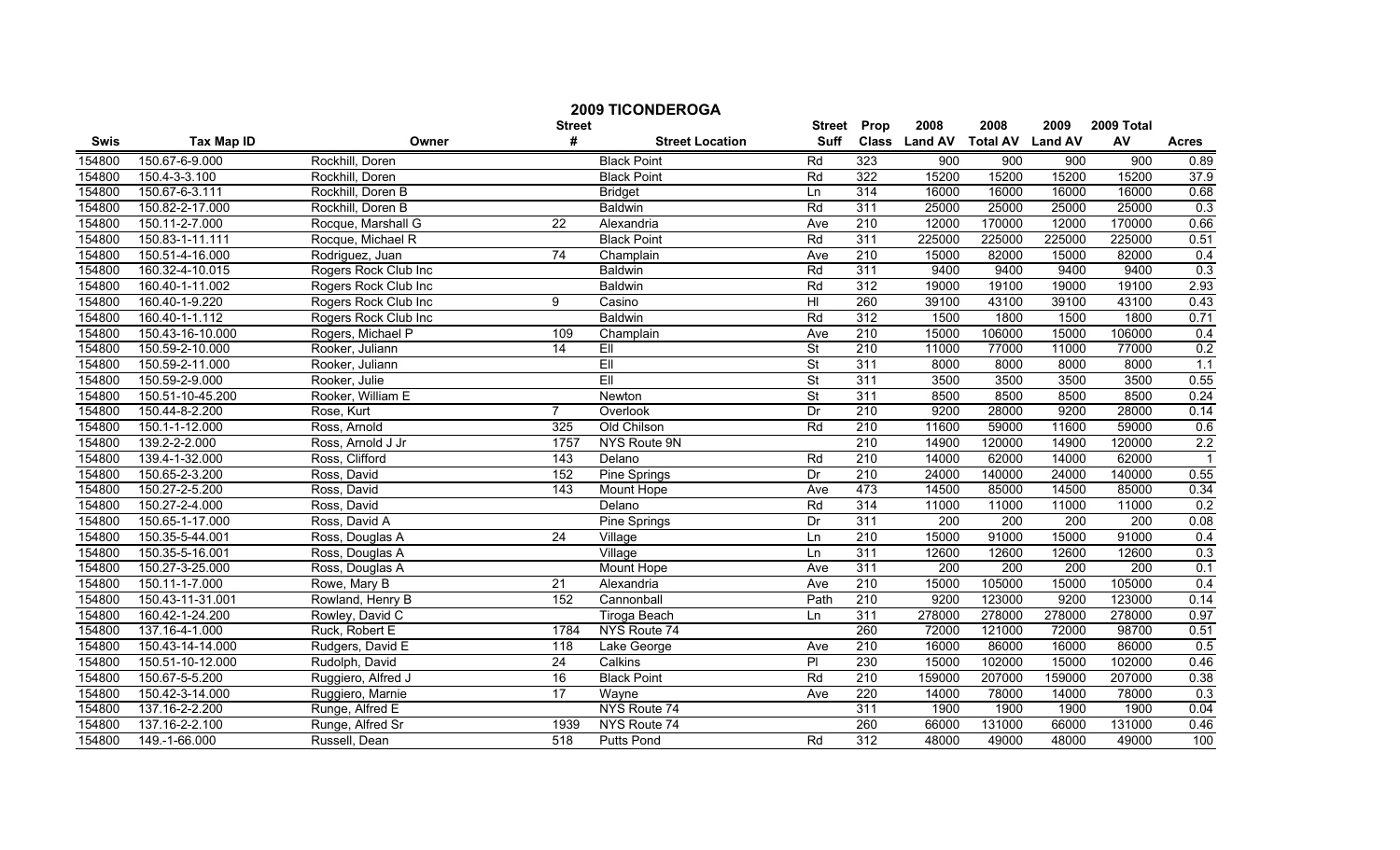|        |                      |                        | <b>Street</b>    | <b>2009 TICONDEROGA</b> | <b>Street</b>            | Prop             | 2008          | 2008             | 2009             | 2009 Total       |                |
|--------|----------------------|------------------------|------------------|-------------------------|--------------------------|------------------|---------------|------------------|------------------|------------------|----------------|
| Swis   | <b>Tax Map ID</b>    | Owner                  | #                | <b>Street Location</b>  | <b>Suff</b>              |                  | Class Land AV | <b>Total AV</b>  | <b>Land AV</b>   | AV               | <b>Acres</b>   |
| 154800 | 159.-1-32.000        | Russell, Douglas       | 24               | Hayford                 | Rd                       | 210              | 16800         | 49000            | 16800            | 49000            | 4.7            |
| 154800 | 150.44-1-3.000       | Russell, James         | $\overline{208}$ | Montcalm                | <b>St</b>                | 210              | 8000          | 42000            | 8000             | 42000            | 0.12           |
| 154800 | 150.42-3-36.000      | Russell, John M        | 16               | George                  | $\overline{\mathsf{St}}$ | 210              | 11000         | 58000            | 11000            | 58000            | 0.2            |
| 154800 | 150.2-7-4.002        | Russell, Matthew M     | 952              | NYS Route 9N            |                          | 210              | 14000         | 80000            | 14000            | 80000            | $\overline{1}$ |
| 154800 | 150.4-1-34.000       | Rusu, Anastasia        | 50               | Stoughton               | Dr                       | $\overline{210}$ | 396000        | 648000           | 396000           | 648000           | 1.38           |
| 154800 | 138.2-2-2.000        | Rutkowski, David M     | 253              | Corduroy                | Rd                       | 210              | 14200         | 115000           | 14200            | 115000           | 1.2            |
| 154800 | 150.35-7-2.000       | Rutkowski, Elizabeth A | 64               | Saint Clair             | $\overline{\mathsf{St}}$ | 210              | 14000         | 59000            | 14000            | 59000            | 0.3            |
| 154800 | 150.35-7-3.000       | Rutkowski, Elizabeth A |                  | Saint Clair             | <b>St</b>                | 311              | 2800          | 2800             | 2800             | 2800             | 0.2            |
| 154800 | 150.51-5-7.000       | Ryan, Arthur R         | $\overline{15}$  | <b>Battery</b>          | $\overline{\mathsf{St}}$ | $\overline{210}$ | 11000         | 68000            | 11000            | 68000            | 0.2            |
| 154800 | 139.15-1-10.000      | Ryan, Carole M         | 1513             | NYS Route 9N            |                          | $\overline{210}$ | 12200         | 104000           | 12200            | 104000           | 0.7            |
| 154800 | 150.51-10-17.049     | Ryan, Desiree A        | $\overline{72}$  | Lake George             | Ave                      | 210              | 8000          | 74000            | 8000             | 74000            | 0.1            |
| 154800 | 150.59-6-26.000      | Ryan, Patrick          | 16               | Abercrombie             | $\overline{\mathsf{St}}$ | 210              | 19000         | 67000            | 19000            | 67000            | 0.87           |
| 154800 | 139.3-1-11.100       | Ryan, Ronald M         | 156              | Veterans                | Rd                       | 240              | 37000         | 88000            | 37000            | 88000            | 58.38          |
| 154800 | 139.3-1-11.200       | Ryan, Ronald M         | 160              | Veterans                | Rd                       | 210              | 14100         | 59000            | 14100            | 59000            | 1.12           |
| 154800 | 150.34-9-17.022      | Ryan, Timothy W        | 124              | Race Track              | Rd                       | $\overline{210}$ | 17600         | 64000            | 17600            | 64000            | 1.1            |
| 154800 | 150.52-4-8.000       | Ryan, Willa            | 53               | Defiance                | <b>St</b>                | $\overline{210}$ | 16000         | 58000            | 16000            | 58000            | 0.5            |
| 154800 | 150.27-2-3.100       | S&W Ticonderoga Inc    | 260              | Burgoyne                | Rd                       | 414              | 119500        | 1000000          | 119500           | 2350000          | 4.4            |
| 154800 | 150.36-3-1.000       | Sage, Gladys           | 74               | Burgoyne                | Rd                       | 270              | 17600         | 36000            | 17600            | 36000            | 0.7            |
| 154800 | 150.35-7-9.000       | Sage, Norma S          |                  | Grace                   | Ave                      | 311              | 11000         | 11000            | 11000            | 11000            | 0.2            |
| 154800 | 150.35-7-10.000      | Sage, Norma S          | 90               | Grace                   | Ave                      | 210              | 11000         | 89000            | 11000            | 89000            | 0.2            |
| 154800 | 150.36-3-2.000       | Sage, Russell          | 78               | Burgoyne                | Rd                       | 210              | 11000         | 57000            | 11000            | 57000            | 0.2            |
| 154800 | 160.35-1-16.000      | Salls, Robert A        | 377              | <b>Black Point</b>      | Rd                       | 210              | 68000         | 240000           | 68000            | 240000           | 3.9            |
| 154800 | 160.35-1-11.200      | Salls, Robert A        |                  | <b>Black Point</b>      | Rd                       | 311              | 62000         | 62000            | 62000            | 62000            | 0.04           |
| 154800 | 150.59-7-5.000       | Salstead, Paul         | 310              | Alexandria              | Ave                      | $\overline{210}$ | 16000         | 86000            | 16000            | 86000            | 0.5            |
| 154800 | $138.55 - 1 - 4.100$ | Salvatore, Dorothy     | 2221             | NYS Route 74            |                          | 260              | 6000          | 34000            | 6000             | 34000            | 0.1            |
| 154800 | 150.42-6-3.000       | Sammis Angela Inc      | 992              | NYS Route 9N            |                          | 464              | 36000         | 88000            | 36000            | 88000            | 0.6            |
| 154800 | 150.42-6-2.000       | Sammis Angela Inc      |                  | NYS Route 9N            |                          | 311              | 300           | 300              | 300              | 300              | 0.1            |
| 154800 | 150.67-4-19.000      | Sammis, Cherie L       | $\overline{73}$  | Outlet                  | Dr                       | $\overline{210}$ | 249000        | 314000           | 249000           | 314000           | 0.7            |
| 154800 | 139.2-2-5.000        | Sammis, Harold K III   | 1845             | NYS Route 9N            |                          | 210              | 17500         | 100000           | 17500            | 100000           | 5.6            |
| 154800 | 139.2-3-10.002       | Sammis, Harold K III   | 735              | Shore Airport           | Rd                       | 220              | 11000         | 137000           | 11000            | 137000           | 1.1            |
| 154800 | 150.67-4-13.100      | Sammis, Roxanne V      | 49               | Outlet                  | Dr                       | 210              | 247000        | 380000           | 247000           | 380000           | 0.77           |
| 154800 | 150.59-6-24.000      | Sammis, Roxanne V      | 12               | Abercrombie             | <b>St</b>                | 280              | 14400         | 57000            | 14400            | 57000            | 0.34           |
| 154800 | 150.59-6-3.000       | Sammis, Roxanne V      |                  | The Portage             |                          | 311              | 1500          | 1500             | 1500             | 1500             | 0.2            |
| 154800 | 150.59-12-1.000      | Sammis, Roxanne V      |                  | Abercrombie             | $\overline{\mathsf{St}}$ | 311              | 200           | $\overline{200}$ | $\overline{200}$ | $\overline{200}$ | 0.1            |
| 154800 | 150.43-8-5.000       | Sandberg Audrey M      | 159              | Lake George             | Ave                      | $\overline{210}$ | 15700         | 68000            | 15700            | 68000            | 0.27           |
| 154800 | 150.43-7-5.000       | Sanders, Archie W      | 60               | Schuyler                | St                       | $\overline{210}$ | 16500         | 70000            | 16500            | 70000            | 0.2            |
| 154800 | 150.2-8-7.000        | Sanders, Lewis W       | 8                | Fort Ti                 | Rd                       | 210              | 14300         | 215000           | 14300            | 215000           | 1.4            |
| 154800 | 150.42-2-10.002      | Sanders, Willard       | 39               | Wayne                   | Ave                      | 210              | 14500         | 63000            | 14500            | 63000            | 0.35           |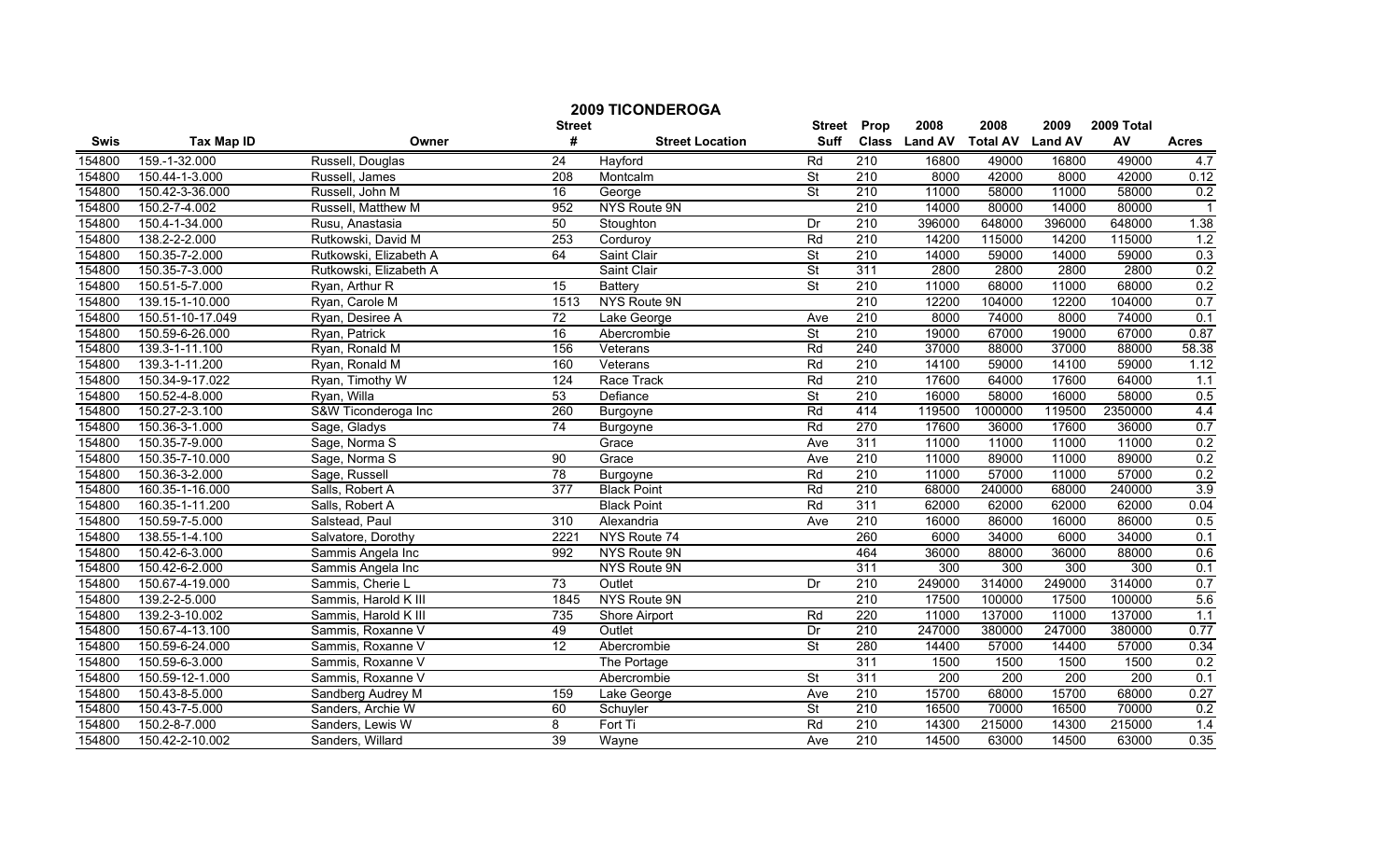|        |                   |                       | <b>Street</b>    | <b>2009 TICONDEROGA</b> | <b>Street</b>            | Prop             | 2008          | 2008            | 2009           | 2009 Total |                  |
|--------|-------------------|-----------------------|------------------|-------------------------|--------------------------|------------------|---------------|-----------------|----------------|------------|------------------|
| Swis   | <b>Tax Map ID</b> | Owner                 | #                | <b>Street Location</b>  | <b>Suff</b>              |                  | Class Land AV | <b>Total AV</b> | <b>Land AV</b> | AV         | <b>Acres</b>     |
| 154800 | 150.43-11-1.000   | Sandri Realty Inc     | 128              | Montcalm                | St                       | 432              | 64000         | 240000          | 64000          | 240000     | 0.3              |
| 154800 | 150.43-11-2.000   | Sandri Realty Inc     |                  | Champlain               | Ave                      | 438              | 12000         | 12000           | 12000          | 12000      | 0.1              |
| 154800 | 139.2-3-18.000    | Sapienza, Santo       | $\overline{771}$ | Shore Airport           | Rd                       | 210              | 10200         | 62000           | 10200          | 62000      | 0.4              |
| 154800 | 138.15-1-4.000    | Saunders, Joseph      | $\overline{7}$   | Hall                    | Rd                       | 270              | 10200         | 16700           | 10200          | 16700      | 0.4              |
| 154800 | 150.67-2-1.000    | Sauter, Kevin         | 15               | Water                   | <b>St</b>                | 210              | 206000        | 304000          | 206000         | 304000     | 0.4              |
| 154800 | 139.4-1-31.000    | Savage, George T      | 159              | Delano                  | Rd                       | 210              | 14300         | 81000           | 14300          | 81000      | 1.4              |
| 154800 | 139.2-2-8.000     | Sawyer, Ellen         |                  | NYS Route 9N            |                          | 322              | 54000         | 54000           | 54000          | 54000      | 60.1             |
| 154800 | 139.2-3-2.000     | Sawyer, Ellen         |                  | Delano                  | Rd                       | 105              | 66000         | 66000           | 66000          | 66000      | 101.6            |
| 154800 | 149.-1-15.200     | Sawyer, Leon D        | 285              | Canfield                | Rd                       | 210              | 15700         | 72500           | 15700          | 72500      | 3.2              |
| 154800 | 139.3-1-17.000    | Sawyer, Ralph         | 61               | Warner Hill             | Rd                       | 312              | 29000         | 34000           | 29000          | 30000      | 34.2             |
| 154800 | 160.1-1-17.000    | Sawyer, Ralph W       |                  | New Hague               | Rd                       | 314              | 12500         | 12500           | 12500          | 12500      | 6.4              |
| 154800 | 128.4-3-7.110     | Sawyer, Roger         | 677              | Delano                  | Rd                       | 112              | 34000         | 101000          | 34000          | 101000     | 41.9             |
| 154800 | 139.2-3-24.100    | Sawyer, Roger J       |                  | Delano                  | Rd                       | 105              | 3900          | 3900            | 3900           | 3900       | 4.3              |
| 154800 | 139.2-5-2.100     | Sawyer, Roger J       | 416              | Delano                  | Rd                       | 112              | 132000        | 278000          | 132000         | 278000     | 145.9            |
| 154800 | 128.4-3-8.000     | Sawyer, Roger J II    |                  | NYS Route 9N            |                          | 105              | 7000          | 12300           | 7000           | 12300      | 21.6             |
| 154800 | 128.4-2-9.000     | Sawyer, Roger J II    |                  | Birnbaum                | Rd                       | 105              | 70000         | 70000           | 70000          | 70000      | $\overline{124}$ |
| 154800 | 128.4-2-5.000     | Sawyer, Roger J II    |                  | Birnbaum                | Rd                       | 323              | 78000         | 78000           | 78000          | 78000      | 185.3            |
| 154800 | 139.2-3-3.000     | Sawyer, Thomas        | 868              | Shore Airport           | Rd                       | 210              | 14200         | 52000           | 14200          | 52000      | 1.3              |
| 154800 | 160.33-2-24.000   | Schaad, Ian R         | 397              | <b>Baldwin</b>          | Rd                       | 260              | 440000        | 479000          | 440000         | 479000     | 0.9              |
| 154800 | 160.33-2-23.000   | Schaad, Ian R         |                  | <b>Baldwin</b>          | Rd                       | 314              | 26000         | 26000           | 26000          | 26000      | 0.6              |
| 154800 | 128.4-2-7.000     | Schatz, David W       |                  | NYS Route 9N            |                          | 323              | 58000         | 58000           | 58000          | 58000      | 135.8            |
| 154800 | 128.4-3-11.000    | Schatz, David W       | 2137             | NYS Route 9N            |                          | 240              | 36000         | 124000          | 36000          | 124000     | 57.7             |
| 154800 | 150.59-9-3.300    | Schellhas, Nancy C    | 25               | <b>Baldwin</b>          | Rd                       | 210              | 297000        | 423000          | 297000         | 423000     | 1.88             |
| 154800 | 150.51-5-11.000   | Schimpf, Cheryl       | 158              | The Portage             |                          | 210              | 19200         | 73000           | 19200          | 105000     | 0.9              |
| 154800 | 150.59-8-3.300    | Schimpf, Peter A      | $\overline{14}$  | Virginias               | Path                     | $\overline{210}$ | 172000        | 392000          | 172000         | 392000     | 0.46             |
| 154800 | 150.66-1-5.000    | Schlamp, Frank P      | 5                | Hemlock                 | $\overline{C}$           | $\overline{210}$ | 25000         | 109000          | 25000          | 109000     | 0.8              |
| 154800 | 150.43-11-30.001  | Schlamp, Frederick K  | 122              | Cannonball              | Path                     | 210              | 8000          | 123000          | 8000           | 123000     | 0.1              |
| 154800 | 150.43-14-13.000  | Schlogl, Bernard      | 114              | Lake George             | Ave                      | 210              | 14400         | 83000           | 14400          | 83000      | 0.34             |
| 154800 | 150.44-12-3.000   | Schlogl, Brian        |                  | Cossey                  | <b>St</b>                | 311              | 4200          | 4200            | 4200           | 4200       | 0.3              |
| 154800 | 150.44-4-2.000    | Schlogl, Brian        | 54               | Cossey                  | <b>St</b>                | 210              | 15400         | 59000           | 15400          | 59000      | 0.44             |
| 154800 | 150.51-2-8.000    | School Dist 1         | 5                | Calkins                 | $\overline{P}$           | 612              | 134000        | 5900000         | 134000         | 5900000    | 6.7              |
| 154800 | 150.4-2-1.000     | School Dist 1         |                  | Alexandria              | Ave                      | 591              | 23000         | 28000           | 23000          | 28000      | 9.15             |
| 154800 | 150.51-2-7.006    | School Dist 1         | $\overline{7}$   | Amherst                 | Ave                      | 330              | 15300         | 91000           | 15300          | 15300      | 0.43             |
| 154800 | 150.4-1-3.000     | School Dist 1         | 154              | Alexandria              | Ave                      | 612              | 300000        | 7700000         | 300000         | 7700000    | 45.14            |
| 154800 | 139.4-2-17.000    | Schouton, Edwin R     | 146              | Shanahan                | Rd                       | $\overline{210}$ | 15500         | 61000           | 15500          | 61000      | 3                |
| 154800 | 150.82-2-3.000    | Schroeder, Richard A  | $\overline{32}$  | Cottage                 | Rd                       | $\overline{210}$ | 245000        | 317000          | 245000         | 317000     | 0.3              |
| 154800 | 150.34-3-7.000    | Schryer, Dayne        | $\overline{77}$  | Wayne                   | Ave                      | 210              | 15000         | 87000           | 15000          | 87000      | 0.4              |
| 154800 | 150.51-10-13.300  | Schryer, Howard D III | $\overline{4}$   | $\overline{Oak}$        | $\overline{\mathsf{St}}$ | 311              | 8900          | 8900            | 8900           | 8900       | 0.13             |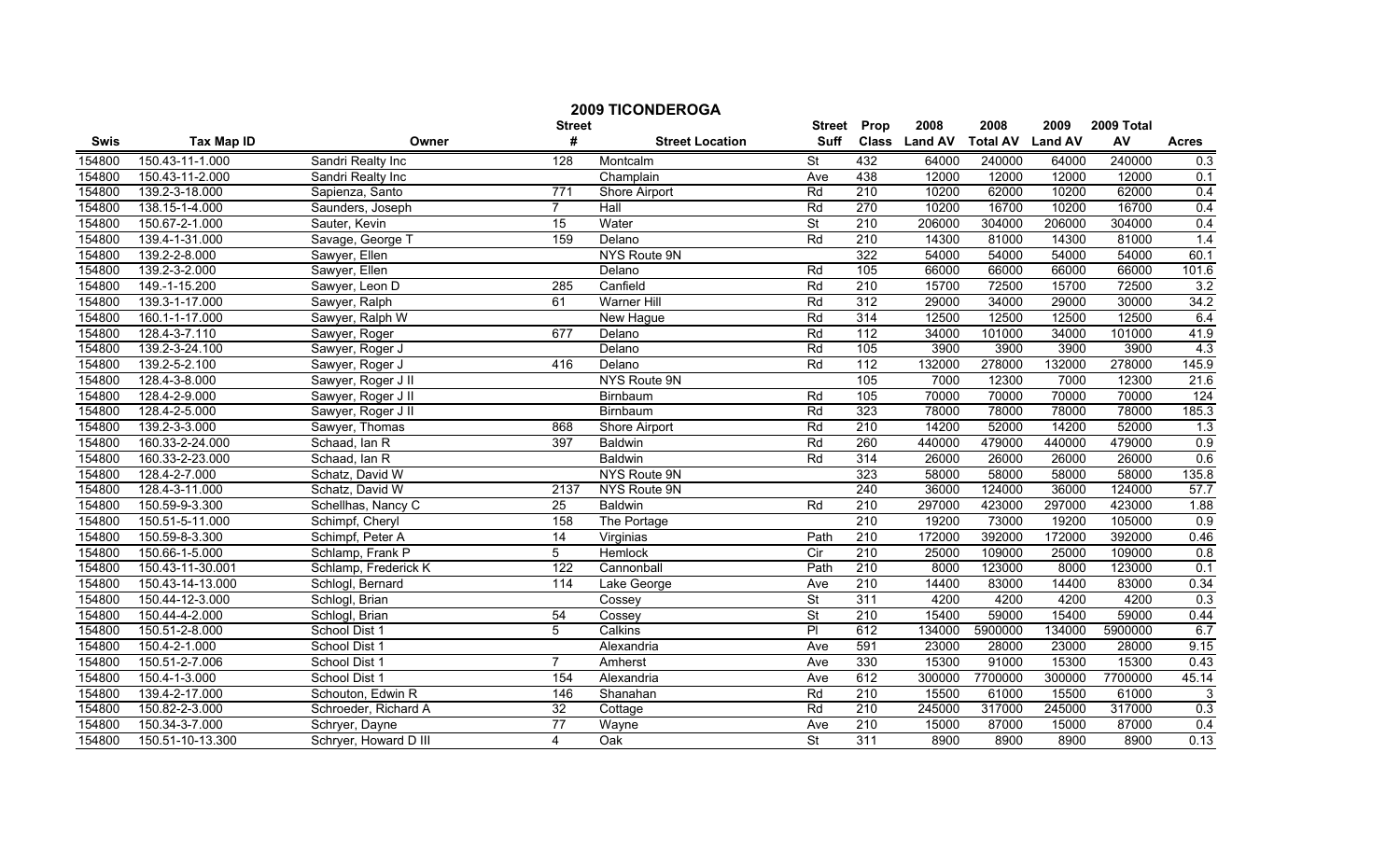|        | <b>2009 TICONDEROGA</b> | <b>Street</b>              |                    | 2008                     | 2008                     | 2009             | 2009 Total    |                 |                |        |                  |
|--------|-------------------------|----------------------------|--------------------|--------------------------|--------------------------|------------------|---------------|-----------------|----------------|--------|------------------|
| Swis   | <b>Tax Map ID</b>       | Owner                      | <b>Street</b><br># | <b>Street Location</b>   | <b>Suff</b>              | Prop             | Class Land AV | <b>Total AV</b> | <b>Land AV</b> | AV     | <b>Acres</b>     |
| 154800 | 150.51-10-13.100        | Schryer, Howard D III      | 4                  | Oak                      | St                       | $\overline{210}$ | 10700         | 66000           | 10700          | 66000  | 0.19             |
| 154800 | 139.1-1-44.000          | Schutze, John H            |                    | Warner Hill              | Rd                       | 312              | 114000        | 116000          | 114000         | 116000 | 47.8             |
| 154800 | 160.34-1-12.000         | Scott, James M             | 64                 | <b>Tiroga Beach</b>      | Ln                       | 210              | 181000        | 266000          | 185800         | 270800 | 0.42             |
| 154800 | 139.15-2-1.000          | Scott, Judy A              | 19                 | Veterans                 | Rd                       | 210              | 14100         | 77000           | 14100          | 77000  | 1.48             |
| 154800 | 150.51-10-37.000        | Scott, Raymond J           | 41                 | Lake George              | Ave                      | $\overline{210}$ | 14000         | 110000          | 14000          | 110000 | 0.3              |
| 154800 | 150.11-2-9.000          | Scripter, William F        | 10                 | Kennedy                  | Dr                       | 210              | 17500         | 102000          | 17500          | 102000 | 0.69             |
| 154800 | 149.-1-24.000           | Scripter, William F        |                    | Canfield                 | $\overline{Rd}$          | 912              | 20000         | 20000           | 20000          | 20000  | 50.53            |
| 154800 | 150.59-6-4.000          | Scuderi, Angel L           | 56                 | The Portage              |                          | 210              | 16000         | 79000           | 16000          | 79000  | 0.5              |
| 154800 | 139.3-1-14.100          | Scuderi, Daniel S          | 144                | Veterans                 | Rd                       | $\overline{240}$ | 22000         | 144000          | 22000          | 144000 | 18.4             |
| 154800 | 150.67-3-7.000          | Scuderi, John              | $\overline{4}$     | The Portage              |                          | $\overline{210}$ | 15000         | 76000           | 15000          | 76000  | 0.4              |
| 154800 | 150.67-3-6.000          | Scuderi, John              | 646                | The Portage              |                          | 311              | 16800         | 16800           | 16800          | 16800  | 0.6              |
| 154800 | 139.3-2-48.100          | Scuderi, Margaret          |                    | <b>Killicut Mountain</b> | Rd                       | 322              | 41000         | 41000           | 41000          | 41000  | 82               |
| 154800 | 150.27-1-4.000          | Scuderi, Victor            | 103                | Park                     | Ave                      | $\overline{210}$ | 14000         | 43000           | 14000          | 43000  | 0.3              |
| 154800 | 139.3-2-48.200          | Scuderi, Vincent           | 109                | <b>Killicut Mountain</b> | Rd                       | 220              | 17400         | 105000          | 17400          | 105000 | 5.5              |
| 154800 | 150.42-4-12.000         | Scupien, David M           | 21                 | Schuyler                 | $\overline{\mathsf{St}}$ | $\overline{210}$ | 8000          | 42000           | 8000           | 42000  | 0.1              |
| 154800 | 139.3-2-7.000           | Sears, Patricia T          | $\overline{31}$    | Old Chilson              | Rd                       | 210              | 11000         | 38000           | 11000          | 38000  | 0.5              |
| 154800 | 139.3-2-56.000          | Sears, Patricia T          |                    | Old Chilson              | Rd                       | 314              | 11100         | 11100           | 11100          | 11100  | $\overline{5}$   |
| 154800 | 138.55-7-7.000          | Sec Of Veterans Affairs    | 2240               | NYS Route 74             |                          | 210              | 23000         | 68000           | 23000          | 68000  | 0.2              |
| 154800 | 138.55-2-1.000          | <b>Secone Family Trust</b> | 15                 | <b>Harris Point</b>      | Way                      | 280              | 147600        | 241000          | 147600         | 241000 | 2.77             |
| 154800 | 160.42-1-10.000         | Secor, Arthur J            | 102                | Tiroga Beach             | Ln                       | 210              | 15800         | 160000          | 15800          | 160000 | 0.4              |
| 154800 | 149.-1-33.000           | Secuna, Brant              |                    | <b>Bull Rock</b>         | Rd                       | 323              | 45000         | 45000           | 45000          | 45000  | $\overline{112}$ |
| 154800 | 149.-1-34.200           | Secuna, Brant              | 161                | <b>Bull Rock</b>         | Rd                       | 312              | 48000         | 53000           | 48000          | 53000  | 87.17            |
| 154800 | 149.-1-34.110           | Secuna, Brant              | 195                | <b>Bull Rock</b>         | Rd                       | 240              | 22000         | 94000           | 22000          | 94000  | 18.3             |
| 154800 | 160.33-2-2.000          | Seissen, Theodore H        | 489                | <b>Baldwin</b>           | Rd                       | 210              | 224000        | 325000          | 224000         | 325000 | 0.4              |
| 154800 | 139.4-1-15.000          | Senneville, Edward P       | 58                 | Charboneau               | Rd                       | 270              | 14000         | 38000           | 14000          | 38000  |                  |
| 154800 | 139.2-2-7.120           | Senneville, Eric           | 1729               | NYS Route 9N             |                          | $\overline{210}$ | 10200         | 59000           | 10200          | 59000  | 0.4              |
| 154800 | 150.11-2-26.000         | Shapiro, Nelson S          | 18                 | Birchwood                | Dr                       | $\overline{210}$ | 18600         | 156000          | 18600          | 156000 | 0.82             |
| 154800 | 150.11-1-51.000         | Sharkey, James V           | $\overline{20}$    | Eichen                   | $\overline{\mathsf{St}}$ | 210              | 6000          | 72000           | 6000           | 72000  | 0.1              |
| 154800 | 150.51-9-8.000          | Sharkey, Michael P         | 50                 | Highland                 | <b>St</b>                | 210              | 14000         | 113000          | 14000          | 113000 | 0.3              |
| 154800 | 150.51-5-9.000          | Sharkey, Paul J            | $\overline{20}$    | Defiance                 | $\overline{\mathsf{St}}$ | $\overline{210}$ | 15000         | 42000           | 15000          | 42000  | 0.4              |
| 154800 | 150.82-2-19.000         | Sharpe Stephen N           | $\overline{27}$    | Cottage                  | Rd                       | 311              | 25000         | 25000           | 25000          | 25000  | 0.3              |
| 154800 | 150.42-3-25.100         | Sharpe, Frederika          |                    | George                   | St                       | 323              | 700           | 700             | 700            | 700    | 0.23             |
| 154800 | 150.50-1-23.002         | Sharrow, Gifford L         | 41                 | Lord Howe                | <b>St</b>                | 210              | 16100         | 112000          | 16100          | 117000 | 0.51             |
| 154800 | 150.51-4-22.000         | Sharrow, John P Jr         | 90                 | Champlain                | Ave                      | 210              | 14100         | 76000           | 14100          | 76000  | 0.31             |
| 154800 | 150.59-2-27.000         | Sharrow, John P Sr         | $\overline{14}$    | Lake George              | Ave                      | $\overline{210}$ | 16800         | 50000           | 16800          | 50000  | 0.6              |
| 154800 | 139.15-3-12.000         | Sharrow, Pearl             | 1450               | NYS Route 9N             |                          | $\overline{210}$ | 10200         | 78000           | 10200          | 78000  | 0.4              |
| 154800 | 160.1-1-21.001          | Shattuck, Sheldon M        |                    | <b>Bull Rock</b>         | Rd                       | 910              | 28600         | 28600           | 28600          | 28600  | 47               |
| 154800 | 160.1-1-27.000          | Shattuck, Sheldon M        |                    | <b>Bull Rock</b>         | Rd                       | 323              | 8100          | 8100            | 8100           | 8100   | 20.21            |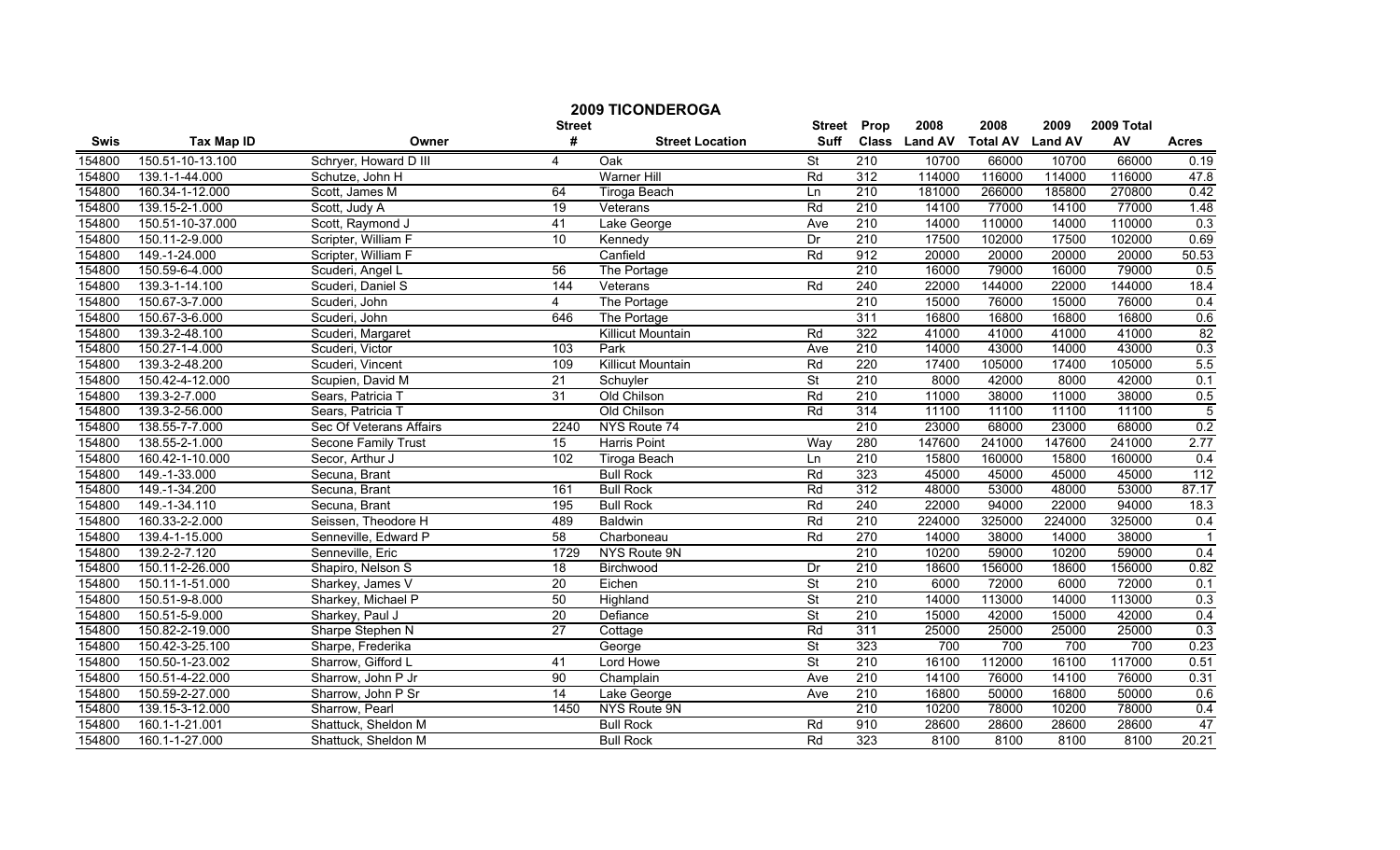|        |                   |                                  |                    | <b>2009 TICONDEROGA</b> |                              |                  | 2008          | 2008            |                        | 2009 Total |                  |
|--------|-------------------|----------------------------------|--------------------|-------------------------|------------------------------|------------------|---------------|-----------------|------------------------|------------|------------------|
| Swis   | <b>Tax Map ID</b> | Owner                            | <b>Street</b><br># | <b>Street Location</b>  | <b>Street</b><br><b>Suff</b> | Prop             | Class Land AV | <b>Total AV</b> | 2009<br><b>Land AV</b> | AV         | <b>Acres</b>     |
| 154800 | 159.-1-22.000     | Shattuck, Sheldon M              |                    | Shattuck                | Rd                           | $\overline{314}$ | 2300          | 2300            | 2300                   | 2300       | $\overline{3}$   |
| 154800 | 159.-1-23.200     | Shattuck, Sheldon M              |                    | Shattuck                | Rd                           | 322              |               |                 | 13000                  | 13000      | 21.38            |
| 154800 | 159.-1-23.100     | Shattuck, Sheldon M              | 70                 | Shattuck                | Rd                           | 240              |               |                 | 56700                  | 102000     | 114.75           |
| 154800 | 150.59-5-19.100   | Shaw, Daniel J                   | 64                 | The Portage             |                              | 230              | 15000         | 137000          | 15000                  | 137000     | 0.4              |
| 154800 | 150.43-12-3.000   | Shaw, Elliot A                   | 127                | Lake George             | Ave                          | $\overline{210}$ | 14000         | 104000          | 14000                  | 104000     | 0.3              |
| 154800 | 150.34-3-11.000   | Shaw, Michael J                  | 49                 | Saint Clair             | St                           | 210              | 11000         | 70000           | 11000                  | 70000      | 0.2              |
| 154800 | 150.51-6-14.022   | Shaw, Michelle E                 | 98                 | The Portage             |                              | 230              | 20200         | 95000           | 20200                  | 95000      | 1.2              |
| 154800 | 150.51-11-5.000   | Shaw, Michelle E                 |                    | The Portage             |                              | 314              | 7900          | 7900            | 7900                   | 7900       | 2.9              |
| 154800 | 150.51-9-5.000    | Shaw, Ronnie L                   | $\overline{38}$    | Highland                | St                           | $\overline{210}$ | 14000         | 82000           | 14000                  | 82000      | 0.3              |
| 154800 | 150.42-6-8.200    | Sheehan, John C                  | 157                | Lord Howe               | St                           | 210              | 9800          | 86000           | 9800                   | 86000      | 0.16             |
| 154800 | 150.42-6-8.100    | Sheehan, John C                  | 153                | Lord Howe               | <b>St</b>                    | 270              | 14300         | 19800           | 14300                  | 19800      | 0.33             |
| 154800 | 150.34-3-15.000   | Sheehan, Karen M                 | $\overline{6}$     | Third                   | Ave                          | 210              | 14000         | 57000           | 14000                  | 57000      | 0.3              |
| 154800 | 150.44-12-1.000   | Sheldon, Frank                   | 58                 | Cossey                  | $\overline{\mathsf{St}}$     | 210              | 20200         | 52000           | 20200                  | 52000      | 1.2              |
| 154800 | 150.44-4-1.000    | Sheldon, Frank                   |                    | Cossey                  | $\overline{\mathsf{St}}$     | 311              | 14000         | 14000           | 14000                  | 14000      | 0.3              |
| 154800 | 160.32-4-12.000   | Sheldon, Jane E                  | 543                | <b>Baldwin</b>          | Rd                           | 260              | 257000        | 286000          | 257000                 | 286000     | 0.5              |
| 154800 | 150.11-2-11.000   | Shelmidine, David B              | 17                 | Kennedy                 | Dr                           | 220              | 14000         | 159000          | 14000                  | 159000     | 0.3              |
| 154800 | 150.43-16-2.000   | Shelton, Lorna G                 | 143                | Champlain               | Ave                          | 411              | 18000         | 136000          | 18000                  | 136000     | 0.3              |
| 154800 | 160.26-1-25.000   | Sheridan, Peter                  | 372                | <b>Baldwin</b>          | Rd                           | 260              | 36000         | 53000           | 36000                  | 53000      | 0.3              |
| 154800 | 150.59-6-20.000   | Shpur, Kristi                    | $\overline{22}$    | The Portage             |                              | 210              | 11000         | 79500           | 11000                  | 79500      | 0.2              |
| 154800 | 138.13-3-5.100    | Shultz, James C                  | 2213               | NYS Route 74            |                              | 220              | 164000        | 220000          | 164000                 | 220000     | 1.24             |
| 154800 | 150.34-5-2.100    | Signor, Kevin J                  | 6                  | Saint Clair             | <b>St</b>                    | $\overline{210}$ | 11000         | 53000           | 11000                  | 53000      | 0.2              |
| 154800 | 150.51-10-11.000  | Silva, David                     | $\overline{22}$    | Calkins                 | $\overline{P}$               | 220              | 11000         | 78000           | 11000                  | 78000      | 0.2              |
| 154800 | 151.17-1-7.000    | <b>Silver Waters Estates LLC</b> |                    | NYS Route 22            |                              | 314              | 9800          | 9800            | 9800                   | 9800       | 1.7              |
| 154800 | 160.1-3-15.000    | Simard, Albert J                 | 162                | NYS Route 9N            |                              | $\overline{210}$ | 15800         | 74000           | 15800                  | 74000      | 3.4              |
| 154800 | 150.59-13-10.001  | Simpson, Leona S                 |                    | Colonial                | St                           | 311              | 10100         | 10100           | 10100                  | 10100      | 0.16             |
| 154800 | 150.59-13-11.001  | Simpson, Leona S                 | 23                 | Colonial                | St                           | 210              | 10100         | 35000           | 10100                  | 35000      | 0.16             |
| 154800 | 150.59-13-6.300   | Simpson, Leona S                 | 25                 | Colonial                | $\overline{\mathsf{St}}$     | 210              | 10100         | 47000           | 10100                  | 47000      | 0.17             |
| 154800 | 160.33-2-4.000    | <b>Singer Albert H Partners</b>  | 480                | <b>Baldwin</b>          | Rd                           | 210              | 30000         | 235000          | 30000                  | 235000     | 2.7              |
| 154800 | 160.42-1-27.200   | Sinisgalli, Joseph               |                    | <b>Black Point</b>      | Rd                           | 311              | 7900          | 7900            | 7900                   | 7900       | 0.1              |
| 154800 | 160.42-1-27.100   | Sinisgalli, Joseph               | 452                | <b>Black Point</b>      | Rd                           | 210              | 247000        | 455000          | 247000                 | 455000     | 0.4              |
| 154800 | 160.1-1-14.000    | Sisson, Frank                    | 257                | County Route 11         |                              | 210              | 13400         | 84000           | 13400                  | 84000      | 0.9              |
| 154800 | 150.50-1-8.000    | Slack, Darcee J                  | 107                | Lord Howe               | St                           | 210              | 14000         | 40000           | 14000                  | 40000      | 0.3              |
| 154800 | 138.2-2-19.120    | Slade, Eugene                    | 225                | Corduroy                | Rd                           | 240              | 26000         | 98000           | 26000                  | 98000      | 53.4             |
| 154800 | 138.2-2-4.130     | Slade, Eugene                    |                    | Corduroy                | Rd                           | 314              | 8400          | 8400            | 8400                   | 8400       |                  |
| 154800 | 138.2-1-28.002    | Slade, Eugene W                  |                    | Corduroy                | Rd                           | 314              | 11800         | 11800           | 11800                  | 11800      | 5.59             |
| 154800 | 150.44-8-6.000    | Slater, David S                  | $\overline{23}$    | Rock                    | $\overline{\mathsf{St}}$     | $\overline{210}$ | 11000         | 37000           | 11000                  | 37000      | 0.1              |
| 154800 | 150.51-10-35.000  | Slater, Kasey E                  | 15                 | Highland                | $\overline{\mathsf{St}}$     | 210              | 14000         | 152000          | 14000                  | 152000     | 0.25             |
| 154800 | 150.44-7-14.000   | Slater, Richard E                | 24                 | Rock                    | $\overline{\mathsf{St}}$     | 210              | 8000          | 46000           | 8000                   | 46000      | $\overline{0.1}$ |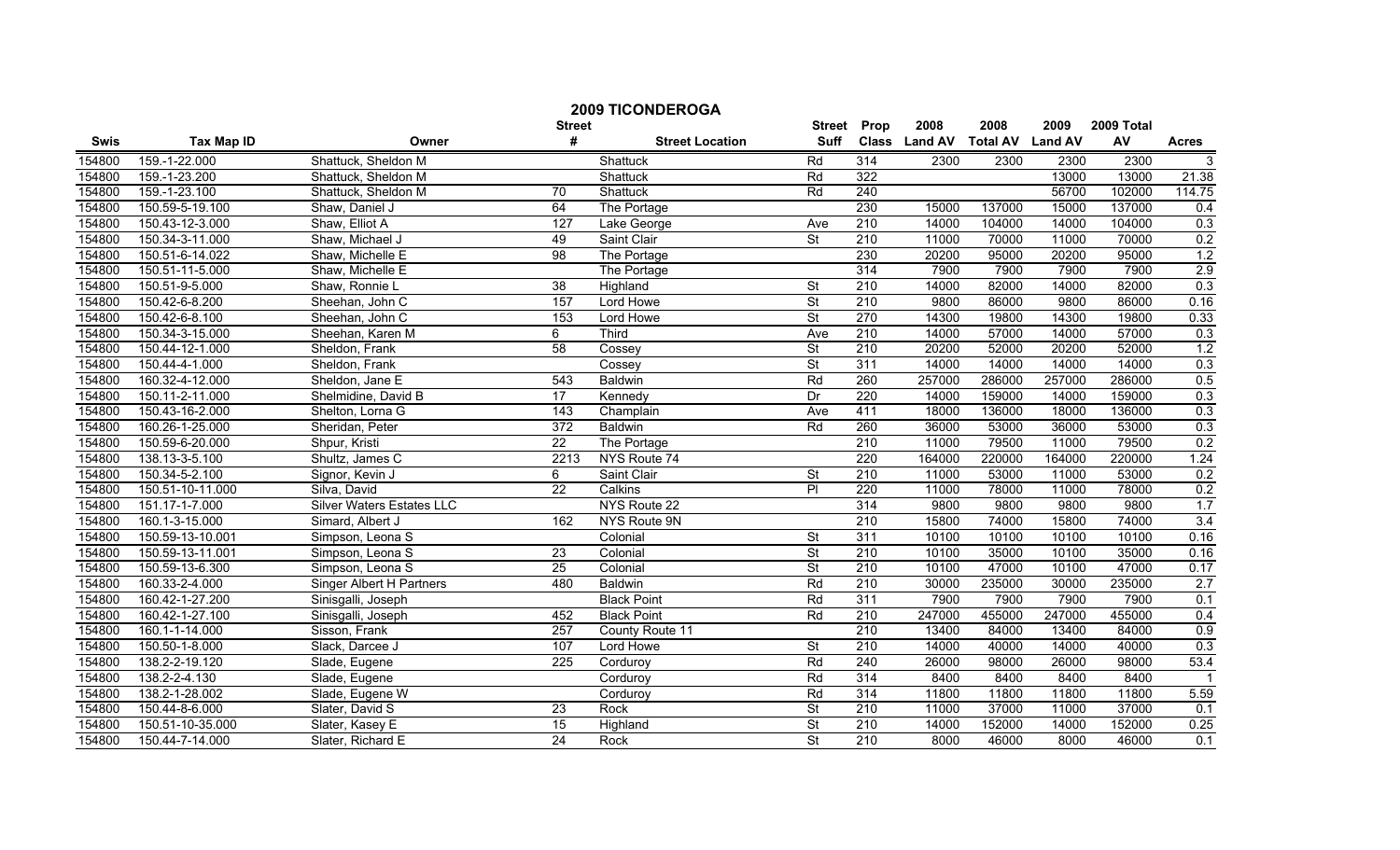|        |                   |                      |                    | <b>2009 TICONDEROGA</b> |                              |                  |               |                 |                |                  |                |
|--------|-------------------|----------------------|--------------------|-------------------------|------------------------------|------------------|---------------|-----------------|----------------|------------------|----------------|
|        |                   |                      | <b>Street</b><br># |                         | <b>Street</b><br><b>Suff</b> | Prop             | 2008          | 2008            | 2009           | 2009 Total<br>AV |                |
| Swis   | <b>Tax Map ID</b> | Owner                |                    | <b>Street Location</b>  |                              |                  | Class Land AV | <b>Total AV</b> | <b>Land AV</b> |                  | <b>Acres</b>   |
| 154800 | 150.44-1-6.000    | Slater, Richard E Jr | 105                | Cossey                  | St                           | 280              | 16800         | 50000           | 16800          | 50000            | 0.6            |
| 154800 | 150.65-1-2.001    | Slater, Russell L    | 142                | Pine Springs            | Dr                           | $\overline{210}$ | 23000         | 155000          | 23000          | 155000           | 0.55           |
| 154800 | 139.1-1-22.210    | Smalley, Janice      |                    | <b>Warner Hill</b>      | Rd                           | 314              | 21000         | 21000           | 21000          | 21000            | 15.68          |
| 154800 | 150.43-17-2.000   | Smith James E        | 110                | Champlain               | Ave                          | 220              | 16000         | 85000           | 16000          | 85000            | 0.5            |
| 154800 | 139.2-2-17.000    | Smith Marion L       | 1573               | NYS Route 9N            |                              | 210              | 11600         | 110000          | 11600          | 110000           | 0.6            |
| 154800 | 150.43-6-2.000    | Smith, Barbara A     | 3                  | Wayne                   | Ave                          | 210              | 8000          | 41000           | 8000           | 41000            | 0.1            |
| 154800 | 150.51-10-38.000  | Smith, Barbara C     | 42                 | Lake George             | Ave                          | 443              | 14000         | 43000           | 14000          | 43000            | 0.3            |
| 154800 | 150.44-5-2.000    | Smith, Brian         | 34                 | Cossey                  | $\overline{\mathsf{St}}$     | 210              | 16000         | 59000           | 16000          | 59000            | 0.5            |
| 154800 | 150.44-7-10.200   | Smith, Brian K       | $\overline{2}$     | Woody                   | Ln                           | 270              | 10100         | 13700           | 10100          | 13700            | 0.17           |
| 154800 | 150.42-2-7.002    | Smith, Charles H     | 16                 | Hinds                   | St                           | 210              | 18400         | 52000           | 18400          | 52000            | 0.8            |
| 154800 | 138.15-1-18.000   | Smith, Donald        | $\overline{11}$    | <b>Putts Pond</b>       | Rd                           | 240              | 19100         | 35000           | 19100          | 35000            | 10.3           |
| 154800 | 149.-1-10.100     | Smith, Donald W      | 368                | <b>Putts Pond</b>       | Rd                           | 240              | 84900         | 116700          | 84900          | 116700           | 178.35         |
| 154800 | 138.4-1-55.110    | Smith, Gerald J II   |                    | Canfield                | Rd                           | 312              | 11800         | 23000           | 11800          | 23000            | 6.08           |
| 154800 | 138.4-1-56.000    | Smith, Gerald J II   | 68                 | Canfield                | Rd                           | 210              | 15100         | 102000          | 15100          | 102000           | 2.5            |
| 154800 | 150.59-5-27.000   | Smith, Howard        | 35                 | Abercrombie             | St                           | 210              | 15000         | 31000           | 15000          | 31000            | 0.4            |
| 154800 | 150.44-7-10.100   | Smith, Howard        | 6                  | Woody                   | Ln                           | $\overline{210}$ | 17600         | 97000           | 17600          | 97000            | 0.7            |
| 154800 | 150.35-4-1.000    | Smith, Howard A      | 35                 | Grace                   | Ave                          | 210              | 15000         | 83000           | 15000          | 83000            | 0.4            |
| 154800 | 160.1-1-22.002    | Smith, Michael P     | 223                | County Route 11         |                              | 210              | 13600         | 55000           | 13600          | 55000            | 1.1            |
| 154800 | 150.34-4-8.000    | Smith, Richard S     | 38                 | Saint Clair             | $\overline{\mathsf{St}}$     | 210              | 15000         | 152000          | 15000          | 152000           | 0.5            |
| 154800 | 160.27-1-1.000    | Smith, Scott         | 212                | <b>Black Point</b>      | Rd                           | 210              | 311000        | 311000          | 311000         | 361000           | 0.6            |
| 154800 | 150.44-11-10.000  | Smith, Steven        |                    | <b>Myers</b>            | $\overline{\mathsf{St}}$     | 314              | 3000          | 3000            | 3000           | 3000             | 0.2            |
| 154800 | 150.35-5-30.000   | Smith, Steven C      | $\overline{38}$    | Mount Hope              | Ave                          | 210              | 11000         | 69000           | 11000          | 69000            | 0.34           |
| 154800 | 150.44-11-12.000  | Smith, Steven M      | $\overline{7}$     | <b>M</b> vers           | $\overline{\mathsf{St}}$     | 210              | 16000         | 72000           | 16000          | 72000            | 0.5            |
| 154800 | 138.4-1-30.100    | Smith, Tammy         |                    | County Route 56         |                              | 312              | 28000         | 31000           | 28000          | 31000            | 47.4           |
| 154800 | 138.4-1-32.000    | Smith, Tammy         | 20                 | County Route 56         |                              | $\overline{210}$ | 14100         | 78000           | 14100          | 78000            | 1.1            |
| 154800 | 150.51-10-6.000   | Smith, Terence R     | 16                 | Calkins                 | PI                           | 210              | 15000         | 53000           | 15000          | 53000            | 0.4            |
| 154800 | 150.44-10-6.000   | Smith, Terrence R    |                    | Montcalm                | $\overline{\mathsf{St}}$     | 311              | 11000         | 11000           | 11000          | 11000            | 0.8            |
| 154800 | 150.44-10-5.000   | Smith, Terrence R    | 50                 | River                   | Rd                           | 210              | 11000         | 67000           | 11000          | 67000            | 0.2            |
| 154800 | 150.44-10-4.000   | Smith, Terrence R    |                    | Montcalm                | St                           | 311              | 200           | 200             | 200            | 200              | 0.1            |
| 154800 | 138.55-4-1.002    | Smith, Theresa M     | 34                 | Harris Point            | Way                          | 270              | 26000         | 44000           | 26000          | 44000            | 0.5            |
| 154800 | 150.34-5-6.000    | Smith, Timothy R     | 9                  | <b>Hinds</b>            | $\overline{\mathsf{St}}$     | 210              | 14300         | 56000           | 14300          | 56000            | 0.33           |
| 154800 | 150.51-10-20.000  | Smith, Tracy         |                    | Champlain               | Ave                          | 311              | 20200         | 20200           | 20200          | 20200            | 1.2            |
| 154800 | 150.51-10-27.000  | Smith, Tracy R       | 35                 | Highland                | St                           | 210              | 14000         | 68000           | 14000          | 68000            | 0.3            |
| 154800 | 139.3-1-19.000    | Smith, Vicki L       | 67                 | Veterans                | Rd                           | 210              | 8000          | 104000          | 8000           | 104000           | 0.2            |
| 154800 | 150.1-2-4.000     | Snow, James          |                    | Old Chilson             | Rd                           | 322              | 12900         | 12900           | 12900          | 12900            | 11.4           |
| 154800 | 150.1-1-15.000    | Snow, James          |                    | Old Chilson             | Rd                           | 910              | 8300          | 8300            | 8300           | 8300             | 20.8           |
| 154800 | 150.1-2-2.000     | Snow, James          | 503                | Old Chilson             | Rd                           | 210              | 14800         | 93000           | 14800          | 93000            | $\overline{2}$ |
| 154800 | 150.34-1-16.000   | Snyder, Dale         | 13                 | Third                   | Ave                          | 210              | 15000         | 132000          | 15000          | 132000           | 0.4            |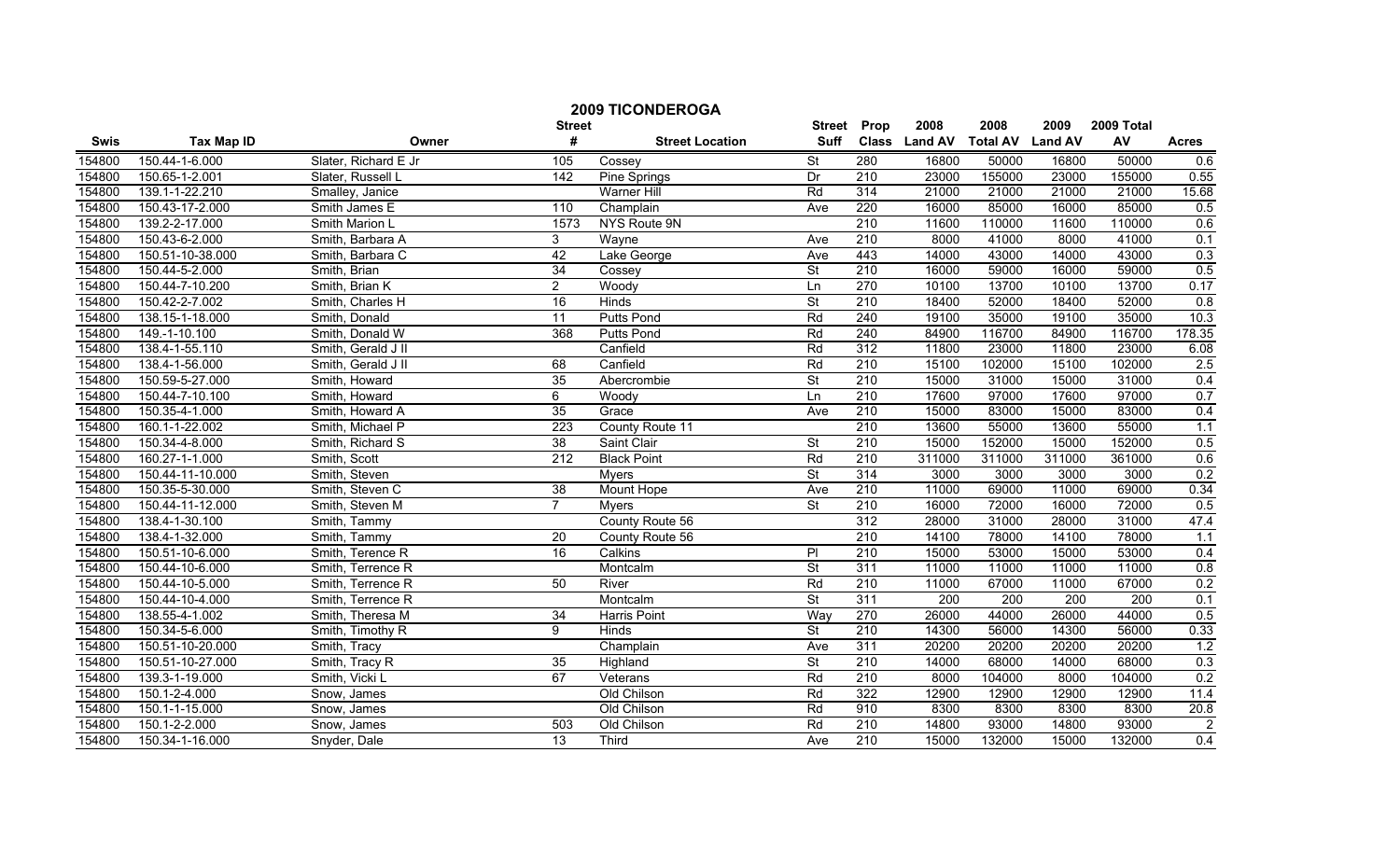|        |                   |                               | <b>Street</b>   | <b>2009 TICONDEROGA</b> | <b>Street</b>            | Prop             | 2008          | 2008            | 2009           | 2009 Total |              |
|--------|-------------------|-------------------------------|-----------------|-------------------------|--------------------------|------------------|---------------|-----------------|----------------|------------|--------------|
| Swis   | <b>Tax Map ID</b> | Owner                         | #               | <b>Street Location</b>  | Suff                     |                  | Class Land AV | <b>Total AV</b> | <b>Land AV</b> | AV         | <b>Acres</b> |
| 154800 | 150.42-2-12.000   | Snyder, Gail M                | 33              | Montcalm                | St                       | $\overline{210}$ | 16200         | 77000           | 16200          | 77000      | 0.53         |
| 154800 | 150.3-1-11.000    | Sola, Emily                   | 592             | NYS Route 9N            |                          | 210              | 14500         | 60000           | 14500          | 60000      | 1.69         |
| 154800 | 150.3-1-10.000    | Sola, Emily G                 |                 | NYS Route 9N            |                          | 323              | 52000         | 52000           | 52000          | 52000      | 151          |
| 154800 | 150.35-7-19.000   | Sola, Thomas                  |                 | Wayne                   | Ave                      | 311              | 8300          | 8300            | 8300           | 8300       | 0.57         |
| 154800 | 150.35-7-7.000    | Sola, Thomas                  | 82              | Grace                   | Ave                      | $\overline{210}$ | 11000         | 95000           | 11000          | 95000      | 0.2          |
| 154800 | 150.35-7-21.100   | Sola, Thomas                  |                 | Wayne                   | Ave                      | 311              | 1500          | 1500            | 1500           | 1500       | 0.2          |
| 154800 | 150.65-1-12.000   | Sorette, Philip J             | 125             | <b>Pine Springs</b>     | Dr                       | 210              | 24000         | 146000          | 24000          | 146000     | 0.6          |
| 154800 | 139.4-1-26.000    | Spaulding, Angelica K         | 243             | Delano                  | Rd                       | 210              | 14200         | 168000          | 14200          | 168000     | 1.3          |
| 154800 | 150.43-7-2.000    | Spaulding, Douglas            | 74              | Montcalm                | St                       | 482              | 48000         | 86000           | 48000          | 86000      | 0.5          |
| 154800 | 150.27-3-4.100    | Spaulding, Grant              | 241             | Burgoyne                | Rd                       | $\overline{210}$ | 24100         | 78000           | 24100          | 78000      | 5.1          |
| 154800 | 140.1-1-1.001/1   | <b>Specialty Minerals Inc</b> |                 | Shore Airport           | Rd                       | 710              | 100           | 790240          | 100            | 790240     | 0.01         |
| 154800 | 149.-1-64.000     | Speer, James G                |                 | <b>Putts Pond</b>       | Rd                       | 323              | 1300          | 1300            | 1300           | 1300       | 6.36         |
| 154800 | 149.-1-52.000     | Speer, James G                |                 | Putts Pond              | Rd                       | 323              | 1000          | 1000            | 1000           | 1000       | 20.22        |
| 154800 | 149.-1-51.000     | Speer, James G                | 573             | <b>Putts Pond</b>       | Rd                       | 260              | 17300         | 70000           | 17300          | 70000      | 10.63        |
| 154800 | 150.34-4-14.000   | Sperry, George C              | 53              | Wayne                   | Ave                      | $\overline{210}$ | 14000         | 94000           | 14000          | 94000      | 0.3          |
| 154800 | 150.59-7-16.015   | Sprague, Sandra M             | $\overline{27}$ | The Portage             |                          | 210              | 16000         | 89000           | 16000          | 89000      | 0.57         |
| 154800 | 150.51-4-17.000   | Spring, Douglas R             |                 | Champlain               | Ave                      | 311              | 15000         | 15000           | 15000          | 15000      | 0.4          |
| 154800 | 150.51-4-18.000   | Spring, Douglas R             | 80              | Champlain               | Ave                      | 210              | 14700         | 62000           | 14700          | 62000      | 0.37         |
| 154800 | 139.48-1-5.000    | Spring, Douglas R             |                 | <b>Warner Hill</b>      | Rd                       | 314              | 400           | 400             | 400            | 400        | 0.3          |
| 154800 | 139.48-1-6.000    | Spring, Douglas R             | 8               | Dusty                   | Ln                       | 270              | 14300         | 37000           | 14300          | 37000      | 1.4          |
| 154800 | 138.13-1-1.000    | Spring, Eleanor C             | 25              | Prospect                | Ln                       | 260              | 121000        | 183000          | 121000         | 183000     | 0.27         |
| 154800 | 150.59-5-14.000   | Spring, Eleanor C             | 14              | Crown                   | <b>Hts</b>               | $\overline{210}$ | 14000         | 86000           | 14000          | 86000      | 0.3          |
| 154800 | 150.59-5-21.000   | Spring, Eleanor C             |                 | Crown                   | $\overline{H}$           | 311              | 4000          | 4000            | 4000           | 4000       | 0.1          |
| 154800 | 150.59-7-12.000   | Spring, Wendell L             | 41              | The Portage             |                          | 210              | 20000         | 89000           | 20000          | 89000      |              |
| 154800 | 150.67-6-3.120    | St Andrews, Charles Jr        | 39              | <b>Black Point</b>      | Rd                       | 210              | 22300         | 104000          | 22300          | 104000     | 0.7          |
| 154800 | 150.44-1-2.000    | St Andrews, John              | 204             | Montcalm                | $\overline{\mathsf{St}}$ | $\overline{210}$ | 8000          | 43000           | 8000           | 47500      | 0.1          |
| 154800 | 150.11-1-16.000   | St Andrews, John D            | 836             | NYS Route 9N            |                          | 270              | 14900         | 27000           | 14900          | 27000      | 2.25         |
| 154800 | 150.35-6-7.100    | St Denis, David               | 104             | Burgoyne                | Rd                       | 210              | 20000         | 78000           | 20000          | 78000      |              |
| 154800 | 150.35-6-8.000    | St Denis, Wilfred J           | 106             | Burgoyne                | Rd                       | 210              | 13400         | 82000           | 13400          | 82000      | 0.28         |
| 154800 | 150.2-7-16.000    | St Marys Church               | 195             | Alexandria              | Ave                      | 695              | 8600          | 8600            | 8600           | 8600       | 17.28        |
| 154800 | 150.43-8-9.000    | St Marys Church               | 145             | Lake George             | Ave                      | 210              | 8000          | 112000          | 8000           | 112000     | 0.1          |
| 154800 | 150.43-16-1.000/1 | <b>St Marys Rectory</b>       | $\overline{22}$ | Father Jogues           | $\overline{P}$           | 620              | $\mathbf{0}$  | 170000          | $\mathbf{0}$   | 170000     | 0.01         |
| 154800 | 150.43-16-1.000   | St Marys School               | 18              | <b>Father Jogues</b>    | $\overline{P}$           | 612              | 74000         | 1440000         | 74000          | 1440000    | 3.7          |
| 154800 | 150.83-1-11.212   | Staats, Elizabeth             | 43              | <b>Mossy Point</b>      | Rd                       | 210              | 459000        | 558000          | 459000         | 558000     | 1.35         |
| 154800 | 150.51-5-6.000    | Stacy, Maureen                |                 | Battery                 | St                       | 311              | 16800         | 16800           | 16800          | 16800      | 0.6          |
| 154800 | 150.52-2-3.000    | Stacy, Maureen                | 32              | Defiance                | St                       | 210              | 11000         | 37000           | 11000          | 37000      | 0.2          |
| 154800 | 150.52-2-1.000    | Stacy, Maureen                |                 | Defiance                | $\overline{\mathsf{St}}$ | 311              | 11000         | 11000           | 11000          | 11000      | 0.2          |
| 154800 | 150.52-2-2.000    | Stacy, Maureen L              | $\overline{19}$ | Battery                 | $\overline{\mathsf{St}}$ | 210              | 19200         | 103000          | 19200          | 103000     | 0.9          |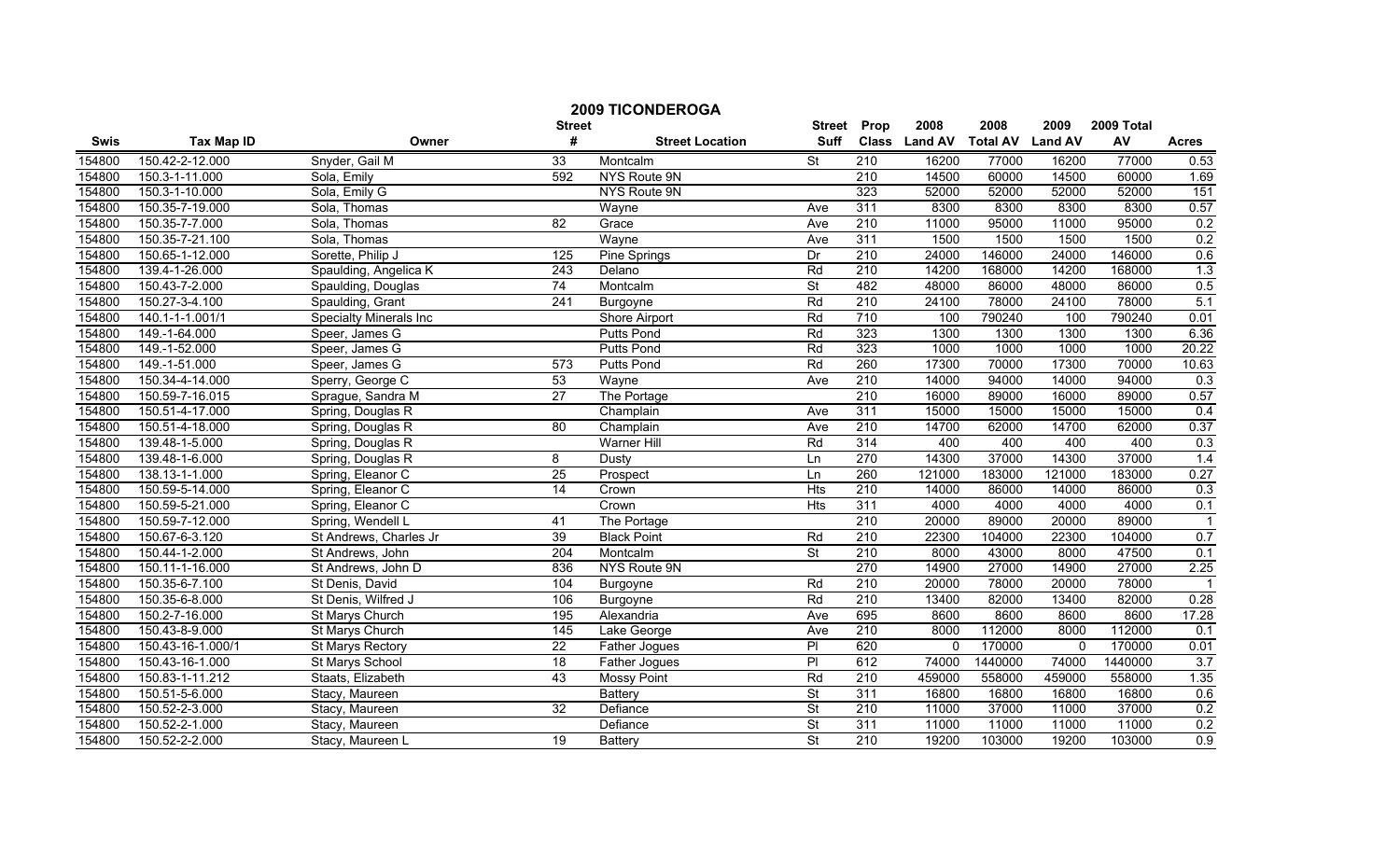|        |                   |                           | <b>Street</b>   | <b>2009 TICONDEROGA</b> | <b>Street</b>            | Prop             | 2008          | 2008            | 2009           | 2009 Total |                |
|--------|-------------------|---------------------------|-----------------|-------------------------|--------------------------|------------------|---------------|-----------------|----------------|------------|----------------|
| Swis   | <b>Tax Map ID</b> | Owner                     | #               | <b>Street Location</b>  | <b>Suff</b>              |                  | Class Land AV | <b>Total AV</b> | <b>Land AV</b> | AV         | <b>Acres</b>   |
| 154800 | 150.58-1-8.000    | Stacy, Victor             | 219             | Alexandria              | Ave                      | 270              | 16000         | 36000           | 16000          | 36000      | 0.5            |
| 154800 | 160.42-1-23.200   | Staley, Elizabaeth K      |                 | <b>Black Point</b>      | Rd                       | 311              | 10800         | 10800           | 10800          | 10800      | 0.49           |
| 154800 | 160.42-1-20.112   | Staley, Elizabeth K       | 56              | Tiroga Beach            | Ln                       | 210              | 238000        | 309000          | 238000         | 309000     | 0.45           |
| 154800 | 150.65-1-14.000   | Stanfield, Theodore S     | 147             | <b>Pine Springs</b>     | Dr                       | 210              | 24000         | 167000          | 24000          | 167000     | 0.57           |
| 154800 | 138.2-2-3.000     | Stanilka, Benjamin E Jr   | 263             | Corduroy                | Rd                       | 210              | 11000         | 104000          | 11000          | 104000     | 0.97           |
| 154800 | 150.51-10-43.000  | Stanilka, John M          | 58              | Lake George             | Ave                      | 220              | 14000         | 60000           | 14000          | 60000      | 0.3            |
| 154800 | 139.3-2-10.000    | Stanilka, Timothy T       | 186             | County Route 56         |                          | 280              | 17100         | 66000           | 17100          | 66000      | 1.4            |
| 154800 | 150.51-1-19.000   | Stanilka, Timothy T       | 57              | Lake George             | Ave                      | 210              | 14000         | 57000           | 14000          | 57000      | 0.3            |
| 154800 | 150.34-9-12.000   | Stanley, Helen H          |                 | Race Track              | Rd                       | 311              | 3900          | 3900            | 3900           | 3900       | 1.9            |
| 154800 | 150.11-2-17.000   | Stanley, John J           | 48              | Alexandria              | Ave                      | 210              | 14700         | 50000           | 14700          | 50000      | 2.03           |
| 154800 | 150.44-10-1.000   | State Of New York         |                 | <b>Putts Pond</b>       | Rd                       | 593              | 2500          | 2500            | 2500           | 2500       | 1.5            |
| 154800 | 150.36-4-2.000    | State Of New York         |                 | Montcalm                | $\overline{\mathsf{St}}$ | 593              | 40000         | 40000           | 40000          | 40000      | 0.4            |
| 154800 | 150.59-1-1.000    | State Of New York         |                 | Alexandria              | Ave                      | 821              | 21000         | 21000           | 21000          | 21000      | 3.53           |
| 154800 | 150.83-1-2.000    | State Of New York         | 158             | <b>Black Point</b>      | Rd                       | 961              | 695000        | 695000          | 695000         | 695000     | 13             |
| 154800 | 150.59-10-1.000   | State Of New York         |                 | Lord Howe               | $\overline{\mathsf{St}}$ | 821              | 16300         | 16300           | 16300          | 16300      | 2.6            |
| 154800 | 150.58-2-3.100    | Stellar Propane Svc Corp  | 232             | Alexandria              | Ave                      | 441              | 31000         | 143000          | 31000          | 143000     | 1.17           |
| 154800 | 160.42-1-16.000   | Stenson, Ann              | 77              | Tiroga Beach            | Ln                       | 260              | 60000         | 98000           | 60000          | 98000      | 0.4            |
| 154800 | 138.13-2-15.000   | Stevens, Nancy D          |                 | NYS Route 74            |                          | 314              | 25000         | 25000           | 25000          | 25000      | 3.3            |
| 154800 | 138.13-3-3.000    | Stevens, Nancy D          | 2203            | NYS Route 74            |                          | 311              | 20000         | 20000           | 20000          | 20000      | 0.1            |
| 154800 | 138.13-3-4.000    | Stevens, Nancy D          | 2200            | NYS Route 74            |                          | 210              | 10000         | 136000          | 10000          | 136000     | 0.5            |
| 154800 | 138.55-1-6.000    | Stevens, Robert J         | 2233            | NYS Route 74            |                          | 210              | 99000         | 146000          | 99000          | 146000     | 0.2            |
| 154800 | 138.55-5-6.000    | Stevens, Robert J         | 2236            | NYS Route 74            |                          | 314              | 4600          | 4600            | 4600           | 4600       | 0.26           |
| 154800 | 150.43-4-15.000   | Stewart, Mark             | $\frac{1}{13}$  | Montcalm                | <b>St</b>                | 482              | 24000         | 63000           | 24000          | 63000      | 0.18           |
| 154800 | 150.42-3-8.000    | Stewarts Ice Cream Co Inc | $\overline{26}$ | Montcalm                | $\overline{\mathsf{St}}$ | 486              | 65000         | 340000          | 65000          | 340000     | 0.7            |
| 154800 | 150.42-3-9.000    | Stewarts Ice Cream Co Inc |                 | Montcalm                | $\overline{\mathsf{St}}$ | 486              | 72000         | 120000          | 72000          | 120000     | 0.8            |
| 154800 | 150.67-3-5.000    | Stiles, Bruce D           | 10              | The Portage             |                          | $\overline{210}$ | 16400         | 75000           | 16400          | 75000      | 0.55           |
| 154800 | 150.67-2-2.000    | Stipo, Michael            | $\overline{11}$ | Water                   | $\overline{\mathsf{St}}$ | $\overline{210}$ | 239000        | 675000          | 239000         | 675000     | 0.6            |
| 154800 | 150.1-3-6.200     | Stipo, Michael C          | 730             | NYS Route 9N            |                          | 314              | 21000         | 21000           | 21000          | 21000      | 17.66          |
| 154800 | 150.42-2-18.000   | Stitt, Maria L            | 15              | Montcalm                | St                       | 483              | 72000         | 154000          | 72000          | 154000     | 0.8            |
| 154800 | 150.4-1-33.000    | Stock, Robert J           | 34              | Stoughton               | Dr                       | 210              | 395000        | 670000          | 395000         | 670000     | 1.06           |
| 154800 | 150.2-7-13.002    | Stockmar, Rodney          | 39              | Lord Howe               | St                       | 210              | 16300         | 92000           | 16300          | 92000      | 4.08           |
| 154800 | 138.15-1-7.000    | Stoddard, John M          | 26              | Hall                    | Rd                       | 210              | 14800         | 64000           | 14800          | 64000      | $\overline{2}$ |
| 154800 | 150.51-6-5.200    | Stoddard, Sean            | 144             | The Portage             |                          | 210              | 17200         | 91000           | 17200          | 91000      | 0.65           |
| 154800 | 150.51-6-5.100    | Stoddard, Sean            | 146             | The Portage             |                          | 270              | 8600          | 12100           | 8600           | 12100      | 0.12           |
| 154800 | 140.3-1-7.000     | Stone, William            |                 | Shore Airport           | Rd                       | 314              | 8700          | 8700            | 8700           | 8700       | 1.38           |
| 154800 | 138.13-2-4.000    | Stone, William J          | 2050            | NYS Route 74            |                          | $\overline{210}$ | 107000        | 148000          | 107000         | 148000     | 3.41           |
| 154800 | 150.58-4-2.000    | Stonitsch, Jessica        |                 | Baldwin                 | Rd                       | 323              | 600           | 600             | 600            | 600        | 0.47           |
| 154800 | 150.58-3-1.300    | Stonitsch, Jessica        |                 | Baldwin                 | Rd                       | 311              | 2200          | 2200            | 2200           | 2200       | 0.55           |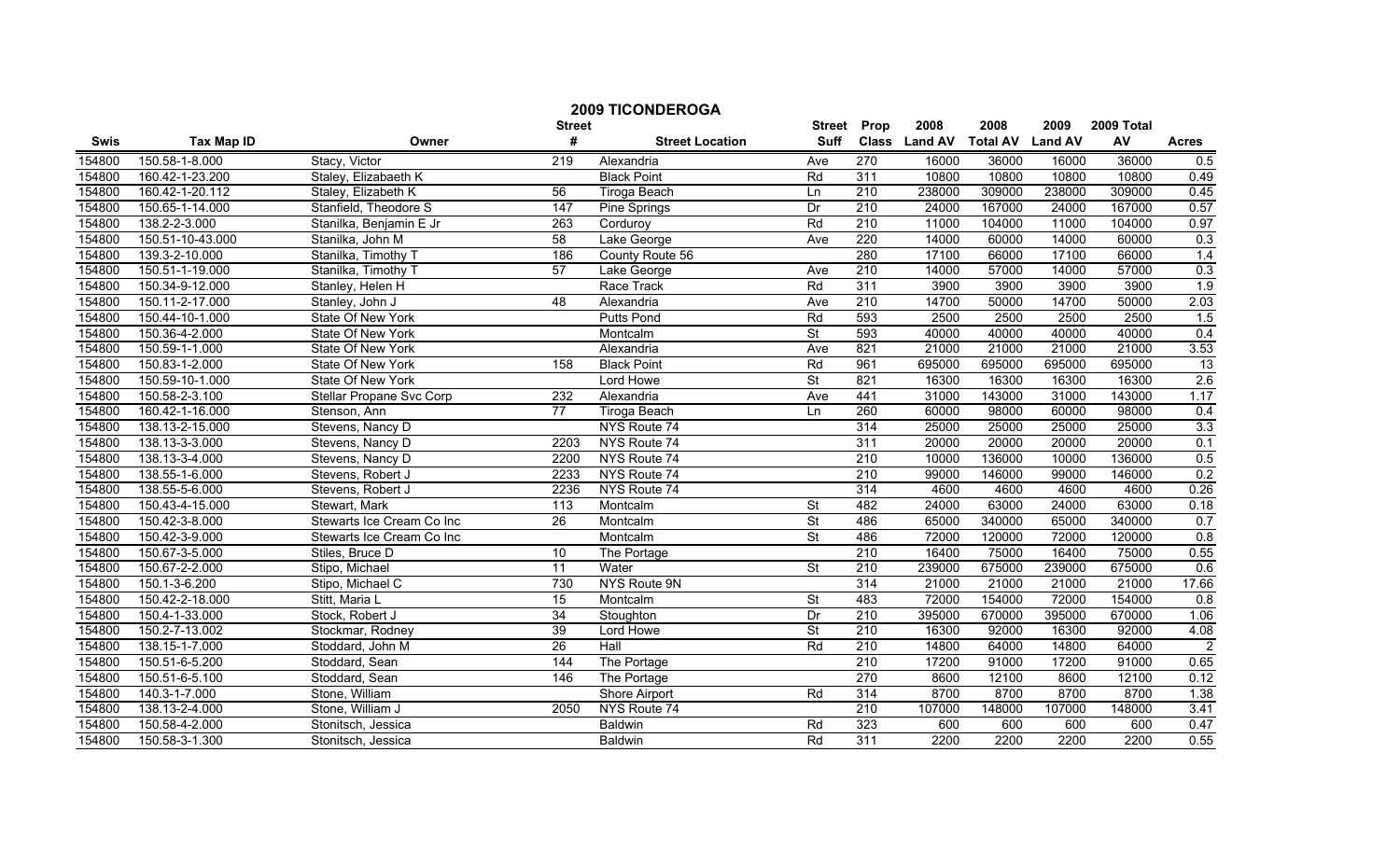|        |                   |                              |                    | <b>2009 TICONDEROGA</b>  |                              |                  | 2008          | 2008            | 2009           | 2009 Total |                |
|--------|-------------------|------------------------------|--------------------|--------------------------|------------------------------|------------------|---------------|-----------------|----------------|------------|----------------|
| Swis   | <b>Tax Map ID</b> | Owner                        | <b>Street</b><br># | <b>Street Location</b>   | <b>Street</b><br><b>Suff</b> | Prop             | Class Land AV | <b>Total AV</b> | <b>Land AV</b> | AV         | <b>Acres</b>   |
| 154800 | 150.58-3-1.110    | Stonitsch, Jessica           | 16                 | Baldwin                  | Rd                           | 210              | 16000         | 28000           | 16000          | 28000      | 0.5            |
| 154800 | 150.58-3-1.120    | Stonitsch, Jessica           |                    | Alexandria               | Ave                          | 311              | 1400          | 1400            | 1400           | 1400       | 0.3            |
| 154800 | 150.43-14-3.000   | Storer, Faye H               | 6                  | Holcomb                  | Ave                          | 210              | 14000         | 68000           | 14000          | 68000      | 0.3            |
| 154800 | 150.35-2-13.000   | Stormer, Maureen A           | 10                 | Park                     | Ave                          | 210              | 14400         | 62000           | 14400          | 62000      | 0.34           |
| 154800 | 150.42-3-33.000   | Stormer, Richard J III       | $\overline{2}$     | George                   | $\overline{\mathsf{St}}$     | 210              | 15000         | 69000           | 15000          | 69000      | 0.4            |
| 154800 | 150.35-2-4.000    | Stormer, Valerie M           | 42                 | Grace                    | Ave                          | 210              | 11000         | 45000           | 11000          | 45000      | 0.2            |
| 154800 | 150.51-2-10.000   | Streeter, John P             | 94                 | Lake George              | Ave                          | 210              | 12800         | 105000          | 12800          | 105000     | 0.26           |
| 154800 | 150.59-13-5.000   | Streeter, John P             | 26                 | Pinnacle                 | <b>St</b>                    | 210              | 14000         | 48000           | 14000          | 48000      | 0.3            |
| 154800 | 150.75-3-5.000    | Stroh, Frederick W           | $\overline{99}$    | <b>Black Point</b>       | Rd                           | 210              | 19800         | 103000          | 19800          | 103000     | 0.9            |
| 154800 | 150.51-3-1.000    | Strum, Richard M             | 34                 | Amherst                  | Ave                          | 210              | 14000         | 158000          | 14000          | 158000     | 0.3            |
| 154800 | 138.13-4-1.100    | Stubing, Harland H           | 1935               | NYS Route 74             |                              | 210              | 71300         | 145000          | 71300          | 145000     | 0.46           |
| 154800 | 138.13-4-1.200    | Stubing, Sand J              | 1925               | NYS Route 74             |                              | 312              | 53000         | 65000           | 53000          | 65000      | 0.61           |
| 154800 | 137.16-2-1.000    | Stubing, Sand J              | 1939               | NYS Route 74             |                              | 260              | 124000        | 198000          | 124000         | 198000     | 1.3            |
| 154800 | 151.17-4-1.000    | Studer, Joseph I             |                    | NYS Route 22             |                              | 311              | 1500          | 1500            | 1500           | 1500       | 0.1            |
| 154800 | 150.67-4-12.000   | Summertime Dreams LLC        | 45                 | Outlet                   | Dr                           | 210              | 207000        | 420000          | 207000         | 420000     | 0.5            |
| 154800 | 150.67-4-11.000   | <b>Summertime Dreams LLC</b> |                    | Outlet                   | Dr                           | 311              | 15800         | 15800           | 15800          | 15800      | 0.4            |
| 154800 | 150.59-4-4.000    | Sutphen, Robert T            | 89                 | The Portage              |                              | 210              | 16000         | 115000          | 16000          | 115000     | 0.5            |
| 154800 | 160.1-1-15.000    | Svehlak, John S              |                    | New Hague                | Rd                           | 314              | 9700          | 9700            | 9700           | 9700       | 1.2            |
| 154800 | 150.59-2-3.000    | Swan, Homer                  | 8                  | Highland                 | St                           | 210              | 8000          | 41000           | 8000           | 41000      | 0.1            |
| 154800 | 139.1-1-33.000    | Swan, Scott A                |                    | <b>Warner Hill</b>       | Rd                           | 314              | 10800         | 10800           | 10800          | 10800      | $\overline{7}$ |
| 154800 | 138.15-1-9.000    | Sweeney Meredith A           | 10                 | Hall                     | Rd                           | $\overline{210}$ | 9400          | 50000           | 9400           | 50000      | 0.3            |
| 154800 | 150.42-4-23.000   | Sweigart, Donald H           | 144                | Lord Howe                | <b>St</b>                    | 210              | 11000         | 34000           | 11000          | 34000      | 0.2            |
| 154800 | 139.1-1-21.200    | Swift, Norman A              | 136                | <b>Warner Hill</b>       | Rd                           | 210              | 14000         | 88000           | 14000          | 88000      |                |
| 154800 | 160.33-2-32.000   | Swigor, John E               | 19                 | Coates                   | Pt                           | $\overline{210}$ | 282000        | 364000          | 282000         | 364000     | 0.31           |
| 154800 | 139.3-2-44.000    | Swinton, Bernice             | 43                 | Killicut Mountain        | Rd                           | 270              | 14800         | 29000           | 14800          | 29000      | 2.03           |
| 154800 | 128.4-2-8.000     | Swinton, Charles             |                    | NYS Route 9N             |                              | 240              | 44000         | 105000          | 44000          | 105000     | 79.3           |
| 154800 | 128.4-3-6.111     | Swinton, Charles             | 2009               | NYS Route 9N             |                              | 314              | 300           | 300             | 300            | 300        | 6.1            |
| 154800 | 128.4-3-6.120     | Swinton, Charles L           | 2037               | NYS Route 9N             |                              | 270              | 15100         | 30000           | 15100          | 30000      | 2.5            |
| 154800 | 128.4-3-6.130     | Swinton, Charles L           |                    | NYS Route 9N             |                              | 314              | 1100          | 1100            | 1100           | 1100       | 1.5            |
| 154800 | 150.35-4-7.000    | Swinton, Renee K             | 5                  | Morhous                  | Dr                           | 210              | 15000         | 90000           | 15000          | 90000      | 0.4            |
| 154800 | 139.3-2-41.000    | Swinton, Robert W            | 34                 | Old Chilson              | Rd                           | 210              | 14400         | 62000           | 14400          | 62000      | 1.47           |
| 154800 | 150.34-1-10.000   | Swinyer, Wayne D             | 23                 | Saint Clair              | <b>St</b>                    | 210              | 14000         | 65000           | 14000          | 65000      | 0.3            |
| 154800 | 150.59-4-9.000    | <b>Taft Properties LLC</b>   | 321                | Alexandria               | Ave                          | 220              | 8000          | 62000           | 8000           | 62000      | 0.1            |
| 154800 | 150.42-6-16.000   | Taft, John                   | $\overline{133}$   | Lord Howe                | $\overline{\mathsf{St}}$     | 220              | 14000         | 45000           | 14000          | 45000      | 0.3            |
| 154800 | 138.2-1-15.000    | Tangredi, William J          |                    | Warner Hill              | Rd                           | 322              | 20000         | 20000           | 20000          | 20000      | 26.74          |
| 154800 | 149.-1-63.112     | Tausinger, Linda M           | 591                | <b>Putts Pond</b>        | Rd                           | 270              | 19400         | 25000           | 19400          | 25000      | 11.02          |
| 154800 | 150.75-3-14.200   | Tava, Courtney S             | 120                | <b>Black Point</b>       | Rd                           | 210              | 183000        | 239000          | 183000         | 239000     | 0.42           |
| 154800 | 139.3-2-54.000    | Taylor, Francis E            | $\overline{34}$    | <b>Killicut Mountain</b> | Rd                           | 271              | 13700         | 23000           | 13700          | 23000      | 0.95           |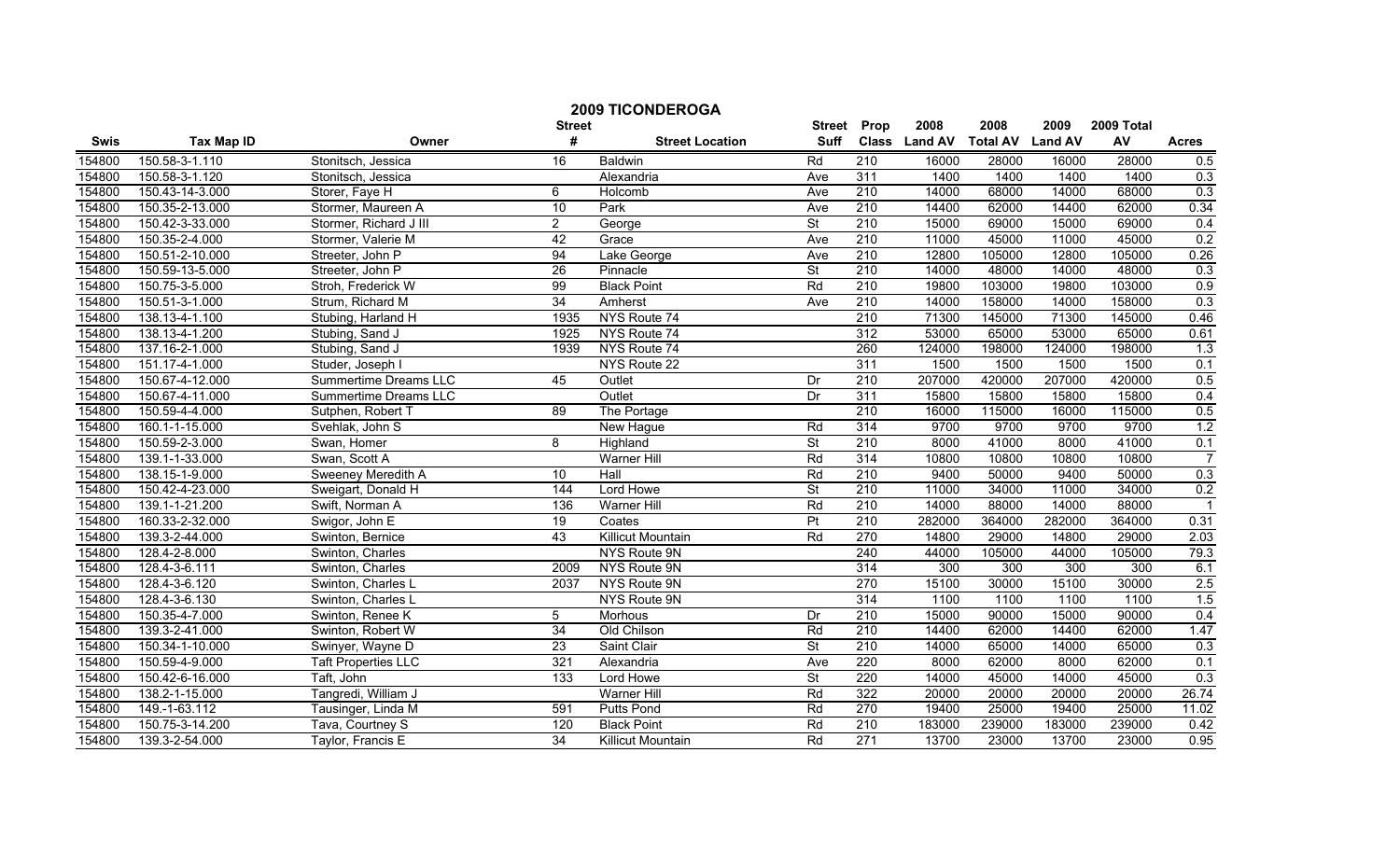|        |                        |                                 |                    | <b>2009 TICONDEROGA</b> |                              |                  |                       |                         |                        |                  |              |
|--------|------------------------|---------------------------------|--------------------|-------------------------|------------------------------|------------------|-----------------------|-------------------------|------------------------|------------------|--------------|
| Swis   | <b>Tax Map ID</b>      | Owner                           | <b>Street</b><br># | <b>Street Location</b>  | <b>Street</b><br><b>Suff</b> | Prop             | 2008<br>Class Land AV | 2008<br><b>Total AV</b> | 2009<br><b>Land AV</b> | 2009 Total<br>AV | <b>Acres</b> |
| 154800 | 150.42-4-15.000        | Taylor, Ivy                     | 15                 | Schuyler                | <b>St</b>                    | 210              | 8000                  | 32000                   | 8000                   | 32000            | 0.1          |
| 154800 | 150.50-1-2.000         | Taylor, Leslie A Jr             |                    | Lord Howe               | $\overline{\mathsf{St}}$     | 311              | 10200                 | 10200                   | 10200                  | 10200            | 0.3          |
| 154800 | 150.50-1-1.000         | Taylor, Leslie A Jr             | 119                | Lord Howe               | <b>St</b>                    | 210              | 8000                  | 25000                   | 8000                   | 25000            | 0.1          |
| 154800 | 138.3-3-27.000         | Taylor, Suzanne                 | 114                | <b>Bear Pond</b>        | Rd                           | 322              | 29000                 | 29000                   | 29000                  | 29000            | 50           |
| 154800 | 138.3-3-1.046          | Taylor, Thomas M                | 2432               | NYS Route 74            |                              | 210              | 17900                 | 60000                   | 17900                  | 60000            | 6.2          |
| 154800 | 150.35-2-6.002         | Taylor, Wayne E                 | 52                 | Grace                   | Ave                          | 210              | 15600                 | 114000                  | 15600                  | 114000           | 0.46         |
| 154800 | 139.3-2-37.000         | Taylor, Wayne E Sr              | 86                 | Old Chilson             | Rd                           | 314              | 8500                  | 8500                    | 8500                   | 8500             | 1.1          |
| 154800 | 160.42-1-9.000         | Tefft, Sally-Ann                | 98                 | <b>Tiroga Beach</b>     | Ln                           | 210              | 385000                | 448000                  | 385000                 | 448000           | 0.5          |
| 154800 | 648.-9999-701.800/1882 | <b>Telus Communications Inc</b> |                    | 888888 Outside Plant    |                              | 831              | $\mathbf{0}$          | 67                      | $\mathbf{0}$           | 67               | 0.01         |
| 154800 | 648.-9999-701.800/1881 | Telus Communications Inc        |                    | 888888 Outside Plant    |                              | 831              | $\mathbf{0}$          | 10566                   | $\mathbf 0$            | 10566            | 0.01         |
| 154800 | 150.2-7-9.001          | Teriele Kraig N                 | 16                 | Labounty                | Way                          | $\overline{210}$ | 23000                 | 183000                  | 23000                  | 183000           | 4.45         |
| 154800 | 150.44-11-8.000        | Teriele, Artemus                |                    | Cossey                  | $\overline{\mathsf{St}}$     | 311              | 4200                  | 4200                    | 4200                   | 4200             | 0.6          |
| 154800 | 150.44-11-15.000       | Teriele, Artemus J              | 23                 | <b>Myers</b>            | <b>St</b>                    | 210              | 15000                 | 69000                   | 15000                  | 69000            | 0.4          |
| 154800 | 150.44-11-2.001        | Teriele, John                   | 27                 | River                   | Rd                           | 210              | 19200                 | 61000                   | 19200                  | 61000            | 0.91         |
| 154800 | 150.44-10-7.000        | Teriele, John                   |                    | NYS Route 22            |                              | 311              | 12100                 | 12100                   | 12100                  | 12100            | 1.1          |
| 154800 | 150.2-9-2.000          | Teriele, John                   |                    | River                   | Rd                           | 323              | 24000                 | 24000                   | 24000                  | 24000            | 32.6         |
| 154800 | 151.1-4-1.000          | Teriele, John                   |                    | River                   | Rd                           | 312              | 10100                 | 12100                   | 10100                  | 12100            | 3.2          |
| 154800 | 150.42-3-21.000        | Teriele, Leslie                 | 31                 | Schuyler                | <b>St</b>                    | 210              | 11000                 | 90000                   | 11000                  | 90000            | 0.2          |
| 154800 | 150.59-4-8.000         | Teriele, Steven                 | 71                 | The Portage             |                              | 210              | 8000                  | 52000                   | 8000                   | 52000            | 0.1          |
| 154800 | 150.27-2-5.100         | Teriele, Ted                    | $\overline{141}$   | Mount Hope              | Ave                          | 210              | 13700                 | 75000                   | 13700                  | 75000            | 0.29         |
| 154800 | 150.44-11-16.000       | Teriele, Theodore               | 29                 | <b>Myers</b>            | $\overline{\mathsf{St}}$     | 210              | 15000                 | 50000                   | 15000                  | 50000            | 0.4          |
| 154800 | 150.59-7-9.000         | Teriele, Theodore G             | 55                 | The Portage             |                              | 210              | 14000                 | 82000                   | 14000                  | 82000            | 0.3          |
| 154800 | 150.3-1-4.000          | Thatcher, Brian F               | 517                | NYS Route 9N            |                              | 240              | 88000                 | 133000                  | 88000                  | 133000           | 163.22       |
| 154800 | 150.67-2-6.000         | Thatcher, Carl G                | 3                  | Water                   | $\overline{\mathsf{St}}$     | $\overline{210}$ | 201000                | 316000                  | 201000                 | 316000           | 0.4          |
| 154800 | 150.3-1-5.000          | Thatcher, Clifton               | 522                | NYS Route 9N            |                              | $\overline{210}$ | 15000                 | 101000                  | 15000                  | 101000           | 2.3          |
| 154800 | 150.3-1-3.000          | Thatcher, Clifton               |                    | NYS Route 9N            |                              | 323              | 28000                 | 28000                   | 28000                  | 28000            | 53.8         |
| 154800 | 150.4-1-10.111         | Thatcher, Raymond               | $\overline{242}$   | Baldwin                 | Rd                           | 240              | 56000                 | 219000                  | 56000                  | 219000           | 16.8         |
| 154800 | 150.4-1-12.000         | Thatcher, Raymond               |                    | <b>Baldwin</b>          | Rd                           | 323              | 17800                 | 17800                   | 17800                  | 17800            | 35.1         |
| 154800 | 150.34-9-4.200         | Thatcher, Raymond C             | 1065               | Wicker                  | <b>St</b>                    | 421              | 36000                 | 110000                  | 36000                  | 110000           | 0.9          |
| 154800 | 139.2-2-24.000         | Thatcher, Robert G              | 1639               | NYS Route 9N            |                              | 210              | 14100                 | 76000                   | 14100                  | 76000            | 1.16         |
| 154800 | 139.3-1-30.120         | Thatcher, Robert G Jr           |                    | Veterans                | Rd                           | 210              |                       |                         | 23000                  | 185000           | 9.39         |
| 154800 | 150.65-2-1.000         | Thiesen, Kevin W                |                    | Pine Springs            | Dr                           | 311              | 17500                 | 17500                   | 17500                  | 17500            | 0.6          |
| 154800 | 128.4-2-2.000          | Thomas, Christine E             |                    | Vineyard                | Rd                           | 314              | 500                   | 500                     | 500                    | 500              | 0.7          |
| 154800 | 150.51-3-15.000        | Thomas, Jason T                 | 12                 | Amherst                 | Ave                          | $\overline{210}$ | 17600                 | 85000                   | 17600                  | 85000            | 0.7          |
| 154800 | 150.59-6-19.000        | Thompson, Albert                | 26                 | The Portage             |                              | $\overline{210}$ | 11000                 | 40000                   | 11000                  | 40000            | 0.2          |
| 154800 | 150.59-4-14.000        | Thompson, Albert F Jr           | 10                 | Champlain               | Ave                          | $\overline{210}$ | 16000                 | 93000                   | 16000                  | 93000            | 0.5          |
| 154800 | 139.3-1-18.000         | Thompson, Albert Sr             | 58                 | Veterans                | Rd                           | 210              | 18000                 | 44000                   | 18000                  | 44000            | 6.8          |
| 154800 | 150.59-4-16.000        | Thompson, Carl W                | 16                 | Champlain               | Ave                          | 210              | 14000                 | 77000                   | 14000                  | 77000            | 0.3          |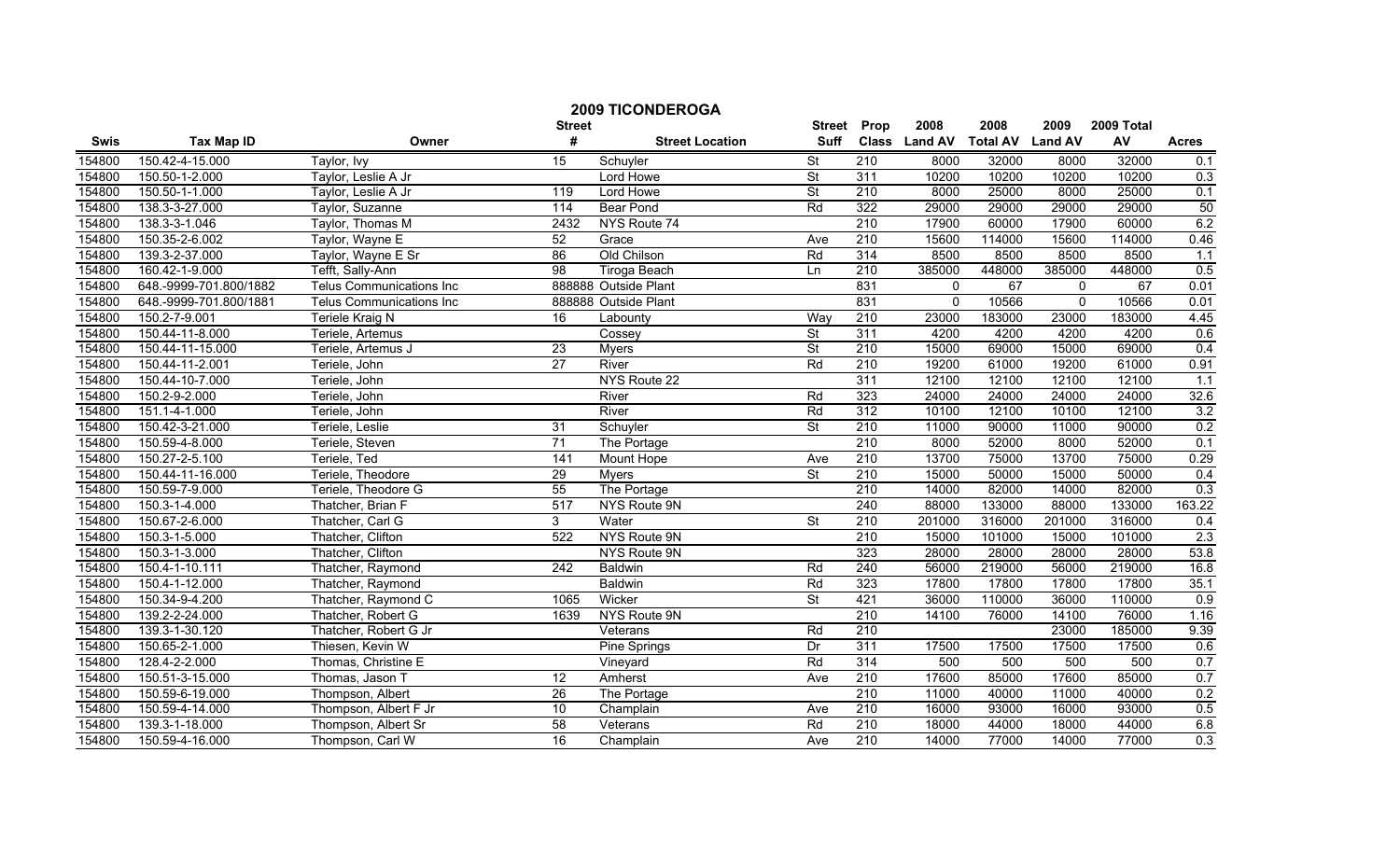|        |                   |                                   | <b>Street</b>    | <b>2009 TICONDEROGA</b> | <b>Street</b>            | Prop             | 2008          | 2008                    | 2009     | 2009 Total |                |
|--------|-------------------|-----------------------------------|------------------|-------------------------|--------------------------|------------------|---------------|-------------------------|----------|------------|----------------|
| Swis   | <b>Tax Map ID</b> | Owner                             | #                | <b>Street Location</b>  | Suff                     |                  | Class Land AV | <b>Total AV Land AV</b> |          | AV         | <b>Acres</b>   |
| 154800 | 150.51-7-1.000    | Thompson, Christian               | 153              | The Portage             |                          | 220              | 8000          | 103000                  | 8000     | 103000     | 0.1            |
| 154800 | 139.3-1-40.000    | Thompson, Clayton                 |                  | NYS Route 74            |                          | 322              | 23000         | 23000                   | 23000    | 23000      | 58             |
| 154800 | 139.3-1-36.000    | Thompson, Clayton                 |                  | NYS Route 74            |                          | 322              | 10000         | 10000                   | 10000    | 10000      | 25             |
| 154800 | 161.5-1-5.200     | Thompson, Clyde W                 |                  | Lower                   | Rd                       | 314              | 10800         | 10800                   | 10800    | 10800      | 4.25           |
| 154800 | 150.35-10-1.000   | Thompson, Cory J                  | 62               | Park                    | Ave                      | 270              | 14000         | 29000                   | 14000    | 29000      | 0.3            |
| 154800 | 150.27-3-8.001    | Thompson, Cory J                  |                  | Park                    | Ave                      | 311              | 9200          | 9200                    | 9200     | 9200       | 0.14           |
| 154800 | 139.2-2-40.000    | Thompson, Floyd                   | 230              | Vineyard                | Rd                       | 210              | 15700         | 74000                   | 15700    | 74000      | 3.2            |
| 154800 | 140.3-2-7.000     | Thompson, James M                 | 158              | Kirby                   | $\overline{P}$           | 210              | 27000         | 100000                  | 27000    | 100000     | 0.4            |
| 154800 | 150.59-7-1.000    | Thompson, Jon M                   | 62               | Water                   | St                       | 210              | 16800         | 87000                   | 16800    | 87000      | 0.6            |
| 154800 | 150.42-3-31.000   | Thompson, Mary R                  | 3                | John                    | St                       | $\overline{210}$ | 11000         | 46000                   | 11000    | 46000      | 0.2            |
| 154800 | 150.51-2-1.000    | Thompson, Michael D               | 110              | Lake George             | Ave                      | 210              | 13100         | 69000                   | 13100    | 69000      | 0.27           |
| 154800 | 139.15-2-9.000    | Thompson, Robert Jr               | 1485             | NYS Route 9N            |                          | 210              | 9400          | 48000                   | 9400     | 48000      | 0.35           |
| 154800 | 139.15-1-3.000    | Thompson, Robert M Jr             |                  | Warner Hill             | Rd                       | 314              | 8200          | 8200                    | 8200     | 8200       | 0.95           |
| 154800 | 139.15-1-2.000    | Thompson, Robert M Jr             | $\overline{23}$  | <b>Warner Hill</b>      | Rd                       | 210              | 11000         | 79000                   | 11000    | 79000      | 0.5            |
| 154800 | 150.1-1-7.121     | Thompson, Rodney R                | $\overline{274}$ | Old Chilson             | Rd                       | 322              | 17600         | 17600                   | 17600    | 17600      | 17.88          |
| 154800 | 139.3-1-38.000    | Thompson, Stephen                 |                  | NYS Route 74            |                          | 323              | 42000         | 42000                   | 42000    | 42000      | 104.7          |
| 154800 | 139.3-1-29.000    | Thompson, Stephen                 |                  | Veterans                | Rd                       | 323              | 38000         | 38000                   | 38000    | 38000      | 96             |
| 154800 | 139.3-1-23.000    | Thompson, Stephen                 |                  | Veterans                | Rd                       | 323              | 6900          | 6900                    | 6900     | 6900       | 19.3           |
| 154800 | 139.3-2-26.000    | Thompson, Stephen                 | 449              | County Route 56         |                          | 210              | 12800         | 51000                   | 12800    | 51000      | 0.8            |
| 154800 | 139.3-1-39.000    | Thompson, Stephen                 |                  | NYS Route 74            |                          | 323              | 15000         | 15000                   | 15000    | 15000      | 37.6           |
| 154800 | 150.43-10-6.000   | Thompson, Stephen                 | 20               | Algonkin                | St                       | 210              | 16800         | 78000                   | 16800    | 78000      | 0.6            |
| 154800 | 150.51-6-12.200   | Thompson, Stephen J               | 130              | The Portage             |                          | 230              | 16800         | 79000                   | 16800    | 79000      | 0.6            |
| 154800 | 150.43-11-20.000  | Thompson, Tonya M                 | 194              | The Portage             |                          | 210              | 16600         | 84000                   | 16600    | 84000      | 0.58           |
| 154800 | 139.2-2-23.000    | Thomsen, James W Jr               | 1631             | NYS Route 9N            |                          | 210              | 14000         | 86000                   | 14000    | 86000      | $\overline{1}$ |
| 154800 | 150.35-2-9.000    | Thorne, Walter                    | 64               | Grace                   | Ave                      | $\overline{210}$ | 15000         | 116000                  | 15000    | 116000     | 0.4            |
| 154800 | 160.27-1-2.000    | Thornton, Richard J               | 230              | <b>Black Point</b>      | Rd                       | $\overline{210}$ | 373000        | 474000                  | 373000   | 474000     | 0.7            |
| 154800 | 150.35-5-12.000   | Ti Congregation Jehovahs          | 145              | Burgoyne                | Rd                       | 620              | 20200         | 200000                  | 20200    | 200000     | 1.2            |
| 154800 | 150.2-2-2.000     | Ti Federal Credit Union           | 1178             | NYS Route 9N            |                          | 462              | 160000        | 520000                  | 160000   | 520000     | $\overline{2}$ |
| 154800 | 139.4-1-51.057    | Ti Lodge 1494 BPOE                |                  | Delano                  | Rd                       | 314              | 3600          | 3600                    | 3600     | 3600       | 0.7            |
| 154800 | 150.2-1-12.000    | Ti Machine & Welding Corp         | 56               | Race Track              | $\overline{Rd}$          | 280              | 14500         | 99000                   | 14500    | 99000      | 1.6            |
| 154800 | 150.50-2-1.000    | <b>Ticonderoga Central School</b> |                  | Lord Howe               | $\overline{\mathsf{St}}$ | 330              | 800           | 800                     | 800      | 800        | 0.1            |
| 154800 | 150.43-11-6.200   | Ticonderoga Emergency Squad       | 8                | Depot                   | <b>St</b>                | 439              | 18000         | 128000                  | 18000    | 128000     | 0.07           |
| 154800 | 150.43-11-28.300  | Ticonderoga Emergency Squad In    |                  | Depot                   | <b>St</b>                | 311              | 900           | 900                     | 900      | 900        | 0.03           |
| 154800 | 150.1-1-10.000/1  | Ticonderoga Fish & Game           | 432              | County Route 56         |                          | 534              | $\Omega$      | 27000                   | $\Omega$ | 27000      | 0.01           |
| 154800 | 150.3-1-8.000     | Ticonderoga Golf Corp             | 609              | NYS Route 9N            |                          | 553              | 419000        | 1100000                 | 419000   | 1200000    | 155.1          |
| 154800 | 150.2-3-7.150     | Ticonderoga Property Dev LLC      | 1092             | Wicker                  | St                       | 453              | 502000        | 502000                  | 1241000  | 6278000    | 27.03          |
| 154800 | 139.4-1-2.000     | Ticonderoga Realty Co Inc         |                  | NYS Route 9N            |                          | 322              | 196000        | 196000                  | 150000   | 150000     | 36.8           |
| 154800 | 139.4-1-47.000    | Ticonderoga Realty Co Inc         |                  | NYS Route 9N            |                          | 311              | 8600          | 8600                    | 8600     | 8600       | 1.2            |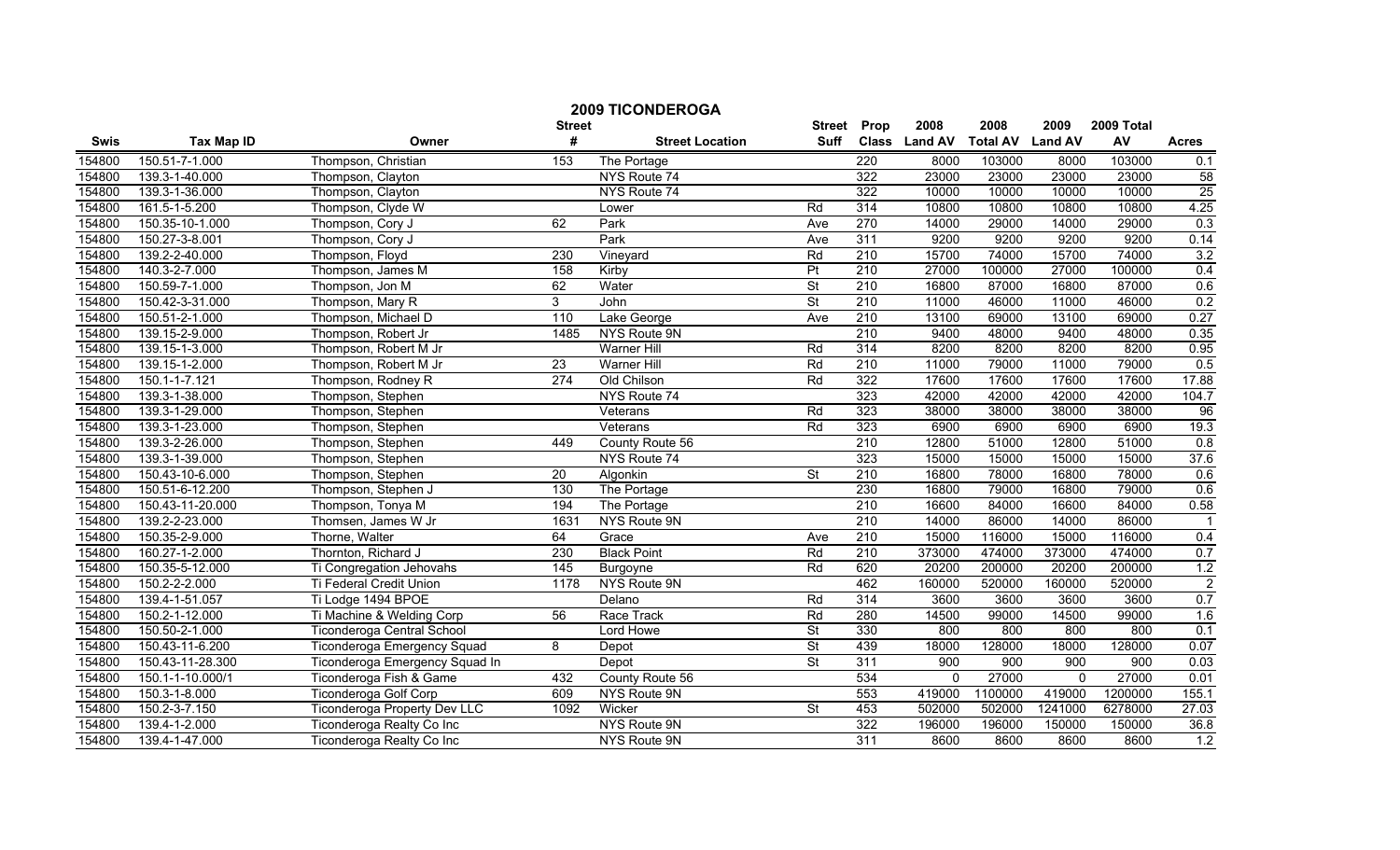|        |                        | <b>2009 TICONDEROGA</b><br><b>Street</b> | <b>Street</b>     | Prop                     | 2008                     | 2008             | 2009          | 2009 Total      |                |        |                |
|--------|------------------------|------------------------------------------|-------------------|--------------------------|--------------------------|------------------|---------------|-----------------|----------------|--------|----------------|
| Swis   | <b>Tax Map ID</b>      | Owner                                    | #                 | <b>Street Location</b>   | <b>Suff</b>              |                  | Class Land AV | <b>Total AV</b> | <b>Land AV</b> | AV     | <b>Acres</b>   |
| 154800 | 160.27-1-13.100        | Ticonderoga Realty Co Inc                | 292               | <b>Black Point</b>       | Rd                       | 260              | 508000        | 544000          | 508000         | 544000 | 3.6            |
| 154800 | 999.99-48-2.000        | Ticonderoga St Rd Water Dist             |                   | erratta                  |                          | 822              | 326300        | 326300          | 326300         | 326300 | $\mathbf 0$    |
| 154800 | 150.59-14-1.000/1      | <b>Ticonderoga Water Works</b>           |                   | Abercrombie              | <b>St</b>                | 822              | $\mathbf{0}$  | 276600          | $\mathbf{0}$   | 276600 | 0.01           |
| 154800 | 150.59-6-30.000        | <b>Ticonderoga Water Works</b>           |                   | Abercrombie              | $\overline{\mathsf{St}}$ | 822              | 2400          | 2400            | 2400           | 2400   | 0.2            |
| 154800 | 150.59-14-1.000        | <b>Ticonderoga Water Works</b>           | 32                | Abercrombie              | St                       | 822              | 38000         | 102000          | 38000          | 102000 | 3.4            |
| 154800 | 150.1-1-11.000         | <b>Ticonderoga Water Works</b>           | 337               | Old Chilson              | Rd                       | 822              | 49000         | 152800          | 49000          | 152800 | 10.2           |
| 154800 | 150.1-1-11.000/1       | <b>Ticonderoga Water Works</b>           |                   | Old Chilson              | Rd                       | 823              | $\Omega$      | 517000          | $\mathbf{0}$   | 517000 | 0.01           |
| 154800 | 150.43-5-6.000         | Tie Montcalm LLC                         | 66                | Montcalm                 | <b>St</b>                | 486              | 28000         | 120000          | 28000          | 120000 | 0.2            |
| 154800 | 150.35-1-12.000        | Tierney, Farley P                        | $\overline{7}$    | Park                     | Ave                      | 210              | 10100         | 45000           | 10100          | 45000  | 0.17           |
| 154800 | 150.35-4-5.000         | Tierney, Farley P III                    | 41                | Mount Hope               | Ave                      | 210              | 18000         | 88000           | 18000          | 88000  | $\overline{1}$ |
| 154800 | 139.1-1-45.000         | Tierney, Farley P III                    | 645               | <b>Warner Hill</b>       | Rd                       | 210              | 14000         | 52400           | 14000          | 52400  | $\overline{1}$ |
| 154800 | 150.35-1-17.100        | Tierney, Nancy                           | 74                | Wayne                    | Ave                      | 210              | 10100         | 104000          | 10100          | 104000 | 0.17           |
| 154800 | 150.34-2-8.000         | Tierney, Scott                           | $\overline{89}$   | Wayne                    | Ave                      | 210              | 16000         | 95000           | 16000          | 95000  | 0.5            |
| 154800 | 150.35-1-17.200        | Tierney, Scott M                         | 78                | Wayne                    | Ave                      | 210              | 10100         | 60100           | 10100          | 60100  | 0.17           |
| 154800 | 150.34-2-6.100         | Tierney, Scott M                         |                   | Summit                   | <b>St</b>                | 311              | 20200         | 20200           | 20200          | 20200  | 1.23           |
| 154800 | 648.-9999-930.900/1881 | <b>Time Warner Glens Falls</b>           |                   | 154801.10000             |                          | 834              | $\mathbf{0}$  | 22300           | $\mathbf{0}$   | 22300  | 0              |
| 154800 | 150.2-1-5.000          | <b>TiPut Partners LLC</b>                | 57                | Race Track               | Rd                       | 710              | 71000         | 210000          | 71000          | 210000 | 14.4           |
| 154800 | 150.2-1-6.000          | <b>TiPut Partners LLC</b>                |                   | Race Track               | Rd                       | 340              | 20000         | 20000           | 20000          | 20000  | 2.2            |
| 154800 | 150.2-2-10.000         | Titus, Patrick                           | 1135              | Wicker                   | St                       | 426              | 34000         | 110000          | 34000          | 110000 | 0.34           |
| 154800 | 138.13-1-6.000         | Tobin, Ernest                            |                   | NYS Route 74             |                          | 311              | 125000        | 125000          | 125000         | 125000 | 0.38           |
| 154800 | 150.43-12-6.000        | Tobin, Ernest J                          | 117               | Lake George              | Ave                      | $\overline{210}$ | 11600         | 122000          | 11600          | 122000 | 0.22           |
| 154800 | 150.43-12-7.000        | Tobin, Ernest J                          | $\frac{115}{115}$ | Lake George              | Ave                      | 210              | 18200         | 126000          | 18200          | 126000 | 0.78           |
| 154800 | 150.2-7-10.111         | Tobin, John L                            | 65                | Lord Howe                | <b>St</b>                | 240              | 21000         | 144000          | 21000          | 144000 | 10.92          |
| 154800 | 150.50-1-19.110        | Tobin, John L                            |                   | Lord Howe                | <b>St</b>                | 323              | 100           | 100             | 100            | 100    | 0.06           |
| 154800 | 150.50-1-19.120        | Tobin, John L                            |                   | Lord Howe                | St                       | 323              | 5300          | 5300            | 5300           | 5300   | 0.22           |
| 154800 | 150.2-7-10.112         | Tobin, John L                            | 65                | Lord Howe                | $\overline{\mathsf{St}}$ | 210              | 12000         | 47000           | 12000          | 47000  | 0.68           |
| 154800 | 150.34-5-9.000         | Tobin, Mary                              | 1026              | Wicker                   | $\overline{\mathsf{St}}$ | 210              | 14000         | 52000           | 14000          | 52000  | 0.3            |
| 154800 | 150.34-5-2.200         | Tobin, Mary S                            |                   | Saint Clair              | $\overline{\mathsf{St}}$ | 311              | 4000          | 4000            | 4000           | 4000   | 0.1            |
| 154800 | 150.2-1-8.000          | Tolar, Raymond                           | 67                | Race Track               | Rd                       | 270              | 11000         | 24000           | 11000          | 24000  | 0.48           |
| 154800 | 139.3-2-53.000         | Tompkins, Anthony                        | 136               | Killicut Mountain        | Rd                       | 210              | 10200         | 63000           | 10200          | 63000  | 0.4            |
| 154800 | 139.15-3-10.000        | Tompkins, Tammy                          | 1424              | NYS Route 9N             |                          | 210              | 11000         | 33000           | 11000          | 33000  | 0.5            |
| 154800 | 150.67-4-27.000        | Tompkins, Tammy L                        | 37                | Outlet                   | Dr                       | 210              | 17000         | 93000           | 17000          | 93000  | 0.4            |
| 154800 | 139.3-2-51.120         | Tompkins, Tammy L                        |                   | <b>Killicut Mountain</b> | Rd                       | 270              | 10000         | 19700           | 10000          | 19700  | 0.37           |
| 154800 | 139.3-2-51.110         | Tompkins, Tammy L                        | 118               | <b>Killicut Mountain</b> | Rd                       | $\overline{271}$ | 17500         | 25000           | 17500          | 25000  | 5.73           |
| 154800 | 150.43-5-5.002         | <b>Town Fire Dist</b>                    | 60                | Montcalm                 | $\overline{\mathsf{St}}$ | 662              | 139000        | 681000          | 139000         | 681000 | 2.03           |
| 154800 | 150.43-11-7.100        | Town Of Ticonderoga                      | $\frac{137}{ }$   | Montcalm                 | St                       | 681              | 550000        | 660000          | 550000         | 660000 | 11.05          |
| 154800 | 139.4-1-21.001         | Town Of Ticonderoga                      |                   | Delano                   | Rd                       | 314              | 9500          | 9500            | 9500           | 9500   | 2.5            |
| 154800 | 150.43-4-8.000         | Town Of Ticonderoga                      | 99                | Montcalm                 | $\overline{\mathsf{St}}$ | 611              | 24000         | 94000           | 24000          | 94000  | 0.2            |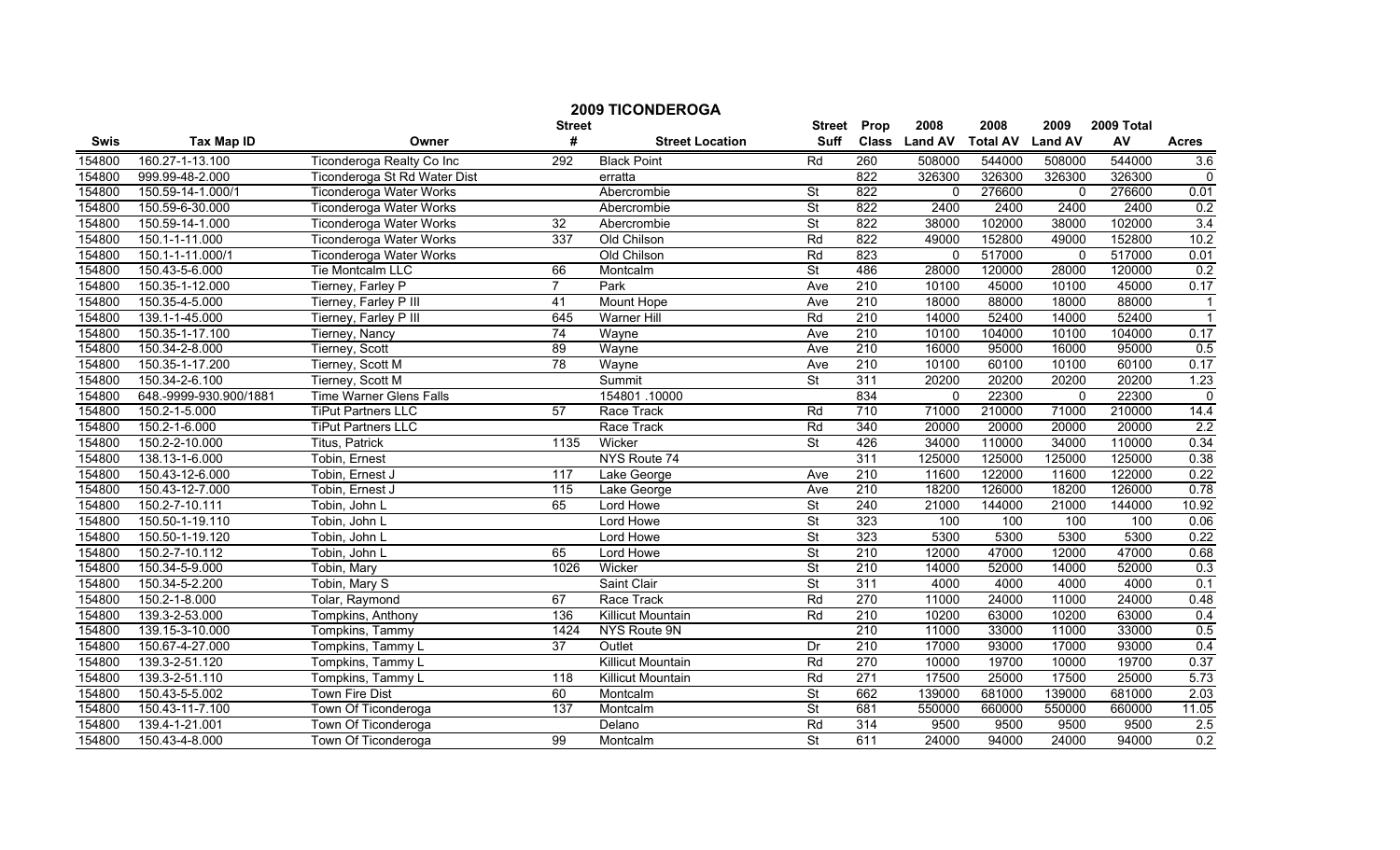|             |                   |                     |                    | <b>2009 TICONDEROGA</b> |                              |      |                       |                         |                        |                  |              |
|-------------|-------------------|---------------------|--------------------|-------------------------|------------------------------|------|-----------------------|-------------------------|------------------------|------------------|--------------|
| <b>Swis</b> | <b>Tax Map ID</b> | Owner               | <b>Street</b><br># | <b>Street Location</b>  | <b>Street</b><br><b>Suff</b> | Prop | 2008<br>Class Land AV | 2008<br><b>Total AV</b> | 2009<br><b>Land AV</b> | 2009 Total<br>AV | <b>Acres</b> |
| 154800      | 139.4-2-7.000     | Town Of Ticonderoga |                    | Shanahan                | Rd                           | 822  | 45000                 | 45000                   | 45000                  | 45000            | 10.8         |
| 154800      | 150.43-4-9.110    | Town Of Ticonderoga | $\overline{4}$     | Carnegie                | $\overline{P}$               | 330  | 10800                 | 59000                   | 10800                  | 10800            | 0.09         |
| 154800      | 150.34-9-10.000   | Town Of Ticonderoga | 138                | Race Track              | Rd                           | 651  | 100000                | 310000                  | 100000                 | 310000           | 4.2          |
| 154800      | 150.43-11-6.100   | Town Of Ticonderoga | 132                | Montcalm                | <b>St</b>                    | 652  | 180000                | 830000                  | 180000                 | 830000           | 2.83         |
| 154800      | 150.50-2-2.000    | Town Of Ticonderoga |                    | Lord Howe               | St                           | 311  | 65000                 | 65000                   | 65000                  | 65000            | 7.15         |
| 154800      | 150.43-9-26.000   | Town Of Ticonderoga |                    | Algonkin                | $\overline{\mathsf{St}}$     | 438  | 20000                 | 20000                   | 20000                  | 20000            | 0.26         |
| 154800      | 139.4-2-2.000     | Town Of Ticonderoga | 65                 | Aviation                | $\overline{Rd}$              | 844  | 218000                | 218000                  | 218000                 | 218000           | 87.3         |
| 154800      | 150.50-3-1.000    | Town Of Ticonderoga |                    | Lord Howe               | $\overline{\mathsf{St}}$     | 323  | 800                   | 800                     | 800                    | 800              | 0.48         |
| 154800      | 150.35-5-47.001   | Town Of Ticonderoga |                    | Village                 | Ln                           | 692  | 900                   | 900                     | 900                    | 900              | 0.3          |
| 154800      | 150.1-1-10.000    | Town Of Ticonderoga |                    | County Route 56         |                              | 314  | 15700                 | 15700                   | 15700                  | 15700            | 3.3          |
| 154800      | 150.2-1-2.124     | Town Of Ticonderoga |                    | NYS Route 74            |                              | 330  | 10400                 | 10400                   | 10400                  | 10400            | 4.16         |
| 154800      | 150.36-2-11.000   | Town Of Ticonderoga | 60                 | Canal                   | Hts                          | 330  | 151000                | 151000                  | 151000                 | 151000           | 27.5         |
| 154800      | 150.51-1-20.120   | Town Of Ticonderoga | $\overline{51}$    | LaChute                 | Ln                           | 311  | 33000                 | 33000                   | 33000                  | 33000            | 14.29        |
| 154800      | 150.35-5-20.000   | Town Of Ticonderoga | 10                 | Canal                   | <b>Hts</b>                   | 557  | 92000                 | 149000                  | 92000                  | 149000           | 3.6          |
| 154800      | 150.36-2-9.000    | Town Of Ticonderoga | 9                  | Canal                   | <b>Hts</b>                   | 963  | 125000                | 125000                  | 125000                 | 125000           | 16.51        |
| 154800      | 150.50-4-1.000    | Town Of Ticonderoga |                    | Lord Howe               | $\overline{\mathsf{St}}$     | 311  | 20300                 | 20300                   | 20300                  | 20300            | 1.28         |
| 154800      | 150.43-17-1.000   | Town Of Ticonderoga | 118                | Champlain               | Ave                          | 652  | 32000                 | 32000                   | 32000                  | 32000            | 1.6          |
| 154800      | 150.35-5-21.100   | Town Of Ticonderoga |                    | Tower                   | Ave                          | 557  | 42000                 | 44000                   | 42000                  | 44000            | 1.3          |
| 154800      | 150.36-4-1.000    | Town Of Ticonderoga | 219                | Montcalm                | <b>St</b>                    | 853  | 94000                 | 2000000                 | 94000                  | 2000000          | 3.4          |
| 154800      | 150.35-5-21.200   | Town Of Ticonderoga |                    | Tower                   | Ave                          | 330  | 20000                 | 20000                   | 20000                  | 20000            | 0.5          |
| 154800      | 150.35-5-21.340   | Town Of Ticonderoga |                    | Tower                   | Ave                          | 311  | 85000                 | 85000                   | 85000                  | 85000            | 11.99        |
| 154800      | 150.51-1-17.001   | Town Of Ticonderoga |                    | Stanton                 | $\overline{\mathsf{St}}$     | 593  | 31000                 | 31000                   | 31000                  | 31000            | 11.86        |
| 154800      | 139.3-1-30.000/1  | Town Of Ticonderoga |                    | Veterans                | Rd                           | 822  | 100                   | 8000                    | 100                    | 8000             | 0.01         |
| 154800      | 138.13-4-9.000    | Town Of Ticonderoga | 9                  | Deepwood                | Dr                           | 822  | 200                   | 5200                    | 200                    | 5200             | 0.01         |
| 154800      | 150.35-5-28.100   | Town Of Ticonderoga |                    | Burgoyne                | Rd                           | 963  | 30000                 | 30000                   | 30000                  | 30000            | 6.79         |
| 154800      | 150.35-5-34.000   | Town Of Ticonderoga |                    | Mount Hope              | Ave                          | 692  | 2800                  | 2800                    | 2800                   | 2800             | 0.2          |
| 154800      | 150.42-7-1.000    | Town Of Ticonderoga |                    | Schuyler                | St                           | 323  | 8700                  | 8700                    | 8700                   | 8700             | 0.5          |
| 154800      | 128.4-2-11.200    | Town Of Ticonderoga | 336                | Vineyard                | Rd                           | 852  | 41000                 | 43000                   | 41000                  | 43000            | 44.46        |
| 154800      | 150.35-5-21.320   | Town Of Ticonderoga |                    | Wiley                   | <b>St</b>                    | 311  | 3600                  | 3600                    | 3600                   | 3600             | 0.34         |
| 154800      | 150.35-5-13.000   | Town Of Ticonderoga | 135                | Burgoyne                | Rd                           | 651  | 65000                 | 200000                  | 65000                  | 200000           | 8.2          |
| 154800      | 150.59-10-3.000   | Town Of Ticonderoga |                    | Lord Howe               | $\overline{\mathsf{St}}$     | 311  | 17200                 | 17200                   | 17200                  | 17200            | 0.65         |
| 154800      | 150.59-8-1.112    | Town Of Ticonderoga |                    | Alexandria              | Ave                          | 330  | 8000                  | 8000                    | 8000                   | 8000             | 0.1          |
| 154800      | 160.33-2-12.000   | Town Of Ticonderoga | 36                 | Steamboat               | Lndg                         | 822  | 267000                | 307000                  | 267000                 | 307000           | 0.4          |
| 154800      | 150.27-2-16.000   | Town Of Ticonderoga | 186                | Burgoyne                | Rd                           | 695  | 5200                  | 5200                    | 5200                   | 5200             | 10.4         |
| 154800      | 150.59-15-1.000   | Town Of Ticonderoga |                    | Alexandria              | Ave                          | 692  | 6400                  | 20000                   | 6400                   | 20000            | 2.15         |
| 154800      | 999.99-1-10.000   | Town Of Ticonderoga |                    | erratta                 |                              | 853  | 450000                | 450000                  | 450000                 | 450000           | 0            |
| 154800      | 138.13-4-4.200    | Town Of Ticonderoga |                    | NYS Route 74            |                              | 322  | 41000                 | 41000                   | 41000                  | 41000            | 15           |
| 154800      | 150.35-5-35.000   | Town Of Ticonderoga |                    | Mount Hope              | Ave                          | 311  | 2800                  | 2800                    | 2800                   | 2800             | 0.2          |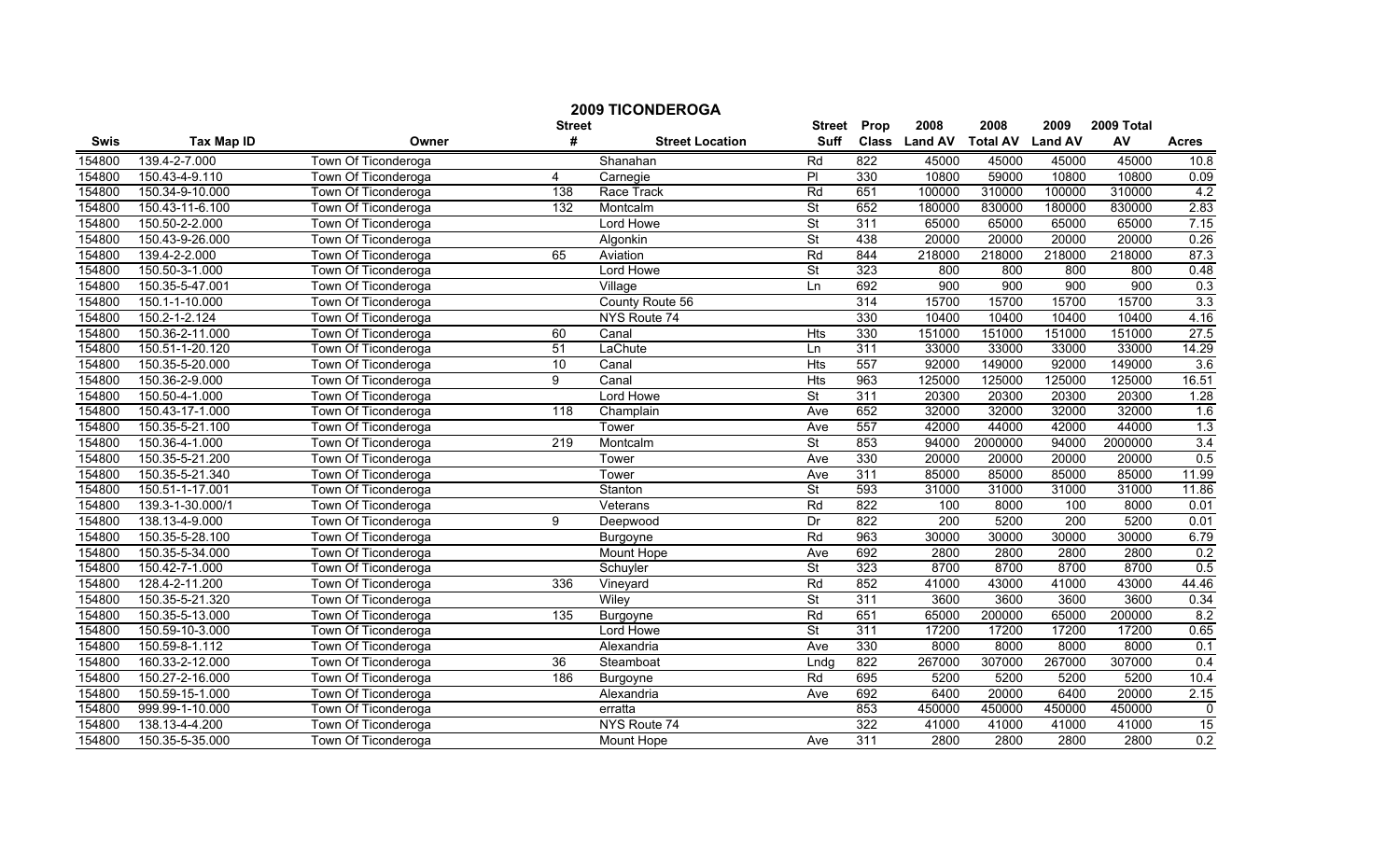| <b>2009 TICONDEROGA</b>                |                   |                            |                  |                        |                          |                  |               |                 |                |            |                |  |
|----------------------------------------|-------------------|----------------------------|------------------|------------------------|--------------------------|------------------|---------------|-----------------|----------------|------------|----------------|--|
| <b>Street</b><br>Prop<br><b>Street</b> |                   |                            |                  |                        |                          |                  | 2008          | 2008            | 2009           | 2009 Total |                |  |
| <b>Swis</b>                            | <b>Tax Map ID</b> | Owner                      | #                | <b>Street Location</b> | Suff                     |                  | Class Land AV | <b>Total AV</b> | <b>Land AV</b> | AV         | <b>Acres</b>   |  |
| 154800                                 | 999.49-2-65.000   | Town Of Ticonderoga        |                  | erratta                |                          | 822              | 4500          | 4500            | 4500           | 4500       | $\mathbf 0$    |  |
| 154800                                 | 150.36-2-13.000   | Town Of Ticonderoga        |                  | NYS Route 22           |                          | 311              | 52000         | 52000           | 52000          | 52000      | 0.56           |  |
| 154800                                 | 999.48-2-67.000   | Town Of Ticonderoga        |                  | erratta                |                          | 822              | 90000         | 90000           | 90000          | 90000      | $\mathbf 0$    |  |
| 154800                                 | 150.11-1-58.000   | Town of Ticonderoga        |                  | Alexandria             | Ave                      | 323              | 1100          | 1100            | 1100           | 1100       | 0.09           |  |
| 154800                                 | 150.44-11-5.000   | Town of Ticonderoga        |                  | Cossey                 | <b>St</b>                | 311              | 600           | 600             | 600            | 600        | 0.2            |  |
| 154800                                 | 150.44-3-3.001    | Town of Ticonderoga        |                  | Cossey                 | St                       | 311              | 10000         | 10000           | 10000          | 10000      |                |  |
| 154800                                 | 150.35-5-21.331   | Town Of Ticonderoga        |                  | <b>Burgoyne</b>        | Rd                       | 323              | 5900          | 5900            | 5900           | 5900       | 2.26           |  |
| 154800                                 | 150.43-16-6.000   | Town of Ticonderoga        | 123              | Champlain              | Ave                      | 661              | 46000         | 850000          | 46000          | 850000     | 2.3            |  |
| 154800                                 | 150.82-2-7.200    | Town Of Ticonderoga        | 261              | <b>Baldwin</b>         | Rd                       | 311              | 900           | 900             | 900            | 900        | 0.04           |  |
| 154800                                 | 137.-2-4.120      | Town Of Ticonderoga        |                  | NYS Route 74           |                          | 314              | 2800          | 2800            | 2800           | 2800       | 3.67           |  |
| 154800                                 | 150.82-2-18.000   | Towndrow, Robert           | $\overline{273}$ | <b>Baldwin</b>         | Rd                       | 210              | 38000         | 270500          | 38000          | 270500     | 0.3            |  |
| 154800                                 | 150.51-4-26.002   | Towne Stephen C            | 102              | Champlain              | Ave                      | 210              | 16600         | 59000           | 16600          | 59000      | 0.57           |  |
| 154800                                 | 139.3-2-29.000    | Towne, Dennis              | $\overline{253}$ | Old Chilson            | Rd                       | 210              | 14000         | 52000           | 14000          | 52000      | $\overline{1}$ |  |
| 154800                                 | 139.3-2-28.000    | Towne, Dennis              |                  | Old Chilson            | Rd                       | 312              | 9200          | 9200            | 9200           | 11200      | $\overline{3}$ |  |
| 154800                                 | 139.3-2-21.132    | Towne, Dennis S            |                  | Old Chilson            | Rd                       | 314              | 11700         | 11700           | 11700          | 11700      | 7.6            |  |
| 154800                                 | 139.3-2-21.131    | Towne, Dennis S            | 231              | Old Chilson            | Rd                       | 210              | 15600         | 65000           | 15600          | 65000      | 3.1            |  |
| 154800                                 | 150.59-4-17.000   | Towne, Dennis S            | $\overline{20}$  | Champlain              | Ave                      | 210              | 14000         | 47000           | 14000          | 47000      | 0.3            |  |
| 154800                                 | 150.67-4-3.200    | Towne, Harold              |                  | Outlet                 | Dr                       | 311              | 22000         | 22000           | 20000          | 20000      | $\overline{1}$ |  |
| 154800                                 | 150.67-4-3.130    | Towne, Harold A            | 28               | Outlet                 | Dr                       | 210              | 47000         | 180000          | 47000          | 180000     | 1.78           |  |
| 154800                                 | 150.51-3-13.001   | Townsend, Margaret M       | $\overline{28}$  | Amherst                | Ave                      | 210              | 14000         | 92000           | 14000          | 92000      | 0.3            |  |
| 154800                                 | 150.67-2-8.009    | Toy, Richard M             | 6                | <b>Black Point</b>     | Rd                       | 220              | 22000         | 155000          | 22000          | 155000     | 0.2            |  |
| 154800                                 | 150.67-5-1.002    | Toy, Richard M             |                  | <b>Black Point</b>     | Rd                       | 311              | 116000        | 116000          | 116000         | 116000     | 0.17           |  |
| 154800                                 | 140.3-1-11.000    | Trainor, Herbert           | $\overline{200}$ | McCaughin              | Rd                       | 475              | 16000         | 51000           | 16000          | 51000      |                |  |
| 154800                                 | 140.3-1-10.200    | Trainor, Herbert Jr        |                  | McCaughin              | Rd                       | 314              | 8400          | 8400            | 8400           | 8400       | 1.01           |  |
| 154800                                 | 150.34-3-2.000    | Trainor, Marion            | 6                | Summit                 | <b>St</b>                | $\overline{210}$ | 14700         | 92000           | 14700          | 92000      | 0.37           |  |
| 154800                                 | 139.4-1-52.121    | Treadway Car Wash LLC      | 1203             | NYS Route 9N           |                          | 435              |               |                 | 95000          | 200000     | 4.56           |  |
| 154800                                 | 150.2-2-4.100     | Treadway J LLC             |                  | NYS Route 22           |                          | 330              | 40000         | 40000           | 40000          | 40000      |                |  |
| 154800                                 | 150.2-2-4.200     | Treadway J LLC             | 1162             | NYS Route 9N           |                          | 432              | 78000         | 433000          | 78000          | 433000     | 0.78           |  |
| 154800                                 | 150.42-3-30.000   | <b>Treadway Realty LLC</b> | $\overline{7}$   | John                   | $\overline{\mathsf{St}}$ | 220              | 11000         | 98000           | 11000          | 98000      | 0.2            |  |
| 154800                                 | 150.67-6-3.300    | <b>Treadway Realty LLC</b> | 32               | Lindberghs             | Lndg                     | 210              | 47000         | 163000          | 47000          | 163000     | 1.45           |  |
| 154800                                 | 150.43-9-17.000   | Treadway, Cyril J          | 165              | Champlain              | Ave                      | 482              | 18000         | 55000           | 18000          | 55000      | 0.1            |  |
| 154800                                 | 150.75-2-8.000    | Treadway, Harry S          | 71               | Sagamore               | Dr                       | 210              | 227000        | 357000          | 227000         | 357000     | 0.6            |  |
| 154800                                 | 150.52-2-5.000    | Treadway, Martha K         | 40               | Defiance               | <b>St</b>                | 210              | 15000         | 65000           | 15000          | 65000      | 0.4            |  |
| 154800                                 | 150.2-9-8.000     | Treadway, Martha K         |                  | Defiance               | $\overline{\mathsf{St}}$ | 311              | 4800          | 4800            | 4800           | 4800       | 1.1            |  |
| 154800                                 | 150.51-11-2.000   | Treadway, Rae M            |                  | The Portage            |                          | 323              | 200           | 200             | 200            | 200        | 0.2            |  |
| 154800                                 | 150.51-6-15.000   | Treadway, Rae M            | 122              | The Portage            |                          | $\overline{210}$ | 20400         | 101000          | 20400          | 101000     | 1.4            |  |
| 154800                                 | 139.4-1-1.200     | Trepanier, Terry           | 37               | Veterans               | Rd                       | 210              | 14500         | 42000           | 14500          | 42000      | 1.62           |  |
| 154800                                 | 160.35-1-9.000    | Troiano, Perry A           | 335              | <b>Black Point</b>     | Rd                       | 260              | 142000        | 197000          | 142000         | 197000     | 4.2            |  |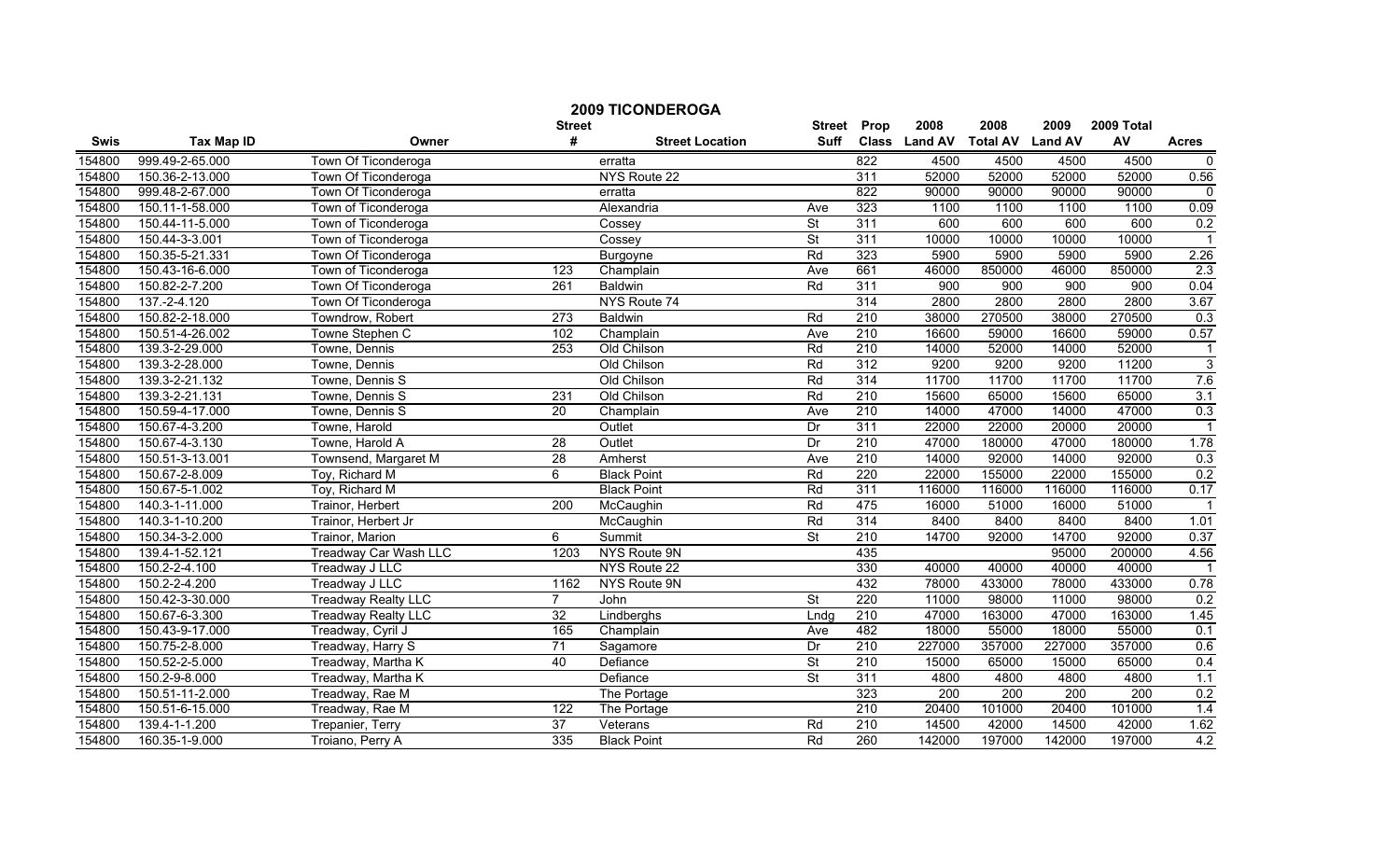|        |                   |                            | <b>Street</b>   | <b>2009 TICONDEROGA</b> | <b>Street</b>            | Prop             | 2008          | 2008            | 2009           | 2009 Total |                |
|--------|-------------------|----------------------------|-----------------|-------------------------|--------------------------|------------------|---------------|-----------------|----------------|------------|----------------|
| Swis   | <b>Tax Map ID</b> | Owner                      | #               | <b>Street Location</b>  | <b>Suff</b>              |                  | Class Land AV | <b>Total AV</b> | <b>Land AV</b> | AV         | <b>Acres</b>   |
| 154800 | 150.51-8-6.000    | Trombley, Alan C           | 115             | The Portage             |                          | $\overline{210}$ | 16800         | 95000           | 16800          | 95000      | 0.6            |
| 154800 | 150.59-5-1.000    | Trombley, Alan C           | 96              | The Portage             |                          | 210              | 15000         | 60000           | 15000          | 60000      | 0.4            |
| 154800 | 150.59-8-14.002   | Trombley, Grace C          | $\overline{21}$ | Water                   | $\overline{\mathsf{St}}$ | 210              | 239000        | 307000          | 239000         | 307000     | 0.6            |
| 154800 | 150.35-5-39.000   | Trombley, Joann            | 76              | Mount Hope              | Ave                      | 210              | 11000         | 96000           | 11000          | 96000      | 0.2            |
| 154800 | 150.42-6-9.000    | Trombley, Kellie L         | 149             | Lord Howe               | $\overline{\mathsf{St}}$ | 210              | 11000         | 41000           | 11000          | 41000      | 0.2            |
| 154800 | 150.43-1-16.000   | Trombley, Vincent J        | 9               | Wiley                   | <b>St</b>                | 210              | 11000         | 84000           | 11000          | 84000      | 0.2            |
| 154800 | 150.43-15-14.100  | Trombley, William          | 11              | <b>Holcomb</b>          | Ave                      | 210              | 12000         | 164000          | 12000          | 164000     | 0.15           |
| 154800 | 150.43-14-5.000   | Trombly, William           | 10              | Holcomb                 | Ave                      | 220              | 14000         | 98000           | 14000          | 98000      | 0.3            |
| 154800 | 150.51-10-29.000  | Trudeau, Bernard J Sr      | 29              | Highland                | $\overline{\mathsf{St}}$ | 210              | 14700         | 50000           | 14700          | 50000      | 0.37           |
| 154800 | 150.34-6-1.000    | Trudeau, Douglas V         | 1035            | Wicker                  | <b>St</b>                | $\overline{210}$ | 11000         | 62000           | 11000          | 62000      | 0.2            |
| 154800 | 150.52-4-5.000    | Trudeau, Edward G          | 47              | Defiance                | <b>St</b>                | $\overline{210}$ | 15000         | 65000           | 15000          | 65000      | 0.4            |
| 154800 | 150.58-1-1.002    | Trudeau, Eric J            | 39              | Lord Howe               | <b>St</b>                | 210              | 20400         | 135000          | 20400          | 135000     | 1.44           |
| 154800 | 139.4-2-5.000     | Trudeau, Ernest L          | $\overline{83}$ | Shanahan                | Rd                       | 210              | 15500         | 87000           | 15500          | 87000      | 3              |
| 154800 | 150.34-4-13.002   | Trudeau, Francis           |                 | Second                  | Ave                      | 311              | 14100         | 14100           | 14100          | 14100      | 0.31           |
| 154800 | 150.34-4-12.000   | Trudeau, Francis J Jr      | 5               | Second                  | Ave                      | $\overline{210}$ | 11000         | 63000           | 11000          | 63000      | 0.2            |
| 154800 | 150.43-17-7.000   | Trudeau, Lawrence E        | $\overline{12}$ | Treadway                | $\overline{\mathsf{St}}$ | 220              | 14000         | 90000           | 14000          | 90000      | 0.3            |
| 154800 | 150.52-4-7.000    | Trudeau, Warren C          | 55              | Defiance                | <b>St</b>                | 210              | 14000         | 52000           | 14000          | 52000      | 0.3            |
| 154800 | 138.3-3-5.042     | Trybendis, Michael J       | 260             | <b>Putts Pond</b>       | Rd                       | 210              | 17000         | 89000           | 17000          | 89000      | $\overline{5}$ |
| 154800 | 150.65-1-7.000    | Tubbs, Bruce               |                 | Center                  | <b>St</b>                | 311              | 19500         | 19500           | 19500          | 19500      | 0.6            |
| 154800 | 150.35-8-12.000   | Tubbs, Bruce               | $\overline{34}$ | Wiley                   | <b>St</b>                | 411              | 16000         | 198000          | 16000          | 198000     | 0.5            |
| 154800 | 150.65-1-8.000    | Tubbs, Bruce D             | 6               | Center                  | <b>St</b>                | 210              | 25000         | 189000          | 25000          | 189000     | 0.7            |
| 154800 | 139.48-1-8.000    | Tubbs, Darwin A            |                 | <b>Warner Hill</b>      | Rd                       | 314              | 400           | 400             | 400            | 400        | 0.3            |
| 154800 | 139.48-1-9.000    | Tubbs, Darwin A            | 110             | Warner Hill             | Rd                       | $\overline{210}$ | 9400          | 56000           | 9400           | 56000      | 0.3            |
| 154800 | 150.50-1-10.000   | Tubbs, Darwin A            | 99              | Lord Howe               | $\overline{\mathsf{St}}$ | 210              | 11000         | 62000           | 11000          | 62000      | 0.2            |
| 154800 | 138.4-1-48.000    | Tucker Natalie L           | $\overline{37}$ | Canfield                | Rd                       | 322              | 33000         | 33000           | 33000          | 33000      | 60             |
| 154800 | 128.4-2-13.000    | Tucker, Floyd              | 305             | Vineyard                | Rd                       | 210              | 14800         | 60000           | 14800          | 60000      | $\overline{2}$ |
| 154800 | 150.11-2-20.000   | Tucker, Mark I             | 68              | Alexandria              | Ave                      | $\overline{210}$ | 11000         | 46000           | 11000          | 46000      | 0.44           |
| 154800 | 150.35-5-29.100   | Tucker, Natalie            | $\overline{32}$ | Mount Hope              | Ave                      | 220              | 10400         | 106000          | 10400          | 106000     | 0.18           |
| 154800 | 150.44-2-10.000   | Tucker, Susan R            | 61              | Cossey                  | $\overline{\mathsf{St}}$ | 210              | 16800         | 67000           | 16800          | 67000      | 0.6            |
| 154800 | 150.4-1-20.000    | Turi, Joseph Jr            | 229             | <b>Baldwin</b>          | Rd                       | 210              | 307000        | 503000          | 307000         | 503000     | 1.09           |
| 154800 | 150.43-10-8.000   | Turner, Linda L            | $\overline{24}$ | Algonkin                | $\overline{\mathsf{St}}$ | 210              | 8800          | 48000           | 8800           | 48000      | 0.2            |
| 154800 | 150.27-3-9.002    | Tuthill, Nathan            | 6               | Grace                   | Ave                      | 210              | 12800         | 73000           | 12800          | 73000      | 0.26           |
| 154800 | 150.44-9-2.400    | <b>Tyrell, Henry</b>       |                 | Cossey                  | <b>St</b>                | 314              | 1200          | 1200            | 1200           | 1200       | 0.21           |
| 154800 | 150.44-11-6.000   | Tyrell, Henry              |                 | Cossey                  | <b>St</b>                | 311              | 400           | 400             | 400            | 400        | 0.1            |
| 154800 | 150.44-3-2.001    | Tyrell, Henry              |                 | Cossev                  | <b>St</b>                | 311              | 100           | 100             | 100            | 100        | 0.02           |
| 154800 | 150.44-3-1.001    | Tyrell, Henry C            | 64              | Cossey                  | $\overline{\mathsf{St}}$ | 210              | 11000         | 46000           | 11000          | 46000      | 0.2            |
| 154800 | 150.59-6-1.000    | Ullah, Sana                | 60              | The Portage             |                          | 484              | 14000         | 137000          | 14000          | 137000     | 0.2            |
| 154800 | 150.58-2-3.200    | <b>Ultramar Energy Inc</b> |                 | Alexandria              | Ave                      | 311              | 37000         | 37000           | 37000          | 37000      | 0.39           |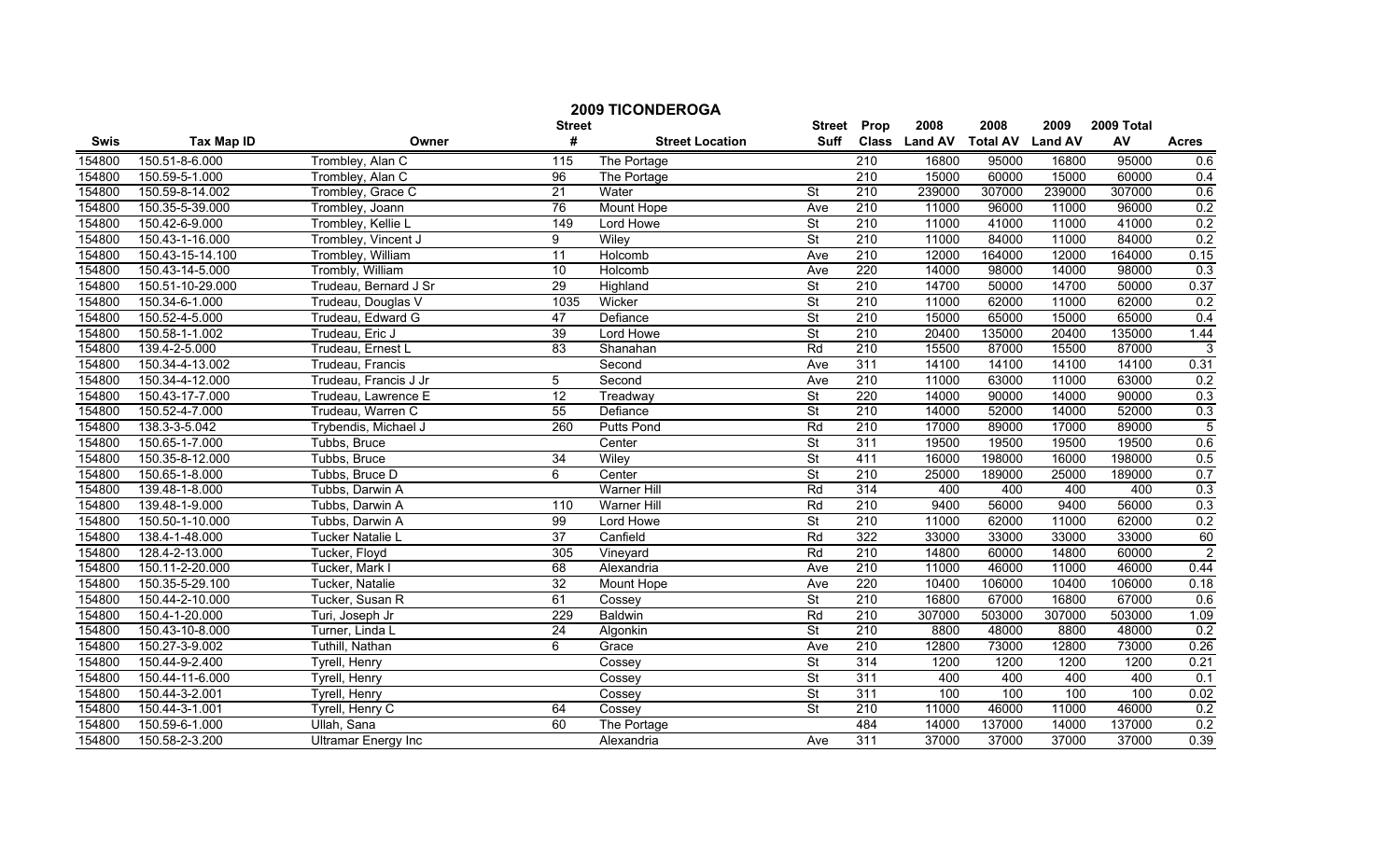|        | <b>2009 TICONDEROGA</b> |                            |                  |                        |                          |                  |               |                 |                |            |              |
|--------|-------------------------|----------------------------|------------------|------------------------|--------------------------|------------------|---------------|-----------------|----------------|------------|--------------|
|        |                         |                            | <b>Street</b>    |                        | <b>Street</b>            | Prop             | 2008          | 2008            | 2009           | 2009 Total |              |
| Swis   | <b>Tax Map ID</b>       | Owner                      | #                | <b>Street Location</b> | <b>Suff</b>              |                  | Class Land AV | <b>Total AV</b> | <b>Land AV</b> | AV         | <b>Acres</b> |
| 154800 | 138.15-1-8.000          | United States of America   | $\overline{12}$  | Hall                   | Rd                       | 210              | 9400          | 68000           | 9400           | 68000      | 0.3          |
| 154800 | 138.2-1-30.324          | Urban, Jennie L            | 1284             | Stoney Lonesome        | Rd                       | 210              | 16100         | 103000          | 16100          | 103000     | 6.3          |
| 154800 | 150.43-9-15.000         | <b>US Postal Service</b>   |                  | Champlain              | Ave                      | 653              | 18000         | 18000           | 18000          | 18000      | 0.1          |
| 154800 | 150.43-9-14.000         | <b>US Postal Service</b>   |                  | Champlain              | Ave                      | 653              | 18000         | 18000           | 18000          | 18000      | 0.1          |
| 154800 | 150.43-9-16.000         | <b>US Postal Services</b>  | 169              | Champlain              | Ave                      | 652              | 40000         | 180000          | 40000          | 180000     | 0.4          |
| 154800 | 150.43-9-24.000         | Valenti Thomas V           | $\overline{13}$  | Algonkin               | $\overline{\mathsf{St}}$ | 210              | 8000          | 36000           | 8000           | 36000      | 0.1          |
| 154800 | 150.43-9-21.000         | Valenti, Diane R           | 15               | Algonkin               | St                       | 230              | 8000          | 74000           | 8000           | 74000      | 0.1          |
| 154800 | 150.43-10-3.000         | Valenti, Thomas            | 10               | Algonkin               | $\overline{\mathsf{St}}$ | 220              | 11200         | 84000           | 11200          | 84000      | 0.3          |
| 154800 | 150.43-9-4.100          | Valenti, Thomas            | $\overline{11}$  | Algonkin               | <b>St</b>                | 471              | 30000         | 142000          | 30000          | 142000     | 0.27         |
| 154800 | 150.43-10-2.000         | Valenti, Thomas            |                  | Algonkin               | St                       | 311              | 11200         | 11200           | 11200          | 11200      | 0.3          |
| 154800 | 150.43-9-3.000          | Valenti, Thomas V          | 94               | Montcalm               | <b>St</b>                | 464              | 40000         | 145000          | 40000          | 145000     | 0.4          |
| 154800 | 160.1-1-7.000           | Valley View Cemetery       | 198              | <b>NYS Route 9N</b>    |                          | 695              | 6100          | 6100            | 6100           | 6100       | 15.17        |
| 154800 | 160.1-3-17.000          | Valley View Cemetery       | 197              | NYS Route 9N           |                          | 620              | 19100         | 89000           | 19100          | 89000      | 7.82         |
| 154800 | 160.1-2-3.000           | Valley View Cemetery Assoc |                  | NYS Route 9N           |                          | 695              | 8000          | 8000            | 8000           | 8000       | 19.98        |
| 154800 | 150.42-5-3.000          | Vanauken, Linda            | 10               | Schuyler               | St                       | $\overline{210}$ | 14000         | 75000           | 14000          | 75000      | 0.3          |
| 154800 | 150.42-5-4.000          | Vanauken, Linda            |                  | Schuyler               | $\overline{\mathsf{St}}$ | 311              | 11000         | 11000           | 11000          | 11000      | 0.2          |
| 154800 | 160.26-1-4.000          | VanDecar, Charles C        | 44               | <b>Howes</b>           | Lndg                     | 260              | 127000        | 176000          | 127000         | 176000     | 0.29         |
| 154800 | 150.35-6-20.000         | VanderWiele, Lisa          | 3                | Lonergan               | Ln                       | 210              | 15000         | 37000           | 15000          | 37000      | 0.4          |
| 154800 | 150.4-1-40.000          | VanDuzer, Alexander W      | 207              | <b>Baldwin</b>         | Rd                       | 210              | 345000        | 647000          | 345000         | 647000     | 1.59         |
| 154800 | 150.43-8-7.000          | VanHoesen, Carl R          | 151              | Lake George            | Ave                      | 210              | 8000          | 88000           | 8000           | 88000      | 0.1          |
| 154800 | 150.34-1-9.002          | Vannier, Robert H          | 21               | Saint Clair            | <b>St</b>                | 210              | 20500         | 67000           | 20500          | 67000      | 1.47         |
| 154800 | 160.27-1-8.000          | VanSteen, Mary A           | 255              | <b>Black Point</b>     | Rd                       | 210              | 165000        | 261000          | 165000         | 261000     | 0.71         |
| 154800 | 160.33-1-1.000          | VanVleet, D Kirby          | 515              | <b>Baldwin</b>         | Rd                       | 210              | 374000        | 501000          | 374000         | 501000     |              |
| 154800 | 160.2-1-7.000           | VanVleet, D Kirby          |                  | <b>Baldwin</b>         | Rd                       | 314              | 14900         | 14900           | 14900          | 14900      | 9.6          |
| 154800 | 150.3-1-22.120          | VanVoorhis, Margaret E     | 249              | <b>Bull Rock</b>       | Rd                       | 312              | 60000         | 65000           | 60000          | 65000      | 92.53        |
| 154800 | 139.4-1-52.111          | VanWert, Chattie           |                  | NYS Route 9N           |                          | 330              |               |                 | 75000          | 75000      | 10.81        |
| 154800 | 150.43-10-1.000         | VanWert, Jeff              |                  | Lake George            | Ave                      | 311              | 14000         | 14000           | 14000          | 14000      | 0.5          |
| 154800 | 150.43-9-1.000          | VanWert, Jeffrey D         | $\overline{88}$  | Montcalm               | $\overline{\mathsf{St}}$ | 482              | 25000         | 215000          | 25000          | 215000     | 0.13         |
| 154800 | 161.5-1-3.200           | VanWert, Jeffrey D         | 1368             | Lower                  | Rd                       | 240              | 69000         | 256000          | 69000          | 256000     | 29.23        |
| 154800 | 161.5-2-1.000           | VanWert, Jeffrey D         |                  | Lower                  | Rd                       | 311              | 55000         | 55000           | 25000          | 25000      | 6            |
| 154800 | 160.27-1-9.110          | VanZutphen, Jon M          |                  | <b>Black Point</b>     | Rd                       | 322              | 255000        | 255000          | 255000         | 255000     | 27           |
| 154800 | 150.50-1-14.000         | Varmette, Brian D          | 93               | Lord Howe              | <b>St</b>                | 210              | 14000         | 74000           | 14000          | 74000      | 0.3          |
| 154800 | 139.3-2-21.110          | Varmette, John H           | 3189             | NYS Route 74           |                          | 210              | 19000         | 41000           | 19000          | 41000      | 7.63         |
| 154800 | 150.42-6-11.000         | Varmette, Juanita M        | $\overline{145}$ | Lord Howe              | <b>St</b>                | 210              | 11000         | 50000           | 11000          | 50000      | 0.2          |
| 154800 | 150.66-2-5.000          | Varmette, Kevin            | 53               | <b>Baldwin</b>         | Rd                       | 210              | 14000         | 68000           | 14000          | 69000      | 0.5          |
| 154800 | 150.34-11-3.000         | Varmette, Richard C Jr     | 53               | Third                  | Ave                      | 210              | 15000         | 104000          | 15000          | 104000     | 0.4          |
| 154800 | 150.43-11-9.002         | Varney, Francis P          | 41               | Treadway               | St                       | 210              | 17400         | 115000          | 17400          | 115000     | 0.68         |
| 154800 | 150.51-10-9.000         | Veneto, Brian M            | 15               | Newton                 | $\overline{\mathsf{St}}$ | 210              | 20200         | 146000          | 20200          | 146000     | 1.2          |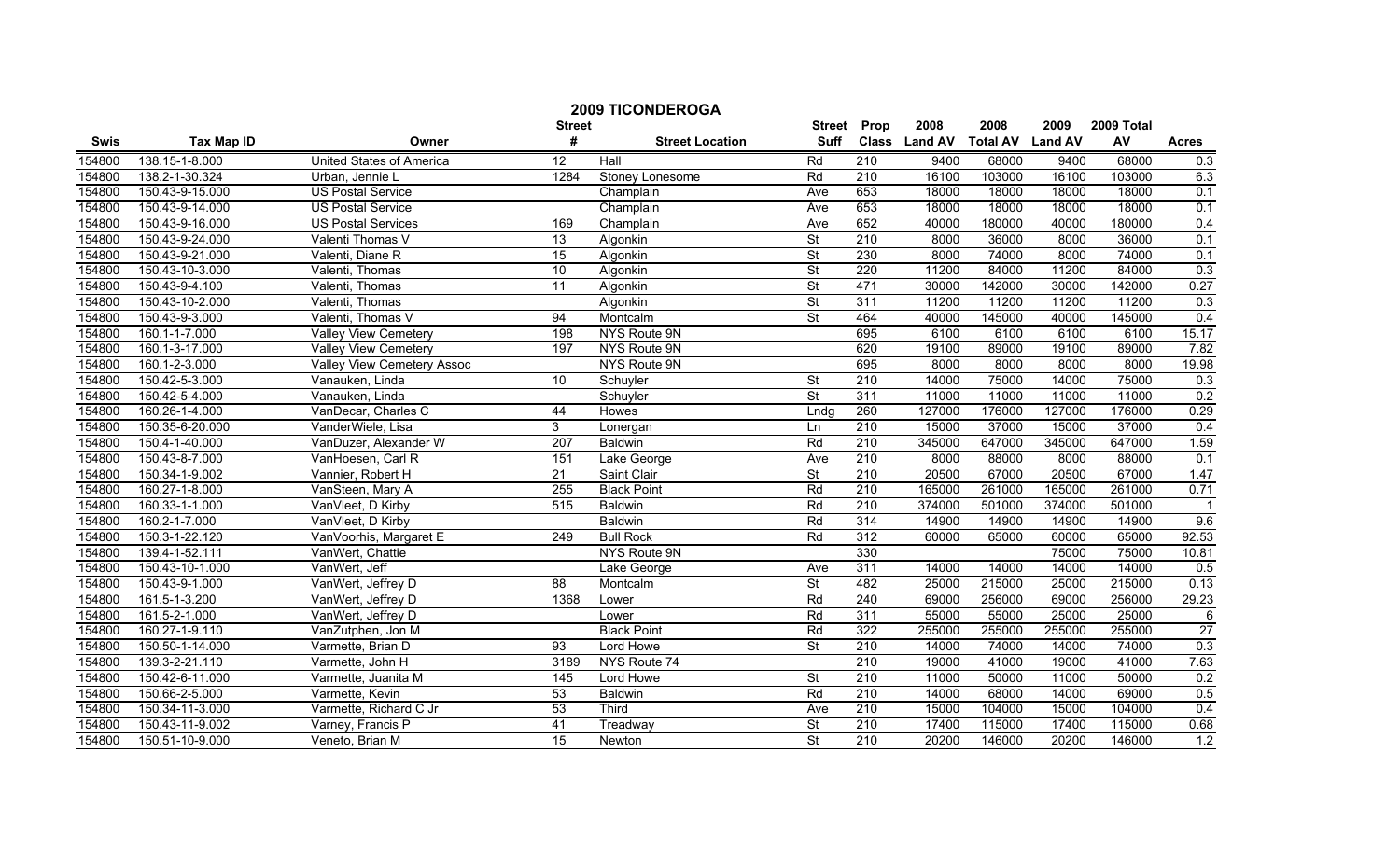|        |                        |                         | <b>Street</b>    | <b>2009 TICONDEROGA</b> | <b>Street</b>            | Prop             | 2008          | 2008            | 2009           | 2009 Total |                  |
|--------|------------------------|-------------------------|------------------|-------------------------|--------------------------|------------------|---------------|-----------------|----------------|------------|------------------|
| Swis   | <b>Tax Map ID</b>      | Owner                   | #                | <b>Street Location</b>  | <b>Suff</b>              |                  | Class Land AV | <b>Total AV</b> | <b>Land AV</b> | AV         | <b>Acres</b>     |
| 154800 | 150.35-5-41.000        | Veneto, Dominic P       | 42               | Mount Hope              | Ave                      | $\overline{210}$ | 15200         | 90000           | 15200          | 90000      | 0.42             |
| 154800 | 150.42-3-6.000         | Verizon New York Inc    | 18               | Montcalm                | St                       | 831              | 54000         | 375000          | 54000          | 350000     | 0.6              |
| 154800 | 648.-9999-631.900/1001 | Verizon New York Inc    |                  | erratta                 |                          | 831              | $\Omega$      | 123134          | $\mathbf{0}$   | 123134     | $\pmb{0}$        |
| 154800 | 648.-9999-631.900/1882 | Verizon New York Inc    |                  | erratta                 |                          | 831              | $\Omega$      | 3914            | $\Omega$       | 1919       | $\overline{0}$   |
| 154800 | 648.-9999-631.900/1881 | Verizon New York Inc    |                  | erratta                 |                          | 831              | $\mathbf 0$   | 617358          | $\mathbf{0}$   | 302749     | $\mathbf 0$      |
| 154800 | 150.51-7-4.000         | Viault, Fred W          | 145              | The Portage             |                          | 210              | 12500         | 99000           | 12500          | 99000      | 0.25             |
| 154800 | 150.75-3-1.000         | Vickers, Stanley        | $\overline{70}$  | <b>Black Point</b>      | Rd                       | 210              | 238000        | 331000          | 238000         | 331000     | 2.5              |
| 154800 | 150.35-7-14.020        | Vigliotti, Michael A    | $\overline{7}$   | Callahan                | Dr                       | 411              | 17700         | 91000           | 17700          | 91000      | 0.71             |
| 154800 | 150.43-1-1.002         | Vigliotti, Michael A    | 43               | Montcalm                | $\overline{\mathsf{St}}$ | 415              | 40000         | 155000          | 40000          | 155000     | 0.43             |
| 154800 | 150.35-7-12.000        | Vigliotti, Michael A    |                  | Wayne                   | Ave                      | 311              | 8000          | 8000            | 8000           | 8000       | 0.5              |
| 154800 | 150.35-7-13.002        | Vigliotti, Michael A    | 44               | Wayne                   | Ave                      | 210              | 10700         | 86000           | 10700          | 86000      | 0.19             |
| 154800 | 139.3-2-17.200         | Vignola, Michael L      |                  | Old Chilson             | Rd                       | 314              | 8600          | 8600            | 8600           | 8600       | 1.5              |
| 154800 | 150.51-8-1.200         | Vilardo, Alicia M       | 8                | Carillon                | Rd                       | $\overline{210}$ | 14600         | 70000           | 14600          | 70000      | 0.36             |
| 154800 | 150.35-3-5.100         | Vilardo, Joseph F       |                  | Grace                   | Ave                      | 311              | 100           | 100             | 100            | 100        | 0.01             |
| 154800 | 150.35-3-2.100         | Vilardo, Joseph F       |                  | Mount Hope              | Ave                      | 311              | 17000         | 17000           | 17000          | 17000      | 0.63             |
| 154800 | 150.35-3-3.000         | Vilardo, Joseph F       | 67               | Mount Hope              | Ave                      | 210              | 16000         | 92000           | 16000          | 92000      | 0.5              |
| 154800 | 160.33-2-10.130        | Vilardo, Kim A          | 23               | Coates                  | Pt                       | 210              | 332000        | 499000          | 332000         | 499000     | 0.26             |
| 154800 | 150.43-9-13.000        | Vilardo, Kim T          | 120              | Montcalm                | <b>St</b>                | 421              | 48000         | 120000          | 48000          | 120000     | 0.2              |
| 154800 | 150.35-3-4.000         | Vilardo, Michael J Sr   | 65               | <b>Mount Hope</b>       | Ave                      | 210              | 16000         | 80000           | 16000          | 80000      | 0.5              |
| 154800 | 160.1-3-14.000         | Vincentz Fitzgerald Inc | 11               | Portia                  | Dr                       | 311              | 8700          | 8700            | 8700           | 8700       |                  |
| 154800 | 150.43-10-25.000       | Viscardi, Dominick J    | 5                | Father Jogues           | $\overline{PI}$          | 210              | 16000         | 160000          | 16000          | 160000     | 0.5              |
| 154800 | 150.43-10-21.000       | Viscardi, Dominick J    | 15               | Father Jogues           | PI                       | 483              | 14000         | 71000           | 14000          | 71000      | 0.3              |
| 154800 | 150.43-8-10.000        | Vlamis, Theodoros       | 143              | Lake George             | Ave                      | 210              | 10400         | 108000          | 10400          | 108000     | 0.18             |
| 154800 | 150.43-4-16.000        | Vlamis, Theodoros G     | 115              | Montcalm                | $\overline{\mathsf{St}}$ | 481              | 12000         | 73000           | 12000          | 73000      | 0.1              |
| 154800 | 150.35-5-48.000        | Vosburg, Gary           |                  | Village                 | Ln                       | 311              | 15000         | 15000           | 15000          | 15000      | 0.4              |
| 154800 | 150.35-5-49.000        | Vosburg, Gary L         | 28               | Village                 | Ln                       | $\overline{210}$ | 15000         | 150000          | 15000          | 150000     | 0.4              |
| 154800 | 160.26-1-17.000        | Vrabel, Elaine          | 373              | Baldwin                 | Rd                       | 210              | 96000         | 167000          | 96000          | 167000     | 0.1              |
| 154800 | 150.75-3-10.002        | Vradenburg, Edward      | $\overline{117}$ | <b>Black Point</b>      | Rd                       | 210              | 23000         | 80000           | 23000          | 80000      | 1.99             |
| 154800 | 150.67-3-3.001         | Vradenburg, Frederick   | 5                | <b>Black Point</b>      | Rd                       | 210              | 15000         | 64000           | 15000          | 64000      | 0.4              |
| 154800 | 150.67-5-4.000         | Vradenburg, Frederick   |                  | The Portage             |                          | 311              | 300           | 300             | 300            | 300        | 0.1              |
| 154800 | 139.3-2-3.210          | Vradenburg, James E     | 3067             | NYS Route 74            |                          | 312              | 5700          | 6000            | 5700           | 6000       | 0.77             |
| 154800 | 150.59-2-21.000        | Vradenburg, James E     | 301              | Alexandria              | Ave                      | 210              | 16000         | 56000           | 16000          | 56000      | 0.5              |
| 154800 | 139.3-2-2.200          | Vradenburg, James E     |                  | NYS Route 74            |                          | 314              | 600           | 600             | 600            | 600        | 1.51             |
| 154800 | 139.3-2-3.220          | Vradenburg, James E     |                  | NYS Route 74            |                          | 314              | 300           | 300             | 300            | 300        | 0.67             |
| 154800 | 150.44-7-7.000         | Vradenburg, William L   | 47               | Treadway                | St                       | 210              | 11000         | 25000           | 11000          | 25000      | 0.2              |
| 154800 | 150.50-1-19.200        | Vreeland, Cora J        | 67               | Lord Howe               | St                       | 210              | 21500         | 43000           | 21500          | 43000      | 2.53             |
| 154800 | 150.2-7-10.120         | Vreeland, Cora J        |                  | Alexandria              | Ave                      | 314              | 15100         | 15100           | 15100          | 15100      | 9.9              |
| 154800 | 160.32-4-4.000         | W/M Partnership         | 601              | Baldwin                 | Rd                       | 280              | 559000        | 656000          | 559000         | 656000     | $\overline{2.2}$ |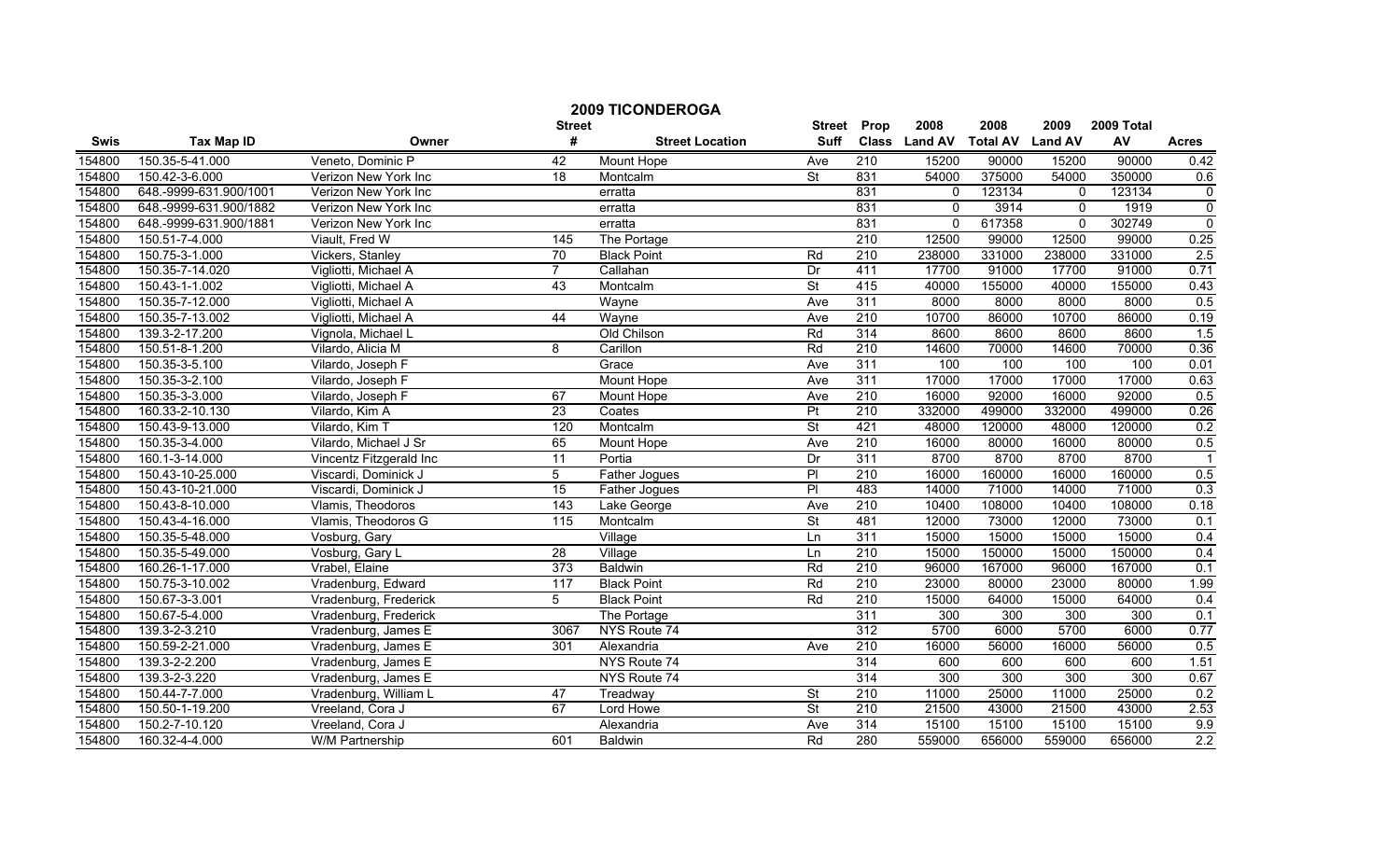|        |                   |                                |                  | <b>2009 TICONDEROGA</b> |                          |                  |               |                 |                |            |                |
|--------|-------------------|--------------------------------|------------------|-------------------------|--------------------------|------------------|---------------|-----------------|----------------|------------|----------------|
|        |                   |                                | <b>Street</b>    |                         | <b>Street</b>            | Prop             | 2008          | 2008            | 2009           | 2009 Total |                |
| Swis   | <b>Tax Map ID</b> | Owner                          | #                | <b>Street Location</b>  | <b>Suff</b>              |                  | Class Land AV | <b>Total AV</b> | <b>Land AV</b> | AV         | <b>Acres</b>   |
| 154800 | 150.43-14-6.000   | Wade, John K                   | 14               | Holcomb                 | Ave                      | $\overline{210}$ | 14000         | 60000           | 14000          | 60000      | 0.3            |
| 154800 | 160.33-2-17.000   | Wadsworth, Donna L             | 15               | Steamboat               | Lndq                     | 210              | 207000        | 247000          | 207000         | 247000     | 0.2            |
| 154800 | 139.4-1-37.100    | Wagemann, Robert L             | 47               | Delano                  | Rd                       | 710              | 37000         | 138000          | 37000          | 138000     | 7.1            |
| 154800 | 139.4-2-9.200     | Wagner, Sheilla                | 159              | <b>Shore Airport</b>    | Rd                       | 210              | 15900         | 68000           | 15900          | 68000      | 3.53           |
| 154800 | 150.51-6-3.000    | Wagner, Wayne W                | 148              | The Portage             |                          | 210              | 11300         | 57000           | 11300          | 57000      | 0.21           |
| 154800 | 160.33-2-21.000   | Wakeley, Carol A               | 5                | Steamboat               | Lndg                     | 210              | 521000        | 573850          | 521000         | 573850     | 1.1            |
| 154800 | 150.2-2-9.000     | <b>Wal-Mart Business Trust</b> |                  | Wicker                  | St                       | 330              | 43000         | 43000           | 43000          | 43000      | 0.34           |
| 154800 | 150.2-2-6.003     | <b>Wal-Mart Real Estate</b>    | 1134             | Wicker                  | <b>St</b>                | 453              | 1250000       | 6925000         | 1250000        | 6925000    | 19.45          |
| 154800 | 138.3-3-24.000    | Waldner, Rachelle              | 2387             | NYS Route 74            |                          | 240              | 26000         | 79000           | 26000          | 79000      | 26.8           |
| 154800 | 150.35-2-5.000    | Waldron, Ritch L               | 46               | Grace                   | Ave                      | $\overline{210}$ | 15000         | 88000           | 15000          | 88000      | 0.4            |
| 154800 | 160.42-1-31.000   | Walker, Edward A               |                  | <b>Black Point</b>      | Rd                       | 311              | 196000        | 196000          | 178000         | 178000     | 0.23           |
| 154800 | 160.42-1-33.000   | Walker, Edward A               | 419              | <b>Black Point</b>      | Rd                       | 210              | 23000         | 164000          | 23000          | 164000     | 2.2            |
| 154800 | 138.4-1-2.330     | Walker, Thomas P               | 52               | Corduroy                | Rd                       | 270              | 14600         | 29000           | 14600          | 29000      | 1.76           |
| 154800 | 138.4-1-2.310     | Walker, Thomas P               |                  | Corduroy                | Rd                       | 314              | 5000          | 5000            | 5000           | 5000       | 9.37           |
| 154800 | 139.48-1-2.304    | Wallace, Jeffrey J             | 16               | Dusty                   | Ln                       | $\overline{210}$ | 14300         | 59000           | 14300          | 59000      | 1.44           |
| 154800 | 150.44-7-1.000    | Wallace, Timothy J             | 19               | Woody                   | Ln                       | 280              | 11000         | 70000           | 11000          | 70000      | 0.2            |
| 154800 | 150.51-10-15.000  | Walls, John T                  | 11               | Oak                     | $\overline{\mathsf{St}}$ | 210              | 16900         | 82000           | 16900          | 82000      | 0.61           |
| 154800 | 150.2-4-6.000     | Walraven, Margaret E           | 951              | <b>NYS Route 9N</b>     |                          | 230              | 11600         | 124000          | 11600          | 124000     | 0.55           |
| 154800 | 150.2-7-11.000    | Walraven, Richard E            |                  | Alexandria              | Ave                      | 314              | 100           | 100             | 100            | 100        | 0.1            |
| 154800 | 150.50-1-21.000   | Walraven, Richard E            | 51               | Lord Howe               | $\overline{\mathsf{St}}$ | 270              | 17300         | 40000           | 17300          | 40000      | 0.66           |
| 154800 | 138.3-3-20.000    | Walton, Harry S Jr             | 67               | Harris Point            | Way                      | 210              | 156000        | 246000          | 156000         | 246000     | 1.69           |
| 154800 | 150.43-11-22.000  | Ward, Gary K                   | 200              | The Portage             |                          | 210              | 14000         | 65000           | 14000          | 65000      | 0.3            |
| 154800 | 150.82-2-11.000   | Ward, Joyce E                  | 8                | Cottage                 | Rd                       | 260              | 129000        | 219000          | 129000         | 219000     | 0.2            |
| 154800 | 160.1-1-11.000/1  | Ward, Peter R                  |                  | NYS Route 9N            |                          | 582              | $\Omega$      | 5000            | $\mathbf{0}$   | 5000       | 0.01           |
| 154800 | 160.1-1-11.000    | Ward, Peter R                  | $\overline{133}$ | NYS Route 9N            |                          | 582              | 179000        | 400000          | 179000         | 400000     | 47.4           |
| 154800 | 150.59-8-10.100   | Warren, Carolyn M              | 39               | Water                   | <b>St</b>                | $\overline{210}$ | 14600         | 68000           | 14600          | 68000      | 0.36           |
| 154800 | 138.13-2-5.000    | Watters, John A                | 2060             | NYS Route 74            |                          | 260              | 30000         | 70000           | 30000          | 70000      | 2.05           |
| 154800 | 150.42-4-13.000   | Watts, John H                  | $\overline{19}$  | Schuyler                | $\overline{\mathsf{St}}$ | 210              | 8000          | 42000           | 8000           | 42000      | 0.1            |
| 154800 | 150.51-10-31.048  | Watts, Matthew                 | 8                | Newton                  | <b>St</b>                | 210              | 11900         | 55000           | 11900          | 55000      | 0.23           |
| 154800 | 150.59-14-6.000   | Way, Augustus N                | 10               | Country                 | Ln                       | 210              | 16000         | 52000           | 16000          | 52000      | 0.5            |
| 154800 | 150.51-4-28.000   | Webb, George                   | 106              | Champlain               | Ave                      | 210              | 11000         | 62000           | 11000          | 62000      | 0.2            |
| 154800 | 150.59-5-2.100    | Wells Jay                      | 90               | The Portage             |                          | 210              | 18700         | 74000           | 18700          | 74000      | 0.84           |
| 154800 | 150.51-10-41.000  | Wells, Anna E                  | 56               | Lake George             | Ave                      | 220              | 16000         | 62000           | 16000          | 62000      | 0.5            |
| 154800 | 150.34-10-2.000   | Wells, Burlin G                | 1076             | Wicker                  | $\overline{\mathsf{St}}$ | 210              | 17600         | 51000           | 17600          | 51000      | 0.7            |
| 154800 | 160.26-4-7.000    | Wells, James L                 | $\overline{2}$   | Temperance              | Pt                       | $\overline{210}$ | 196000        | 274000          | 196000         | 274000     | 0.23           |
| 154800 | 150.51-3-10.000   | Wells, James L                 | 73               | Champlain               | Ave                      | 210              | 16000         | 89000           | 16000          | 89000      | 0.5            |
| 154800 | 150.51-10-42.000  | Wells, Joseph                  | 19               | Newton                  | $\overline{\mathsf{St}}$ | 210              | 19400         | 47000           | 19400          | 47000      | 0.92           |
| 154800 | 139.3-2-59.000    | Wells, Joseph H                | 65               | Killicut Mountain       | Rd                       | 210              | 14800         | 81000           | 14800          | 82000      | $\overline{2}$ |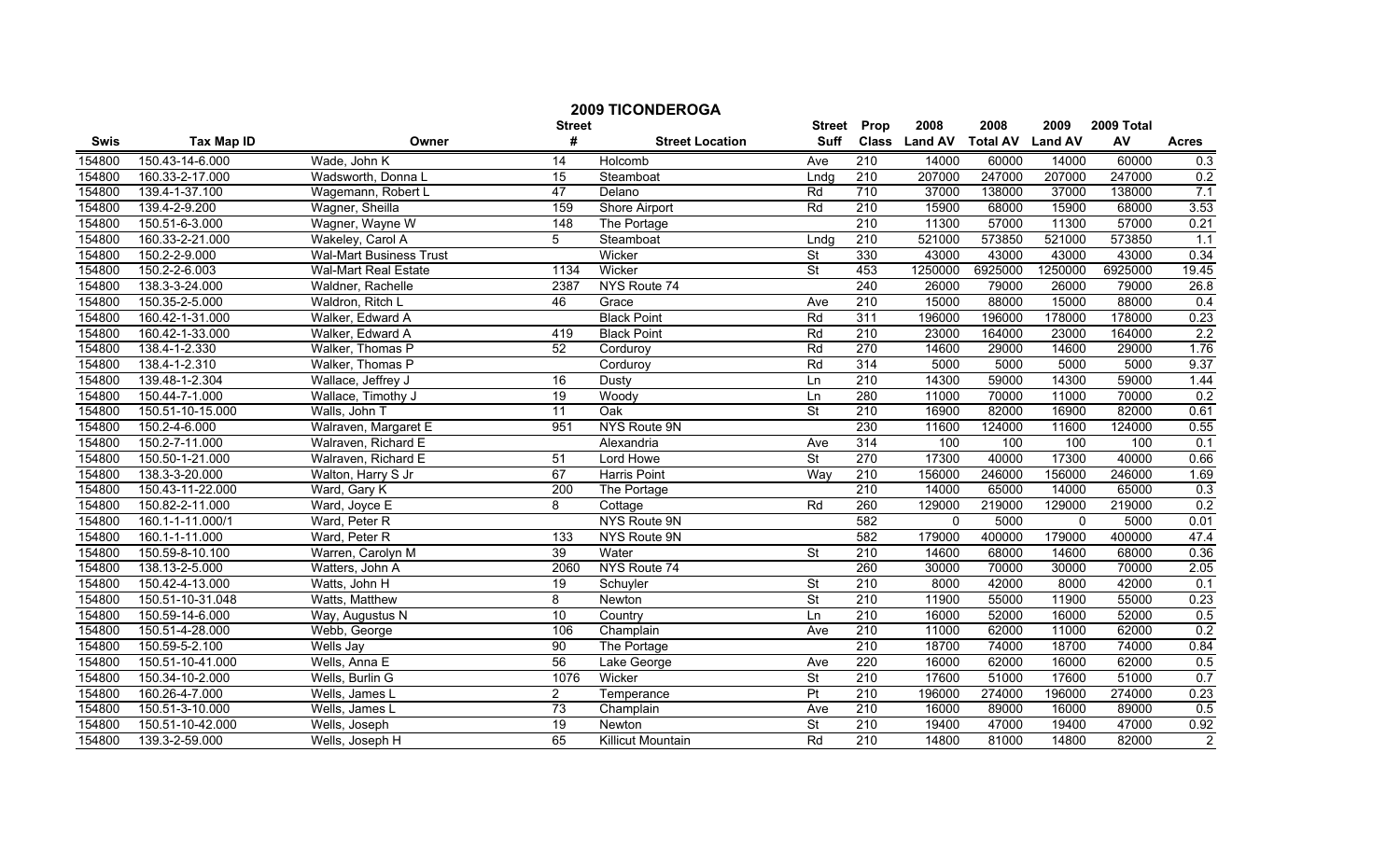|        |                   |                         |                 | <b>2009 TICONDEROGA</b> |                          |                  |               |                 |                |            |                  |
|--------|-------------------|-------------------------|-----------------|-------------------------|--------------------------|------------------|---------------|-----------------|----------------|------------|------------------|
|        |                   |                         | <b>Street</b>   |                         | <b>Street</b>            | Prop             | 2008          | 2008            | 2009           | 2009 Total |                  |
| Swis   | <b>Tax Map ID</b> | Owner                   | #               | <b>Street Location</b>  | <b>Suff</b>              |                  | Class Land AV | <b>Total AV</b> | <b>Land AV</b> | AV         | <b>Acres</b>     |
| 154800 | 150.59-14-7.002   | Wells, Leon A           | 4               | Country                 | Ln                       | 210              | 15400         | 65000           | 15400          | 65000      | 0.44             |
| 154800 | 150.43-15-1.000   | Wendell, Francis        | 16              | Iroquois                | $\overline{\mathsf{St}}$ | 210              | 11000         | 58000           | 11000          | 58000      | 0.2              |
| 154800 | 150.43-15-16.000  | Wendell, Francis T      | 13              | Holcomb                 | Ave                      | 210              | 8000          | 44000           | 8000           | 44000      | 0.1              |
| 154800 | 150.34-1-1.002    | Wendell, Frederick A    | 1048            | Wicker                  | <b>St</b>                | 210              | 16300         | 59000           | 16300          | 59000      | 0.54             |
| 154800 | 150.43-15-2.000   | Wendell, Mark D         | $\overline{18}$ | Iroquois                | <b>St</b>                | 210              | 8000          | 65000           | 8000           | 65000      | 0.1              |
| 154800 | 139.1-1-17.200    | Wertz, Jeffrey M        | 93              | <b>Warner Hill</b>      | Rd                       | 210              | 12300         | 80000           | 12300          | 80000      | 0.71             |
| 154800 | 139.3-2-21.120    | West-Varmette, Sharon D | 3216            | NYS Route 74            |                          | 270              | 18000         | 40000           | 18000          | 40000      | 7.02             |
| 154800 | 139.4-1-6.000     | West, John IV           | 1334            | NYS Route 9N            |                          | 210              | 14600         | 160000          | 14600          | 160000     | 1.8              |
| 154800 | 139.4-1-7.000     | West, John IV           |                 | NYS Route 9N            |                          | 311              | 8600          | 8600            | 8600           | 8600       | 1.2              |
| 154800 | 150.83-1-13.000   | Westervelt, William C   | 11              | <b>Mossy Point</b>      | Rd                       | 210              | 340000        | 915000          | 340000         | 915000     | 0.81             |
| 154800 | 150.4-3-8.000     | Whalen, Thomas A        |                 | <b>Black Point</b>      | Rd                       | 323              | 1200          | 1200            | 1200           | 1200       | 2.88             |
| 154800 | 150.4-3-6.000     | Whalen, Thomas A        |                 | <b>Black Point</b>      | Rd                       | 323              | 26000         | 26000           | 26000          | 26000      | 55.4             |
| 154800 | 150.35-2-19.000   | White, Alan             | 34              | Park                    | Ave                      | 210              | 11000         | 56000           | 11000          | 56000      | 0.2              |
| 154800 | 150.35-2-20.000   | White, Alan             | 36              | Park                    | Ave                      | 312              | 2400          | 6000            | 2400           | 6000       | 0.1              |
| 154800 | 150.44-7-6.000    | White, Carolyn B        | 9               | Woody                   | Ln                       | $\overline{210}$ | 11000         | 48000           | 11000          | 48000      | 0.2              |
| 154800 | 138.15-1-5.000    | White, Dawson           | 15              | Hall                    | Rd                       | 210              | 10400         | 63000           | 10400          | 63000      | 0.43             |
| 154800 | 150.34-9-13.001   | White, Geraldine A      | 99              | Race Track              | Rd                       | 210              | 12200         | 91000           | 12200          | 91000      | 0.7              |
| 154800 | 150.35-5-32.100   | White, Richard          | 46              | <b>Mount Hope</b>       | Ave                      | 210              | 14900         | 85000           | 14900          | 85000      | 0.39             |
| 154800 | 150.35-1-10.001   | White, Robert R         | 94              | Wayne                   | Ave                      | 210              | 11900         | 80000           | 11900          | 80000      | 0.23             |
| 154800 | 151.17-3-6.000    | White, Thomas S         | 16              | Craigs Bay              | Rd                       | 260              | 31000         | 93000           | 31000          | 93000      | 0.4              |
| 154800 | 160.32-4-8.014    | Whiteley, John W        | 521             | <b>Baldwin</b>          | Rd                       | 280              | 607000        | 902000          | 607000         | 902000     | 2.35             |
| 154800 | 160.32-1-3.000    | Whiteley, John W        |                 | Baldwin                 | Rd                       | 312              | 27000         | 29000           | 27000          | 29000      | 29.5             |
| 154800 | 161.5-1-7.200     | Whitford Harold R Jr    | 40              | NYS Route 22            |                          | 210              | 17700         | 95000           | 17700          | 95000      | 5.9              |
| 154800 | 150.2-5-12.100    | Whitford Timothy J      | 791             | NYS Route 9N            |                          | 240              | 29000         | 80000           | 29000          | 80000      | 10.7             |
| 154800 | 150.42-2-2.000    | Whitford, Faith E       | 6               | Hinds                   | $\overline{\mathsf{St}}$ | 280              | 8000          | 75000           | 8000           | 75000      | 0.1              |
| 154800 | 139.15-1-5.110    | Whitford, Harold R Jr   |                 | <b>Warner Hill</b>      | Rd                       | 311              | 11500         | 11500           | 11500          | 11500      | 1.2              |
| 154800 | 139.2-2-10.200    | Whitford, Kristoffer R  | 1560            | NYS Route 9N            |                          | $\overline{210}$ | 14000         | 67000           | 14000          | 67000      | $\overline{1}$   |
| 154800 | 150.11-1-45.000   | Whitford, Kyle R        | 8               | Eichen                  | <b>St</b>                | 210              | 3600          | 70000           | 3600           | 70000      | 0.06             |
| 154800 | 160.1-1-26.100    | Whitford, Robert        | 81              | NYS Route 9N            |                          | 240              | 66000         | 94000           | 66000          | 94000      | 129.4            |
| 154800 | 150.59-6-21.000   | Whitford, Roy           | $\overline{20}$ | The Portage             |                          | 210              | 11000         | 33000           | 11000          | 33000      | 0.2              |
| 154800 | 128.4-2-3.200     | Whitford, Roy L         | 479             | Vineyard                | Rd                       | 210              | 16300         | 55000           | 16300          | 55000      | 4.1              |
| 154800 | 140.3-1-8.000     | Whitford, Steven W      | 212             | <b>Shore Airport</b>    | Rd                       | 210              | 14300         | 85000           | 14300          | 85000      | 1.38             |
| 154800 | 150.2-5-5.122     | Whitford, Timothy       | 791             | NYS Route 9N            |                          | 210              | 21000         | 67000           | 21000          | 67000      | 1.6              |
| 154800 | 138.4-1-22.000    | Whitford, Travis        | 84              | County Route 56         |                          | 210              | 13400         | 66000           | 13400          | 66000      | 0.9              |
| 154800 | 139.3-2-3.400     | Whitford, Travis S      |                 | NYS Route 74            |                          | 314              | 900           | 900             | 900            | 900        | 0.3              |
| 154800 | 139.3-2-3.300     | Whitford, Travis S      | 199             | County Route 56         |                          | 210              | 10200         | 56000           | 10200          | 56000      | 0.4              |
| 154800 | 151.17-3-3.000    | Whitney, Michael J      | $\overline{20}$ | Craigs Bay              | Rd                       | 210              | 19800         | 91000           | 19800          | 91000      | 0.11             |
| 154800 | 150.35-2-12.000   | Whitty, James R         | 8               | Park                    | Ave                      | 210              | 11000         | 73000           | 11000          | 73000      | $\overline{0.2}$ |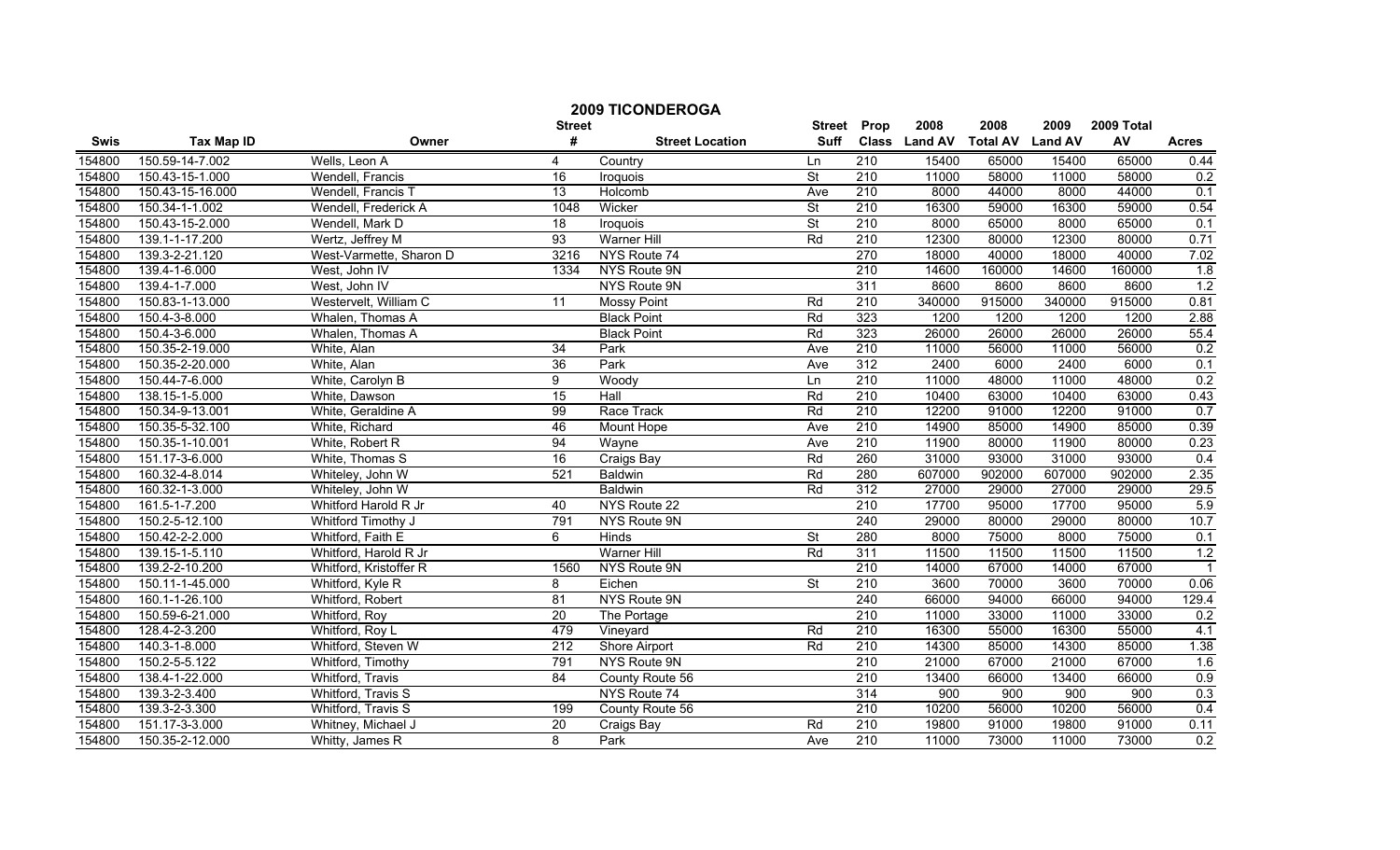|        |                   |                           | <b>Street</b>   | <b>2009 TICONDEROGA</b> | <b>Street</b>            | Prop             | 2008          | 2008            | 2009           | 2009 Total |              |
|--------|-------------------|---------------------------|-----------------|-------------------------|--------------------------|------------------|---------------|-----------------|----------------|------------|--------------|
| Swis   | <b>Tax Map ID</b> | Owner                     | #               | <b>Street Location</b>  | <b>Suff</b>              |                  | Class Land AV | <b>Total AV</b> | <b>Land AV</b> | AV         | <b>Acres</b> |
| 154800 | 150.34-10-1.000   | Wicker Ford Inc           | 1080            | Wicker                  | St                       | 431              | 130000        | 410000          | 130000         | 410000     | 2.4          |
| 154800 | 138.13-4-7.000    | Wickes, Roger A           | $\overline{21}$ | Deepwood                | Dr                       | 260              | 152000        | 193000          | 152000         | 193000     | 2.9          |
| 154800 | 138.13-4-8.000    | Wickes, Roger A           |                 | NYS Route 74            |                          | 314              | 1500          | 1500            | 1500           | 1500       | 0.7          |
| 154800 | 150.27-3-17.000   | Wiktorko, Albert          | 215             | Burgoyne                | Rd                       | 210              | 14000         | 64000           | 14000          | 64000      | 0.3          |
| 154800 | 150.36-2-10.000   | Wiktorko, Walter          | 63              | Burgoyne                | Rd                       | 210              | 19200         | 74000           | 19200          | 74000      | 0.9          |
| 154800 | 160.32-2-1.000    | Wiley, Edward             | 590             | <b>Baldwin</b>          | Rd                       | 210              | 10800         | 44000           | 10800          | 44000      | 0.1          |
| 154800 | 160.32-3-1.000    | Wiley, Edward C           | 596             | <b>Baldwin</b>          | Rd                       | 210              | 10800         | 46000           | 10800          | 46000      | 0.1          |
| 154800 | 150.11-1-47.000   | Williams Jessica S        | 12              | Eichen                  | $\overline{\mathsf{St}}$ | 210              | 6000          | 72000           | 6000           | 72000      | 0.1          |
| 154800 | 150.66-1-3.000    | Williams, Christopher     |                 | Pine Springs            | Dr                       | 311              | 29000         | 29000           | 29000          | 29000      | 1.7          |
| 154800 | 150.51-10-40.000  | Williams, Esther          | 52              | Lake George             | Ave                      | 220              | 16000         | 68000           | 16000          | 68000      | 0.5          |
| 154800 | 150.43-9-20.000   | Williams, Gerald A Jr     | 17              | Algonkin                | $\overline{\mathsf{St}}$ | 210              | 8000          | 47000           | 8000           | 47000      | 0.2          |
| 154800 | 138.4-1-71.000    | Williams, John E          |                 | NYS Route 74            |                          | 314              | 12000         | 12000           | 12000          | 12000      | 5.8          |
| 154800 | 138.3-3-23.000    | Williams, John E          |                 | NYS Route 74            |                          | 322              | 48000         | 48000           | 48000          | 48000      | 116.3        |
| 154800 | 150.35-6-16.000   | Williams, John H          | 140             | Burgoyne                | Rd                       | 210              | 14000         | 52000           | 14000          | 52000      | 0.3          |
| 154800 | 150.35-8-3.000    | Williams, Robert N        | $\overline{25}$ | Mount Hope              | Ave                      | 230              | 14000         | 133000          | 14000          | 133000     | 0.3          |
| 154800 | 160.42-1-22.000   | Williams, Susan           |                 | <b>Tiroga Beach</b>     | Ln                       | 311              | 12500         | 12500           | 12500          | 12500      | 0.03         |
| 154800 | 160.42-1-15.000   | Williams, Susan           | 83              | <b>Tiroga Beach</b>     | Ln                       | 260              | 60000         | 130000          | 60000          | 130000     | 0.4          |
| 154800 | 160.1-1-10.000    | Williams, Thomas J        | 139             | NYS Route 9N            |                          | 280              | 14800         | 62000           | 14800          | 62000      | 2.1          |
| 154800 | 150.59-7-8.000    | <b>Willows Realty LLC</b> | 61              | The Portage             |                          | 411              | 48000         | 226000          | 48000          | 226000     | 0.5          |
| 154800 | 160.40-1-1.200    | <b>Wilson Geoffrey</b>    | 54              | Casino                  | HI                       | 280              | 448000        | 483000          | 448000         | 483000     | 2.5          |
| 154800 | 160.2-1-6.000     | Wilson, Donald Sr         |                 | Baldwin                 | Rd                       | 322              | 428000        | 428000          | 428000         | 428000     | 17.5         |
| 154800 | 150.51-4-1.000    | Wilson, Douglas J         | 108             | Champlain               | Ave                      | 210              | 14000         | 47000           | 14000          | 47000      | 0.3          |
| 154800 | 138.2-2-19.200    | Wilson, Steve             |                 | Corduroy                | Rd                       | 314              | 8600          | 8600            | 8600           | 8600       | 1.2          |
| 154800 | 150.75-3-2.000    | Wiman, Christopher L      | 84              | <b>Black Point</b>      | Rd                       | 210              | 176000        | 232000          | 176000         | 232000     | 0.5          |
| 154800 | 139.1-1-47.200    | Winchell, Sean            | 715             | <b>Warner Hill</b>      | Rd                       | 322              | 18200         | 18200           | 18200          | 18200      | 24.3         |
| 154800 | 150.43-10-10.000  | Winnie, James             | 30              | Algonkin                | $\overline{\mathsf{St}}$ | 210              | 8000          | 41000           | 8000           | 41000      | 0.1          |
| 154800 | 139.3-2-31.140    | Winters, Rosemarie E      |                 | Old Chilson             | Rd                       | 322              | 15300         | 15300           | 15300          | 15300      | 10.02        |
| 154800 | 139.3-2-31.130    | Winters, Rosemarie E      | 85              | Forest                  | Way                      | 322              | 15300         | 15300           | 15300          | 15300      | 10.02        |
| 154800 | 139.3-2-31.110    | Winters, Rosemarie E      | 42              | Forest                  | Way                      | 322              | 15300         | 15300           | 15300          | 15300      | 10.02        |
| 154800 | 139.3-2-31.120    | Winters, Rosemarie E      | 75              | Forest                  | Way                      | 240              | 17600         | 118000          | 17600          | 118000     | 10.02        |
| 154800 | 150.11-1-6.000    | Witherbee, Michael        |                 | <b>NYS Route 9N</b>     |                          | 311              | 400           | 400             | 400            | 400        | 0.22         |
| 154800 | 150.11-1-15.000   | Witherbee, Michael        | 832             | NYS Route 9N            |                          | 210              | 18900         | 38000           | 18900          | 38000      | 7.54         |
| 154800 | 150.59-8-6.200    | Wolfe, Raymond S          | 9               | <b>Prince Taylor</b>    | Path                     | 270              | 11900         | 23200           | 11900          | 23200      | 0.23         |
| 154800 | 150.59-8-6.117    | Wolfe, Raymond S          |                 | Water                   | St                       | 311              | 173000        | 173000          | 173000         | 173000     | 0.44         |
| 154800 | 150.83-1-5.000    | Wolinski, John S          | 187             | <b>Black Point</b>      | Rd                       | $\overline{210}$ | 29000         | 104000          | 29000          | 104000     | 1.3          |
| 154800 | 139.15-3-9.000    | Wood, Diana L             | 1422            | NYS Route 9N            |                          | 210              | 17800         | 77000           | 17800          | 77000      | $\,6$        |
| 154800 | 139.4-1-45.000    | Wood, Geraldine D         | 1250            | NYS Route 9N            |                          | $\overline{210}$ | 15300         | 67000           | 15300          | 67000      | 2.7          |
| 154800 | 150.51-2-14.000   | Wood, Mark                | 106             | Lake George             | Ave                      | 230              | 14000         | 108000          | 14000          | 108000     | 0.3          |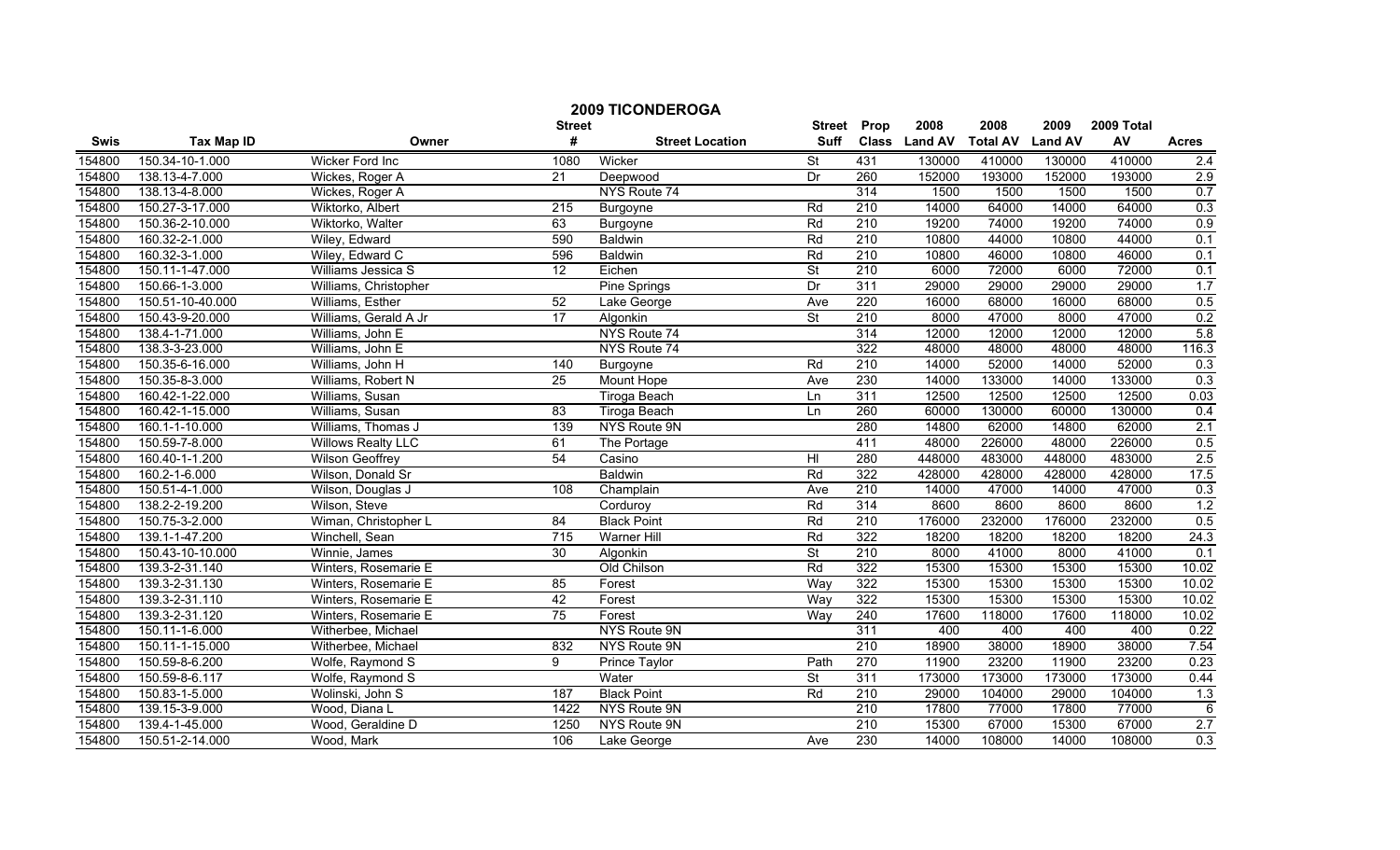|        |                   |                      |                    | <b>2009 TICONDEROGA</b> |                              |                  |                       |                         |                        |                  |                |
|--------|-------------------|----------------------|--------------------|-------------------------|------------------------------|------------------|-----------------------|-------------------------|------------------------|------------------|----------------|
| Swis   | <b>Tax Map ID</b> | Owner                | <b>Street</b><br># | <b>Street Location</b>  | <b>Street</b><br><b>Suff</b> | Prop             | 2008<br>Class Land AV | 2008<br><b>Total AV</b> | 2009<br><b>Land AV</b> | 2009 Total<br>AV | <b>Acres</b>   |
| 154800 | 150.2-3-4.200     | Wood, Mildred        |                    | Wicker                  | St                           | 311              | 100                   | 100                     | 100                    | 100              | 0.06           |
| 154800 | 150.2-3-5.000     | Wood, Mildred        |                    | Wicker                  | $\overline{\mathsf{St}}$     | 330              | 56000                 | 56000                   | 56000                  | 56000            | 0.7            |
| 154800 | 150.2-3-4.100     | Wood, Mildred R      | 1114               | Wicker                  | $\overline{\mathsf{St}}$     | 210              | 13500                 | 73000                   | 13500                  | 73000            | 0.91           |
| 154800 | 150.35-6-11.010   | Woodard, Carl D      | 114                | Burgoyne                | Rd                           | 210              | 19400                 | 75000                   | 19400                  | 75000            | 0.99           |
| 154800 | 150.35-5-29.200   | Woodard, Charlene A  | 34                 | Mount Hope              | Ave                          | 210              | 13100                 | 99000                   | 13100                  | 99000            | 0.27           |
| 154800 | 150.43-14-15.000  | Woodard, John        | 120                | Lake George             | Ave                          | 210              | 13700                 | 46000                   | 13700                  | 46000            | 0.29           |
| 154800 | 150.44-8-8.000    | Woodard, John H Sr   | 9                  | Rock                    | <b>St</b>                    | 210              | 8300                  | 42000                   | 8300                   | 42000            | 0.5            |
| 154800 | 138.4-1-29.000    | Woods, Anna          | 58                 | County Route 56         |                              | 210              | 14400                 | 80000                   | 14400                  | 80000            | 1.5            |
| 154800 | 150.51-10-44.000  | Woods, Corinna       | 62                 | Lake George             | Ave                          | $\overline{210}$ | 15000                 | 52000                   | 15000                  | 52000            | 0.4            |
| 154800 | 150.35-6-12.000   | Woods, Danielle E    | 118                | Burgoyne                | Rd                           | $\overline{210}$ | 14000                 | 65000                   | 14000                  | 65000            | 0.3            |
| 154800 | 150.35-6-3.200    | Woods, David         | $\overline{12}$    | Heather                 | Hts                          | 210              | 9500                  | 45000                   | 9500                   | 45000            | 0.15           |
| 154800 | 150.35-6-15.111   | Woods, David         |                    | Burgoyne                | Rd                           | 311              | 17000                 | 17000                   | 17000                  | 17000            | 0.63           |
| 154800 | 150.35-6-15.112   | Woods, David         |                    | Burgoyne                | Rd                           | 311              | 19100                 | 19100                   | 19100                  | 19100            | 0.83           |
| 154800 | 150.35-6-22.000   | Woods, David         |                    | Lonergan                | Ln                           | 311              | 2800                  | 2800                    | 2800                   | 2800             | 0.15           |
| 154800 | 150.36-1-5.000    | Woods, David         | 58                 | Burgoyne                | Rd                           | $\overline{210}$ | 16800                 | 40000                   | 16800                  | 40000            | 0.6            |
| 154800 | 150.35-6-3.100    | Woods, David         | $\overline{12}$    | Heather                 | Hts                          | 280              | 69000                 | 326000                  | 69000                  | 326000           | 11.97          |
| 154800 | 139.3-1-4.000     | Woods, John F        |                    | Veterans                | Rd                           | 323              | 2000                  | 2000                    | 2000                   | 2000             | 5              |
| 154800 | 139.3-1-32.000    | Woods, John F        | 185                | Veterans                | Rd                           | 240              | 23000                 | 140000                  | 23000                  | 140000           | 9.99           |
| 154800 | 139.3-1-20.100    | Woods, John F        |                    | Veterans                | Rd                           | 323              | 11000                 | 11000                   | 11000                  | 11000            | 27.4           |
| 154800 | 138.4-1-7.000     | Woods, John F        |                    | NYS Route 74            |                              | 314              | 2500                  | 2500                    | 2500                   | 2500             | 0.46           |
| 154800 | 138.4-1-11.000    | Woods, John F        |                    | NYS Route 74            |                              | 323              | 43000                 | 43000                   | 43000                  | 43000            | 99             |
| 154800 | 150.34-1-20.000   | Woods, Randie G      | 33                 | Third                   | Ave                          | 210              | 17600                 | 75000                   | 17600                  | 75000            | 0.7            |
| 154800 | 138.15-1-2.112    | Woods, Robert A      |                    | Veterans                | Rd                           | 323              | 3000                  | 3000                    | 3000                   | 3000             | 30.09          |
| 154800 | 138.15-1-2.120    | Woods, Robert A      |                    | Hall                    | Rd                           | 314              | 15000                 | 15000                   | 15000                  | 15000            | 9.8            |
| 154800 | 138.15-1-2.200    | Woods, Robert A      | $\overline{20}$    | Hall                    | Rd                           | $\overline{210}$ | 18100                 | 70000                   | 18100                  | 70000            | 7.8            |
| 154800 | 150.42-6-13.000   | Worth, Tammy L       | 141                | Lord Howe               | $\overline{\mathsf{St}}$     | $\overline{210}$ | 11000                 | 42000                   | 11000                  | 42000            | 0.3            |
| 154800 | 150.4-1-23.000    | Wray, Richard D      | 8                  | Caldwell                | $\overline{C}$               | $\overline{210}$ | 307000                | 457000                  | 307000                 | 457000           | 0.72           |
| 154800 | 138.4-1-19.000    | Wright, Clayton H Jr | 91                 | County Route 56         |                              | 210              | 17000                 | 91000                   | 17000                  | 91000            | $\overline{4}$ |
| 154800 | 138.4-1-24.000    | Wright, Clayton H Jr |                    | County Route 56         |                              | 314              | 2800                  | 2800                    | 2800                   | 2800             | 0.14           |
| 154800 | 139.3-1-43.000    | Wright, Clayton H Jr |                    | County Route 56         |                              | 323              | 6200                  | 6200                    | 6200                   | 6200             | 15.5           |
| 154800 | 138.4-1-13.100    | Wright, Clayton H Jr |                    | County Route 56         |                              | 322              | 17500                 | 17500                   | 17500                  | 17500            | 20.3           |
| 154800 | 150.51-4-11.000   | Wright, David H      | 167                | The Portage             |                              | 210              | 11000                 | 45000                   | 11000                  | 45000            | 0.2            |
| 154800 | 150.51-4-13.000   | Wright, David H      |                    | The Portage             |                              | 311              | 14100                 | 14100                   | 14100                  | 14100            | 0.7            |
| 154800 | 150.51-4-10.100   | Wright, David H      | 169                | The Portage             |                              | 220              | 9200                  | 71000                   | 9200                   | 71000            | 0.14           |
| 154800 | 139.3-1-16.000    | Wright, Gregory L    | 120                | Veterans                | Rd                           | 910              | 16800                 | 16800                   | 16800                  | 16800            | 21.9           |
| 154800 | 150.43-15-14.200  | Wright, Ivan A       | $\overline{7}$     | Holcomb                 | Ave                          | 210              | 9500                  | 63000                   | 9500                   | 63000            | 0.2            |
| 154800 | 138.4-1-23.000    | Wright, Jarrod A     | $\overline{72}$    | County Route 56         |                              | 210              | 17000                 | 203000                  | 17000                  | 203000           | 4.09           |
| 154800 | 139.1-1-8.000     | Wright, Joseph E     |                    | Warner Hill             | Rd                           | 323              | 9200                  | 9200                    | 9200                   | 9200             | 22.9           |